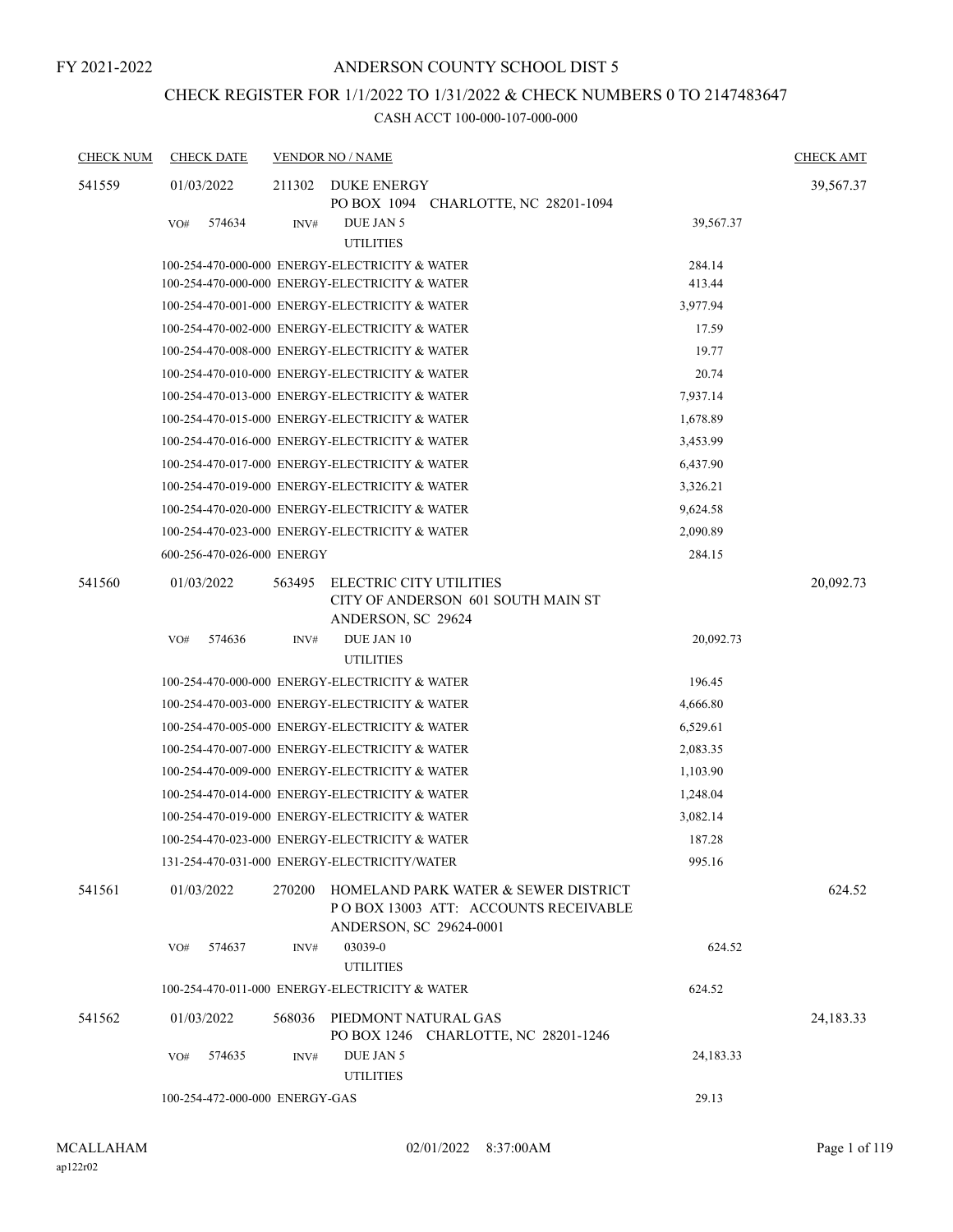# CHECK REGISTER FOR 1/1/2022 TO 1/31/2022 & CHECK NUMBERS 0 TO 2147483647

| <b>CHECK NUM</b> |     | <b>CHECK DATE</b>                |        | <b>VENDOR NO / NAME</b>                                                                     |          | <b>CHECK AMT</b> |
|------------------|-----|----------------------------------|--------|---------------------------------------------------------------------------------------------|----------|------------------|
|                  |     | 100-254-472-000-000 ENERGY-GAS   |        |                                                                                             | 94.10    |                  |
|                  |     | 100-254-472-002-000 ENERGY-GAS   |        |                                                                                             | 3,559.17 |                  |
|                  |     | 100-254-472-003-000 ENERGY-GAS   |        |                                                                                             | 3,416.96 |                  |
|                  |     | 100-254-472-005-000 ENERGY-GAS   |        |                                                                                             | 3,020.96 |                  |
|                  |     | 100-254-472-006-000 ENERGY-GAS   |        |                                                                                             | 617.09   |                  |
|                  |     | 100-254-472-007-000 ENERGY-GAS   |        |                                                                                             | 394.23   |                  |
|                  |     | 100-254-472-009-000 ENERGY-GAS   |        |                                                                                             | 430.39   |                  |
|                  |     | 100-254-472-010-000 ENERGY-GAS   |        |                                                                                             | 234.09   |                  |
|                  |     | 100-254-472-013-000 ENERGY-GAS   |        |                                                                                             | 1,100.89 |                  |
|                  |     | 100-254-472-014-000 ENERGY-GAS   |        |                                                                                             | 2,463.56 |                  |
|                  |     | 100-254-472-019-000 ENERGY-GAS   |        |                                                                                             | 1,391.12 |                  |
|                  |     | 100-254-472-020-000 ENERGY-GAS   |        |                                                                                             | 1,385.34 |                  |
|                  |     | 100-254-472-023-000 ENERGY-GAS   |        |                                                                                             | 1,230.04 |                  |
|                  |     |                                  |        | 131-254-472-031-000 ENERGY-NATURAL GAS                                                      | 2,182.73 |                  |
|                  |     | 600-256-470-002-000 ENERGY       |        |                                                                                             | 114.26   |                  |
|                  |     | 600-256-470-003-000 ENERGY       |        |                                                                                             | 107.54   |                  |
|                  |     | 600-256-470-005-000 ENERGY       |        |                                                                                             | 185.82   |                  |
|                  |     | 600-256-470-007-000 ENERGY       |        |                                                                                             | 160.17   |                  |
|                  |     | 600-256-470-008-000 ENERGY       |        |                                                                                             | 203.85   |                  |
|                  |     | 600-256-470-009-000 ENERGY       |        |                                                                                             | 836.08   |                  |
|                  |     | 600-256-470-010-000 ENERGY       |        |                                                                                             | 274.40   |                  |
|                  |     | 600-256-470-014-000 ENERGY       |        |                                                                                             | 248.13   |                  |
|                  |     | 600-256-470-017-000 ENERGY       |        |                                                                                             | 283.36   |                  |
|                  |     | 600-256-470-019-000 ENERGY       |        |                                                                                             | 219.92   |                  |
| 541563           |     | 01/04/2022                       | 570950 | ANDERSON COUNTY SHERIFF'S OFFICE<br>ATTN: JAMIE LAZAR 305 CAMSON ROAD<br>ANDERSON, SC 29621 |          | 1,260.00         |
|                  | VO# | 574679                           | INV#   | DEC <sub>11</sub>                                                                           | 262.50   |                  |
|                  |     |                                  |        | WHS MILITARY BALL                                                                           |          |                  |
|                  |     | 703-271-660-003-657 ROTC EXPENSE |        |                                                                                             | 262.50   |                  |
|                  |     | VO# 574680                       |        | $INV#$ DEC 15<br>WHS SECURITY                                                               | 105.00   |                  |
|                  |     |                                  |        | 703-271-660-003-697 WRESTLING GATE RECEIPTS EXPENSE                                         | 105.00   |                  |
|                  | VO# | 574681                           | INV#   | DEC <sub>13</sub><br>WHS SECURITY                                                           | 630.00   |                  |
|                  |     |                                  |        | 703-271-660-003-753 BASKETBALL GATE EXPENSE                                                 | 630.00   |                  |
|                  | VO# | 574682                           | INV#   | <b>DEC</b> 16<br><b>GLENVIEW</b>                                                            | 157.50   |                  |
|                  |     |                                  |        | 720-271-660-020-753 BASKETBALL GATE EXPENSE                                                 | 157.50   |                  |
|                  | VO# | 574683                           | INV#   | DEC <sub>13</sub>                                                                           | 105.00   |                  |
|                  |     |                                  |        | <b>GLENVIEW</b>                                                                             |          |                  |
|                  |     |                                  |        | 720-271-660-020-753 BASKETBALL GATE EXPENSE                                                 | 105.00   |                  |
| 541564           |     | 01/04/2022                       |        | 115205 ASD5 GENERAL FUND PETTY CASH                                                         |          | 135.19           |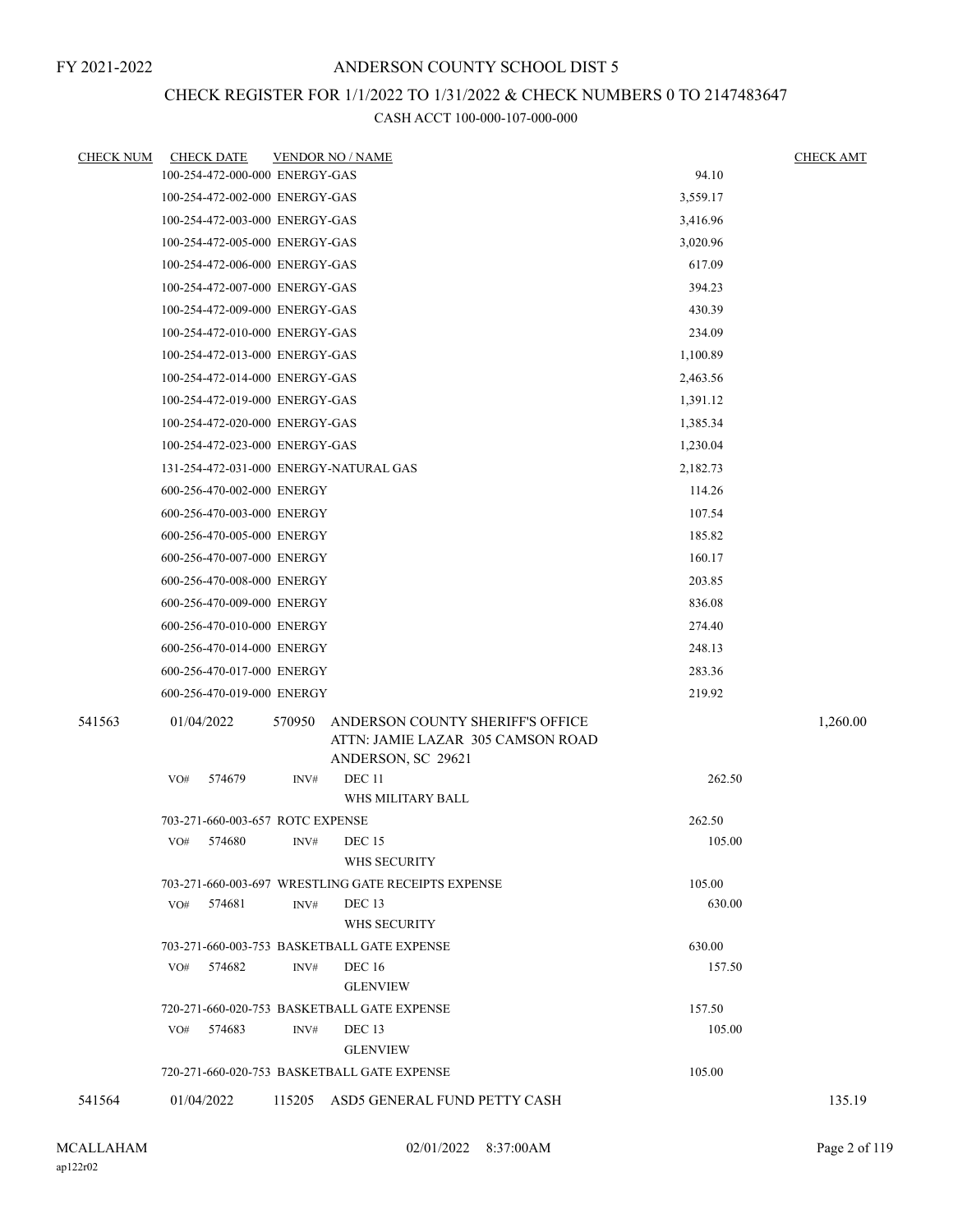## ANDERSON COUNTY SCHOOL DIST 5

## CHECK REGISTER FOR 1/1/2022 TO 1/31/2022 & CHECK NUMBERS 0 TO 2147483647

| <b>CHECK NUM</b> |     | <b>CHECK DATE</b>                                            |        | <b>VENDOR NO / NAME</b>                                    |                                              |               | <b>CHECK AMT</b> |
|------------------|-----|--------------------------------------------------------------|--------|------------------------------------------------------------|----------------------------------------------|---------------|------------------|
|                  | VO# | 574684                                                       | INV#   | <b>PURCHASES</b><br>REIMBURSEMENT                          |                                              | 135.19        |                  |
|                  |     | 100-213-410-000-000 SUPPLIES<br>100-213-410-000-000 SUPPLIES |        |                                                            |                                              | 5.33<br>15.99 |                  |
|                  |     | 100-233-410-000-000 SUPPLIES                                 |        |                                                            |                                              | 22.47         |                  |
|                  |     | 100-252-410-000-000 SUPPLIES                                 |        |                                                            |                                              | 7.38          |                  |
|                  |     | 100-257-410-000-000 SUPPLIES                                 |        |                                                            |                                              | 30.00         |                  |
|                  |     | 203-127-410-000-000 SUPPLIES                                 |        |                                                            |                                              | 14.83         |                  |
|                  |     | 852-252-410-000-000 SUPPLIES                                 |        |                                                            |                                              | 14.19         |                  |
|                  |     | 883-223-410-000-000 SUPPLIES                                 |        |                                                            |                                              | 5.00          |                  |
|                  |     |                                                              |        | 900-188-333-000-006 TRIPS/ IN-DISTRICT TRAVEL              |                                              | 20.00         |                  |
| 541565           |     | 01/04/2022                                                   | 574045 | <b>BORDEN DAIRY</b><br>PO BOX 208769 DALLAS, TX 75320-8769 |                                              |               | 35,248.51        |
|                  | VO# | 574731                                                       | INV#   | <b>NOV 2021</b>                                            |                                              | 35,248.51     |                  |
|                  |     |                                                              |        | <b>MILK</b>                                                |                                              |               |                  |
|                  |     | 100-271-410-002-000 SUPPLIES                                 |        |                                                            |                                              | 803.88        |                  |
|                  |     | 600-256-460-002-000 FOOD                                     |        |                                                            |                                              | 1,845.12      |                  |
|                  |     | 600-256-460-003-000 FOOD                                     |        |                                                            |                                              | 2,019.57      |                  |
|                  |     | 600-256-460-005-000 FOOD                                     |        |                                                            |                                              | 1,331.68      |                  |
|                  |     | 600-256-460-006-000 FOOD                                     |        |                                                            |                                              | 3,100.04      |                  |
|                  |     | 600-256-460-007-000 FOOD                                     |        |                                                            |                                              | 2,002.46      |                  |
|                  |     | 600-256-460-008-000 FOOD                                     |        |                                                            |                                              | 3,082.46      |                  |
|                  |     | 600-256-460-009-000 FOOD                                     |        |                                                            |                                              | 1,849.37      |                  |
|                  |     | 600-256-460-010-000 FOOD                                     |        |                                                            |                                              | 1,966.94      |                  |
|                  |     | 600-256-460-011-000 FOOD                                     |        |                                                            |                                              | 2,130.37      |                  |
|                  |     | 600-256-460-012-000 FOOD                                     |        |                                                            |                                              | 2,084.27      |                  |
|                  |     | 600-256-460-013-000 FOOD                                     |        |                                                            |                                              | 1,905.11      |                  |
|                  |     | 600-256-460-014-000 FOOD                                     |        |                                                            |                                              | 1,905.99      |                  |
|                  |     | 600-256-460-015-000 FOOD                                     |        |                                                            |                                              | 672.54        |                  |
|                  |     | 600-256-460-016-000 FOOD                                     |        |                                                            |                                              | 1,404.03      |                  |
|                  |     | 600-256-460-017-000 FOOD                                     |        |                                                            |                                              | 1,770.62      |                  |
|                  |     | 600-256-460-018-000 FOOD                                     |        |                                                            |                                              | 1,038.12      |                  |
|                  |     | 600-256-460-019-000 FOOD                                     |        |                                                            |                                              | 1,931.93      |                  |
|                  |     | 600-256-460-020-000 FOOD                                     |        |                                                            |                                              | 1,516.93      |                  |
|                  |     | 600-256-460-021-000 FOOD                                     |        |                                                            |                                              | 642.12        |                  |
|                  |     | 631-256-460-031-000 PURCHASED FOOD                           |        |                                                            |                                              | 244.96        |                  |
| 541566           |     | 01/04/2022                                                   |        | 569296 CAPITAL ONE                                         | PO BOX 60506 CITY OF INDUSTRY, CA 91716-0506 |               | 15.92            |
|                  | VO# | 574676                                                       | INV#   | 1639357643<br>ACCT #609251                                 |                                              | 15.92         |                  |
|                  |     |                                                              |        | 705-271-660-005-602 BETA CLUB EXPENSE                      |                                              | 15.92         |                  |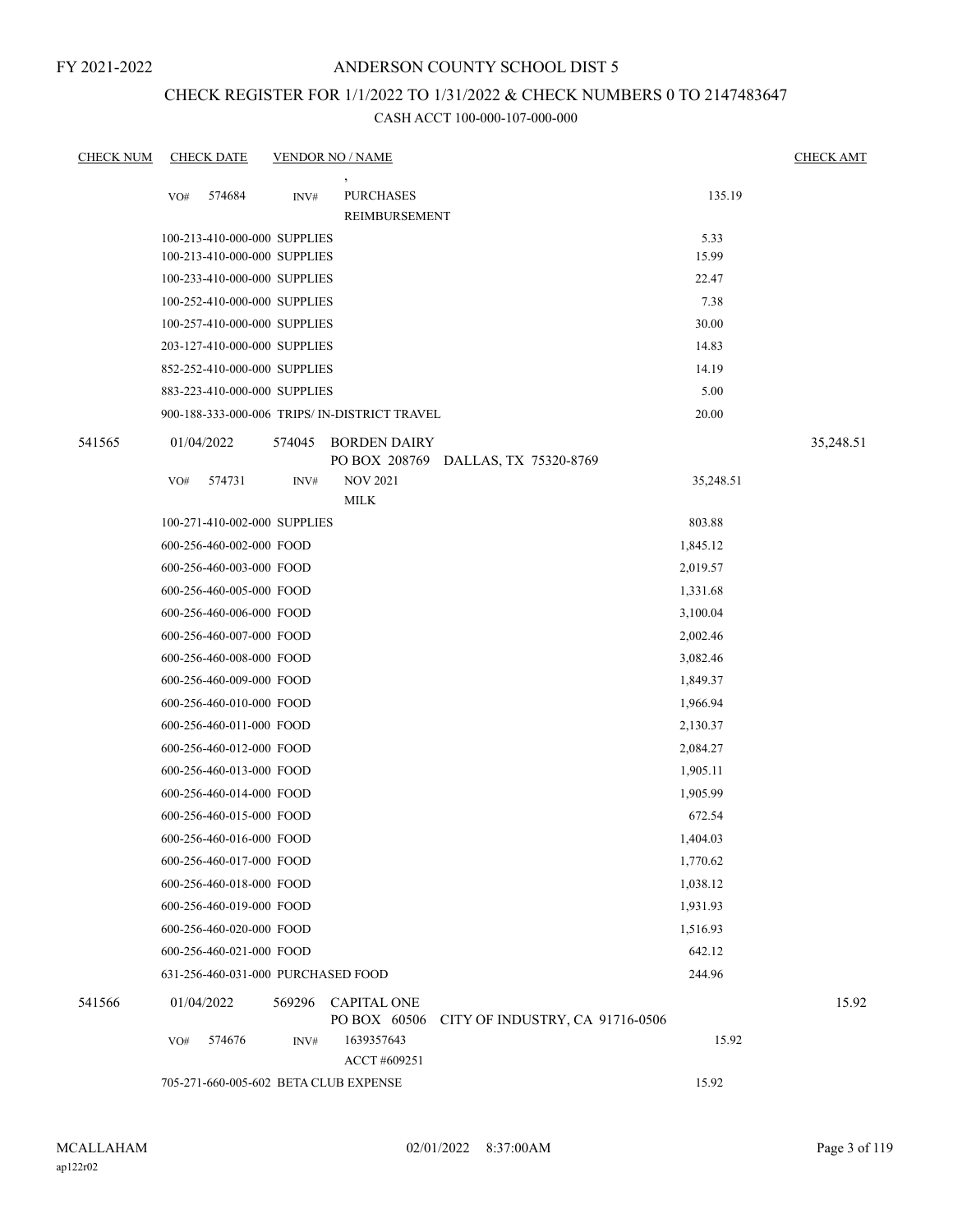# CHECK REGISTER FOR 1/1/2022 TO 1/31/2022 & CHECK NUMBERS 0 TO 2147483647

| <b>CHECK NUM</b> | <b>CHECK DATE</b>                        |        | <b>VENDOR NO / NAME</b>                                                                   |        | <b>CHECK AMT</b> |
|------------------|------------------------------------------|--------|-------------------------------------------------------------------------------------------|--------|------------------|
| 541567           | 01/04/2022                               |        | 569296 CAPITAL ONE<br>PO BOX 60506 CITY OF INDUSTRY, CA 91716-0506                        |        | 224.90           |
|                  | 574674<br>VO#                            | INV#   | <b>PURCHASES</b><br><b>ACCT 635592</b>                                                    | 224.90 |                  |
|                  |                                          |        | 717-190-660-017-201 MISCELLANEOUS EXPENSE                                                 | 224.90 |                  |
| 541568           | 01/04/2022                               |        | 569296 CAPITAL ONE<br>PO BOX 60506 CITY OF INDUSTRY, CA 91716-0506                        |        | 241.17           |
|                  | 574677<br>VO#                            | INV#   | 1639357684<br>ACCT #609510                                                                | 241.17 |                  |
|                  |                                          |        | 716-271-660-016-201 MISCELLANEOUS EXPENSE                                                 | 241.17 |                  |
| 541569           | 01/04/2022                               |        | 569296 CAPITAL ONE<br>PO BOX 60506 CITY OF INDUSTRY, CA 91716-0506                        |        | 421.46           |
|                  | VO#<br>574675                            | INV#   | 1639357771<br>ACCT #609839                                                                | 421.46 |                  |
|                  |                                          |        | 718-271-660-018-201 MISCELLANEOUS EXPENSE                                                 | 43.12  |                  |
|                  |                                          |        | 718-271-660-018-201 MISCELLANEOUS EXPENSE                                                 | 67.76  |                  |
|                  |                                          |        | 718-271-660-018-201 MISCELLANEOUS EXPENSE                                                 | 93.18  |                  |
|                  |                                          |        | 718-271-660-018-201 MISCELLANEOUS EXPENSE                                                 | 37.76  |                  |
|                  | 802-147-410-018-000 SUPPLIES - RETENTION |        |                                                                                           | 31.06  |                  |
|                  | 810-147-410-018-000 SUPPLIES             |        |                                                                                           | 148.58 |                  |
| 541570           | 01/04/2022                               |        | 566157 CAROLINA CATERING**<br>PO BOX 764 ANDERSON, SC 29622                               |        | 510.00           |
|                  | VO#<br>574687                            | INV#   | <b>DEC 15</b>                                                                             | 510.00 |                  |
|                  | 802-112-410-013-000 SUPPLIES - RETENTION |        | <b>NORTH POINTE ELEM</b>                                                                  | 510.00 |                  |
|                  |                                          |        |                                                                                           |        |                  |
| 541571           | 01/04/2022                               | 570581 | CITY OF ANDERSON POLICE DEPT<br>401 SOUTH MAIN ST ATTN: SARAH YOUNG<br>ANDERSON, SC 29624 |        | 175.00           |
|                  | VO#<br>574688                            | INV#   | <b>DEC 16</b><br><b>MCCANTS BBALL</b>                                                     | 100.00 |                  |
|                  |                                          |        | 705-271-660-005-753 BASKETBALL GATE EXPENSE                                               | 100.00 |                  |
|                  | 574689<br>VO#                            | INV#   | DEC <sub>13</sub><br>MCCANTS BBALL                                                        | 75.00  |                  |
|                  |                                          |        | 705-271-660-005-753 BASKETBALL GATE EXPENSE                                               | 75.00  |                  |
| 541572           | 01/04/2022                               | 174326 | <b>CLEMSON UNIVERSITY</b><br>BROOKS CENTER 141 JERSEY LANE CLEMSON, SC                    |        | 104.00           |
|                  | 574690<br>VO#                            | INV#   | 29634<br>121521<br><b>SOUTHWOOD</b>                                                       | 104.00 |                  |
|                  | 721-190-660-021-607 DANCE EXPENSE        |        |                                                                                           | 104.00 |                  |
|                  |                                          |        |                                                                                           |        |                  |
| 541573           | 01/04/2022                               | 575439 | EVENT RENTALS<br>529 CAMSON RD ANDERSON, SC 29625                                         |        | 82.39            |
|                  | 574692<br>VO#                            | INV#   | 512428<br><b>TABLES &amp; CHAIRS</b>                                                      | 82.39  |                  |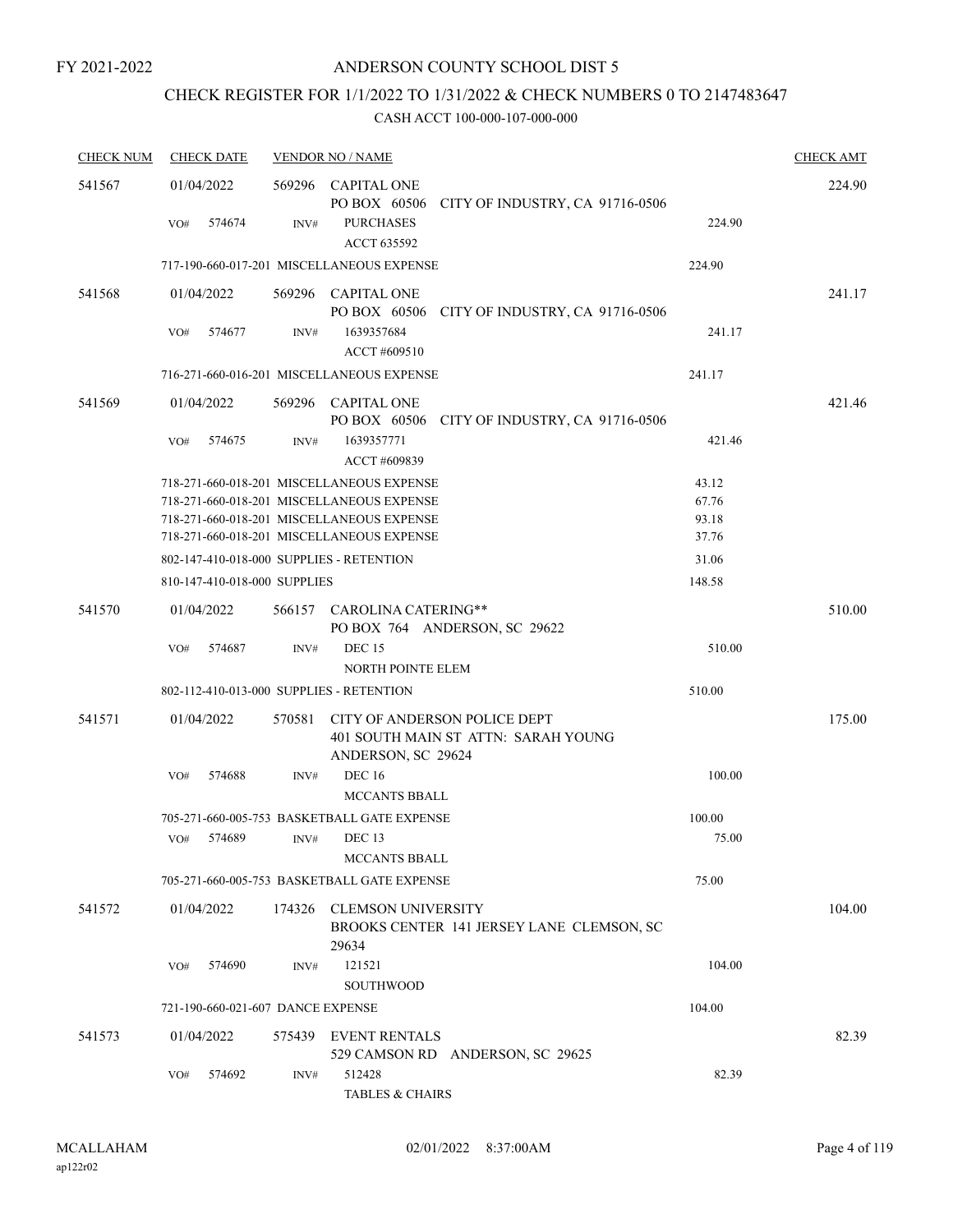# CHECK REGISTER FOR 1/1/2022 TO 1/31/2022 & CHECK NUMBERS 0 TO 2147483647

| <b>CHECK NUM</b> |     | <b>CHECK DATE</b>              |        | <b>VENDOR NO / NAME</b>                             |                                                  |            | <b>CHECK AMT</b> |
|------------------|-----|--------------------------------|--------|-----------------------------------------------------|--------------------------------------------------|------------|------------------|
|                  |     |                                |        | 100-255-323-000-000 CONTRACTED SERVICES             |                                                  | 82.39      |                  |
| 541574           |     | 01/04/2022                     |        | 576692 GIBSON, CADEN**                              | 3901 ALLSTON ST ANDERSON, SC 29624               |            | 122.20           |
|                  | VO# | 574670                         | INV#   | DEC <sub>9</sub><br><b>BBALL OFFICIAL</b>           |                                                  | 62.00      |                  |
|                  |     |                                |        | 720-271-660-020-753 BASKETBALL GATE EXPENSE         |                                                  | 62.00      |                  |
|                  | VO# | 574671                         | INV#   | DEC <sub>13</sub>                                   |                                                  | 60.20      |                  |
|                  |     |                                |        | <b>BBALL OFFICIAL</b>                               |                                                  |            |                  |
|                  |     |                                |        | 720-271-660-020-753 BASKETBALL GATE EXPENSE         |                                                  | 60.20      |                  |
| 541575           |     | 01/04/2022                     |        | 574279 HALLIGAN MAHONEY & WILLIAMS                  | PO BOX 11367 COLUMBIA, SC 29211-1367             |            | 2,343.75         |
|                  | VO# | 574693                         | INV#   | 16481<br><b>DEC SERVICES</b>                        |                                                  | 2,343.75   |                  |
|                  |     | 100-231-319-000-000 LEGAL FEES |        |                                                     |                                                  | 2,343.75   |                  |
| 541576           |     | 01/04/2022                     |        | 577121 KERR, ALYSSA**                               | 503 FOUNTAINBLEU BLVD ANDERSON, SC 29625         |            | 35.00            |
|                  | VO# | 574641                         | INV#   | DEC 13TH<br><b>VIDEO TEAM</b>                       |                                                  | 35.00      |                  |
|                  |     | 100-271-112-003-000 SALARIES   |        |                                                     |                                                  | 35.00      |                  |
| 541577           |     | 01/04/2022                     | 576956 | MAXIM STAFFING SOLUTIONS<br>60693                   | 12558 COLLECTIONS CENTER DRIVE CHICAGO, IL       |            | 170.00           |
|                  | VO# | 574696                         | INV#   | E4525180143                                         |                                                  | 170.00     |                  |
|                  |     |                                |        | <b>SERVICES</b>                                     |                                                  |            |                  |
|                  |     |                                |        | 218-126-312-000-01B SPED BCBA CONTRACT              |                                                  | 170.00     |                  |
| 541578           |     | 01/04/2022                     | 571706 | MCCORMICK, TODD**                                   | 107 PINE TREE LANE ANDERSON, SC 29625            |            | 228.00           |
|                  | VO# | 574667                         | INV#   | <b>DEC 14</b><br>WRESTLING                          |                                                  | 228.00     |                  |
|                  |     |                                |        | 703-271-660-003-697 WRESTLING GATE RECEIPTS EXPENSE |                                                  | 228.00     |                  |
| 541579           |     | 01/04/2022                     | 569988 | MCMILLAN PAZDAN SMITH, LLC                          | DEPT 999450 PO BOX 537044 ATLANTA, GA 30353-7044 |            | 210,669.58       |
|                  | VO# | 574697                         | INV#   | 02104771<br>PROJ #020475                            |                                                  | 3,180.00   |                  |
|                  |     |                                |        | 515-253-520-000-HQ1 DOWNTOWN PROJECT BLDG 1         |                                                  | 3,180.00   |                  |
|                  | VO# | 574699                         | INV#   | 02104783<br>PROJ #021278                            |                                                  | 1,560.00   |                  |
|                  |     |                                |        | 505-254-323-002-TEN TENNIS COURT REPAIR             |                                                  | 780.00     |                  |
|                  |     |                                |        | 505-254-323-003-TEN TENNIS COURT REPAIR             |                                                  | 780.00     |                  |
|                  | VO# | 574700                         | INV#   | 02104944<br>PROJ #021277                            |                                                  | 80,981.68  |                  |
|                  |     |                                |        | 515-253-520-003-SCI SCIENCE BLD UPGRADE             |                                                  | 80,981.68  |                  |
|                  | VO# | 574701                         | INV#   | 02105002<br>PROJ #021252                            |                                                  | 107,216.40 |                  |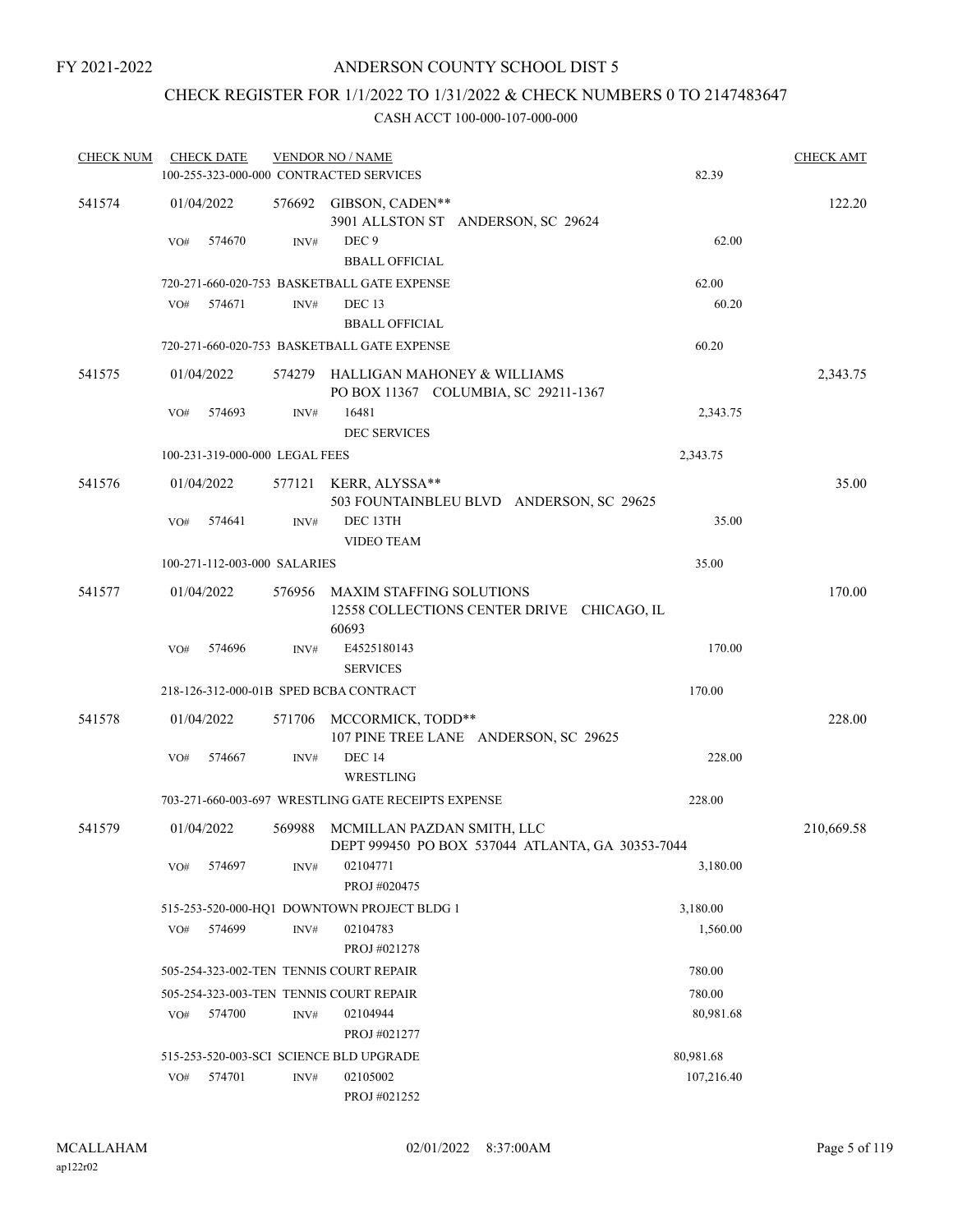# CHECK REGISTER FOR 1/1/2022 TO 1/31/2022 & CHECK NUMBERS 0 TO 2147483647

| <b>CHECK NUM</b> |     | <b>CHECK DATE</b> |                | <b>VENDOR NO / NAME</b><br>505-253-520-031-CUL CULINARY CONSTRUCTION |                                             | 107,216.40 | <b>CHECK AMT</b> |
|------------------|-----|-------------------|----------------|----------------------------------------------------------------------|---------------------------------------------|------------|------------------|
|                  |     |                   |                |                                                                      |                                             |            |                  |
|                  | VO# | 574702            | $\text{INV}\#$ | 02104774                                                             |                                             | 8,385.00   |                  |
|                  |     |                   |                | PROJ #020529                                                         |                                             |            |                  |
|                  |     |                   |                | 515-253-520-000-HQ2 DOWNTOWN PROJECT BLDG 2                          |                                             | 8,385.00   |                  |
|                  | VO# | 574703            | INV#           | 02104766                                                             |                                             | 630.00     |                  |
|                  |     |                   |                | PROJ #020136                                                         |                                             |            |                  |
|                  |     |                   |                | 505-253-540-000-BLD TRANSPORTATION RENOVATIONS                       |                                             | 630.00     |                  |
|                  | VO# | 574706            | INV#           | 02104801                                                             |                                             | 1,462.50   |                  |
|                  |     |                   |                | PROJ #021589                                                         |                                             |            |                  |
|                  |     |                   |                | 100-254-323-014-400 CONTR SERV-HVAC/ELECT/PLUMBING                   |                                             | 1,462.50   |                  |
|                  | VO# | 574707            | INV#           | 02104804                                                             |                                             | 1,462.50   |                  |
|                  |     |                   |                | PROJ #021590                                                         |                                             |            |                  |
|                  |     |                   |                | 100-254-323-019-400 CONTR SERV-HVAC/ELECT/PLUMBING                   |                                             | 1,462.50   |                  |
|                  | VO# | 574708            | INV#           | 02104806                                                             |                                             | 5,791.50   |                  |
|                  |     |                   |                | PROJ #021591                                                         |                                             |            |                  |
|                  |     |                   |                | 100-254-323-003-400 CONTR SERV-HVAC/ELECT/PLUMBING                   |                                             | 5,791.50   |                  |
|                  |     |                   |                |                                                                      |                                             |            |                  |
| 541580           |     | 01/04/2022        |                | 363375 MOORE, R TODD**                                               | 150 KINGSLAND WAY PIEDMONT, SC 29673        |            | 71.90            |
|                  | VO# | 574673            | INV#           | <b>DEC 16</b>                                                        |                                             | 71.90      |                  |
|                  |     |                   |                | <b>BBALL OFFICIAL</b>                                                |                                             |            |                  |
|                  |     |                   |                | 705-271-660-005-753 BASKETBALL GATE EXPENSE                          |                                             |            |                  |
|                  |     |                   |                |                                                                      |                                             | 71.90      |                  |
| 541581           |     | 01/04/2022        |                | 564086 PURSIFULL, LEIGH-ANN D**                                      |                                             |            | 62.00            |
|                  |     |                   |                | 2620 LANE AVE ANDERSON, SC 29621                                     |                                             |            |                  |
|                  | VO# | 574668            | INV#           | <b>DEC 15</b>                                                        |                                             | 62.00      |                  |
|                  |     |                   |                | <b>BBALL OFFICIAL</b>                                                |                                             |            |                  |
|                  |     |                   |                | 720-271-660-020-753 BASKETBALL GATE EXPENSE                          |                                             | 62.00      |                  |
| 541582           |     | 01/04/2022        |                | 577135 ROBERT ANDERSON MUSIC BOOSTERS                                | 2302 DOBBINS BRIDGE ROAD ANDERSON, SC 29626 |            | 464.75           |
|                  | VO# | 574655            | INV#           | <b>SUPPLIES</b>                                                      |                                             | 464.75     |                  |
|                  |     |                   |                | <b>REIMBURSEMENT</b>                                                 |                                             |            |                  |
|                  |     |                   |                | 100-113-410-006-COB CHORUS, ORCHESTRA & BAND                         |                                             | 464.75     |                  |
| 541583           |     | 01/04/2022        | 448513         | SC DEPT OF EDUC/ TRANSPORTATION                                      |                                             |            | 151.43           |
|                  |     |                   |                | 29201                                                                | 1429 SENATE STREET ROOM 1104-D COLUMBIA, SC |            |                  |
|                  | VO# | 574719            | INV#           | 0405-12-21                                                           |                                             | 151.43     |                  |
|                  |     |                   |                | <b>DAMAGES</b>                                                       |                                             |            |                  |
|                  |     |                   |                | 100-255-323-000-000 CONTRACTED SERVICES                              |                                             | 112.01     |                  |
|                  |     |                   |                | 100-255-323-000-000 CONTRACTED SERVICES                              |                                             | 39.42      |                  |
|                  |     |                   |                |                                                                      |                                             |            |                  |
| 541584           |     | 01/04/2022        | 451500         | SC STATE DEPARTMENT OF EDUCATION                                     |                                             |            | 21,410.75        |
|                  |     |                   |                |                                                                      | 1429 SENATE ST ROOM 1101 TRANSPORTATION     |            |                  |
|                  |     | 574716            |                | COLUMBIA, SC 29201<br>2020-2021                                      |                                             |            |                  |
|                  | VO# |                   | INV#           | <b>MKV MILEAGE</b>                                                   |                                             | 21,046.44  |                  |
|                  |     |                   |                |                                                                      |                                             |            |                  |
|                  |     |                   |                | 100-255-330-000-000 TRANSITIONAL MILEAGE                             |                                             | 21,046.44  |                  |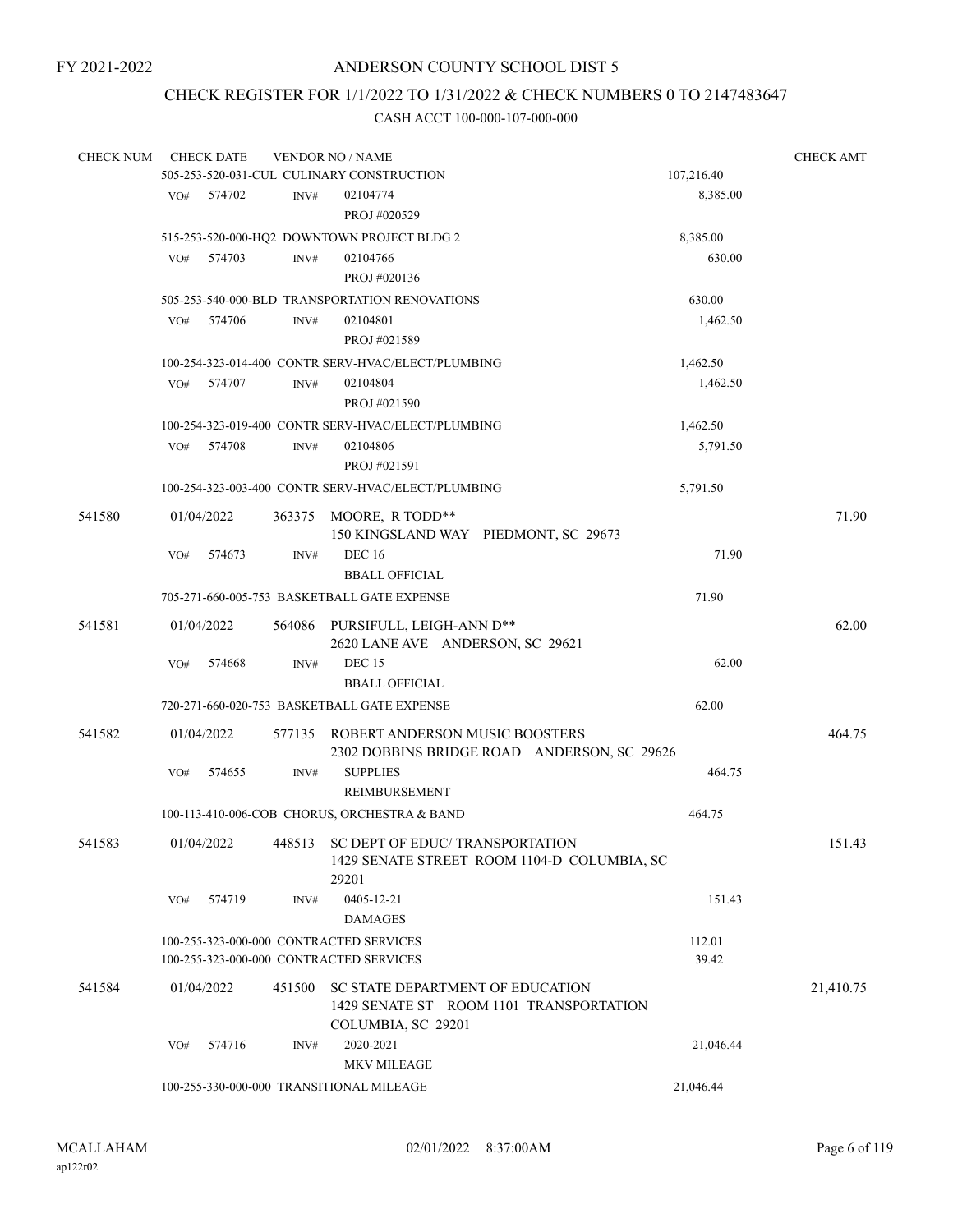# CHECK REGISTER FOR 1/1/2022 TO 1/31/2022 & CHECK NUMBERS 0 TO 2147483647

| <b>CHECK NUM</b> | <b>CHECK DATE</b>                      |        | <b>VENDOR NO / NAME</b>                                                                                |     |       |          | <b>CHECK AMT</b> |
|------------------|----------------------------------------|--------|--------------------------------------------------------------------------------------------------------|-----|-------|----------|------------------|
|                  | 574717<br>VO#                          | INV#   | <b>NOV 2021</b><br>MILEAGE COST                                                                        |     |       | 173.23   |                  |
|                  | 201-251-331-010-000 BUS MILEAGE        |        |                                                                                                        |     |       | 173.23   |                  |
|                  | VO#<br>574718                          | INV#   | <b>OCT 2021</b><br><b>MILEAGE COST</b>                                                                 |     |       | 191.08   |                  |
|                  | 201-251-331-010-000 BUS MILEAGE        |        |                                                                                                        |     |       | 191.08   |                  |
| 541585           | 01/04/2022                             | 475500 | SLAPPY, JAMES E**<br>PO BOX 1754 ANDERSON, SC 29622                                                    |     |       |          | 62.00            |
|                  | VO#<br>574672                          | INV#   | DEC <sub>13</sub><br><b>BBALL OFFICIAL</b>                                                             |     |       | 62.00    |                  |
|                  |                                        |        | 720-271-660-020-753 BASKETBALL GATE EXPENSE                                                            |     |       | 62.00    |                  |
| 541586           | 01/04/2022                             | 577120 | SMITH, ALYSSA**<br>1332 BLECKLEY ST ANDERSON, SC 29625                                                 |     |       |          | 35.00            |
|                  | 574640<br>VO#                          | INV#   | DEC 13TH<br><b>VIDEO TEAM</b>                                                                          |     |       | 35.00    |                  |
|                  | 100-271-112-003-000 SALARIES           |        |                                                                                                        |     |       | 35.00    |                  |
| 541587           | 01/04/2022                             |        | 576973 SUNBELT STAFFING, LLC<br>PO BOX 934411 ATLANTA, GA 31193-4411                                   |     |       |          | 3,060.00         |
|                  | VO#<br>574722                          | INV#   | 20283245<br><b>SERVICES</b>                                                                            | PO# | 15422 | 3,060.00 |                  |
|                  | 203-127-312-000-000 PURCHASED SERVICES |        |                                                                                                        |     |       | 3,060.00 |                  |
| 541588           | 01/04/2022                             | 569810 | TEACHER GEEK INC<br>16551 RIDGE RD HOLLEY, NY 14470                                                    |     |       |          | 7,719.00         |
|                  | 574723<br>VO#                          | INV#   | 16270<br><b>HOMELAND PARK</b>                                                                          | PO# | 15301 | 7,719.00 |                  |
|                  | 201-112-410-011-000 SUPPLIES           |        |                                                                                                        |     |       | 7,719.00 |                  |
| 541589           | 01/04/2022                             | 575708 | THEBOOKPC.COM, INC<br>1811 SARDIS ROAD N, STE 214 CHARLOTTE, NC<br>28270                               |     |       |          | 1,740.00         |
|                  | VO#<br>574724                          | INV#   | 21-33135<br><b>TECH SUPPLIES</b>                                                                       | PO# | 15635 | 1,740.00 |                  |
|                  |                                        |        | 515-253-520-000-HQ1 DOWNTOWN PROJECT BLDG 1                                                            |     |       | 1,740.00 |                  |
| 541590           | 01/04/2022                             | 576955 | THERAPIA STAFFING<br>PO BOX 207841 DALLAS, TX 75320                                                    |     |       |          | 2,428.75         |
|                  | 574725<br>VO#                          | INV#   | 33397<br><b>DEC SERVICES</b>                                                                           | PO# | 15630 | 2,428.75 |                  |
|                  | 203-127-312-000-000 PURCHASED SERVICES |        |                                                                                                        |     |       | 2,428.75 |                  |
| 541591           | 01/04/2022                             | 576122 | THERE IS HOPE COUNSELING, LLC<br>ROYCE V. MILLER 144 THOMAS GREEN BLVD, SUITE<br>223 CLEMSON, SC 29631 |     |       |          | 2,100.00         |
|                  | 574726<br>VO#                          | INV#   | 161807<br><b>SERVICES</b>                                                                              | PO# | 15430 | 1,575.00 |                  |
|                  |                                        |        | 237-128-313-002-021 STUDENT SERVICES/ COUNSELOR                                                        |     |       | 787.50   |                  |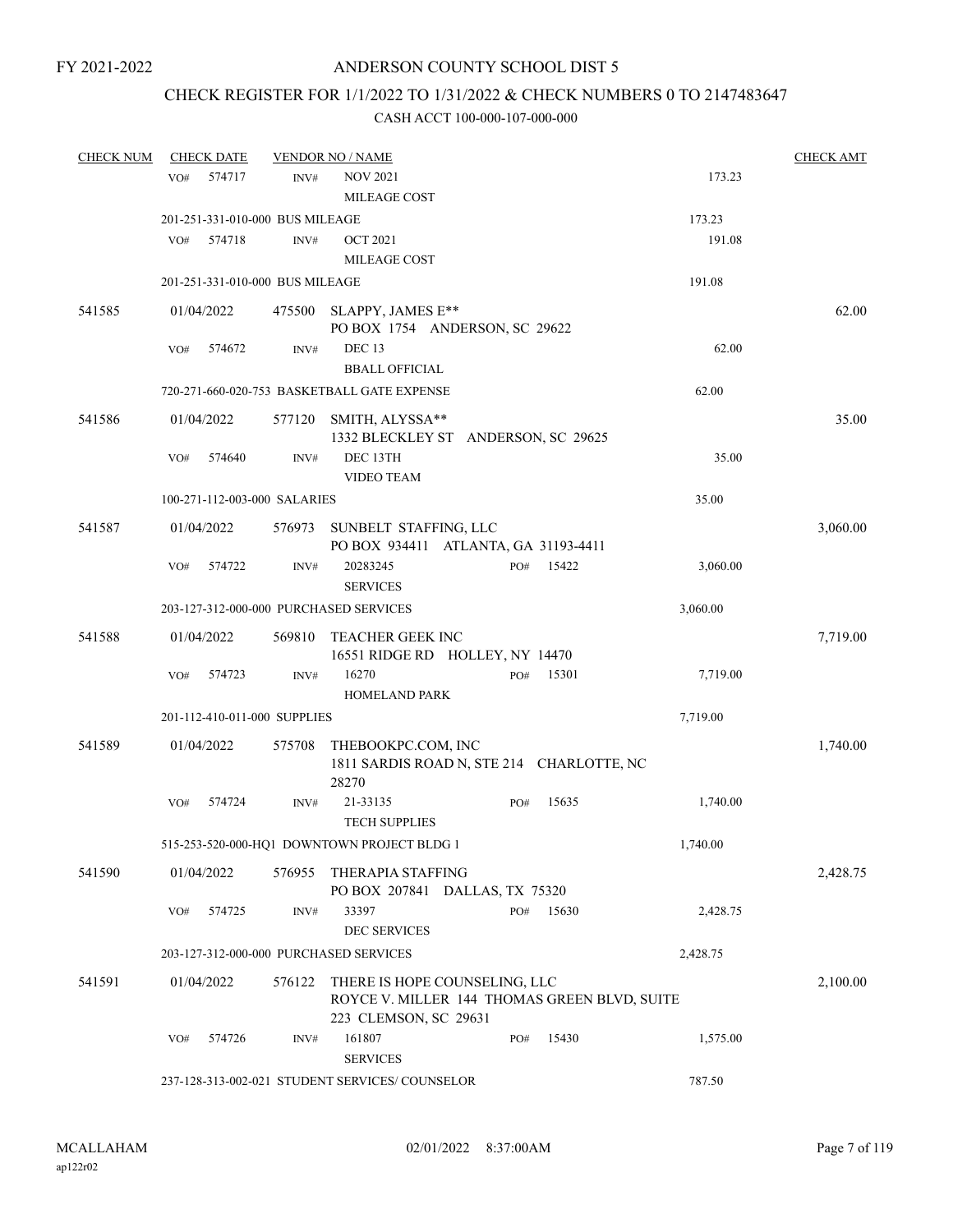# CHECK REGISTER FOR 1/1/2022 TO 1/31/2022 & CHECK NUMBERS 0 TO 2147483647

| <b>CHECK NUM</b> |     | <b>CHECK DATE</b>                  |        | <b>VENDOR NO / NAME</b>                                                                                                  |     |       |          | <b>CHECK AMT</b> |
|------------------|-----|------------------------------------|--------|--------------------------------------------------------------------------------------------------------------------------|-----|-------|----------|------------------|
|                  |     |                                    |        | 237-128-313-003-021 STUDENT SERVICES/COUNSELOR                                                                           |     |       | 787.50   |                  |
|                  | VO# | 574727                             | INV#   | 161806<br><b>SERVICES</b>                                                                                                | PO# | 15430 | 525.00   |                  |
|                  |     |                                    |        | 237-128-313-002-021 STUDENT SERVICES/COUNSELOR                                                                           |     |       | 262.50   |                  |
|                  |     |                                    |        | 237-128-313-003-021 STUDENT SERVICES/COUNSELOR                                                                           |     |       | 262.50   |                  |
| 541592           |     | 01/04/2022                         | 575941 | <b>TRIPLE P AMERICA</b><br>ATTN: KRISTIN PATTERSON, TRAINING COORDI 1201<br>LINCOLN STREET, SUITE 201 COLUMBIA, SC 29201 |     |       |          | 4,410.00         |
|                  | VO# | 574728                             | INV#   | <b>INTPA19461</b>                                                                                                        | PO# | 15581 | 4,410.00 |                  |
|                  |     |                                    |        | PRIMARY CARE                                                                                                             |     |       |          |                  |
|                  |     |                                    |        | 210-211-312-000-021 PD - SOCIAL WORKER                                                                                   |     |       | 4,410.00 |                  |
| 541593           |     | 01/04/2022                         | 574511 | VERIFIED SERVICES LTD, LLC<br>518 COUNTRY MDWS ANDERSON, SC 29626                                                        |     |       |          | 635.42           |
|                  | VO# | 574729                             | INV#   | VSSC180896<br>NEW PROSPECT                                                                                               |     |       | 635.42   |                  |
|                  |     |                                    |        | 100-254-323-010-400 CONTR SERV-HVAC/ELECT/PLUMBING                                                                       |     |       | 635.42   |                  |
| 541594           |     | 01/04/2022                         | 567711 | WARD, ROBERT**<br>146 FYFFE DRIVE ANDERSON, SC 29625                                                                     |     |       |          | 62.00            |
|                  | VO# | 574669                             | INV#   | <b>DEC 16</b><br><b>BBALL OFFICIAL</b>                                                                                   |     |       | 62.00    |                  |
|                  |     |                                    |        | 720-271-660-020-753 BASKETBALL GATE EXPENSE                                                                              |     |       | 62.00    |                  |
| 541595           |     | 01/04/2022                         | 573864 | WELLS FARGO VENDOR FIN SERV<br>PO BOX 105743 ATLANTA, GA 30348-5743                                                      |     |       |          | 403.04           |
|                  | VO# | 574730                             | INV#   | 5017971445<br><b>COPIER</b>                                                                                              |     |       | 403.04   |                  |
|                  |     | 723-190-660-023-913 COPIER EXPENSE |        |                                                                                                                          |     |       | 403.04   |                  |
| 541596           |     | 01/06/2022                         | 570950 | ANDERSON COUNTY SHERIFF'S OFFICE<br>ATTN: JAMIE LAZAR 305 CAMSON ROAD<br>ANDERSON, SC 29621                              |     |       |          | 5,215.00         |
|                  | VO# | 574735                             | INV#   | <b>DEC 21</b><br>TLH BASKETBALL                                                                                          |     |       | 525.00   |                  |
|                  |     |                                    |        | 702-271-660-002-753 BASKETBALL GATE EXPENSE                                                                              |     |       | 525.00   |                  |
|                  | VO# | 574736                             | INV#   | <b>DEC 22</b><br><b>TLH BASKETBALL</b>                                                                                   |     |       | 262.50   |                  |
|                  |     |                                    |        | 702-271-660-002-753 BASKETBALL GATE EXPENSE                                                                              |     |       | 262.50   |                  |
|                  | VO# | 574737                             | INV#   | DEC <sub>30</sub><br><b>TLH WRESTLING</b>                                                                                |     |       | 490.00   |                  |
|                  |     |                                    |        | 702-271-660-002-697 WRESTLING GATE RECEIPTS EXPENSE                                                                      |     |       | 490.00   |                  |
|                  | VO# | 574738                             | INV#   | <b>DEC 20</b><br><b>TLH BASKETBALL</b>                                                                                   |     |       | 525.00   |                  |
|                  |     |                                    |        | 702-271-660-002-753 BASKETBALL GATE EXPENSE                                                                              |     |       | 525.00   |                  |
|                  | VO# | 574788                             | INV#   | JAN 3                                                                                                                    |     |       | 420.00   |                  |
|                  |     |                                    |        | WHS BASKETBALL<br>703-271-660-003-753 BASKETBALL GATE EXPENSE                                                            |     |       | 420.00   |                  |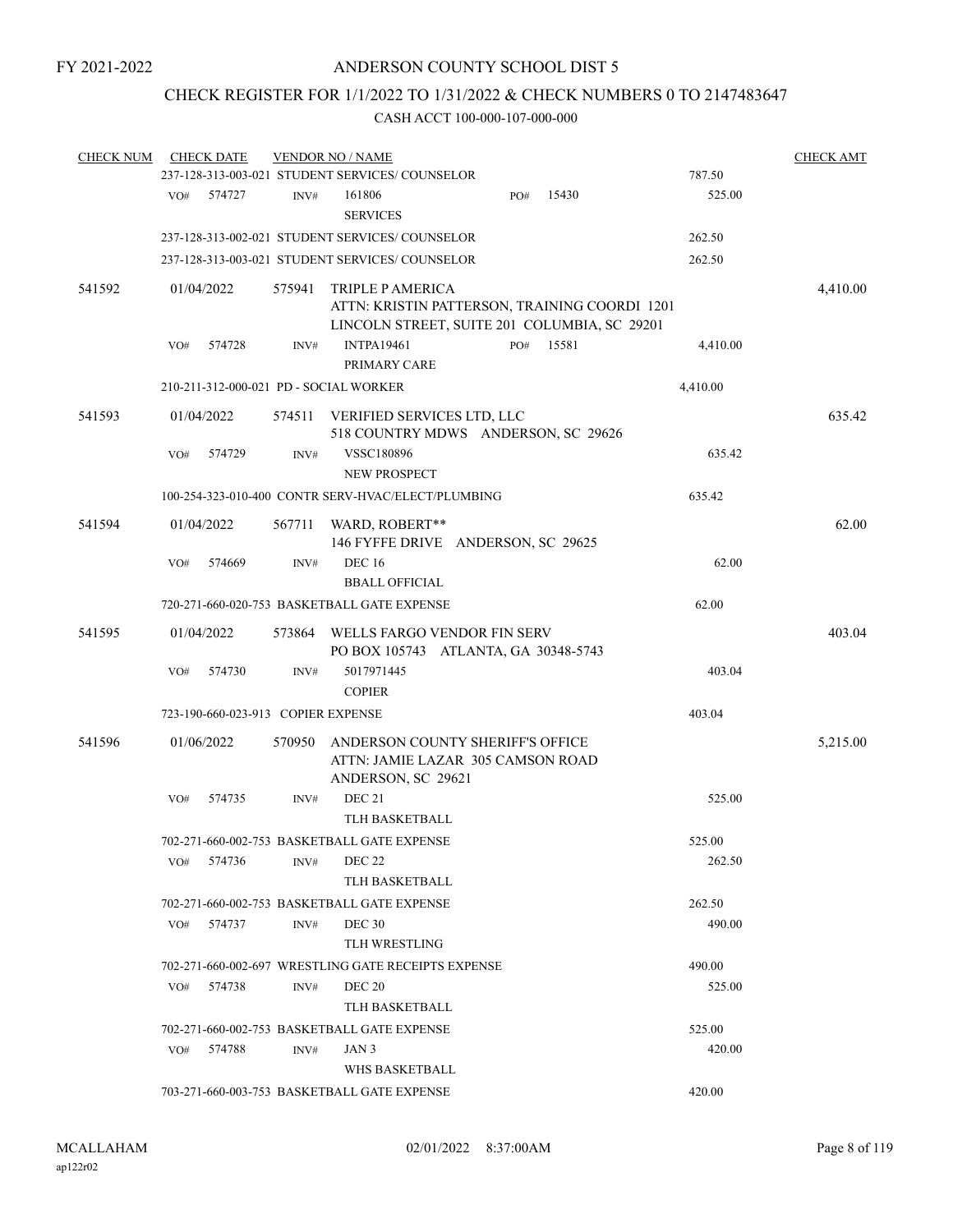## CHECK REGISTER FOR 1/1/2022 TO 1/31/2022 & CHECK NUMBERS 0 TO 2147483647

| <b>CHECK NUM</b> | <b>CHECK DATE</b>                        |             | <b>VENDOR NO / NAME</b>                      |                                                             | <b>CHECK AMT</b> |
|------------------|------------------------------------------|-------------|----------------------------------------------|-------------------------------------------------------------|------------------|
|                  | 574789<br>VO#                            | INV#        | <b>DEC 22</b><br>WHS BASKETBALL              |                                                             | 927.50           |
|                  |                                          |             |                                              |                                                             |                  |
|                  |                                          |             | 703-271-660-003-753 BASKETBALL GATE EXPENSE  |                                                             | 927.50           |
|                  | 574790<br>VO#                            | INV#        | <b>DEC 20</b>                                |                                                             | 910.00           |
|                  |                                          |             | WHS BASKETBALL                               |                                                             |                  |
|                  |                                          |             | 703-271-660-003-753 BASKETBALL GATE EXPENSE  |                                                             | 910.00           |
|                  | 574791<br>VO#                            | INV#        | DEC 21                                       |                                                             | 910.00           |
|                  |                                          |             | WHS BASKETBALL                               |                                                             |                  |
|                  |                                          |             | 703-271-660-003-753 BASKETBALL GATE EXPENSE  |                                                             | 910.00           |
|                  | VO#<br>574792                            | INV#        | DEC <sub>13</sub>                            |                                                             | 105.00           |
|                  |                                          |             | <b>ROBERT ANDERSON</b>                       |                                                             |                  |
|                  |                                          |             | 706-271-660-006-753 BASKETBALL GATE EXPENSE  |                                                             | 105.00           |
|                  | 574793<br>VO#                            | INV#        | <b>DEC</b> 16                                |                                                             | 140.00           |
|                  |                                          |             | <b>ROBERT ANDERSON</b>                       |                                                             |                  |
|                  |                                          |             | 706-271-660-006-753 BASKETBALL GATE EXPENSE  |                                                             | 140.00           |
| 541597           | 01/06/2022                               | 567907      | AT&T<br>ATLANTA, GA 30348-5503               | $(864 M10-0346)$<br>PO BOX 105503 ATT: ACCOUNTS RECEIVABLE  | 4,221.61         |
|                  | 574794<br>VO#                            | INV#        | 864 M10-0346<br>PHONE SERVICE                |                                                             | 4,221.61         |
|                  | 100-266-340-000-000 TELEPHONE            |             |                                              | 4,221.61                                                    |                  |
|                  |                                          |             |                                              |                                                             |                  |
| 541598           | 01/06/2022                               | 570814 AT&T | ATLANTA, GA 30348-5262                       | $(864 M09-9122)$<br>PO BOX 105262 ATTN: ACCOUNTS RECEIVABLE | 933.19           |
|                  | VO#<br>574861                            | INV#        | 864 M09-9122<br><b>SERVICE</b>               |                                                             | 933.19           |
|                  |                                          |             |                                              |                                                             |                  |
|                  | 100-266-340-000-000 TELEPHONE            |             |                                              |                                                             | 933.19           |
| 541599           | 01/06/2022                               | 576803      | <b>BAREFOOT</b><br>STEPHENVILLE, TX 76401    | C & G SPORTING GOODS, LLC PO BOX 1277                       | 1,260.00         |
|                  | 574795<br>VO#                            | INV#        | 181488                                       |                                                             | 1,260.00         |
|                  |                                          |             | <b>T SHIRTS</b>                              |                                                             |                  |
|                  |                                          |             | 329-115-410-031-000 SUPPLIES-STATE EQUIPMENT | 1,260.00                                                    |                  |
| 541600           | 01/06/2022                               | 569296      | <b>CAPITAL ONE</b><br>PO BOX 60506           | CITY OF INDUSTRY, CA 91716-0506                             | 360.90           |
|                  | 574799<br>VO#                            | INV#        | 1639346367<br>ACCT 634851                    |                                                             | 360.90           |
|                  | 100-113-410-013-000 SUPPLIES             |             |                                              |                                                             | 199.81           |
|                  |                                          |             | 713-271-660-013-201 MISCELLANEOUS EXPENSE    |                                                             | 66.74            |
|                  |                                          |             |                                              |                                                             |                  |
|                  | 802-112-410-013-000 SUPPLIES - RETENTION |             |                                              |                                                             | 8.88             |
|                  | 937-113-410-013-000 SUPPLIES             |             |                                              |                                                             | 85.47            |
| 541601           | 01/06/2022                               | 569296      | <b>CAPITAL ONE</b><br>PO BOX 60506           | CITY OF INDUSTRY, CA 91716-0506                             | 1,836.51         |
|                  | 574797<br>VO#                            | INV#        | 1639311714                                   |                                                             | 1,836.51         |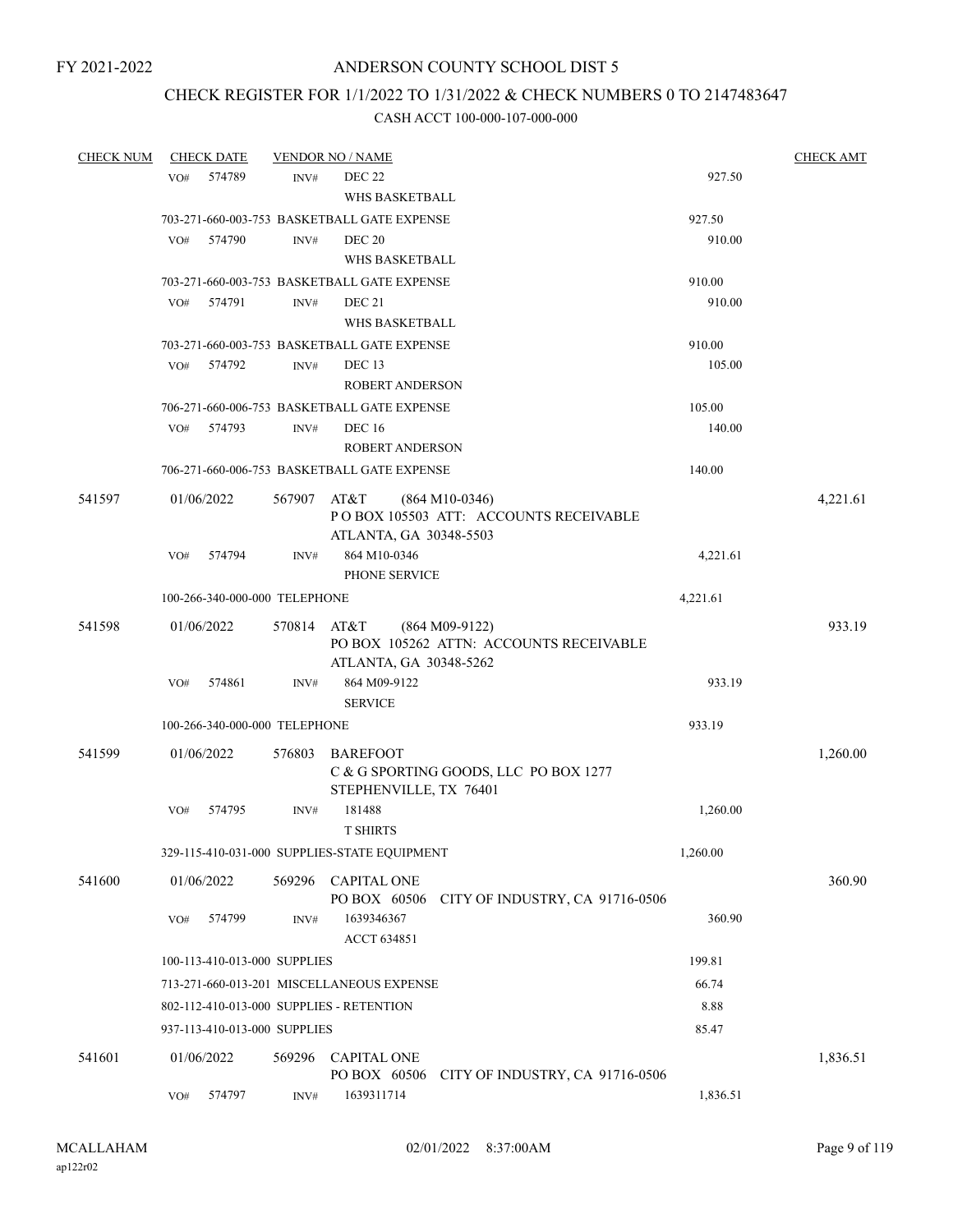## ANDERSON COUNTY SCHOOL DIST 5

# CHECK REGISTER FOR 1/1/2022 TO 1/31/2022 & CHECK NUMBERS 0 TO 2147483647

| <b>CHECK NUM</b> | <b>CHECK DATE</b>                        |        | <b>VENDOR NO / NAME</b>                                                                                        |          | <b>CHECK AMT</b> |
|------------------|------------------------------------------|--------|----------------------------------------------------------------------------------------------------------------|----------|------------------|
|                  |                                          |        | <b>ACCT 611452</b>                                                                                             |          |                  |
|                  | 100-113-410-006-000 SUPPLIES             |        |                                                                                                                | 167.81   |                  |
|                  |                                          |        | 100-113-410-006-VEN SUPPLY-ADDT'L FOR LOST VENDING                                                             | 42.61    |                  |
|                  |                                          |        | 706-271-660-006-666 CONCESSIONS EXPENSE                                                                        | 1,039.60 |                  |
|                  | 802-113-410-006-000 SUPPLIES - RETENTION |        |                                                                                                                | 586.49   |                  |
| 541602           | 01/06/2022                               |        | 569296 CAPITAL ONE<br>PO BOX 60506 CITY OF INDUSTRY, CA 91716-0506                                             |          | 407.31           |
|                  | VO#<br>574798                            | INV#   | 1639351824<br>ACCT 643505                                                                                      | 407.31   |                  |
|                  |                                          |        | 100-113-410-021-VEN SUPPLY-ADDT'L FOR LOST VENDING                                                             | 370.85   |                  |
|                  | 721-190-660-021-429 FACULTY EXPENSE      |        |                                                                                                                | 36.46    |                  |
| 541603           | 01/06/2022                               |        | 569296 CAPITAL ONE<br>PO BOX 60506 CITY OF INDUSTRY, CA 91716-0506                                             |          | 140.19           |
|                  | VO#<br>574742                            | INV#   | 1682508<br>ACCT 623525                                                                                         | 140.19   |                  |
|                  |                                          |        | 719-271-660-019-201 MISCELLANEOUS EXPENSE                                                                      | 140.19   |                  |
| 541604           | 01/06/2022                               |        | 574355 CAROLINA BODY SHOP<br>107 BELMONT DR ANDERSON, SC 29624                                                 |          | 550.00           |
|                  | 574800<br>VO#                            | INV#   | <b>FORD 350</b><br><b>REPAIRS</b>                                                                              | 550.00   |                  |
|                  |                                          |        | 100-254-412-000-001 TRUCK SERVICE - MAINTENANCE                                                                | 550.00   |                  |
| 541605           | 01/06/2022                               | 162750 | CENTER ROCK WELDING & FABRICATING INC<br>5005 DOBBINS BRIDGE RD ATT: ACCOUNTS<br>RECEIVABLE ANDERSON, SC 29626 |          | 60.00            |
|                  | VO#<br>574801                            | INV#   | 2620<br><b>REPAIR</b>                                                                                          | 60.00    |                  |
|                  |                                          |        | 100-254-410-000-001 MAINT. SUPPLIES-STRUCTURES                                                                 | 60.00    |                  |
| 541606           | 01/06/2022                               |        | 576513 CENTRICITY<br>11790 SUNRISE VALLEY DR T100 RESTON, VA 20191                                             |          | 22.00            |
|                  | 574802<br>VO#                            | INV#   | 127115-1<br><b>BRACELETS</b>                                                                                   | 22.00    |                  |
|                  |                                          |        | 329-115-410-031-000 SUPPLIES-STATE EQUIPMENT                                                                   | 22.00    |                  |
| 541607           | 01/06/2022                               | 167800 | <b>CHICK-FIL-A</b><br>3526 CLEMSON BOULEVARD ATT: MARY STEPHENS                                                |          | 487.78           |
|                  | 574803<br>VO#                            | INV#   | ANDERSON, SC 29625<br><b>BREAKFAST</b><br>FOR DEC 17                                                           | 487.78   |                  |
|                  | 131-115-410-031-000 SUPPLIES             |        |                                                                                                                | 487.78   |                  |
|                  |                                          |        |                                                                                                                |          |                  |
| 541608           | 01/06/2022                               | 171100 | CITY GLASS COMPANY, INC.<br>PO BOX 275 ATT: ACCOUNTS RECEIVABLE<br>ANDERSON, SC 29622                          |          | 99.96            |
|                  | 574804<br>VO#                            | INV#   | 2222<br>WESTSIDE                                                                                               | 99.96    |                  |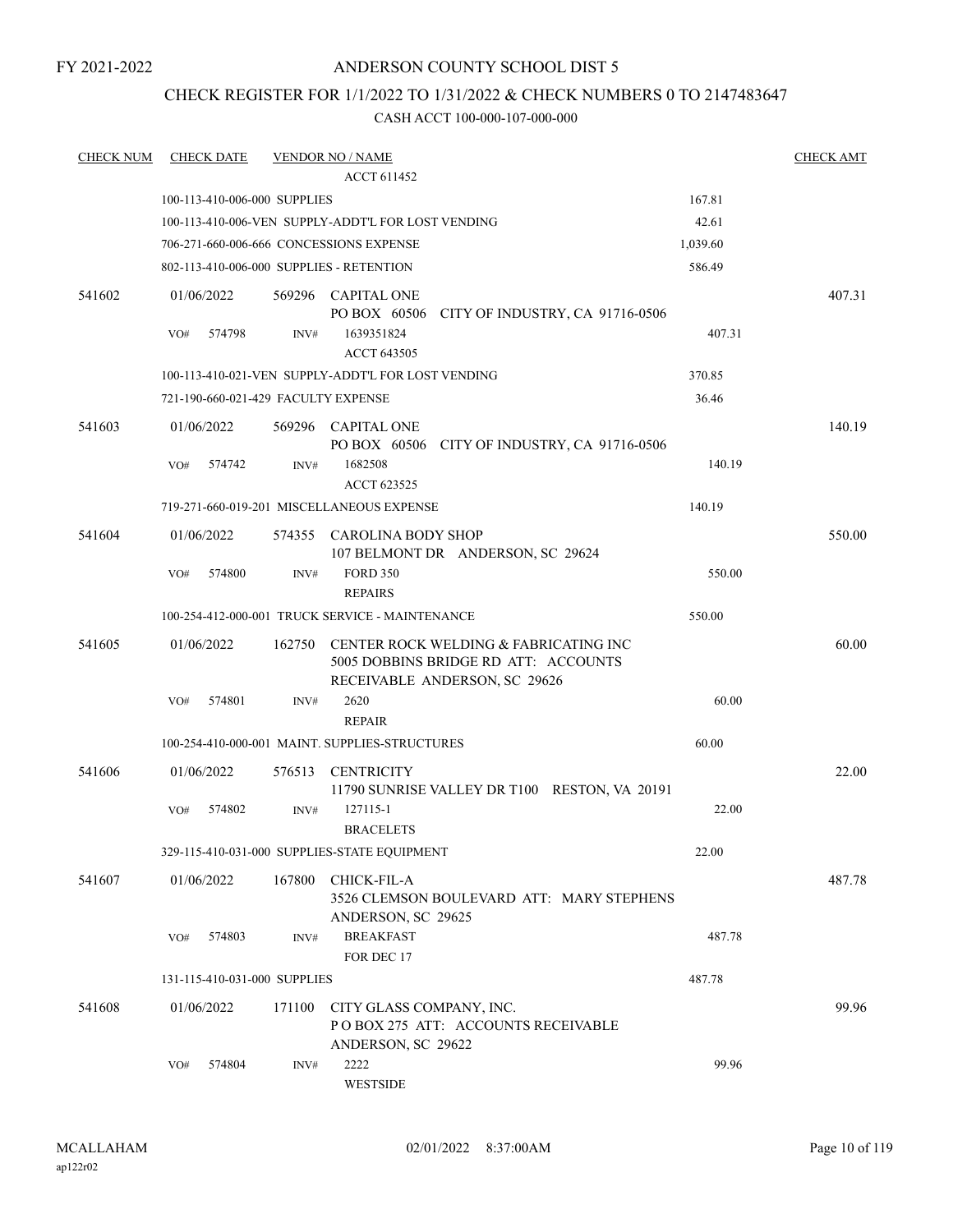# CHECK REGISTER FOR 1/1/2022 TO 1/31/2022 & CHECK NUMBERS 0 TO 2147483647

| <b>CHECK NUM</b> |     | <b>CHECK DATE</b>             |        | <b>VENDOR NO / NAME</b><br>100-254-410-003-001 SUPPLIES - MAINTENANCE                     |     |       | 99.96    | <b>CHECK AMT</b> |
|------------------|-----|-------------------------------|--------|-------------------------------------------------------------------------------------------|-----|-------|----------|------------------|
| 541609           |     | 01/06/2022                    | 570581 | CITY OF ANDERSON POLICE DEPT<br>401 SOUTH MAIN ST ATTN: SARAH YOUNG<br>ANDERSON, SC 29624 |     |       |          | 860.00           |
|                  | VO# | 574805                        | INV#   | 022<br><b>ADULT ED</b>                                                                    |     |       | 860.00   |                  |
|                  |     |                               |        | 356-258-312-023-000 CONTRACTED SECURITY                                                   |     |       | 860.00   |                  |
| 541610           |     | 01/06/2022                    | 571748 | COLONIAL LIFE<br>PREMIUM PROCESSING PO BOX 903 COLUMBIA, SC<br>29202-0903                 |     |       |          | 6,444.84         |
|                  | VO# | 574806                        | INV#   | <b>DEC 2021</b><br><b>BCN E4041711</b>                                                    |     |       | 6,444.84 |                  |
|                  |     |                               |        | 100-000-469-000-000 LIFE INSURANCE PAYABLE                                                |     |       | 6,444.84 |                  |
| 541611           |     | 01/06/2022                    | 572308 | <b>COWART AWARDS</b><br>POBOX 16417 GREENVILLE, SC 29606                                  |     |       |          | 238.50           |
|                  | VO# | 574807                        | INV#   | 83056<br>CUST #14475                                                                      | PO# | 15696 | 238.50   |                  |
|                  |     |                               |        | 329-115-410-031-000 SUPPLIES-STATE EQUIPMENT                                              |     |       | 238.50   |                  |
| 541612           |     | 01/06/2022                    | 198651 | <b>DELL MARKETING</b><br>PO BOX 534118 ATT: ACCOUNTS RECEIVABLE<br>ATLANTA, GA 30353-4118 |     |       |          | 12,263.37        |
|                  | VO# | 574808                        | INV#   | 10544977728<br><b>ADAPTERS</b>                                                            | PO# | 15132 | 3,477.50 |                  |
|                  |     |                               |        | 100-266-345-000-000 TECHNOLOGY INFRASTRUCTURE                                             |     |       | 3,477.50 |                  |
|                  | VO# | 574809                        | INV#   | 10548843180<br><b>TECH SUPPLIES</b>                                                       | PO# | 15679 | 2,866.49 |                  |
|                  |     |                               |        | 100-266-345-000-000 TECHNOLOGY INFRASTRUCTURE                                             |     |       | 2,866.49 |                  |
|                  | VO# | 574860                        | INV#   | 10547115399<br>PRINTERS & TONER                                                           | PO# | 15193 | 5,919.38 |                  |
|                  |     |                               |        | 515-253-520-000-HQ1 DOWNTOWN PROJECT BLDG 1                                               |     |       | 5,919.38 |                  |
| 541613           |     | 01/06/2022                    | 573223 | <b>DEPT OF ADMINISTRATION</b><br>SUITE 409 1200 SENATE STREET COLUMBIA, SC 29201          |     |       |          | 1,371.06         |
|                  | VO# | 574810                        | INV#   | 90329725<br><b>SERVICE</b>                                                                |     |       | 1,371.06 |                  |
|                  |     | 100-266-340-000-000 TELEPHONE |        |                                                                                           |     |       | 229.24   |                  |
|                  |     | 100-266-340-001-000 TELEPHONE |        |                                                                                           |     |       | 67.07    |                  |
|                  |     | 100-266-340-002-000 TELEPHONE |        |                                                                                           |     |       | 22.90    |                  |
|                  |     | 100-266-340-003-000 TELEPHONE |        |                                                                                           |     |       | 22.90    |                  |
|                  |     | 100-266-340-005-000 TELEPHONE |        |                                                                                           |     |       | 67.07    |                  |
|                  |     | 100-266-340-006-000 TELEPHONE |        |                                                                                           |     |       | 22.90    |                  |
|                  |     | 100-266-340-007-000 TELEPHONE |        |                                                                                           |     |       | 67.07    |                  |
|                  |     | 100-266-340-008-000 TELEPHONE |        |                                                                                           |     |       | 67.07    |                  |
|                  |     | 100-266-340-009-000 TELEPHONE |        |                                                                                           |     |       | 67.07    |                  |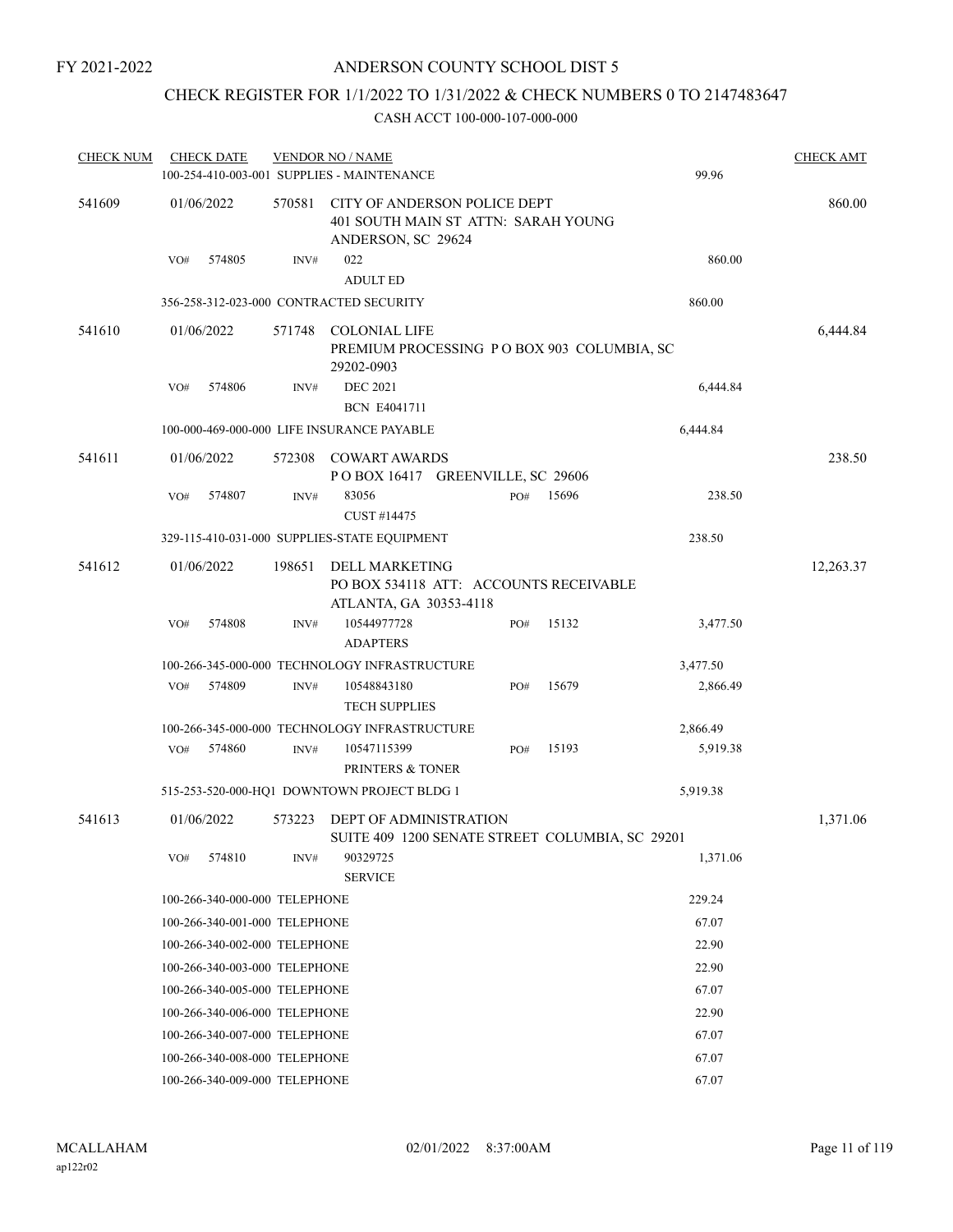# CHECK REGISTER FOR 1/1/2022 TO 1/31/2022 & CHECK NUMBERS 0 TO 2147483647

| <b>CHECK NUM</b> | <b>CHECK DATE</b>             |        | <b>VENDOR NO / NAME</b>                                                  |        | CHECK AMT |
|------------------|-------------------------------|--------|--------------------------------------------------------------------------|--------|-----------|
|                  | 100-266-340-010-000 TELEPHONE |        |                                                                          | 67.07  |           |
|                  | 100-266-340-011-000 TELEPHONE |        |                                                                          | 67.07  |           |
|                  | 100-266-340-012-000 TELEPHONE |        |                                                                          | 67.07  |           |
|                  | 100-266-340-013-000 TELEPHONE |        |                                                                          | 67.07  |           |
|                  | 100-266-340-014-000 TELEPHONE |        |                                                                          | 67.07  |           |
|                  | 100-266-340-016-000 TELEPHONE |        |                                                                          | 67.07  |           |
|                  | 100-266-340-017-000 TELEPHONE |        |                                                                          | 67.07  |           |
|                  | 100-266-340-019-000 TELEPHONE |        |                                                                          | 67.07  |           |
|                  | 100-266-340-020-000 TELEPHONE |        |                                                                          | 67.07  |           |
|                  | 100-266-340-021-000 TELEPHONE |        |                                                                          | 67.07  |           |
|                  | 131-266-340-031-000 TELEPHONE |        |                                                                          | 67.07  |           |
| 541614           | 01/06/2022                    | 202625 | DILLARD'S TROPHY SHOPPE<br>116 EAST SHOCKLEY FERRY RD ANDERSON, SC 29624 |        | 22.47     |
|                  | 574811<br>VO#                 | INV#   | 144447<br><b>BADGES</b>                                                  | 22.47  |           |
|                  |                               |        | 706-271-660-006-411 MISCELLANEOUS EXPENSE                                | 22.47  |           |
| 541615           | 01/06/2022                    | 202675 | DILWORTH, DERRILL T**<br>205 EMERALD ROAD SENECA, SC 29678               |        | 98.00     |
|                  | VO#<br>574777                 | INV#   | <b>DEC 21</b><br><b>BBALL OFFICIAL</b>                                   | 98.00  |           |
|                  |                               |        | 703-271-660-003-753 BASKETBALL GATE EXPENSE                              | 98.00  |           |
| 541616           | 01/06/2022                    | 211302 | DUKE ENERGY                                                              |        | 90.39     |
|                  |                               |        | PO BOX 1094 CHARLOTTE, NC 28201-1094                                     |        |           |
|                  | 574862<br>VO#                 | INV#   | 910033649077                                                             | 90.39  |           |
|                  |                               |        | <b>UTILITIES</b>                                                         |        |           |
|                  |                               |        | 100-254-470-023-000 ENERGY-ELECTRICITY & WATER                           | 90.39  |           |
| 541617           | 01/06/2022                    | 576692 | GIBSON, CADEN**<br>3901 ALLSTON ST ANDERSON, SC 29624                    |        | 72.00     |
|                  | VO#<br>574766                 | INV#   | JAN 3                                                                    | 72.00  |           |
|                  |                               |        | <b>BBALL OFFICIAL</b>                                                    |        |           |
|                  |                               |        | 703-271-660-003-753 BASKETBALL GATE EXPENSE                              | 72.00  |           |
| 541618           | 01/06/2022                    |        | 249575 GLEATON, CEDRIC A.<br>5229 SLATER RD ANDERSON, SC 29625           |        | 196.00    |
|                  | 574770<br>VO#                 | INV#   | <b>DEC 20</b>                                                            | 98.00  |           |
|                  |                               |        | <b>BBALL OFFICIAL</b>                                                    |        |           |
|                  |                               |        | 703-271-660-003-753 BASKETBALL GATE EXPENSE                              | 98.00  |           |
|                  | 574780<br>VO#                 | INV#   | <b>DEC 22</b>                                                            | 98.00  |           |
|                  |                               |        | <b>BBALL OFFICIAL</b>                                                    |        |           |
|                  |                               |        | 703-271-660-003-753 BASKETBALL GATE EXPENSE                              | 98.00  |           |
| 541619           | 01/06/2022                    | 567789 | HAMBY, TIMOTHY**<br>326 CHAFFIN ROAD IVA, SC 29655                       |        | 111.50    |
|                  | VO#<br>574773                 | INV#   | <b>DEC 21</b><br><b>BBALL OFFICIAL</b>                                   | 111.50 |           |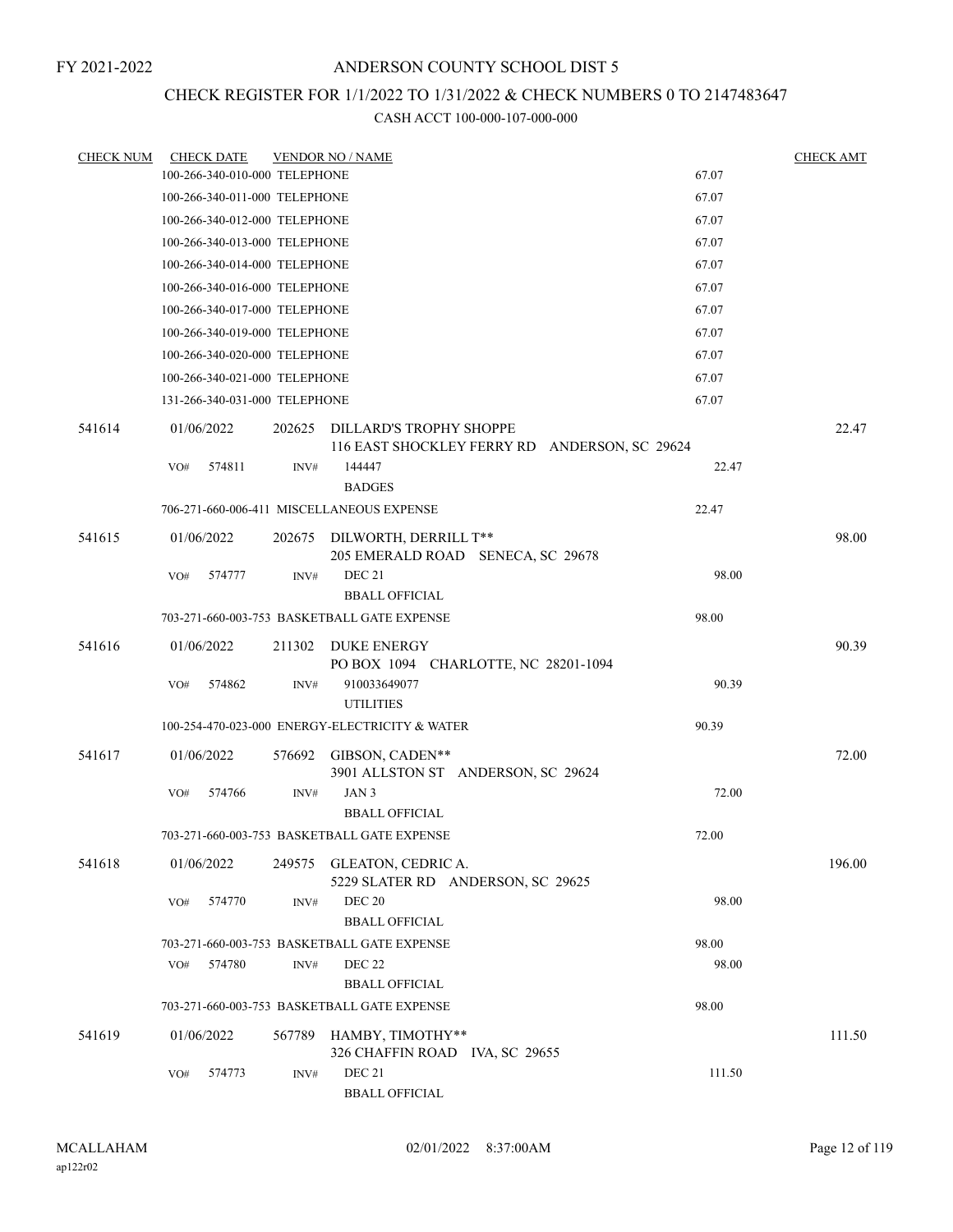# CHECK REGISTER FOR 1/1/2022 TO 1/31/2022 & CHECK NUMBERS 0 TO 2147483647

| <b>CHECK NUM</b> | <b>CHECK DATE</b>                       |                | <b>VENDOR NO / NAME</b><br>703-271-660-003-753 BASKETBALL GATE EXPENSE |                                                | 111.50   | <b>CHECK AMT</b> |
|------------------|-----------------------------------------|----------------|------------------------------------------------------------------------|------------------------------------------------|----------|------------------|
| 541620           | 01/06/2022                              |                | 569972 HEATHER HUGHES                                                  | 1119 HICKORY LANE ANDERSON, SC 29624           |          | 20.00            |
|                  | 574765<br>VO#                           | INV#           | <b>TECH FEE</b><br><b>REFUND</b>                                       |                                                | 20.00    |                  |
|                  |                                         |                | 706-271-660-006-407 TECHNOLOGY FEE EXPENSE                             |                                                | 20.00    |                  |
| 541621           | 01/06/2022                              | 574520         | <b>IPEVO</b><br>94556                                                  | 400 PIMLICO DR SUITE 114-119 PLEASANTON, CA    |          | 7,062.31         |
|                  | 574816<br>VO#                           | INV#           | 2202112V0027<br><b>MIDWAY ELEM</b>                                     | 15659<br>PO#                                   | 7,062.31 |                  |
|                  | 397-112-410-017-000 SUPPLIES            |                |                                                                        |                                                | 7,062.31 |                  |
| 541622           | 01/06/2022                              | 569399         | JONES, WILLIAM M**                                                     | 104 STRINGER ROAD ANDERSON, SC 29621           |          | 196.00           |
|                  | 574769<br>VO#                           | $\text{INV}\#$ | <b>DEC 20</b><br><b>BBALL OFFICIAL</b>                                 |                                                | 98.00    |                  |
|                  |                                         |                | 703-271-660-003-753 BASKETBALL GATE EXPENSE                            |                                                | 98.00    |                  |
|                  | 574781<br>VO#                           | INV#           | DEC 22<br><b>BBALL OFFICIAL</b>                                        |                                                | 98.00    |                  |
|                  |                                         |                | 703-271-660-003-753 BASKETBALL GATE EXPENSE                            |                                                | 98.00    |                  |
| 541623           | 01/06/2022                              | 304900         | KAPLAN EARLY LEARNING COMPANY<br>CHARLOTTE, NC 28289-0575              | PO BOX 890575 ATT: ACCOUNTS RECEIVABLE         |          | 2,280.12         |
|                  | 574817<br>VO#                           | INV#           | 6153013                                                                |                                                | 2,280.12 |                  |
|                  |                                         |                | <b>WEST MARKET</b>                                                     |                                                |          |                  |
|                  | 810-147-410-018-000 SUPPLIES            |                |                                                                        |                                                | 2,280.12 |                  |
| 541624           | 01/06/2022                              | 569972         | LAFRANCE ELEMENTARY<br>LAFRANCE, SC 29656                              | SC NASP QUALIFIER - ANDERSON PO BOX 487        |          | 190.00           |
|                  | 574828<br>VO#                           | INV#           | <b>REGISTRATION</b><br><b>SOUTHWOOD MIDDLE</b>                         |                                                | 190.00   |                  |
|                  | 721-190-660-021-443 PHYSICAL ED EXPENSE |                |                                                                        |                                                | 190.00   |                  |
| 541625           | 01/06/2022                              |                | 573632 LEE, DAVY**                                                     | 1132 S. ANDOVER DRIVE WALHALLA, SC 29691       |          | 103.40           |
|                  | 574772<br>VO#                           | INV#           | <b>DEC 20</b><br><b>BBALL OFFICIAL</b>                                 |                                                | 103.40   |                  |
|                  |                                         |                | 703-271-660-003-753 BASKETBALL GATE EXPENSE                            |                                                | 103.40   |                  |
| 541626           | 01/06/2022                              | 364515         | MOSS, MARTY D**                                                        | 410W SOUTH 4TH STREET APT 309 SENECA, SC 29678 |          | 121.40           |
|                  | VO#<br>574774                           | INV#           | DEC 21<br><b>BBALL OFFICIAL</b>                                        |                                                | 121.40   |                  |
|                  |                                         |                | 703-271-660-003-753 BASKETBALL GATE EXPENSE                            |                                                | 121.40   |                  |
| 541627           | 01/06/2022                              | 366700         | <b>MUTUAL OF OMAHA</b><br>PO BOX 2147 OMAHA, NE 68103-2147             |                                                |          | 7,505.04         |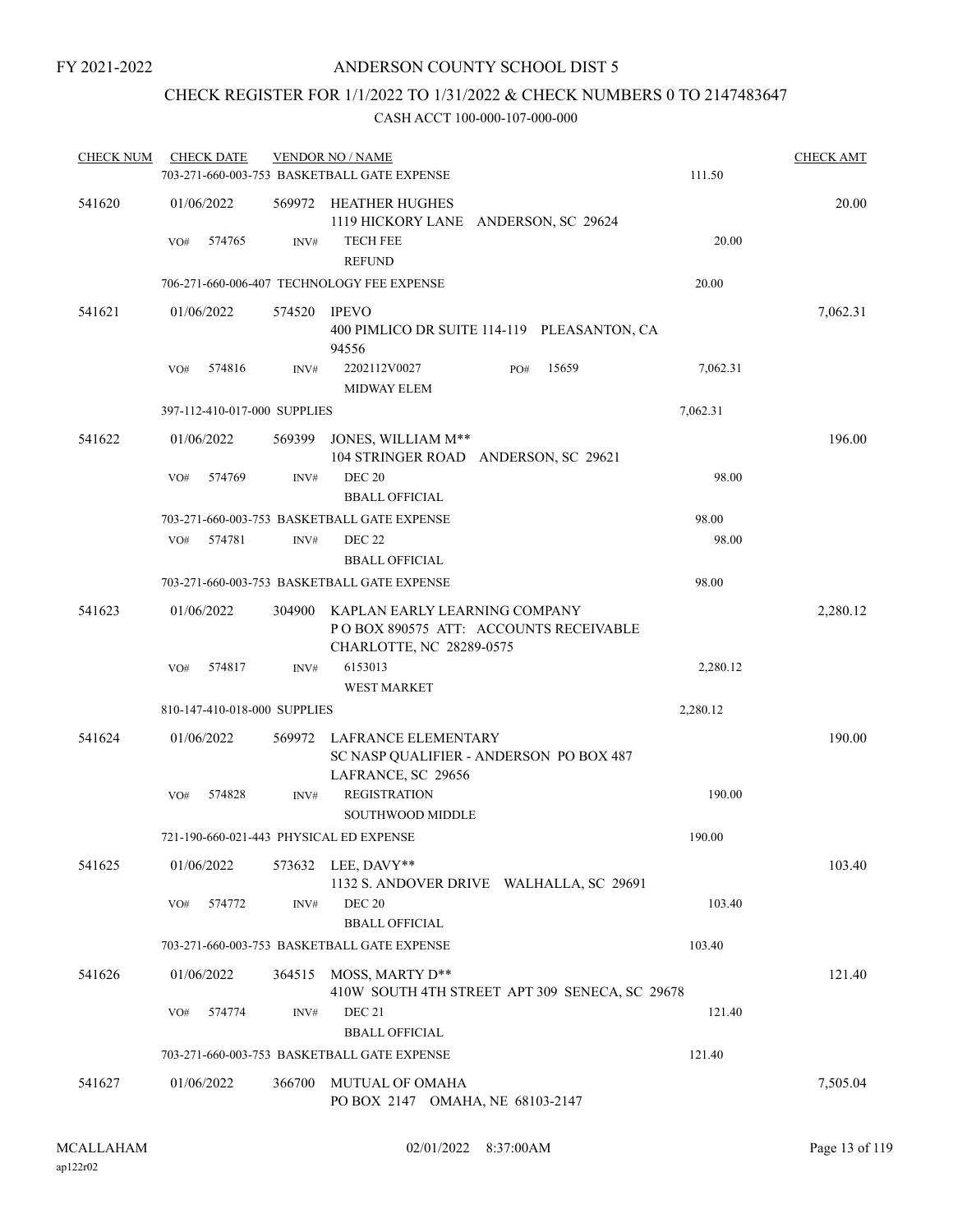# CHECK REGISTER FOR 1/1/2022 TO 1/31/2022 & CHECK NUMBERS 0 TO 2147483647

| <b>CHECK NUM</b> | <b>CHECK DATE</b>                        |                | <b>VENDOR NO / NAME</b>                                                               |           | <b>CHECK AMT</b> |
|------------------|------------------------------------------|----------------|---------------------------------------------------------------------------------------|-----------|------------------|
|                  | 574819<br>VO#                            | INV#           | <b>JAN 2022</b><br>#G00018B5                                                          | 7,505.04  |                  |
|                  | 100-000-450-000-000 MISC. DEDUCTIONS     |                |                                                                                       | 7,663.44  |                  |
|                  | 100-000-456-000-000 INSURANCE PAYABLE    |                |                                                                                       | $-158.40$ |                  |
| 541628           | 01/06/2022                               |                | 576659 OGLESBY, TUWANDA<br>402 BROOK FOREST DR ANDERSON, SC 29621                     |           | 62.00            |
|                  | 574785<br>VO#                            | INV#           | JAN4<br><b>BBALL OFFICIAL</b>                                                         | 62.00     |                  |
|                  |                                          |                | 705-271-660-005-753 BASKETBALL GATE EXPENSE                                           | 62.00     |                  |
| 541629           | 01/06/2022                               |                | 573612 PATTERSON, HAKIM**<br>151 WALTZING VINE LANE WILLIAMSTON, SC 29697             |           | 101.60           |
|                  | 574768<br>VO#                            | INV#           | <b>DEC 20</b><br><b>BBALL OFFICIAL</b>                                                | 101.60    |                  |
|                  |                                          |                | 703-271-660-003-753 BASKETBALL GATE EXPENSE                                           | 101.60    |                  |
| 541630           | 01/06/2022                               | 402805         | PEDRICK, RODD L**<br>310 SITTON ROAD EASLEY, SC 29642                                 |           | 226.60           |
|                  | VO#<br>574771                            | INV#           | <b>DEC 20</b><br><b>BBALL OFFICIAL</b>                                                | 113.30    |                  |
|                  |                                          |                | 703-271-660-003-753 BASKETBALL GATE EXPENSE                                           | 113.30    |                  |
|                  | VO#<br>574779                            | $\text{INV}\#$ | <b>DEC 22</b>                                                                         | 113.30    |                  |
|                  |                                          |                | <b>BBALL OFFICIAL</b>                                                                 |           |                  |
|                  |                                          |                | 703-271-660-003-753 BASKETBALL GATE EXPENSE                                           | 113.30    |                  |
| 541631           | 01/06/2022                               | 404200         | PEPPERS, JAMES A**<br>PO BOX 132 PENDLETON, SC 29670                                  |           | 196.00           |
|                  | 574868<br>VO#                            | INV#           | <b>DEC 22</b><br><b>BBALL OFFICIAL</b>                                                | 98.00     |                  |
|                  |                                          |                | 703-271-660-003-753 BASKETBALL GATE EXPENSE                                           | 98.00     |                  |
|                  | 574869<br>VO#                            | INV#           | <b>DEC 20</b><br><b>BBALL OFFICIAL</b>                                                | 98.00     |                  |
|                  |                                          |                | 703-271-660-003-753 BASKETBALL GATE EXPENSE                                           | 98.00     |                  |
| 541632           | 01/06/2022                               |                | 568036 PIEDMONT NATURAL GAS<br>PO BOX 1246 CHARLOTTE, NC 28201-1246                   |           | 255.36           |
|                  | VO#<br>574863                            | INV#           | 7000758753003<br><b>UTILITIES</b>                                                     | 255.36    |                  |
|                  | 600-256-470-019-000 ENERGY               |                |                                                                                       | 255.36    |                  |
| 541633           | 01/06/2022                               | 564232         | POSITIVE PROMOTIONS<br>PO BOX 11537 ATT: ACCOUNTS RECEIVABLE<br>NEWARK, NJ 07101-4537 |           | 9,217.05         |
|                  | 574823<br>VO#                            | INV#           | 06848539<br>15455<br>PO#<br>TL HANNA                                                  | 9,217.05  |                  |
|                  | 802-114-410-002-000 SUPPLIES - RETENTION |                |                                                                                       | 9,217.05  |                  |
| 541634           | 01/06/2022                               | 568612         | PRICE, MARSHALL.**<br>106 NESBITT COURT ANDERSON, SC 29624                            |           | 124.90           |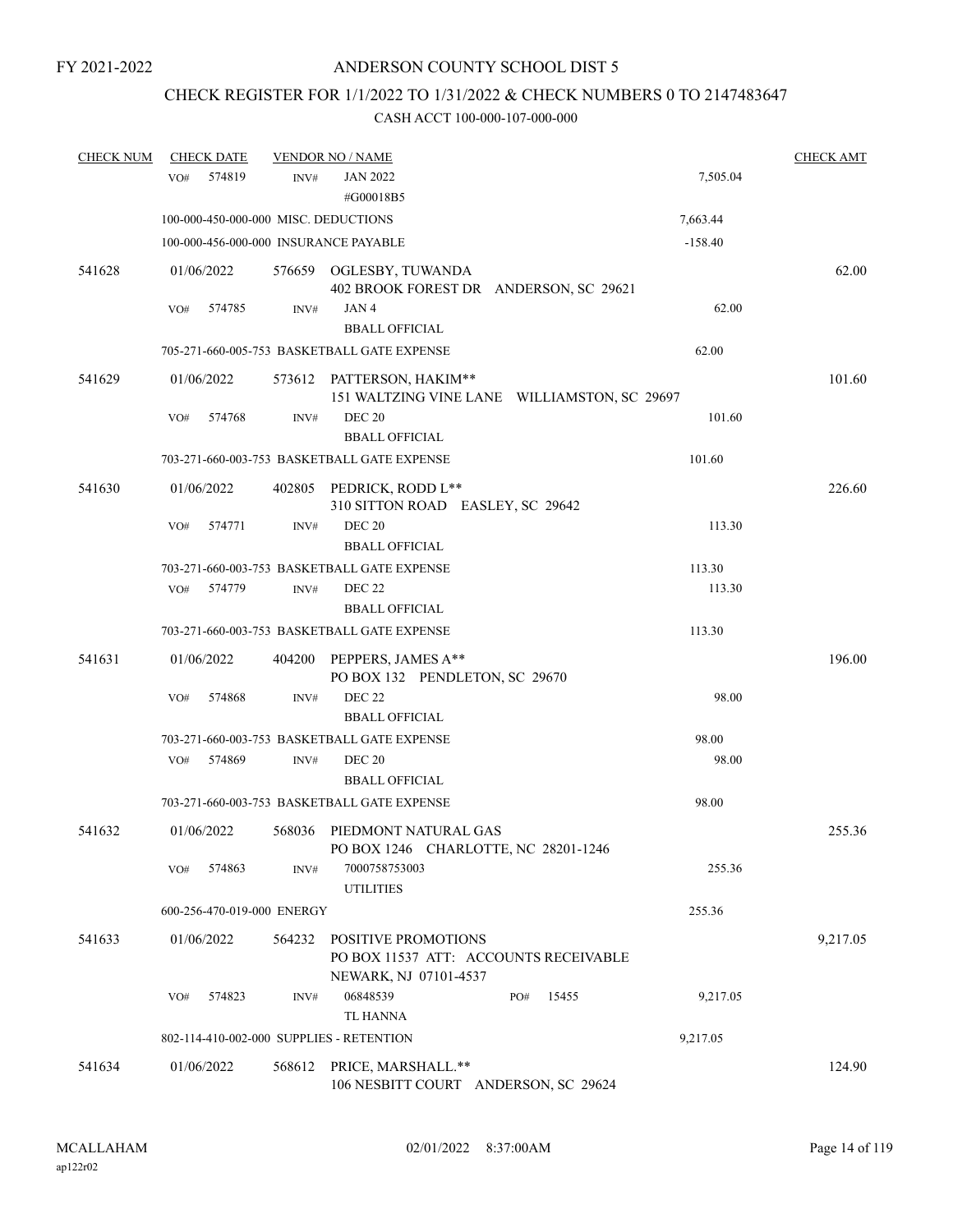# CHECK REGISTER FOR 1/1/2022 TO 1/31/2022 & CHECK NUMBERS 0 TO 2147483647

| <b>CHECK NUM</b> | <b>CHECK DATE</b>                     |        | <b>VENDOR NO / NAME</b>                                            |                                               | <b>CHECK AMT</b> |
|------------------|---------------------------------------|--------|--------------------------------------------------------------------|-----------------------------------------------|------------------|
|                  | 574783<br>VO#                         | INV#   | <b>DEC 16</b><br><b>BBALL OFFICIAL</b>                             |                                               | 62.90            |
|                  |                                       |        | 706-271-660-006-753 BASKETBALL GATE EXPENSE                        | 62.90                                         |                  |
|                  | VO#<br>574784                         | INV#   | JAN4<br><b>BBALL OFFICIAL</b>                                      |                                               | 62.00            |
|                  |                                       |        | 705-271-660-005-753 BASKETBALL GATE EXPENSE                        | 62.00                                         |                  |
| 541635           | 01/06/2022                            |        | 577139 REEVES, ELZA**                                              | 916 MEADOWCREEK ANDERSON, SC 29621            | 200.00           |
|                  | 574824<br>VO#                         | INV#   | 12162021<br><b>ROBERT ANDERSON</b>                                 |                                               | 200.00           |
|                  |                                       |        | 100-113-410-006-COB CHORUS, ORCHESTRA & BAND                       | 200.00                                        |                  |
| 541636           | 01/06/2022                            | 572850 | ROBERT ANDERSON PETTY CASH                                         |                                               | 400.00           |
|                  | 574825<br>VO#                         | INV#   | , ---<br><b>JAN 10</b><br><b>BASKETBALL</b>                        |                                               | 400.00           |
|                  |                                       |        | 706-271-660-006-666 CONCESSIONS EXPENSE                            | 200.00                                        |                  |
|                  |                                       |        | 706-271-660-006-753 BASKETBALL GATE EXPENSE                        | 200.00                                        |                  |
| 541637           | 01/06/2022                            | 572780 | SAFETY & COMPLIANCE MGMT INC<br>P.O. BOX 615 ROCK SPRING, GA 30739 |                                               | 828.40           |
|                  | 574826<br>VO#                         | INV#   | 26893<br><b>WESTSIDE HS</b>                                        |                                               | 828.40           |
|                  | 100-271-312-003-TST DRUG TESTING      |        |                                                                    | 828.40                                        |                  |
| 541638           | 01/06/2022                            | 566961 | SAWYER, STEVE**                                                    | 110 GRACEVIEW EAST ANDERSON, SC 29625         | 72.00            |
|                  | VO#<br>574767                         | INV#   | JAN <sub>3</sub><br><b>BBALL OFFICIAL</b>                          |                                               | 72.00            |
|                  |                                       |        | 703-271-660-003-753 BASKETBALL GATE EXPENSE                        | 72.00                                         |                  |
| 541639           | 01/06/2022                            | 573474 | <b>SCBDA</b><br>EASLEY, SC 29642                                   | TORI BEVELS EASLEY HS 154 GREEN WAVE BLVD     | 300.00           |
|                  | 574827<br>VO#                         | INV#   | <b>REGISTRATION</b><br><b>GLENVIEW MS</b>                          |                                               | 300.00           |
|                  | 720-271-660-020-601 BAND CLUB EXPENSE |        |                                                                    | 300.00                                        |                  |
| 541640           | 01/06/2022                            | 572885 | <b>SCMEA ORCHESTRA DIVISION</b><br>ST DUNCAN, SC 29334             | GINGER GREER - BYRNES HIGH SCHOOL 150 E. MAIN | 450.00           |
|                  | 574829<br>VO#                         | INV#   | <b>REGISTRATION</b><br><b>SOUTHWOOD MIDDLE</b>                     |                                               | 300.00           |
|                  |                                       |        | 721-190-660-021-658 ORCHESTRA MIDDLE EXPENSE                       | 300.00                                        |                  |
|                  | 574865<br>VO#                         | INV#   | <b>REGISTRATION</b><br>SOUTHWOOD                                   |                                               | 150.00           |
|                  | 100-114-410-021-STR STRING SUPPLIES   |        |                                                                    | 150.00                                        |                  |
| 541641           | 01/06/2022                            | 576350 | SEGRA                                                              |                                               | 101.34           |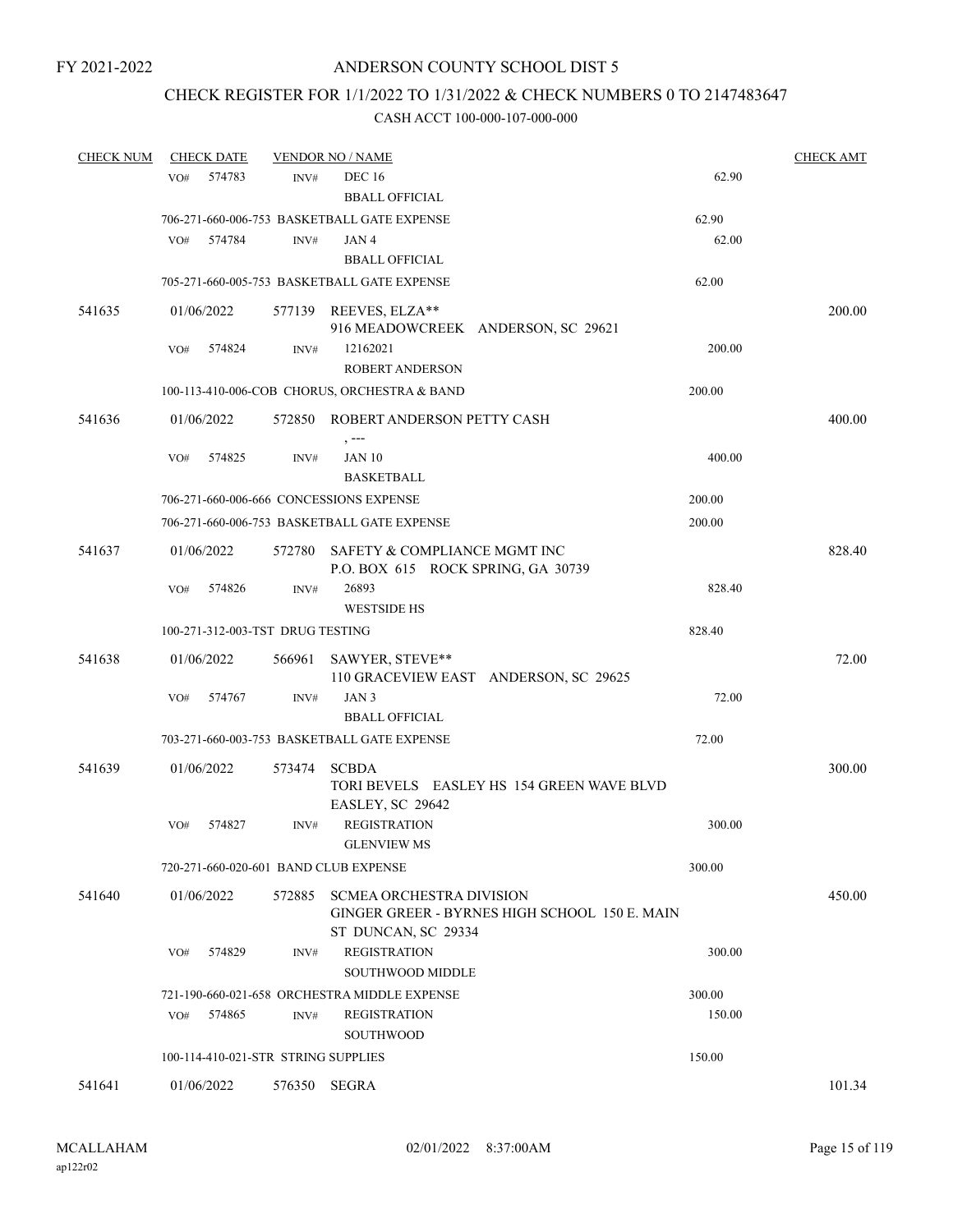## ANDERSON COUNTY SCHOOL DIST 5

# CHECK REGISTER FOR 1/1/2022 TO 1/31/2022 & CHECK NUMBERS 0 TO 2147483647

| <b>CHECK NUM</b> |     | <b>CHECK DATE</b>             |        | <b>VENDOR NO / NAME</b><br>SC TELECOMMUNICATIONS GROUP PO BOX 631140              |        | <b>CHECK AMT</b> |
|------------------|-----|-------------------------------|--------|-----------------------------------------------------------------------------------|--------|------------------|
|                  |     |                               |        | CINCINNATI, OH 45263-1140                                                         |        |                  |
|                  | VO# | 574831                        | INV#   | 2122029<br><b>SERVICE</b>                                                         | 101.34 |                  |
|                  |     | 100-266-340-000-000 TELEPHONE |        |                                                                                   | 2.23   |                  |
|                  |     | 100-266-340-000-000 TELEPHONE |        |                                                                                   | 27.93  |                  |
|                  |     | 100-266-340-000-000 TELEPHONE |        |                                                                                   | 0.74   |                  |
|                  |     | 100-266-340-001-000 TELEPHONE |        |                                                                                   | 10.44  |                  |
|                  |     | 100-266-340-002-000 TELEPHONE |        |                                                                                   | 11.43  |                  |
|                  |     | 100-266-340-003-000 TELEPHONE |        |                                                                                   | 7.11   |                  |
|                  |     | 100-266-340-005-000 TELEPHONE |        |                                                                                   | 0.09   |                  |
|                  |     | 100-266-340-007-000 TELEPHONE |        |                                                                                   | 2.79   |                  |
|                  |     | 100-266-340-008-000 TELEPHONE |        |                                                                                   | 1.63   |                  |
|                  |     | 100-266-340-009-000 TELEPHONE |        |                                                                                   | 7.94   |                  |
|                  |     | 100-266-340-010-000 TELEPHONE |        |                                                                                   | 2.82   |                  |
|                  |     | 100-266-340-011-000 TELEPHONE |        |                                                                                   | 6.35   |                  |
|                  |     | 100-266-340-012-000 TELEPHONE |        |                                                                                   | 0.73   |                  |
|                  |     | 100-266-340-014-000 TELEPHONE |        |                                                                                   | 3.24   |                  |
|                  |     | 100-266-340-015-000 TELEPHONE |        |                                                                                   | 0.65   |                  |
|                  |     | 100-266-340-016-000 TELEPHONE |        |                                                                                   | 2.63   |                  |
|                  |     | 100-266-340-017-000 TELEPHONE |        |                                                                                   | 5.53   |                  |
|                  |     | 100-266-340-018-000 TELEPHONE |        |                                                                                   | 0.12   |                  |
|                  |     | 100-266-340-019-000 TELEPHONE |        |                                                                                   | 4.15   |                  |
|                  |     | 100-266-340-021-000 TELEPHONE |        |                                                                                   | 2.75   |                  |
|                  |     | 124-266-340-024-000 TELEPHONE |        |                                                                                   | 0.04   |                  |
| 541642           |     | 01/06/2022                    | 568954 | <b>SHRED A WAY</b><br>PO BOX 51132 ATT: ACCOUNTS RECEIVABLE<br>PIEDMONT, SC 29673 |        | 65.00            |
|                  | VO# | 574836                        | INV#   | A98016<br><b>MIDWAY ELEM</b>                                                      | 65.00  |                  |
|                  |     |                               |        | 717-190-660-017-201 MISCELLANEOUS EXPENSE                                         | 65.00  |                  |
| 541643           |     | 01/06/2022                    | 571007 | SIMPLIFIED OFFICE SYSTEMS<br>6220 BUSH RIVER ROAD COLUMBIA, SC 29212              |        | 141.33           |
|                  | VO# | 574866                        | INV#   | 211228-0294<br>SOUTHWOOD                                                          | 141.33 |                  |
|                  |     | 100-113-410-021-000 SUPPLIES  |        |                                                                                   | 141.33 |                  |
| 541644           |     | 01/06/2022                    | 475500 | SLAPPY, JAMES E**<br>PO BOX 1754 ANDERSON, SC 29622                               |        | 196.00           |
|                  | VO# | 574775                        | INV#   | <b>DEC 21</b><br><b>BBALL OFFICIAL</b>                                            | 98.00  |                  |
|                  |     |                               |        | 703-271-660-003-753 BASKETBALL GATE EXPENSE                                       | 98.00  |                  |
|                  | VO# | 574778                        | INV#   | <b>DEC 22</b><br><b>BBALL OFFICIAL</b>                                            | 98.00  |                  |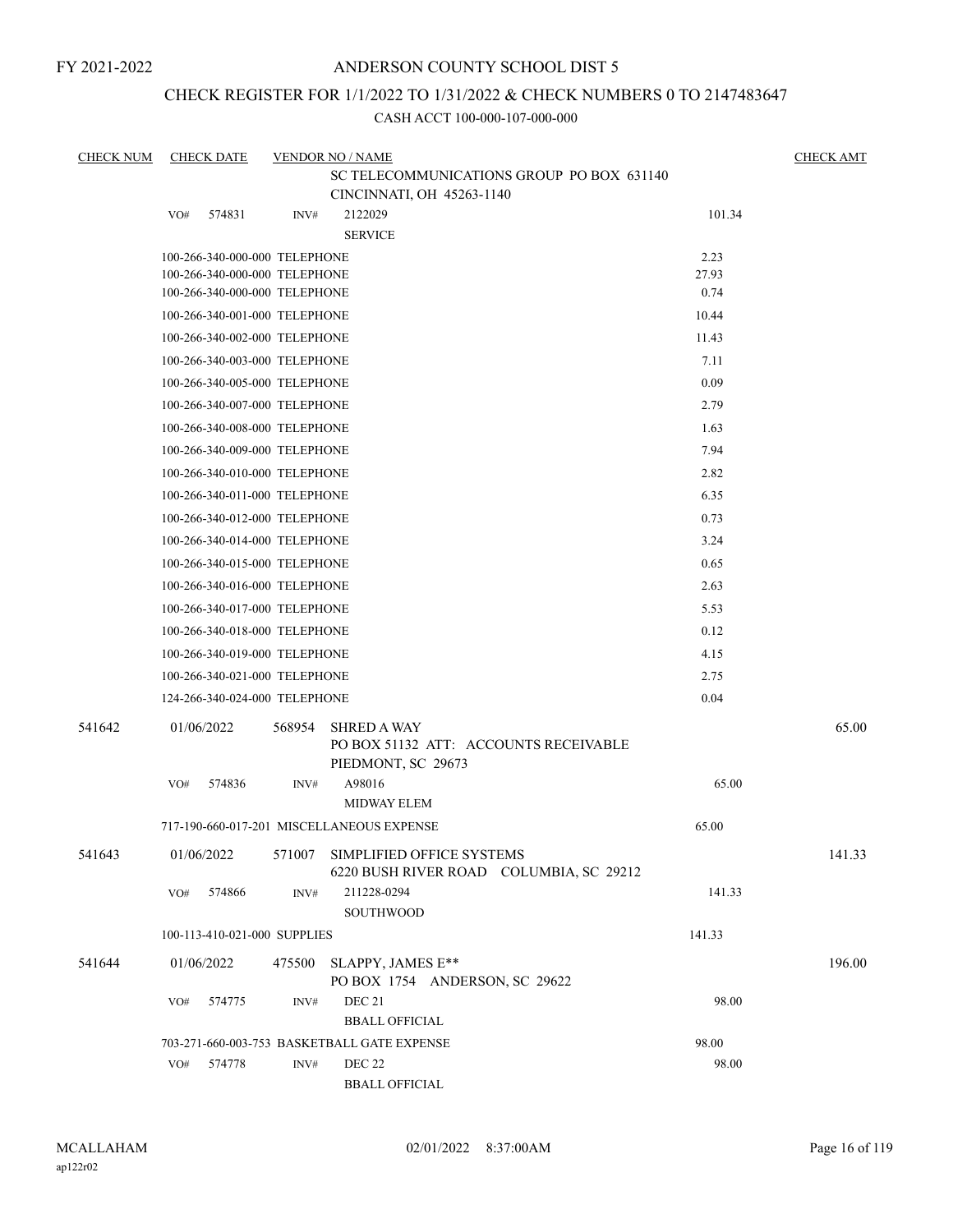# CHECK REGISTER FOR 1/1/2022 TO 1/31/2022 & CHECK NUMBERS 0 TO 2147483647

| <b>CHECK NUM</b> |     | <b>CHECK DATE</b>          |        | <b>VENDOR NO / NAME</b><br>703-271-660-003-753 BASKETBALL GATE EXPENSE                                           |     |       | 98.00                | <b>CHECK AMT</b> |
|------------------|-----|----------------------------|--------|------------------------------------------------------------------------------------------------------------------|-----|-------|----------------------|------------------|
| 541645           |     | 01/06/2022                 | 575768 | SMITH, NOAH**<br>104 LAUREL LANE SENECA, SC 29678                                                                |     |       |                      | 111.50           |
|                  | VO# | 574776                     | INV#   | DEC 21<br><b>BBALL OFFICIAL</b>                                                                                  |     |       | 111.50               |                  |
|                  |     |                            |        | 703-271-660-003-753 BASKETBALL GATE EXPENSE                                                                      |     |       | 111.50               |                  |
| 541646           |     | 01/06/2022                 | 573721 | SSBT AS TTEE FOR SCORP MM61953-001-042<br>MASS MUTUAL RETIREMENT SERVICES PO BOX<br>219062 KANSAS CITY, MO 64121 |     |       |                      | 276.64           |
|                  | VO# | 574837                     | INV#   | <b>DEC 2021</b><br><b>JEREMY CATRON</b>                                                                          |     |       | 276.64               |                  |
|                  |     |                            |        | 100-000-468-000-000 OPTIONAL RETIREMENT PLAN                                                                     |     |       | 177.84               |                  |
|                  |     |                            |        | 100-000-484-000-000 EMPLOYER RETIREMENT PAYABLE                                                                  |     |       | 98.80                |                  |
| 541647           |     | 01/06/2022                 | 574096 | SUMMIT CONSTRUCTION GROUP LLS<br>101 CONCORD CIRCLE ANDERSON, SC 29621                                           |     |       |                      | 57,800.00        |
|                  | VO# | 574838                     | INV#   | 202143<br><b>ADULT ED</b>                                                                                        | PO# | 15705 | 3,300.00             |                  |
|                  |     |                            |        | 100-254-323-023-400 CONTR SERV.-HVAC/ELECT/PLUMBING                                                              |     |       | 3,300.00             |                  |
|                  | VO# | 574839                     | INV#   | 202142<br><b>SIDEWALK</b>                                                                                        | PO# | 15506 | 3,900.00             |                  |
|                  |     |                            |        | 100-254-323-000-400 CONTRACT SRVS.-HVAC                                                                          |     |       | 3,900.00             |                  |
|                  | VO# | 574840                     | INV#   | 202146<br><b>TL HANNA</b>                                                                                        | PO# | 15127 | 37,500.00            |                  |
|                  |     | 505-254-323-002-PAV PAVING |        |                                                                                                                  |     |       | 37,500.00            |                  |
|                  | VO# | 574841                     | INV#   | 202147<br><b>WEST MARKET</b>                                                                                     |     |       | 1,900.00             |                  |
|                  |     |                            |        | 100-254-323-018-400 CONTR SERV-HVAC/ELECT/PLUMBING                                                               |     |       | 1,900.00             |                  |
|                  | VO# | 574842                     | INV#   | 202144<br><b>WESTSIDE</b>                                                                                        |     |       | 1,900.00             |                  |
|                  |     |                            |        | 100-254-323-003-400 CONTR SERV-HVAC/ELECT/PLUMBING                                                               |     |       | 1,900.00             |                  |
|                  | VO# | 574843                     | INV#   | 202145<br><b>WESTSIDE</b>                                                                                        |     |       | 2,400.00             |                  |
|                  | VO# | 574844                     | INV#   | 100-254-323-003-400 CONTR SERV-HVAC/ELECT/PLUMBING<br>202149<br><b>TL HANNA</b>                                  |     |       | 2,400.00<br>2,500.00 |                  |
|                  | VO# | 574845                     | INV#   | 100-254-323-002-400 CONTR SERV-HVAC/ELECT/PLUMBING<br>202148<br><b>DISTRICT OFFICE</b>                           |     |       | 2,500.00<br>2,500.00 |                  |
|                  |     |                            |        | 100-254-323-000-400 CONTRACT SRVS.-HVAC                                                                          |     |       | 2,500.00             |                  |
|                  | VO# | 574846                     | INV#   | 202141<br><b>VARENNES</b>                                                                                        |     |       | 1,900.00             |                  |
|                  |     |                            |        | 100-254-323-016-400 CONTR SERV-HVAC/ELECT/PLUMBING                                                               |     |       | 1,900.00             |                  |
| 541648           |     | 01/06/2022                 | 572122 | THE ELECTRIC CITY NEWS<br>POBOX 1015 ANDERSON, SC 29622                                                          |     |       |                      | 675.00           |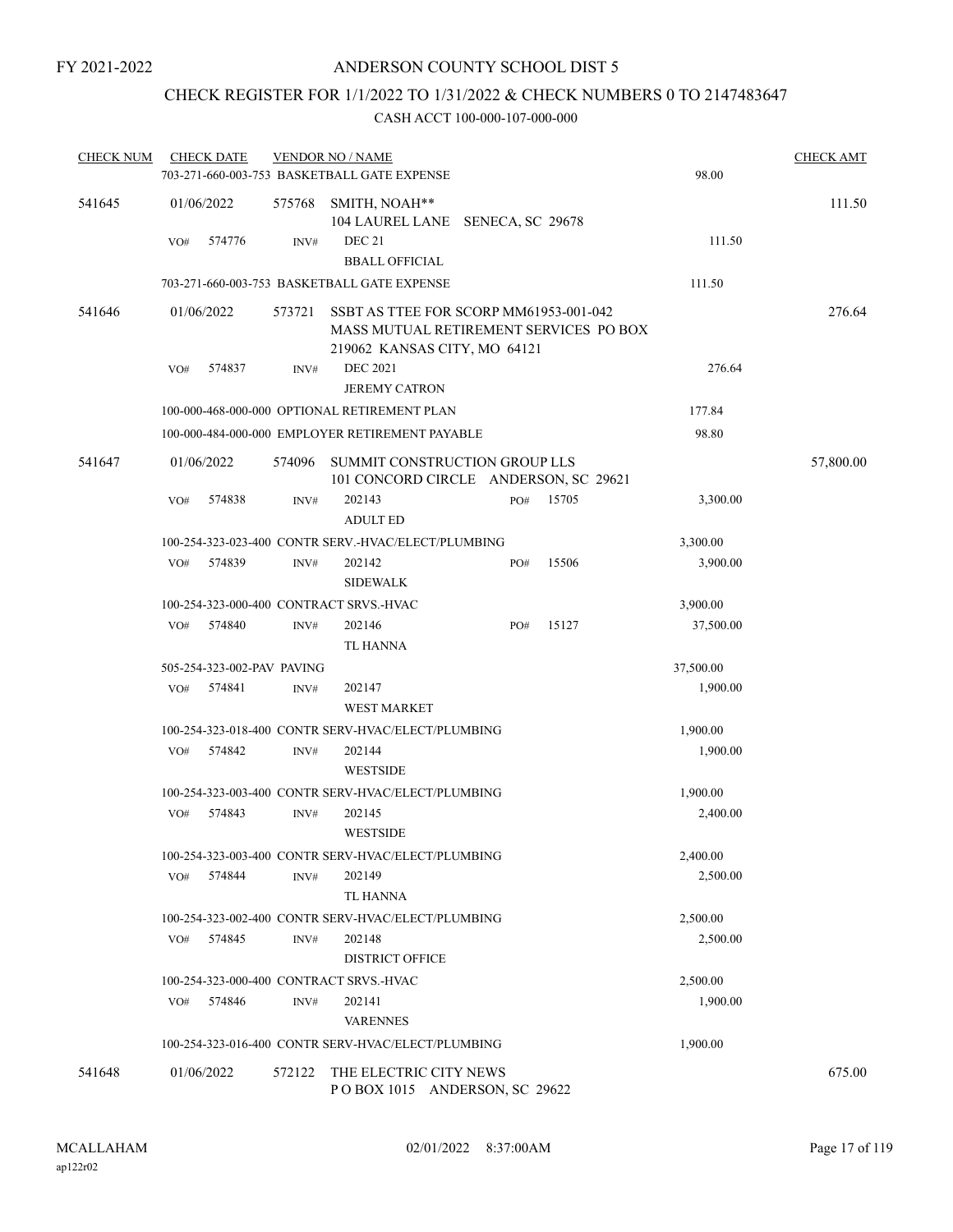# CHECK REGISTER FOR 1/1/2022 TO 1/31/2022 & CHECK NUMBERS 0 TO 2147483647

| <b>CHECK NUM</b> | <b>CHECK DATE</b>            |                | <b>VENDOR NO / NAME</b>                                                                    |            | <b>CHECK AMT</b> |
|------------------|------------------------------|----------------|--------------------------------------------------------------------------------------------|------------|------------------|
|                  | 574847<br>VO#                | INV#           | 7914<br>ADS                                                                                | 675.00     |                  |
|                  |                              |                | 100-263-360-000-000 PRINTING AND BINDING                                                   | 675.00     |                  |
| 541649           | 01/06/2022                   | 577011         | THOMPSON CONSTRUCTION GROUP<br>100 N MAIN STREET SUMTER, SC 29150                          |            | 661,550.80       |
|                  | 574848<br>VO#                | INV#           | 21172045<br>BLDG#2 RENO                                                                    | 252,076.25 |                  |
|                  |                              |                | 515-253-520-000-HQ2 DOWNTOWN PROJECT BLDG 2                                                | 252,076.25 |                  |
|                  | VO#<br>574849                | $\text{INV}\#$ | 21172009<br><b>OFFICE RENO</b>                                                             | 409,474.55 |                  |
|                  |                              |                | 515-253-520-000-HQ1 DOWNTOWN PROJECT BLDG 1                                                | 409,474.55 |                  |
| 541650           | 01/06/2022                   |                | 572346 TILLMAN, DAMOND**<br>PO BOX 433 CALHOUN FALLS, SC 29628                             |            | 125.00           |
|                  | 574782<br>VO#                | INV#           | DEC <sub>13</sub><br><b>BBALL OFFICIAL</b>                                                 | 125.00     |                  |
|                  |                              |                | 703-271-660-003-753 BASKETBALL GATE EXPENSE                                                | 125.00     |                  |
| 541651           | 01/06/2022                   | 573767         | <b>TREETOP PRODUCTS</b><br>222 STATE STREET BATAVIA, IL 60510                              |            | 356.94           |
|                  | 574850<br>VO#                | INV#           | 13826<br><b>FLEXIBLE POSTS</b>                                                             | 356.94     |                  |
|                  | 397-113-410-016-000 SUPPLIES |                |                                                                                            | 356.94     |                  |
| 541652           | 01/06/2022                   | 564442         | UNITED CHEMICAL & SUPPLY CO<br>POBOX 5066 ATT: ACCOUNTS RECEIVABLE<br>GREENVILLE, SC 29606 |            | 235.12           |
|                  | 574853<br>VO#                | $\text{INV}\#$ | 633496<br><b>SUPPLIES</b>                                                                  | 470.24     |                  |
|                  |                              |                | 100-254-410-016-001 SUPPLIES - MAINTENANCE                                                 | 470.24     |                  |
|                  | 574854<br>VO#                | INV#           | 645020<br><b>CREDIT</b>                                                                    | $-235.12$  |                  |
|                  |                              |                | 100-254-410-016-001 SUPPLIES - MAINTENANCE                                                 | $-235.12$  |                  |
| 541653           | 01/06/2022                   |                | 573815 UNITED REFRIGERATION, INC<br>PO BOX 740703 ATLANTA, GA 30374-0703                   |            | 11.51            |
|                  | 574855<br>VO#                | INV#           | 82275428<br><b>SUPPLIES</b>                                                                | 11.51      |                  |
|                  |                              |                | 100-254-410-000-001 MAINT, SUPPLIES-STRUCTURES                                             | 11.51      |                  |
| 541654           | 01/06/2022                   | 576674         | UPSTATE INDUSTRIAL SUPPLIES INC<br>PO BOX 469 SANDY SPRINGS, SC 29677                      |            | 1,032.93         |
|                  | 574856<br>VO#                | INV#           | 72846<br><b>SUPPLIES</b>                                                                   | 80.04      |                  |
|                  |                              |                | 329-115-410-031-000 SUPPLIES-STATE EQUIPMENT                                               | 80.04      |                  |
|                  | VO#<br>574857                | INV#           | 72588<br>15632<br>PO#<br><b>SUPPLIES</b>                                                   | 952.89     |                  |
|                  |                              |                | 329-115-410-031-000 SUPPLIES-STATE EQUIPMENT                                               | 952.89     |                  |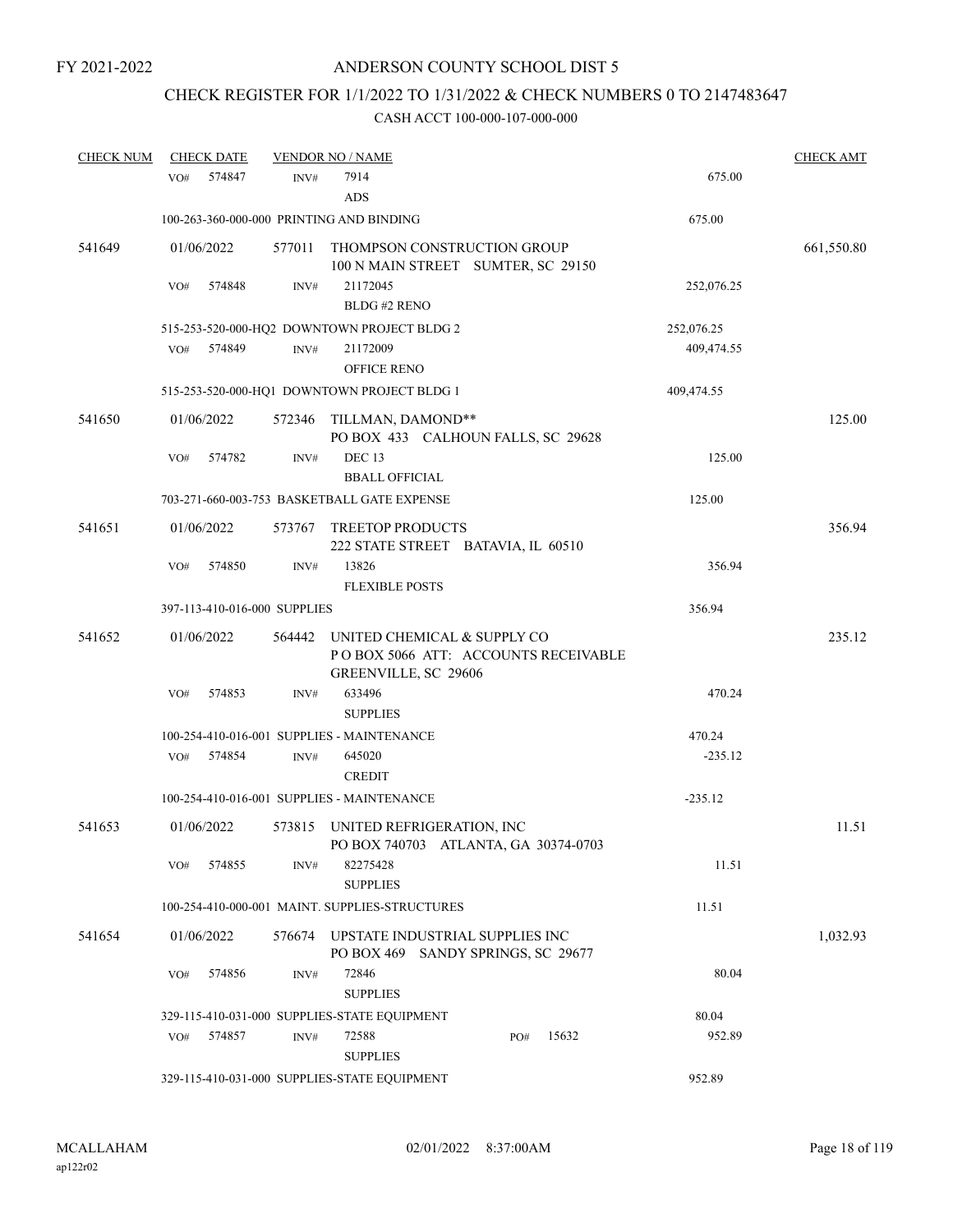# CHECK REGISTER FOR 1/1/2022 TO 1/31/2022 & CHECK NUMBERS 0 TO 2147483647

| <b>CHECK NUM</b> | <b>CHECK DATE</b>                    |        | <b>VENDOR NO / NAME</b>                                                                                      |                      | <b>CHECK AMT</b> |
|------------------|--------------------------------------|--------|--------------------------------------------------------------------------------------------------------------|----------------------|------------------|
| 541655           | 01/06/2022                           | 530000 | WESTERN CAROLINA UNIVERSITY<br>TARA SMITH CAREER & PROF DEVELOPMENT 150<br>REID BUILDING CULLOWHEE, NC 28723 |                      | 200.00           |
|                  | 574858<br>VO#                        | INV#   | <b>BRENDA HARPER</b><br>3/29/22 ED FAIR                                                                      | 200.00               |                  |
|                  |                                      |        | 802-264-410-000-000 SUPPLIES - RECRUITMENT FAIRS                                                             | 200.00               |                  |
| 541656           | 01/11/2022                           |        | 573978 AAA SUPPLY INC                                                                                        |                      | 155.50           |
|                  |                                      |        | PO BOX 17769 GREENVILLE, SC 29606                                                                            |                      |                  |
|                  | 574987<br>VO#                        | INV#   | S100026800<br><b>SUPPLIES</b>                                                                                | 155.50               |                  |
|                  |                                      |        | 100-254-410-000-001 MAINT. SUPPLIES-STRUCTURES                                                               | 6.78                 |                  |
|                  |                                      |        | 100-254-410-001-001 SUPPLIES - MAINTENANCE                                                                   | 46.09                |                  |
|                  |                                      |        | 100-254-410-002-001 SUPPLIES - MAINTENANCE                                                                   | 24.09                |                  |
|                  |                                      |        | 100-254-410-003-001 SUPPLIES - MAINTENANCE                                                                   | 52.36                |                  |
|                  |                                      |        | 100-254-410-014-001 SUPPLIES - MAINTENANCE                                                                   | 26.18                |                  |
| 541657           | 01/11/2022                           | 105500 | ALL PHASE ELECTRIC SUPPLY<br>PO BOX 936240 ATLANTA, GA 31193-6240                                            |                      | 267.48           |
|                  | 574989<br>VO#                        | INV#   | 0184-1011643<br><b>SUPPLIES</b>                                                                              | 267.48               |                  |
|                  |                                      |        | 100-254-410-000-001 MAINT. SUPPLIES-STRUCTURES                                                               | 267.48               |                  |
| 541658           | 01/11/2022                           | 576412 | AMAZON CAPITAL SERVICES<br>PO BOX 035184 SEATTLE, WA 98124-5184                                              |                      | 4,825.29         |
|                  | 574905<br>VO#                        | INV#   | <b>PURCHASES</b>                                                                                             | 4,825.29             |                  |
|                  |                                      |        | A2QG7V7TDJIMYY                                                                                               |                      |                  |
|                  |                                      |        | 100-113-410-006-VEN SUPPLY-ADDT'L FOR LOST VENDING                                                           | $-31.02$             |                  |
|                  |                                      |        | 100-113-410-006-VEN SUPPLY-ADDT'L FOR LOST VENDING                                                           | $-31.02$             |                  |
|                  |                                      |        | 100-113-410-006-VEN SUPPLY-ADDT'L FOR LOST VENDING                                                           | 215.02               |                  |
|                  |                                      |        | 100-113-410-006-VEN SUPPLY-ADDT'L FOR LOST VENDING                                                           | 8.51                 |                  |
|                  |                                      |        | 100-113-410-006-VEN SUPPLY-ADDT'L FOR LOST VENDING<br>100-113-410-006-VEN SUPPLY-ADDT'L FOR LOST VENDING     | $-31.02$<br>$-31.02$ |                  |
|                  |                                      |        | 100-113-410-006-VEN SUPPLY-ADDT'L FOR LOST VENDING                                                           | $-31.02$             |                  |
|                  | 100-221-410-000-000 SUPPLIES         |        |                                                                                                              | 88.27                |                  |
|                  | 100-221-410-000-TST SUPPLIES-TESTING |        |                                                                                                              | 63.64                |                  |
|                  | 100-222-410-003-000 SUPPLIES         |        |                                                                                                              | 520.54               |                  |
|                  |                                      |        | 100-266-345-000-000 TECHNOLOGY INFRASTRUCTURE                                                                | 310.75               |                  |
|                  | 338-112-410-013-EAR SUPPLIES         |        |                                                                                                              | 404.70               |                  |
|                  | 397-112-410-008-000 SUPPLIES         |        |                                                                                                              | 1,608.31             |                  |
|                  | 397-113-410-016-000 SUPPLIES         |        |                                                                                                              | 266.43               |                  |
|                  |                                      |        | 515-253-520-000-HO1 DOWNTOWN PROJECT BLDG 1                                                                  | 418.90               |                  |
|                  |                                      |        | 515-253-520-000-HO1 DOWNTOWN PROJECT BLDG 1                                                                  | 213.80               |                  |
|                  |                                      |        | 705-271-660-005-411 MISCELLANEOUS EXPENSE                                                                    | 101.60               |                  |
|                  |                                      |        | 705-271-660-005-411 MISCELLANEOUS EXPENSE                                                                    | $-58.21$             |                  |
|                  |                                      |        | 705-271-660-005-411 MISCELLANEOUS EXPENSE                                                                    | 6.69                 |                  |
|                  |                                      |        | 705-271-660-005-645 ENGINEERING CLUB EXPENSE                                                                 | 347.95               |                  |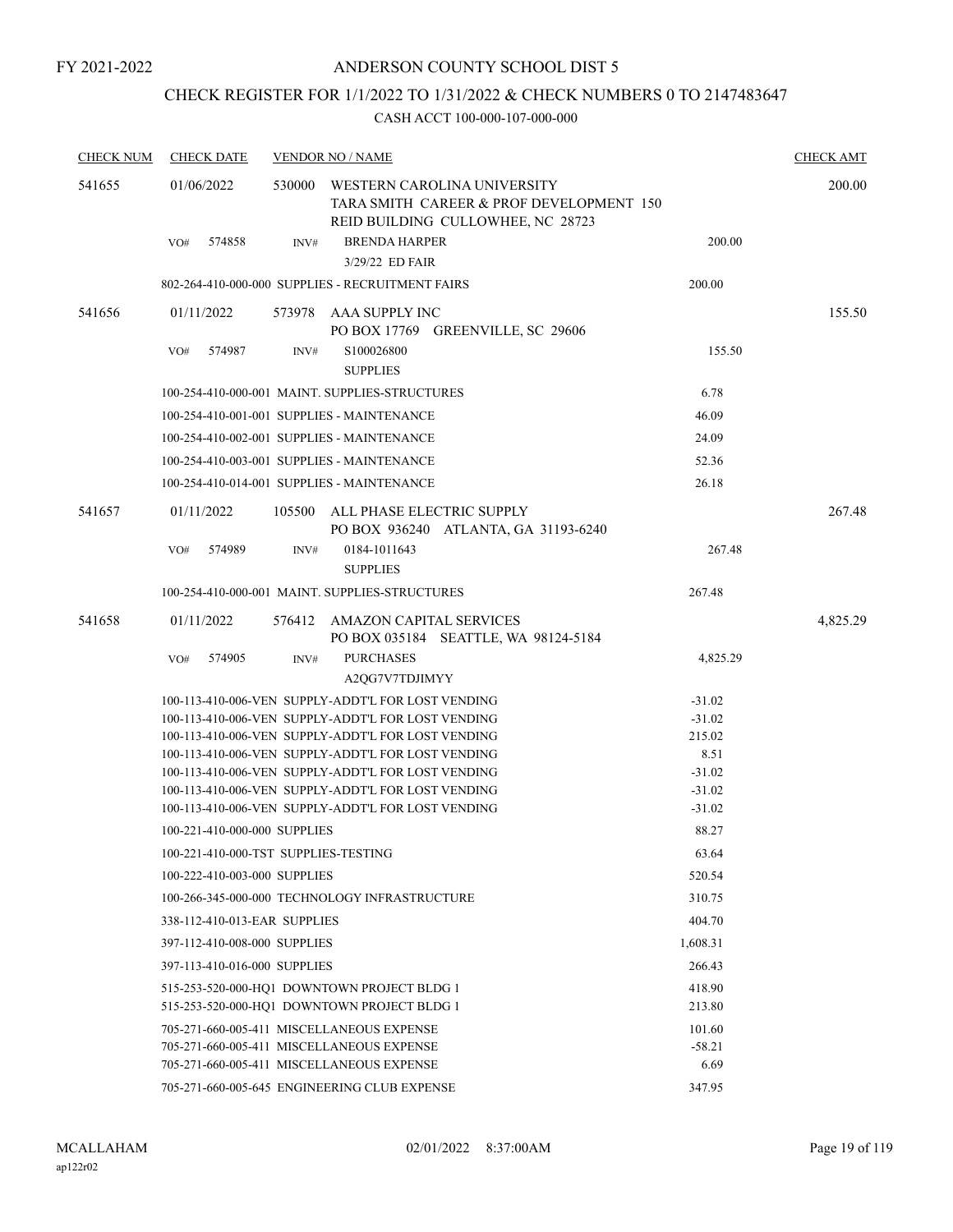# CHECK REGISTER FOR 1/1/2022 TO 1/31/2022 & CHECK NUMBERS 0 TO 2147483647

| <b>CHECK NUM</b> | <b>CHECK DATE</b>                                                                                                                      |        | <b>VENDOR NO / NAME</b>                                                       |  |     |       |                  | <b>CHECK AMT</b> |
|------------------|----------------------------------------------------------------------------------------------------------------------------------------|--------|-------------------------------------------------------------------------------|--|-----|-------|------------------|------------------|
|                  |                                                                                                                                        |        | 705-271-660-005-645 ENGINEERING CLUB EXPENSE                                  |  |     |       | 149.24           |                  |
|                  |                                                                                                                                        |        | 716-271-660-016-201 MISCELLANEOUS EXPENSE                                     |  |     |       | 107.38           |                  |
|                  |                                                                                                                                        |        | 716-271-660-016-201 MISCELLANEOUS EXPENSE                                     |  |     |       | 52.02            |                  |
|                  |                                                                                                                                        |        | 719-271-660-019-210 MATERIAL FEES EXPENSE                                     |  |     |       | 154.85           |                  |
| 541659           | 01/11/2022                                                                                                                             | 570950 | ANDERSON COUNTY SHERIFF'S OFFICE<br>ATTN: JAMIE LAZAR 305 CAMSON ROAD         |  |     |       |                  | 446.25           |
|                  |                                                                                                                                        |        | ANDERSON, SC 29621                                                            |  |     |       |                  |                  |
|                  | VO#<br>574924                                                                                                                          | INV#   | JAN4<br><b>TLH WRESTLING</b>                                                  |  |     |       | 122.50           |                  |
|                  |                                                                                                                                        |        | 702-271-660-002-697 WRESTLING GATE RECEIPTS EXPENSE                           |  |     |       | 122.50           |                  |
|                  | 574925<br>VO#                                                                                                                          | INV#   | JAN 3                                                                         |  |     |       | 192.50           |                  |
|                  |                                                                                                                                        |        | <b>TLH BBALL</b>                                                              |  |     |       |                  |                  |
|                  |                                                                                                                                        |        | 702-271-660-002-753 BASKETBALL GATE EXPENSE                                   |  |     |       | 192.50           |                  |
|                  | VO#<br>574926                                                                                                                          | INV#   | JAN 4                                                                         |  |     |       | 131.25           |                  |
|                  |                                                                                                                                        |        | <b>GLENVIEW BBALL</b>                                                         |  |     |       |                  |                  |
|                  |                                                                                                                                        |        | 720-271-660-020-753 BASKETBALL GATE EXPENSE                                   |  |     |       | 131.25           |                  |
|                  |                                                                                                                                        |        |                                                                               |  |     |       |                  |                  |
| 541660           | 01/11/2022                                                                                                                             | 564421 | ANDERSON SCHOOL DISTRICT THREE<br>PO BOX 118 ATT: EMILY JARRARD IVA, SC 29655 |  |     |       |                  | 2,888.87         |
|                  | 574991<br>VO#                                                                                                                          | INV#   | REIMBURSEMENT<br><b>TITLE III ESOL Q2</b>                                     |  |     |       | 2,888.87         |                  |
|                  | 264-162-410-000-AD3 SUPPLIES                                                                                                           |        |                                                                               |  |     |       | 2,593.07         |                  |
|                  |                                                                                                                                        |        | 264-224-333-000-AD3 PD/ TRIPS AND CONFERENCES                                 |  |     |       | 295.80           |                  |
| 541661           | 116800<br>ANDERSON TILE & CARPET DIST CO, INC<br>01/11/2022<br>1109 WHITEHALL ROAD ATT: ACCOUNTS<br>RECEIVABLE ANDERSON, SC 29625-2127 |        |                                                                               |  |     |       |                  | 25,289.53        |
|                  | 574878<br>VO#                                                                                                                          | INV#   | 22597                                                                         |  | PO# | 15507 | 3,488.09         |                  |
|                  |                                                                                                                                        |        | <b>NEVITT FOREST</b>                                                          |  |     |       |                  |                  |
|                  | 505-254-410-012-CAR CARPET                                                                                                             |        |                                                                               |  |     |       | 3,488.09         |                  |
|                  | 574927<br>VO#                                                                                                                          | INV#   | 22598                                                                         |  | PO# | 15474 | 21,801.44        |                  |
|                  |                                                                                                                                        |        | <b>CARPET</b>                                                                 |  |     |       |                  |                  |
|                  | 505-254-410-010-CAR CARPET                                                                                                             |        |                                                                               |  |     |       | 9,146.53         |                  |
|                  | 505-254-410-014-CAR CARPET                                                                                                             |        |                                                                               |  |     |       | 12,654.91        |                  |
| 541662           | 01/11/2022                                                                                                                             | 574195 | ARNOLDS OF ANDERSON<br>184 CIVIC CENTER BLVD. ANDERSON, SC 29625              |  |     |       |                  | 280.00           |
|                  | 574928<br>VO#                                                                                                                          | INV#   | 0013100<br><b>NEVITT FOREST</b>                                               |  |     |       | 280.00           |                  |
|                  | 802-112-410-012-000 SUPPLIES - RETENTION                                                                                               |        |                                                                               |  |     |       | 280.00           |                  |
| 541663           | 01/11/2022                                                                                                                             | 572925 | ATIS ELEVATOR INSPECTIONS, LLC<br>PO BOX 790379 ST LOUIS, MO 63179-0379       |  |     |       |                  | 1,500.00         |
|                  | 574879<br>VO#                                                                                                                          | INV#   | 212398                                                                        |  |     |       | 1,500.00         |                  |
|                  |                                                                                                                                        |        | <b>INSPECTIONS</b>                                                            |  |     |       |                  |                  |
|                  | 100-254-323-002-400 CONTR SERV-HVAC/ELECT/PLUMBING                                                                                     |        |                                                                               |  |     |       |                  |                  |
|                  |                                                                                                                                        |        | 100-254-323-003-400 CONTR SERV-HVAC/ELECT/PLUMBING                            |  |     |       | 375.00<br>375.00 |                  |
|                  | 100-254-323-006-400 CONTR SERV-HVAC/ELECT/PLUMBING                                                                                     |        | 125.00                                                                        |  |     |       |                  |                  |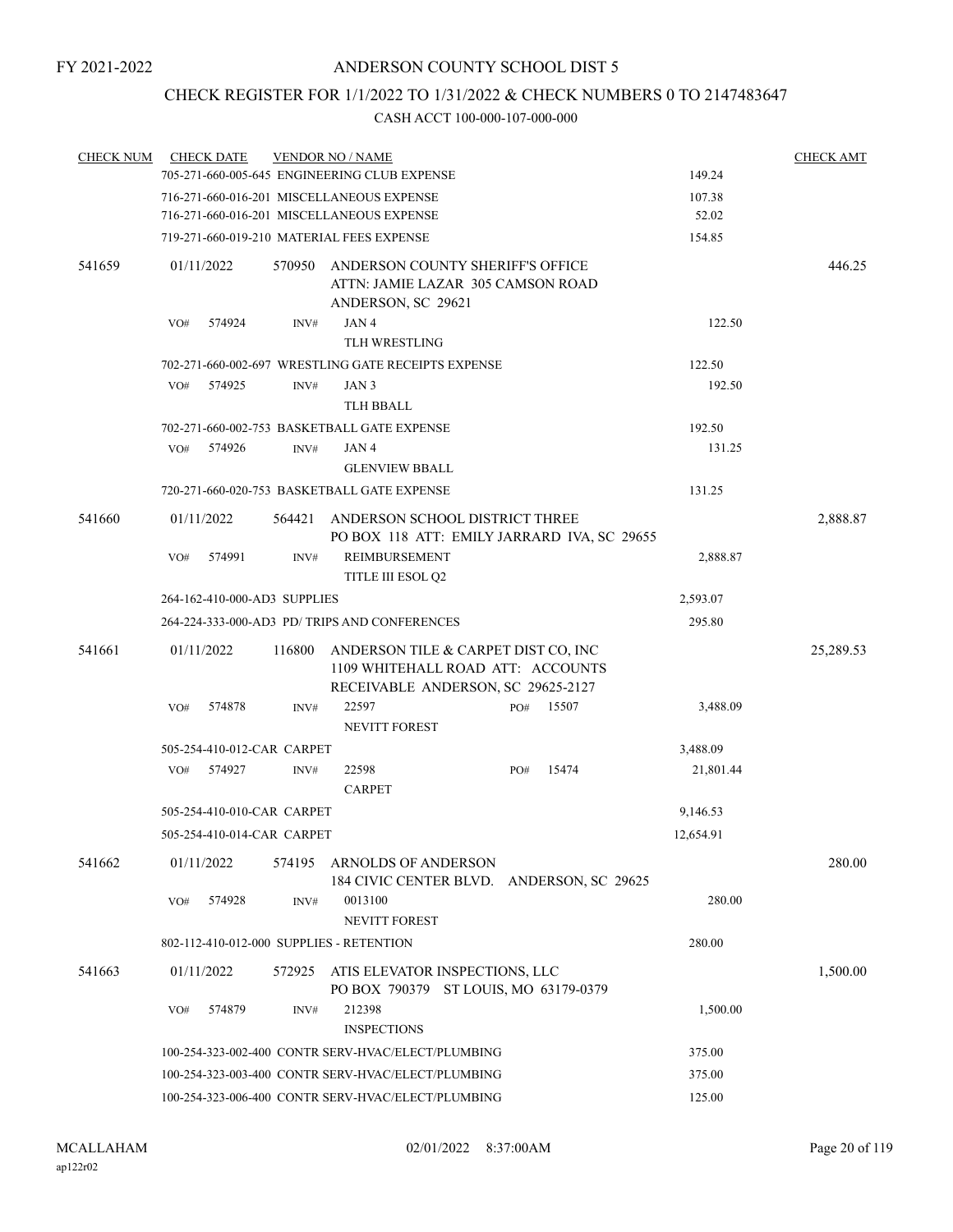# CHECK REGISTER FOR 1/1/2022 TO 1/31/2022 & CHECK NUMBERS 0 TO 2147483647

| <b>CHECK NUM</b> | <b>CHECK DATE</b>                      |        | <b>VENDOR NO / NAME</b>                                                                              |     |       |          | <b>CHECK AMT</b> |
|------------------|----------------------------------------|--------|------------------------------------------------------------------------------------------------------|-----|-------|----------|------------------|
|                  |                                        |        | 100-254-323-012-400 CONTR SERV-HVAC/ELECT/PLUMBING                                                   |     |       | 125.00   |                  |
|                  |                                        |        | 100-254-323-013-400 CONTR SERV-HVAC/ELECT/PLUMBING                                                   |     |       | 125.00   |                  |
|                  |                                        |        | 100-254-323-021-400 CONTR SERV-HVAC/ELECT/PLUMBING                                                   |     |       | 375.00   |                  |
| 541664           | 01/11/2022                             | 576381 | BACKGROUND INVESTIGATION BUREAU, LLC<br>9710 NORTHCROSS CENTER CT, STE 100<br>HUNTERSVILLE, NC 28078 |     |       |          | 55.80            |
|                  | 574929<br>VO#                          | INV#   | AND0050101221<br><b>DEC SERVICES</b>                                                                 |     |       | 55.80    |                  |
|                  |                                        |        | 100-390-399-000-000 MISC.PURCH.SERV.- BACKGROUND CKS                                                 |     |       | 55.80    |                  |
| 541665           | 01/11/2022                             |        | 577142 BARRON, BRAD**<br>111 CHAMPION GREEN GREENWOOD, SC 29649                                      |     |       |          | 134.00           |
|                  | 574983<br>VO#                          | INV#   | JAN 5                                                                                                |     |       | 134.00   |                  |
|                  |                                        |        | <b>BBALL OFFICIAL</b>                                                                                |     |       |          |                  |
|                  |                                        |        | 703-271-660-003-753 BASKETBALL GATE EXPENSE                                                          |     |       | 134.00   |                  |
| 541666           | 01/11/2022                             | 575063 | BAYADA HOME HEALTH CARE, INC.<br>PO BOX 536446 PITTSBURGH, PA 15253-5906                             |     |       |          | 5,288.50         |
|                  | 574881<br>VO#                          | INV#   | 17005510<br><b>SOUTHWOOD</b>                                                                         | PO# | 15586 | 1,789.50 |                  |
|                  |                                        |        | 100-213-312-021-MOE NURSING CONTRACTED SERVICES                                                      |     |       | 1,237.50 |                  |
|                  | 203-127-312-021-000 PURCHASED SERVICES |        |                                                                                                      |     |       | 552.00   |                  |
|                  | 574882<br>VO#                          | INV#   | 17022087<br><b>SOUTHWOOD</b>                                                                         | PO# | 15586 | 1,239.00 |                  |
|                  |                                        |        | 100-213-312-021-MOE NURSING CONTRACTED SERVICES                                                      |     |       | 825.00   |                  |
|                  | 203-127-312-021-000 PURCHASED SERVICES |        |                                                                                                      |     |       | 414.00   |                  |
|                  | 574930<br>VO#                          | INV#   | 17038596<br><b>SOUTHWOOD</b>                                                                         | PO# | 15586 | 2,260.00 |                  |
|                  |                                        |        | 100-213-312-021-MOE NURSING CONTRACTED SERVICES                                                      |     |       | 1,225.00 |                  |
|                  | 203-127-312-017-000 PURCHASED SERVICES |        |                                                                                                      |     |       | 483.00   |                  |
|                  | 203-127-312-021-000 PURCHASED SERVICES |        |                                                                                                      |     |       | 552.00   |                  |
| 541667           | 01/11/2022                             | 573436 | BELTON HONEA PATH HIGH SCHOOL<br>11000 BELTON HONEA PATH HWY HONEA PATH, SC<br>29654                 |     |       |          | 310.00           |
|                  | VO#<br>574932                          | INV#   | WRESTLING<br><b>ROBERT ANDERSON</b>                                                                  |     |       | 310.00   |                  |
|                  |                                        |        | 706-271-660-006-697 WRESTLING GATE RECEIPTS EXPENSE                                                  |     |       | 310.00   |                  |
| 541668           | 01/11/2022                             | 573436 | BELTON HONEA PATH HIGH SCHOOL<br>11000 BELTON HONEA PATH HWY HONEA PATH, SC<br>29654                 |     |       |          | 180.00           |
|                  | 574933<br>VO#                          | INV#   | <b>BAND CLINIC</b><br><b>GLENVIEW MS</b>                                                             |     |       | 180.00   |                  |
|                  | 720-271-660-020-601 BAND CLUB EXPENSE  |        |                                                                                                      |     |       | 180.00   |                  |
| 541669           | 01/11/2022                             |        | 567918 BERNHARDT HOUSE OF VIOLINS LLC                                                                |     |       |          | 10.98            |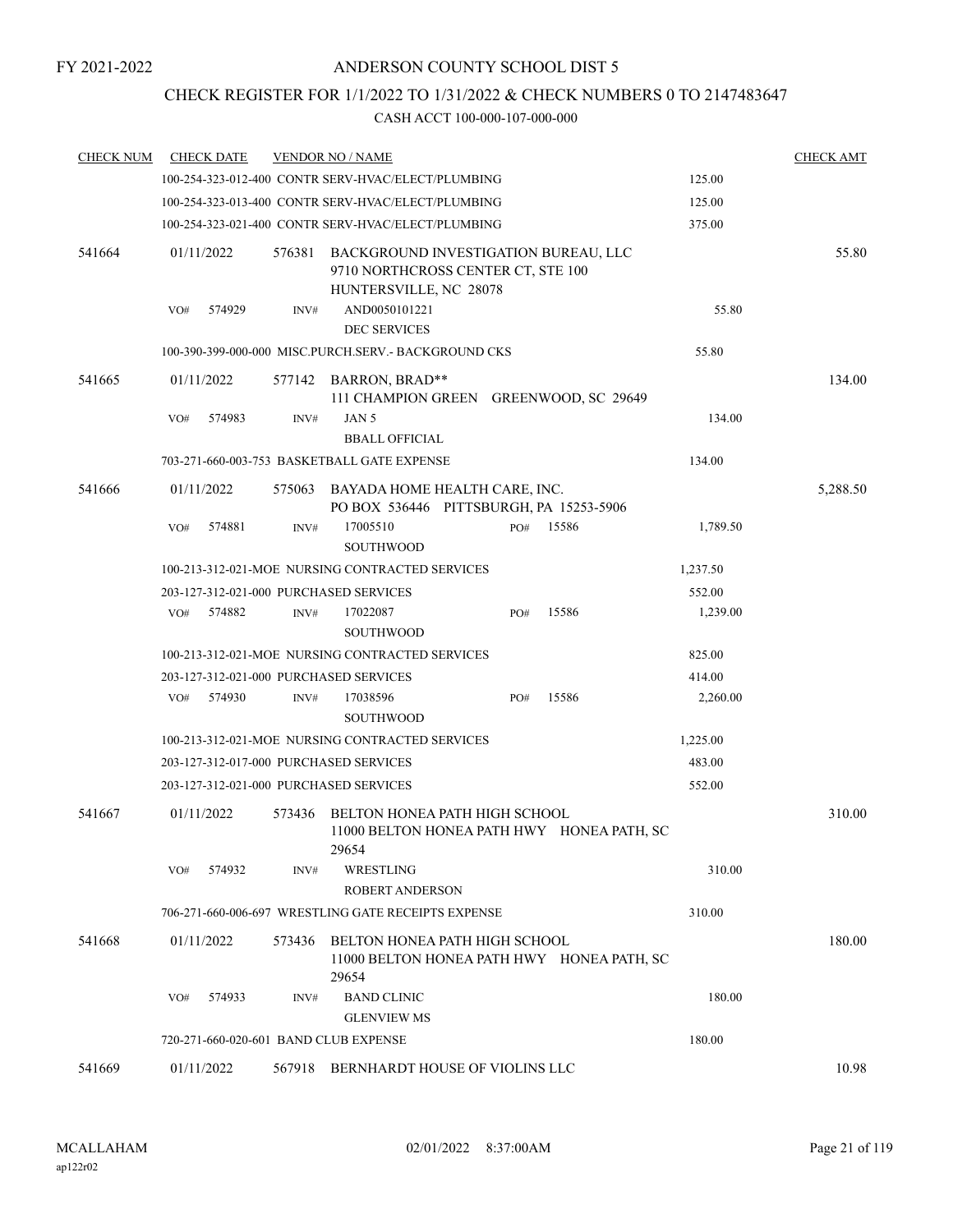## ANDERSON COUNTY SCHOOL DIST 5

## CHECK REGISTER FOR 1/1/2022 TO 1/31/2022 & CHECK NUMBERS 0 TO 2147483647

| <b>CHECK NUM</b> |     | <b>CHECK DATE</b>            |        | <b>VENDOR NO / NAME</b>                                                            |                                 |       |          | <b>CHECK AMT</b> |
|------------------|-----|------------------------------|--------|------------------------------------------------------------------------------------|---------------------------------|-------|----------|------------------|
|                  |     |                              |        | 5 CATEECHEE AVE ATT: ACCOUNTS RECEIVABLE<br>GREENVILLE, SC 29605                   |                                 |       |          |                  |
|                  | VO# | 574931                       | INV#   | 253756                                                                             |                                 |       | 10.98    |                  |
|                  |     |                              |        | <b>ACCT 4576</b>                                                                   |                                 |       |          |                  |
|                  |     |                              |        | 705-271-660-005-616 STRINGS/ ORCHESTRA EXPENSE                                     |                                 |       | 10.98    |                  |
| 541670           |     | 01/11/2022                   | 564814 | BROOKWOOD FARMS, INC<br>POBOX 277 ATT: ACCOUNTS RECEIVABLE SILER<br>CITY, NC 27344 |                                 |       |          | 1,450.00         |
|                  | VO# | 574934                       | INV#   | 0136987                                                                            |                                 |       | 1,450.00 |                  |
|                  |     |                              |        | <b>FOOD</b>                                                                        |                                 |       |          |                  |
|                  |     |                              |        | 600-000-172-000-000 FOOD SERV INVEN. FOOD                                          |                                 |       | 1,450.00 |                  |
| 541671           |     | 01/11/2022                   | 576890 | BUCK, RANDY**<br>PO BOX 14293 ANDERSON, SC 29624                                   |                                 |       |          | 310.50           |
|                  | VO# | 574884                       | INV#   | 1566<br><b>REPAIR</b>                                                              |                                 |       | 310.50   |                  |
|                  |     |                              |        | 100-255-323-000-ACT ACTIVITY BUS CONTRACTED SERVICES                               |                                 |       | 310.50   |                  |
| 541672           |     | 01/11/2022                   | 572113 | BULL'S EYE BRANDS, INC.<br>P.O. BOX 638286 CINCINNATI, OH 45263-8286               |                                 |       |          | 12,432.41        |
|                  | VO# | 574935                       | INV#   | <b>DEC 2021</b><br>TL HANNA                                                        | PO#                             | 15037 | 4,321.07 |                  |
|                  |     | 600-256-410-002-000 SUPPLIES |        |                                                                                    |                                 |       | 753.45   |                  |
|                  |     | 600-256-460-002-000 FOOD     |        |                                                                                    |                                 |       | 3,567.62 |                  |
|                  | VO# | 574936                       | INV#   | <b>DEC 2021</b>                                                                    | PO#                             | 15041 | 2,845.33 |                  |
|                  |     |                              |        | <b>GLENVIEW MS</b>                                                                 |                                 |       |          |                  |
|                  |     | 600-256-410-020-000 SUPPLIES |        |                                                                                    |                                 |       | 401.84   |                  |
|                  |     | 600-256-460-020-000 FOOD     |        |                                                                                    |                                 |       | 2,443.49 |                  |
|                  | VO# | 574937                       | INV#   | <b>DEC 2021</b><br><b>ROBERT ANDERSON</b>                                          | PO#                             | 15039 | 3,648.46 |                  |
|                  |     | 600-256-410-006-000 SUPPLIES |        |                                                                                    |                                 |       | 401.84   |                  |
|                  |     | 600-256-460-006-000 FOOD     |        |                                                                                    |                                 |       | 3,246.62 |                  |
|                  | VO# | 574992                       | INV#   | <b>DEC 2021</b><br><b>MCCANTS</b>                                                  | PO#                             | 15040 | 1,617.55 |                  |
|                  |     | 600-256-410-005-000 SUPPLIES |        |                                                                                    |                                 |       | 200.92   |                  |
|                  |     | 600-256-460-005-000 FOOD     |        |                                                                                    |                                 |       | 1,416.63 |                  |
| 541673           |     | 01/11/2022                   | 569296 | <b>CAPITAL ONE</b><br>PO BOX 60506                                                 | CITY OF INDUSTRY, CA 91716-0506 |       |          | 513.06           |
|                  | VO# | 574938                       | INV#   | 1639360518<br>ACCT 636837                                                          |                                 |       | 513.06   |                  |
|                  |     |                              |        | 712-271-660-012-201 MISCELLANEOUS EXPENSE                                          |                                 |       | 43.44    |                  |
|                  |     |                              |        | 712-271-660-012-315 HOSPITALITY EXPENSE                                            |                                 |       | 189.05   |                  |
|                  |     |                              |        | 712-271-660-012-315 HOSPITALITY EXPENSE                                            |                                 |       | 72.20    |                  |
|                  |     |                              |        | 712-271-660-012-315 HOSPITALITY EXPENSE                                            |                                 |       | 13.11    |                  |
|                  |     |                              |        | 712-271-660-012-324 POSTIVE BEHAVIOR I.S. EXPENSE                                  |                                 |       | 27.80    |                  |
|                  |     |                              |        | 712-271-660-012-324 POSTIVE BEHAVIOR I.S. EXPENSE                                  |                                 |       | 2.53     |                  |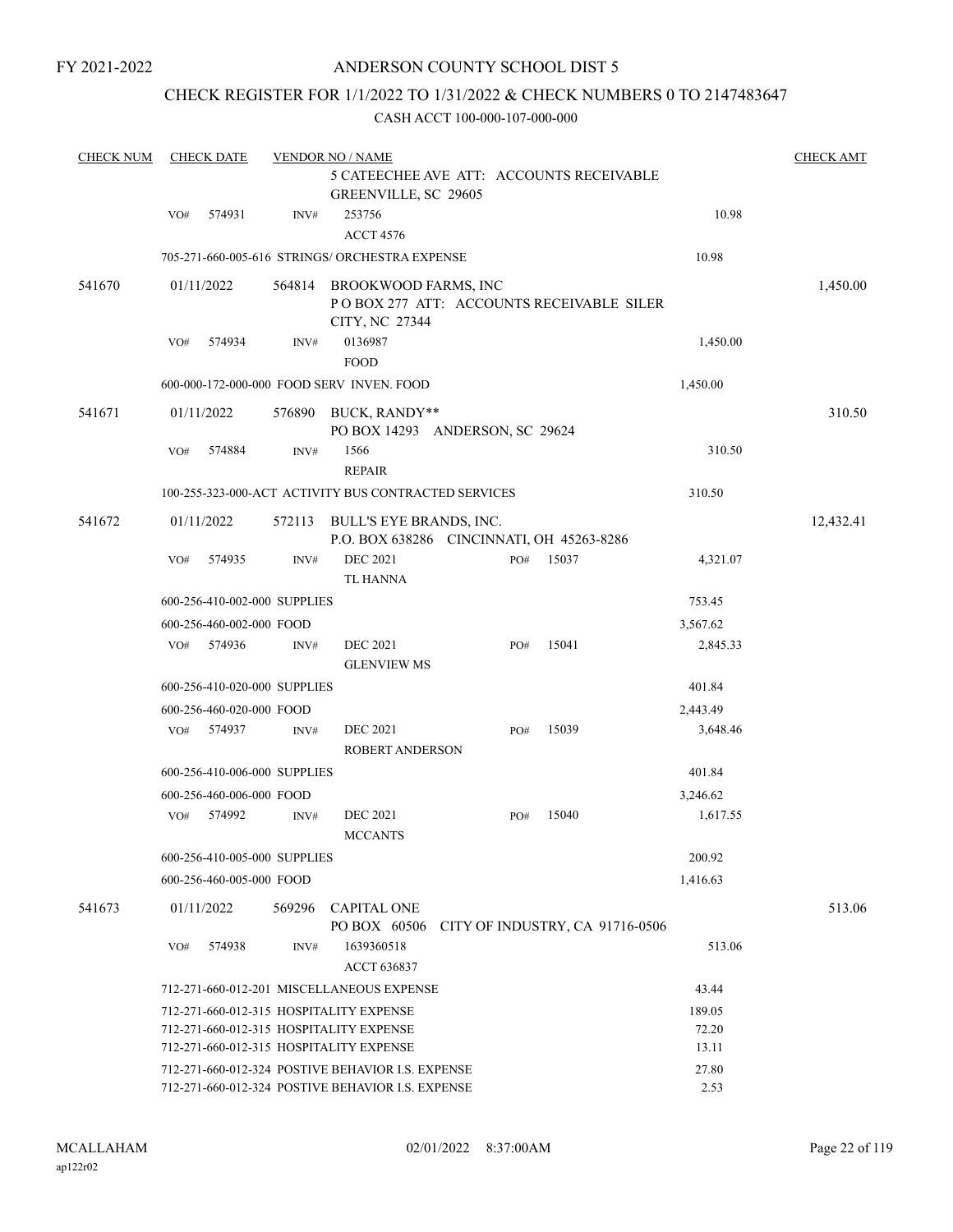# CHECK REGISTER FOR 1/1/2022 TO 1/31/2022 & CHECK NUMBERS 0 TO 2147483647

| <b>CHECK NUM</b> | <b>CHECK DATE</b>                        |        | <b>VENDOR NO / NAME</b>                                                                                     |          | <b>CHECK AMT</b> |
|------------------|------------------------------------------|--------|-------------------------------------------------------------------------------------------------------------|----------|------------------|
|                  |                                          |        | 712-271-660-012-324 POSTIVE BEHAVIOR I.S. EXPENSE                                                           | 28.16    |                  |
|                  | 802-112-410-012-000 SUPPLIES - RETENTION |        |                                                                                                             | 136.77   |                  |
| 541674           | 01/11/2022                               | 156900 | CAROLINA PRODUCE COMPANY<br>POBOX 3849 ATT: ACCOUNTS RECEIVABLE<br>ANDERSON, SC 29622                       |          | 4,445.65         |
|                  | 574939<br>VO#                            | INV#   | <b>DEC 2021</b>                                                                                             | 4,445.65 |                  |
|                  |                                          |        | <b>FOOD</b>                                                                                                 |          |                  |
|                  | 600-256-460-003-000 FOOD                 |        |                                                                                                             | 2,639.10 |                  |
|                  | 600-256-460-006-000 FOOD                 |        |                                                                                                             | 205.00   |                  |
|                  | 600-256-460-007-000 FOOD                 |        |                                                                                                             | 179.50   |                  |
|                  | 600-256-460-012-000 FOOD                 |        |                                                                                                             | 123.05   |                  |
|                  | 600-256-460-013-000 FOOD                 |        |                                                                                                             | 830.30   |                  |
|                  | 600-256-460-017-000 FOOD                 |        |                                                                                                             | 307.25   |                  |
|                  | 600-256-460-018-000 FOOD                 |        |                                                                                                             | 161.45   |                  |
| 541675           | 01/11/2022                               | 566288 | CES CITY ELECTRIC SUPPLY<br>PO BOX 131811 DALLAS, TX 75313                                                  |          | 964.06           |
|                  | VO#<br>574885                            | INV#   | 164545<br><b>SUPPLIES</b>                                                                                   | 202.22   |                  |
|                  |                                          |        | 100-254-410-005-001 SUPPLIES - MAINTENANCE                                                                  | 202.22   |                  |
|                  | 574993<br>VO#                            | INV#   | 164439<br><b>SUPPLIES</b>                                                                                   | 211.86   |                  |
|                  |                                          |        | 100-254-410-017-001 SUPPLIES - MANTENANCE                                                                   | 211.86   |                  |
|                  | 574994<br>VO#                            | INV#   | 164683<br><b>SUPPLIES</b>                                                                                   | 549.98   |                  |
|                  |                                          |        | 100-254-410-017-001 SUPPLIES - MANTENANCE                                                                   | 549.98   |                  |
| 541676           | 01/11/2022                               | 570581 | CITY OF ANDERSON POLICE DEPT<br>401 SOUTH MAIN ST ATTN: SARAH YOUNG<br>ANDERSON, SC 29624                   |          | 87.50            |
|                  | 574941<br>VO#                            | INV#   | JAN4<br><b>MCCANTS BBALL</b>                                                                                | 87.50    |                  |
|                  |                                          |        | 705-271-660-005-753 BASKETBALL GATE EXPENSE                                                                 | 87.50    |                  |
| 541677           | 01/11/2022                               |        | 563989 CMS GARAGE & BODY SHOP, INC<br>1219 SOUTH MAIN STREET ATT: ACCOUNTS<br>RECEIVABLE ANDERSON, SC 29624 |          | 722.36           |
|                  | 574942<br>VO#                            | INV#   | 20590<br><b>REPAIR</b>                                                                                      | 722.36   |                  |
|                  |                                          |        | 100-254-412-000-001 TRUCK SERVICE - MAINTENANCE                                                             | 722.36   |                  |
| 541678           | 01/11/2022                               | 574613 | COCA-COLA BOTTLING CO CONSOLIDATED<br>PO BOX 602937 CHARLOTTE, NC 28260-2937                                |          | 2,337.08         |
|                  | VO#<br>574943                            | INV#   | <b>DEC 2021</b><br>CUST# 500410911                                                                          | 2,337.08 |                  |
|                  | 600-256-460-002-000 FOOD                 |        |                                                                                                             | 832.04   |                  |
|                  | 600-256-460-003-000 FOOD                 |        | 958.76                                                                                                      |          |                  |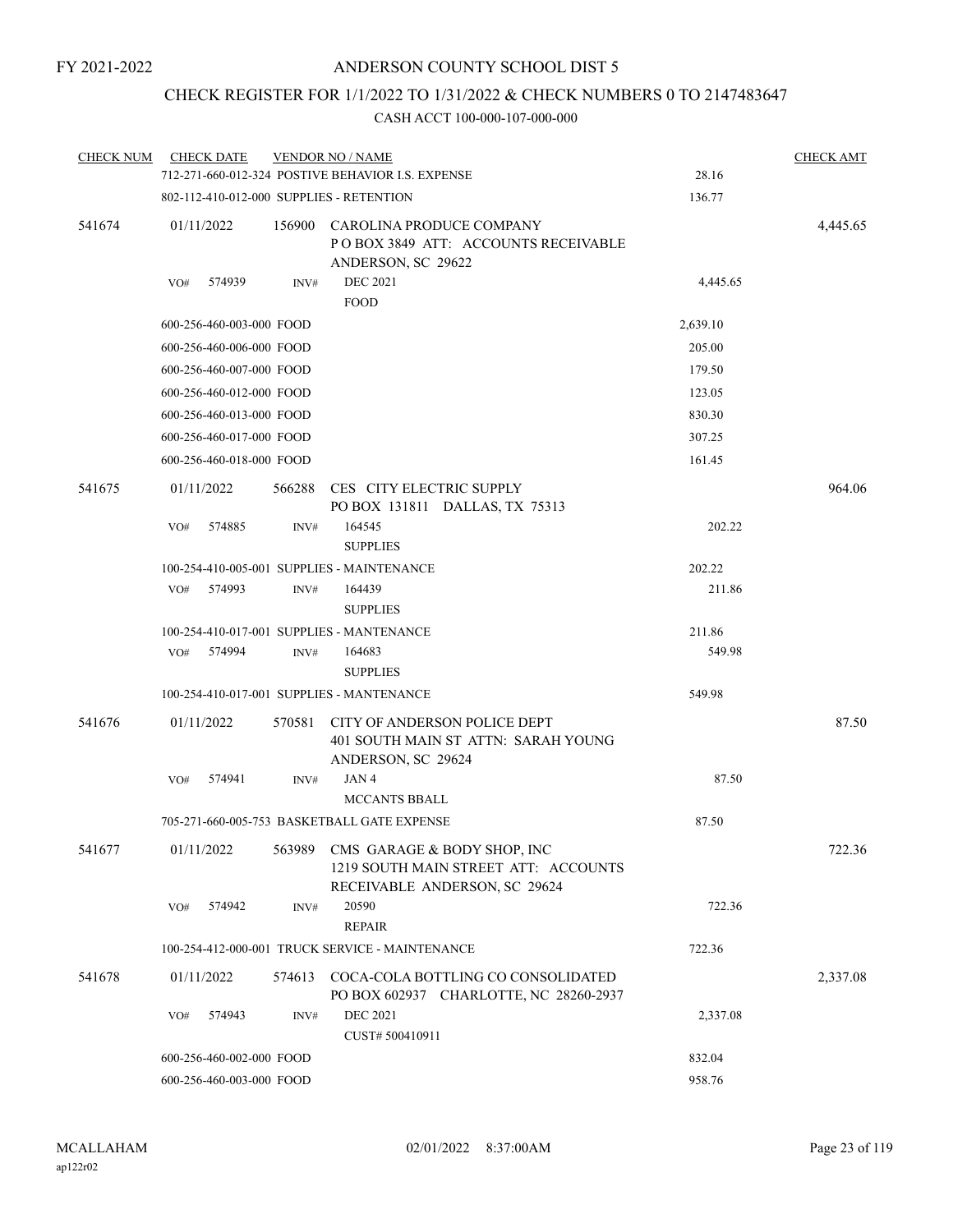## ANDERSON COUNTY SCHOOL DIST 5

# CHECK REGISTER FOR 1/1/2022 TO 1/31/2022 & CHECK NUMBERS 0 TO 2147483647

| <b>CHECK NUM</b> | <b>CHECK DATE</b>                  |        | <b>VENDOR NO / NAME</b>                                                                                    |     |       |          | <b>CHECK AMT</b> |
|------------------|------------------------------------|--------|------------------------------------------------------------------------------------------------------------|-----|-------|----------|------------------|
|                  | 631-256-460-031-000 PURCHASED FOOD |        |                                                                                                            |     |       | 546.28   |                  |
| 541679           | 01/11/2022                         | 565945 | DISCOUNT MAGAZINE SUBSCRIPTIONS<br>POBOX 60114 ATT: ACCOUNTS RECEIVABLE FORT<br><b>MYERS, FL 33906</b>     |     |       |          | 758.03           |
|                  | 575004<br>VO#                      | INV#   | 1464014<br><b>WESTSIDE HS</b>                                                                              | PO# | 15492 | 758.03   |                  |
|                  | 100-222-410-003-000 SUPPLIES       |        |                                                                                                            |     |       | 758.03   |                  |
| 541680           | 01/11/2022                         | 563501 | FOOD EQUIPMENT COMPANY, INC<br>34 TEDWALL COURT ATT: ACCOUNTS RECEIVABLE<br><b>GREER, SC 29650</b>         |     |       |          | 743.85           |
|                  | 574945<br>VO#                      | INV#   | 128699<br><b>CONCORD ELEM</b>                                                                              |     |       | 743.85   |                  |
|                  |                                    |        | 600-256-540-009-000 EQUIPMENT-EXPENDABLE                                                                   |     |       | 743.85   |                  |
| 541681           | 01/11/2022                         | 572323 | <b>GB SHOES</b>                                                                                            |     |       |          | 1,342.48         |
|                  | 574949<br>VO#                      | INV#   | 5418 ASHEVILLE HWY HENDERSONVILLE, NC 28791<br><b>VOUCHERS</b><br><b>WORK SHOES</b>                        |     |       | 1,342.48 |                  |
|                  | 600-256-410-000-000 SUPPLIES       |        |                                                                                                            |     |       | 1,342.48 |                  |
| 541682           | 01/11/2022                         |        | 577138 GENERAL MACHINE OF ANDERSON INC<br>120 DOUBLETREE DRIVE ANDERSON, SC 29625                          |     |       |          | 813.20           |
|                  | 575006<br>VO#                      | INV#   | 45135<br><b>SERVICE</b>                                                                                    |     |       | 813.20   |                  |
|                  |                                    |        | 505-254-410-000-WTR WATER BOTTLE FILL STATIONS                                                             |     |       | 813.20   |                  |
| 541683           | 01/11/2022                         |        | 576692 GIBSON, CADEN**<br>3901 ALLSTON ST ANDERSON, SC 29624                                               |     |       |          | 62.00            |
|                  | 574921<br>VO#                      | INV#   | JAN4<br><b>BBALL OFFICIAL</b>                                                                              |     |       | 62.00    |                  |
|                  |                                    |        | 720-271-660-020-753 BASKETBALL GATE EXPENSE                                                                |     |       | 62.00    |                  |
| 541684           | 01/11/2022                         | 575547 | HELLO LITERACY<br>1116 MINNIE DRIVE RALEIGH, NC 27603                                                      |     |       |          | 2,140.00         |
|                  | 574952<br>VO#                      | INV#   | 172022<br>WHITEHALL ELEM                                                                                   | PO# | 15565 | 2,140.00 |                  |
|                  |                                    |        | 201-224-333-019-000 TRIPS AND CONFERENCES                                                                  |     |       | 2,140.00 |                  |
| 541685           | 01/11/2022                         | 577005 | INDUSTRIAL WAREHOUSE SERVCES INC<br>PO BOX 2177 TUSCALOOSA, AL 35403                                       |     |       |          | 1,560.00         |
|                  | 574891<br>VO#                      | INV#   | 51009<br><b>WHSE RENTAL</b>                                                                                | PO# | 14993 | 1,560.00 |                  |
|                  |                                    |        | 100-255-323-000-000 CONTRACTED SERVICES                                                                    |     |       | 1,560.00 |                  |
| 541686           | 01/11/2022                         | 565823 | <b>JH NEWTON SHOES, INC</b><br>116 WEST SHOCKLEY FERRY ROAD ATT: ACCOUNTS<br>RECEIVABLE ANDERSON, SC 29624 |     |       |          | 1,300.00         |
|                  | 574956<br>VO#                      | INV#   | 12132116<br><b>WORK SHOES</b>                                                                              |     |       | 1,300.00 |                  |
|                  | 600-256-410-000-000 SUPPLIES       |        |                                                                                                            |     |       | 1,300.00 |                  |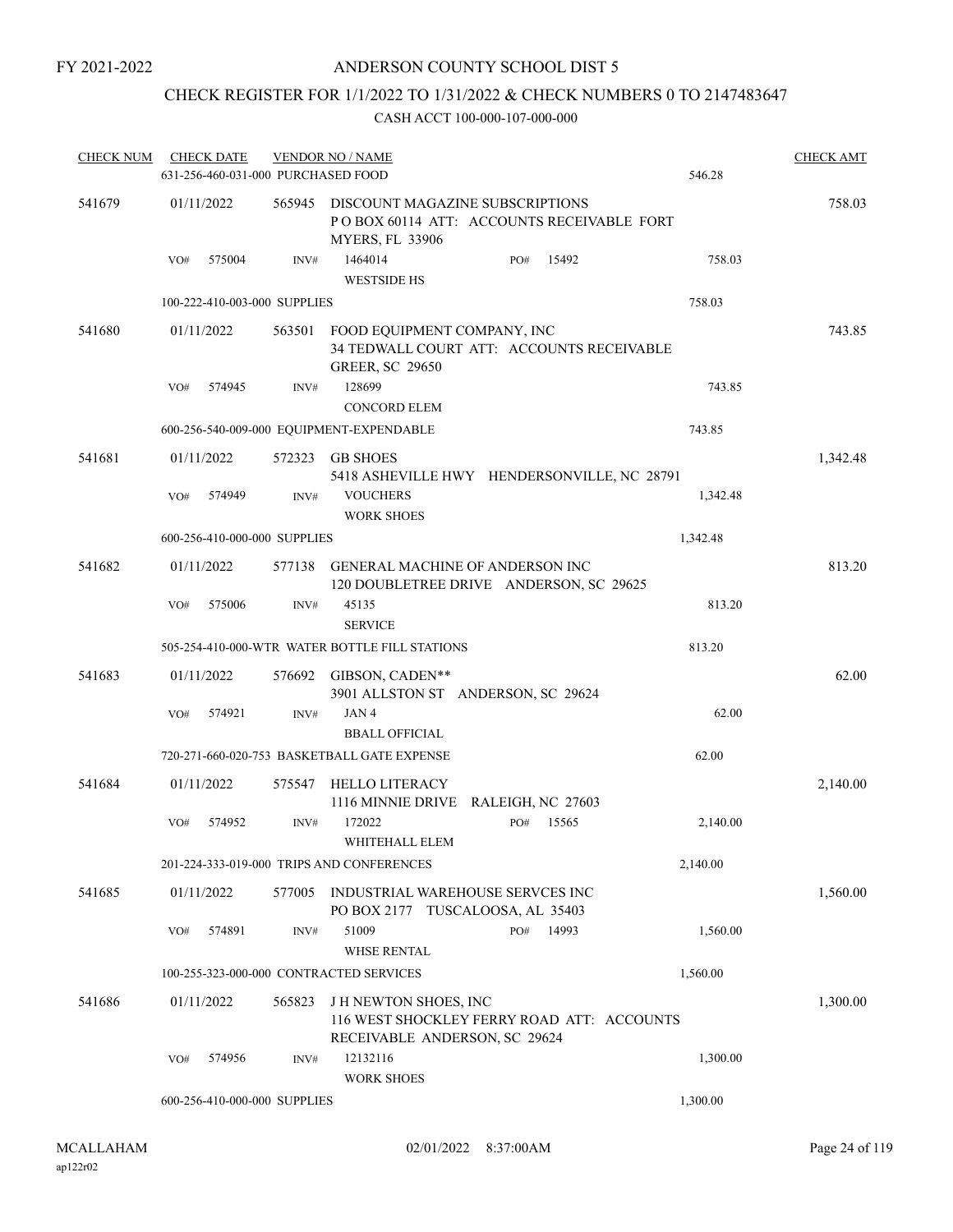# CHECK REGISTER FOR 1/1/2022 TO 1/31/2022 & CHECK NUMBERS 0 TO 2147483647

| <b>CHECK NUM</b> | <b>CHECK DATE</b>                      |        | <b>VENDOR NO / NAME</b>                                                                                   |          | <b>CHECK AMT</b> |
|------------------|----------------------------------------|--------|-----------------------------------------------------------------------------------------------------------|----------|------------------|
| 541687           | 01/11/2022                             |        | 577121 KERR, ALYSSA**<br>503 FOUNTAINBLEU BLVD ANDERSON, SC 29625                                         |          | 35.00            |
|                  | 574912<br>VO#                          | INV#   | JAN 5<br>VIDEO TEAM                                                                                       | 35.00    |                  |
|                  | 100-271-112-003-000 SALARIES           |        |                                                                                                           | 35.00    |                  |
| 541688           | 01/11/2022                             | 566591 | KINLEY'S WOODWORKS & CABINETS, INC<br>120 EAST MAULDIN STREET ANDERSON, SC 29621                          |          | 500.00           |
|                  | 575010<br>VO#                          | INV#   | 6639<br><b>TL HANNA</b>                                                                                   | 500.00   |                  |
|                  | 505-114-410-002-DWR DISHWASHER         |        |                                                                                                           | 500.00   |                  |
| 541689           | 01/11/2022                             |        | 320510 LEFLER ELECTRONICS, INC<br>2610 OAKVIEW DRIVE SW CONCORD, NC 28027                                 |          | 232.40           |
|                  | VO#<br>575011                          | INV#   | 72549<br><b>WESTSIDE</b>                                                                                  | 232.40   |                  |
|                  |                                        |        | 100-254-323-003-400 CONTR SERV-HVAC/ELECT/PLUMBING                                                        | 232.40   |                  |
| 541690           | 01/11/2022                             | 320795 | LESLEY COURTS AND PAVING, INC<br>3104 OLD WILLIAMSTON ROAD ATT: ACCOUNTS<br>RECEIVABLE ANDERSON, SC 29621 |          | 5,500.00         |
|                  | 574893<br>VO#                          | INV#   | 3647<br>15668<br>PO#                                                                                      | 5,500.00 |                  |
|                  |                                        |        | <b>DISTRICT OFFICE</b>                                                                                    |          |                  |
|                  |                                        |        | 505-253-540-000-BLD TRANSPORTATION RENOVATIONS                                                            | 5,500.00 |                  |
| 541691           | 01/11/2022                             | 567419 | <b>MAC'S DRY CLEANERS</b><br>105 WEST CALHOUN ST ANDERSON, SC 29625                                       |          | 434.42           |
|                  | 575013<br>VO#                          | INV#   | 722022<br><b>ACCT 115569</b>                                                                              | 434.42   |                  |
|                  | 131-115-410-031-000 SUPPLIES           |        |                                                                                                           | 434.42   |                  |
| 541692           | 01/11/2022                             | 565254 | MARSHALL I PICKENS HOSPITAL<br>701 GROVE ROAD ATT: ROBYN ELLISON<br>GREENVILLE, SC 29605                  |          | 100.00           |
|                  | 574958<br>VO#                          | INV#   | <b>OCT 2021</b><br>L. TUCKER                                                                              | 100.00   |                  |
|                  |                                        |        | 100-145-112-000-000 SALARIES - HOMEBOUND                                                                  | 100.00   |                  |
| 541693           | 01/11/2022                             | 575978 | MCDONALD, JOHN**<br>505 SUNSET DR ANDERSON, SC 29625                                                      |          | 8,500.00         |
|                  | 574957<br>VO#                          | INV#   | 2021-350<br>15542<br>PO#<br><b>MCCANTS</b>                                                                | 8,500.00 |                  |
|                  | 505-113-410-005-KIL KILN               |        |                                                                                                           | 8,500.00 |                  |
| 541694           | 01/11/2022                             | 576946 | MOORE, RICHARD<br>586 DIAMOND LANE ROYSTON, GA 30662                                                      |          | 197.12           |
|                  | VO#<br>574908                          | INV#   | $12/15 - 1/5$<br><b>MILEAGE</b>                                                                           | 197.12   |                  |
|                  | 100-271-332-000-CCT IN-DISTRICT TRAVEL |        |                                                                                                           | 197.12   |                  |
| 541695           | 01/11/2022                             | 363375 | MOORE, R TODD**                                                                                           |          | 84.50            |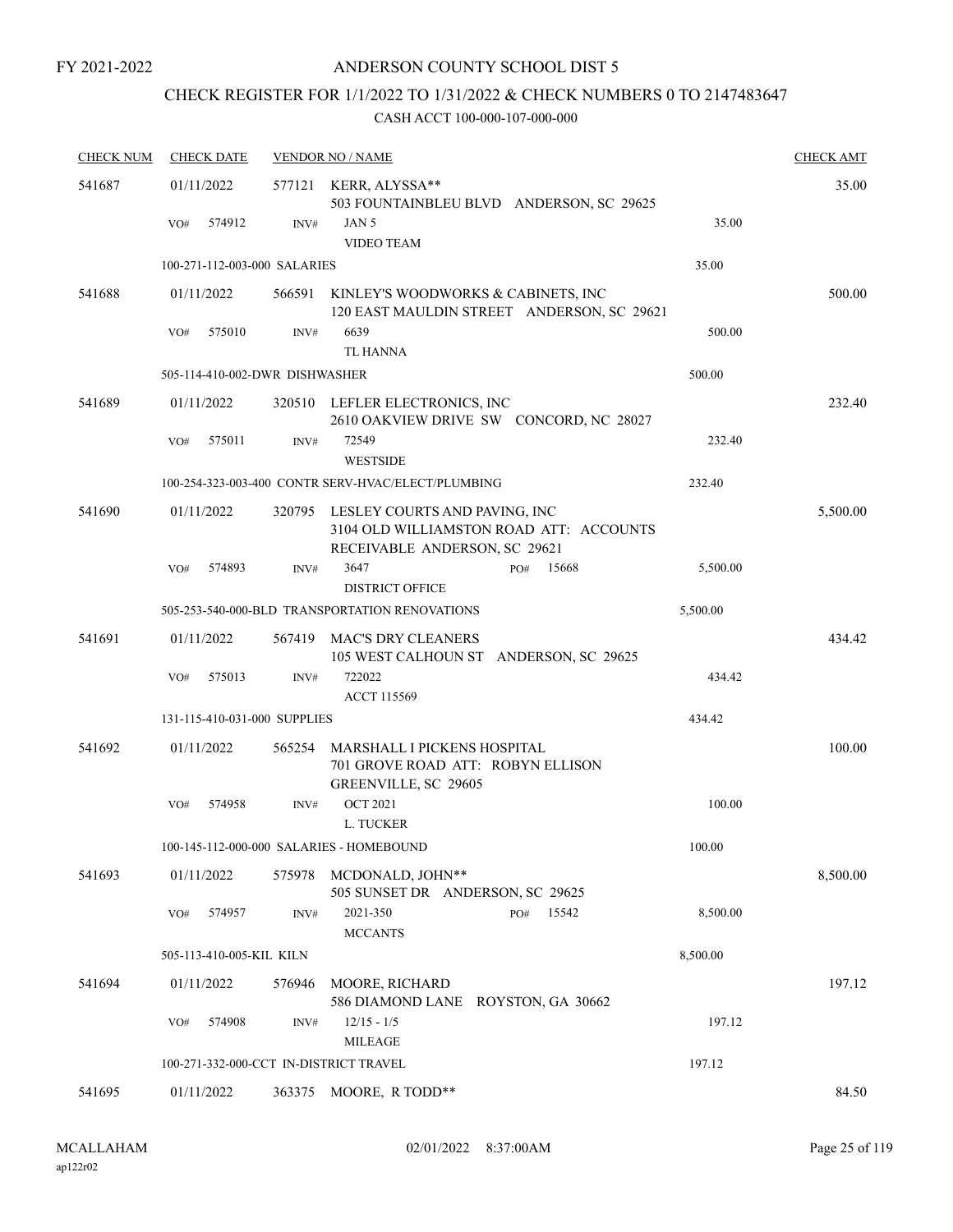### ANDERSON COUNTY SCHOOL DIST 5

## CHECK REGISTER FOR 1/1/2022 TO 1/31/2022 & CHECK NUMBERS 0 TO 2147483647

| <b>CHECK NUM</b> | <b>CHECK DATE</b>                  |        | <b>VENDOR NO / NAME</b>                                                                  |     |       |          | <b>CHECK AMT</b> |
|------------------|------------------------------------|--------|------------------------------------------------------------------------------------------|-----|-------|----------|------------------|
|                  |                                    |        | 150 KINGSLAND WAY PIEDMONT, SC 29673                                                     |     |       |          |                  |
|                  | 574918<br>VO#                      | INV#   | JAN 3                                                                                    |     |       | 84.50    |                  |
|                  |                                    |        | <b>BBALL OFFICIAL</b>                                                                    |     |       |          |                  |
|                  |                                    |        | 706-271-660-006-753 BASKETBALL GATE EXPENSE                                              |     |       | 84.50    |                  |
| 541696           | 01/11/2022                         | 364515 | MOSS, MARTY D**                                                                          |     |       |          | 121.40           |
|                  |                                    |        | 410W SOUTH 4TH STREET APT 309 SENECA, SC 29678                                           |     |       |          |                  |
|                  | 574920<br>VO#                      | INV#   | JAN 5                                                                                    |     |       | 121.40   |                  |
|                  |                                    |        | <b>BBALL OFFICIAL</b>                                                                    |     |       |          |                  |
|                  |                                    |        | 703-271-660-003-753 BASKETBALL GATE EXPENSE                                              |     |       | 121.40   |                  |
| 541697           | 01/11/2022                         | 567126 | MUSIC & ARTS CENTER<br>5295 WESTVIEW DR SUITE 300 ATTN: CA<br>FREDERICK, MD 21703        |     |       |          | 8,679.11         |
|                  | VO#<br>574894                      | INV#   | ACCT 9422549                                                                             | PO# | 15011 | 8,615.09 |                  |
|                  |                                    |        | <b>TL HANNA</b>                                                                          |     |       |          |                  |
|                  | 100-114-410-002-BAN BAND EQUIPMENT |        |                                                                                          |     |       | 796.50   |                  |
|                  | 100-114-410-002-BAN BAND EQUIPMENT |        |                                                                                          |     |       | 24.82    |                  |
|                  | 100-114-410-002-BAN BAND EQUIPMENT |        |                                                                                          |     |       | 107.21   |                  |
|                  | 100-114-410-002-BAN BAND EQUIPMENT |        |                                                                                          |     |       | 3,198.38 |                  |
|                  | 100-114-410-002-BAN BAND EQUIPMENT |        |                                                                                          |     |       | 4,488.18 |                  |
|                  | 574959<br>VO <sub>#</sub>          | INV#   | 027785226                                                                                |     |       | 64.02    |                  |
|                  |                                    |        | <b>MCCANTS</b>                                                                           |     |       |          |                  |
|                  |                                    |        | 705-271-660-005-601 BAND CLUB EXPENSE                                                    |     |       | 64.02    |                  |
| 541698           | 01/11/2022                         | 569027 | O'REILLY AUTO PARTS<br>POBOX 9464 ATT: ACCOUNTS RECEIVABLE<br>SPRINGFIELD, MO 65801-9464 |     |       |          | 4.02             |
|                  | 575014<br>VO#                      | INV#   | 1430-293423<br><b>GAUGE</b>                                                              |     |       | 4.02     |                  |
|                  | 100-255-410-000-000 SUPPLIES       |        |                                                                                          |     |       | 4.02     |                  |
|                  |                                    |        |                                                                                          |     |       |          |                  |
| 541699           | 01/11/2022                         | 572248 | PINE GROVE, INC<br>POBOX 100 ELGIN, SC 29045-0100                                        |     |       |          | 2,158.40         |
|                  | VO#<br>574898                      | INV#   | KAY2022ED0122<br><b>JAN SERVICES</b>                                                     | PO# | 15397 | 2,158.40 |                  |
|                  |                                    |        | 230-127-312-000-000 PURCHASED SERVICES-LD/DD/OHI                                         |     |       | 2,158.40 |                  |
| 541700           | 01/11/2022                         | 576957 | PORTIONPAC CHEMICAL CORP<br>PO BOX 67 OTTAWA, IL 61350-0067                              |     |       |          | 1,153.29         |
|                  | 574962<br>VO#                      | INV#   | 235744<br><b>FOOD SAFETY</b>                                                             | PO# | 15014 | 1,153.29 |                  |
|                  |                                    |        | 600-256-410-002-CHE CHEMICAL SUPPLIES                                                    |     |       | 192.22   |                  |
|                  |                                    |        | 600-256-410-003-CHE CHEMICAL SUPPLIES                                                    |     |       | 192.22   |                  |
|                  |                                    |        | 600-256-410-008-CHE CHEMICAL SUPPLIES                                                    |     |       | 192.22   |                  |
|                  |                                    |        | 600-256-410-011-CHE CHEMICAL SUPPLIES                                                    |     |       | 192.21   |                  |
|                  |                                    |        |                                                                                          |     |       |          |                  |
|                  |                                    |        | 600-256-410-012-CHE CHEMICAL SUPPLIES                                                    |     |       | 192.21   |                  |
|                  |                                    |        | 600-256-410-016-CHE CHEMICAL SUPPLIES                                                    |     |       | 192.21   |                  |
| 541701           | 01/11/2022                         | 576196 | PRINE SYSTEMS INC                                                                        |     |       |          | 121.98           |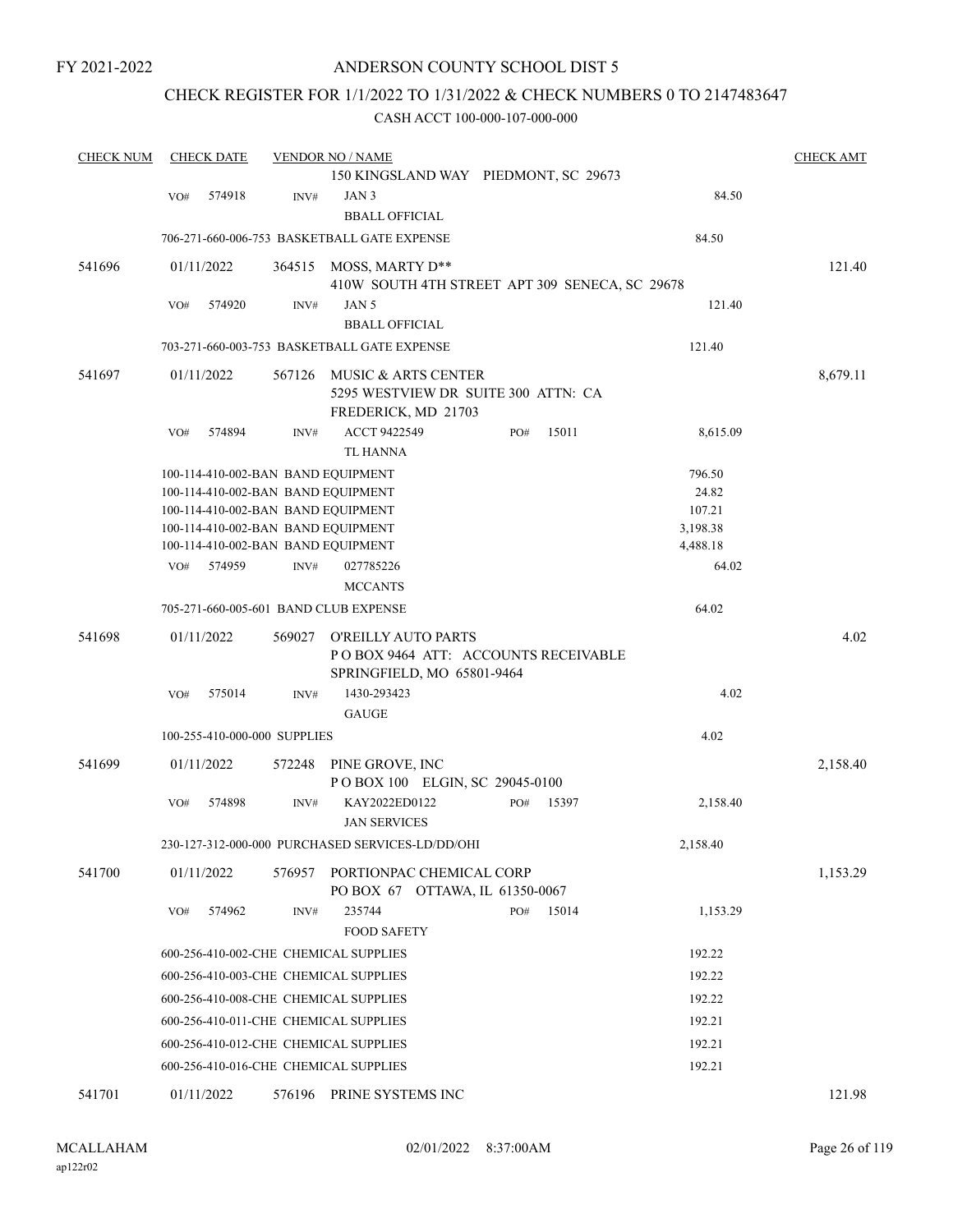## ANDERSON COUNTY SCHOOL DIST 5

## CHECK REGISTER FOR 1/1/2022 TO 1/31/2022 & CHECK NUMBERS 0 TO 2147483647

| <b>CHECK NUM</b> |     | <b>CHECK DATE</b> |        | <b>VENDOR NO / NAME</b>                                                  |        | <b>CHECK AMT</b> |
|------------------|-----|-------------------|--------|--------------------------------------------------------------------------|--------|------------------|
|                  |     |                   |        | PCLIQUIDATIONS.COM 140 STOCKTON STEET<br>JACKSONVILLE, FL 32204          |        |                  |
|                  | VO# | 574897            | INV#   | 484082<br><b>SHORETEL</b>                                                | 121.98 |                  |
|                  |     |                   |        | 100-113-410-020-VEN SUPPLY-ADDT'L FOR LOST VENDING                       | 121.98 |                  |
| 541702           |     | 01/11/2022        |        | 571652 PROSOURCE LLC<br>P.O. BOX 5339 GREENVILLE, SC 29606               |        | 133.28           |
|                  | VO# | 574900            | INV#   | S2420093<br><b>SUPPLIES</b>                                              | 133.28 |                  |
|                  |     |                   |        | 100-254-410-000-001 MAINT. SUPPLIES-STRUCTURES                           | 7.46   |                  |
|                  |     |                   |        | 100-254-410-002-001 SUPPLIES - MAINTENANCE                               | 24.28  |                  |
|                  |     |                   |        | 100-254-410-006-001 SUPPLIES - MAINTENANCE                               | 35.92  |                  |
|                  |     |                   |        | 100-254-410-008-001 SUPPLIES - MAINTENANCE                               | 38.57  |                  |
|                  |     |                   |        | 100-254-410-018-001 SUPPLIES - MAINTENANCE                               | 27.05  |                  |
| 541703           |     | 01/11/2022        |        | 572850 ROBERT ANDERSON PETTY CASH<br>$, --$                              |        | 400.00           |
|                  | VO# | 574964            | INV#   | <b>JAN 13</b><br><b>BASKETBALL</b>                                       | 400.00 |                  |
|                  |     |                   |        | 706-271-660-006-666 CONCESSIONS EXPENSE                                  | 200.00 |                  |
|                  |     |                   |        | 706-271-660-006-753 BASKETBALL GATE EXPENSE                              | 200.00 |                  |
| 541704           |     | 01/11/2022        |        | 572850 ROBERT ANDERSON PETTY CASH                                        |        | 250.00           |
|                  | VO# | 574963            | INV#   | <b>JAN 12</b><br>WRESTLING                                               | 250.00 |                  |
|                  |     |                   |        | 706-271-660-006-666 CONCESSIONS EXPENSE                                  | 100.00 |                  |
|                  |     |                   |        | 706-271-660-006-697  WRESTLING GATE RECEIPTS EXPENSE                     | 150.00 |                  |
| 541705           |     | 01/11/2022        | 577098 | ROBERT HALL PLUMBING LLC<br>PO BOX 1155 TRAVELERS REST, SC 29690         |        | 1,260.00         |
|                  | VO# | 575015            | INV#   | WO 5042<br><b>VARENNES ELEM</b>                                          | 495.00 |                  |
|                  |     |                   |        | 100-254-323-016-400 CONTR SERV-HVAC/ELECT/PLUMBING                       | 495.00 |                  |
|                  |     |                   |        | VO# 575016 INV# WO 5043<br><b>VARENNES ELEM</b>                          | 765.00 |                  |
|                  |     |                   |        | 100-254-323-016-400 CONTR SERV-HVAC/ELECT/PLUMBING                       | 765.00 |                  |
| 541706           |     | 01/11/2022        |        | 576682 ROBERTS, MACKENZIE**<br>15 SPRINGDALE DRIVE WILLIAMSTON, SC 29697 |        | 62.00            |
|                  | VO# | 574922            | INV#   | JAN4<br><b>BBALL OFFICIAL</b>                                            | 62.00  |                  |
|                  |     |                   |        | 720-271-660-020-753 BASKETBALL GATE EXPENSE                              | 62.00  |                  |
| 541707           |     | 01/11/2022        | 573559 | SARGENT, DWAYNE**<br>206 TWIN PONDS CT GREENWOOD, SC 29649               |        | 134.00           |
|                  | VO# | 574919            | INV#   | JAN 5<br><b>BBALL OFFICIAL</b>                                           | 134.00 |                  |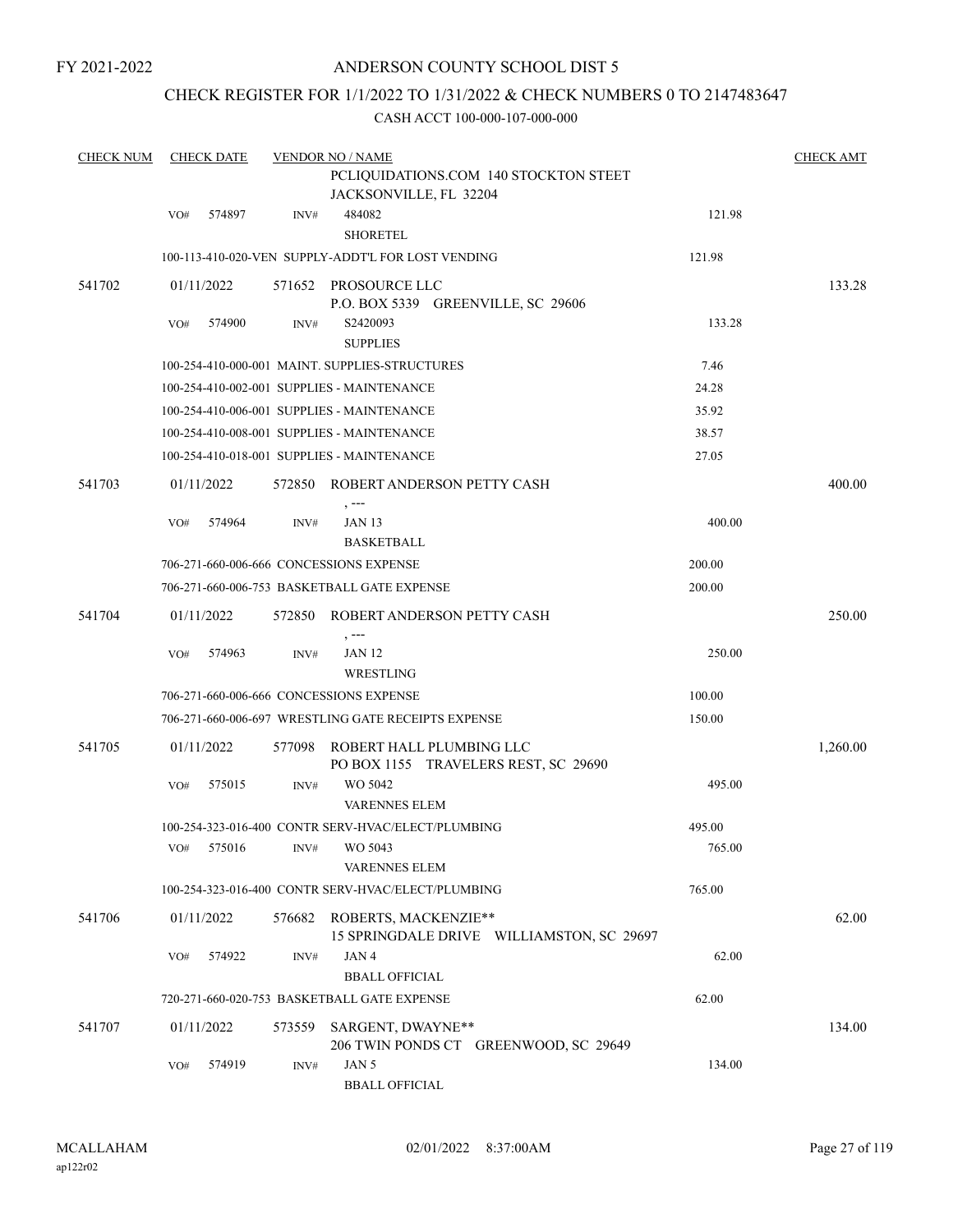# CHECK REGISTER FOR 1/1/2022 TO 1/31/2022 & CHECK NUMBERS 0 TO 2147483647

| CHECK NUM |                              | <b>CHECK DATE</b>               |      | <b>VENDOR NO / NAME</b><br>703-271-660-003-753 BASKETBALL GATE EXPENSE                   | <b>CHECK AMT</b><br>134.00 |          |  |  |
|-----------|------------------------------|---------------------------------|------|------------------------------------------------------------------------------------------|----------------------------|----------|--|--|
| 541708    | 01/11/2022                   |                                 |      | 575023 SC CHILDREN'S THEATRE<br>ATTN: LAUREN IMHOLFF PO BOX 9340 GREENVILLE,<br>SC 29604 |                            | 580.00   |  |  |
|           | VO#                          | 574965                          | INV# | 249455<br><b>SOUTHWOOD</b>                                                               | 580.00                     |          |  |  |
|           |                              |                                 |      | 721-190-660-021-647 DRAMA HIGH EXPENSE                                                   | 580.00                     |          |  |  |
| 541709    |                              | 01/11/2022                      |      | 478800 SC LAW ENFORCEMENT DIVISION<br>POBOX 21398 -- FINANCE COLUMBIA, SC<br>29221-1398  |                            | 8.00     |  |  |
|           | VO#                          | 575017                          | INV# | K. BELL<br><b>BACKGROUND CHECK</b>                                                       | 8.00                       |          |  |  |
|           | 100-255-410-000-000 SUPPLIES |                                 |      |                                                                                          | 8.00                       |          |  |  |
| 541710    |                              | 01/11/2022                      |      | 568954 SHRED A WAY<br>PO BOX 51132 ATT: ACCOUNTS RECEIVABLE<br>PIEDMONT, SC 29673        |                            | 200.00   |  |  |
|           | VO#                          | 574968                          | INV# | A98100<br><b>ROBERT ANDERSON</b>                                                         | 68.00                      |          |  |  |
|           |                              |                                 |      | 706-271-660-006-411 MISCELLANEOUS EXPENSE                                                | 68.00                      |          |  |  |
|           | VO#                          | 574969                          | INV# | A98110<br><b>ADULT ED</b>                                                                | 33.00                      |          |  |  |
|           |                              |                                 |      | 723-190-660-023-911 MISCELLANEOUS- ADULT ED EXPENSE                                      | 33.00                      |          |  |  |
|           | VO#                          | 574970                          | INV# | A40185<br><b>CONCORD</b>                                                                 | 33.00                      |          |  |  |
|           |                              |                                 |      | 709-271-660-009-201 MISCELLANEOUS EXPENSE                                                | 33.00                      |          |  |  |
|           | VO#                          | 574971                          | INV# | A98042<br>WHITEHALL                                                                      | 33.00                      |          |  |  |
|           |                              |                                 |      | 719-271-660-019-201 MISCELLANEOUS EXPENSE                                                | 33.00                      |          |  |  |
|           | VO#                          | 574972                          | INV# | A98099<br><b>WEST MARKET</b>                                                             | 33.00                      |          |  |  |
|           |                              |                                 |      | 718-271-660-018-201 MISCELLANEOUS EXPENSE                                                | 33.00                      |          |  |  |
| 541711    |                              | 01/11/2022                      |      | 571007 SIMPLIFIED OFFICE SYSTEMS<br>6220 BUSH RIVER ROAD COLUMBIA, SC 29212              |                            | 1,197.13 |  |  |
|           | VO#                          | 574973                          | INV# | 211228-0405<br><b>COPIES</b>                                                             | 896.35                     |          |  |  |
|           |                              | 201-112-490-012-000 COPIER COST |      |                                                                                          | 896.35                     |          |  |  |
|           | VO#                          | 574974                          | INV# | 210816-0125<br><b>COPIES</b>                                                             | 58.68                      |          |  |  |
|           |                              |                                 |      | 100-113-410-005-VEN SUPPLY-ADDT'L FOR LOST VENDING                                       | 58.68                      |          |  |  |
|           | VO#                          | 574975                          | INV# | 211201-1019<br><b>COPIES</b>                                                             | 62.02                      |          |  |  |
|           |                              |                                 |      | 100-113-410-005-VEN SUPPLY-ADDT'L FOR LOST VENDING                                       | 62.02                      |          |  |  |
|           | VO#                          | 574976                          | INV# | 211216-0215<br><b>COPIES</b>                                                             | 60.03                      |          |  |  |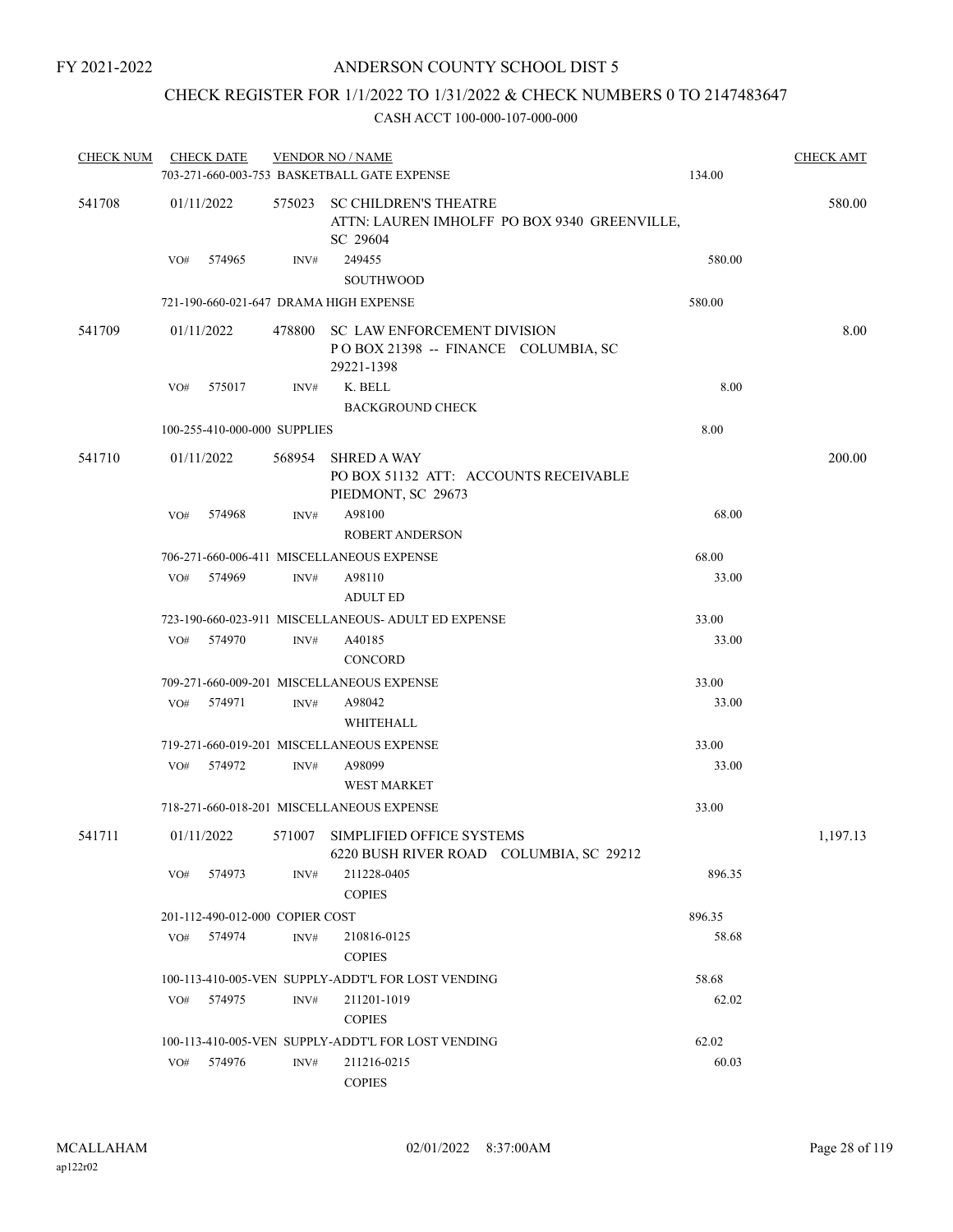# CHECK REGISTER FOR 1/1/2022 TO 1/31/2022 & CHECK NUMBERS 0 TO 2147483647

| <b>CHECK NUM</b> |                                         | <b>CHECK DATE</b> |                                     | <b>VENDOR NO / NAME</b>                                                 |     |       |          | <b>CHECK AMT</b> |
|------------------|-----------------------------------------|-------------------|-------------------------------------|-------------------------------------------------------------------------|-----|-------|----------|------------------|
|                  |                                         |                   |                                     | 100-113-410-005-VEN SUPPLY-ADDT'L FOR LOST VENDING                      |     |       | 60.03    |                  |
|                  | VO#                                     | 574977            | INV#                                | 210915-0041<br><b>COPIES</b>                                            |     |       | 60.02    |                  |
|                  |                                         |                   |                                     | 100-113-410-005-VEN SUPPLY-ADDT'L FOR LOST VENDING                      |     |       | 60.02    |                  |
|                  | VO#                                     | 574978            | INV#                                | 211020-0458<br><b>COPIES</b>                                            |     |       | 60.03    |                  |
|                  |                                         |                   |                                     | 100-113-410-005-VEN SUPPLY-ADDT'L FOR LOST VENDING                      |     |       | 60.03    |                  |
| 541712           |                                         | 01/11/2022        | 576929                              | SMITH, CHARLES**<br>EVEREADY TOWING 6010 HWY 24 TOWNVILLE, SC<br>29689  |     |       |          | 1,775.00         |
|                  | VO#                                     | 574944            | INV#                                | 21736<br><b>SERVICE</b>                                                 |     |       | 1,775.00 |                  |
|                  | 100-255-323-000-000 CONTRACTED SERVICES |                   |                                     |                                                                         |     |       | 1,775.00 |                  |
| 541713           |                                         | 01/11/2022        | 573722                              | SMITH, KELLY LEIGH^^<br>110 LYTTLETON WAY ANDERSON, SC 29621            |     |       |          | 150.00           |
|                  | VO#                                     | 574982            | $\text{INV}\#$                      | <b>DEC 14</b><br><b>SOUTHWOOD</b>                                       |     |       | 150.00   |                  |
|                  |                                         |                   | 100-114-410-021-STR STRING SUPPLIES |                                                                         |     |       | 150.00   |                  |
| 541714           |                                         | 01/11/2022        | 576713                              | <b>TALX CORPORATION</b><br>EQUIFAX VERIFICATION SERVICES 4076 PAYSPHERE |     |       |          | 15.94            |
|                  | VO#                                     | 574979            | INV#                                | CIRCLE CHICAGO, IL 60674<br>2051094761                                  |     |       | 15.94    |                  |
|                  |                                         |                   |                                     | <b>ADULT ED</b>                                                         |     |       |          |                  |
|                  |                                         |                   |                                     | 723-190-660-023-911 MISCELLANEOUS- ADULT ED EXPENSE                     |     |       | 15.94    |                  |
| 541715           |                                         | 01/11/2022        | 572122                              | THE ELECTRIC CITY NEWS<br>POBOX 1015 ANDERSON, SC 29622                 |     |       |          | 675.00           |
|                  | VO#                                     | 574980            | INV#                                | 7932<br><b>FULL PAGE ADS</b>                                            |     |       | 675.00   |                  |
|                  |                                         |                   |                                     | 100-263-360-000-000 PRINTING AND BINDING                                |     |       | 675.00   |                  |
| 541716           |                                         | 01/11/2022        | 576953                              | THE MATH LEARNING CENTER<br>PO BOX 12929 SALEM, OR 97309-0929           |     |       |          | 5,152.05         |
|                  | VO#                                     | 574981            | INV#                                | 11999<br>WHITEHALL ELEM                                                 | PO# | 15553 | 5.152.05 |                  |
|                  |                                         |                   | 201-112-410-019-000 SUPPLIES        |                                                                         |     |       | 5,152.05 |                  |
| 541717           |                                         | 01/11/2022        | 577021                              | THERAPYNOTES LLC<br>630 DRESHER ROAD HORSHAM, PA 19044                  |     |       |          | 119.00           |
|                  | VO#                                     | 574901            | INV#                                | 5266321<br><b>JAN-FEB</b>                                               | PO# | 15271 | 119.00   |                  |
|                  |                                         |                   |                                     | 100-221-312-000-MHC MENTAL HEALTH PUCHASE SERVICE                       |     |       | 119.00   |                  |
| 541718           |                                         | 01/11/2022        | 573554                              | THOR GUARD, INC.<br>PO BOX 451987 SUNRISE, FL 33345-1987                |     |       |          | 1,000.00         |
|                  | VO#                                     | 575021            | INV#                                | 58882<br>SOFTWARE RENEWAL                                               |     |       | 1,000.00 |                  |
|                  |                                         |                   |                                     | 100-254-410-002-001 SUPPLIES - MAINTENANCE                              |     |       | 500.00   |                  |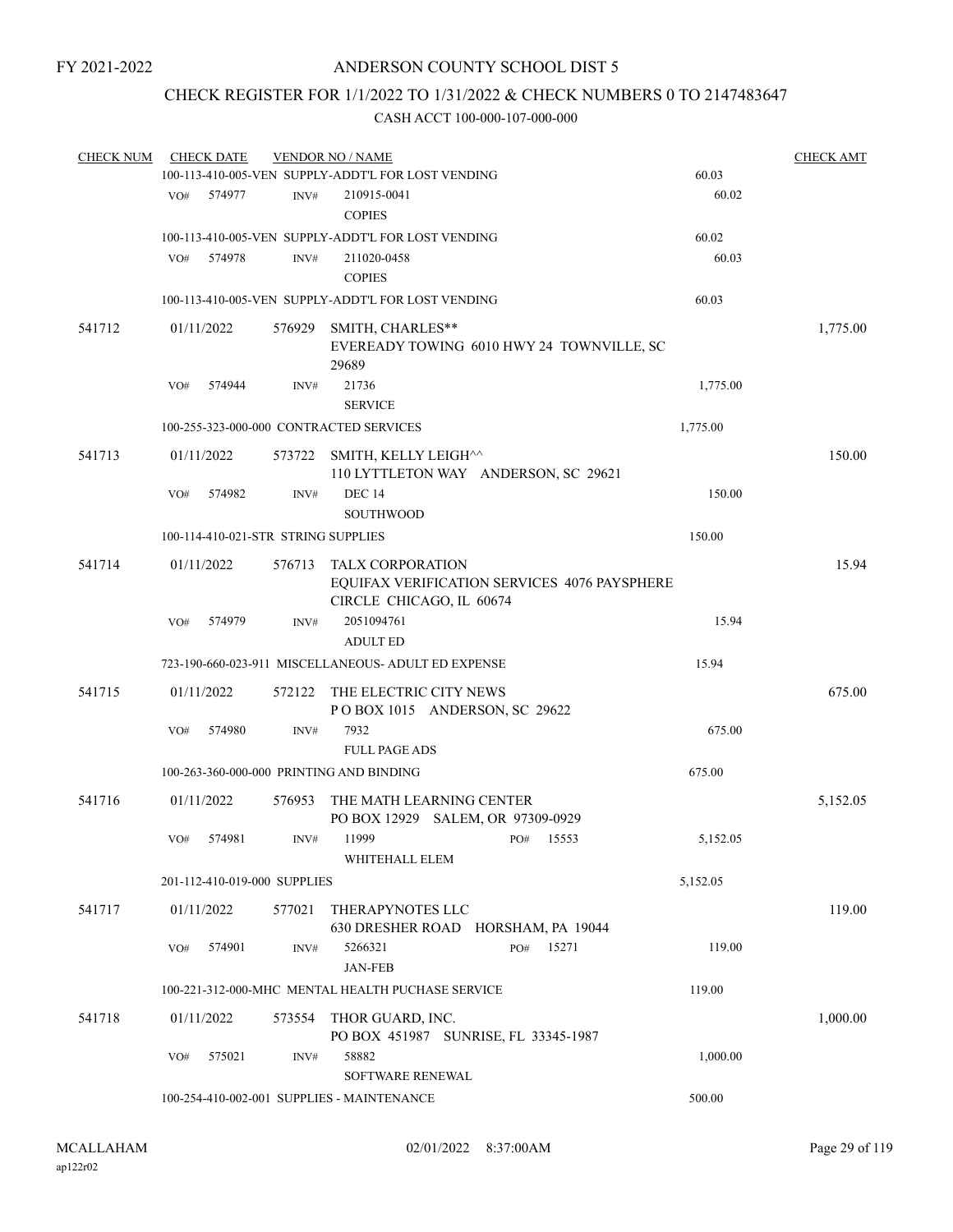# CHECK REGISTER FOR 1/1/2022 TO 1/31/2022 & CHECK NUMBERS 0 TO 2147483647

| <b>CHECK NUM</b> | <b>CHECK DATE</b>                      |        | <b>VENDOR NO / NAME</b>                                           |          | <b>CHECK AMT</b> |
|------------------|----------------------------------------|--------|-------------------------------------------------------------------|----------|------------------|
|                  |                                        |        | 100-254-410-003-001 SUPPLIES - MAINTENANCE                        | 500.00   |                  |
| 541719           | 01/11/2022                             | 573815 | UNITED REFRIGERATION, INC<br>PO BOX 740703 ATLANTA, GA 30374-0703 |          | 430.64           |
|                  | VO#<br>575022                          | INV#   | 82300341<br><b>SUPPLIES</b>                                       | 430.64   |                  |
|                  |                                        |        | 100-254-410-002-001 SUPPLIES - MAINTENANCE                        | 430.64   |                  |
| 541720           | 01/11/2022                             | 519401 | VERIZON<br>P O BOX 660108 DALLAS, TX 75266-0652                   |          | 5,691.51         |
|                  | 574906<br>VO#                          | INV#   | 9895874445<br>PHONE SERVICE                                       | 5,691.51 |                  |
|                  | 100-266-340-000-000 TELEPHONE          |        |                                                                   | 4,790.15 |                  |
|                  | 100-266-340-001-000 TELEPHONE          |        |                                                                   | 38.01    |                  |
|                  | 100-266-340-002-000 TELEPHONE          |        |                                                                   | 122.78   |                  |
|                  | 100-266-340-003-000 TELEPHONE          |        |                                                                   | 86.93    |                  |
|                  | 100-266-340-006-000 TELEPHONE          |        | 18.03                                                             |          |                  |
|                  | 100-266-340-007-000 TELEPHONE          |        |                                                                   | 13.80    |                  |
|                  | 100-266-340-008-000 TELEPHONE          |        |                                                                   | 13.80    |                  |
|                  | 100-266-340-009-000 TELEPHONE          |        |                                                                   | 13.81    |                  |
|                  | 100-266-340-010-000 TELEPHONE          |        |                                                                   | 13.81    |                  |
|                  | 100-266-340-012-000 TELEPHONE          |        |                                                                   | 66.71    |                  |
|                  | 100-266-340-013-000 TELEPHONE          |        |                                                                   | 13.80    |                  |
|                  | 100-266-340-014-000 TELEPHONE          |        |                                                                   | 13.81    |                  |
|                  | 100-266-340-016-000 TELEPHONE          |        |                                                                   | 45.81    |                  |
|                  | 100-266-340-017-000 TELEPHONE          |        |                                                                   | 13.81    |                  |
|                  | 100-266-340-018-000 TELEPHONE          |        |                                                                   | 13.81    |                  |
|                  | 100-266-340-019-000 TELEPHONE          |        |                                                                   | 13.80    |                  |
|                  | 100-266-340-020-000 TELEPHONE          |        |                                                                   | 18.03    |                  |
|                  | 131-266-340-031-000 TELEPHONE          |        |                                                                   | 147.12   |                  |
|                  | 338-221-340-000-EAR TELEPHONE          |        |                                                                   | 38.01    |                  |
|                  | 600-256-340-000-000 TELEPHONE          |        |                                                                   | 146.76   |                  |
|                  | 900-188-340-000-006 HOMELESS TELEPHONE |        |                                                                   | 48.92    |                  |
| 541721           | 01/11/2022                             | 576750 | YESCO GREENVILLE<br>104 PARKSIDE DRIVE ANDERSON, SC 29621         |          | 7,304.60         |
|                  | VO#<br>574902                          | INV#   | <b>SVO 1550</b><br><b>SOUTH FANT</b>                              | 2,480.00 |                  |
|                  |                                        |        | 100-254-323-015-400 CONTR SERV-HVAC/ELECT/PLUMBING                | 2,480.00 |                  |
|                  | 574903<br>VO#                          | INV#   | SVO 1553<br><b>WESTSIDE</b>                                       | 2,350.00 |                  |
|                  |                                        |        | 100-254-323-003-400 CONTR SERV-HVAC/ELECT/PLUMBING                | 2,350.00 |                  |
|                  | 574904<br>VO#                          | INV#   | SVO 1552<br><b>MCCANTS</b>                                        | 2,474.60 |                  |
|                  |                                        |        | 100-254-323-005-400 CONTR SERV-HVAC/ELECT/PLUMBING                | 2,474.60 |                  |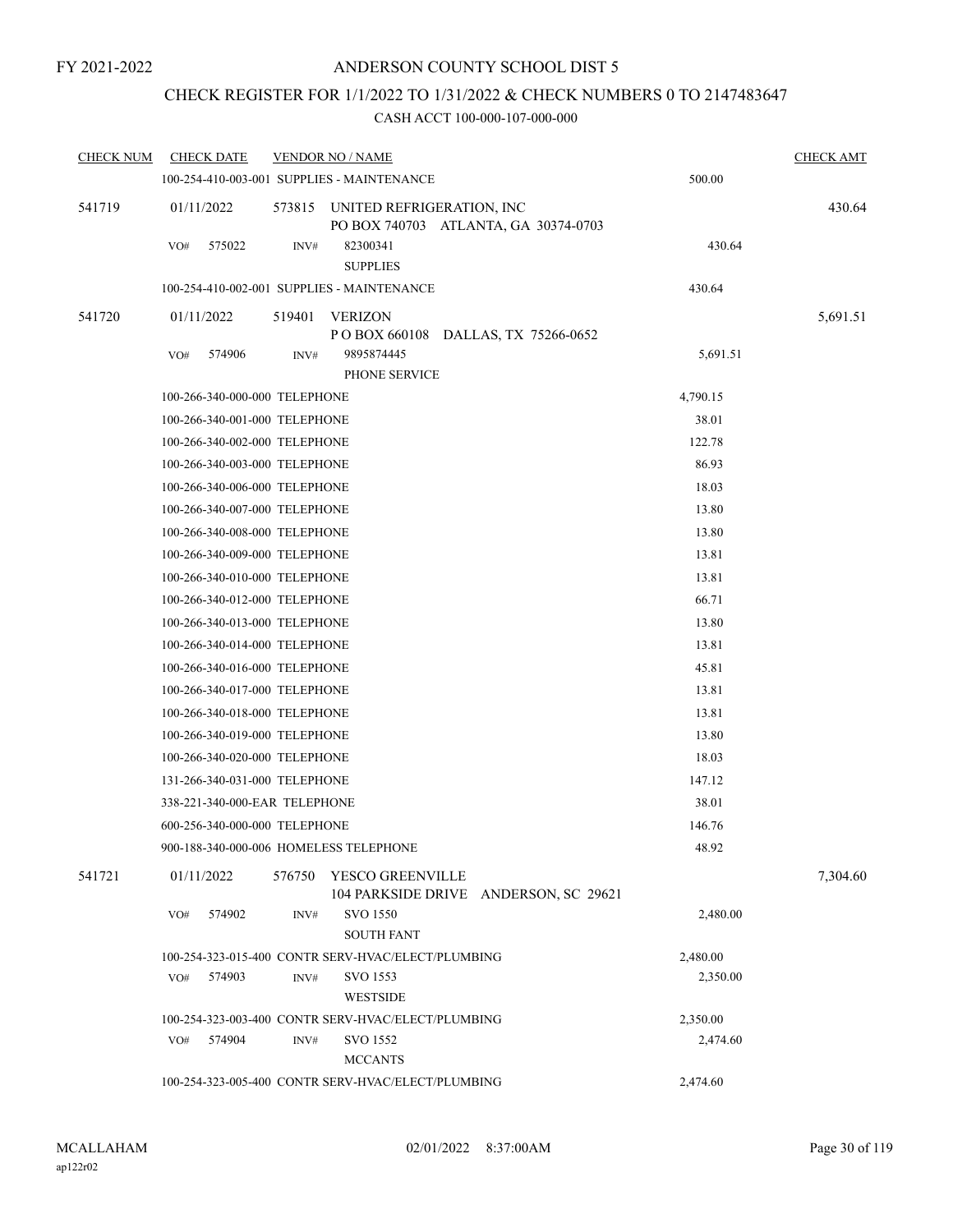# CHECK REGISTER FOR 1/1/2022 TO 1/31/2022 & CHECK NUMBERS 0 TO 2147483647

| <b>CHECK NUM</b> | <b>CHECK DATE</b>                        |        | <b>VENDOR NO / NAME</b>                                                                     |           | <b>CHECK AMT</b> |
|------------------|------------------------------------------|--------|---------------------------------------------------------------------------------------------|-----------|------------------|
| 541722           | 01/13/2022                               | 575369 | ACHIEVE3000<br>DEPT 0118 PO BOX 120118 DALLAS, TX 75312-0118                                |           | 2,100.00         |
|                  | 575041<br>VO#                            | INV#   | 15139<br>55434<br>PO#<br><b>NEW PROSPECT</b>                                                | 2,100.00  |                  |
|                  | 202-112-445-010-000 TECHNOLOGY SUPPLIES  |        |                                                                                             | 2,100.00  |                  |
| 541723           | 01/13/2022                               |        | 572919 ADVANCED SALES & SERVICE<br>PO BOX 205 SANDY SPRINGS, SC 29677-0205                  |           | 454.51           |
|                  | 575042<br>VO#                            | INV#   | 50141<br><b>ROBERT ANDERSON</b>                                                             | 454.51    |                  |
|                  | 600-256-323-006-000 REPAIRS TO EQUIPMENT |        |                                                                                             | 454.51    |                  |
| 541724           | 01/13/2022                               | 570950 | ANDERSON COUNTY SHERIFF'S OFFICE<br>ATTN: JAMIE LAZAR 305 CAMSON ROAD<br>ANDERSON, SC 29621 |           | 927.50           |
|                  | VO#<br>575045                            | INV#   | JAN 5<br><b>WESTSIDE BBALL</b>                                                              | 367.50    |                  |
|                  |                                          |        | 703-271-660-003-753 BASKETBALL GATE EXPENSE                                                 | 367.50    |                  |
|                  | 575046<br>VO#                            | INV#   | JAN 7                                                                                       | 560.00    |                  |
|                  |                                          |        | <b>WESTSIDE BBALL</b>                                                                       |           |                  |
|                  |                                          |        | 703-271-660-003-753 BASKETBALL GATE EXPENSE                                                 | 560.00    |                  |
| 541725           | 01/13/2022                               | 124950 | ASBO INTERNATIONAL<br>44790 MAYNARD SQUARE SUITE 200 ASHBURN, VA<br>20147                   |           | 1,210.00         |
|                  | VO#<br>575047                            | INV#   | ID 800558<br><b>COE APPLICATION</b>                                                         | 1,210.00  |                  |
|                  | 100-252-640-000-000 DUES AND FEES        |        |                                                                                             | 1,210.00  |                  |
| 541726           | 01/13/2022                               | 575868 | AVEANNA HEALTHCARE<br>PO BOX 746256 ATLANTA, GA 30374-6256                                  |           | 3,080.40         |
|                  | 575049<br>VO#                            | INV#   | 2969088<br>15431<br>PO#<br><b>NOV SERVICES</b>                                              | 3,080.40  |                  |
|                  | 203-127-312-017-000 PURCHASED SERVICES   |        |                                                                                             | 3,080.40  |                  |
| 541727           | 01/13/2022                               |        | 133575 BATSON, DREUGH H**<br>100 PILOT ROAD GREENVILLE, SC 29609                            |           | 124.10           |
|                  | 575032<br>VO#                            | INV#   | JAN 7<br><b>BBALL OFFICIAL</b>                                                              | 124.10    |                  |
|                  |                                          |        | 703-271-660-003-753 BASKETBALL GATE EXPENSE                                                 | 124.10    |                  |
| 541728           | 01/13/2022                               | 575483 | BENNETT, JEFFERY**<br>115 PLEASANT VIEW DRIVE CLEMSON, SC 29631                             |           | 366.24           |
|                  | 575147<br>VO#                            | INV#   | 184<br><b>MCLEES ELEM</b>                                                                   | 366.24    |                  |
|                  | 802-112-410-008-000 SUPPLIES - RETENTION |        |                                                                                             | 366.24    |                  |
| 541729           | 01/13/2022                               |        | 575832 BONDED FILTER CO, LLC<br>PO BOX 676221 DALLAS, TX 75267-6221                         |           | 25,272.60        |
|                  | 575126<br>VO#                            | INV#   | ASD00100<br>PO# 15456                                                                       | 25,272.60 |                  |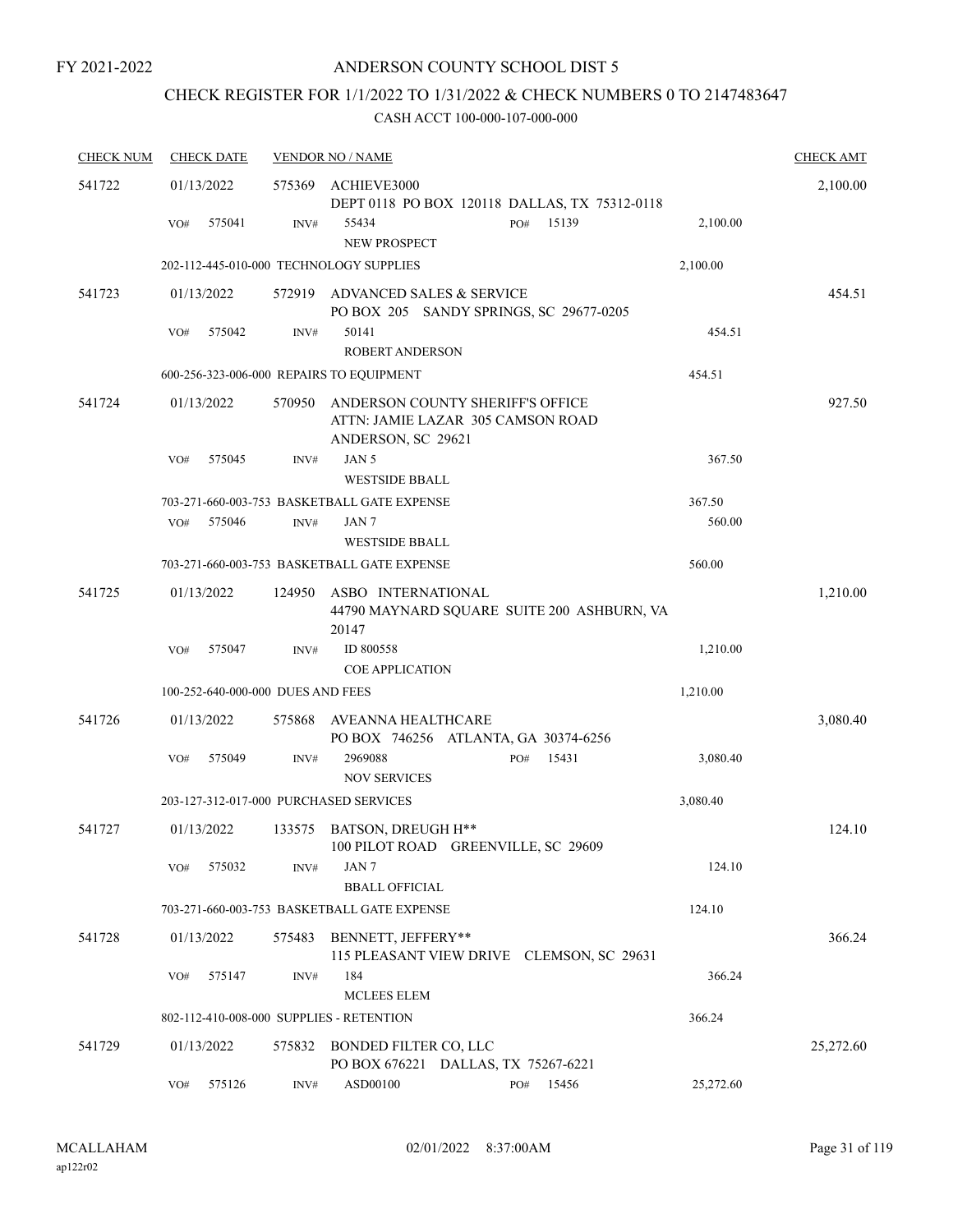### ANDERSON COUNTY SCHOOL DIST 5

# CHECK REGISTER FOR 1/1/2022 TO 1/31/2022 & CHECK NUMBERS 0 TO 2147483647

| CHECK NUM | <b>CHECK DATE</b>                                                                                        |        | <b>VENDOR NO / NAME</b> |                                       |                  | <b>CHECK AMT</b> |
|-----------|----------------------------------------------------------------------------------------------------------|--------|-------------------------|---------------------------------------|------------------|------------------|
|           |                                                                                                          |        | <b>SERVICE</b>          |                                       |                  |                  |
|           | 100-254-323-000-400 CONTRACT SRVS.-HVAC                                                                  |        |                         |                                       | 184.94           |                  |
|           | 100-254-323-001-400 CONTR SERV-HVAC/ELECT/PLUMBING                                                       |        |                         |                                       | 962.32           |                  |
|           | 100-254-323-002-400 CONTR SERV-HVAC/ELECT/PLUMBING                                                       |        |                         |                                       | 2,658.48         |                  |
|           | 100-254-323-002-400 CONTR SERV-HVAC/ELECT/PLUMBING                                                       |        |                         |                                       | 2,681.21         |                  |
|           | 100-254-323-003-400 CONTR SERV-HVAC/ELECT/PLUMBING                                                       |        |                         |                                       | 2,138.64         |                  |
|           | 100-254-323-003-400 CONTR SERV-HVAC/ELECT/PLUMBING                                                       |        |                         |                                       | 2,150.35         |                  |
|           | 100-254-323-005-400 CONTR SERV-HVAC/ELECT/PLUMBING                                                       |        |                         |                                       | 1,720.88         |                  |
|           | 100-254-323-006-400 CONTR SERV-HVAC/ELECT/PLUMBING                                                       |        |                         |                                       | 0.00             |                  |
|           | 100-254-323-007-400 CONTR SERV-HVAC/ELECT/PLUMBING                                                       |        |                         |                                       | 765.14           |                  |
|           | 100-254-323-008-400 CONTR SERV-HVAC/ELECT/PLUMBING                                                       |        |                         |                                       | 782.76           |                  |
|           | 100-254-323-009-400 CONTR SERV-HVAC/ELECT/PLUMBING<br>100-254-323-009-400 CONTR SERV-HVAC/ELECT/PLUMBING |        |                         |                                       | 794.12<br>790.14 |                  |
|           | 100-254-323-010-400 CONTR SERV-HVAC/ELECT/PLUMBING                                                       |        |                         |                                       | 893.59           |                  |
|           | 100-254-323-011-400 CONTR SERV-HVAC/ELECT/PLUMBING                                                       |        |                         |                                       | 661.20           |                  |
|           | 100-254-323-011-400 CONTR SERV-HVAC/ELECT/PLUMBING                                                       |        |                         |                                       | 665.90           |                  |
|           | 100-254-323-012-400 CONTR SERV-HVAC/ELECT/PLUMBING                                                       |        |                         |                                       | 679.18           |                  |
|           | 100-254-323-013-400 CONTR SERV-HVAC/ELECT/PLUMBING                                                       |        |                         |                                       | 0.00             |                  |
|           | 100-254-323-014-400 CONTR SERV-HVAC/ELECT/PLUMBING                                                       |        |                         |                                       | 1,119.04         |                  |
|           | 100-254-323-015-400 CONTR SERV-HVAC/ELECT/PLUMBING                                                       |        |                         |                                       | 0.00             |                  |
|           | 100-254-323-016-400 CONTR SERV-HVAC/ELECT/PLUMBING                                                       |        |                         |                                       | 750.35           |                  |
|           | 100-254-323-016-400 CONTR SERV-HVAC/ELECT/PLUMBING                                                       |        |                         |                                       | 756.08           |                  |
|           | 100-254-323-017-400 CONTR SERV-HVAC/ELECT/PLUMBING                                                       |        |                         |                                       | 1,133.64         |                  |
|           | 100-254-323-018-400 CONTR SERV-HVAC/ELECT/PLUMBING                                                       |        |                         |                                       | 305.65           |                  |
|           | 100-254-323-019-400 CONTR SERV-HVAC/ELECT/PLUMBING                                                       |        |                         |                                       | 759.75           |                  |
|           | 100-254-323-019-400 CONTR SERV-HVAC/ELECT/PLUMBING                                                       |        |                         |                                       | 768.59           |                  |
|           | 100-254-323-020-400 CONTR SERV-HVAC/ELECT/PLUMBING                                                       |        |                         |                                       | 0.00             |                  |
|           | 100-254-323-021-400 CONTR SERV-HVAC/ELECT/PLUMBING                                                       |        |                         |                                       | 1.035.04         |                  |
|           | 100-254-323-023-400 CONTR SERV.-HVAC/ELECT/PLUMBING                                                      |        |                         |                                       | 115.61           |                  |
|           | 131-254-323-031-400 CONTR SERV-HVAC/ELECT/PLUMBING                                                       |        |                         |                                       | 0.00             |                  |
| 541730    | 01/13/2022                                                                                               |        | 576890 BUCK, RANDY**    |                                       |                  | 121.50           |
|           |                                                                                                          |        |                         | PO BOX 14293 ANDERSON, SC 29624       |                  |                  |
|           | 575051<br>VO#                                                                                            | INV#   | 1567                    |                                       | 121.50           |                  |
|           |                                                                                                          |        | <b>REPAIR</b>           |                                       |                  |                  |
|           | 100-255-323-000-ACT ACTIVITY BUS CONTRACTED SERVICES                                                     |        |                         |                                       | 121.50           |                  |
| 541731    | 01/13/2022                                                                                               |        | 569296 CAPITAL ONE      |                                       |                  | 213.05           |
|           |                                                                                                          |        | PO BOX 60506            | CITY OF INDUSTRY, CA 91716-0506       |                  |                  |
|           | 575127<br>VO#                                                                                            | INV#   | 1639360516              |                                       | 213.05           |                  |
|           |                                                                                                          |        | <b>ACCT 636835</b>      |                                       |                  |                  |
|           | 198.55<br>100-255-410-000-000 SUPPLIES                                                                   |        |                         |                                       |                  |                  |
|           | 631-256-460-031-000 PURCHASED FOOD                                                                       |        |                         |                                       | 14.50            |                  |
| 541732    | 01/13/2022                                                                                               | 162750 |                         | CENTER ROCK WELDING & FABRICATING INC |                  | 30.00            |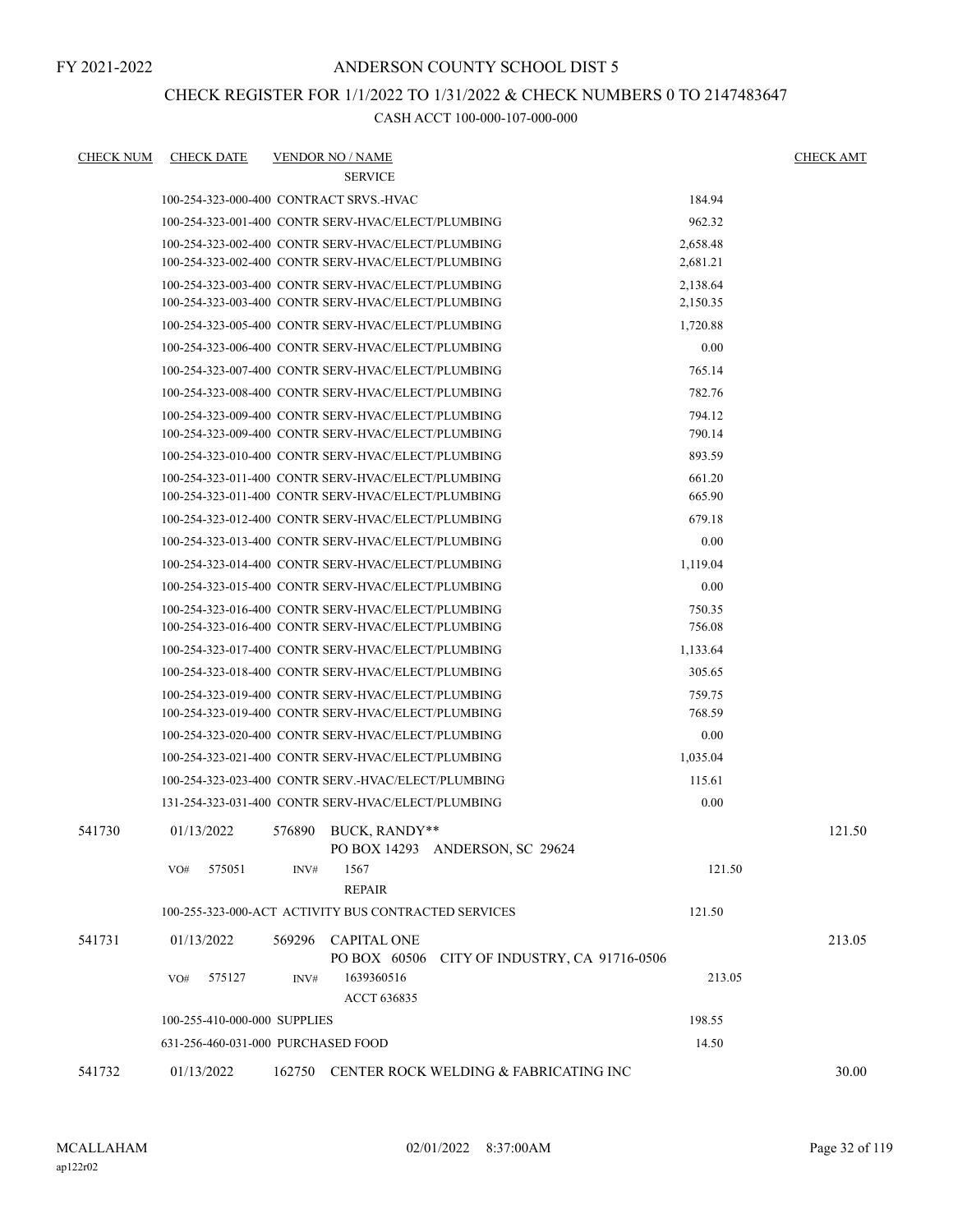## ANDERSON COUNTY SCHOOL DIST 5

# CHECK REGISTER FOR 1/1/2022 TO 1/31/2022 & CHECK NUMBERS 0 TO 2147483647

| <b>CHECK NUM</b> |     | <b>CHECK DATE</b><br><b>VENDOR NO / NAME</b> |        |                                                                                           |           |           |  |
|------------------|-----|----------------------------------------------|--------|-------------------------------------------------------------------------------------------|-----------|-----------|--|
|                  |     |                                              |        | 5005 DOBBINS BRIDGE RD ATT: ACCOUNTS<br>RECEIVABLE ANDERSON, SC 29626                     |           |           |  |
|                  | VO# | 575052                                       | INV#   | 2632<br><b>REPAIR</b>                                                                     | 30.00     |           |  |
|                  |     |                                              |        | 100-254-410-006-001 SUPPLIES - MAINTENANCE                                                | 30.00     |           |  |
| 541733           |     | 01/13/2022                                   |        | 569972 CHRISTINE JORDAN<br>103 WELCO ST ANDERSON, SC 29621                                |           | 205.00    |  |
|                  | VO# | 575122                                       | INV#   | <b>REFUND</b><br><b>FIELD TRIP</b>                                                        | 205.00    |           |  |
|                  |     |                                              |        | 714-271-660-014-355 FIELD TRIPS GRADE 5 EXPENSE                                           | 205.00    |           |  |
| 541734           |     | 01/13/2022                                   | 171100 | CITY GLASS COMPANY, INC.<br>POBOX 275 ATT: ACCOUNTS RECEIVABLE<br>ANDERSON, SC 29622      |           | 285.00    |  |
|                  | VO# | 575053                                       | INV#   | 2242<br>WHITEHALL                                                                         | 285.00    |           |  |
|                  |     |                                              |        | 100-254-410-019-001 SUPPLIES - MAINTENANCE                                                | 285.00    |           |  |
| 541735           |     | 01/13/2022                                   | 570581 | CITY OF ANDERSON POLICE DEPT<br>401 SOUTH MAIN ST ATTN: SARAH YOUNG<br>ANDERSON, SC 29624 |           | 75.00     |  |
|                  | VO# | 575128                                       | INV#   | <b>JAN 10</b><br><b>MCCANTS BBALL</b>                                                     | 75.00     |           |  |
|                  |     |                                              |        | 705-271-660-005-753 BASKETBALL GATE EXPENSE                                               | 75.00     |           |  |
| 541736           |     | 01/13/2022                                   |        | 574429 COMMITTEE FOR CHILDREN<br>SUITE 400 SEATTLE, WA 98121<br>2815 SECOND AVE           |           | 199.00    |  |
|                  | VO# | 575129                                       | INV#   | 2031952<br>ID 10279365                                                                    | 199.00    |           |  |
|                  |     |                                              |        | 706-271-660-006-411 MISCELLANEOUS EXPENSE                                                 | 199.00    |           |  |
| 541737           |     | 01/13/2022                                   |        | 565014 COTHRAN, STEVE G.**<br>355 KNOLLWOOD DRIVE ANDERSON, SC 29625                      |           | 48.00     |  |
|                  | VO# | 575121                                       | INV#   | <b>JAN 10</b><br><b>BBALL OFFICIAL</b>                                                    | 48.00     |           |  |
|                  |     |                                              |        | 705-271-660-005-753 BASKETBALL GATE EXPENSE                                               | 48.00     |           |  |
| 541738           |     | 01/13/2022                                   | 199065 | DENDY, DAVID**<br>113 YORKSHIRE DRIVE GREENVILLE, SC 29615                                |           | 124.10    |  |
|                  | VO# | 575033                                       | INV#   | JAN 7<br><b>BBALL OFFICIAL</b>                                                            | 124.10    |           |  |
|                  |     |                                              |        | 703-271-660-003-753 BASKETBALL GATE EXPENSE                                               | 124.10    |           |  |
| 541739           |     | 01/13/2022                                   | 211302 | <b>DUKE ENERGY</b><br>PO BOX 1094 CHARLOTTE, NC 28201-1094                                |           | 60,344.66 |  |
|                  | VO# | 575145                                       | INV#   | DUE JAN 31<br><b>UTILITIES</b>                                                            | 60,344.66 |           |  |
|                  |     |                                              |        | 100-254-470-000-000 ENERGY-ELECTRICITY & WATER                                            | 3,605.95  |           |  |
|                  |     |                                              |        | 100-254-470-001-000 ENERGY-ELECTRICITY & WATER                                            | 91.44     |           |  |
|                  |     |                                              |        | 100-254-470-002-000 ENERGY-ELECTRICITY & WATER                                            | 14,643.87 |           |  |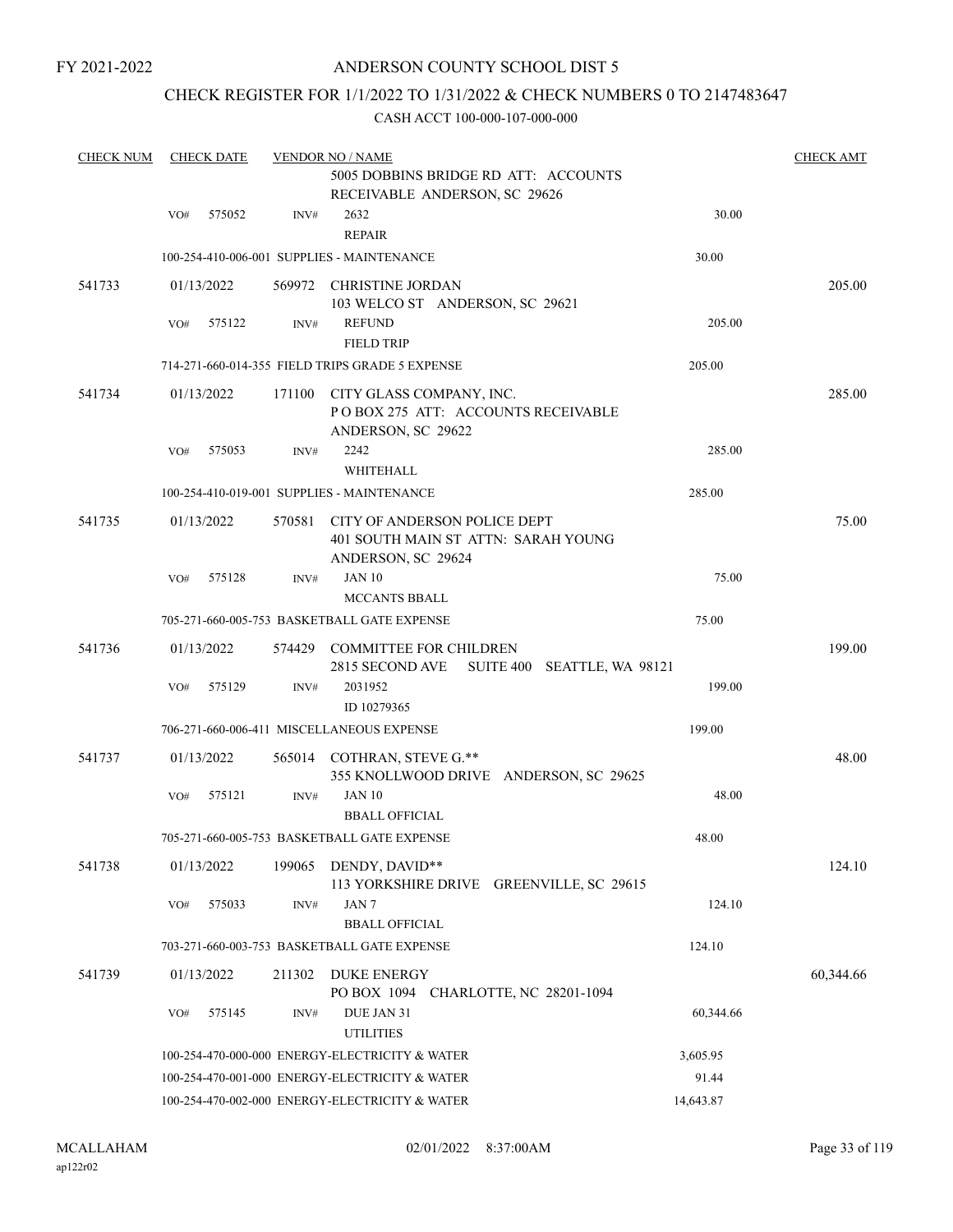## CHECK REGISTER FOR 1/1/2022 TO 1/31/2022 & CHECK NUMBERS 0 TO 2147483647

| <b>CHECK NUM</b> |     | <b>CHECK DATE</b> |        | <b>VENDOR NO / NAME</b>                                                             |        |          |           | <b>CHECK AMT</b> |
|------------------|-----|-------------------|--------|-------------------------------------------------------------------------------------|--------|----------|-----------|------------------|
|                  |     |                   |        | 100-254-470-003-000 ENERGY-ELECTRICITY & WATER                                      |        |          | 14,993.91 |                  |
|                  |     |                   |        | 100-254-470-005-000 ENERGY-ELECTRICITY & WATER                                      |        |          | 9,087.11  |                  |
|                  |     |                   |        | 100-254-470-009-000 ENERGY-ELECTRICITY & WATER                                      |        |          | 3,514.79  |                  |
|                  |     |                   |        | 100-254-470-010-000 ENERGY-ELECTRICITY & WATER                                      |        |          | 4,467.39  |                  |
|                  |     |                   |        | 100-254-470-012-000 ENERGY-ELECTRICITY & WATER                                      |        |          | 30.26     |                  |
|                  |     |                   |        | 100-254-470-014-000 ENERGY-ELECTRICITY & WATER                                      |        |          | 49.82     |                  |
|                  |     |                   |        | 100-254-470-015-000 ENERGY-ELECTRICITY & WATER                                      |        |          | 25.18     |                  |
|                  |     |                   |        | 100-254-470-016-000 ENERGY-ELECTRICITY & WATER                                      |        | 20.88    |           |                  |
|                  |     |                   |        | 100-254-470-018-000 ENERGY-ELECTRICITY & WATER                                      |        | 2,654.69 |           |                  |
|                  |     |                   |        | 100-254-470-019-000 ENERGY-ELECTRICITY & WATER                                      |        |          | 23.80     |                  |
|                  |     |                   |        | 100-254-470-021-000 ENERGY-ELECTRICITY & WATER                                      | 867.84 |          |           |                  |
|                  |     |                   |        | 131-254-470-031-000 ENERGY-ELECTRICITY/WATER                                        |        |          | 6,267.73  |                  |
| 541740           |     | 01/13/2022        | 563495 | ELECTRIC CITY UTILITIES<br>CITY OF ANDERSON 601 SOUTH MAIN ST<br>ANDERSON, SC 29624 |        |          |           | 6,807.85         |
|                  | VO# | 575139            | INV#   | 475221331                                                                           |        |          | 616.62    |                  |
|                  |     |                   |        | <b>UTILITIES</b>                                                                    |        |          |           |                  |
|                  |     |                   |        | 100-254-470-015-000 ENERGY-ELECTRICITY & WATER                                      |        |          | 616.62    |                  |
|                  | VO# | 575140            | INV#   | 500040088                                                                           |        |          | 2,458.14  |                  |
|                  |     |                   |        | <b>UTILITIES</b>                                                                    |        |          |           |                  |
|                  |     |                   |        | 100-254-470-006-000 ENERGY-ELECTRICITY & WATER                                      |        |          | 2,458.14  |                  |
|                  | VO# | 575141            | INV#   | 475302931<br><b>UTILITIES</b>                                                       |        |          | 759.45    |                  |
|                  |     |                   |        | 100-254-470-001-000 ENERGY-ELECTRICITY & WATER                                      |        |          | 759.45    |                  |
|                  | VO# | 575142            | INV#   | 435229651<br><b>UTILITIES</b>                                                       |        |          | 640.56    |                  |
|                  |     |                   |        | 100-254-470-018-000 ENERGY-ELECTRICITY & WATER                                      |        |          | 640.56    |                  |
|                  | VO# | 575143            | INV#   | 235529711                                                                           |        |          | 914.82    |                  |
|                  |     |                   |        | <b>UTILITIES</b>                                                                    |        |          |           |                  |
|                  |     |                   |        | 100-254-470-016-000 ENERGY-ELECTRICITY & WATER                                      |        |          | 914.82    |                  |
|                  | VO# | 575144            | INV#   | 445129682                                                                           |        |          | 1,418.26  |                  |
|                  |     |                   |        | <b>UTILITIES</b>                                                                    |        |          |           |                  |
|                  |     |                   |        | 100-254-470-021-000 ENERGY-ELECTRICITY & WATER                                      |        |          | 1,418.26  |                  |
| 541741           |     | 01/13/2022        | 576971 | ESS SOUTH CENTRAL LLC<br>PO BOX 747077 ATLANTA, GA 30374-7077                       |        |          |           | 41,331.65        |
|                  | VO# | 575150            | INV#   | 289540<br><b>WK ENDING 12/11/21</b>                                                 | PO#    | 15078    | 251.55    |                  |
|                  |     |                   |        | 100-139-311-015-000 PURCHASED SERVICE - SUBS                                        |        |          | 83.85     |                  |
|                  |     |                   |        | 100-139-311-018-000 PURCHASED SERVICE - SUBS                                        |        |          | 83.85     |                  |
|                  |     |                   |        | 131-115-311-031-000 PURCHASED SERVICE - SUBS                                        |        |          | 83.85     |                  |
|                  | VO# | 575151            | INV#   | 289539                                                                              | PO#    | 15078    | 17,776.22 |                  |
|                  |     |                   |        | <b>WK ENDING 12/11/21</b>                                                           |        |          |           |                  |
|                  |     |                   |        | 100-112-311-007-000 PURCHASED SERVICE - SUBS                                        |        |          | 116.10    |                  |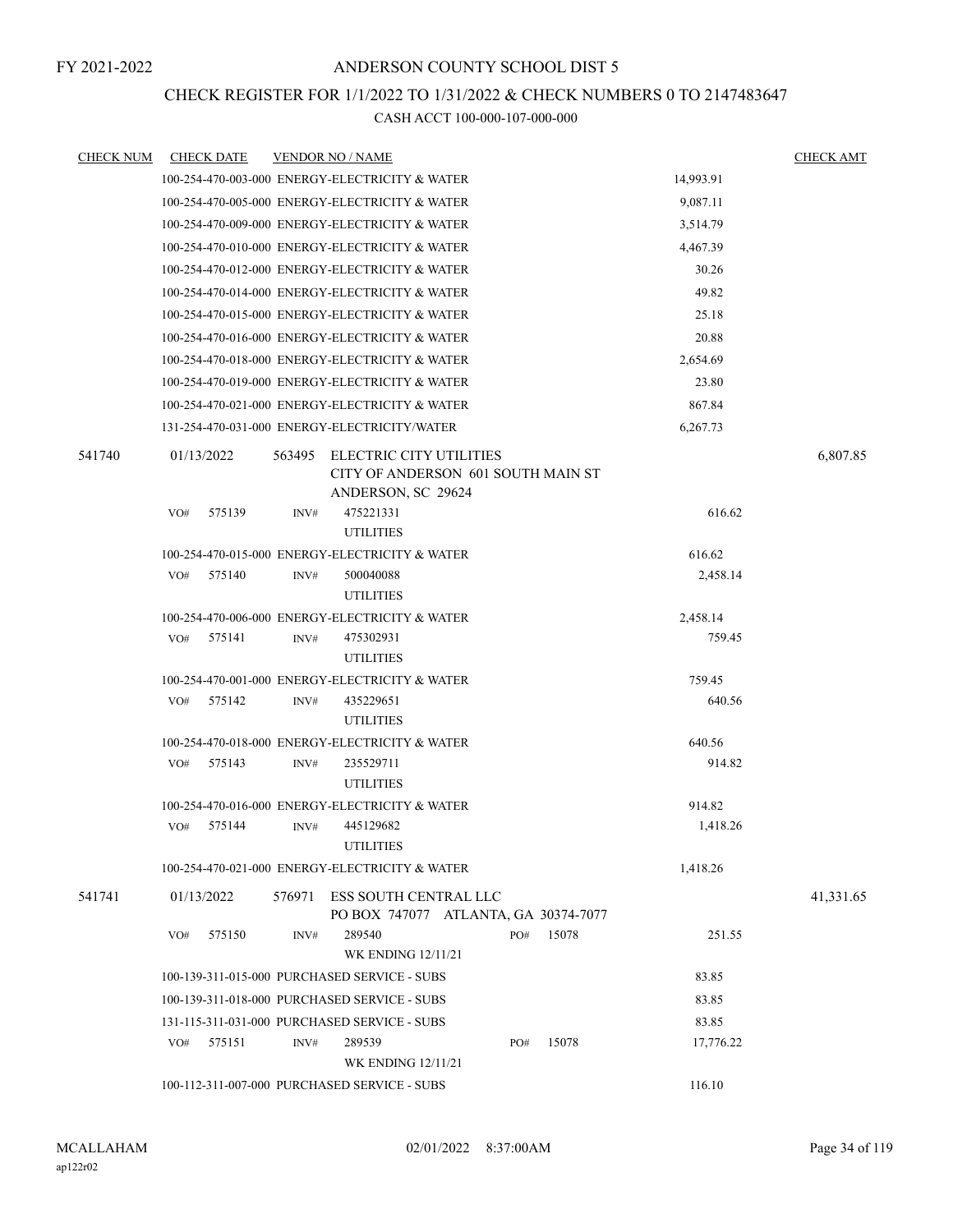### CHECK REGISTER FOR 1/1/2022 TO 1/31/2022 & CHECK NUMBERS 0 TO 2147483647

| <b>CHECK NUM</b> | <b>CHECK DATE</b>            | <b>VENDOR NO / NAME</b>                      |     |       |          | <b>CHECK AMT</b> |
|------------------|------------------------------|----------------------------------------------|-----|-------|----------|------------------|
|                  |                              | 100-112-311-008-000 PURCHASED SERVICE - SUBS |     |       | 896.55   |                  |
|                  |                              | 100-112-311-009-000 PURCHASED SERVICE - SUBS |     |       | 980.40   |                  |
|                  |                              | 100-112-311-010-000 PURCHASED SERVICE - SUBS |     |       | 0.00     |                  |
|                  |                              | 100-112-311-011-000 PURCHASED SERVICE - SUBS |     |       | 1,141.65 |                  |
|                  |                              | 100-112-311-012-000 PURCHASED SERVICE - SUBS |     |       | 493.43   |                  |
|                  |                              | 100-112-311-013-000 PURCHASED SERVICE - SUBS |     |       | 638.55   |                  |
|                  |                              | 100-112-311-014-000 PURCHASED SERVICE - SUBS |     |       | 1,277.10 |                  |
|                  |                              | 100-112-311-016-000 PURCHASED SERVICE - SUBS |     |       | 90.31    |                  |
|                  |                              | 100-112-311-017-000 PURCHASED SERVICE - SUBS |     |       | 3,283.05 |                  |
|                  |                              | 100-112-311-019-000 PURCHASED SERVICE - SUBS |     |       | 477.30   |                  |
|                  |                              | 100-113-311-005-000 PURCHASED SERVICE - SUBS |     |       | 1,135.20 |                  |
|                  |                              | 100-113-311-006-000 PURCHASED SERVICE - SUBS |     |       | 396.68   |                  |
|                  |                              | 100-113-311-020-000 PURCHASED SERVICE - SUBS |     |       | 1,154.55 |                  |
|                  |                              | 100-113-311-021-000 PURCHASED SERVICE - SUBS |     |       | 0.00     |                  |
|                  |                              | 100-114-311-001-ALT PURCHASED SERVICE - SUBS |     |       | 0.00     |                  |
|                  |                              | 100-114-311-002-000 PURCHASED SERVICE - SUBS |     |       | 1,586.70 |                  |
|                  |                              | 100-114-311-003-000 PURCHASED SERVICE - SUBS |     |       | 1,909.20 |                  |
|                  |                              | 100-114-311-021-000 PURCHASED SERVICE - SUBS |     |       | 941.70   |                  |
|                  |                              | 100-139-311-015-000 PURCHASED SERVICE - SUBS |     |       | 0.00     |                  |
|                  |                              | 100-139-311-018-000 PURCHASED SERVICE - SUBS |     |       | 290.25   |                  |
|                  |                              | 100-145-115-009-000 TEACHING ASST SALARIES   |     |       | 0.00     |                  |
|                  |                              | 100-255-323-000-000 CONTRACTED SERVICES      |     |       | 0.00     |                  |
|                  |                              | 100-264-312-000-000 PURCHASED SERVICES       |     |       | 0.00     |                  |
|                  |                              | 124-114-312-024-000 PURCHASED SERVICE        |     |       | 0.00     |                  |
|                  |                              | 131-115-311-031-000 PURCHASED SERVICE - SUBS |     |       | 967.50   |                  |
|                  | 201-112-410-012-000 SUPPLIES |                                              |     |       | 0.00     |                  |
|                  |                              | 263-224-120-005-PD5 SUBS- SC STANDARDS       |     |       | 0.00     |                  |
|                  |                              | 263-224-120-006-PD5 SUBS- SC STANDARDS       |     |       | 0.00     |                  |
|                  |                              | 263-224-120-013-PD5 SUBSTITUTE SALARIES      |     |       | 0.00     |                  |
|                  |                              | 263-224-120-019-PD5 SUBS- SC STANDARDS       |     |       | 0.00     |                  |
|                  |                              | 283-161-120-007-000 SPED PART TIME EMPLOYEES |     |       | 0.00     |                  |
|                  | 575152<br>VO#                | 289544<br>INV#                               | PO# | 15078 | 2,389.73 |                  |
|                  |                              | <b>WK ENDING 12/11/21</b>                    |     |       |          |                  |
|                  |                              | 100-112-311-008-000 PURCHASED SERVICE - SUBS |     |       | 180.60   |                  |
|                  |                              | 100-112-311-009-000 PURCHASED SERVICE - SUBS |     |       | 258.00   |                  |
|                  |                              | 100-112-311-011-000 PURCHASED SERVICE - SUBS |     |       | 96.75    |                  |
|                  |                              | 100-112-311-017-000 PURCHASED SERVICE - SUBS |     |       | 167.70   |                  |
|                  |                              | 100-112-311-019-000 PURCHASED SERVICE - SUBS |     |       | 690.15   |                  |
|                  |                              | 100-113-311-006-000 PURCHASED SERVICE - SUBS |     |       | 293.48   |                  |
|                  |                              | 100-114-311-002-000 PURCHASED SERVICE - SUBS |     |       | 83.85    |                  |
|                  |                              | 100-114-311-003-000 PURCHASED SERVICE - SUBS |     |       | 0.00     |                  |
|                  |                              | 100-139-311-018-000 PURCHASED SERVICE - SUBS |     |       | 167.70   |                  |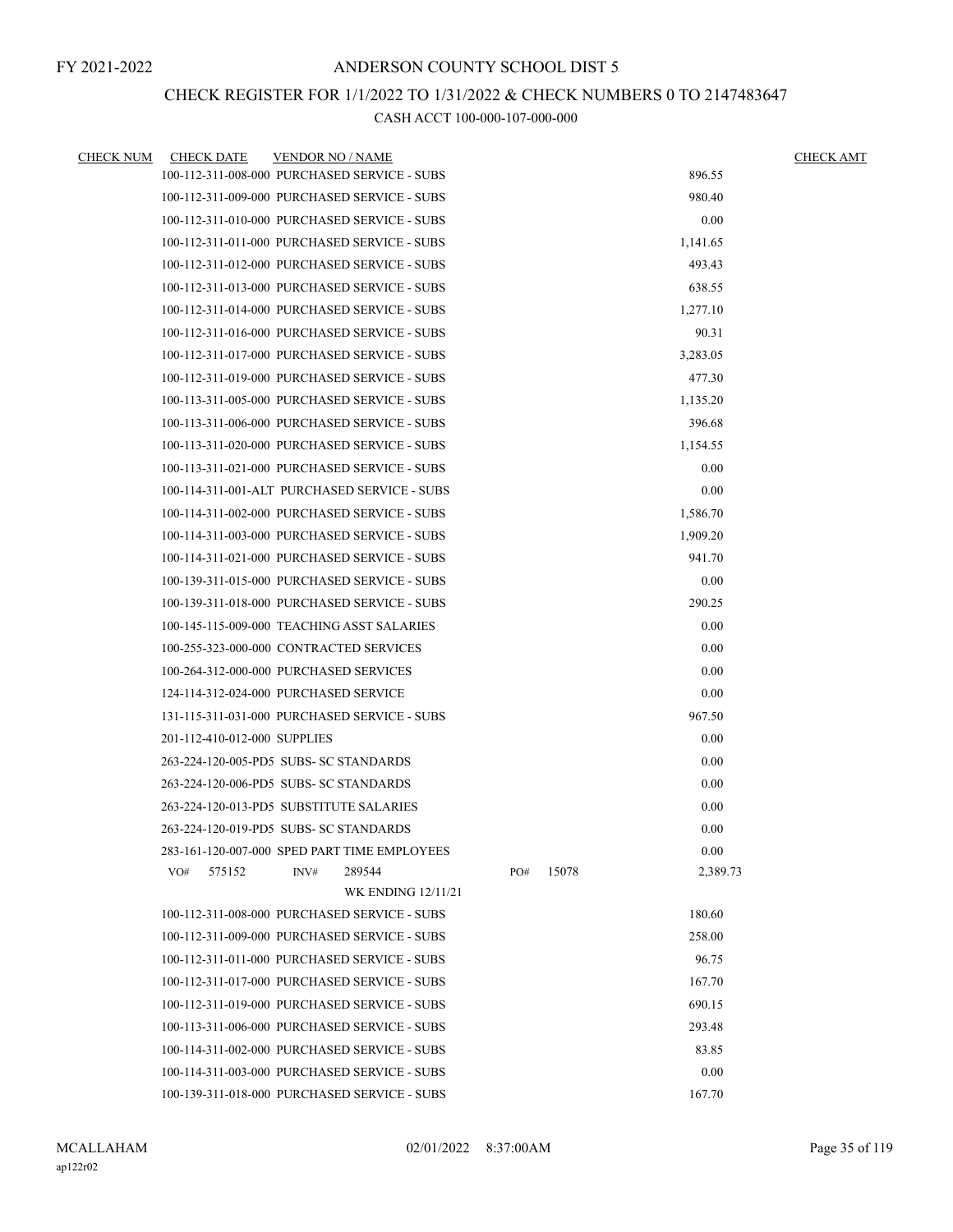# CHECK REGISTER FOR 1/1/2022 TO 1/31/2022 & CHECK NUMBERS 0 TO 2147483647

| <b>CHECK NUM</b> | <b>CHECK DATE</b> | <b>VENDOR NO / NAME</b>                                        |                           |     |       |                 | <b>CHECK AMT</b> |
|------------------|-------------------|----------------------------------------------------------------|---------------------------|-----|-------|-----------------|------------------|
|                  |                   | 100-145-115-009-000 TEACHING ASST SALARIES                     |                           |     |       | 451.50          |                  |
|                  |                   | 263-224-120-005-PD5 SUBS- SC STANDARDS                         |                           |     |       | 0.00            |                  |
|                  |                   | 263-224-120-006-PD5 SUBS- SC STANDARDS                         |                           |     |       | 0.00            |                  |
|                  | 575153<br>VO#     | CR014225<br>INV#                                               |                           | PO# | 15078 | $-838.50$       |                  |
|                  |                   |                                                                | WK ENDING 12/31/21        |     |       |                 |                  |
|                  |                   | 100-112-311-008-000 PURCHASED SERVICE - SUBS                   |                           |     |       | $-838.50$       |                  |
|                  | VO#<br>575154     | 291893<br>INV#                                                 |                           | PO# | 15078 | 180.60          |                  |
|                  |                   |                                                                | <b>WK ENDING 12/25/21</b> |     |       |                 |                  |
|                  |                   | 100-113-311-020-000 PURCHASED SERVICE - SUBS                   |                           |     |       | 96.75           |                  |
|                  | 575155<br>VO#     | 100-139-311-018-000 PURCHASED SERVICE - SUBS<br>INV#<br>290962 |                           | PO# | 15078 | 83.85<br>167.70 |                  |
|                  |                   |                                                                | <b>WK ENDING 12/18/21</b> |     |       |                 |                  |
|                  |                   | 100-112-311-009-000 PURCHASED SERVICE - SUBS                   |                           |     |       | 83.85           |                  |
|                  |                   | 100-112-311-013-000 PURCHASED SERVICE - SUBS                   |                           |     |       | 83.85           |                  |
|                  | 575156<br>VO#     | INV#<br>290965                                                 |                           | PO# | 15078 | 2,825.10        |                  |
|                  |                   |                                                                | <b>WK ENDING 12/18/21</b> |     |       |                 |                  |
|                  |                   | 100-112-311-009-000 PURCHASED SERVICE - SUBS                   |                           |     |       | 612.75          |                  |
|                  |                   | 100-112-311-010-000 PURCHASED SERVICE - SUBS                   |                           |     |       | 470.85          |                  |
|                  |                   | 100-112-311-016-000 PURCHASED SERVICE - SUBS                   |                           |     |       | 251.55          |                  |
|                  |                   | 100-112-311-019-000 PURCHASED SERVICE - SUBS                   |                           |     |       | 690.15          |                  |
|                  |                   | 100-113-311-020-000 PURCHASED SERVICE - SUBS                   |                           |     |       | 83.85           |                  |
|                  |                   | 100-113-311-021-000 PURCHASED SERVICE - SUBS                   |                           |     |       | 96.75           |                  |
|                  |                   | 100-114-311-002-000 PURCHASED SERVICE - SUBS                   |                           |     |       | 167.70          |                  |
|                  |                   | 100-145-115-009-000 TEACHING ASST SALARIES                     |                           |     |       | 451.50          |                  |
|                  |                   | 263-224-120-005-PD5 SUBS- SC STANDARDS                         |                           |     |       | 0.00            |                  |
|                  |                   | 263-224-120-006-PD5 SUBS- SC STANDARDS                         |                           |     |       | 0.00            |                  |
|                  | 575157<br>VO#     | 290961<br>INV#                                                 |                           | PO# | 15078 | 18,579.25       |                  |
|                  |                   |                                                                | <b>WK ENDING 12/18/21</b> |     |       |                 |                  |
|                  |                   | 100-112-311-007-000 PURCHASED SERVICE - SUBS                   |                           |     |       | 0.00            |                  |
|                  |                   | 100-112-311-008-000 PURCHASED SERVICE - SUBS                   |                           |     |       | 922.35          |                  |
|                  |                   | 100-112-311-009-000 PURCHASED SERVICE - SUBS                   |                           |     |       | 864.30          |                  |
|                  |                   | 100-112-311-010-000 PURCHASED SERVICE - SUBS                   |                           |     |       | 548.25          |                  |
|                  |                   | 100-112-311-011-000 PURCHASED SERVICE - SUBS                   |                           |     |       | 516.00          |                  |
|                  |                   | 100-112-311-012-000 PURCHASED SERVICE - SUBS                   |                           |     |       | 277.35          |                  |
|                  |                   | 100-112-311-013-000 PURCHASED SERVICE - SUBS                   |                           |     |       | 464.40          |                  |
|                  |                   | 100-112-311-014-000 PURCHASED SERVICE - SUBS                   |                           |     |       | 432.15          |                  |
|                  |                   | 100-112-311-016-000 PURCHASED SERVICE - SUBS                   |                           |     |       | 193.50          |                  |
|                  |                   | 100-112-311-017-000 PURCHASED SERVICE - SUBS                   |                           |     |       | 3,550.73        |                  |
|                  |                   | 100-112-311-019-000 PURCHASED SERVICE - SUBS                   |                           |     |       | 651.46          |                  |
|                  |                   | 100-113-311-005-000 PURCHASED SERVICE - SUBS                   |                           |     |       | 1,451.25        |                  |
|                  |                   | 100-113-311-006-000 PURCHASED SERVICE - SUBS                   |                           |     |       | 570.83          |                  |
|                  |                   | 100-113-311-020-000 PURCHASED SERVICE - SUBS                   |                           |     |       | 2,163.98        |                  |
|                  |                   | 100-113-311-021-000 PURCHASED SERVICE - SUBS                   |                           |     |       | 1,277.10        |                  |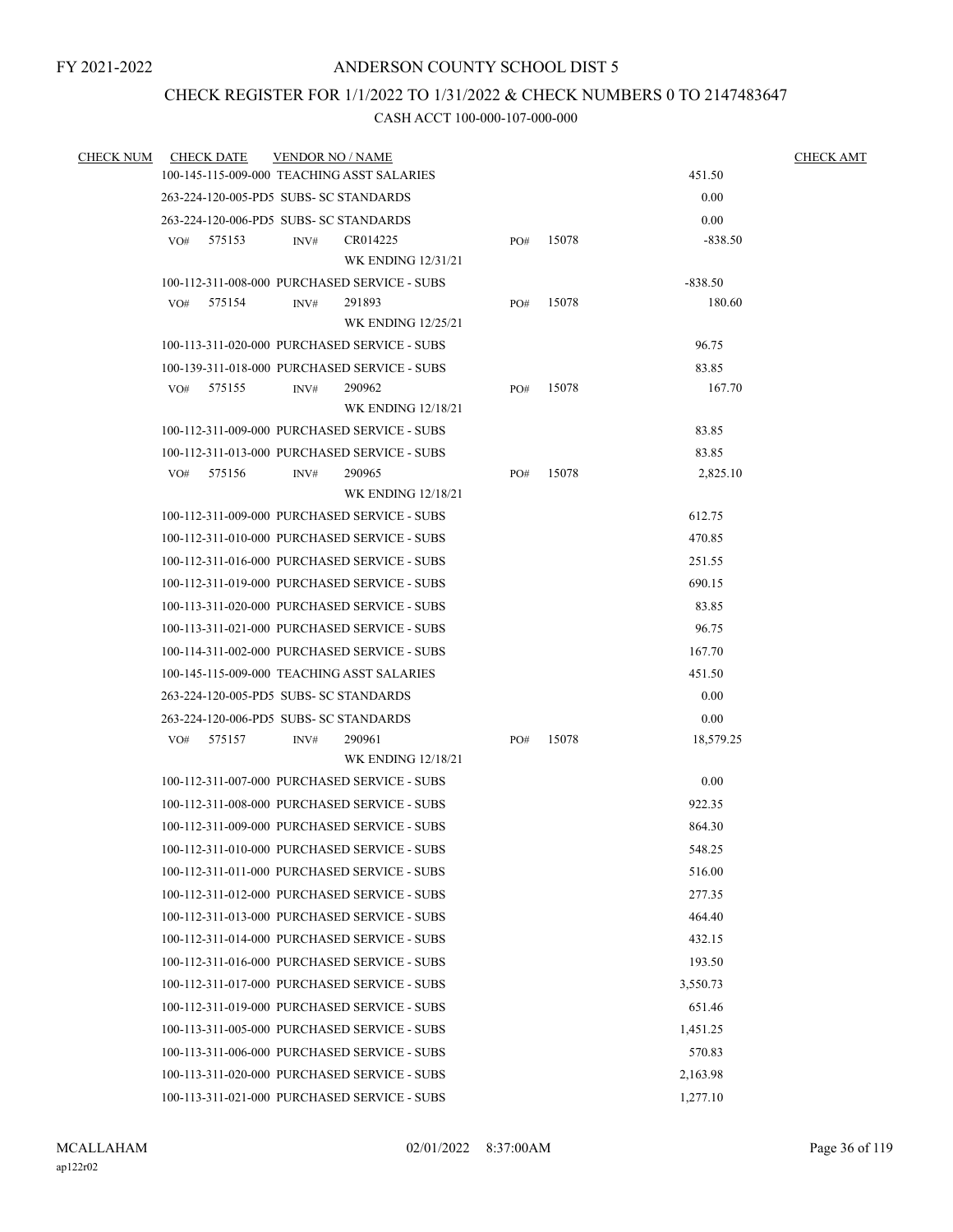### CHECK REGISTER FOR 1/1/2022 TO 1/31/2022 & CHECK NUMBERS 0 TO 2147483647

| <b>CHECK NUM</b> | <b>CHECK DATE</b>                     |        | <b>VENDOR NO / NAME</b>                                                                   |          | <b>CHECK AMT</b> |
|------------------|---------------------------------------|--------|-------------------------------------------------------------------------------------------|----------|------------------|
|                  |                                       |        | 100-114-311-002-000 PURCHASED SERVICE - SUBS                                              | 1,973.70 |                  |
|                  |                                       |        | 100-114-311-003-000 PURCHASED SERVICE - SUBS                                              | 1,760.85 |                  |
|                  |                                       |        | 100-139-311-015-000 PURCHASED SERVICE - SUBS                                              | 83.85    |                  |
|                  |                                       |        | 131-115-311-031-000 PURCHASED SERVICE - SUBS                                              | 877.20   |                  |
| 541742           | 01/13/2022                            | 576889 | EXPRESS OIL CENTRALIZED BILLING<br>DEPT 5964 PO BOX 11407 BIRMINGHAM, AL<br>35246-5964    |          | 91.99            |
|                  | 575056<br>VO#                         | INV#   | 00751-7284<br><b>SERVICE</b>                                                              | 91.99    |                  |
|                  |                                       |        | 100-254-412-000-001 TRUCK SERVICE - MAINTENANCE                                           | 91.99    |                  |
| 541743           | 01/13/2022                            | 232600 | FASTENAL COMPANY<br>POBOX 1286 ATT: ACCOUNTS RECEIVABLE<br>WINONA, MN 55987-1286          |          | 88.28            |
|                  | 575057<br>VO#                         | INV#   | 159724<br><b>SUPPLIES</b>                                                                 | 88.28    |                  |
|                  | 100-255-410-000-000 SUPPLIES          |        |                                                                                           | 88.28    |                  |
| 541744           | 01/13/2022                            | 254200 | <b>GREENE FINNEY, LLP</b><br>211 E BUTLER ROAD STE C6 MAULDIN, SC 29662                   |          | 7,950.00         |
|                  | 575063<br>VO#                         | INV#   | 15714<br>17869<br>PO#<br><b>SERVICES</b>                                                  | 7,950.00 |                  |
|                  | 100-231-318-000-000 AUDIT SERVICES    |        |                                                                                           | 7,950.00 |                  |
| 541745           | 01/13/2022                            | 257450 | GUNNELS, LOYD STEVE**<br>220 HAZELWOOD AVENUE ANDERSON, SC 29626                          |          | 62.90            |
|                  | 575119<br>VO#                         | INV#   | <b>JAN 10</b>                                                                             | 62.90    |                  |
|                  |                                       |        | <b>BBALL OFFICIAL</b>                                                                     |          |                  |
|                  |                                       |        | 706-271-660-006-753 BASKETBALL GATE EXPENSE                                               | 62.90    |                  |
| 541746           | 01/13/2022                            | 569972 | HILLCREST HIGH SCHOOL<br>3665 S. INDUSTRIAL DR SIMPSONVILLE, SC 29681                     |          | 130.00           |
|                  | 575132<br>VO#                         | INV#   | 00004<br><b>ROBERT ANDERSON</b>                                                           | 130.00   |                  |
|                  | 706-271-660-006-696 WRESTLING EXPENSE |        |                                                                                           | 130.00   |                  |
| 541747           | 01/13/2022                            |        | 573682 HOADLEY, CAROLINE E**<br>PO BOX 262 WALHALLA, SC 29691                             |          | 2,100.00         |
|                  | VO#<br>575064                         | INV#   | SOUTHWOOD<br><b>DANCE RESIDENCY</b>                                                       | 2,100.00 |                  |
|                  | 309-113-312-021-000 ARTS IN RESIDENCE |        |                                                                                           | 1,400.00 |                  |
|                  | 817-113-312-021-000 ARTS IN RESIDENCE |        |                                                                                           | 508.45   |                  |
|                  |                                       |        | 817-113-312-021-0CO ARTS IN RESIDENCE (C/O)                                               | 191.55   |                  |
| 541748           | 01/13/2022                            | 300850 | JR WILES SUPPLIES<br>811 HIGHWAY 28 BYPASS ATT: ACCOUNTS<br>RECEIVABLE ANDERSON, SC 29624 |          | 10.70            |
|                  | 575065<br>VO#                         | INV#   | 14062<br><b>SUPPLIES</b>                                                                  | 10.70    |                  |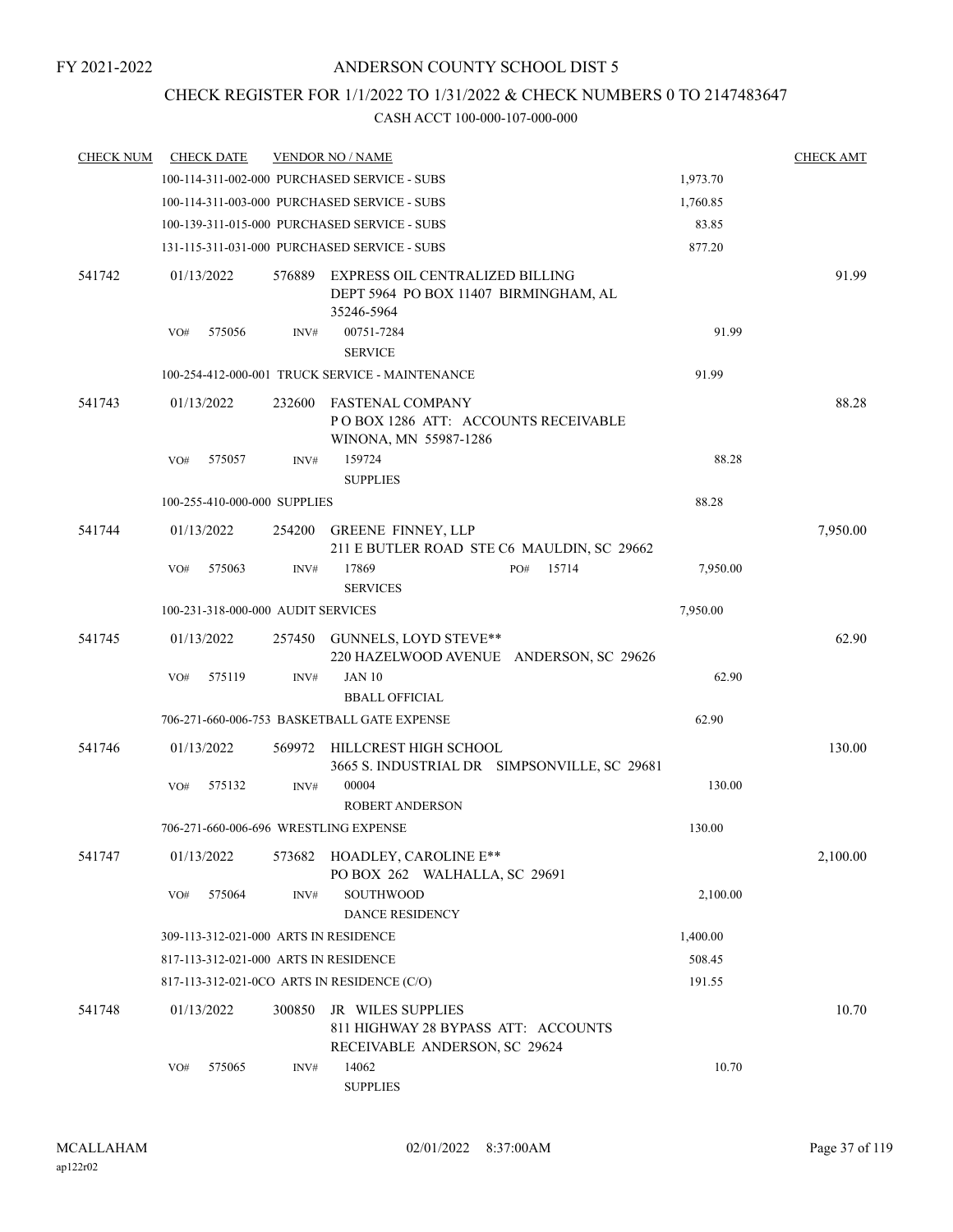## CHECK REGISTER FOR 1/1/2022 TO 1/31/2022 & CHECK NUMBERS 0 TO 2147483647

| <b>CHECK NUM</b> | <b>CHECK DATE</b>        |        | <b>VENDOR NO / NAME</b>                                                          |        | <b>CHECK AMT</b> |
|------------------|--------------------------|--------|----------------------------------------------------------------------------------|--------|------------------|
|                  |                          |        | 100-254-410-000-001 MAINT, SUPPLIES-STRUCTURES                                   | 10.70  |                  |
| 541749           | 01/13/2022               |        | 576047 LANGUAGE LINE SERVICES INC<br>PO BOX 202564 DALLAS, TX 75320              |        | 171.40           |
|                  | VO#<br>575134            | INV#   | 10418721<br><b>DEC SERVICES</b>                                                  | 171.40 |                  |
|                  |                          |        | 100-221-312-000-000 PURCHASED SERVICES                                           | 171.40 |                  |
| 541750           | 01/13/2022               |        | 577141 LAVIGNES JROTC                                                            |        | 23.00            |
|                  |                          |        | 483 N. WILSON RD RADCLIFF, KY 40160                                              |        |                  |
|                  | 575066<br>VO#            | INV#   | 23721                                                                            | 23.00  |                  |
|                  |                          |        | TL HANNA                                                                         |        |                  |
|                  | 100-114-410-002-ROT ROTC |        |                                                                                  | 23.00  |                  |
| 541751           | 01/13/2022               | 576302 | MARYLAND CHILD SUPPORT ACCOUNT<br>PO BOX 17396 BALTIMORE, MD 21297-1396          |        | 255.89           |
|                  | 575038<br>VO#            | INV#   | 1/14/22 PAYROLL                                                                  | 255.89 |                  |
|                  |                          |        | <b>DEDUCTIONS</b>                                                                |        |                  |
|                  |                          |        | 100-000-435-000-000 WAGE GARNISH/CH SUPPORT                                      | 255.89 |                  |
| 541752           | 01/13/2022               | 573349 | MEDSHORE AMBULANCE SERVICE<br>PO BOX 650458 DALLAS, TX 75265                     |        | 1,400.00         |
|                  | 575135<br>VO#            | INV#   | 21-80433<br><b>ROBERT ANDERSON</b>                                               | 350.00 |                  |
|                  |                          |        | 706-271-660-006-671 FOOTBALL GATE RECEIPTS EXPENSE                               | 350.00 |                  |
|                  | 575136<br>VO#            | INV#   | 21-78082                                                                         | 350.00 |                  |
|                  |                          |        | <b>ROBERT ANDERSON</b>                                                           |        |                  |
|                  |                          |        | 706-271-660-006-671 FOOTBALL GATE RECEIPTS EXPENSE                               | 350.00 |                  |
|                  | 575137<br>VO#            | INV#   | 21-70721                                                                         | 350.00 |                  |
|                  |                          |        | <b>ROBERT ANDERSON</b>                                                           |        |                  |
|                  |                          |        | 706-271-660-006-671 FOOTBALL GATE RECEIPTS EXPENSE                               | 350.00 |                  |
|                  | 575138<br>VO#            | INV#   | 21-58625                                                                         | 350.00 |                  |
|                  |                          |        | <b>ROBERT ANDERSON</b>                                                           |        |                  |
|                  |                          |        | 706-271-660-006-671 FOOTBALL GATE RECEIPTS EXPENSE                               | 350.00 |                  |
| 541753           | 01/13/2022               |        | 577053 MITCHELL, ANTHONY**<br>ADVANTAGE PLUMBING PO BOX 80 ANDERSON, SC<br>29622 |        | 450.00           |
|                  | 575043<br>VO#            | INV#   | <b>SERVICE</b><br><b>ROBERT ANDERSON</b>                                         | 450.00 |                  |
|                  |                          |        | 600-256-323-006-000 REPAIRS TO EQUIPMENT                                         | 450.00 |                  |
| 541754           | 01/13/2022               | 365675 | MURPHY, JAMES T (PETE)**<br>921 CRICKET LANE ANDERSON, SC 29621                  |        | 62.90            |
|                  | 575118<br>VO#            | INV#   | <b>JAN 10</b><br><b>BBALL OFFICIAL</b>                                           | 62.90  |                  |
|                  |                          |        | 706-271-660-006-753 BASKETBALL GATE EXPENSE                                      | 62.90  |                  |
| 541755           | 01/13/2022               | 572758 | NATIONAL ASSO FOR MUSIC EDUCATION<br>PO BOX 70704 PHILADELPHIA, PA 19176-0704    |        | 75.00            |
|                  | 575071<br>VO#            | INV#   | 424604                                                                           | 75.00  |                  |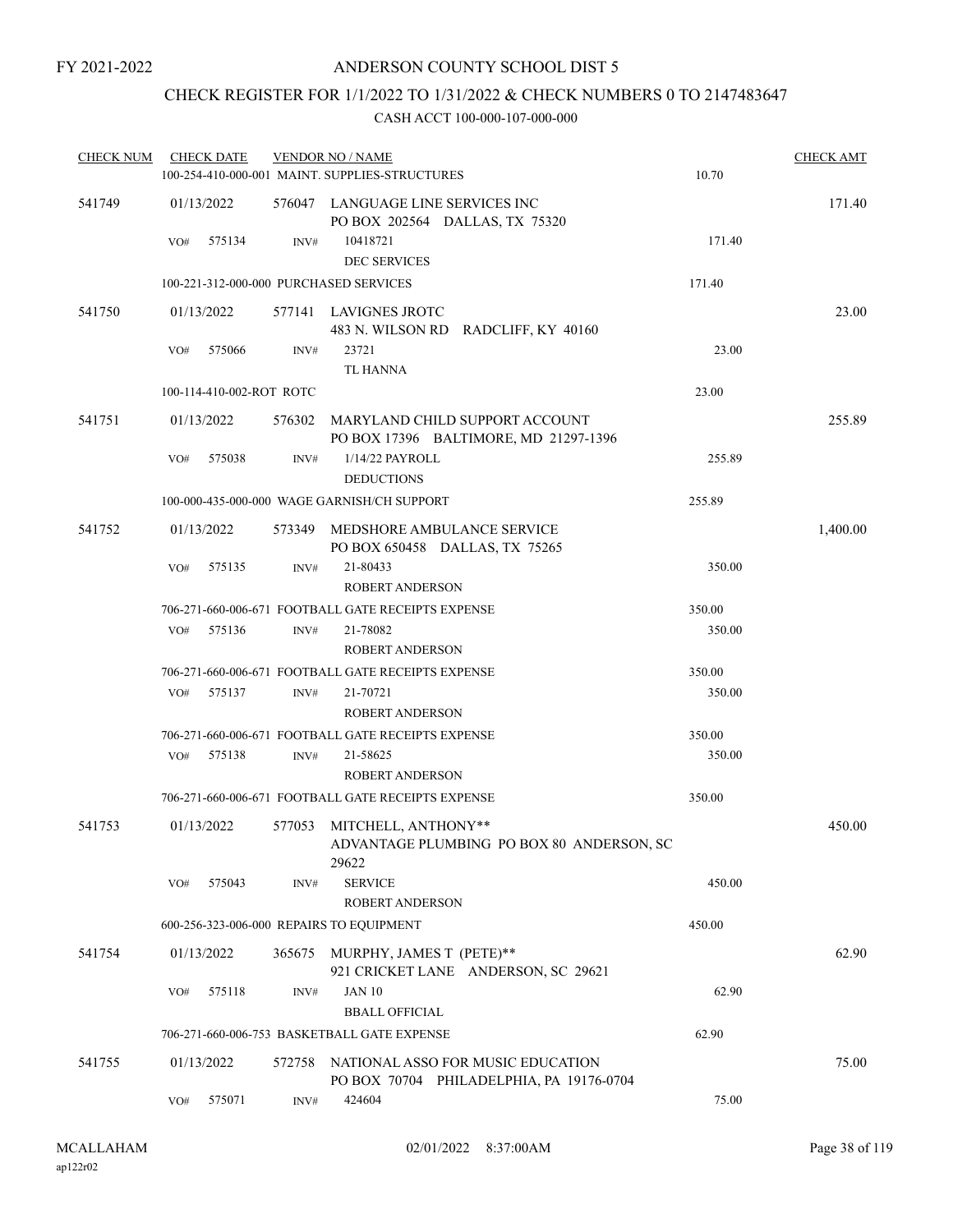### CHECK REGISTER FOR 1/1/2022 TO 1/31/2022 & CHECK NUMBERS 0 TO 2147483647

| <b>CHECK NUM</b> | <b>CHECK DATE</b>                  |        | <b>VENDOR NO / NAME</b><br><b>CALHOUN ELEM</b>                            |     |       |           | <b>CHECK AMT</b> |
|------------------|------------------------------------|--------|---------------------------------------------------------------------------|-----|-------|-----------|------------------|
|                  |                                    |        | 817-112-333-014-000 TRIPS AND CONFERENCES                                 |     |       | 75.00     |                  |
| 541756           | 01/13/2022                         | 569972 | NONISHA MOORE<br>504 CASEY ST ANDERSON, SC 29621                          |     |       |           | 149.00           |
|                  | 575123<br>VO#                      | INV#   | <b>REFUND</b><br><b>FIELD TRIP</b>                                        |     |       | 149.00    |                  |
|                  |                                    |        | 714-271-660-014-355 FIELD TRIPS GRADE 5 EXPENSE                           |     |       | 149.00    |                  |
| 541757           | 01/13/2022                         | 577144 | PARADIGM PERCUSSION<br>1528 ANDORA DR ROCK HILL, SC 29732                 |     |       |           | 1,500.00         |
|                  | 575146<br>VO#                      | INV#   | 7<br><b>TL HANNA</b>                                                      |     |       | 1,500.00  |                  |
|                  | 100-114-410-002-BAN BAND EQUIPMENT |        |                                                                           |     |       | 1,500.00  |                  |
| 541758           | 01/13/2022                         | 575317 | PARTS TOWN, LLC<br>27787 NETWORK PLACE CHICAGO, IL 60673-1277             |     |       |           | 57.99            |
|                  | 575078<br>VO#                      | INV#   | 28710243<br><b>REPAIR PARTS</b>                                           |     |       | 57.99     |                  |
|                  |                                    |        | 600-256-323-014-000 REPAIRS TO EQUIPMENT                                  |     |       | 57.99     |                  |
| 541759           | 01/13/2022                         | 568036 | PIEDMONT NATURAL GAS<br>PO BOX 1246 CHARLOTTE, NC 28201-1246              |     |       |           | 11,876.75        |
|                  | 575149<br>VO#                      | INV#   | DUE JAN 20<br><b>UTILITIES</b>                                            |     |       | 11,876.75 |                  |
|                  | 100-254-472-000-000 ENERGY-GAS     |        |                                                                           |     |       | 974.84    |                  |
|                  | 100-254-472-001-000 ENERGY-GAS     |        |                                                                           |     |       | 4,793.06  |                  |
|                  | 100-254-472-005-000 ENERGY-GAS     |        |                                                                           |     |       | 24.72     |                  |
|                  | 100-254-472-011-000 ENERGY-GAS     |        |                                                                           |     |       | 748.12    |                  |
|                  | 100-254-472-015-000 ENERGY-GAS     |        |                                                                           |     |       | 1,470.03  |                  |
|                  | 100-254-472-016-000 ENERGY-GAS     |        |                                                                           |     |       | 1,349.50  |                  |
|                  | 100-254-472-021-000 ENERGY- GAS    |        |                                                                           |     |       | 1,718.07  |                  |
|                  | 600-256-470-011-000 ENERGY         |        |                                                                           |     |       | 248.63    |                  |
|                  | 600-256-470-015-000 ENERGY         |        |                                                                           |     |       | 154.57    |                  |
|                  | 600-256-470-016-000 ENERGY         |        |                                                                           |     |       | 187.05    |                  |
|                  | 600-256-470-021-000 ENERGY         |        |                                                                           |     |       | 208.16    |                  |
| 541760           | 01/13/2022                         | 563967 | PROMOTIONS UNLIMITED<br>1200 WOODRUFF RD STE G-13 GREENVILLE, SC<br>29607 |     |       |           | 250.38           |
|                  | 575079<br>VO#                      | INV#   | 23711<br>CUST#ACSD5                                                       | PO# | 15461 | 250.38    |                  |
|                  | 100-255-410-000-UNI UNIFORMS       |        |                                                                           |     |       | 250.38    |                  |
| 541761           | 01/13/2022                         | 572850 | ROBERT ANDERSON PETTY CASH                                                |     |       |           | 250.00           |
|                  | 575080<br>VO#                      | INV#   | , ---<br>JAN 18<br>WRESTLING                                              |     |       | 250.00    |                  |
|                  |                                    |        | 706-271-660-006-666 CONCESSIONS EXPENSE                                   |     |       | 100.00    |                  |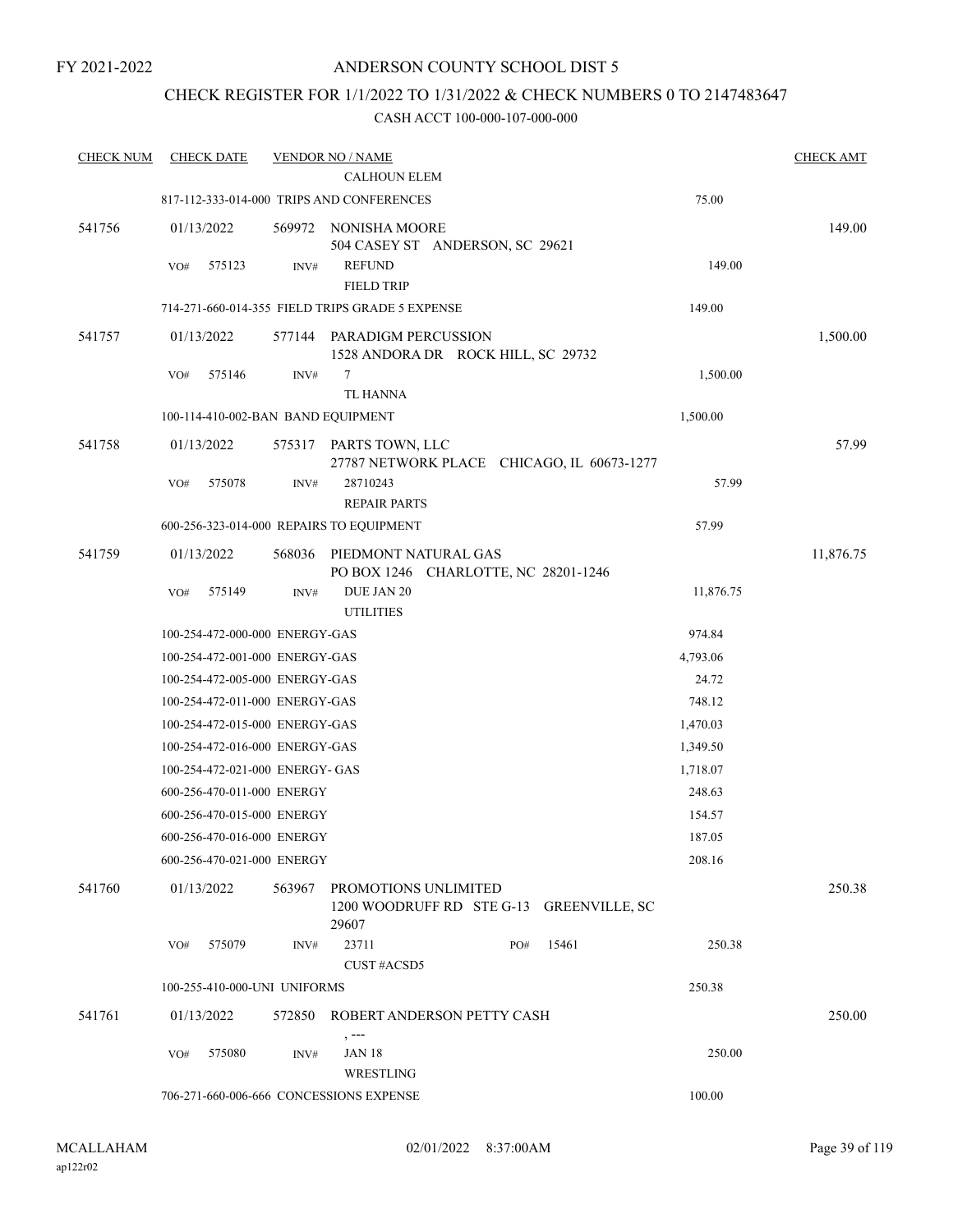# CHECK REGISTER FOR 1/1/2022 TO 1/31/2022 & CHECK NUMBERS 0 TO 2147483647

| <b>CHECK NUM</b> | <b>CHECK DATE</b> |                              |        | <b>VENDOR NO / NAME</b>                                                                            |     |       |          | <b>CHECK AMT</b> |
|------------------|-------------------|------------------------------|--------|----------------------------------------------------------------------------------------------------|-----|-------|----------|------------------|
|                  |                   |                              |        | 706-271-660-006-697 WRESTLING GATE RECEIPTS EXPENSE                                                |     |       | 150.00   |                  |
| 541762           | 01/13/2022        |                              |        | 577135 ROBERT ANDERSON MUSIC BOOSTERS<br>2302 DOBBINS BRIDGE ROAD ANDERSON, SC 29626               |     |       |          | 181.49           |
|                  | VO#               | 575082                       | INV#   | PIZZA<br><b>REIMBURSEMENT</b>                                                                      |     |       | 181.49   |                  |
|                  |                   |                              |        | 100-113-410-006-COB CHORUS, ORCHESTRA & BAND                                                       |     |       | 181.49   |                  |
| 541763           | 01/13/2022        |                              | 573474 | <b>SCBDA</b><br>TORI BEVELS EASLEY HS 154 GREEN WAVE BLVD<br>EASLEY, SC 29642                      |     |       |          | 300.00           |
|                  | VO#               | 575083                       | INV#   | <b>REGISTRATION</b>                                                                                |     |       | 300.00   |                  |
|                  |                   |                              |        | <b>MCCANTS</b>                                                                                     |     |       |          |                  |
|                  |                   |                              |        | 705-271-660-005-601 BAND CLUB EXPENSE                                                              |     |       | 300.00   |                  |
| 541764           | 01/13/2022        |                              | 568980 | <b>SC DEPT OF REVENUE</b><br>PO BOX 2535 COLUMBIA, SC 29202-2535                                   |     |       |          | 999.19           |
|                  | VO#               | 575040                       | INV#   | 1/14/22 PAYROLL<br><b>DEDUCTIONS</b>                                                               |     |       | 999.19   |                  |
|                  |                   |                              |        | 100-000-440-000-000 SC STATE TAX LEVY                                                              |     |       | 999.19   |                  |
| 541765           | 01/13/2022        |                              | 572601 | <b>SC DEPT OF TRANSPORTATION</b><br>ODA OFFICE ROOM 125 955 PARK STREET<br>COLUMBIA, SC 29201-3959 |     |       |          | 30.00            |
|                  | VO#               | 575084                       | INV#   | 892397<br><b>SIGN PERMIT FEE</b>                                                                   |     |       | 30.00    |                  |
|                  |                   | 100-115-410-003-000 SUPPLIES |        |                                                                                                    |     |       | 30.00    |                  |
| 541766           | 01/13/2022        |                              | 570300 | SCHOOL DISTRICT OF PICKENS COUNTY<br>1348 GRIFFIN MILL ROAD ATTN: STUDENT SERVICES                 |     |       |          | 7,000.00         |
|                  |                   |                              |        | EASLEY, SC 29640-6997                                                                              |     |       |          |                  |
|                  | VO#               | 575086                       | INV#   | ED8760<br><b>ASSESSMENT</b>                                                                        | PO# | 15678 | 7,000.00 |                  |
|                  |                   |                              |        | 100-224-312-000-CLE MASTER TEACHER CLASSES                                                         |     |       | 7,000.00 |                  |
| 541767           | 01/13/2022        |                              | 450701 | SC RETIREMENT SYSTEM (SPP)<br>POBOX 11960 CAPITOL STATION COLUMBIA, SC<br>29211                    |     |       |          | 494.72           |
|                  | VO#               | 575036                       | INV#   | 1/14/22 PAYROLL<br><b>DEDUCTIONS</b>                                                               |     |       | 494.72   |                  |
|                  |                   |                              |        | 100-000-438-000-000 RETIREMENT SERV PURCHASE                                                       |     |       | 494.72   |                  |
| 541768           | 01/13/2022        |                              | 564925 | SCRUGGS, LEONARD C**<br>167 W WOODGLEN RD SPARTANBURG, SC 29301                                    |     |       |          | 139.40           |
|                  | VO#               | 575034                       | INV#   | JAN 7<br><b>BBALL OFFICIAL</b>                                                                     |     |       | 139.40   |                  |
|                  |                   |                              |        | 703-271-660-003-753 BASKETBALL GATE EXPENSE                                                        |     |       | 139.40   |                  |
| 541769           | 01/13/2022        |                              | 451105 | <b>SCSBA MEMBERSHIP</b><br>111 RESEARCH DRIVE ATT: MEMBERSHIP<br>COLUMBIA, SC 29203                |     |       |          | 1,415.00         |
|                  | VO#               | 575085                       | INV#   | 34762                                                                                              | PO# | 15634 | 1,415.00 |                  |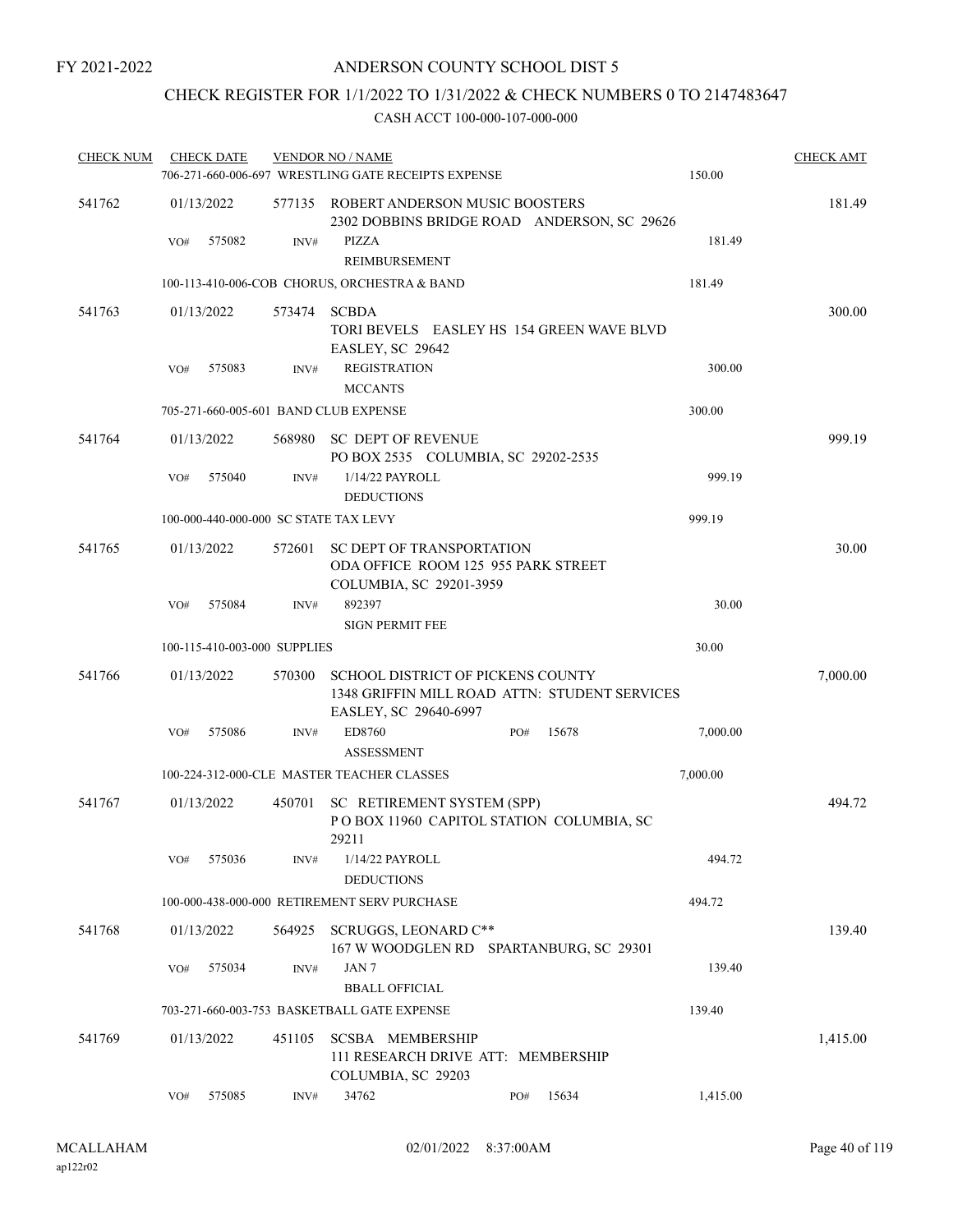FY 2021-2022

### ANDERSON COUNTY SCHOOL DIST 5

# CHECK REGISTER FOR 1/1/2022 TO 1/31/2022 & CHECK NUMBERS 0 TO 2147483647

| <b>CHECK NUM</b> | <b>CHECK DATE</b>                   |        | <b>VENDOR NO / NAME</b>                                                           |          | <b>CHECK AMT</b> |
|------------------|-------------------------------------|--------|-----------------------------------------------------------------------------------|----------|------------------|
|                  |                                     |        | <b>CONFERENCE</b>                                                                 |          |                  |
|                  | 100-231-334-000-000 TRUSTEE EXPENSE |        |                                                                                   | 1,415.00 |                  |
| 541770           | 01/13/2022                          |        | 576084 SC STATE DISBURSEMENT UNIT<br>PO BOX 100303 COLUMBIA, SC 29202-3303        |          | 872.39           |
|                  | 575039<br>VO#                       | INV#   | 1/14/22 PAYROLL<br><b>DEDUCTIONS</b>                                              | 872.39   |                  |
|                  |                                     |        | 100-000-435-000-000 WAGE GARNISH/CH SUPPORT                                       | 872.39   |                  |
| 541771           | 01/13/2022                          | 568954 | <b>SHRED A WAY</b><br>PO BOX 51132 ATT: ACCOUNTS RECEIVABLE<br>PIEDMONT, SC 29673 |          | 162.00           |
|                  | 575088<br>VO#                       | INV#   | A98255<br><b>MCCANTS</b>                                                          | 48.00    |                  |
|                  |                                     |        | 100-113-410-005-VEN SUPPLY-ADDT'L FOR LOST VENDING                                | 48.00    |                  |
|                  | 575089<br>VO#                       | INV#   | A98027<br><b>MCCANTS</b>                                                          | 48.00    |                  |
|                  |                                     |        | 100-113-410-005-VEN SUPPLY-ADDT'L FOR LOST VENDING                                | 48.00    |                  |
|                  | 575090<br>VO#                       | INV#   | A98015<br><b>NORTH POINTE</b>                                                     | 33.00    |                  |
|                  |                                     |        | 713-271-660-013-201 MISCELLANEOUS EXPENSE                                         | 33.00    |                  |
|                  | 575091<br>VO#                       | INV#   | A98167<br><b>VARENNES</b>                                                         | 33.00    |                  |
|                  |                                     |        | 716-271-660-016-201 MISCELLANEOUS EXPENSE                                         | 33.00    |                  |
| 541772           | 01/13/2022                          | 571007 | SIMPLIFIED OFFICE SYSTEMS<br>6220 BUSH RIVER ROAD COLUMBIA, SC 29212              |          | 175.07           |
|                  | 575092<br>VO#                       | INV#   | 220110-0371<br><b>COPIES</b>                                                      | 175.07   |                  |
|                  | 201-112-490-014-000 COPIER COST     |        |                                                                                   | 175.07   |                  |
| 541773           | 01/13/2022                          |        | 571778 SOUTHEAST INDUSTRIAL EQUIPMENT<br>PO BOX 63230 CHARLOTTE, NC 28263-3230    |          | 1,016.50         |
|                  | 575094<br>VO#                       | INV#   | 02R7581865<br>15505<br>PO#<br>12/15-1/11 RENTAL                                   | 1,016.50 |                  |
|                  |                                     |        | 505-253-540-000-BLD TRANSPORTATION RENOVATIONS                                    | 1,016.50 |                  |
| 541774           | 01/13/2022                          | 571368 | STRAIGHT PATHS LANDSCAPE<br>PO BOX 5542 ANDERSON, SC 29623-0542                   |          | 1,687.50         |
|                  | VO#<br>575095                       | INV#   | 599<br>14868<br>PO#<br><b>DEC SERVICES</b>                                        | 1,687.50 |                  |
|                  |                                     |        | 131-254-323-031-305 CONTRACT SERV.-GROUNDS                                        | 1,687.50 |                  |
| 541775           | 01/13/2022                          | 501311 | THE COLLEGE BOARD<br>PO BOX 30171 NEW YORK, NY 10087-0171                         |          | 1,128.00         |
|                  | 575096<br>VO#                       | INV#   | 15708<br>ES00102579<br>PO#<br><b>TL HANNA</b>                                     | 1,128.00 |                  |
|                  |                                     |        | 319-221-312-000-000 PURCHASED SERVICES-TESTING                                    | 1,128.00 |                  |
| 541776           | 01/13/2022                          | 576122 | THERE IS HOPE COUNSELING, LLC                                                     |          | 1,575.00         |
|                  |                                     |        |                                                                                   |          |                  |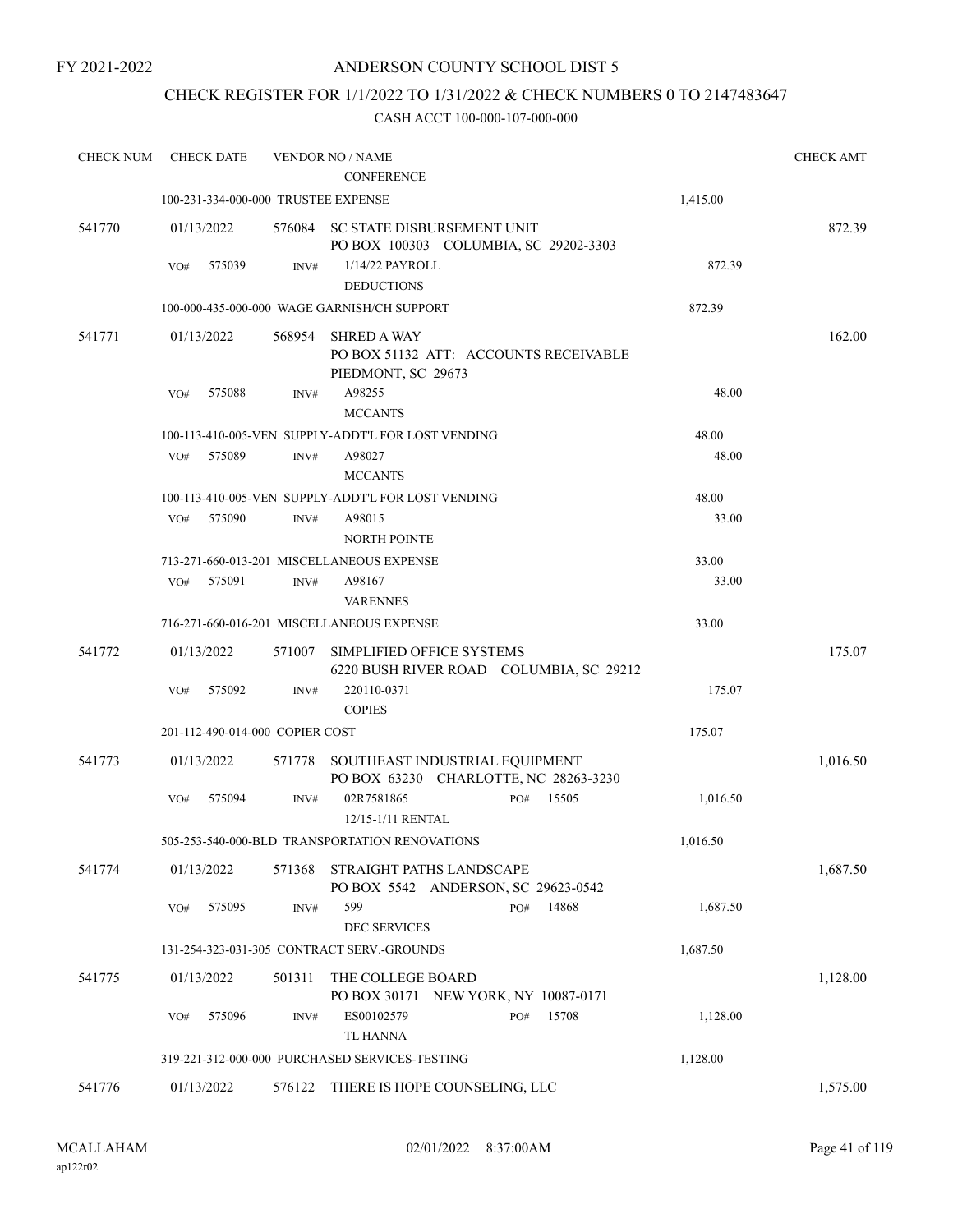FY 2021-2022

### ANDERSON COUNTY SCHOOL DIST 5

### CHECK REGISTER FOR 1/1/2022 TO 1/31/2022 & CHECK NUMBERS 0 TO 2147483647

| <b>CHECK NUM</b> |     | <b>CHECK DATE</b>        |                              | <b>VENDOR NO / NAME</b>                                                              |     |       |          | <b>CHECK AMT</b> |
|------------------|-----|--------------------------|------------------------------|--------------------------------------------------------------------------------------|-----|-------|----------|------------------|
|                  |     |                          |                              | ROYCE V. MILLER 144 THOMAS GREEN BLVD, SUITE<br>223 CLEMSON, SC 29631                |     |       |          |                  |
|                  | VO# | 575097                   | INV#                         | 161808<br><b>SERVICES</b>                                                            | PO# | 15430 | 1,575.00 |                  |
|                  |     |                          |                              | 237-128-313-002-021 STUDENT SERVICES/ COUNSELOR                                      |     |       | 787.50   |                  |
|                  |     |                          |                              | 237-128-313-003-021 STUDENT SERVICES/ COUNSELOR                                      |     |       | 787.50   |                  |
| 541777           |     | 01/13/2022               | 504890                       | <b>TIAA-CREF</b><br>POBOX 105316 ATLANTA, GA 30348-5316                              |     |       |          | 209.10           |
|                  | VO# | 575035                   | INV#                         | 12/30/21<br><b>CAROLINE RODGERS</b>                                                  |     |       | 209.10   |                  |
|                  |     |                          |                              | 100-000-468-000-000 OPTIONAL RETIREMENT PLAN                                         |     |       | 134.42   |                  |
|                  |     |                          |                              | 100-000-484-000-000 EMPLOYER RETIREMENT PAYABLE                                      |     |       | 74.68    |                  |
| 541778           |     | 01/13/2022               | 508700                       | TRI-COUNTY TECHNICAL COLLEGE<br>POBOX 587 PENDLETON, SC 29670                        |     |       |          | 125.00           |
|                  | VO# | 575102                   | INV#                         | 5183                                                                                 |     |       | 125.00   |                  |
|                  |     |                          |                              | FALL 2021-SMITH                                                                      |     |       |          |                  |
|                  |     |                          |                              | 100-114-312-002-DCC DUAL CREDIT COURSES                                              |     |       | 125.00   |                  |
| 541779           |     | 01/13/2022               |                              | 573815 UNITED REFRIGERATION, INC<br>PO BOX 740703 ATLANTA, GA 30374-0703             |     |       |          | 47.89            |
|                  | VO# | 575103                   | INV#                         | 82395421<br><b>SUPPLIES</b>                                                          |     |       | 47.89    |                  |
|                  |     |                          |                              | 600-256-323-017-000 REPAIRS TO EQUIPMENT                                             |     |       | 47.89    |                  |
| 541780           |     | 01/13/2022               | 564298                       | UNITED WAY OF ANDERSON COUNTY<br>POBOX 2067 ANDERSON, SC 29622                       |     |       |          | 2,581.14         |
|                  | VO# | 575037                   | INV#                         | 1/14/22 PAYROLL<br><b>DEDUCTIONS</b>                                                 |     |       | 2,581.14 |                  |
|                  |     |                          |                              | 100-000-455-000-000 UNITED FUND - PAYABLE                                            |     |       | 2,581.14 |                  |
| 541781           |     | 01/13/2022               | 574511                       | VERIFIED SERVICES LTD, LLC<br>518 COUNTRY MDWS ANDERSON, SC 29626                    |     |       |          | 5,087.76         |
|                  | VO# | 575104                   | INV#                         | VSSC180894<br><b>SOUTHWOOD</b>                                                       | PO# | 15490 | 5,087.76 |                  |
|                  |     | 505-114-410-021-KIL KILN |                              |                                                                                      |     |       | 5,087.76 |                  |
| 541782           |     | 01/13/2022               | 565833                       | WEX BANK<br>WRIGHT EXPRESS FLEET SERVICES PO BOX 6293<br>CAROL STREAM, IL 60197-6293 |     |       |          | 2,958.67         |
|                  | VO# | 575107                   | INV#                         | 77481504<br><b>FUEL</b>                                                              |     |       | 2,958.67 |                  |
|                  |     |                          | 100-255-411-000-000 GASOLINE |                                                                                      |     |       | 2,958.67 |                  |
| 541783           |     | 01/13/2022               | 538310                       | WOOD, STEVEN K**<br>1004 SHENNANDOAH DR ANDERSON, SC 29621                           |     |       |          | 48.00            |
|                  | VO# | 575120                   | INV#                         | <b>JAN 10</b><br><b>BBALL OFFICIAL</b>                                               |     |       | 48.00    |                  |
|                  |     |                          |                              | 705-271-660-005-753 BASKETBALL GATE EXPENSE                                          |     |       | 48.00    |                  |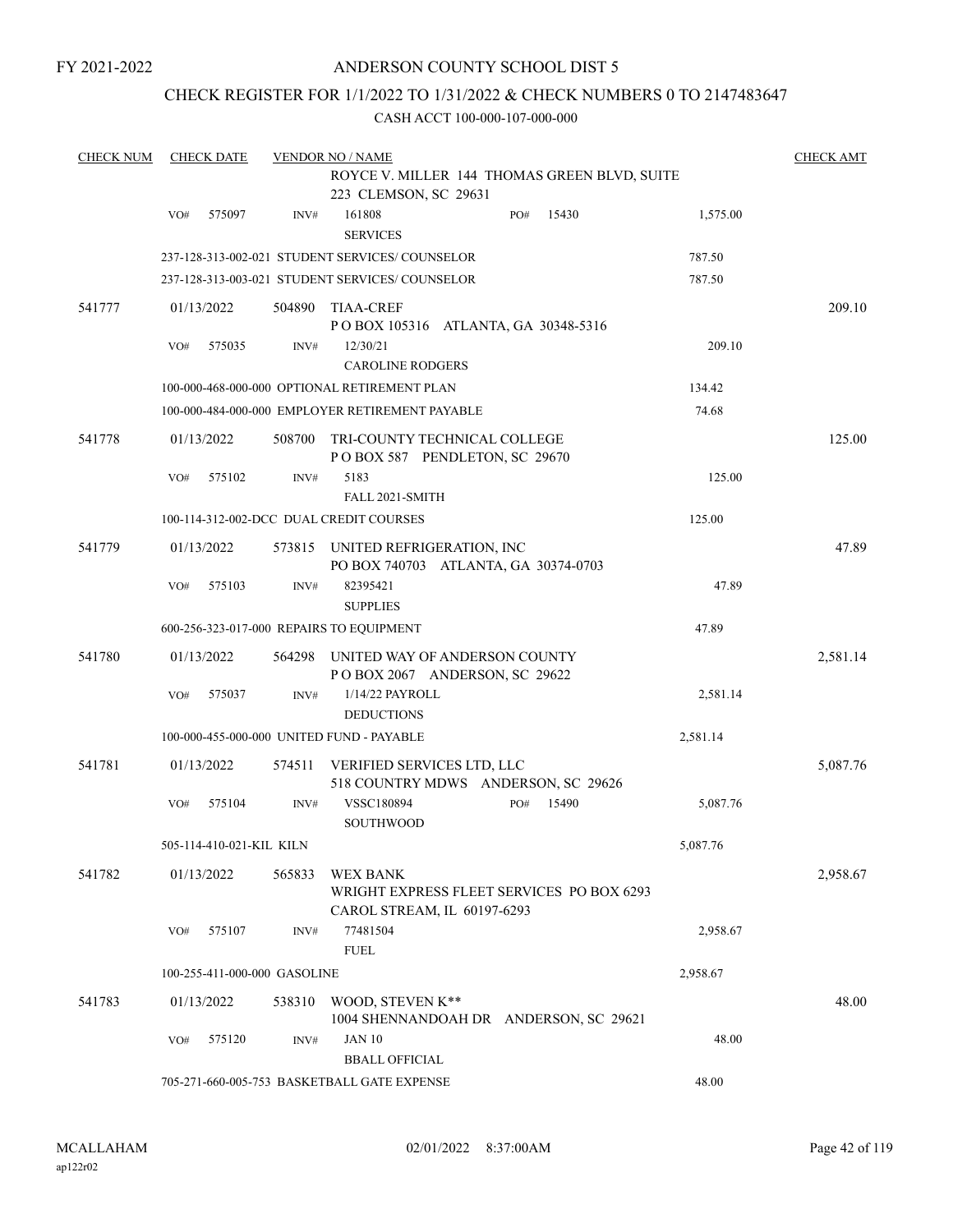# CHECK REGISTER FOR 1/1/2022 TO 1/31/2022 & CHECK NUMBERS 0 TO 2147483647

| <b>CHECK NUM</b> | <b>CHECK DATE</b>            |        | <b>VENDOR NO / NAME</b>                                 |            | <b>CHECK AMT</b> |
|------------------|------------------------------|--------|---------------------------------------------------------|------------|------------------|
| 541784           | 01/13/2022                   | 510790 | US FOODSERVICE<br>POBOX 602292 CHARLOTTE, NC 28260-2292 |            | 220,557.03       |
|                  | 575159<br>VO#                | INV#   | 20950515<br><b>FOOD &amp; SUPPLIES</b>                  | 220,557.03 |                  |
|                  | 600-256-410-000-000 SUPPLIES |        |                                                         | 1,077.68   |                  |
|                  | 600-256-410-003-000 SUPPLIES |        |                                                         | 1,690.57   |                  |
|                  | 600-256-410-005-000 SUPPLIES |        |                                                         | 1,757.01   |                  |
|                  | 600-256-410-006-000 SUPPLIES |        |                                                         | 1,743.07   |                  |
|                  | 600-256-410-007-000 SUPPLIES |        |                                                         | 1,219.60   |                  |
|                  | 600-256-410-008-000 SUPPLIES |        |                                                         | 1,523.04   |                  |
|                  | 600-256-410-009-000 SUPPLIES |        |                                                         | 1,036.98   |                  |
|                  | 600-256-410-010-000 SUPPLIES |        |                                                         | 855.33     |                  |
|                  | 600-256-410-011-000 SUPPLIES |        |                                                         | 643.19     |                  |
|                  | 600-256-410-012-000 SUPPLIES |        |                                                         | 1,386.45   |                  |
|                  | 600-256-410-013-000 SUPPLIES |        |                                                         | 1,591.57   |                  |
|                  | 600-256-410-014-000 SUPPLIES |        |                                                         | 1,500.84   |                  |
|                  | 600-256-410-015-000 SUPPLIES |        |                                                         | 922.28     |                  |
|                  | 600-256-410-016-000 SUPPLIES |        |                                                         | 985.43     |                  |
|                  | 600-256-410-017-000 SUPPLIES |        |                                                         | 1,683.80   |                  |
|                  | 600-256-410-018-000 SUPPLIES |        |                                                         | 605.83     |                  |
|                  | 600-256-410-019-000 SUPPLIES |        |                                                         | 1,881.25   |                  |
|                  | 600-256-410-020-000 SUPPLIES |        |                                                         | 981.29     |                  |
|                  | 600-256-410-021-000 SUPPLIES |        |                                                         | 1,297.90   |                  |
|                  | 600-256-460-002-000 FOOD     |        |                                                         | 14,099.40  |                  |
|                  | 600-256-460-003-000 FOOD     |        |                                                         | 27,344.78  |                  |
|                  | 600-256-460-005-000 FOOD     |        |                                                         | 13,169.65  |                  |
|                  | 600-256-460-006-000 FOOD     |        |                                                         | 25,028.89  |                  |
|                  | 600-256-460-007-000 FOOD     |        |                                                         | 11,750.59  |                  |
|                  | 600-256-460-008-000 FOOD     |        |                                                         | 11,604.34  |                  |
|                  | 600-256-460-009-000 FOOD     |        |                                                         | 5,313.41   |                  |
|                  | 600-256-460-010-000 FOOD     |        |                                                         | 4,172.66   |                  |
|                  | 600-256-460-011-000 FOOD     |        |                                                         | 7,006.04   |                  |
|                  | 600-256-460-012-000 FOOD     |        |                                                         | 9,680.19   |                  |
|                  | 600-256-460-013-000 FOOD     |        |                                                         | 7,059.16   |                  |
|                  | 600-256-460-014-000 FOOD     |        |                                                         | 7,849.24   |                  |
|                  | 600-256-460-015-000 FOOD     |        |                                                         | 3,161.56   |                  |
|                  | 600-256-460-016-000 FOOD     |        |                                                         | 4,940.34   |                  |
|                  | 600-256-460-017-000 FOOD     |        |                                                         | 8,963.01   |                  |
|                  | 600-256-460-018-000 FOOD     |        |                                                         | 1,029.18   |                  |
|                  | 600-256-460-019-000 FOOD     |        |                                                         | 7,921.50   |                  |
|                  | 600-256-460-020-000 FOOD     |        |                                                         | 12,132.79  |                  |
|                  | 600-256-460-021-000 FOOD     |        |                                                         | 8,884.63   |                  |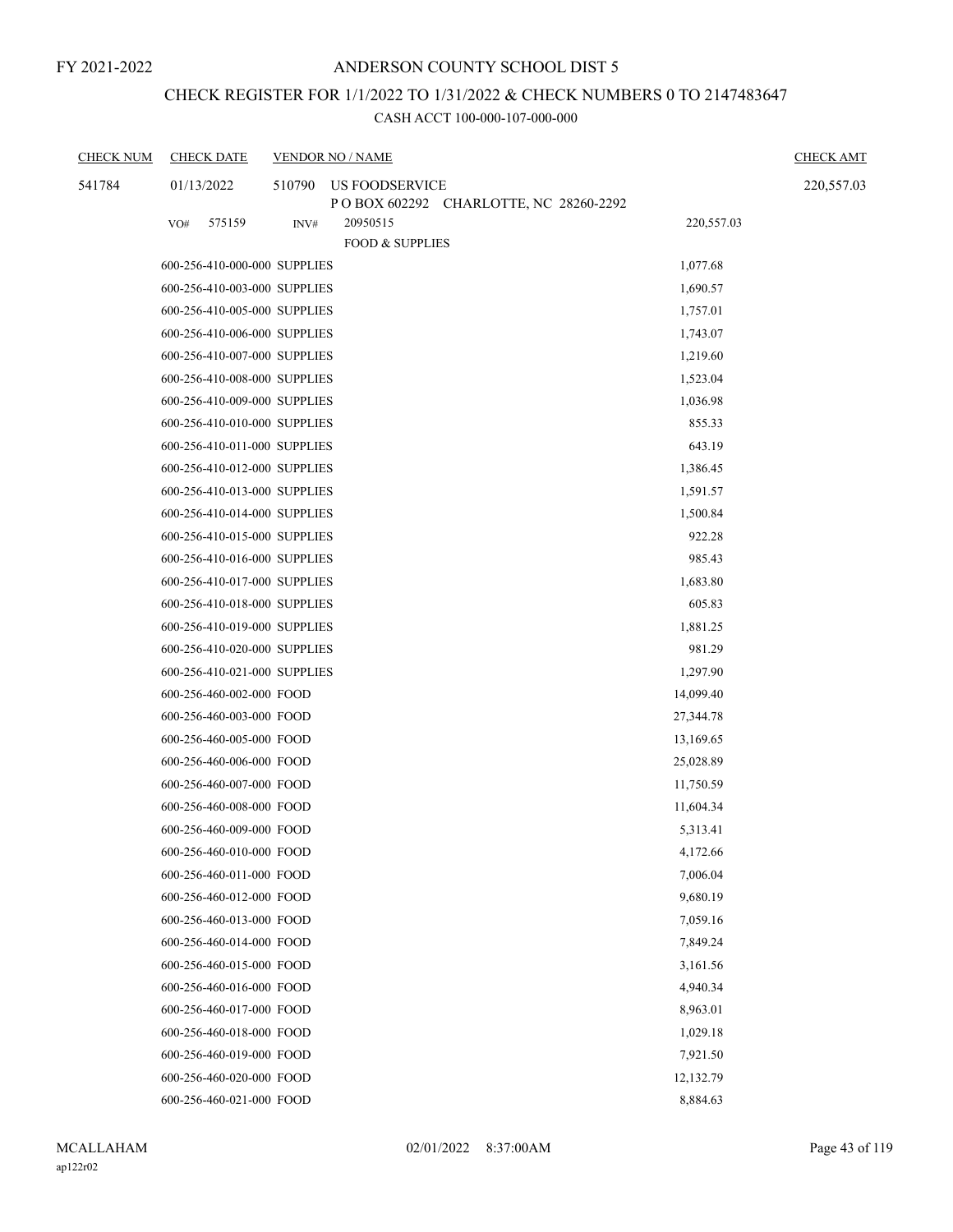# CHECK REGISTER FOR 1/1/2022 TO 1/31/2022 & CHECK NUMBERS 0 TO 2147483647

| <b>CHECK NUM</b> | <b>CHECK DATE</b>                     |            | <b>VENDOR NO / NAME</b>                                                                     |          |       |          | <b>CHECK AMT</b> |
|------------------|---------------------------------------|------------|---------------------------------------------------------------------------------------------|----------|-------|----------|------------------|
|                  | 631-256-410-031-000 SUPPLIES          |            |                                                                                             |          |       | 574.97   |                  |
|                  | 631-256-410-031-CAT SUPPLIES-CATERING |            |                                                                                             |          |       | 292.57   |                  |
|                  | 631-256-460-031-000 PURCHASED FOOD    |            |                                                                                             |          |       | 2,553.20 |                  |
|                  | 631-256-460-031-CAT FOOD-CATERING     |            |                                                                                             |          |       | 1,641.82 |                  |
| 541785           | 01/13/2022                            | 510790     | US FOODSERVICE<br>P O BOX 602292 CHARLOTTE, NC 28260-2292                                   |          |       |          | 116.00           |
|                  | 575160<br>VO#                         | INV#       | 60813458<br><b>USDA FOODS</b>                                                               |          |       | 116.00   |                  |
|                  |                                       |            | 600-256-462-003-000 COMMODITY DISTRIBUTION                                                  |          |       | 8.00     |                  |
|                  |                                       |            | 600-256-462-005-000 COMMODITY DISTRIBUTION                                                  |          |       | 12.00    |                  |
|                  |                                       |            | 600-256-462-006-000 COMMODITY DISTRIBUTION                                                  |          |       | 8.00     |                  |
|                  |                                       |            | 600-256-462-007-000 COMMODITY DISTRIBUTION                                                  |          |       | 8.00     |                  |
|                  |                                       |            | 600-256-462-012-000 COMMODITY DISTRIBUTION                                                  |          |       | 20.00    |                  |
|                  |                                       |            | 600-256-462-014-000 COMMODITY DISTRIBUTION                                                  |          |       | 16.00    |                  |
|                  |                                       |            | 600-256-462-017-000 COMMODITY DISTRIBUTION                                                  |          |       | 20.00    |                  |
|                  |                                       |            | 600-256-462-019-000 COMMODITY DISTRIBUTION                                                  |          |       | 16.00    |                  |
|                  |                                       |            | 600-256-462-020-000 COMMODITY DISTRIBUTION                                                  |          |       | 8.00     |                  |
| 541786           | 01/20/2022                            | 563627 ACT |                                                                                             |          |       |          | 20.00            |
|                  |                                       |            | FINANCE P O BOX 4072 IOWA CITY, IA 52243-4072                                               |          |       |          |                  |
|                  | 575175<br>VO#                         | INV#       | 1266957<br><b>WORKKEYS</b>                                                                  |          |       | 20.00    |                  |
|                  |                                       |            | 723-190-660-023-911 MISCELLANEOUS- ADULT ED EXPENSE                                         |          |       | 20.00    |                  |
| 541787           | 01/20/2022                            | 570950     | ANDERSON COUNTY SHERIFF'S OFFICE<br>ATTN: JAMIE LAZAR 305 CAMSON ROAD<br>ANDERSON, SC 29621 |          |       |          | 140.00           |
|                  | 575178<br>VO#                         | INV#       | <b>JAN 11</b><br>WHS SECURITY                                                               |          |       | 140.00   |                  |
|                  |                                       |            | 703-271-660-003-753 BASKETBALL GATE EXPENSE                                                 |          |       | 140.00   |                  |
| 541788           | 01/20/2022                            | 148385     | BUREAU OF EDUCATION & RESEARCH<br>P O BOX 96068 BELLEVUE, WA 98009-9668                     |          |       |          | 1,295.00         |
|                  | 575181<br>VO#                         | INV#       | <b>REGISTRATION</b><br><b>APRIL 1 SEMINAR</b>                                               | PO#      | 15767 | 1,295.00 |                  |
|                  |                                       |            | 201-224-333-019-000 TRIPS AND CONFERENCES                                                   |          |       | 1,295.00 |                  |
| 541789           | 01/20/2022                            | 575869     | BURR & FORMAN<br>PO BOX 830719 BIRMINGHAM, AL 35283-0719                                    |          |       |          | 8,989.50         |
|                  | VO#<br>575182                         | INV#       | 1286027<br><b>DEC SERVICES</b>                                                              | PO#      | 15751 | 5,528.50 |                  |
|                  | 100-254-323-002-LAN HANNA LAND        |            |                                                                                             |          |       | 5,528.50 |                  |
|                  | 575183<br>VO#                         | INV#       | 1286026<br><b>DEC SERVICES</b>                                                              | PO#      | 15750 | 3,461.00 |                  |
|                  | 100-254-323-002-LAN HANNA LAND        |            |                                                                                             | 3,461.00 |       |          |                  |
| 541790           | 01/20/2022                            | 576490     | <b>BWI COMPANIES INC</b><br>PO BOX 1410 GREER, SC 29652-1410                                |          |       |          | 2,526.15         |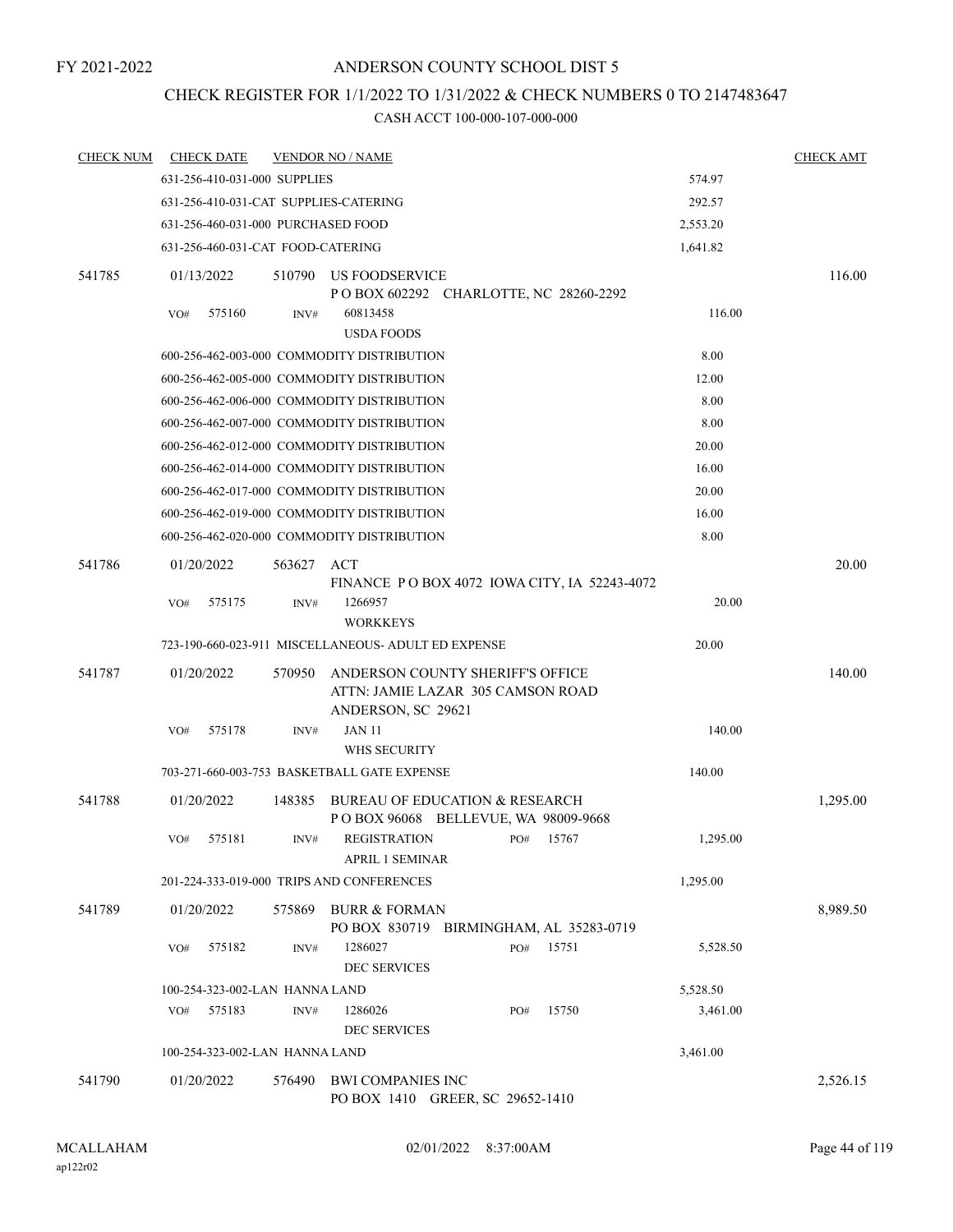# CHECK REGISTER FOR 1/1/2022 TO 1/31/2022 & CHECK NUMBERS 0 TO 2147483647

| <b>CHECK NUM</b> |     | <b>CHECK DATE</b> |        | <b>VENDOR NO / NAME</b>                                                                            |          | <b>CHECK AMT</b> |
|------------------|-----|-------------------|--------|----------------------------------------------------------------------------------------------------|----------|------------------|
|                  | VO# | 575184            | INV#   | 16852987<br><b>SUPPLIES</b>                                                                        | 328.58   |                  |
|                  |     |                   |        | 329-115-410-031-0CO SUPPLIES-STATE (C/O)                                                           | 328.58   |                  |
|                  | VO# | 575185            | INV#   | 16939541                                                                                           | 2,197.57 |                  |
|                  |     |                   |        | <b>SUPPLIES</b>                                                                                    |          |                  |
|                  |     |                   |        | 329-115-410-031-0CO SUPPLIES-STATE (C/O)                                                           | 2,197.57 |                  |
| 541791           |     | 01/20/2022        |        | 574109 CAROLINA FLORIST SUPPLY LLC<br>1131 PLANTATION ROAD ANDERSON, SC 29621                      |          | 214.00           |
|                  | VO# | 575186            | INV#   | SO26857<br><b>NEVITT FOREST</b>                                                                    | 214.00   |                  |
|                  |     |                   |        | 712-271-660-012-324 POSTIVE BEHAVIOR I.S. EXPENSE                                                  | 214.00   |                  |
| 541792           |     | 01/20/2022        | 567691 | CARSON'S NUT-BOLT & TOOL CO, INC<br>P.O. BOX 3629 ATT: ACCOUNTS RECEIVABLE<br>GREENVILLE, SC 29608 |          | 454.22           |
|                  | VO# | 575188            | INV#   | 3980238<br><b>SUPPLIES</b>                                                                         | 454.22   |                  |
|                  |     |                   |        | 100-254-410-000-001 MAINT. SUPPLIES-STRUCTURES                                                     | 454.22   |                  |
| 541793           |     | 01/20/2022        |        | 569972 DARLENE THOMAS<br>121 GAMEWELL COURT ANDERSON, SC 29621                                     |          | 205.00           |
|                  | VO# | 575170            | INV#   | <b>FIELD TRIP</b><br><b>REFUND</b>                                                                 | 205.00   |                  |
|                  |     |                   |        | 714-271-660-014-355 FIELD TRIPS GRADE 5 EXPENSE                                                    | 205.00   |                  |
| 541794           |     | 01/20/2022        | 211302 | DUKE ENERGY<br>PO BOX 1094 CHARLOTTE, NC 28201-1094                                                |          | 4,072.30         |
|                  | VO# | 575243            | INV#   | 910033744257<br><b>UTILITIES</b>                                                                   | 3,682.94 |                  |
|                  |     |                   |        | 100-254-470-007-000 ENERGY-ELECTRICITY & WATER                                                     | 3,682.94 |                  |
|                  | VO# | 575244            | INV#   | 910033694791<br><b>UTILITIES</b>                                                                   | 389.36   |                  |
|                  |     |                   |        | 100-254-470-005-000 ENERGY-ELECTRICITY & WATER                                                     | 389.36   |                  |
| 541795           |     | 01/20/2022        |        | 563495 ELECTRIC CITY UTILITIES<br>CITY OF ANDERSON 601 SOUTH MAIN ST<br>ANDERSON, SC 29624         |          | 1,146.28         |
|                  | VO# | 575239            | INV#   | 500079018<br><b>UTILITIES</b>                                                                      | 67.05    |                  |
|                  |     |                   |        | 100-254-470-000-000 ENERGY-ELECTRICITY & WATER                                                     | 67.05    |                  |
|                  | VO# | 575240            | INV#   | 500079017<br><b>UTILITIES</b>                                                                      | 25.77    |                  |
|                  |     |                   |        | 100-254-470-000-000 ENERGY-ELECTRICITY & WATER                                                     | 25.77    |                  |
|                  | VO# | 575241            | INV#   | 495402011<br><b>UTILITIES</b>                                                                      | 164.52   |                  |
|                  |     |                   |        | 100-254-470-000-000 ENERGY-ELECTRICITY & WATER                                                     | 164.52   |                  |
|                  | VO# | 575242            | INV#   | 295758061<br><b>UTILITIES</b>                                                                      | 888.94   |                  |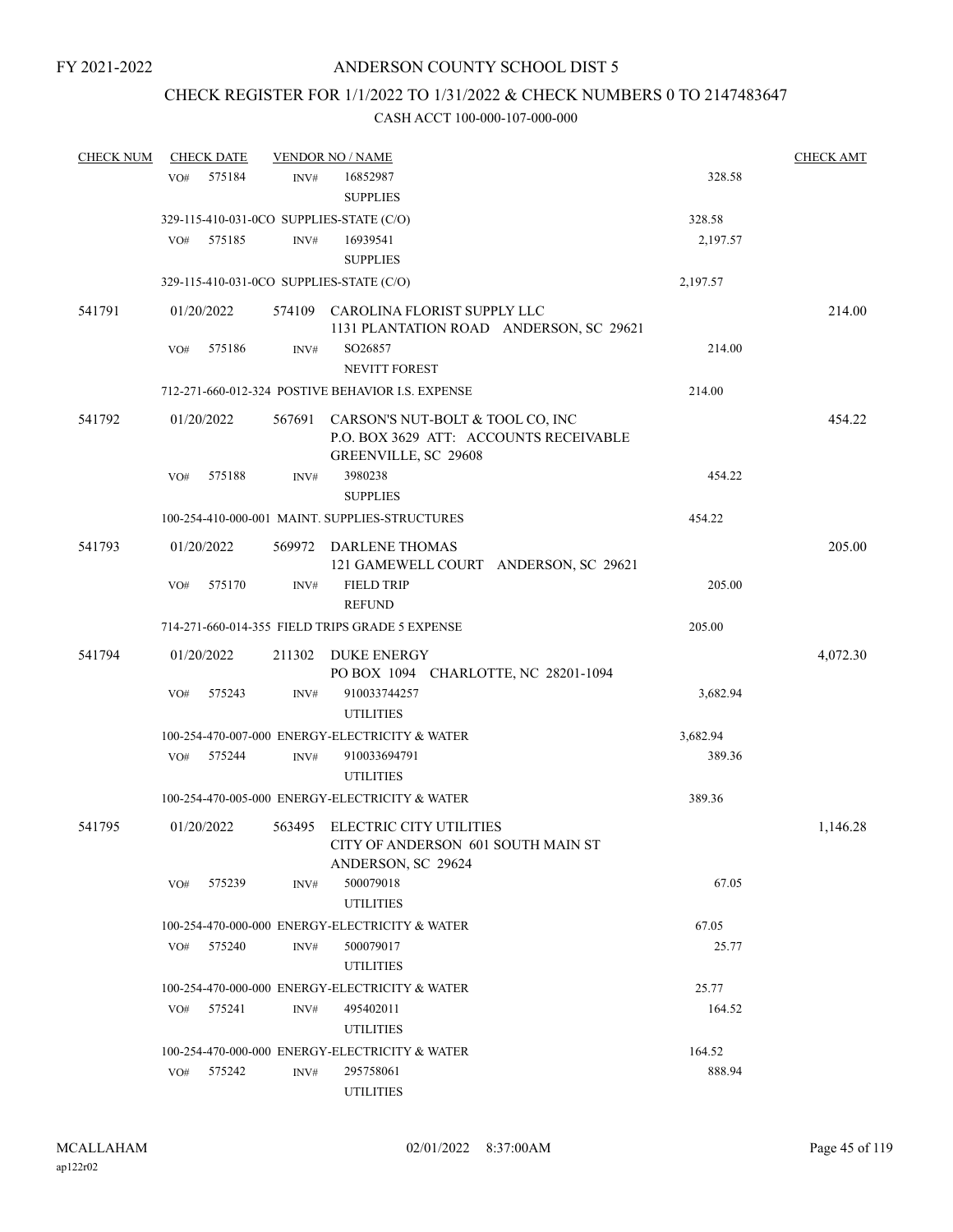# CHECK REGISTER FOR 1/1/2022 TO 1/31/2022 & CHECK NUMBERS 0 TO 2147483647

| <b>CHECK NUM</b> |            | <b>CHECK DATE</b>                |                | <b>VENDOR NO / NAME</b><br>100-254-470-012-000 ENERGY-ELECTRICITY & WATER                                             |     |        | 888.94   | <b>CHECK AMT</b> |
|------------------|------------|----------------------------------|----------------|-----------------------------------------------------------------------------------------------------------------------|-----|--------|----------|------------------|
| 541796           |            | 01/20/2022                       | 576889         | EXPRESS OIL CENTRALIZED BILLING<br>DEPT 5964 PO BOX 11407 BIRMINGHAM, AL<br>35246-5964                                |     |        |          | 82.69            |
|                  | VO#        | 575191                           | INV#           | 00751-7418<br><b>SERVICE</b>                                                                                          |     |        | 82.69    |                  |
|                  |            |                                  |                | 100-254-412-000-001 TRUCK SERVICE - MAINTENANCE                                                                       |     |        | 82.69    |                  |
| 541797           |            | 01/20/2022                       |                | 576794 GARABEDIAN, MARION**<br>207 GRAYSON DR TRAVELERS REST, SC 29696                                                |     | 200.00 |          |                  |
|                  | VO#        | 575171                           | INV#           | <b>NOV 29-DEC 7</b><br><b>AIT VIDEOS</b>                                                                              |     |        | 200.00   |                  |
|                  |            |                                  |                | 131-115-312-031-000 PURCHASED SERVICES                                                                                |     |        | 200.00   |                  |
| 541798           |            | 01/20/2022                       | 252100         | <b>GRACE'S COFFEE HOUSE AND RESTAURANT</b><br>1510 NORTH MURRAY AVENUE ATT: ACCOUNTS<br>RECEIVABLE ANDERSON, SC 29625 |     |        |          | 300.00           |
|                  | VO#        | 575195                           | INV#           | <b>B89</b><br><b>MIDWAY ELEM</b>                                                                                      |     |        | 300.00   |                  |
|                  |            |                                  |                | 717-190-660-017-201 MISCELLANEOUS EXPENSE                                                                             |     |        | 300.00   |                  |
| 541799           |            | 01/20/2022                       |                | 577047 GRIFFS FARM & HOME CENTER INC<br>PO BOX 608 PENDLETON, SC 29670                                                |     |        |          | 247.50           |
|                  | VO#        | 575197                           | INV#           | 28624<br><b>AIT SUPPLIES</b>                                                                                          |     |        | 247.50   |                  |
|                  |            |                                  |                | 329-115-410-031-000 SUPPLIES-STATE EQUIPMENT                                                                          |     |        | 247.50   |                  |
| 541800           | 01/20/2022 |                                  |                | 573545 HOSA - FUTURE HEALTH PROFESSIONALS<br>548 SILICON DR., SUITE 101 SOUTHLAKE, TX 76092                           |     |        |          | 780.00           |
|                  | VO#        | 575198                           | $\text{INV}\#$ | 99490447<br>2021-2022                                                                                                 |     |        | 780.00   |                  |
|                  |            | 731-271-660-031-857 HOSA EXPENSE |                |                                                                                                                       |     |        | 780.00   |                  |
| 541801           |            | 01/20/2022                       | 576848         | HULSEY ENVIRONMENTAL SERVICES<br>6724 CLEVELAND HWY CLERMONT, GA 30527                                                |     |        |          | 6,605.00         |
|                  | VO#        | 575201                           | INV#           | PO 15752<br>CUST #91281                                                                                               | PO# | 15752  | 6,605.00 |                  |
|                  |            |                                  |                | 600-256-323-002-000 REPAIRS TO EQUIPMENT                                                                              |     |        | 340.00   |                  |
|                  |            |                                  |                | 600-256-323-003-000 REPAIRS TO EQUIPMENT                                                                              |     |        | 175.00   |                  |
|                  |            |                                  |                | 600-256-323-005-000 REPAIRS TO EQUIPMENT                                                                              |     |        | 230.00   |                  |
|                  |            |                                  |                | 600-256-323-006-000 REPAIRS TO EQUIPMENT                                                                              |     |        | 0.00     |                  |
|                  |            |                                  |                | 600-256-323-007-000 REPAIRS TO EQUIPMENT                                                                              |     |        | 340.00   |                  |
|                  |            |                                  |                | 600-256-323-008-000 REPAIRS TO EQUIPMENT                                                                              |     |        | 230.00   |                  |
|                  |            |                                  |                | 600-256-323-009-000 REPAIRS TO EQUIPMENT                                                                              |     |        | 340.00   |                  |
|                  |            |                                  |                | 600-256-323-010-000 REPAIRS TO EQUIPMENT                                                                              |     |        | 230.00   |                  |
|                  |            |                                  |                | 600-256-323-011-000 REPAIRS TO EQUIPMENT                                                                              |     |        | 340.00   |                  |
|                  |            |                                  |                | 600-256-323-012-000 REPAIRS TO EQUIPMENT                                                                              |     |        | 230.00   |                  |
|                  |            |                                  |                | 600-256-323-013-000 REPAIRS TO EQUIPMENT                                                                              |     |        | 2,200.00 |                  |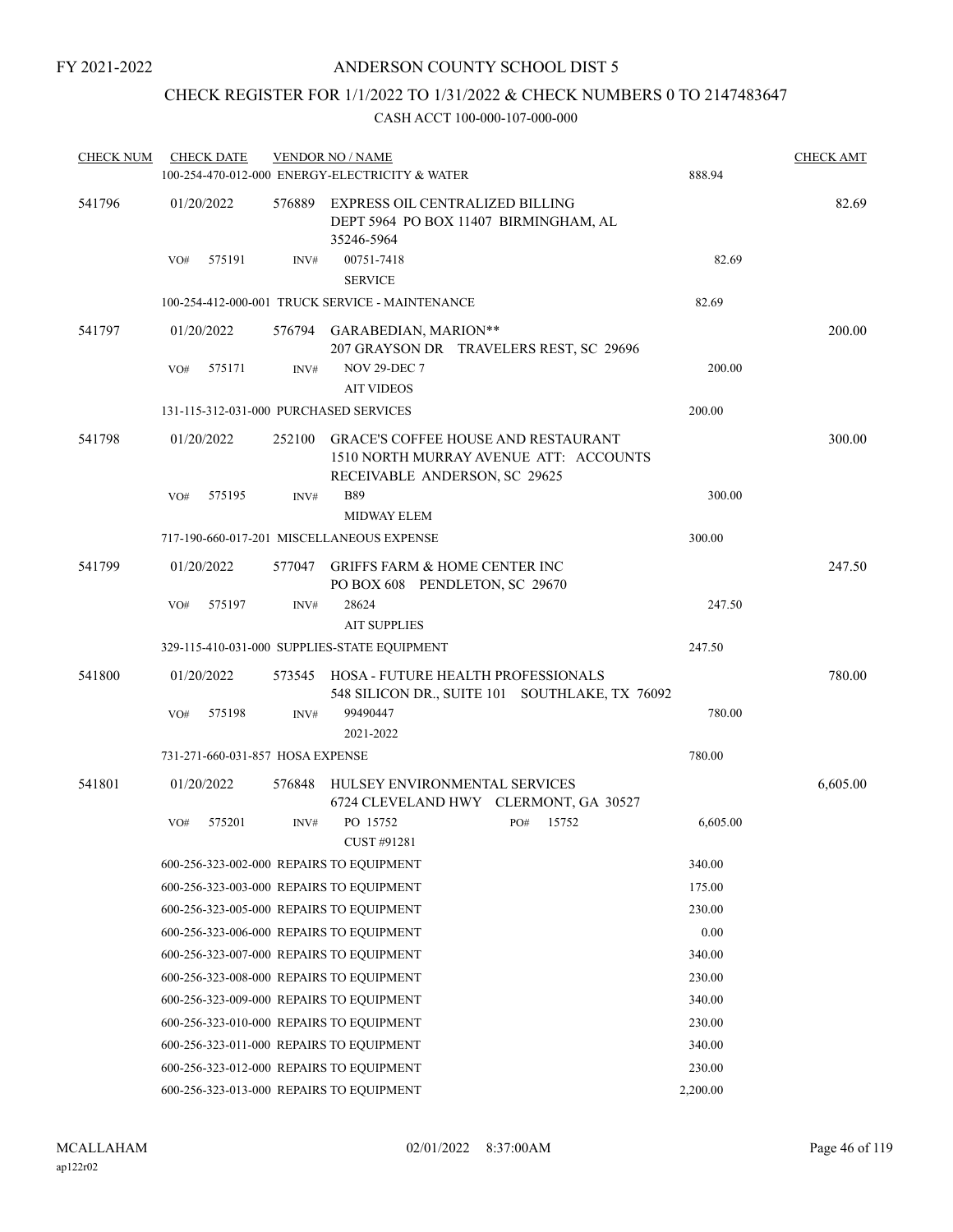### CHECK REGISTER FOR 1/1/2022 TO 1/31/2022 & CHECK NUMBERS 0 TO 2147483647

| <b>CHECK NUM</b> | <b>CHECK DATE</b> |                                |        | <b>VENDOR NO / NAME</b>                                                           |     |       |           | <b>CHECK AMT</b> |
|------------------|-------------------|--------------------------------|--------|-----------------------------------------------------------------------------------|-----|-------|-----------|------------------|
|                  |                   |                                |        | 600-256-323-014-000 REPAIRS TO EQUIPMENT                                          |     |       | 120.00    |                  |
|                  |                   |                                |        | 600-256-323-015-000 REPAIRS TO EQUIPMENT                                          |     |       | 230.00    |                  |
|                  |                   |                                |        | 600-256-323-016-000 REPAIRS TO EQUIPMENT                                          |     |       | 175.00    |                  |
|                  |                   |                                |        | 600-256-323-017-000 REPAIRS TO EQUIPMENT                                          |     |       | 230.00    |                  |
|                  |                   |                                |        | 600-256-323-018-000 REPAIRS TO EQUIPMENT                                          |     |       | 340.00    |                  |
|                  |                   |                                |        | 600-256-323-019-000 REPAIRS TO EQUIPMENT                                          |     |       | 175.00    |                  |
|                  |                   |                                |        | 600-256-323-020-000 REPAIRS TO EQUIPMENT                                          |     |       | 340.00    |                  |
|                  |                   |                                |        | 600-256-323-021-000 REPAIRS TO EQUIPMENT                                          |     |       | 340.00    |                  |
| 541802           | 01/20/2022        |                                | 574987 | JOYLABZ<br>PO BOX 1444 SANTA CRUZ, CA 95061                                       |     |       |           | 11,899.15        |
|                  | VO#               | 575235                         | INV#   | <b>EDU1800</b><br><b>STEM PACK</b>                                                | PO# | 15657 | 11,899.15 |                  |
|                  |                   |                                |        | 900-221-445-000-047 TECHNOLOGY SUPPLIES-BOSCH LAB                                 |     |       | 11,681.07 |                  |
|                  |                   |                                |        | 900-221-445-000-047 TECHNOLOGY SUPPLIES-BOSCH LAB                                 |     |       | 218.08    |                  |
| 541803           | 01/20/2022        |                                | 577121 | KERR, ALYSSA**<br>503 FOUNTAINBLEU BLVD ANDERSON, SC 29625                        |     |       |           | 35.00            |
|                  | VO#               | 575174                         | INV#   | JAN <sub>7</sub>                                                                  |     |       | 35.00     |                  |
|                  |                   |                                |        | <b>VIDEO TEAM</b>                                                                 |     |       |           |                  |
|                  |                   | 100-271-112-003-000 SALARIES   |        |                                                                                   |     |       | 35.00     |                  |
| 541804           | 01/20/2022        |                                | 569972 | KIM BROWNLEE<br>709 QUARRY ST ANDERSON, SC 29624                                  |     |       |           | 77.00            |
|                  | VO#               | 575168                         | INV#   | <b>FIELD TRIP</b><br><b>REFUND</b>                                                |     |       | 77.00     |                  |
|                  |                   |                                |        | 714-271-660-014-355 FIELD TRIPS GRADE 5 EXPENSE                                   |     |       | 77.00     |                  |
| 541805           | 01/20/2022        |                                | 572415 | LEWIS, DARRELL**                                                                  |     |       |           | 108.00           |
|                  | VO#               | 575172                         | INV#   | 214 ALPINE WAY GREENWOOD, SC 29649<br><b>JAN 11</b>                               |     |       | 108.00    |                  |
|                  |                   |                                |        | <b>BBALL OFFICIAL</b>                                                             |     |       |           |                  |
|                  |                   |                                |        | 703-271-660-003-753 BASKETBALL GATE EXPENSE                                       |     |       | 108.00    |                  |
| 541806           | 01/20/2022        |                                | 568036 | PIEDMONT NATURAL GAS<br>PO BOX 1246 CHARLOTTE, NC 28201-1246                      |     |       |           | 945.47           |
|                  | VO#               | 575237                         | INV#   | 9000769202001                                                                     |     |       | 184.64    |                  |
|                  |                   |                                |        | <b>UTILITIES</b>                                                                  |     |       |           |                  |
|                  |                   | 600-256-470-012-000 ENERGY     |        |                                                                                   |     |       | 184.64    |                  |
|                  | VO#               | 575238                         | INV#   | 4000769201001<br><b>UTILITIES</b>                                                 |     |       | 760.83    |                  |
|                  |                   | 100-254-472-012-000 ENERGY-GAS |        |                                                                                   |     |       | 760.83    |                  |
| 541807           | 01/20/2022        |                                | 573565 | PREMIER SPEAKERS BUREAU<br>109 INTERNATIONAL DRIVE, STE 300 FRANKLIN, TN<br>37067 |     |       |           | 4,250.00         |
|                  | VO#               | 575250                         | INV#   | 130002B                                                                           | PO# | 15760 | 4,250.00  |                  |
|                  |                   |                                |        | <b>EVENT 12/13/21</b>                                                             |     |       |           |                  |
|                  |                   |                                |        | 802-221-312-000-000 PURCH SVCS-PROGRAMS, SPEAKERS, PD                             |     |       | 4,250.00  |                  |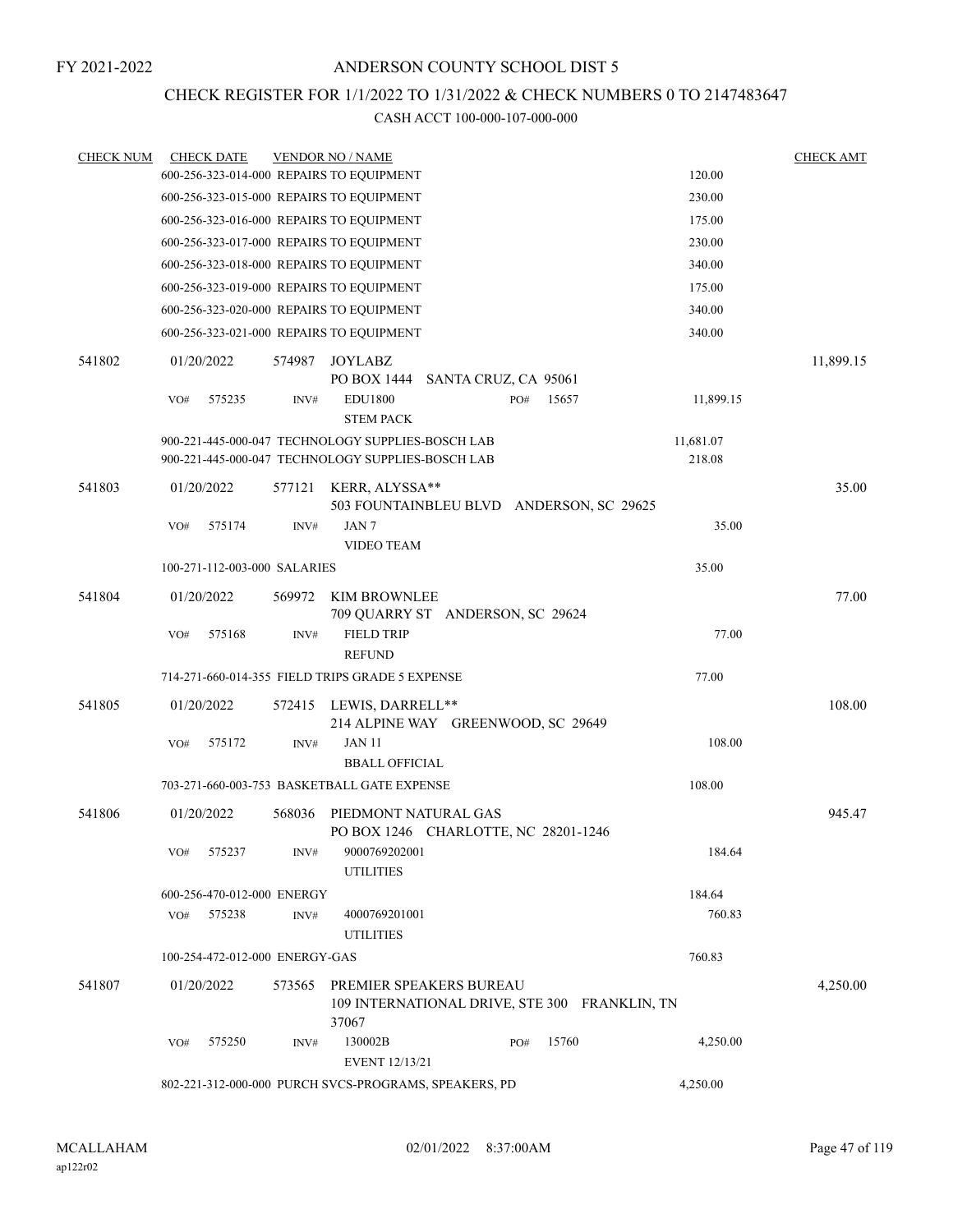# CHECK REGISTER FOR 1/1/2022 TO 1/31/2022 & CHECK NUMBERS 0 TO 2147483647

| <b>CHECK NUM</b> | <b>CHECK DATE</b>                       |                | <b>VENDOR NO / NAME</b>                                                                          |        | <b>CHECK AMT</b> |
|------------------|-----------------------------------------|----------------|--------------------------------------------------------------------------------------------------|--------|------------------|
| 541808           | 01/20/2022                              |                | 569972 RACEE ARMSTRONG<br>914B RAILROAD ST ANDERSON, SC 29624                                    |        | 175.00           |
|                  | 575169<br>VO#                           | INV#           | <b>FIELD TRIP</b><br><b>REFUND</b>                                                               | 175.00 |                  |
|                  |                                         |                | 714-271-660-014-355 FIELD TRIPS GRADE 5 EXPENSE                                                  | 175.00 |                  |
| 541809           | 01/20/2022                              | 570470         | RICHARD KAY SUPERSTORE<br>1935 PEARMAN DAIRY ROAD ATT: ACCOUNTS<br>RECEIVABLE ANDERSON, SC 29625 |        | 87.38            |
|                  | 575206<br>VO#                           | INV#           | 95017<br>PO# 15755<br><b>REPAIR PARTS</b>                                                        | 87.38  |                  |
|                  | 100-255-323-000-000 CONTRACTED SERVICES |                |                                                                                                  | 87.38  |                  |
| 541810           | 01/20/2022                              |                | 572850 ROBERT ANDERSON PETTY CASH<br>, ---                                                       |        | 400.00           |
|                  | 575208<br>VO#                           | INV#           | <b>JAN 24</b><br><b>BASKETBALL</b>                                                               | 400.00 |                  |
|                  | 706-271-660-006-666 CONCESSIONS EXPENSE |                |                                                                                                  | 200.00 |                  |
|                  |                                         |                | 706-271-660-006-753 BASKETBALL GATE EXPENSE                                                      | 200.00 |                  |
| 541811           | 01/20/2022                              |                | 577137 ROEBUCK GRENHOUSES INC<br>3339 CAROLINA COUNTRY CLUB ROAD ROEBUCK,<br>SC 29376            |        | 580.48           |
|                  | VO#<br>575209                           | INV#           | 56797A                                                                                           | 580.48 |                  |
|                  |                                         |                | <b>PLANTS</b>                                                                                    |        |                  |
|                  |                                         |                | 329-115-410-031-000 SUPPLIES-STATE EQUIPMENT                                                     | 580.48 |                  |
| 541812           | 01/20/2022<br>575164<br>VO#             | 575451<br>INV# | <b>EMPLOYEE VENDOR</b><br><b>MARCOS</b><br>REIMBURSEMENT                                         | 187.92 | 187.92           |
|                  |                                         |                | 731-271-660-031-869 DIGITAL ARTS & DESIGN EXPENSE                                                | 187.92 |                  |
| 541813           | 01/20/2022                              | 563620         | SC DEPT OF LABOR, LIC & REGULATION<br>PO BOX 11329 COLUMBIA, SC 29211                            |        | 550.00           |
|                  | 575211<br>VO#                           | INV#           | 2022003088<br><b>ROBERT ANDERSON</b>                                                             | 50.00  |                  |
|                  |                                         |                | 100-254-323-006-400 CONTR SERV-HVAC/ELECT/PLUMBING                                               | 50.00  |                  |
|                  | 575212<br>VO#                           | INV#           | 2022003080<br><b>NORTH POINTE</b>                                                                | 50.00  |                  |
|                  |                                         |                | 100-254-323-013-400 CONTR SERV-HVAC/ELECT/PLUMBING                                               | 50.00  |                  |
|                  | VO# 575213                              | INV#           | 2022003071<br>TL HANNA                                                                           | 100.00 |                  |
|                  |                                         |                | 100-254-323-002-400 CONTR SERV-HVAC/ELECT/PLUMBING                                               | 100.00 |                  |
|                  | 575214<br>VO#                           | INV#           | 2022003054<br><b>SOUTHWOOD</b>                                                                   | 100.00 |                  |
|                  |                                         |                | 100-254-323-021-400 CONTR SERV-HVAC/ELECT/PLUMBING                                               | 100.00 |                  |
|                  | VO# 575215                              | INV#           | 2022003047<br>NEVITT FOREST                                                                      | 50.00  |                  |
|                  |                                         |                | 100-254-323-012-400 CONTR SERV-HVAC/ELECT/PLUMBING                                               | 50.00  |                  |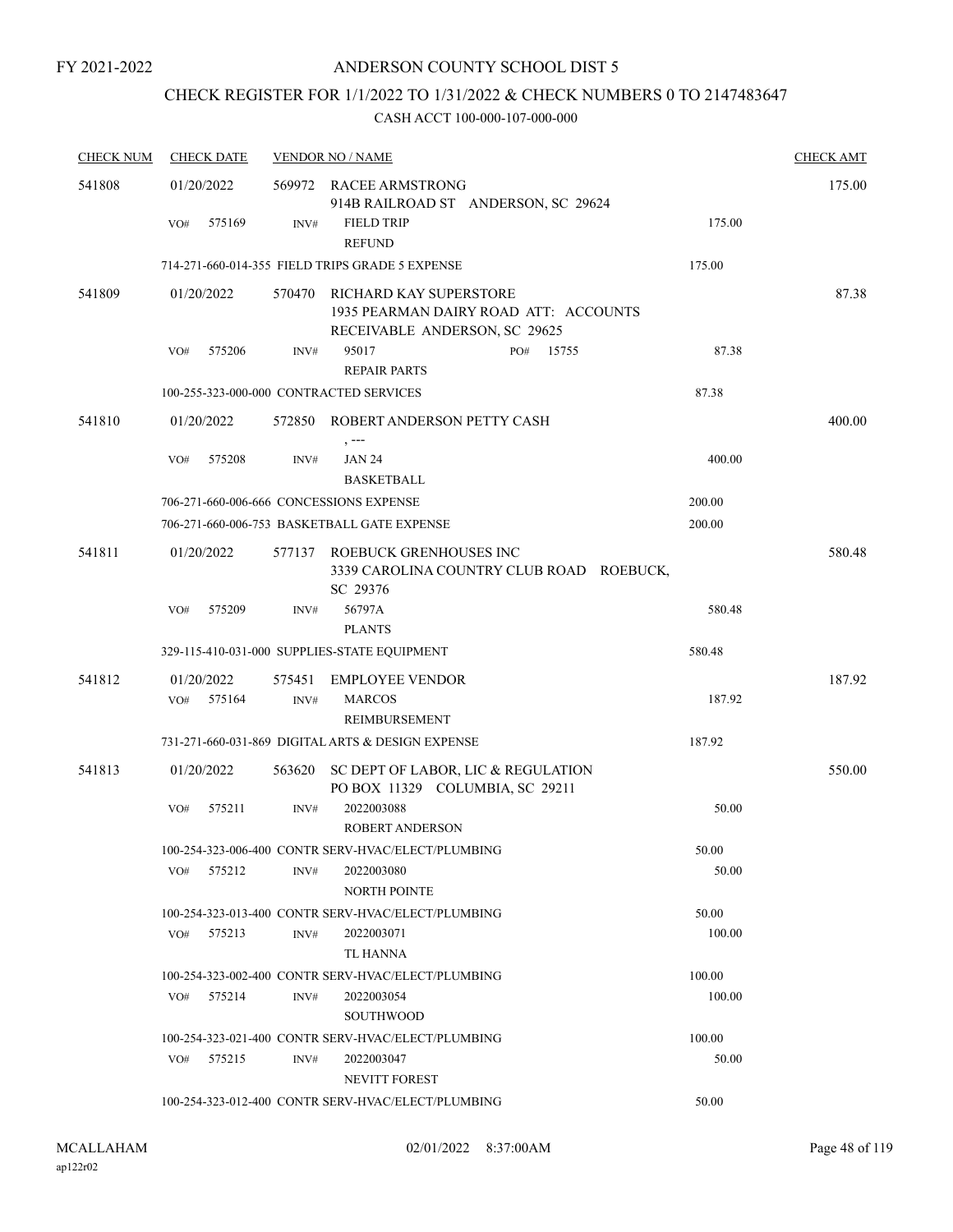# CHECK REGISTER FOR 1/1/2022 TO 1/31/2022 & CHECK NUMBERS 0 TO 2147483647

| <b>CHECK NUM</b> |     | <b>CHECK DATE</b> |                                    | <b>VENDOR NO / NAME</b>                                                                                |     |       |          | <b>CHECK AMT</b> |
|------------------|-----|-------------------|------------------------------------|--------------------------------------------------------------------------------------------------------|-----|-------|----------|------------------|
|                  | VO# | 575216            | INV#                               | 2022003035                                                                                             |     |       | 150.00   |                  |
|                  |     |                   |                                    | <b>WESTSIDE</b>                                                                                        |     |       |          |                  |
|                  |     |                   |                                    | 100-254-323-003-400 CONTR SERV-HVAC/ELECT/PLUMBING                                                     |     |       | 150.00   |                  |
|                  | VO# | 575217            | INV#                               | 2022003018                                                                                             |     |       | 50.00    |                  |
|                  |     |                   |                                    | <b>TL HANNA</b>                                                                                        |     |       |          |                  |
|                  |     |                   |                                    | 100-254-323-002-400 CONTR SERV-HVAC/ELECT/PLUMBING                                                     |     |       | 50.00    |                  |
| 541814           |     | 01/20/2022        | 451201                             | SC SCHOOL BOARDS INSURANCE TRUST                                                                       |     |       |          | 644.00           |
|                  |     |                   |                                    | 111 RESEARCH DRIVE COLUMBIA, SC 29203                                                                  |     |       |          |                  |
|                  | VO# | 575236            | INV#                               | 4280                                                                                                   |     |       | 644.00   |                  |
|                  |     |                   |                                    | <b>WESTSIDE HS</b>                                                                                     |     |       |          |                  |
|                  |     |                   |                                    | 100-252-324-000-000 PROPERTY INSURANCE                                                                 |     |       | 644.00   |                  |
| 541815           |     | 01/20/2022        | 571007                             | SIMPLIFIED OFFICE SYSTEMS<br>6220 BUSH RIVER ROAD COLUMBIA, SC 29212                                   |     |       |          | 1,021.59         |
|                  | VO# | 575219            | INV#                               | 220110-0368                                                                                            |     |       | 528.36   |                  |
|                  |     |                   |                                    | <b>COPIES</b>                                                                                          |     |       |          |                  |
|                  |     |                   |                                    | 706-271-660-006-411 MISCELLANEOUS EXPENSE                                                              |     |       | 528.36   |                  |
|                  | VO# | 575220            | INV#                               | 220110-0369                                                                                            |     |       | 433.47   |                  |
|                  |     |                   |                                    | <b>COPIES</b>                                                                                          |     |       |          |                  |
|                  |     |                   |                                    | 706-271-660-006-411 MISCELLANEOUS EXPENSE                                                              |     |       | 433.47   |                  |
|                  | VO# | 575221            | INV#                               | 220110-0370                                                                                            |     |       | 59.76    |                  |
|                  |     |                   |                                    | <b>COPIES</b>                                                                                          |     |       |          |                  |
|                  |     |                   | 713-271-660-013-362 COPIER EXPENSE |                                                                                                        |     |       | 59.76    |                  |
| 541816           |     | 01/20/2022        | 490500                             | STRINGER LP GAS/OIL COMPANY<br>2601 SOUTH MAIN STREET ATT: ACCOUNTS                                    |     |       |          | 50.00            |
|                  |     |                   |                                    | RECEIVABLE ANDERSON, SC 29624                                                                          |     |       |          |                  |
|                  | VO# | 575225            | INV#                               | 7254<br><b>PROPANE</b>                                                                                 |     |       | 50.00    |                  |
|                  |     |                   |                                    | 100-254-410-000-000 CUSTODIAL SUPPLIES                                                                 |     |       | 50.00    |                  |
|                  |     |                   |                                    |                                                                                                        |     |       |          |                  |
| 541817           |     | 01/20/2022        | 576955                             | THERAPIA STAFFING<br>PO BOX 207841 DALLAS, TX 75320                                                    |     |       |          | 2,629.75         |
|                  | VO# | 575226            | INV#                               | 32649<br><b>NOV 15-19</b>                                                                              | PO# | 15630 | 2,629.75 |                  |
|                  |     |                   |                                    | 203-127-312-000-000 PURCHASED SERVICES                                                                 |     |       | 2,629.75 |                  |
| 541818           |     | 01/20/2022        | 576122                             | THERE IS HOPE COUNSELING, LLC<br>ROYCE V. MILLER 144 THOMAS GREEN BLVD, SUITE<br>223 CLEMSON, SC 29631 |     |       |          | 1,050.00         |
|                  | VO# | 575227            | INV#                               | 161809<br><b>SERVICE</b>                                                                               | PO# | 15430 | 1,050.00 |                  |
|                  |     |                   |                                    | 237-128-313-002-021 STUDENT SERVICES/ COUNSELOR                                                        |     |       | 525.00   |                  |
|                  |     |                   |                                    | 237-128-313-003-021 STUDENT SERVICES/ COUNSELOR                                                        |     |       | 525.00   |                  |
| 541819           |     | 01/20/2022        | 572346                             | TILLMAN, DAMOND**                                                                                      |     |       |          | 99.00            |
|                  | VO# | 575173            | INV#                               | PO BOX 433 CALHOUN FALLS, SC 29628<br><b>JAN 11</b><br><b>BBALL OFFICIAL</b>                           |     |       | 99.00    |                  |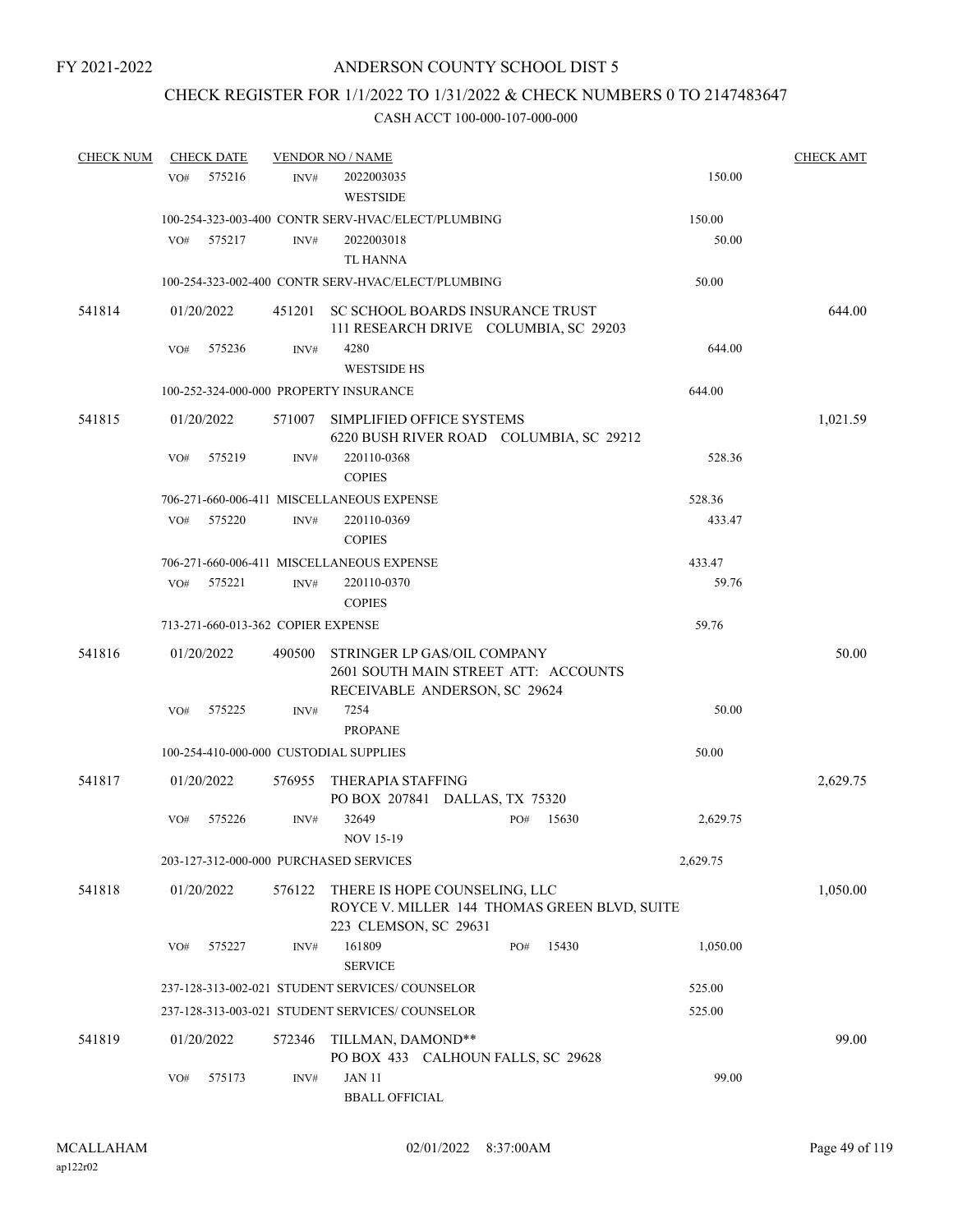## CHECK REGISTER FOR 1/1/2022 TO 1/31/2022 & CHECK NUMBERS 0 TO 2147483647

| <b>CHECK NUM</b> | <b>CHECK DATE</b>                      |        | <b>VENDOR NO / NAME</b>                                                                       |     |       |          | <b>CHECK AMT</b> |
|------------------|----------------------------------------|--------|-----------------------------------------------------------------------------------------------|-----|-------|----------|------------------|
|                  |                                        |        | 703-271-660-003-753 BASKETBALL GATE EXPENSE                                                   |     |       | 99.00    |                  |
| 541820           | 01/20/2022                             | 564442 | UNITED CHEMICAL & SUPPLY CO<br>POBOX 5066 ATT: ACCOUNTS RECEIVABLE<br>GREENVILLE, SC 29606    |     |       |          | 2,355.03         |
|                  | 575229<br>VO#                          | INV#   | 640613<br><b>FOOD TRAYS</b>                                                                   | PO# | 15653 | 2,355.03 |                  |
|                  |                                        |        | 600-000-171-000-000 FOOD SERV. - INVEN. SUPPLIES                                              |     |       | 2,355.03 |                  |
| 541821           | 01/20/2022                             | 576674 | UPSTATE INDUSTRIAL SUPPLIES INC<br>PO BOX 469 SANDY SPRINGS, SC 29677                         |     |       |          | 2,067.08         |
|                  | 575230<br>VO#                          | INV#   | 72887<br><b>SUPPLIES</b>                                                                      | PO# | 15695 | 2,067.08 |                  |
|                  |                                        |        | 900-115-410-031-053 HAAS FOUND-ADV MANUF (AIT)                                                |     |       | 2,067.08 |                  |
| 541822           | 01/20/2022                             | 576048 | VITAL RECORDS HOLDINGS, LLC<br>DEPT 5874 PO BOX 11407 BIRMINGHAM, AL<br>35246-5874            |     |       |          | 58.03            |
|                  | 575248<br>VO#                          | INV#   | 2411801<br><b>SERVICE</b>                                                                     |     |       | 58.03    |                  |
|                  | 100-264-312-000-000 PURCHASED SERVICES |        |                                                                                               |     |       | 58.03    |                  |
| 541823           | 01/20/2022                             | 569016 | YOUNG OFFICE ENVIRONMENTS<br>1280 RIDGE ROAD ATT: ACCOUNTS RECEIVABLE<br>GREENVILLE, SC 29607 |     |       |          | 2,500.00         |
|                  | VO#<br>575233                          | INV#   | 010340<br><b>TL HANNA</b>                                                                     |     |       | 2,500.00 |                  |
|                  | 505-254-323-002-CAR CARPETS            |        |                                                                                               |     |       | 2,500.00 |                  |
| 541824           | 01/20/2022                             | 577125 | CAHALY'S CUSTOM CLOTHING<br>208 S. MAIN STREET ANDERSON, SC 29624                             |     |       |          | 2,664.30         |
|                  | 575252<br>VO#                          | INV#   | 5130<br>TRINITY COAT                                                                          | PO# | 15742 | 2,664.30 |                  |
|                  | 100-232-410-000-000 SUPPLIES           |        |                                                                                               |     |       | 2,664.30 |                  |
| 541825           | 01/25/2022                             | 568415 | <b>ACP DIRECT</b><br>POBOX 703168 ATT: ACCOUNTS RECEIVABLE<br>DALLAS, TX 75370                |     |       |          | 1,777.43         |
|                  | VO#<br>575313                          | INV#   | 0239554<br><b>HEADSETS</b>                                                                    | PO# | 15738 | 1,777.43 |                  |
|                  | 100-221-410-000-TST SUPPLIES-TESTING   |        |                                                                                               |     |       | 1,777.43 |                  |
| 541826           | 01/25/2022                             | 565616 | ADORAMA<br>42 WEST 18TH STREET ATT: ACCOUNTS RECEIVABLE<br>NEW YORK, NY 10011                 |     |       |          | 393.76           |
|                  | 575260<br>VO#                          | INV#   | 30322025<br><b>TONER</b>                                                                      | PO# | 15610 | 393.76   |                  |
|                  | 100-264-410-000-000 SUPPLIES           |        |                                                                                               |     |       | 393.76   |                  |
| 541827           | 01/25/2022                             | 570950 | ANDERSON COUNTY SHERIFF'S OFFICE<br>ATTN: JAMIE LAZAR 305 CAMSON ROAD<br>ANDERSON, SC 29621   |     |       |          | 402.50           |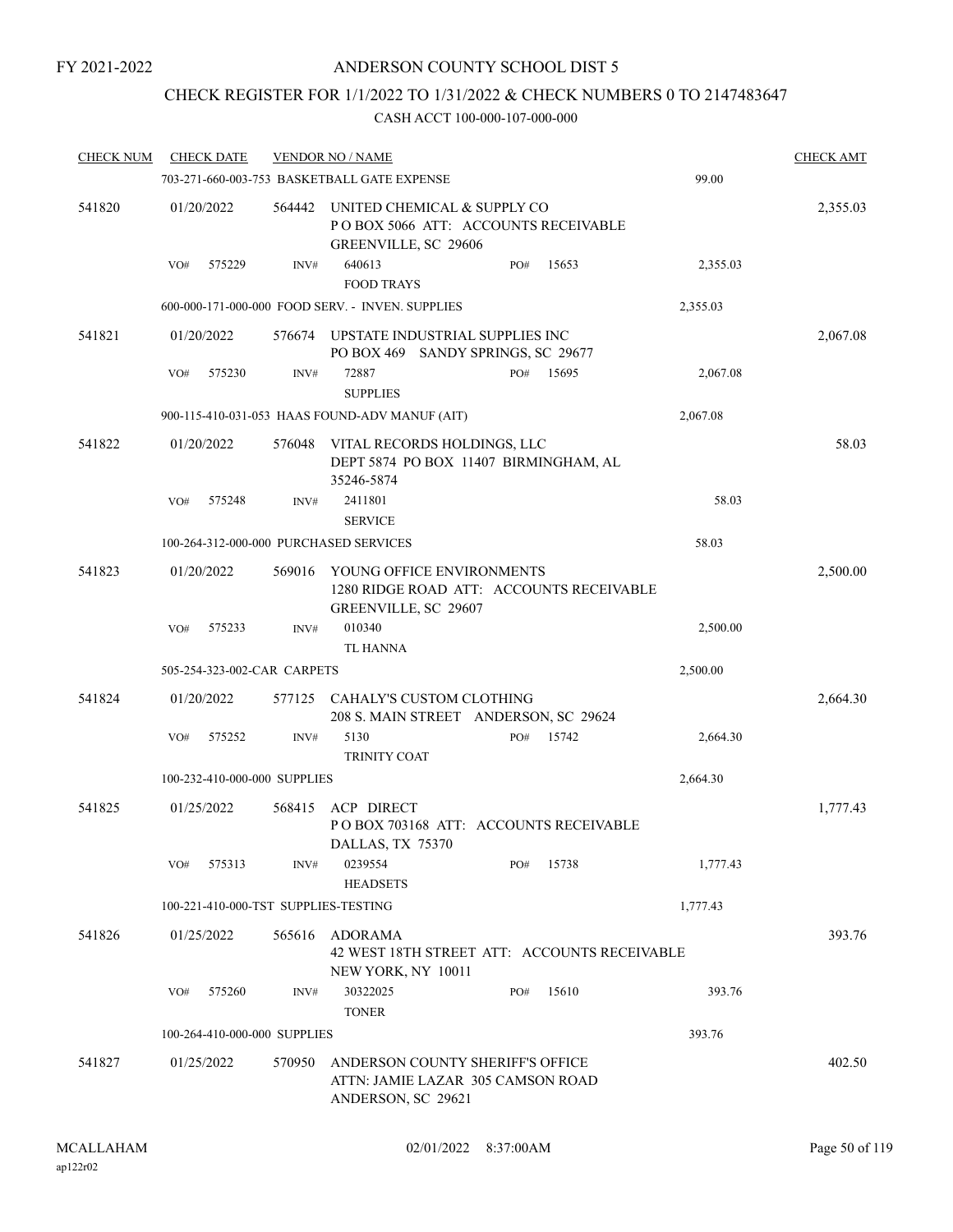## CHECK REGISTER FOR 1/1/2022 TO 1/31/2022 & CHECK NUMBERS 0 TO 2147483647

| <b>CHECK NUM</b> |     | <b>CHECK DATE</b> |                               | <b>VENDOR NO / NAME</b>                                                                                  |                                                                |       |                  | <b>CHECK AMT</b> |
|------------------|-----|-------------------|-------------------------------|----------------------------------------------------------------------------------------------------------|----------------------------------------------------------------|-------|------------------|------------------|
|                  | VO# | 575338            | INV#                          | <b>JAN 11</b>                                                                                            |                                                                |       | 280.00           |                  |
|                  |     |                   |                               | TLH BASKETBALL                                                                                           |                                                                |       |                  |                  |
|                  |     |                   |                               | 702-271-660-002-753 BASKETBALL GATE EXPENSE                                                              |                                                                |       | 280.00           |                  |
|                  | VO# | 575339            | INV#                          | <b>JAN 11</b>                                                                                            |                                                                |       | 122.50           |                  |
|                  |     |                   |                               | <b>GLENVIEW BBALL</b>                                                                                    |                                                                |       |                  |                  |
|                  |     |                   |                               | 720-271-660-020-753 BASKETBALL GATE EXPENSE                                                              |                                                                |       | 122.50           |                  |
| 541828           |     | 01/25/2022        | 570003                        | AT&T<br>STREAM, IL 60197                                                                                 | $(803 M24-8701)$<br>PO BOX 9011 ATT: ACCOUNTS RECEIVABLE CAROL |       |                  | 1,462.80         |
|                  | VO# | 575301            | INV#                          | 17544513<br>PHONE SERVICE                                                                                |                                                                |       | 1,462.80         |                  |
|                  |     |                   | 100-266-340-015-000 TELEPHONE |                                                                                                          |                                                                |       | 351.94           |                  |
|                  |     |                   | 100-266-340-018-000 TELEPHONE |                                                                                                          |                                                                |       | 351.94           |                  |
|                  |     |                   | 100-266-340-023-000 TELEPHONE |                                                                                                          |                                                                |       | 758.92           |                  |
| 541829           |     | 01/25/2022        | 575868                        | AVEANNA HEALTHCARE                                                                                       |                                                                |       |                  | 1,723.20         |
|                  |     |                   |                               |                                                                                                          | PO BOX 746256 ATLANTA, GA 30374-6256                           |       |                  |                  |
|                  | VO# | 575262            | INV#                          | 3019003<br><b>ACCT 66727</b>                                                                             | PO#                                                            | 15431 | 1,723.20         |                  |
|                  |     |                   |                               | 203-127-312-017-000 PURCHASED SERVICES                                                                   |                                                                |       | 1,723.20         |                  |
| 541830           |     | 01/25/2022        | 566585                        | BANK OF AMERICA                                                                                          | PO BOX 15731 ATT: ACCOUNTS RECEIVABLE                          |       |                  | 552.87           |
|                  | VO# | 575264            | INV#                          | WILMINGTON, DE 19886-5731<br><b>ACCT 1172</b><br><b>PURCHASES</b>                                        |                                                                |       | 552.87           |                  |
|                  |     |                   |                               | 900-188-410-000-006 HOMELESS SUPPLIES<br>900-188-410-000-006 HOMELESS SUPPLIES                           |                                                                |       | 380.66<br>172.21 |                  |
| 541831           |     | 01/25/2022        |                               | 569296 CAPITAL ONE                                                                                       | PO BOX 60506 CITY OF INDUSTRY, CA 91716-0506                   |       |                  | 1,773.12         |
|                  | VO# | 575267            | INV#                          | 1639844619<br><b>ACCT 611456</b>                                                                         |                                                                |       | 1,773.12         |                  |
|                  |     |                   |                               | 100-113-410-020-VEN SUPPLY-ADDT'L FOR LOST VENDING<br>100-113-410-020-VEN SUPPLY-ADDT'L FOR LOST VENDING |                                                                |       | 172.62<br>68.88  |                  |
|                  |     |                   |                               | 720-271-660-020-411 MISCELLANEOUS EXPENSE                                                                |                                                                |       | 494.24           |                  |
|                  |     |                   |                               | 720-271-660-020-666 CONCESSIONS EXPENSE                                                                  |                                                                |       | 712.48           |                  |
|                  |     |                   |                               | 720-271-660-020-666 CONCESSIONS EXPENSE                                                                  |                                                                |       | 324.90           |                  |
| 541832           |     | 01/25/2022        | 569296                        | <b>CAPITAL ONE</b><br>PO BOX 60506                                                                       | CITY OF INDUSTRY, CA 91716-0506                                |       |                  | 1,027.22         |
|                  | VO# | 575268            | INV#                          | 1639844614<br><b>ACCT 611452</b>                                                                         |                                                                |       | 1,027.22         |                  |
|                  |     |                   |                               | 706-271-660-006-411 MISCELLANEOUS EXPENSE                                                                |                                                                |       | 27.55            |                  |
|                  |     |                   |                               | 706-271-660-006-666 CONCESSIONS EXPENSE                                                                  |                                                                |       | 890.65           |                  |
|                  |     |                   |                               | 802-113-410-006-000 SUPPLIES - RETENTION                                                                 |                                                                |       | 109.02           |                  |
| 541833           |     | 01/25/2022        | 569296                        | <b>CAPITAL ONE</b>                                                                                       | PO BOX 60506 CITY OF INDUSTRY, CA 91716-0506                   |       |                  | 156.41           |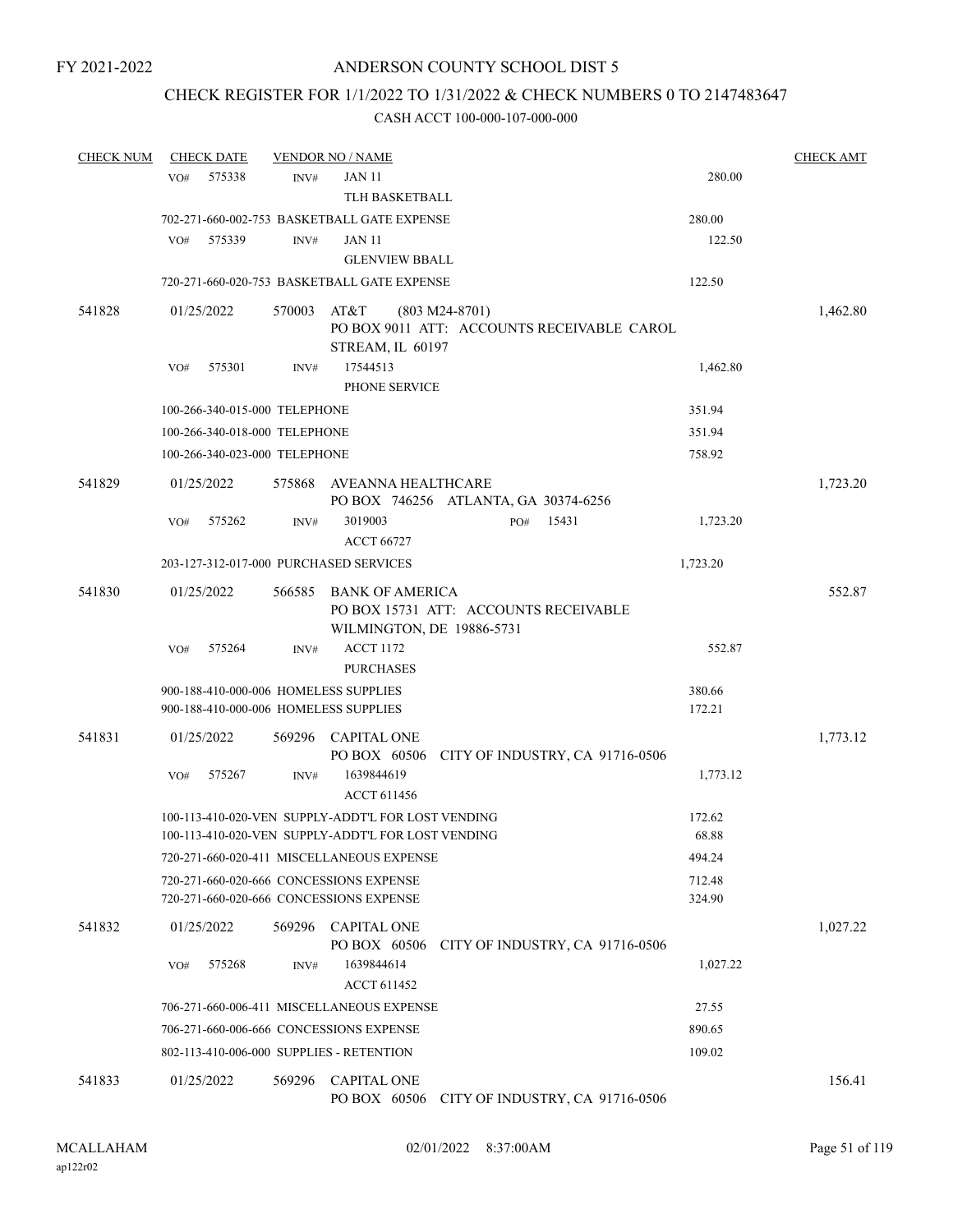## CHECK REGISTER FOR 1/1/2022 TO 1/31/2022 & CHECK NUMBERS 0 TO 2147483647

| <b>CHECK NUM</b> | <b>CHECK DATE</b>            |                | <b>VENDOR NO / NAME</b>                                                                   |              |          | <b>CHECK AMT</b> |
|------------------|------------------------------|----------------|-------------------------------------------------------------------------------------------|--------------|----------|------------------|
|                  | 575266<br>VO#                | INV#           | 1639846269                                                                                |              | 156.41   |                  |
|                  |                              |                | <b>ACCT 646540</b>                                                                        |              |          |                  |
|                  |                              |                | 702-271-660-002-410 GENERAL ADMINISTRATION EXPENSE                                        |              | 15.96    |                  |
|                  |                              |                | 702-271-660-002-410 GENERAL ADMINISTRATION EXPENSE                                        |              | 45.75    |                  |
|                  |                              |                | 702-271-660-002-752 BASKETBALL GIRLS EXPENSE                                              |              | 94.70    |                  |
| 541834           | 01/25/2022                   | 573074         | CAPSTONE<br>COUGHLAN COMPANIES PO BOX 776866 CHICAGO, IL                                  |              |          | 98.95            |
|                  |                              |                | 60677-6866                                                                                |              |          |                  |
|                  | VO#<br>575269                | INV#           | 266233                                                                                    |              | 98.95    |                  |
|                  |                              |                | <b>NORTH POINTE</b>                                                                       |              |          |                  |
|                  | 338-112-410-013-EAR SUPPLIES |                |                                                                                           |              | 98.95    |                  |
| 541835           | 01/25/2022                   | 566708         | CARROT-TOP INDUSTRIES INC<br>POBOX 820 ATT: ACCOUNTS RECEIVABLE<br>HILLSBOROUGH, NC 27278 |              |          | 762.92           |
|                  | 575271<br>VO#                | INV#           | 101182,100665<br>TL HANNA FLAGS                                                           | 15651<br>PO# | 762.92   |                  |
|                  | 100-114-410-002-ROT ROTC     |                |                                                                                           |              | 479.38   |                  |
|                  | 100-114-410-002-ROT ROTC     |                |                                                                                           |              | 283.54   |                  |
| 541836           | 01/25/2022                   | 569174         | EAI EDUCATION<br>DIV OF ERIC ARMIN INC PO BOX 416366 BOSTON, MA                           |              |          | 471.60           |
|                  |                              |                | 02241-6366                                                                                |              |          |                  |
|                  | 575270<br>VO#                | INV#           | 1142982                                                                                   |              | 471.60   |                  |
|                  |                              |                | <b>NORTH POINTE</b>                                                                       |              |          |                  |
|                  | 397-112-410-013-000 SUPPLIES |                |                                                                                           |              | 471.60   |                  |
| 541837           | 01/25/2022                   |                | 257450 GUNNELS, LOYD STEVE**<br>220 HAZELWOOD AVENUE ANDERSON, SC 29626                   |              |          | 62.00            |
|                  | VO#<br>575346                | INV#           | <b>JAN 13</b><br><b>BBALL OFFICIAL</b>                                                    |              | 62.00    |                  |
|                  |                              |                | 705-271-660-005-753 BASKETBALL GATE EXPENSE                                               |              | 62.00    |                  |
| 541838           | 01/25/2022                   |                | 567789 HAMBY, TIMOTHY**<br>326 CHAFFIN ROAD IVA, SC 29655                                 |              |          | 73.70            |
|                  | 575347<br>VO#                | INV#           | JAN 11<br><b>BBALL OFFICIAL</b>                                                           |              | 73.70    |                  |
|                  |                              |                | 720-271-660-020-753 BASKETBALL GATE EXPENSE                                               |              | 73.70    |                  |
| 541839           | 01/25/2022                   | 563906         | <b>JOLLY FARMER PRODUCTS</b><br>PO BOX 787 ATT: ACCOUNTS RECEIVABLE                       |              |          | 3,903.20         |
|                  |                              |                | HOULTON, ME 04730                                                                         |              |          |                  |
|                  | 575277<br>VO#                | INV#           | N1212205                                                                                  | 15687<br>PO# | 1,203.29 |                  |
|                  |                              |                | <b>SUPPLIES</b>                                                                           |              |          |                  |
|                  |                              |                | 329-115-410-031-000 SUPPLIES-STATE EQUIPMENT                                              |              | 1,203.29 |                  |
|                  | 575342<br>VO#                | INV#           | N1212204                                                                                  |              | 2,583.38 |                  |
|                  |                              |                | CUST #112655                                                                              |              |          |                  |
|                  |                              |                | 731-271-660-031-878 HORTICULTURE EXPENSE                                                  |              | 2,583.38 |                  |
|                  | 575343<br>VO#                | $\text{INV}\#$ | N1212203                                                                                  |              | 116.53   |                  |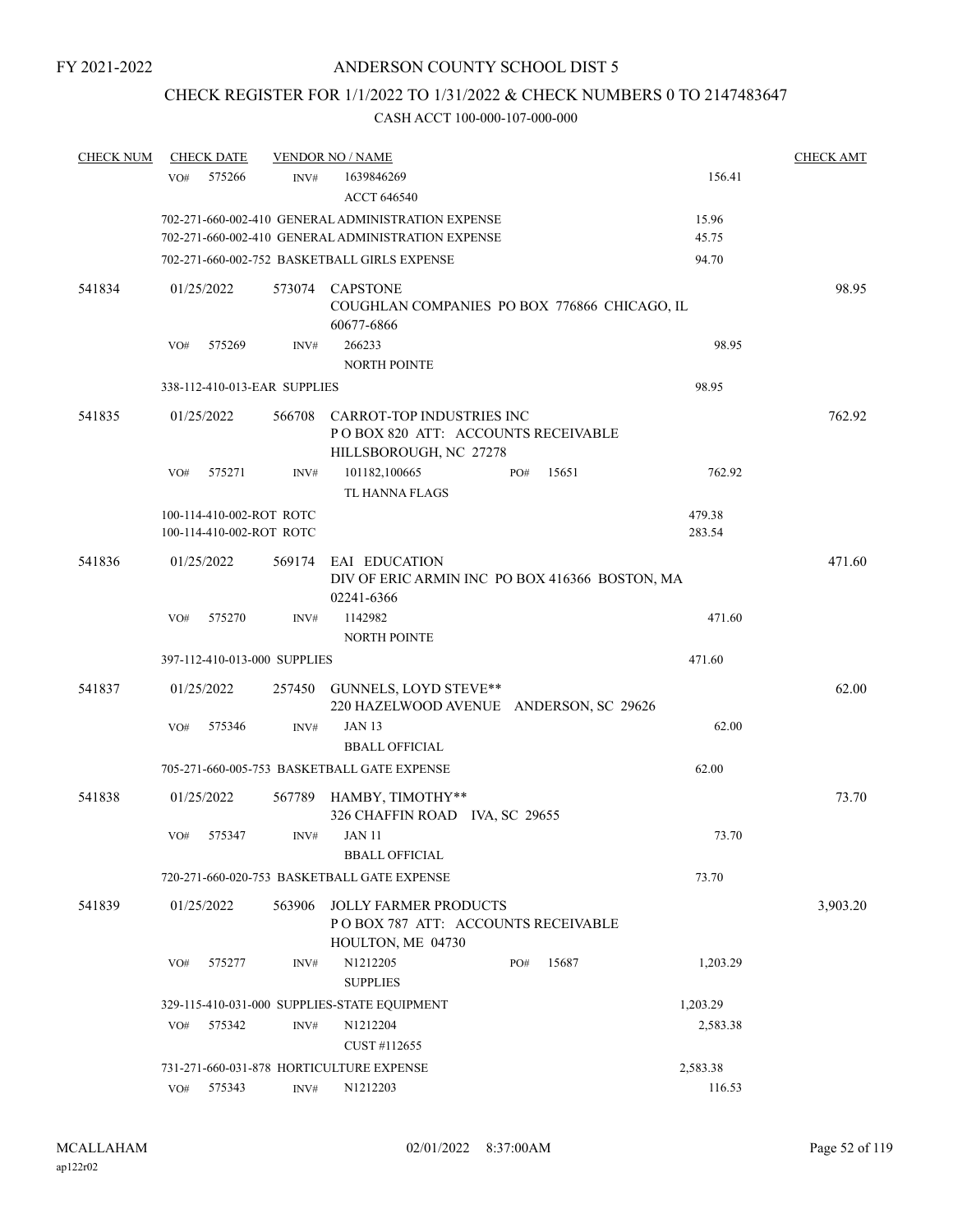## CHECK REGISTER FOR 1/1/2022 TO 1/31/2022 & CHECK NUMBERS 0 TO 2147483647

| 731-271-660-031-878 HORTICULTURE EXPENSE<br>116.53<br>541840<br>01/25/2022<br>572685<br>JOURNEY.ED.COM, INC<br>2,500.00<br>PO BOX 732357 ATTN: ACCTS RECEIVABLE DALLAS,<br>TX 75373-2357<br>575279<br>10463395<br>PO#<br>15569<br>2,500.00<br>VO#<br>INV#<br><b>ADOBE LICENSE</b><br>329-115-410-031-000 SUPPLIES-STATE EQUIPMENT<br>2,500.00<br>541841<br>1,314.09<br>01/25/2022<br>285500<br>JTM PROVISIONS CO, INC<br>PO BOX 711134 ATT: ACCOUNTS RECEIVABLE<br>CINCINNATI, OH 45271-1134<br>575316<br>562422<br>1,314.09<br>VO#<br>INV#<br><b>CUST #1903</b><br>600-000-172-000-000 FOOD SERV INVEN. FOOD<br>1,314.09<br>541842<br>01/25/2022<br>LOWES BUSINESS ACCOUNT<br>114.17<br>329401<br>PO BOX 530954 CREDIT SERVICES ATLANTA, GA<br>30353-0954<br>9800 728800 8<br>114.17<br>575350<br>INV#<br>VO#<br><b>PURCHASES</b><br>600-256-323-011-000 REPAIRS TO EQUIPMENT<br>16.07<br>98.10<br>600-256-323-016-000 REPAIRS TO EQUIPMENT<br>18.25<br>541843<br>01/25/2022<br>LOWES BUSINESS ACCOUNT<br>329401<br>PO BOX 530954 CREDIT SERVICES ATLANTA, GA<br>30353-0954<br>18.25<br>VO#<br>575351<br>INV#<br>9800 728800 8<br><b>PURCHASES</b><br>18.25<br>100-266-410-000-000 SUPPLIES<br>541844<br>01/25/2022<br><b>LOWES BUSINESS ACCOUNT</b><br>2,616.61<br>329401<br>PO BOX 530954 CREDIT SERVICES ATLANTA, GA<br>30353-0954<br>9800 728800 8<br>2,616.61<br>575349<br>INV#<br>VO#<br><b>PURCHASES</b><br>99.68<br>100-254-410-000-000 CUSTODIAL SUPPLIES<br>471.05<br>100-254-410-000-001 MAINT. SUPPLIES-STRUCTURES<br>100-254-410-002-001 SUPPLIES - MAINTENANCE<br>735.95<br>100-254-410-003-001 SUPPLIES - MAINTENANCE<br>186.13<br>100-254-410-005-001 SUPPLIES - MAINTENANCE<br>7.10<br>100-254-410-007-001 SUPPLIES - MAINTENANCE<br>66.55<br>100-254-410-008-001 SUPPLIES - MAINTENANCE<br>151.46 | <b>CHECK NUM</b> | <b>CHECK DATE</b> | <b>VENDOR NO / NAME</b><br>CUST #112655 |        | <b>CHECK AMT</b> |
|----------------------------------------------------------------------------------------------------------------------------------------------------------------------------------------------------------------------------------------------------------------------------------------------------------------------------------------------------------------------------------------------------------------------------------------------------------------------------------------------------------------------------------------------------------------------------------------------------------------------------------------------------------------------------------------------------------------------------------------------------------------------------------------------------------------------------------------------------------------------------------------------------------------------------------------------------------------------------------------------------------------------------------------------------------------------------------------------------------------------------------------------------------------------------------------------------------------------------------------------------------------------------------------------------------------------------------------------------------------------------------------------------------------------------------------------------------------------------------------------------------------------------------------------------------------------------------------------------------------------------------------------------------------------------------------------------------------------------------------------------------------------------------------------------------------------|------------------|-------------------|-----------------------------------------|--------|------------------|
|                                                                                                                                                                                                                                                                                                                                                                                                                                                                                                                                                                                                                                                                                                                                                                                                                                                                                                                                                                                                                                                                                                                                                                                                                                                                                                                                                                                                                                                                                                                                                                                                                                                                                                                                                                                                                      |                  |                   |                                         |        |                  |
|                                                                                                                                                                                                                                                                                                                                                                                                                                                                                                                                                                                                                                                                                                                                                                                                                                                                                                                                                                                                                                                                                                                                                                                                                                                                                                                                                                                                                                                                                                                                                                                                                                                                                                                                                                                                                      |                  |                   |                                         |        |                  |
|                                                                                                                                                                                                                                                                                                                                                                                                                                                                                                                                                                                                                                                                                                                                                                                                                                                                                                                                                                                                                                                                                                                                                                                                                                                                                                                                                                                                                                                                                                                                                                                                                                                                                                                                                                                                                      |                  |                   |                                         |        |                  |
|                                                                                                                                                                                                                                                                                                                                                                                                                                                                                                                                                                                                                                                                                                                                                                                                                                                                                                                                                                                                                                                                                                                                                                                                                                                                                                                                                                                                                                                                                                                                                                                                                                                                                                                                                                                                                      |                  |                   |                                         |        |                  |
|                                                                                                                                                                                                                                                                                                                                                                                                                                                                                                                                                                                                                                                                                                                                                                                                                                                                                                                                                                                                                                                                                                                                                                                                                                                                                                                                                                                                                                                                                                                                                                                                                                                                                                                                                                                                                      |                  |                   |                                         |        |                  |
|                                                                                                                                                                                                                                                                                                                                                                                                                                                                                                                                                                                                                                                                                                                                                                                                                                                                                                                                                                                                                                                                                                                                                                                                                                                                                                                                                                                                                                                                                                                                                                                                                                                                                                                                                                                                                      |                  |                   |                                         |        |                  |
|                                                                                                                                                                                                                                                                                                                                                                                                                                                                                                                                                                                                                                                                                                                                                                                                                                                                                                                                                                                                                                                                                                                                                                                                                                                                                                                                                                                                                                                                                                                                                                                                                                                                                                                                                                                                                      |                  |                   |                                         |        |                  |
|                                                                                                                                                                                                                                                                                                                                                                                                                                                                                                                                                                                                                                                                                                                                                                                                                                                                                                                                                                                                                                                                                                                                                                                                                                                                                                                                                                                                                                                                                                                                                                                                                                                                                                                                                                                                                      |                  |                   |                                         |        |                  |
|                                                                                                                                                                                                                                                                                                                                                                                                                                                                                                                                                                                                                                                                                                                                                                                                                                                                                                                                                                                                                                                                                                                                                                                                                                                                                                                                                                                                                                                                                                                                                                                                                                                                                                                                                                                                                      |                  |                   |                                         |        |                  |
|                                                                                                                                                                                                                                                                                                                                                                                                                                                                                                                                                                                                                                                                                                                                                                                                                                                                                                                                                                                                                                                                                                                                                                                                                                                                                                                                                                                                                                                                                                                                                                                                                                                                                                                                                                                                                      |                  |                   |                                         |        |                  |
|                                                                                                                                                                                                                                                                                                                                                                                                                                                                                                                                                                                                                                                                                                                                                                                                                                                                                                                                                                                                                                                                                                                                                                                                                                                                                                                                                                                                                                                                                                                                                                                                                                                                                                                                                                                                                      |                  |                   |                                         |        |                  |
|                                                                                                                                                                                                                                                                                                                                                                                                                                                                                                                                                                                                                                                                                                                                                                                                                                                                                                                                                                                                                                                                                                                                                                                                                                                                                                                                                                                                                                                                                                                                                                                                                                                                                                                                                                                                                      |                  |                   |                                         |        |                  |
|                                                                                                                                                                                                                                                                                                                                                                                                                                                                                                                                                                                                                                                                                                                                                                                                                                                                                                                                                                                                                                                                                                                                                                                                                                                                                                                                                                                                                                                                                                                                                                                                                                                                                                                                                                                                                      |                  |                   |                                         |        |                  |
|                                                                                                                                                                                                                                                                                                                                                                                                                                                                                                                                                                                                                                                                                                                                                                                                                                                                                                                                                                                                                                                                                                                                                                                                                                                                                                                                                                                                                                                                                                                                                                                                                                                                                                                                                                                                                      |                  |                   |                                         |        |                  |
|                                                                                                                                                                                                                                                                                                                                                                                                                                                                                                                                                                                                                                                                                                                                                                                                                                                                                                                                                                                                                                                                                                                                                                                                                                                                                                                                                                                                                                                                                                                                                                                                                                                                                                                                                                                                                      |                  |                   |                                         |        |                  |
|                                                                                                                                                                                                                                                                                                                                                                                                                                                                                                                                                                                                                                                                                                                                                                                                                                                                                                                                                                                                                                                                                                                                                                                                                                                                                                                                                                                                                                                                                                                                                                                                                                                                                                                                                                                                                      |                  |                   |                                         |        |                  |
|                                                                                                                                                                                                                                                                                                                                                                                                                                                                                                                                                                                                                                                                                                                                                                                                                                                                                                                                                                                                                                                                                                                                                                                                                                                                                                                                                                                                                                                                                                                                                                                                                                                                                                                                                                                                                      |                  |                   |                                         |        |                  |
|                                                                                                                                                                                                                                                                                                                                                                                                                                                                                                                                                                                                                                                                                                                                                                                                                                                                                                                                                                                                                                                                                                                                                                                                                                                                                                                                                                                                                                                                                                                                                                                                                                                                                                                                                                                                                      |                  |                   |                                         |        |                  |
|                                                                                                                                                                                                                                                                                                                                                                                                                                                                                                                                                                                                                                                                                                                                                                                                                                                                                                                                                                                                                                                                                                                                                                                                                                                                                                                                                                                                                                                                                                                                                                                                                                                                                                                                                                                                                      |                  |                   |                                         |        |                  |
|                                                                                                                                                                                                                                                                                                                                                                                                                                                                                                                                                                                                                                                                                                                                                                                                                                                                                                                                                                                                                                                                                                                                                                                                                                                                                                                                                                                                                                                                                                                                                                                                                                                                                                                                                                                                                      |                  |                   |                                         |        |                  |
|                                                                                                                                                                                                                                                                                                                                                                                                                                                                                                                                                                                                                                                                                                                                                                                                                                                                                                                                                                                                                                                                                                                                                                                                                                                                                                                                                                                                                                                                                                                                                                                                                                                                                                                                                                                                                      |                  |                   |                                         |        |                  |
|                                                                                                                                                                                                                                                                                                                                                                                                                                                                                                                                                                                                                                                                                                                                                                                                                                                                                                                                                                                                                                                                                                                                                                                                                                                                                                                                                                                                                                                                                                                                                                                                                                                                                                                                                                                                                      |                  |                   |                                         |        |                  |
|                                                                                                                                                                                                                                                                                                                                                                                                                                                                                                                                                                                                                                                                                                                                                                                                                                                                                                                                                                                                                                                                                                                                                                                                                                                                                                                                                                                                                                                                                                                                                                                                                                                                                                                                                                                                                      |                  |                   |                                         |        |                  |
|                                                                                                                                                                                                                                                                                                                                                                                                                                                                                                                                                                                                                                                                                                                                                                                                                                                                                                                                                                                                                                                                                                                                                                                                                                                                                                                                                                                                                                                                                                                                                                                                                                                                                                                                                                                                                      |                  |                   |                                         |        |                  |
|                                                                                                                                                                                                                                                                                                                                                                                                                                                                                                                                                                                                                                                                                                                                                                                                                                                                                                                                                                                                                                                                                                                                                                                                                                                                                                                                                                                                                                                                                                                                                                                                                                                                                                                                                                                                                      |                  |                   |                                         |        |                  |
| 100-254-410-009-001 SUPPLIES - MAINTENANCE                                                                                                                                                                                                                                                                                                                                                                                                                                                                                                                                                                                                                                                                                                                                                                                                                                                                                                                                                                                                                                                                                                                                                                                                                                                                                                                                                                                                                                                                                                                                                                                                                                                                                                                                                                           |                  |                   |                                         | 176.31 |                  |
| 100-254-410-010-001 SUPPLIES - MAINTENANCE<br>32.44                                                                                                                                                                                                                                                                                                                                                                                                                                                                                                                                                                                                                                                                                                                                                                                                                                                                                                                                                                                                                                                                                                                                                                                                                                                                                                                                                                                                                                                                                                                                                                                                                                                                                                                                                                  |                  |                   |                                         |        |                  |
| 100-254-410-011-001 SUPPLIES - MAINTENANCE<br>29.46                                                                                                                                                                                                                                                                                                                                                                                                                                                                                                                                                                                                                                                                                                                                                                                                                                                                                                                                                                                                                                                                                                                                                                                                                                                                                                                                                                                                                                                                                                                                                                                                                                                                                                                                                                  |                  |                   |                                         |        |                  |
| 8.12<br>100-254-410-015-001 SUPPLIES - MAINTENANCE                                                                                                                                                                                                                                                                                                                                                                                                                                                                                                                                                                                                                                                                                                                                                                                                                                                                                                                                                                                                                                                                                                                                                                                                                                                                                                                                                                                                                                                                                                                                                                                                                                                                                                                                                                   |                  |                   |                                         |        |                  |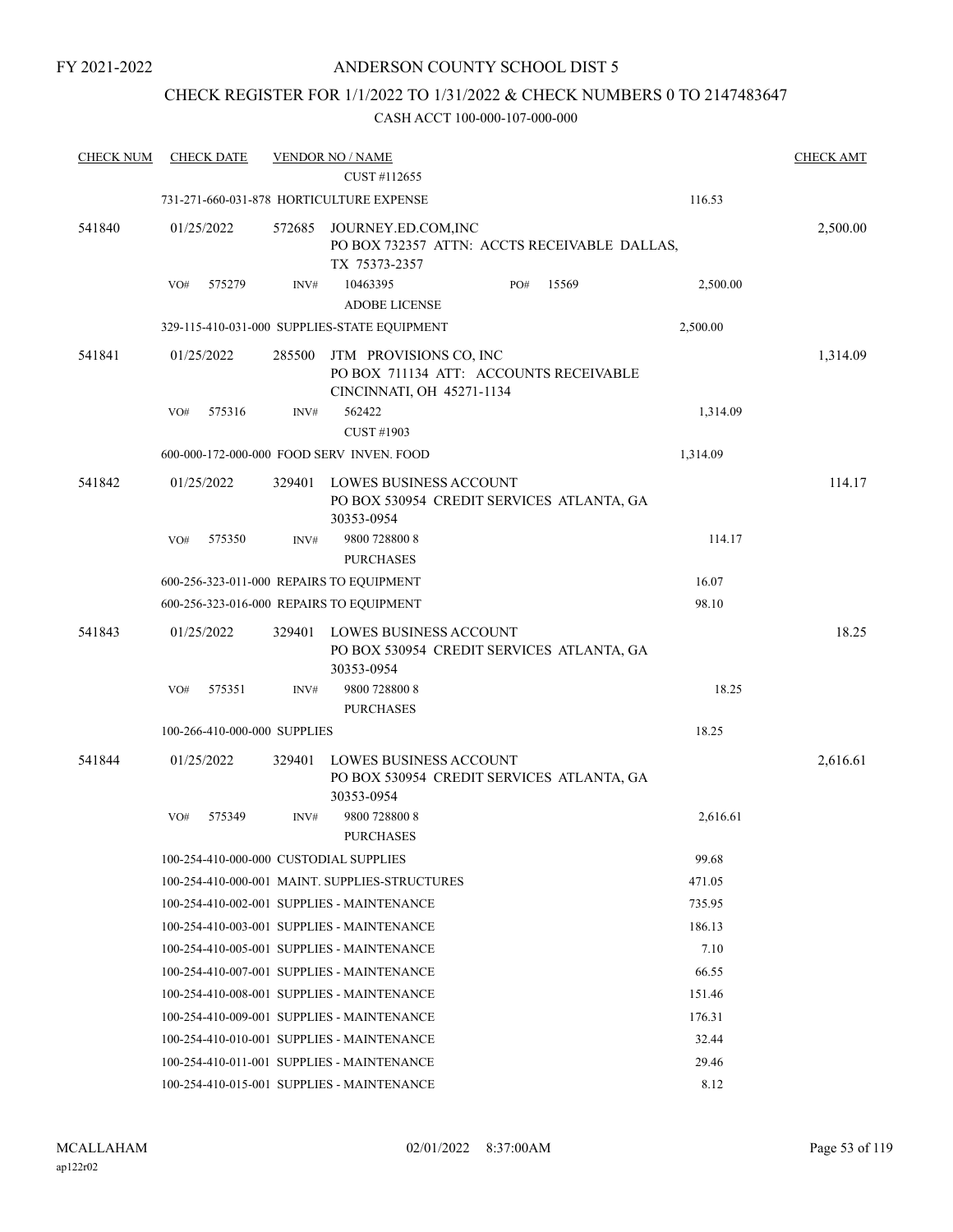### CHECK REGISTER FOR 1/1/2022 TO 1/31/2022 & CHECK NUMBERS 0 TO 2147483647

| <b>CHECK NUM</b> |     | <b>CHECK DATE</b> |        | <b>VENDOR NO / NAME</b>                                                         |          | <b>CHECK AMT</b> |
|------------------|-----|-------------------|--------|---------------------------------------------------------------------------------|----------|------------------|
|                  |     |                   |        | 100-254-410-016-001 SUPPLIES - MAINTENANCE                                      | 40.57    |                  |
|                  |     |                   |        | 100-254-410-018-001 SUPPLIES - MAINTENANCE                                      | 27.89    |                  |
|                  |     |                   |        | 100-254-410-019-001 SUPPLIES - MAINTENANCE                                      | 161.59   |                  |
|                  |     |                   |        | 100-254-410-020-001 SUPPLIES - MAINTENANCE                                      | 245.66   |                  |
|                  |     |                   |        | 100-254-410-021-001 SUPPLIES - MAINTENANCE                                      | 176.65   |                  |
| 541845           |     | 01/25/2022        | 576956 | MAXIM STAFFING SOLUTIONS<br>12558 COLLECTIONS CENTER DRIVE CHICAGO, IL<br>60693 |          | 935.00           |
|                  | VO# | 575280            | INV#   | E4683490143<br><b>JAN SERVICES</b>                                              | 510.00   |                  |
|                  |     |                   |        | 218-126-312-000-01B SPED BCBA CONTRACT                                          | 510.00   |                  |
|                  | VO# | 575318            | INV#   | E4727460143<br><b>SERVICES</b>                                                  | 425.00   |                  |
|                  |     |                   |        | 218-126-312-000-01B SPED BCBA CONTRACT                                          | 425.00   |                  |
| 541846           |     | 01/25/2022        | 569988 | MCMILLAN PAZDAN SMITH, LLC<br>DEPT 999450 PO BOX 537044 ATLANTA, GA 30353-7044  |          | 18,308.70        |
|                  | VO# | 575321            | INV#   | 02105219<br>PROJ #021277                                                        | 5,058.70 |                  |
|                  |     |                   |        | 515-253-520-003-SCI SCIENCE BLD UPGRADE                                         | 5,058.70 |                  |
|                  | VO# | 575322            | INV#   | 02105211<br>PROJ #020475                                                        | 2,067.00 |                  |
|                  |     |                   |        | 515-253-520-000-HQ1 DOWNTOWN PROJECT BLDG 1                                     | 2,067.00 |                  |
|                  | VO# | 575323            | INV#   | 02105212<br>PROJ #020529                                                        | 5,850.00 |                  |
|                  |     |                   |        | 515-253-520-000-HQ2 DOWNTOWN PROJECT BLDG 2                                     | 5,850.00 |                  |
|                  | VO# | 575324            | INV#   | 02105215<br>PROJ #021252                                                        | 5,333.00 |                  |
|                  |     |                   |        | 505-253-520-031-CUL CULINARY CONSTRUCTION                                       | 5,333.00 |                  |
| 541847           |     | 01/25/2022        | 576413 | MOBILE COMMUNICATIONS AMERICA INC<br>PO BOX 1458 CHARLOTTE, NC 28201            |          | 2,246.34         |
|                  | VO# | 575310            | INV#   | 283000711-1<br>CUST #115204                                                     | 2,246.34 |                  |
|                  |     |                   |        | 100-255-323-000-000 CONTRACTED SERVICES                                         | 2,246.34 |                  |
| 541848           |     | 01/25/2022        | 365675 | MURPHY, JAMES T (PETE)**<br>921 CRICKET LANE ANDERSON, SC 29621                 |          | 62.00            |
|                  | VO# | 575345            | INV#   | <b>JAN 13</b><br><b>BBALL OFFICIAL</b>                                          | 62.00    |                  |
|                  |     |                   |        | 705-271-660-005-753 BASKETBALL GATE EXPENSE                                     | 62.00    |                  |
| 541849           |     | 01/25/2022        | 576992 | NAVIGATE 360<br>PO BOX 933402 CLEVELAND, OH 44193                               |          | 205.98           |
|                  | VO# | 575300            | INV#   | 5074<br><b>NORTH POINTE</b>                                                     | 205.98   |                  |
|                  |     |                   |        | 713-271-660-013-201 MISCELLANEOUS EXPENSE                                       | 205.98   |                  |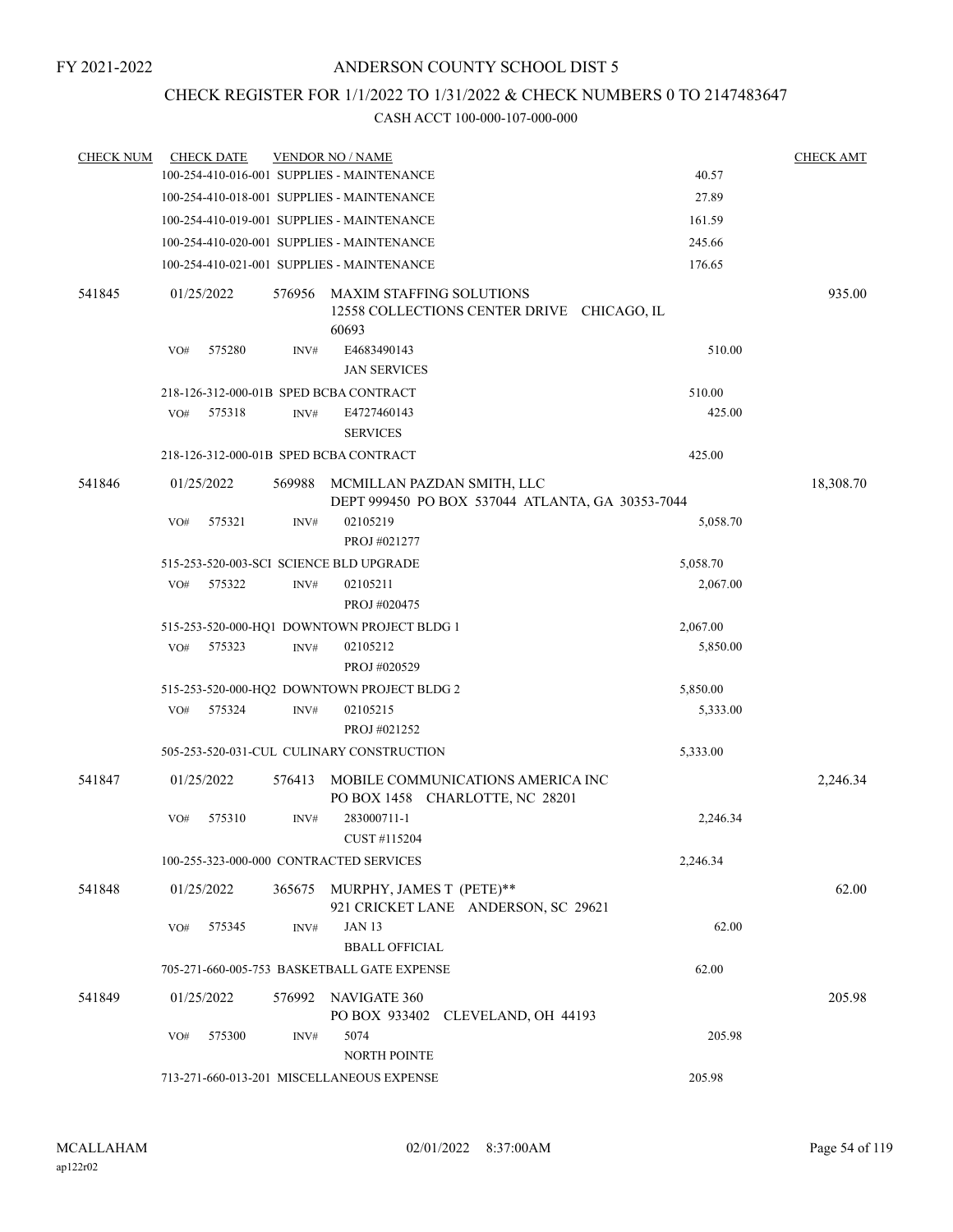# CHECK REGISTER FOR 1/1/2022 TO 1/31/2022 & CHECK NUMBERS 0 TO 2147483647

| <b>CHECK NUM</b> | <b>CHECK DATE</b> |                                                              | <b>VENDOR NO / NAME</b>                                                                       |                  | <b>CHECK AMT</b> |
|------------------|-------------------|--------------------------------------------------------------|-----------------------------------------------------------------------------------------------|------------------|------------------|
| 541850           | 01/25/2022        | 577100                                                       | PALMETTO STATE LITERACY ASSOCIATION<br>PO BOX 10101 ROCK HILL, SC 29730                       |                  | 2,860.00         |
|                  | 575285<br>VO#     | INV#                                                         | <b>REGISTRATION</b><br>15773<br>PO#<br>FEB 24 CONFERENCE                                      | 1,820.00         |                  |
|                  |                   |                                                              | 201-224-333-007-000 TRIPS AND CONFERENCES                                                     | 1,820.00         |                  |
|                  | 575286<br>VO#     | INV#                                                         | <b>REGISTRATION</b><br>15784<br>PO#<br>FEB 24 CONFERENCE                                      | 520.00           |                  |
|                  |                   |                                                              | 201-224-333-010-000 TRIPS AND CONFERENCES                                                     | 520.00           |                  |
|                  | 575331<br>VO#     | INV#                                                         | <b>REGISTRATION</b><br>15790<br>PO#<br>FEB 24 CONFERENCE                                      | 520.00           |                  |
|                  |                   |                                                              | 201-224-333-011-000 TRIPS AND CONFERENCES                                                     | 520.00           |                  |
| 541851           | 01/25/2022        | 569972                                                       | PENDLETON BAND BOOSTERS<br>PO BOX 417 PENDLETON, SC 29670                                     |                  | 100.00           |
|                  | 575303<br>VO#     | INV#                                                         | 1323<br><b>WESTSIDE</b>                                                                       | 100.00           |                  |
|                  |                   | 100-114-410-003-BAN BAND EQUIPMENT                           |                                                                                               | 100.00           |                  |
| 541852           | 01/25/2022        | 414400                                                       | <b>POSTMASTER</b><br>MAIN POST OFFICE ANDERSON 1900 N. MAIN STREET<br>ANDERSON, SC 29621-9998 |                  | 1,410.00         |
|                  | VO#<br>575288     | INV#                                                         | BOX #8015<br><b>I YR RENEWAL</b>                                                              | 1,410.00         |                  |
|                  |                   | 100-252-325-000-000 RENTALS                                  |                                                                                               | 1,410.00         |                  |
| 541853           | 01/25/2022        | 574412                                                       | POWDERSVILLE HIGH SCHOOL                                                                      |                  | 60.00            |
|                  |                   |                                                              | 145 HOOD ROAD ATTN: HEATHER RAFFINI<br>GREENVILLE, SC 29611                                   |                  |                  |
|                  | 575340<br>VO#     | INV#                                                         | <b>SOUTHWOOD</b><br><b>ORCHESTRA FEE</b>                                                      | 60.00            |                  |
|                  |                   |                                                              | 705-271-660-005-616 STRINGS/ ORCHESTRA EXPENSE                                                | 60.00            |                  |
| 541854           | 01/25/2022        | 563967                                                       | PROMOTIONS UNLIMITED<br>1200 WOODRUFF RD STE G-13 GREENVILLE, SC<br>29607                     |                  | 542.49           |
|                  | 575304<br>VO#     | INV#                                                         | 23711,23881<br>15461<br>PO#<br><b>JACKETS</b>                                                 | 542.49           |                  |
|                  |                   | 100-255-410-000-UNI UNIFORMS<br>100-255-410-000-UNI UNIFORMS |                                                                                               | 250.38<br>292.11 |                  |
| 541855           | 01/25/2022        |                                                              | 431095 REALLY GOOD STUFF, LLC<br>PO BOX 734329 CHICAGO, IL 60673-4329                         |                  | 541.82           |
|                  | 575289<br>VO#     | INV#                                                         | 7843612<br>MCLEES ELEM                                                                        | 541.82           |                  |
|                  |                   | 397-112-410-008-000 SUPPLIES                                 |                                                                                               | 541.82           |                  |
| 541856           | 01/25/2022        | 572850                                                       | ROBERT ANDERSON PETTY CASH                                                                    |                  | 400.00           |
|                  | 575290<br>VO#     | INV#                                                         | , ---<br><b>JAN 27</b><br><b>BASKETBALL</b>                                                   | 400.00           |                  |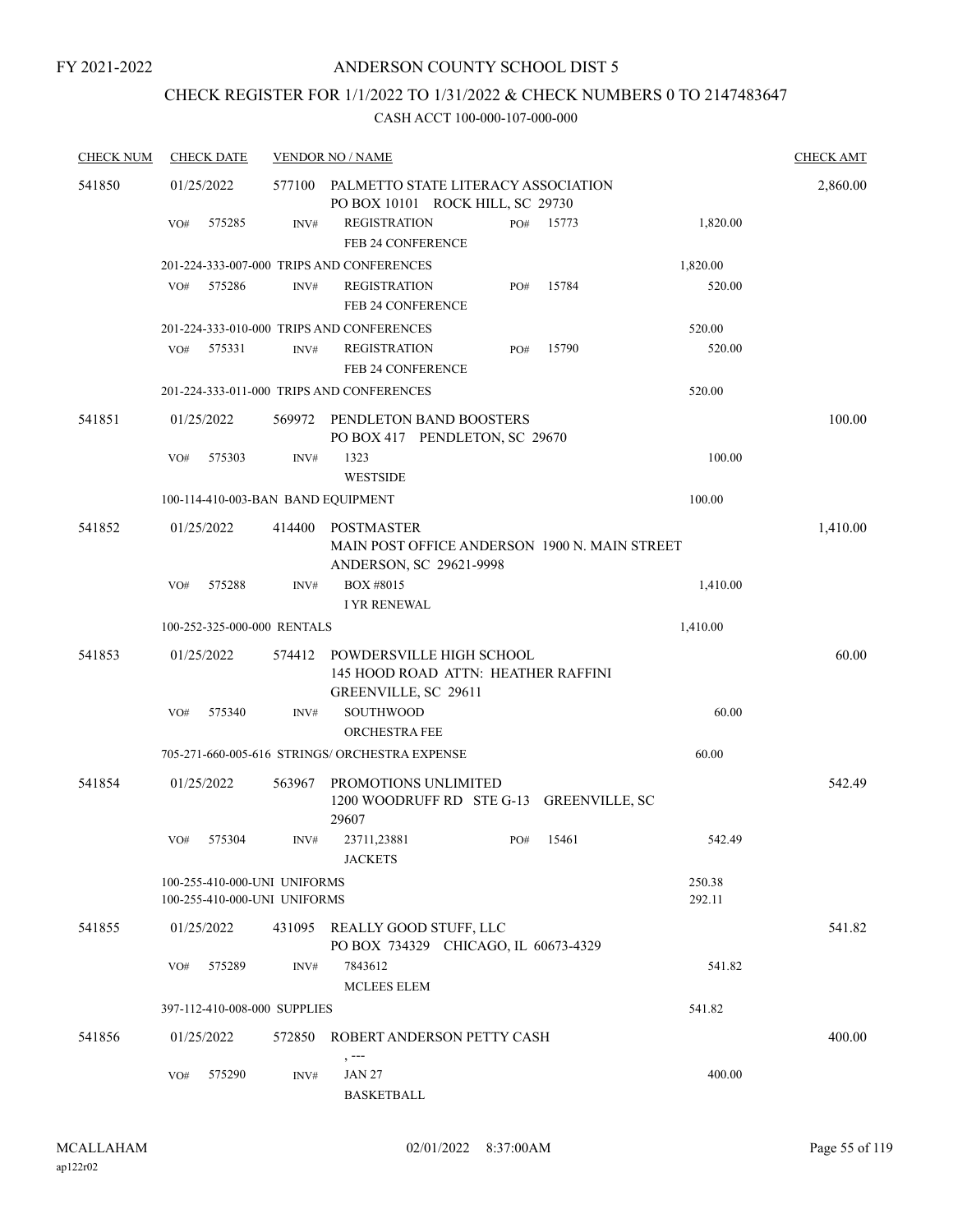## CHECK REGISTER FOR 1/1/2022 TO 1/31/2022 & CHECK NUMBERS 0 TO 2147483647

| <b>CHECK NUM</b> | <b>CHECK DATE</b> |                                     | <b>VENDOR NO / NAME</b>                        |                                                                            |       |          | <b>CHECK AMT</b> |
|------------------|-------------------|-------------------------------------|------------------------------------------------|----------------------------------------------------------------------------|-------|----------|------------------|
|                  |                   |                                     | 706-271-660-006-666 CONCESSIONS EXPENSE        |                                                                            |       | 200.00   |                  |
|                  |                   |                                     | 706-271-660-006-753 BASKETBALL GATE EXPENSE    |                                                                            |       | 200.00   |                  |
| 541857           | 01/25/2022        |                                     |                                                | 443275 ROTARY CLUB OF ANDERSON<br>PO BOX 434 ANDERSON, SC 29622            |       |          | 295.57           |
|                  | 575314<br>VO#     | INV#                                | 3348779<br><b>DENISE SAVIDGE</b>               |                                                                            |       | 295.57   |                  |
|                  |                   |                                     | 100-390-410-000-000 SUPPLIES AND MATERIALS     |                                                                            |       | 295.57   |                  |
| 541858           | 01/25/2022        | 568954                              | <b>SHRED A WAY</b><br>PIEDMONT, SC 29673       | PO BOX 51132 ATT: ACCOUNTS RECEIVABLE                                      |       |          | 48.00            |
|                  | 575294<br>VO#     | INV#                                | A98257<br><b>TL HANNA</b>                      |                                                                            |       | 48.00    |                  |
|                  |                   | 100-114-410-002-000 SUPPLIES        |                                                |                                                                            |       | 48.00    |                  |
| 541859           | 01/25/2022        | 566878                              | STANDARD INSURANCE CO                          | PO BOX 6367 EMPLOYEE BENEFITS NATIONAL<br>ACCOUNTS PORTLAND, OR 97228-6367 |       |          | 1,620.84         |
|                  | 575295<br>VO#     | INV#                                | <b>EMPLOYER FICA</b><br><b>JAN - JUNE 2021</b> |                                                                            |       | 1,620.84 |                  |
|                  |                   | 100-114-210-000-000 SOCIAL SECURITY |                                                |                                                                            |       | 1,620.84 |                  |
| 541860           | 01/25/2022        | 576973                              | SUNBELT STAFFING, LLC                          | PO BOX 934411 ATLANTA, GA 31193-4411                                       |       |          | 5,820.00         |
|                  | VO#<br>575296     | INV#                                | 20294216<br><b>SERVICES</b>                    | PO#                                                                        | 15422 | 2,820.00 |                  |
|                  |                   |                                     | 203-127-312-000-000 PURCHASED SERVICES         |                                                                            |       | 2,820.00 |                  |
|                  | 575306<br>VO#     | INV#                                | 20298310<br><b>SERVICES</b>                    | PO#                                                                        | 15422 | 3,000.00 |                  |
|                  |                   |                                     | 203-127-312-000-000 PURCHASED SERVICES         |                                                                            |       | 3,000.00 |                  |
| 541861           | 01/25/2022        | 569972                              | T & R GRAPHICS                                 | 109 DEBRA ST SENECA, SC 29678                                              |       |          | 126.00           |
|                  | 575344<br>VO#     | INV#                                | 201457<br><b>ACE ACADEMY</b>                   |                                                                            |       | 126.00   |                  |
|                  |                   | 100-114-410-001-ALT SUPPLIES        |                                                |                                                                            |       | 126.00   |                  |
| 541862           | 01/25/2022        | 571571                              | <b>TECHPOINT</b>                               | 144 PEARL INDUSTRIAL AVE HOSCHTON, GA 30548                                |       |          | 425.00           |
|                  | VO#<br>575297     | INV#                                | 2906<br>WHITEHALL ELEM                         |                                                                            |       | 425.00   |                  |
|                  |                   |                                     | 100-266-314-019-000 REPAIRS TO EQUIPMENT       |                                                                            |       | 425.00   |                  |
| 541863           | 01/25/2022        | 572122                              | THE ELECTRIC CITY NEWS                         | POBOX 1015 ANDERSON, SC 29622                                              |       |          | 1,350.00         |
|                  | 575327<br>VO#     | INV#                                | 7792<br><b>OCTOBER AD</b>                      |                                                                            |       | 675.00   |                  |
|                  |                   |                                     | 100-263-360-000-000 PRINTING AND BINDING       |                                                                            |       | 675.00   |                  |
|                  | VO#<br>575328     | INV#                                | 7946<br><b>JAN AD</b>                          |                                                                            |       | 675.00   |                  |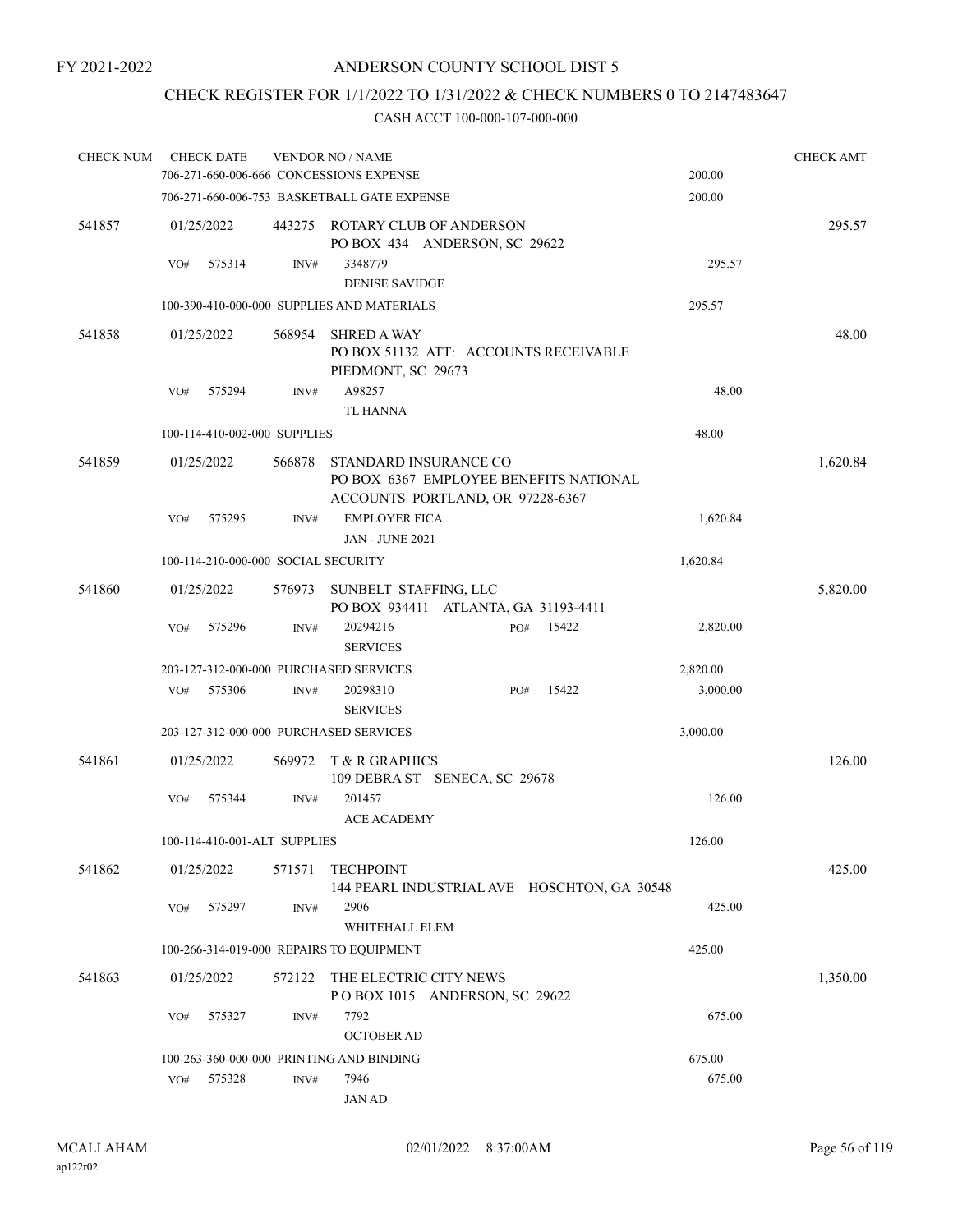### CHECK REGISTER FOR 1/1/2022 TO 1/31/2022 & CHECK NUMBERS 0 TO 2147483647

| <b>CHECK NUM</b> | <b>CHECK DATE</b> |                                                                              | <b>VENDOR NO / NAME</b>                                                                       |     |       |                     | <b>CHECK AMT</b> |
|------------------|-------------------|------------------------------------------------------------------------------|-----------------------------------------------------------------------------------------------|-----|-------|---------------------|------------------|
|                  |                   |                                                                              | 100-263-360-000-000 PRINTING AND BINDING                                                      |     |       | 675.00              |                  |
| 541864           | 01/25/2022        | 501590                                                                       | THE PARENT INSTITUTE<br>POBOX 7474 ATT: ACCOUNTS RECEIVABLE<br>FAIRFAX STATION, VA 22039-7474 |     |       |                     | 650.00           |
|                  | 575341<br>VO#     | INV#                                                                         | 10857<br><b>SUBSCRIPTION</b>                                                                  | PO# | 15731 | 650.00              |                  |
|                  |                   |                                                                              | 201-188-410-019-000 SUPPLIES- PARENTING                                                       |     |       | 130.00              |                  |
|                  |                   |                                                                              | 202-188-410-019-000 SUPPLIES- PARENTING                                                       |     |       | 520.00              |                  |
| 541865           | 01/25/2022        | 576955                                                                       | THERAPIA STAFFING<br>PO BOX 207841 DALLAS, TX 75320                                           |     |       |                     | 2,395.25         |
|                  | VO#<br>575298     | INV#                                                                         | 33775<br><b>JAN 3-7 SERVICES</b>                                                              | PO# | 15630 | 2,395.25            |                  |
|                  |                   |                                                                              | 203-127-312-000-000 PURCHASED SERVICES                                                        |     |       | 2,395.25            |                  |
| 541866           | 01/25/2022        | 576791                                                                       | THE WW WILLIAMS COMPANY LLC<br>PO BOX 772022 DETROIT, MI 48277-2022                           |     |       |                     | 1,326.20         |
|                  | 575305<br>VO#     | INV#                                                                         | 068W12205<br><b>REPAIR</b>                                                                    | PO# | 14934 | 1,326.20            |                  |
|                  |                   |                                                                              | 100-255-323-000-ACT ACTIVITY BUS CONTRACTED SERVICES                                          |     |       | 1,326.20            |                  |
| 541867           | 01/25/2022        | 577011                                                                       | THOMPSON CONSTRUCTION GROUP<br>100 N MAIN STREET SUMTER, SC 29150                             |     |       |                     | 365,704.04       |
|                  | VO#<br>575325     | INV#                                                                         | 204500002<br>PROJ #21172045                                                                   |     |       | 39,867.21           |                  |
|                  |                   |                                                                              | 515-253-520-000-HQ2 DOWNTOWN PROJECT BLDG 2                                                   |     |       | 39,867.21           |                  |
|                  | 575326<br>VO#     | INV#                                                                         | 200900006<br>PROJ #21172009                                                                   |     |       | 325,836.83          |                  |
|                  |                   |                                                                              | 515-253-520-000-HQ1 DOWNTOWN PROJECT BLDG 1                                                   |     |       | 325,836.83          |                  |
| 541868           | 01/25/2022        | 573623                                                                       | VALVOLINE INSTANT OIL CHANGE<br>8000 TOWER POINT DRIVE CHARLOTTE, NC 28227                    |     |       |                     | 45.17            |
|                  | 575311<br>VO#     | INV#                                                                         | 56324<br><b>SERVICE</b>                                                                       |     |       | 45.17               |                  |
|                  |                   |                                                                              | 100-255-323-000-000 CONTRACTED SERVICES                                                       |     |       | 45.17               |                  |
| 541869           | 01/25/2022        | 519401                                                                       | VERIZON<br>POBOX 660108 DALLAS, TX 75266-0652                                                 |     |       |                     | 40.30            |
|                  | VO#<br>575299     | INV#                                                                         | 9895948006<br>ACCT 842349188                                                                  |     |       | 40.30               |                  |
|                  |                   |                                                                              | 900-188-340-000-006 HOMELESS TELEPHONE                                                        |     |       | 40.30               |                  |
| 541870           | 01/27/2022        | 576412                                                                       | AMAZON CAPITAL SERVICES<br>PO BOX 035184 SEATTLE, WA 98124-5184                               |     |       |                     | 7,437.66         |
|                  | 575486<br>VO#     | INV#                                                                         | <b>PURCHASES</b><br>#A2QG7V7TDJIMYY                                                           |     |       | 7,437.66            |                  |
|                  |                   | 100-211-410-001-000 SUPPLIES                                                 |                                                                                               |     |       | 69.54               |                  |
|                  |                   | 100-221-410-000-TST SUPPLIES-TESTING<br>100-221-410-000-TST SUPPLIES-TESTING |                                                                                               |     |       | 228.41<br>$-228.41$ |                  |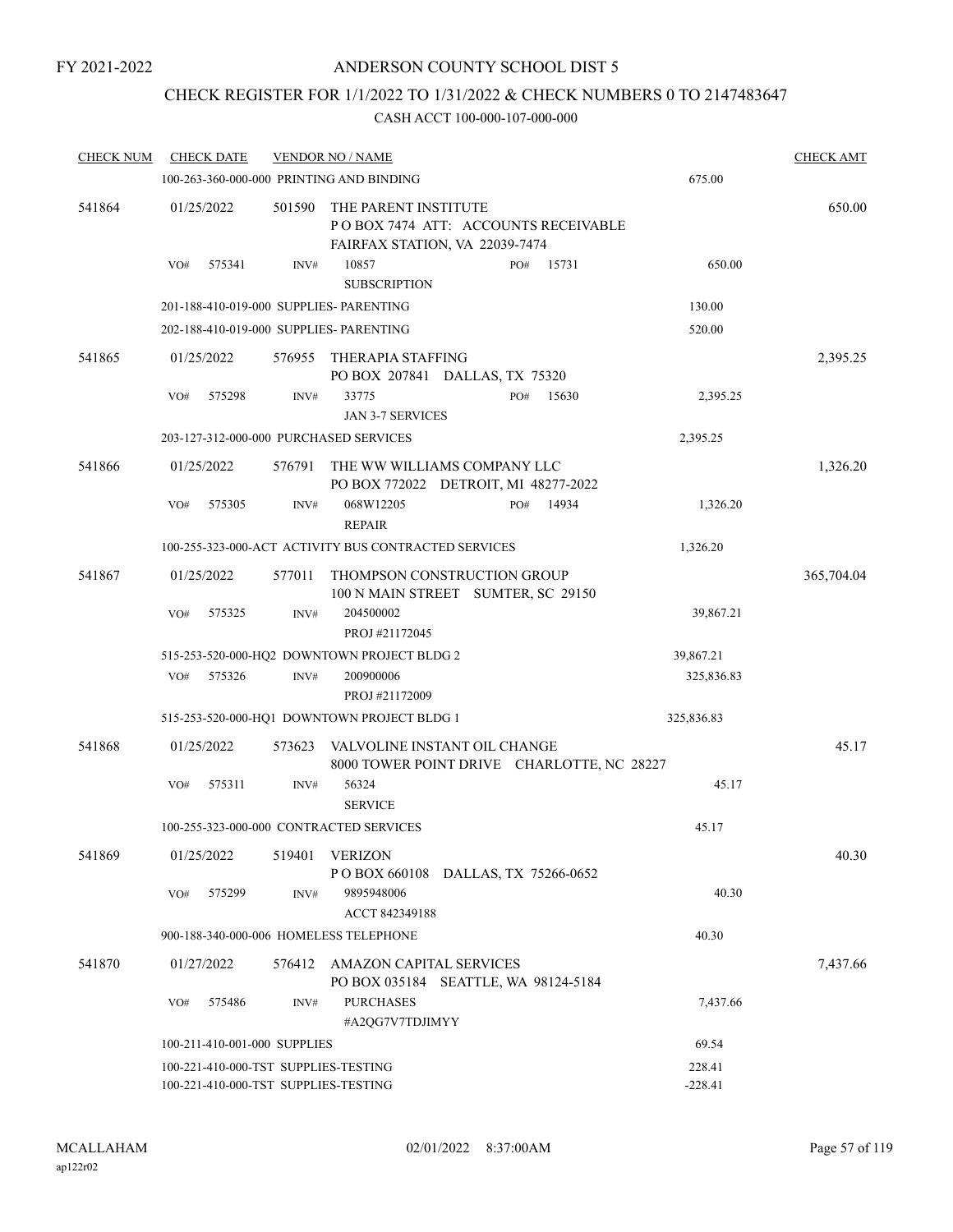## CHECK REGISTER FOR 1/1/2022 TO 1/31/2022 & CHECK NUMBERS 0 TO 2147483647

| <b>CHECK NUM</b> | <b>CHECK DATE</b>                           |        | <b>VENDOR NO / NAME</b>                                                                     |          | <b>CHECK AMT</b> |  |
|------------------|---------------------------------------------|--------|---------------------------------------------------------------------------------------------|----------|------------------|--|
|                  | 100-221-410-000-TST SUPPLIES-TESTING        |        |                                                                                             | 35.02    |                  |  |
|                  | 100-221-410-002-TST SUPPLIES-TESTING        |        |                                                                                             | 113.50   |                  |  |
|                  | 100-252-410-000-000 SUPPLIES                |        |                                                                                             | 146.68   |                  |  |
|                  | 100-252-410-000-000 SUPPLIES                |        |                                                                                             | $-13.05$ |                  |  |
|                  | 100-254-410-000-000 CUSTODIAL SUPPLIES      |        |                                                                                             | 13.28    |                  |  |
|                  |                                             |        | 100-266-345-000-000 TECHNOLOGY INFRASTRUCTURE                                               | 29.68    |                  |  |
|                  |                                             |        | 100-266-345-000-000 TECHNOLOGY INFRASTRUCTURE                                               | 1,533.76 |                  |  |
|                  |                                             |        | 100-266-345-000-000 TECHNOLOGY INFRASTRUCTURE                                               | 27.78    |                  |  |
|                  | 100-266-410-000-000 SUPPLIES                |        |                                                                                             | 32.20    |                  |  |
|                  | 283-127-410-000-000 SUPPLIES                |        |                                                                                             | 153.96   |                  |  |
|                  |                                             |        | 329-115-410-031-000 SUPPLIES-STATE EQUIPMENT                                                | 531.70   |                  |  |
|                  |                                             |        | 329-115-410-031-000 SUPPLIES-STATE EQUIPMENT                                                | $-29.48$ |                  |  |
|                  |                                             |        | 329-115-410-031-000 SUPPLIES-STATE EQUIPMENT                                                | $-14.74$ |                  |  |
|                  | 338-112-410-013-EAR SUPPLIES                |        |                                                                                             | 213.00   |                  |  |
|                  |                                             |        | 702-271-660-002-410 GENERAL ADMINISTRATION EXPENSE                                          | 39.55    |                  |  |
|                  |                                             |        | 705-271-660-005-411 MISCELLANEOUS EXPENSE                                                   | 608.82   |                  |  |
|                  |                                             |        | 705-271-660-005-645 ENGINEERING CLUB EXPENSE                                                | 100.30   |                  |  |
|                  | 705-271-660-005-674 FOOTBALL EXPENSE        |        |                                                                                             | 58.21    |                  |  |
|                  |                                             |        | 706-271-660-006-411 MISCELLANEOUS EXPENSE                                                   | 30.43    |                  |  |
|                  |                                             |        | 706-271-660-006-411 MISCELLANEOUS EXPENSE                                                   | 247.77   |                  |  |
|                  | 706-271-660-006-411 MISCELLANEOUS EXPENSE   |        | 1,893.51                                                                                    |          |                  |  |
|                  |                                             |        | 707-190-660-007-201 MISCELLANEOUS EXPENSE                                                   | 65.76    |                  |  |
|                  | 709-271-660-009-305 LIBRARY EXPENSE         |        |                                                                                             | 251.44   |                  |  |
|                  |                                             |        | 712-271-660-012-324 POSTIVE BEHAVIOR I.S. EXPENSE                                           | 186.50   |                  |  |
|                  |                                             |        | 712-271-660-012-324 POSTIVE BEHAVIOR I.S. EXPENSE                                           | 422.39   |                  |  |
|                  | 713-271-660-013-305 LIBRARY EXPENSE         |        | 341.22                                                                                      |          |                  |  |
|                  | 720-271-660-020-411 MISCELLANEOUS EXPENSE   |        | 45.60                                                                                       |          |                  |  |
|                  | 852-252-410-000-000 SUPPLIES                |        |                                                                                             | 82.34    |                  |  |
|                  | 852-252-410-000-000 SUPPLIES                |        |                                                                                             | 74.89    |                  |  |
|                  | 852-252-410-000-000 SUPPLIES                |        |                                                                                             | 23.52    |                  |  |
|                  | 883-223-410-000-000 SUPPLIES                |        |                                                                                             | 35.25    |                  |  |
|                  | 883-223-410-000-000 SUPPLIES                |        |                                                                                             | 87.33    |                  |  |
| 541871           | 01/27/2022                                  | 570950 | ANDERSON COUNTY SHERIFF'S OFFICE<br>ATTN: JAMIE LAZAR 305 CAMSON ROAD<br>ANDERSON, SC 29621 |          | 787.50           |  |
|                  | 575378<br>VO#                               | INV#   | JAN 12                                                                                      | 122.50   |                  |  |
|                  |                                             |        | <b>BBALL GLENVIEW</b>                                                                       |          |                  |  |
|                  |                                             |        | 720-271-660-020-753 BASKETBALL GATE EXPENSE                                                 | 122.50   |                  |  |
|                  | VO#<br>575379                               | INV#   | <b>JAN 24</b>                                                                               | 105.00   |                  |  |
|                  |                                             |        | <b>BBALL GLENVIEW</b>                                                                       |          |                  |  |
|                  | 720-271-660-020-753 BASKETBALL GATE EXPENSE |        | 105.00                                                                                      |          |                  |  |
|                  | 575380<br>VO#                               | INV#   | 192.50                                                                                      |          |                  |  |
|                  |                                             |        | JAN 24<br>TLH BBALL                                                                         |          |                  |  |
|                  |                                             |        | 702-271-660-002-753 BASKETBALL GATE EXPENSE                                                 | 192.50   |                  |  |
|                  | 575466<br>VO#                               | INV#   | <b>JAN 2022</b>                                                                             | 367.50   |                  |  |
|                  |                                             |        |                                                                                             |          |                  |  |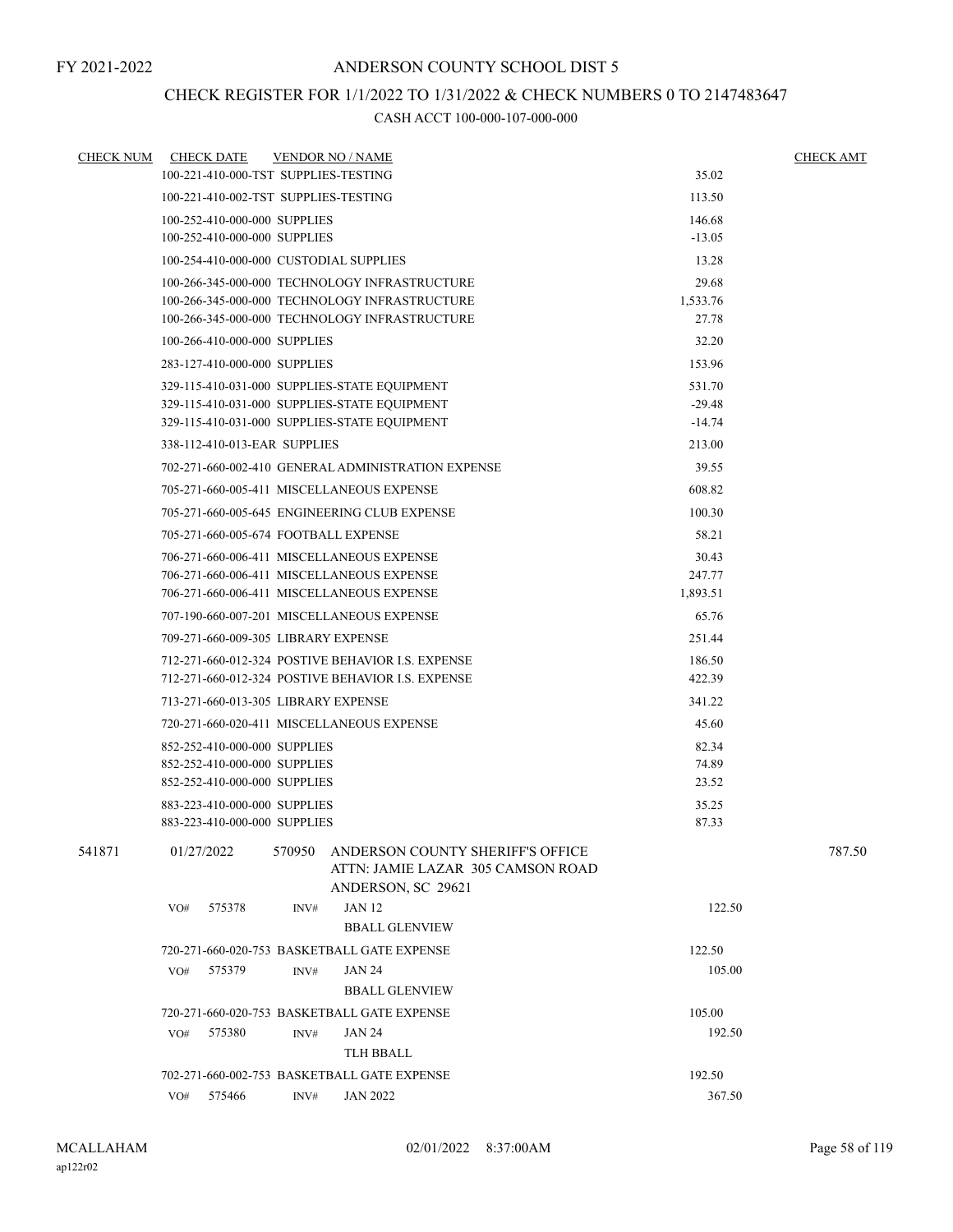## CHECK REGISTER FOR 1/1/2022 TO 1/31/2022 & CHECK NUMBERS 0 TO 2147483647

| <b>CHECK NUM</b> | <b>CHECK DATE</b>                        |             | <b>VENDOR NO / NAME</b>                                                                   |     |       |          | <b>CHECK AMT</b> |
|------------------|------------------------------------------|-------------|-------------------------------------------------------------------------------------------|-----|-------|----------|------------------|
|                  |                                          |             | <b>ROBERT ANDERSON</b>                                                                    |     |       |          |                  |
|                  |                                          |             | 706-271-660-006-697 WRESTLING GATE RECEIPTS EXPENSE                                       |     |       | 122.50   |                  |
|                  |                                          |             | 706-271-660-006-753 BASKETBALL GATE EXPENSE                                               |     |       | 245.00   |                  |
| 541872           | 01/27/2022                               | 567918      | BERNHARDT HOUSE OF VIOLINS LLC<br>5 CATEECHEE AVE ATT: ACCOUNTS RECEIVABLE                |     |       |          | 293.98           |
|                  | 575382<br>VO#                            | INV#        | GREENVILLE, SC 29605<br>266438                                                            |     |       | 293.98   |                  |
|                  |                                          |             | <b>SOUTHWOOD</b>                                                                          |     |       |          |                  |
|                  | 100-114-410-021-STR STRING SUPPLIES      |             |                                                                                           |     |       | 293.98   |                  |
| 541873           | 01/27/2022                               |             | 569972 BRITTNY DOVER<br>224 CHERRY AVE ANDERSON, SC 29621                                 |     |       |          | 205.00           |
|                  | VO#<br>575376                            | INV#        | <b>REFUND</b><br><b>FIELD TRIP</b>                                                        |     |       | 205.00   |                  |
|                  |                                          |             | 714-271-660-014-355 FIELD TRIPS GRADE 5 EXPENSE                                           |     |       | 205.00   |                  |
| 541874           | 01/27/2022                               |             | 152495 CAMCOR, INC<br>POBOX 1899 ATT: ACCOUNTS RECEIVABLE<br>BURLINGTON, NC 27216-1899    |     |       |          | 5,347.86         |
|                  | 575386<br>VO#                            | INV#        | 2522911<br><b>TECHNOLOGY</b>                                                              | PO# | 15559 | 5,347.86 |                  |
|                  | 100-266-314-002-000 REPAIRS TO EQUIPMENT |             |                                                                                           |     |       | 5,347.86 |                  |
| 541875           | 01/27/2022                               | 573855 CANA | 3939 ROYAL DRIVE, SUITE 204 KENNESAW, GA 30144                                            |     |       |          | 3,260.29         |
|                  | 575387<br>VO#                            | INV#        | 41539<br><b>TECHNOLOGY</b>                                                                | PO# | 15618 | 3,260.29 |                  |
|                  |                                          |             | 515-253-520-000-HQ1 DOWNTOWN PROJECT BLDG 1                                               |     |       | 3,260.29 |                  |
| 541876           | 01/27/2022                               | 566288      | CES CITY ELECTRIC SUPPLY<br>PO BOX 131811 DALLAS, TX 75313                                |     |       |          | 618.37           |
|                  | 575388<br>VO#                            | INV#        | 165085<br><b>SUPPLIES</b>                                                                 |     |       | 86.33    |                  |
|                  |                                          |             | 100-254-410-000-001 MAINT. SUPPLIES-STRUCTURES                                            |     |       | 86.33    |                  |
|                  | VO#<br>575468                            | INV#        | 163068<br><b>SUPPLIES</b>                                                                 |     |       | 196.20   |                  |
|                  |                                          |             | 100-254-410-020-001 SUPPLIES - MAINTENANCE                                                |     |       | 196.20   |                  |
|                  | 575469<br>VO#                            | INV#        | 162974<br><b>SUPPLIES</b>                                                                 |     |       | 208.65   |                  |
|                  |                                          |             | 100-254-410-000-001 MAINT, SUPPLIES-STRUCTURES                                            |     |       | 208.65   |                  |
|                  | 575470<br>VO#                            | INV#        | 163209<br><b>SUPPLIES</b>                                                                 |     |       | 127.19   |                  |
|                  |                                          |             | 100-254-410-003-001 SUPPLIES - MAINTENANCE                                                |     |       | 127.19   |                  |
| 541877           | 01/27/2022                               | 570581      | CITY OF ANDERSON POLICE DEPT<br>401 SOUTH MAIN ST ATTN: SARAH YOUNG<br>ANDERSON, SC 29624 |     |       |          | 150.00           |
|                  | 575389<br>VO#                            | INV#        | <b>JAN 24</b><br>MCCANTS BBALL                                                            |     |       | 75.00    |                  |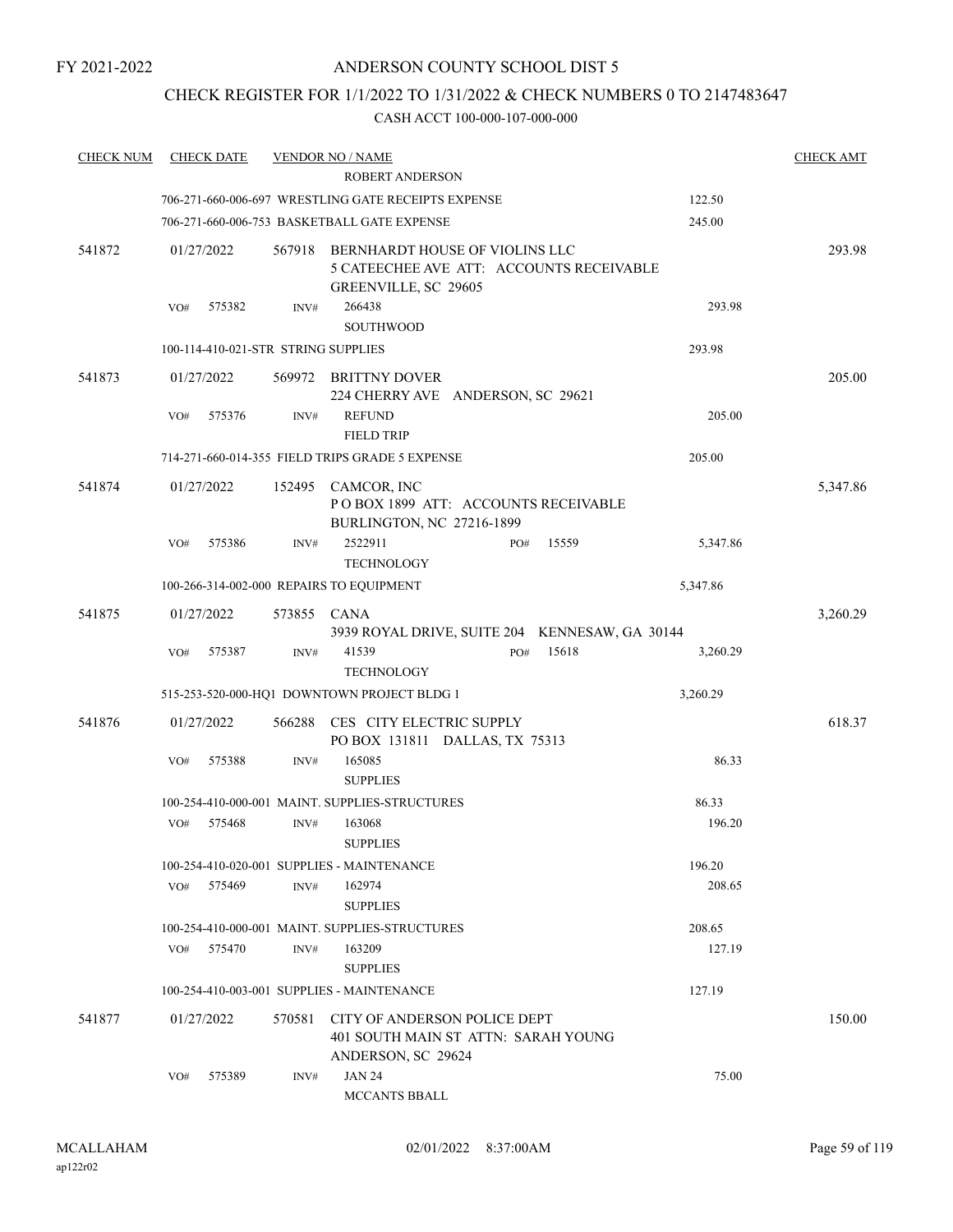# CHECK REGISTER FOR 1/1/2022 TO 1/31/2022 & CHECK NUMBERS 0 TO 2147483647

| <b>CHECK NUM</b> |     | <b>CHECK DATE</b>             |        | <b>VENDOR NO / NAME</b>                                                                |     |       |           | <b>CHECK AMT</b> |
|------------------|-----|-------------------------------|--------|----------------------------------------------------------------------------------------|-----|-------|-----------|------------------|
|                  |     |                               |        | 705-271-660-005-753 BASKETBALL GATE EXPENSE                                            |     |       | 75.00     |                  |
|                  | VO# | 575390                        | INV#   | <b>JAN 13</b><br>MCCANTS BBALL                                                         |     |       | 75.00     |                  |
|                  |     |                               |        | 705-271-660-005-753 BASKETBALL GATE EXPENSE                                            |     |       | 75.00     |                  |
| 541878           |     | 01/27/2022                    |        | 577026 COLUMBIA SYSTEMS INTERNATIONAL OF SC LLC<br>9031 FARROW ROAD COLUMBIA, SC 29203 |     |       |           | 14,716.02        |
|                  | VO# | 575414                        | INV#   | 72648<br><b>TL HANNA</b>                                                               | PO# | 15291 | 14,716.02 |                  |
|                  |     |                               |        | 505-271-410-002-LOK BASKETBALL LOCKER REPAIR                                           |     |       | 14,716.02 |                  |
| 541879           |     | 01/27/2022                    |        | 569972 DANIELLE HOGAN<br>818 WINSTON DRIVE ANDERSON, SC 29625                          |     |       |           | 205.00           |
|                  | VO# | 575377                        | INV#   | <b>REFUND</b><br><b>FIELD TRIP</b>                                                     |     |       | 205.00    |                  |
|                  |     |                               |        | 714-271-660-014-355 FIELD TRIPS GRADE 5 EXPENSE                                        |     |       | 205.00    |                  |
| 541880           |     | 01/27/2022                    | 567489 | DE LAGE LANDEN<br>POBOX 41602 PHILADELPHIA, PA 19101-1602                              |     |       |           | 156.22           |
|                  | VO# | 575471                        | INV#   | 75102466<br><b>COPIER</b>                                                              |     |       | 156.22    |                  |
|                  |     | 100-113-410-009-000 SUPPLIES  |        |                                                                                        |     |       | 156.22    |                  |
|                  |     | 01/27/2022                    | 198651 | <b>DELL MARKETING</b>                                                                  |     |       |           | 814.27           |
| 541881           |     |                               |        | PO BOX 534118 ATT: ACCOUNTS RECEIVABLE<br>ATLANTA, GA 30353-4118                       |     |       |           |                  |
|                  | VO# | 575392                        | INV#   | 10551607834<br><b>SUPPLIES</b>                                                         | PO# | 15737 | 205.44    |                  |
|                  |     |                               |        | 100-266-314-000-000 REPAIRS TO EQUIPMENT                                               |     |       | 205.44    |                  |
|                  | VO# | 575393                        | INV#   | 10554273243<br><b>DELL DOCK</b>                                                        | PO# | 15496 | 221.49    |                  |
|                  |     |                               |        | 100-266-345-000-000 TECHNOLOGY INFRASTRUCTURE                                          |     |       | 221.49    |                  |
|                  | VO# | 575467                        | INV#   | 10544070584<br><b>PRINTER</b>                                                          |     |       | 387.34    |                  |
|                  |     |                               |        | 706-271-660-006-411 MISCELLANEOUS EXPENSE                                              |     |       | 387.34    |                  |
| 541882           |     | 01/27/2022                    |        | 573223 DEPT OF ADMINISTRATION<br>SUITE 409 1200 SENATE STREET COLUMBIA, SC 29201       |     |       |           | 1,371.06         |
|                  | VO# | 575394                        | INV#   | 90331360<br><b>SERVICE</b>                                                             |     |       | 1,371.06  |                  |
|                  |     | 100-266-340-000-000 TELEPHONE |        |                                                                                        |     |       | 229.24    |                  |
|                  |     | 100-266-340-001-000 TELEPHONE |        |                                                                                        |     |       | 67.07     |                  |
|                  |     | 100-266-340-002-000 TELEPHONE |        |                                                                                        |     |       | 22.90     |                  |
|                  |     | 100-266-340-003-000 TELEPHONE |        |                                                                                        |     |       | 22.90     |                  |
|                  |     | 100-266-340-005-000 TELEPHONE |        |                                                                                        |     |       | 67.07     |                  |
|                  |     | 100-266-340-006-000 TELEPHONE |        |                                                                                        |     |       | 22.90     |                  |
|                  |     | 100-266-340-007-000 TELEPHONE |        |                                                                                        |     |       | 67.07     |                  |
|                  |     | 100-266-340-008-000 TELEPHONE |        |                                                                                        |     |       | 67.07     |                  |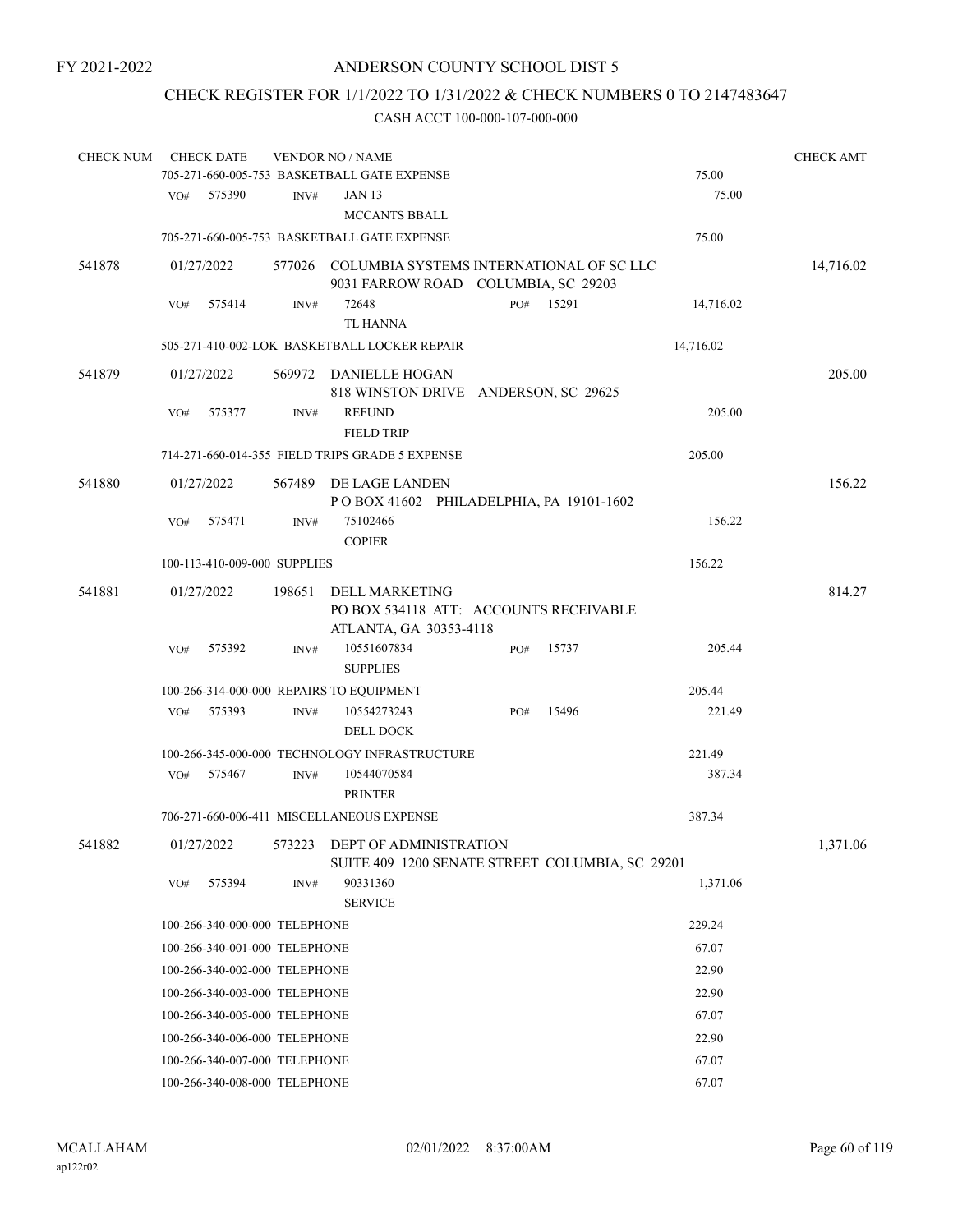## CHECK REGISTER FOR 1/1/2022 TO 1/31/2022 & CHECK NUMBERS 0 TO 2147483647

| <b>CHECK NUM</b> | <b>CHECK DATE</b>                       |        | <b>VENDOR NO / NAME</b>                                                                         |     |       |           | <b>CHECK AMT</b> |
|------------------|-----------------------------------------|--------|-------------------------------------------------------------------------------------------------|-----|-------|-----------|------------------|
|                  | 100-266-340-009-000 TELEPHONE           |        |                                                                                                 |     |       | 67.07     |                  |
|                  | 100-266-340-010-000 TELEPHONE           |        |                                                                                                 |     |       | 67.07     |                  |
|                  | 100-266-340-011-000 TELEPHONE           |        |                                                                                                 |     |       | 67.07     |                  |
|                  | 100-266-340-012-000 TELEPHONE           |        |                                                                                                 |     |       | 67.07     |                  |
|                  | 100-266-340-013-000 TELEPHONE           |        |                                                                                                 |     |       | 67.07     |                  |
|                  | 100-266-340-014-000 TELEPHONE           |        |                                                                                                 |     |       | 67.07     |                  |
|                  | 100-266-340-016-000 TELEPHONE           |        |                                                                                                 |     |       | 67.07     |                  |
|                  | 100-266-340-017-000 TELEPHONE           |        |                                                                                                 |     |       | 67.07     |                  |
|                  | 100-266-340-019-000 TELEPHONE           |        |                                                                                                 |     |       | 67.07     |                  |
|                  | 100-266-340-020-000 TELEPHONE           |        |                                                                                                 |     |       | 67.07     |                  |
|                  | 100-266-340-021-000 TELEPHONE           |        |                                                                                                 |     |       | 67.07     |                  |
|                  | 131-266-340-031-000 TELEPHONE           |        |                                                                                                 |     |       | 67.07     |                  |
| 541883           | 01/27/2022                              | 202950 | DISCOUNT BARK COMPANY<br>1820 PEARMAN DAIRY ROAD ATT: ACCOUNTS<br>RECEIVABLE ANDERSON, SC 29625 |     |       |           | 9,989.52         |
|                  | 575397<br>VO#                           | INV#   | 13910                                                                                           | PO# | 14899 | 9,989.52  |                  |
|                  |                                         |        | <b>PLAYGROUND CHIPS</b>                                                                         |     |       |           |                  |
|                  | 100-254-410-000-MUL MULCH               |        |                                                                                                 |     |       | 719.04    |                  |
|                  | 100-254-410-007-MUL MULCH               |        |                                                                                                 |     |       | 385.20    |                  |
|                  | 100-254-410-010-MUL MULCH               |        |                                                                                                 |     |       | 1,104.24  |                  |
|                  | 100-254-410-010-MUL MULCH               |        |                                                                                                 |     |       | 154.08    |                  |
|                  | 100-254-410-011-MUL MULCH               |        |                                                                                                 |     |       | 3,210.00  |                  |
|                  | 100-254-410-012-MUL MULCH               |        |                                                                                                 |     |       | 308.16    |                  |
|                  | 100-254-410-016-MUL MULCH               |        |                                                                                                 |     |       | 719.04    |                  |
|                  | 100-254-410-017-MUL MULCH               |        |                                                                                                 |     |       | 3,081.60  |                  |
|                  | 100-254-410-019-MUL MULCH               |        |                                                                                                 |     |       | 308.16    |                  |
| 541884           | 01/27/2022                              | 211302 | <b>DUKE ENERGY</b><br>PO BOX 1094 CHARLOTTE, NC 28201-1094                                      |     |       |           | 64,156.59        |
|                  | 575485<br>VO#                           | INV#   | DUE FEB 7<br><b>UTILITIES</b>                                                                   |     |       | 64,156.59 |                  |
|                  |                                         |        | 100-254-470-000-000 ENERGY-ELECTRICITY & WATER                                                  |     |       | 306.36    |                  |
|                  |                                         |        | 100-254-470-000-000 ENERGY-ELECTRICITY & WATER                                                  |     |       | 423.67    |                  |
|                  |                                         |        | 100-254-470-001-000 ENERGY-ELECTRICITY & WATER                                                  |     |       | 249.51    |                  |
|                  |                                         |        | 100-254-470-002-000 ENERGY-ELECTRICITY & WATER                                                  |     |       | 17.59     |                  |
|                  |                                         |        | 100-254-470-006-000 ENERGY-ELECTRICITY & WATER                                                  |     |       | 12,175.20 |                  |
|                  |                                         |        | 100-254-470-008-000 ENERGY-ELECTRICITY & WATER                                                  |     |       | 5,602.08  |                  |
|                  |                                         |        | 100-254-470-011-000 ENERGY-ELECTRICITY & WATER                                                  |     |       | 2,628.00  |                  |
|                  |                                         |        | 100-254-470-012-000 ENERGY-ELECTRICITY & WATER                                                  |     |       | 4,188.42  |                  |
|                  |                                         |        | 100-254-470-013-000 ENERGY-ELECTRICITY & WATER                                                  |     |       | 8,575.57  |                  |
|                  |                                         |        | 100-254-470-014-000 ENERGY-ELECTRICITY & WATER                                                  |     |       | 3,914.45  |                  |
|                  | 100-254-470-014-THR UTILITIES - THEATRE |        |                                                                                                 |     |       | 1,430.52  |                  |
|                  |                                         |        | 100-254-470-015-000 ENERGY-ELECTRICITY & WATER                                                  |     |       | 1,728.73  |                  |
|                  |                                         |        | 100-254-470-017-000 ENERGY-ELECTRICITY & WATER                                                  |     |       | 6,627.47  |                  |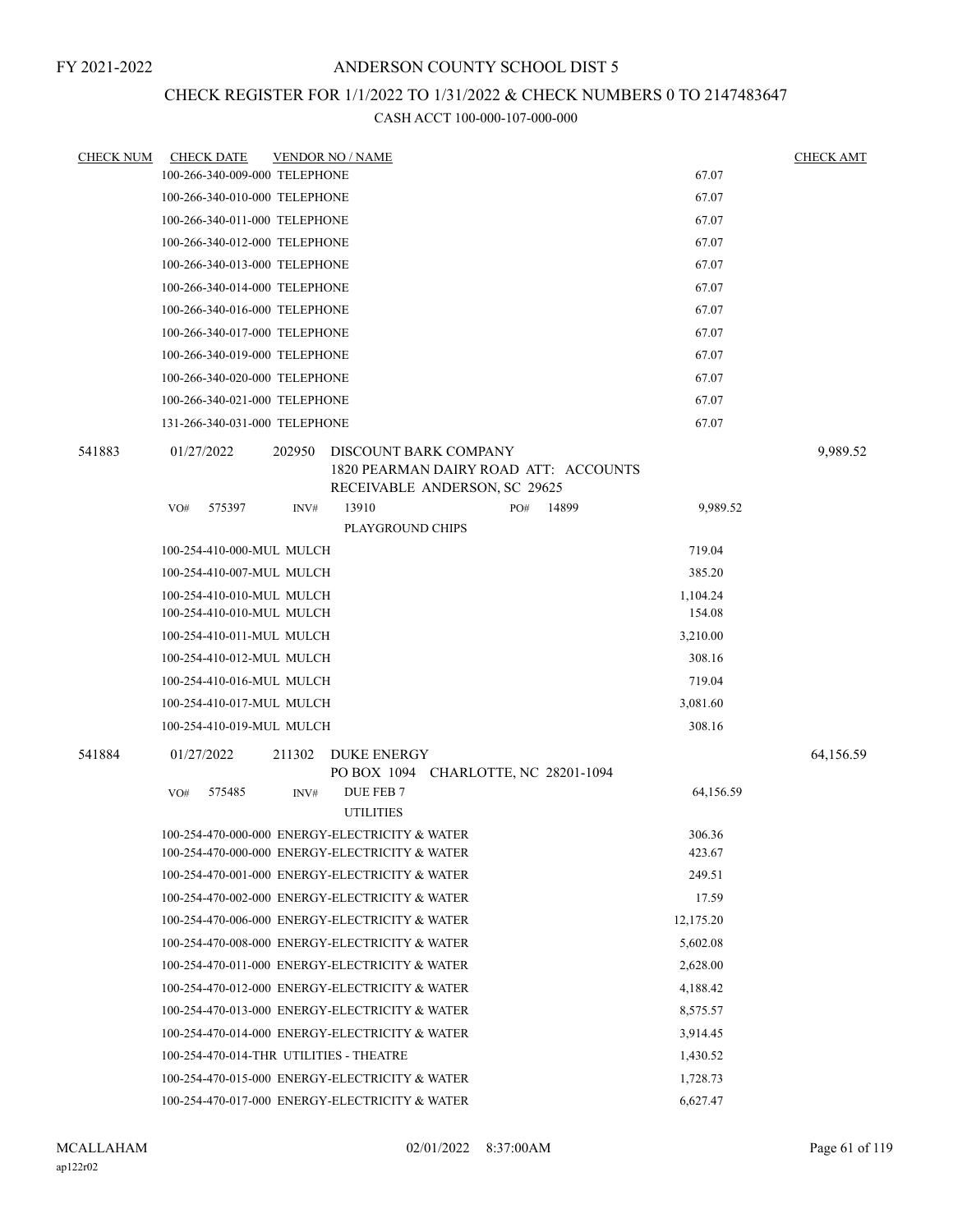# CHECK REGISTER FOR 1/1/2022 TO 1/31/2022 & CHECK NUMBERS 0 TO 2147483647

| <b>CHECK NUM</b> | <b>CHECK DATE</b>                      |        | <b>VENDOR NO / NAME</b>                                                             |     |       |           | <b>CHECK AMT</b> |
|------------------|----------------------------------------|--------|-------------------------------------------------------------------------------------|-----|-------|-----------|------------------|
|                  |                                        |        | 100-254-470-020-000 ENERGY-ELECTRICITY & WATER                                      |     |       | 10,017.93 |                  |
|                  |                                        |        | 100-254-470-021-000 ENERGY-ELECTRICITY & WATER                                      |     |       | 5,884.81  |                  |
|                  |                                        |        | 100-254-470-023-000 ENERGY-ELECTRICITY & WATER                                      |     |       | 90.13     |                  |
|                  | 600-256-470-026-000 ENERGY             |        |                                                                                     |     |       | 296.15    |                  |
| 541885           | 01/27/2022                             | 563495 | ELECTRIC CITY UTILITIES<br>CITY OF ANDERSON 601 SOUTH MAIN ST<br>ANDERSON, SC 29624 |     |       |           | 4,085.44         |
|                  | 575480<br>VO#                          | INV#   | 165357731<br><b>UTILITIES</b>                                                       |     |       | 108.32    |                  |
|                  |                                        |        | 100-254-470-023-000 ENERGY-ELECTRICITY & WATER                                      |     |       | 108.32    |                  |
|                  | 575481<br>VO#                          | INV#   | 136057641<br><b>UTILITIES</b>                                                       |     |       | 2,069.84  |                  |
|                  |                                        |        | 100-254-470-005-000 ENERGY-ELECTRICITY & WATER                                      |     |       | 2,069.84  |                  |
|                  | VO#<br>575482                          | INV#   | 125257581<br><b>UTILITIES</b>                                                       |     |       | 1,039.96  |                  |
|                  |                                        |        | 100-254-470-014-000 ENERGY-ELECTRICITY & WATER                                      |     |       | 1,039.96  |                  |
|                  | 575483<br>VO#                          | INV#   | 145157672<br><b>UTILITIES</b>                                                       |     |       | 867.32    |                  |
|                  |                                        |        | 100-254-470-009-000 ENERGY-ELECTRICITY & WATER                                      |     |       | 867.32    |                  |
| 541886           | 01/27/2022                             | 576971 | ESS SOUTH CENTRAL LLC<br>PO BOX 747077 ATLANTA, GA 30374-7077                       |     |       |           | 3,050.85         |
|                  | 575398<br>VO#                          | INV#   | 295270<br>WK ENDING 1/8/22                                                          | PO# | 15078 | 2,296.20  |                  |
|                  |                                        |        | 100-112-311-009-000 PURCHASED SERVICE - SUBS                                        |     |       | 535.35    |                  |
|                  |                                        |        | 100-112-311-010-000 PURCHASED SERVICE - SUBS                                        |     |       | 451.50    |                  |
|                  |                                        |        | 100-112-311-012-000 PURCHASED SERVICE - SUBS                                        |     |       | 251.55    |                  |
|                  |                                        |        | 100-112-311-013-000 PURCHASED SERVICE - SUBS                                        |     |       | 116.10    |                  |
|                  |                                        |        | 100-112-311-017-000 PURCHASED SERVICE - SUBS                                        |     |       | 387.00    |                  |
|                  |                                        |        | 100-139-311-015-000 PURCHASED SERVICE - SUBS                                        |     |       | 554.70    |                  |
|                  | 575399<br>VO#                          | INV#   | 295267<br>WK ENDING 1/8/22                                                          | PO# | 15078 | 419.25    |                  |
|                  |                                        |        | 100-112-311-013-000 PURCHASED SERVICE - SUBS                                        |     |       | 83.85     |                  |
|                  | 100-264-312-000-000 PURCHASED SERVICES |        |                                                                                     |     |       | 335.40    |                  |
|                  | 575488<br>VO#                          | INV#   | 296862<br><b>WK ENDING 1/15/22</b>                                                  | PO# | 15078 | 335.40    |                  |
|                  |                                        |        | 100-112-311-011-000 PURCHASED SERVICE - SUBS                                        |     |       | 83.85     |                  |
|                  | 100-264-312-000-000 PURCHASED SERVICES |        |                                                                                     |     |       | 251.55    |                  |
| 541887           | 01/27/2022                             | 576400 | FANT, THOMAS**<br>822 MARTIN RD STARR, SC 29634                                     |     |       |           | 96.40            |
|                  | 575465<br>VO#                          | INV#   | <b>JAN 12</b><br>WRESTLING                                                          |     |       | 96.40     |                  |
|                  |                                        |        | 706-271-660-006-697 WRESTLING GATE RECEIPTS EXPENSE                                 |     |       | 96.40     |                  |
| 541888           | 01/27/2022                             | 574009 | FUN EXPRESS, LLC                                                                    |     |       |           | 162.97           |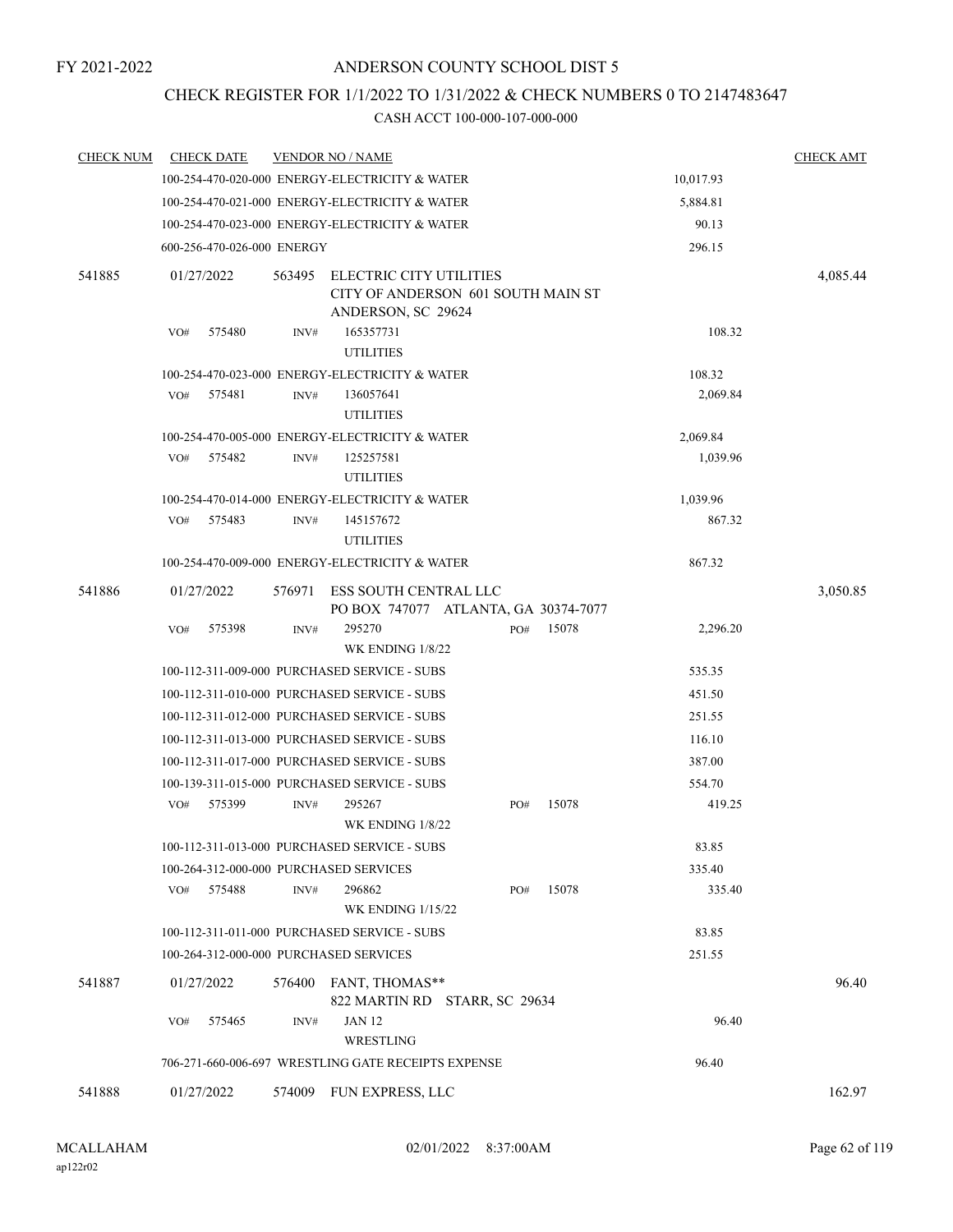FY 2021-2022

### ANDERSON COUNTY SCHOOL DIST 5

### CHECK REGISTER FOR 1/1/2022 TO 1/31/2022 & CHECK NUMBERS 0 TO 2147483647

| <b>CHECK NUM</b> |     | <b>CHECK DATE</b> |                                   | <b>VENDOR NO / NAME</b>                                                                              | <b>CHECK AMT</b> |
|------------------|-----|-------------------|-----------------------------------|------------------------------------------------------------------------------------------------------|------------------|
|                  |     |                   |                                   | PO BOX 14463 DES MOINES, IA 50306                                                                    |                  |
|                  | VO# | 575405            | INV#                              | 714459342-01<br><b>NEVITT FOREST</b>                                                                 | 162.97           |
|                  |     |                   |                                   | 712-271-660-012-324 POSTIVE BEHAVIOR I.S. EXPENSE<br>162.97                                          |                  |
| 541889           |     | 01/27/2022        | 569372                            | <b>GREAT AMERICA LEASING CORP</b><br>PO BOX 660831 ATT: ACCOUNTS RECEIVABLE<br>DALLAS, TX 75266-0831 | 1,718.32         |
|                  | VO# | 575406            | INV#                              | 30768387<br>14926<br>1,598.48<br>PO#<br><b>COPIER</b>                                                |                  |
|                  |     |                   | 100-252-325-000-000 RENTALS       | 1,598.48                                                                                             |                  |
|                  | VO# | 575407            | INV#                              | 14925<br>30652110<br>PO#<br><b>COPIER</b>                                                            | 119.84           |
|                  |     |                   | 100-113-410-005-000 SUPPLIES      | 119.84                                                                                               |                  |
| 541890           |     | 01/27/2022        | 257450                            | GUNNELS, LOYD STEVE**<br>220 HAZELWOOD AVENUE ANDERSON, SC 29626                                     | 62.00            |
|                  | VO# | 575373            | INV#                              | <b>JAN 24</b><br><b>BBALL OFFICIAL</b>                                                               | 62.00            |
|                  |     |                   |                                   | 62.00<br>720-271-660-020-753 BASKETBALL GATE EXPENSE                                                 |                  |
| 541891           |     | 01/27/2022        | 574299                            | <b>IDENTITY AUTOMATION, LP</b><br>7102 N. SAM HOUSTON PARKWAY W. HOUSTON, TX<br>77064                | 9,633.00         |
|                  | VO# | 575474            | INV#                              | 15792<br>9,633.00<br>05740<br>PO#<br><b>SUBSCRIPTION</b>                                             |                  |
|                  |     |                   |                                   | 100-266-445-000-000 SOFTWARE TECHNOLOGY<br>9,633.00                                                  |                  |
| 541892           |     | 01/27/2022        | 566870                            | K I KRUEGER INTERNATIONAL, INC<br>P.O. BOX 204576 ATT: ACCOUNTS RECEIVABLE<br>DALLAS, TX 75320-4576  | 2,280.14         |
|                  | VO# | 575410            | INV#                              | 14343448<br>15388<br>2,280.14<br>PO#<br><b>CHARTER SCHOOL</b>                                        |                  |
|                  |     |                   | 124-114-410-024-000 SUPPLIES      | 2,280.14                                                                                             |                  |
| 541893           |     | 01/27/2022        | 568647                            | <b>MANSFIELD OIL COMPANY</b><br>PO BOX 733706 DALLAS, TX 75373-3706                                  | 3,502.98         |
|                  | VO# | 575411            | INV#                              | SQLCD731781<br>3,502.98<br><b>FUEL</b>                                                               |                  |
|                  |     |                   | 100-254-411-000-001 GASOLINE      | 3,388.78                                                                                             |                  |
|                  |     |                   | 100-255-411-000-000 GASOLINE      | 65.36                                                                                                |                  |
|                  |     |                   | 600-256-690-021-000 OTHER OBJECTS | 48.84                                                                                                |                  |
| 541894           |     | 01/27/2022        | 576302                            | MARYLAND CHILD SUPPORT ACCOUNT<br>PO BOX 17396 BALTIMORE, MD 21297-1396                              | 255.89           |
|                  | VO# | 575357            | INV#                              | 1/28 PAYROLL<br><b>DEDUCTIONS</b>                                                                    | 255.89           |
|                  |     |                   |                                   | 100-000-435-000-000 WAGE GARNISH/CH SUPPORT<br>255.89                                                |                  |
| 541895           |     | 01/27/2022        | 363375                            | MOORE, R TODD**<br>150 KINGSLAND WAY PIEDMONT, SC 29673                                              | 84.50            |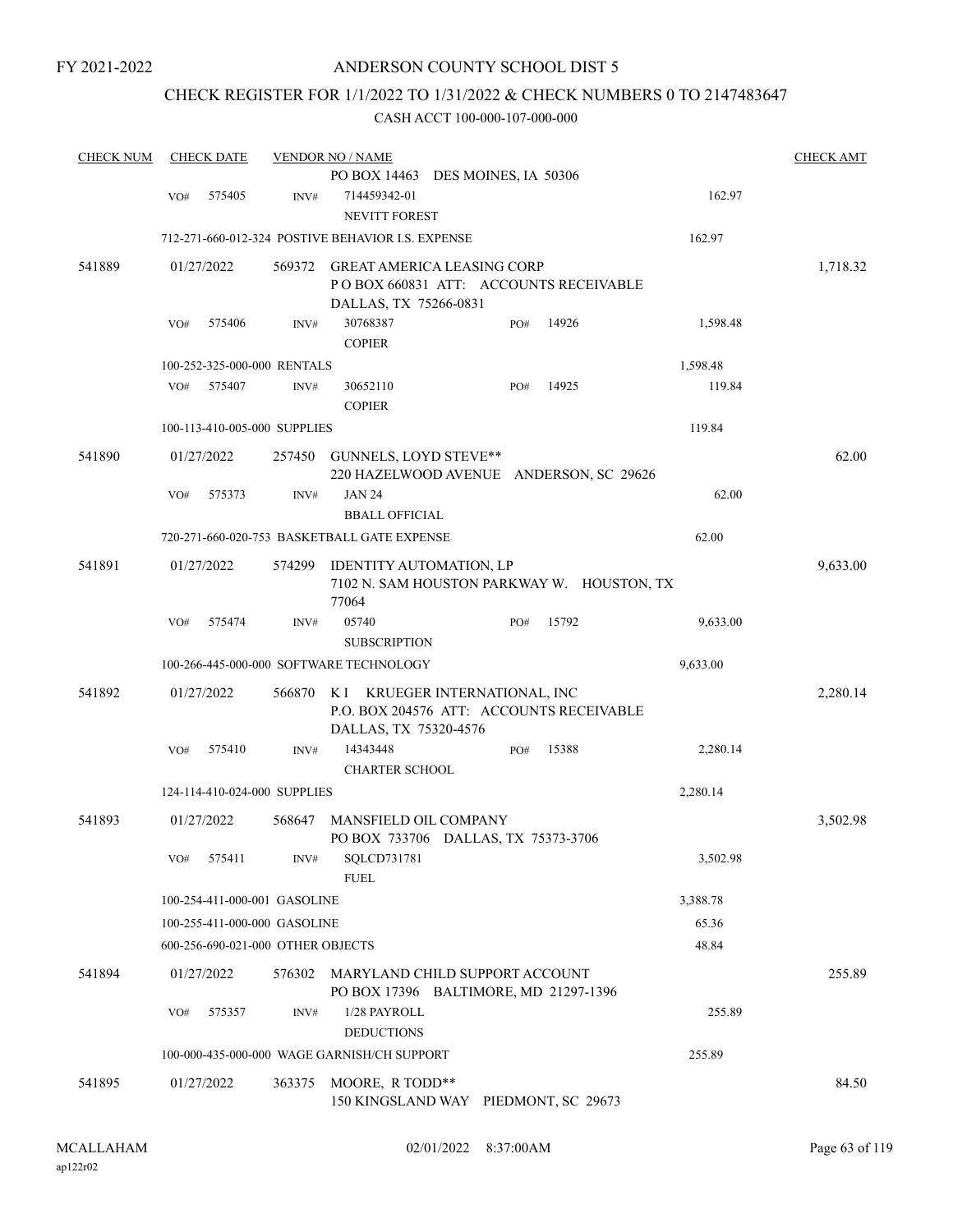## CHECK REGISTER FOR 1/1/2022 TO 1/31/2022 & CHECK NUMBERS 0 TO 2147483647

| <b>CHECK NUM</b> | <b>CHECK DATE</b> |                                |        | <b>VENDOR NO / NAME</b>                                                                 |           | <b>CHECK AMT</b> |
|------------------|-------------------|--------------------------------|--------|-----------------------------------------------------------------------------------------|-----------|------------------|
|                  | VO#               | 575463                         | INV#   | <b>JAN 24</b>                                                                           | 84.50     |                  |
|                  |                   |                                |        | <b>BBALL OFFICIAL</b>                                                                   |           |                  |
|                  |                   |                                |        | 706-271-660-006-753 BASKETBALL GATE EXPENSE                                             | 84.50     |                  |
| 541896           | 01/27/2022        |                                |        | 577148 MORTON, PATRICK**                                                                |           | 98.10            |
|                  | VO#               | 575372                         | INV#   | 102 ARTHUR AVENUE ABBEVILLE, SC 29620<br><b>JAN 11</b>                                  | 98.10     |                  |
|                  |                   |                                |        | <b>BBALL OFFICIAL</b>                                                                   |           |                  |
|                  |                   |                                |        | 703-271-660-003-753 BASKETBALL GATE EXPENSE                                             | 98.10     |                  |
| 541897           | 01/27/2022        |                                |        | 365675 MURPHY, JAMES T (PETE)**<br>921 CRICKET LANE ANDERSON, SC 29621                  |           | 62.00            |
|                  | VO#               | 575374                         | INV#   | <b>JAN 24</b><br><b>BBALL OFFICIAL</b>                                                  | 62.00     |                  |
|                  |                   |                                |        | 720-271-660-020-753 BASKETBALL GATE EXPENSE                                             | 62.00     |                  |
| 541898           | 01/27/2022        |                                | 577151 | PERFORMANCE TENNIS INC<br>107 RIVER CLUB DRIVE ANDERSON, SC 29621                       |           | 582.34           |
|                  | VO#               | 575478                         | INV#   | <b>JUNIOR NET</b><br><b>MIDWAY ELEM</b>                                                 | 582.34    |                  |
|                  |                   | 937-113-410-017-000 SUPPLIES   |        |                                                                                         | 582.34    |                  |
| 541899           | 01/27/2022        |                                | 568036 | PIEDMONT NATURAL GAS<br>PO BOX 1246 CHARLOTTE, NC 28201-1246                            |           | 10,020.59        |
|                  | VO#               | 575484                         | INV#   | DUE FEB 3<br><b>UTILITIES</b>                                                           | 10,020.59 |                  |
|                  |                   | 100-254-472-000-000 ENERGY-GAS |        |                                                                                         | 74.69     |                  |
|                  |                   | 100-254-472-000-000 ENERGY-GAS |        |                                                                                         | 37.39     |                  |
|                  |                   | 100-254-472-003-000 ENERGY-GAS |        |                                                                                         | 4,346.58  |                  |
|                  |                   | 100-254-472-005-000 ENERGY-GAS |        |                                                                                         | 28.07     |                  |
|                  |                   | 100-254-472-006-000 ENERGY-GAS |        |                                                                                         | 684.12    |                  |
|                  |                   | 100-254-472-007-000 ENERGY-GAS |        |                                                                                         | 577.58    |                  |
|                  |                   | 100-254-472-010-000 ENERGY-GAS |        |                                                                                         | 396.45    |                  |
|                  |                   | 100-254-472-014-000 ENERGY-GAS |        |                                                                                         | 607.69    |                  |
|                  |                   | 100-254-472-023-000 ENERGY-GAS |        |                                                                                         | 24.72     |                  |
|                  |                   |                                |        | 131-254-472-031-000 ENERGY-NATURAL GAS                                                  | 2,062.92  |                  |
|                  |                   | 600-256-470-003-000 ENERGY     |        |                                                                                         | 74.69     |                  |
|                  |                   | 600-256-470-005-000 ENERGY     |        |                                                                                         | 146.66    |                  |
|                  |                   | 600-256-470-007-000 ENERGY     |        |                                                                                         | 117.31    |                  |
|                  |                   | 600-256-470-008-000 ENERGY     |        |                                                                                         | 171.63    |                  |
|                  |                   | 600-256-470-010-000 ENERGY     |        |                                                                                         | 232.37    |                  |
|                  |                   | 600-256-470-014-000 ENERGY     |        |                                                                                         | 171.26    |                  |
|                  |                   | 600-256-470-018-000 ENERGY     |        |                                                                                         | 266.46    |                  |
| 541900           | 01/27/2022        |                                | 574412 | POWDERSVILLE HIGH SCHOOL<br>145 HOOD ROAD ATTN: HEATHER RAFFINI<br>GREENVILLE, SC 29611 |           | 630.00           |
|                  | VO#               | 575475                         | INV#   | <b>ORCHESTRA</b>                                                                        | 630.00    |                  |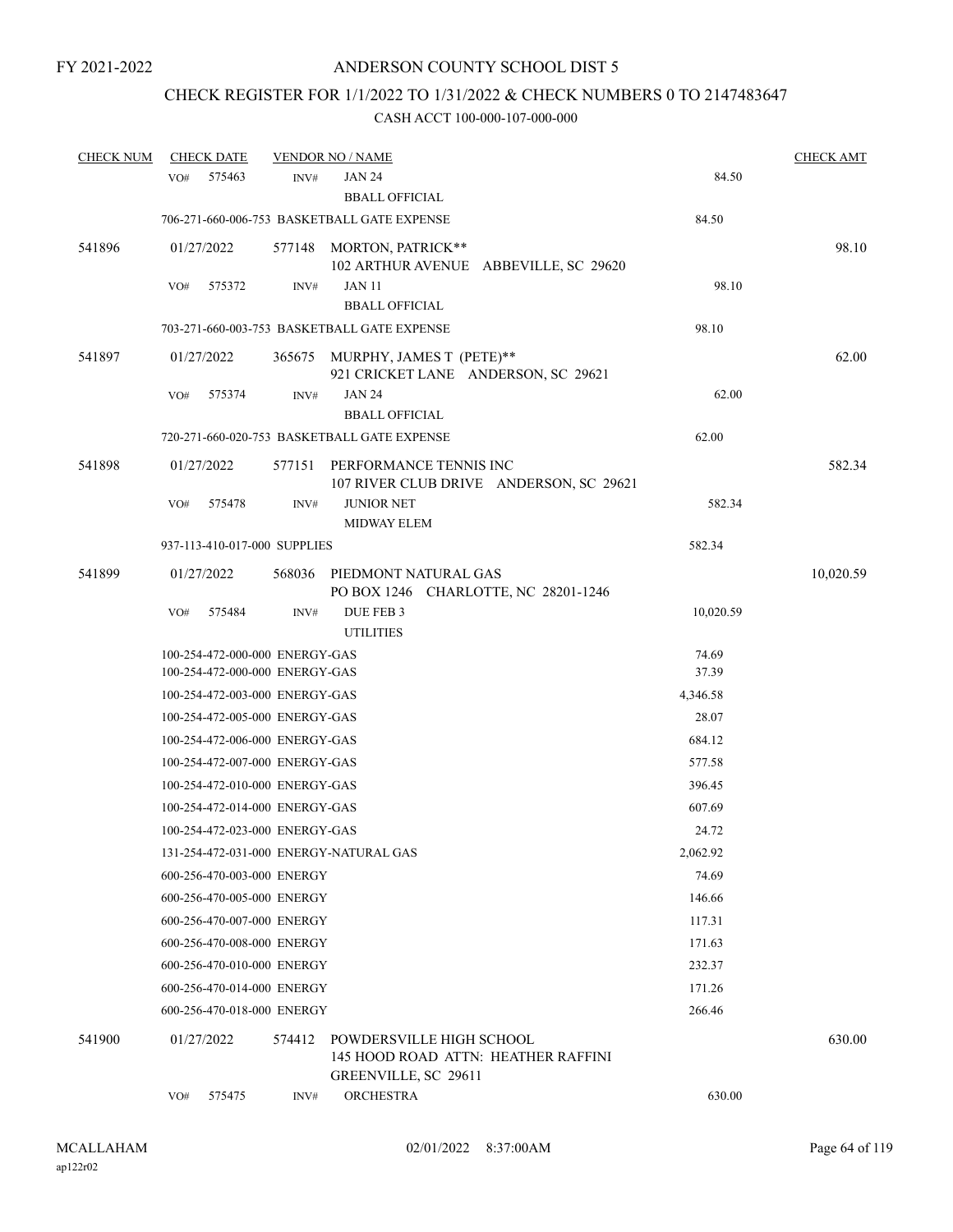FY 2021-2022

### ANDERSON COUNTY SCHOOL DIST 5

### CHECK REGISTER FOR 1/1/2022 TO 1/31/2022 & CHECK NUMBERS 0 TO 2147483647

| <b>CHECK NUM</b> | <b>CHECK DATE</b>                       |        | <b>VENDOR NO / NAME</b>                                                                          |        | <b>CHECK AMT</b> |
|------------------|-----------------------------------------|--------|--------------------------------------------------------------------------------------------------|--------|------------------|
|                  |                                         |        | <b>SOUTHWOOD</b>                                                                                 |        |                  |
|                  |                                         |        | 721-190-660-021-658 ORCHESTRA MIDDLE EXPENSE                                                     | 630.00 |                  |
| 541901           | 01/27/2022                              |        | 572322 READ'S UNIFORMS, INC<br>4 SWEETEN CREEK CROSSING ASHEVILLE, NC 28803                      |        | 892.00           |
|                  | VO#<br>575416                           | INV#   | 6106-7                                                                                           | 892.00 |                  |
|                  |                                         |        | <b>FOOD SERVICE</b>                                                                              |        |                  |
|                  | 600-256-410-000-000 SUPPLIES            |        |                                                                                                  | 892.00 |                  |
| 541902           | 01/27/2022                              | 572850 | ROBERT ANDERSON PETTY CASH                                                                       |        | 400.00           |
|                  |                                         |        | , ---                                                                                            |        |                  |
|                  | 575417<br>VO#                           | INV#   | FEB <sub>1</sub><br><b>BASKETBALL</b>                                                            | 400.00 |                  |
|                  | 706-271-660-006-666 CONCESSIONS EXPENSE |        |                                                                                                  | 200.00 |                  |
|                  |                                         |        | 706-271-660-006-753 BASKETBALL GATE EXPENSE                                                      | 200.00 |                  |
| 541903           | 01/27/2022                              |        | 576682 ROBERTS, MACKENZIE**<br>15 SPRINGDALE DRIVE WILLIAMSTON, SC 29697                         |        | 75.60            |
|                  | 575375<br>VO#                           | INV#   | <b>JAN 14</b>                                                                                    | 75.60  |                  |
|                  |                                         |        | <b>BBALL OFFICIAL</b>                                                                            |        |                  |
|                  |                                         |        | 703-271-660-003-753 BASKETBALL GATE EXPENSE                                                      | 75.60  |                  |
| 541904           | 01/27/2022                              | 443275 | <b>ROTARY CLUB OF ANDERSON</b><br>PO BOX 434 ANDERSON, SC 29622                                  |        | 1,511.55         |
|                  | VO#<br>575457                           | INV#   | 3162333<br><b>WILSON DUES</b>                                                                    | 754.55 |                  |
|                  |                                         |        | 100-390-410-000-000 SUPPLIES AND MATERIALS                                                       | 754.55 |                  |
|                  | 575458<br>VO#                           | INV#   | 3162311<br><b>DUES VETA NEW</b>                                                                  | 757.00 |                  |
|                  |                                         |        | 100-390-410-000-000 SUPPLIES AND MATERIALS                                                       | 757.00 |                  |
| 541905           | 01/27/2022                              | 566961 | SAWYER, STEVE**<br>110 GRACEVIEW EAST ANDERSON, SC 29625                                         |        | 57.00            |
|                  | VO#<br>575462                           | INV#   | <b>JAN 24</b><br><b>BBALL OFFICIAL</b>                                                           | 57.00  |                  |
|                  |                                         |        | 706-271-660-006-753 BASKETBALL GATE EXPENSE                                                      | 57.00  |                  |
| 541906           | 01/27/2022                              | 445575 | SC DEPT OF EMPLOYMENT & WORKFORCE<br>ATTENTION: UI COLLECTIONS PO BOX 2644<br>COLUMBIA, SC 29202 |        | 591.91           |
|                  | 575358<br>VO#                           | INV#   | 1/28 PAYROLL<br><b>DEDUCTIONS</b>                                                                | 591.91 |                  |
|                  |                                         |        | 100-000-442-000-000 UNEMPLOYMENT COMPENSATION LEVY                                               | 591.91 |                  |
| 541907           | 01/27/2022                              | 568980 | SC DEPT OF REVENUE<br>PO BOX 2535 COLUMBIA, SC 29202-2535                                        |        | 689.12           |
|                  | 575359<br>VO#                           | INV#   | 1/28 PAYROLL<br><b>DEDUCTIONS</b>                                                                | 689.12 |                  |
|                  | 100-000-440-000-000 SC STATE TAX LEVY   |        |                                                                                                  | 689.12 |                  |
| 541908           | 01/27/2022                              | 570621 | <b>SCHOOLSIN</b>                                                                                 |        | 352.90           |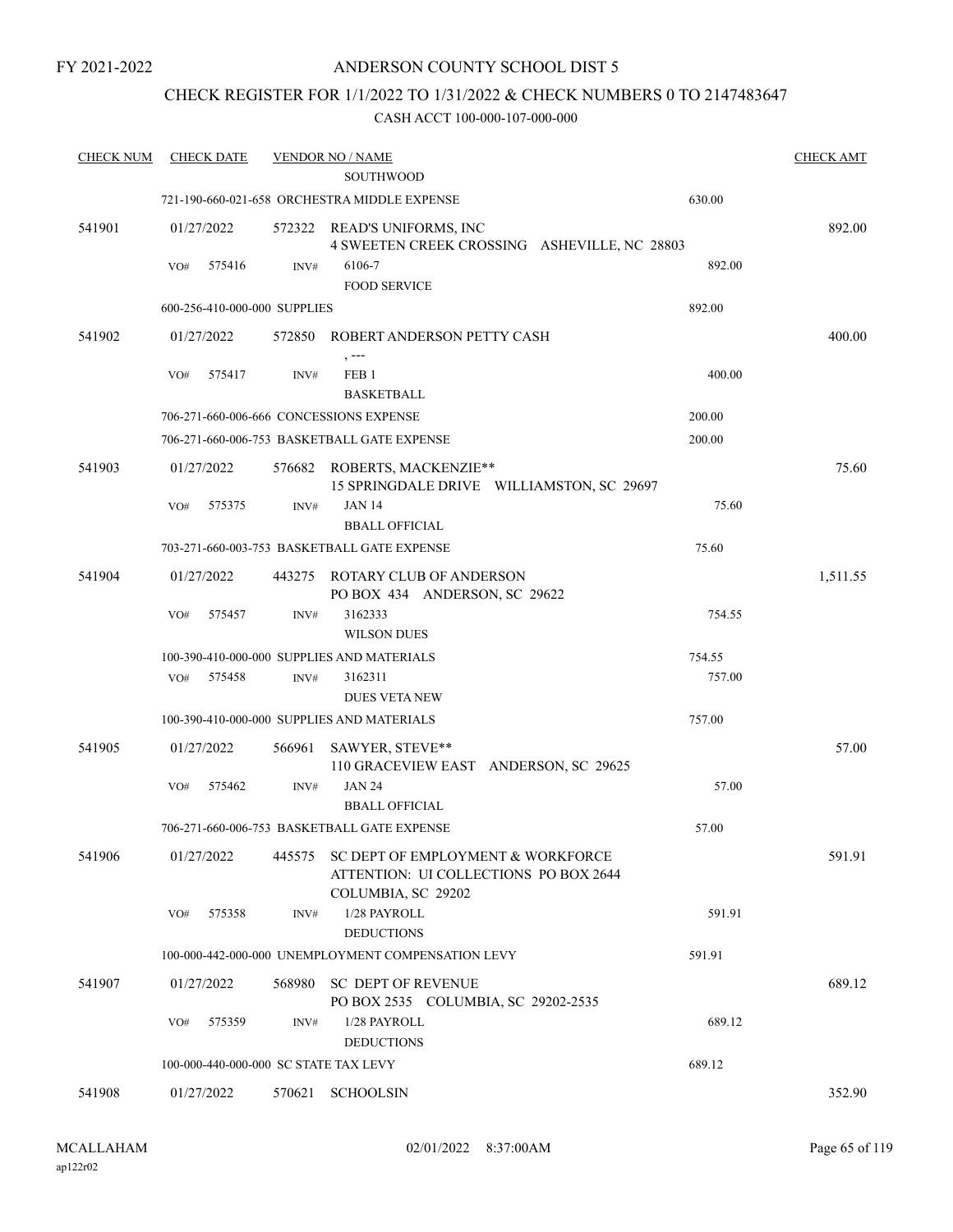FY 2021-2022

### ANDERSON COUNTY SCHOOL DIST 5

# CHECK REGISTER FOR 1/1/2022 TO 1/31/2022 & CHECK NUMBERS 0 TO 2147483647

| <b>CHECK NUM</b> |     | <b>CHECK DATE</b> |                              | <b>VENDOR NO / NAME</b>                                                       |           |       |          | <b>CHECK AMT</b> |
|------------------|-----|-------------------|------------------------------|-------------------------------------------------------------------------------|-----------|-------|----------|------------------|
|                  |     |                   |                              | POBOX 62026 CINCINNATI, OH 45262                                              |           |       |          |                  |
|                  | VO# | 575473            | INV#                         | 0056013                                                                       | PO#       | 15504 | 352.90   |                  |
|                  |     |                   |                              | <b>HOMELAND PARK</b>                                                          |           |       |          |                  |
|                  |     |                   | 100-222-410-011-000 SUPPLIES |                                                                               |           |       | 352.90   |                  |
| 541909           |     | 01/27/2022        | 572885                       | <b>SCMEA ORCHESTRA DIVISION</b>                                               |           |       |          | 80.00            |
|                  |     |                   |                              | GINGER GREER - BYRNES HIGH SCHOOL 150 E. MAIN                                 |           |       |          |                  |
|                  |     |                   |                              | ST DUNCAN, SC 29334                                                           |           |       |          |                  |
|                  | VO# | 575476            | INV#                         | <b>ORCHESTRA</b>                                                              |           |       | 80.00    |                  |
|                  |     |                   |                              | <b>SOUTHWOOD</b>                                                              |           |       |          |                  |
|                  |     |                   |                              | 721-190-660-021-658 ORCHESTRA MIDDLE EXPENSE                                  |           |       | 80.00    |                  |
|                  |     |                   |                              |                                                                               |           |       |          |                  |
| 541910           |     | 01/27/2022        |                              | 450701 SC RETIREMENT SYSTEM (SPP)<br>POBOX 11960 CAPITOL STATION COLUMBIA, SC |           |       |          | 494.72           |
|                  |     |                   |                              | 29211                                                                         |           |       |          |                  |
|                  | VO# | 575361            | INV#                         | 1/28 PAYROLL                                                                  |           |       | 494.72   |                  |
|                  |     |                   |                              | <b>DEDUCTIONS</b>                                                             |           |       |          |                  |
|                  |     |                   |                              | 100-000-438-000-000 RETIREMENT SERV PURCHASE                                  |           |       | 494.72   |                  |
| 541911           |     | 01/27/2022        | 565545                       | <b>SCSHA</b>                                                                  |           |       |          | 180.00           |
|                  |     |                   |                              | PO BOX 2471 S C SPEECH-LANGUAGE-HEARING                                       |           |       |          |                  |
|                  |     |                   |                              | ASSOC COLUMBIA, SC 29202                                                      |           |       |          |                  |
|                  | VO# | 575419            | INV#                         | 7066                                                                          |           |       | 180.00   |                  |
|                  |     |                   |                              | CONFERENCE-ADAMS                                                              |           |       |          |                  |
|                  |     |                   |                              | 802-264-410-000-000 SUPPLIES - RECRUITMENT FAIRS                              |           |       | 180.00   |                  |
| 541912           |     | 01/27/2022        | 576084                       | SC STATE DISBURSEMENT UNIT                                                    |           |       |          | 872.39           |
|                  |     |                   |                              | PO BOX 100303 COLUMBIA, SC 29202-3303                                         |           |       |          |                  |
|                  | VO# | 575356            | INV#                         | 1/28 PAYROLL                                                                  |           |       | 872.39   |                  |
|                  |     |                   |                              | <b>DEDUCTIONS</b>                                                             |           |       |          |                  |
|                  |     |                   |                              | 100-000-435-000-000 WAGE GARNISH/CH SUPPORT                                   |           |       | 872.39   |                  |
| 541913           |     | 01/27/2022        | 572126                       | SERVICE ASSOCIATES, INC                                                       |           |       |          | 562.50           |
|                  |     |                   |                              | 225 COOK STREET RURAL HALL, NC 27045                                          |           |       |          |                  |
|                  | VO# | 575420            | INV#                         | 5742                                                                          |           |       | 562.50   |                  |
|                  |     |                   |                              | NOV-DEC 2021                                                                  |           |       |          |                  |
|                  |     |                   |                              | 100-266-312-000-000 PURCHASED SERVICES                                        |           |       | 562.50   |                  |
| 541914           |     | 01/27/2022        | 571007                       | SIMPLIFIED OFFICE SYSTEMS                                                     |           |       |          | 146.05           |
|                  |     |                   |                              | 6220 BUSH RIVER ROAD COLUMBIA, SC 29212                                       |           |       |          |                  |
|                  | VO# | 575433            | INV#                         | 220120-0028                                                                   |           |       | 146.05   |                  |
|                  |     |                   |                              | <b>COPIES</b>                                                                 |           |       |          |                  |
|                  |     |                   | 100-113-410-021-000 SUPPLIES |                                                                               |           |       | 146.05   |                  |
| 541915           |     | 01/27/2022        | 571778                       | SOUTHEAST INDUSTRIAL EQUIPMENT                                                |           |       |          | 2,033.00         |
|                  |     |                   |                              | PO BOX 63230 CHARLOTTE, NC 28263-3230                                         |           |       |          |                  |
|                  | VO# | 575479            | INV#                         | 02R7243765                                                                    | PO# 15505 |       | 2,033.00 |                  |
|                  |     |                   |                              | 02R7765825                                                                    |           |       |          |                  |
|                  |     |                   |                              | 505-253-540-000-BLD TRANSPORTATION RENOVATIONS                                |           |       | 1,016.50 |                  |
|                  |     |                   |                              | 505-253-540-000-BLD TRANSPORTATION RENOVATIONS                                |           |       | 1,016.50 |                  |
| 541916           |     | 01/27/2022        | 570280                       | SOUTHWEST STRINGS                                                             |           |       |          | 396.90           |
|                  |     |                   |                              |                                                                               |           |       |          |                  |
|                  |     |                   |                              |                                                                               |           |       |          |                  |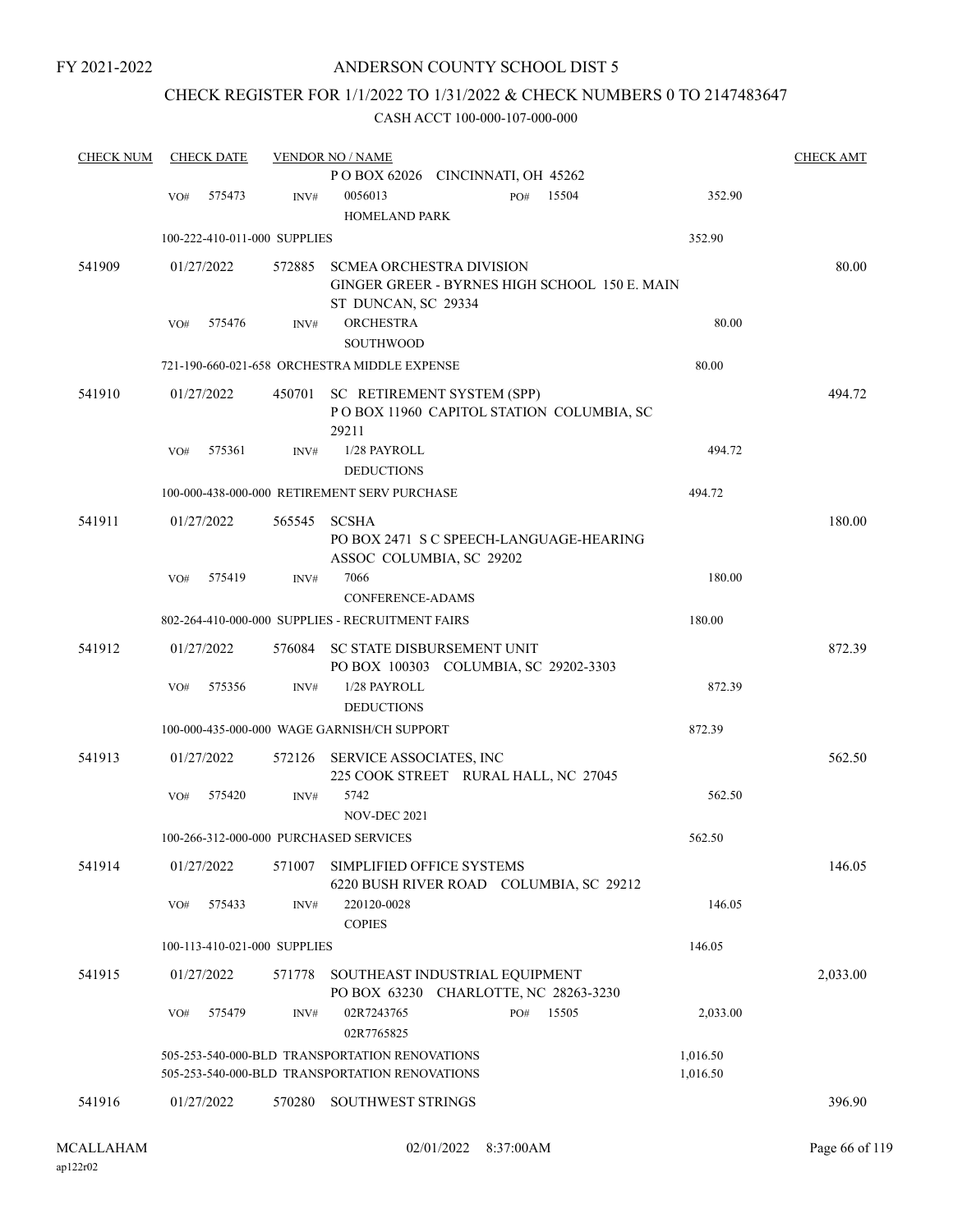### CHECK REGISTER FOR 1/1/2022 TO 1/31/2022 & CHECK NUMBERS 0 TO 2147483647

| <b>CHECK NUM</b> | <b>CHECK DATE</b> |                              | <b>VENDOR NO / NAME</b>                                                                |     |                                               |           | <b>CHECK AMT</b> |
|------------------|-------------------|------------------------------|----------------------------------------------------------------------------------------|-----|-----------------------------------------------|-----------|------------------|
|                  |                   |                              |                                                                                        |     | 1721 S. CHERRYBELL STRAVENUE TUCSON, AZ 85713 |           |                  |
|                  | 575434<br>VO#     | INV#                         | 1435044<br><b>GLENVIEW</b>                                                             |     |                                               | 396.90    |                  |
|                  |                   |                              | 100-113-410-020-COB CHORUS, ORCHESTRA & BAND                                           |     |                                               | 396.90    |                  |
| 541917           | 01/27/2022        | 575352                       | SPHERO, INC<br>DEPT CH 19777 PALATINE, IL 60055-9777                                   |     |                                               |           | 5,263.89         |
|                  | 575435<br>VO#     | INV#                         | 102143<br><b>MINI KITS</b>                                                             | PO# | 15664                                         | 5,263.89  |                  |
|                  |                   |                              | 100-221-410-000-DIS DIGITAL INTEGRATION SUPPLIES                                       |     |                                               | 383.19    |                  |
|                  |                   | 821-221-410-000-000 SUPPLIES |                                                                                        |     |                                               | 891.61    |                  |
|                  |                   |                              | 900-221-445-000-047 TECHNOLOGY SUPPLIES-BOSCH LAB                                      |     |                                               | 3,989.09  |                  |
| 541918           | 01/27/2022        | 573721                       | SSBT AS TTEE FOR SCORP MM61953-001-042<br>219062 KANSAS CITY, MO 64121                 |     | MASS MUTUAL RETIREMENT SERVICES PO BOX        |           | 21,097.93        |
|                  | 575354<br>VO#     | INV#                         | 1/28 PAYROLL<br><b>DEDUCTIONS</b>                                                      |     |                                               | 21,097.93 |                  |
|                  |                   |                              | 100-000-468-000-000 OPTIONAL RETIREMENT PLAN                                           |     |                                               | 13,562.96 |                  |
|                  |                   |                              | 100-000-484-000-000 EMPLOYER RETIREMENT PAYABLE                                        |     |                                               | 7,534.97  |                  |
| 541919           | 01/27/2022        | 569192                       | STC INCORPORATED<br>1904 WHITEHALL ROAD ATT: ACCOUNTS<br>RECEIVABLE ANDERSON, SC 29625 |     |                                               |           | 37.45            |
|                  | 575436<br>VO#     | INV#                         | 9766<br><b>SUPPLIES</b>                                                                |     |                                               | 37.45     |                  |
|                  |                   |                              | 100-254-410-003-001 SUPPLIES - MAINTENANCE                                             |     |                                               | 37.45     |                  |
| 541920           | 01/27/2022        | 575708                       | THEBOOKPC.COM, INC<br>28270                                                            |     | 1811 SARDIS ROAD N, STE 214 CHARLOTTE, NC     |           | 275.00           |
|                  | VO#<br>575437     | INV#                         | 22-33177<br><b>TECHNOLOGY</b>                                                          | PO# | 15733                                         | 275.00    |                  |
|                  |                   |                              | 100-266-314-002-000 REPAIRS TO EQUIPMENT                                               |     |                                               | 275.00    |                  |
| 541921           | 01/27/2022        | 504890                       | <b>TIAA-CREF</b><br>P O BOX 105316 ATLANTA, GA 30348-5316                              |     |                                               |           | 29,502.98        |
|                  | 575362<br>VO#     | INV#                         | 1/28 PAYROLL<br><b>DEDUCTIONS</b>                                                      |     |                                               | 29,502.98 |                  |
|                  |                   |                              | 100-000-468-000-000 OPTIONAL RETIREMENT PLAN                                           |     |                                               | 18,966.21 |                  |
|                  |                   |                              | 100-000-484-000-000 EMPLOYER RETIREMENT PAYABLE                                        |     |                                               | 10,536.77 |                  |
| 541922           | 01/27/2022        | 575747                       | TOLLISON, JOSEPH**<br>608 MAJOR RD PIEDMONT, SC 29673                                  |     |                                               |           | 84.50            |
|                  | 575464<br>VO#     | INV#                         | JAN 4                                                                                  |     |                                               | 84.50     |                  |
|                  |                   |                              | <b>BBALL OFFICIAL</b>                                                                  |     |                                               |           |                  |
|                  |                   |                              | 706-271-660-006-753 BASKETBALL GATE EXPENSE                                            |     |                                               | 84.50     |                  |
| 541923           | 01/27/2022        | 575821                       | TWC SERVICES INC<br>PO BOX 1612 DES MOINES, IA 50306                                   |     |                                               |           | 4,465.46         |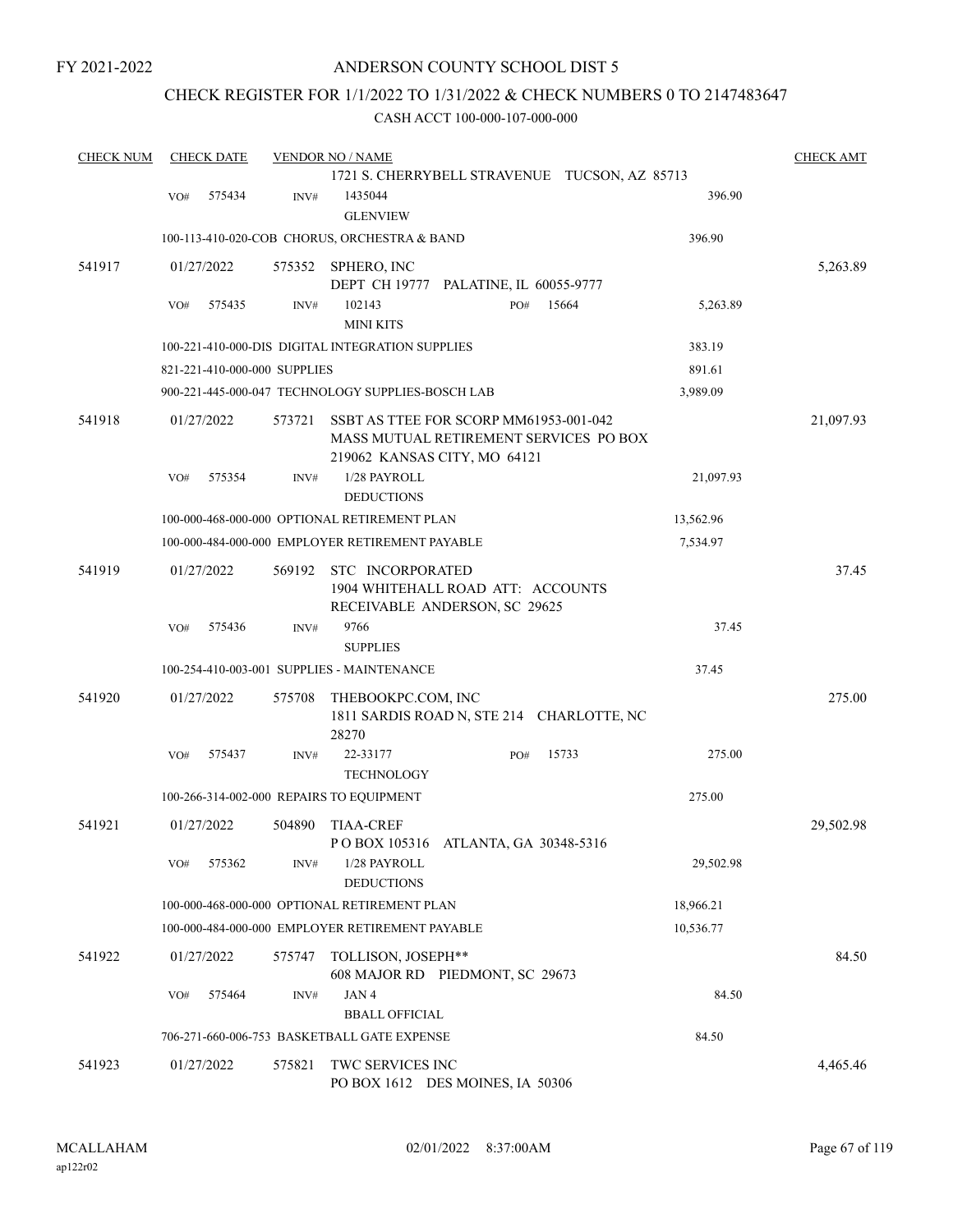# CHECK REGISTER FOR 1/1/2022 TO 1/31/2022 & CHECK NUMBERS 0 TO 2147483647

| <b>CHECK NUM</b> |     | <b>CHECK DATE</b>            |        | <b>VENDOR NO / NAME</b>                                             |     |       |           | <b>CHECK AMT</b> |
|------------------|-----|------------------------------|--------|---------------------------------------------------------------------|-----|-------|-----------|------------------|
|                  | VO# | 575487                       | INV#   | 9050162-1<br><b>NORTH POINTE</b>                                    | PO# | 14986 | 4,465.46  |                  |
|                  |     |                              |        | 600-256-323-013-000 REPAIRS TO EQUIPMENT                            |     |       | 4,465.46  |                  |
| 541924           |     | 01/27/2022                   | 573815 | UNITED REFRIGERATION, INC<br>PO BOX 740703 ATLANTA, GA 30374-0703   |     |       |           | 28.06            |
|                  | VO# | 575441                       | INV#   | 82618446<br><b>SUPPLIES</b>                                         |     |       | 28.06     |                  |
|                  |     |                              |        | 100-254-410-021-001 SUPPLIES - MAINTENANCE                          |     |       | 28.06     |                  |
| 541925           |     | 01/27/2022                   | 564298 | UNITED WAY OF ANDERSON COUNTY<br>POBOX 2067 ANDERSON, SC 29622      |     |       |           | 2,354.12         |
|                  | VO# | 575360                       | INV#   | 1/28 PAYROLL<br><b>DEDUCTIONS</b>                                   |     |       | 2,354.12  |                  |
|                  |     |                              |        | 100-000-455-000-000 UNITED FUND - PAYABLE                           |     |       | 2,354.12  |                  |
| 541926           |     | 01/27/2022                   | 575086 | VALIC<br>C/O JP MORGAN CHASE PO BOX 301701 DALLAS,<br>TX 75303-1701 |     |       |           | 49,745.24        |
|                  | VO# | 575355                       | INV#   | 1/28 PAYROLL<br><b>DEDUCTIONS</b>                                   |     |       | 49,745.24 |                  |
|                  |     |                              |        | 100-000-468-000-000 OPTIONAL RETIREMENT PLAN                        |     |       | 31,979.10 |                  |
|                  |     |                              |        | 100-000-484-000-000 EMPLOYER RETIREMENT PAYABLE                     |     |       | 17,766.14 |                  |
| 541927           |     | 01/27/2022                   | 573864 | WELLS FARGO VENDOR FIN SERV<br>PO BOX 105743 ATLANTA, GA 30348-5743 |     |       |           | 2,749.22         |
|                  | VO# | 575442                       | INV#   | 8018506543<br><b>COPIER</b>                                         | PO# | 15001 | 225.36    |                  |
|                  |     | 100-147-410-015-000 SUPPLIES |        |                                                                     |     |       | 225.36    |                  |
|                  | VO# | 575443                       | INV#   | 5018464154<br><b>COPIER</b>                                         | PO# | 15003 | 226.31    |                  |
|                  |     |                              |        | 100-255-323-000-000 CONTRACTED SERVICES                             |     |       | 226.31    |                  |
|                  | VO# | 575444                       | INV#   | 5018392957<br><b>COPIER</b>                                         | PO# | 15084 | 369.15    |                  |
|                  |     | 100-113-410-020-000 SUPPLIES |        |                                                                     |     |       | 369.15    |                  |
|                  |     | VO# 575445                   | INV#   | 5018500525<br><b>COPIER</b>                                         | PO# | 15085 | 214.00    |                  |
|                  |     | 100-112-410-017-000 SUPPLIES |        |                                                                     |     |       | 214.00    |                  |
|                  | VO# | 575446                       | INV#   | 5018084932<br><b>COPIER</b>                                         | PO# | 15001 | 225.36    |                  |
|                  |     | 100-147-410-015-000 SUPPLIES |        |                                                                     |     |       | 225.36    |                  |
|                  | VO# | 575447                       | INV#   | 5018160439<br><b>COPIER</b>                                         | PO# | 15006 | 314.44    |                  |
|                  |     |                              |        | 329-115-690-031-000 OTHER OBJECTS-WBL                               |     |       | 314.44    |                  |
|                  | VO# | 575448                       | INV#   | 5018150807<br><b>COPIER</b>                                         | PO# | 15086 | 136.70    |                  |
|                  |     | 100-113-410-006-000 SUPPLIES |        |                                                                     |     |       | 136.70    |                  |
|                  |     | VO# 575449                   | INV#   | 5018141330                                                          | PO# | 15002 | 460.10    |                  |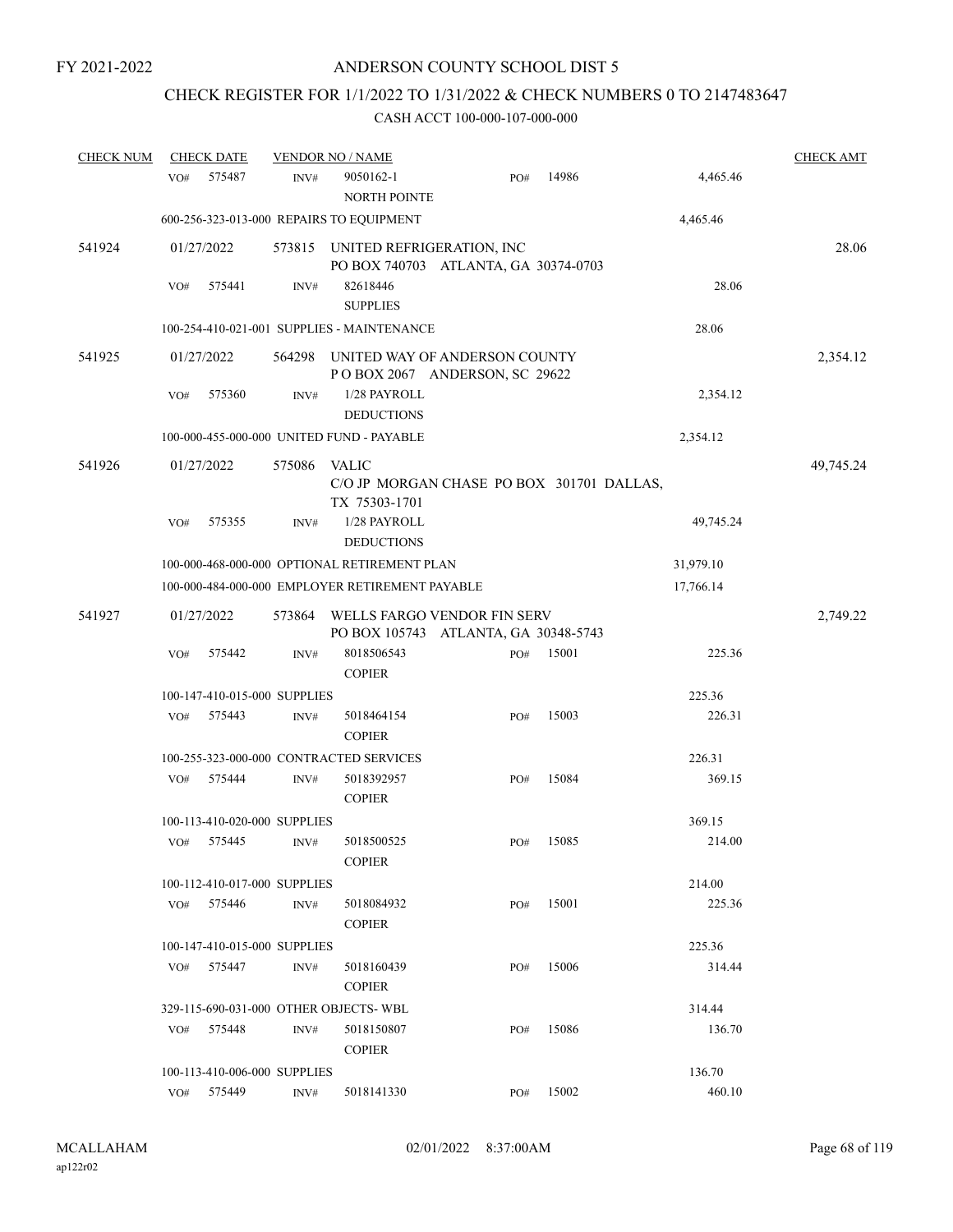FY 2021-2022

#### ANDERSON COUNTY SCHOOL DIST 5

## CHECK REGISTER FOR 1/1/2022 TO 1/31/2022 & CHECK NUMBERS 0 TO 2147483647

#### CASH ACCT 100-000-107-000-000

| <b>CHECK NUM</b> | <b>CHECK DATE</b>                       |                | <b>VENDOR NO / NAME</b>                                           |                       |     |       |           | <b>CHECK AMT</b> |
|------------------|-----------------------------------------|----------------|-------------------------------------------------------------------|-----------------------|-----|-------|-----------|------------------|
|                  |                                         |                | <b>COPIER</b>                                                     |                       |     |       |           |                  |
|                  |                                         |                | 100-113-410-005-VEN SUPPLY-ADDT'L FOR LOST VENDING                |                       |     |       | 460.10    |                  |
|                  | 575450<br>VO#                           | INV#           | 5018084910                                                        |                       | PO# | 14998 | 355.24    |                  |
|                  |                                         |                | <b>COPIER</b>                                                     |                       |     |       |           |                  |
|                  | 100-114-410-021-000 SUPPLIES            |                |                                                                   |                       |     |       | 355.24    |                  |
|                  | 575451<br>VO#                           | INV#           | 5018304905                                                        |                       | PO# | 15082 | 222.56    |                  |
|                  |                                         |                | <b>COPIER</b>                                                     |                       |     |       |           |                  |
|                  | 100-147-410-018-000 SUPPLIES            |                |                                                                   |                       |     |       | 222.56    |                  |
| 541928           | 01/27/2022                              | 577154         | ZEROREZ OF GREENVILLE LLC<br>142 W. PHILLIPS ROAD GREER, SC 29650 |                       |     |       |           | 1,388.40         |
|                  | VO#<br>575455                           | INV#           | 40392                                                             |                       |     |       | 1,111.20  |                  |
|                  |                                         |                | <b>TILE</b>                                                       |                       |     |       |           |                  |
|                  | 100-254-323-000-400 CONTRACT SRVS.-HVAC |                |                                                                   |                       |     |       | 1,111.20  |                  |
|                  | 575456<br>VO#                           | $\text{INV}\#$ | 40289                                                             |                       |     |       | 277.20    |                  |
|                  |                                         |                | <b>ESTIMATE</b>                                                   |                       |     |       |           |                  |
|                  | 100-254-323-000-400 CONTRACT SRVS.-HVAC |                |                                                                   |                       |     |       | 277.20    |                  |
| 541929           | 01/28/2022                              | 574045         | <b>BORDEN DAIRY</b>                                               |                       |     |       |           | 31,074.88        |
|                  |                                         |                | PO BOX 208769                                                     | DALLAS, TX 75320-8769 |     |       |           |                  |
|                  | 575490<br>VO#                           | INV#           | 12/31/21<br><b>MILK</b>                                           |                       |     |       | 31,074.88 |                  |
|                  | 100-271-410-002-000 SUPPLIES            |                |                                                                   |                       |     |       | 563.64    |                  |
|                  | 600-256-460-002-000 FOOD                |                |                                                                   |                       |     |       | 1,787.62  |                  |
|                  | 600-256-460-003-000 FOOD                |                |                                                                   |                       |     |       | 1,854.88  |                  |
|                  | 600-256-460-005-000 FOOD                |                |                                                                   |                       |     |       | 1,227.19  |                  |
|                  | 600-256-460-006-000 FOOD                |                |                                                                   |                       |     |       | 2,605.00  |                  |
|                  | 600-256-460-007-000 FOOD                |                |                                                                   |                       |     |       | 1,983.32  |                  |
|                  | 600-256-460-008-000 FOOD                |                |                                                                   |                       |     |       | 2,605.26  |                  |
|                  | 600-256-460-009-000 FOOD                |                |                                                                   |                       |     |       | 1,624.84  |                  |
|                  | 600-256-460-010-000 FOOD                |                |                                                                   |                       |     |       | 1,664.37  |                  |
|                  | 600-256-460-011-000 FOOD                |                |                                                                   |                       |     |       | 1,913.76  |                  |
|                  | 600-256-460-012-000 FOOD                |                |                                                                   |                       |     |       | 1,813.77  |                  |
|                  | 600-256-460-013-000 FOOD                |                |                                                                   |                       |     |       | 1,751.39  |                  |
|                  | 600-256-460-014-000 FOOD                |                |                                                                   |                       |     |       | 1,713.73  |                  |
|                  | 600-256-460-015-000 FOOD                |                |                                                                   |                       |     |       | 664.77    |                  |
|                  | 600-256-460-016-000 FOOD                |                |                                                                   |                       |     |       | 1,136.25  |                  |
|                  | 600-256-460-017-000 FOOD                |                |                                                                   |                       |     |       | 1,560.88  |                  |
|                  | 600-256-460-018-000 FOOD                |                |                                                                   |                       |     |       | 892.55    |                  |
|                  | 600-256-460-019-000 FOOD                |                |                                                                   |                       |     |       | 1,645.01  |                  |
|                  | 600-256-460-020-000 FOOD                |                |                                                                   |                       |     |       | 1,261.93  |                  |
|                  | 600-256-460-021-000 FOOD                |                |                                                                   |                       |     |       | 638.23    |                  |
|                  | 631-256-460-031-000 PURCHASED FOOD      |                |                                                                   |                       |     |       | 166.49    |                  |
|                  |                                         |                |                                                                   |                       |     |       |           |                  |

541930 01/31/2022 576477 ABDO YAEKOUB 130.00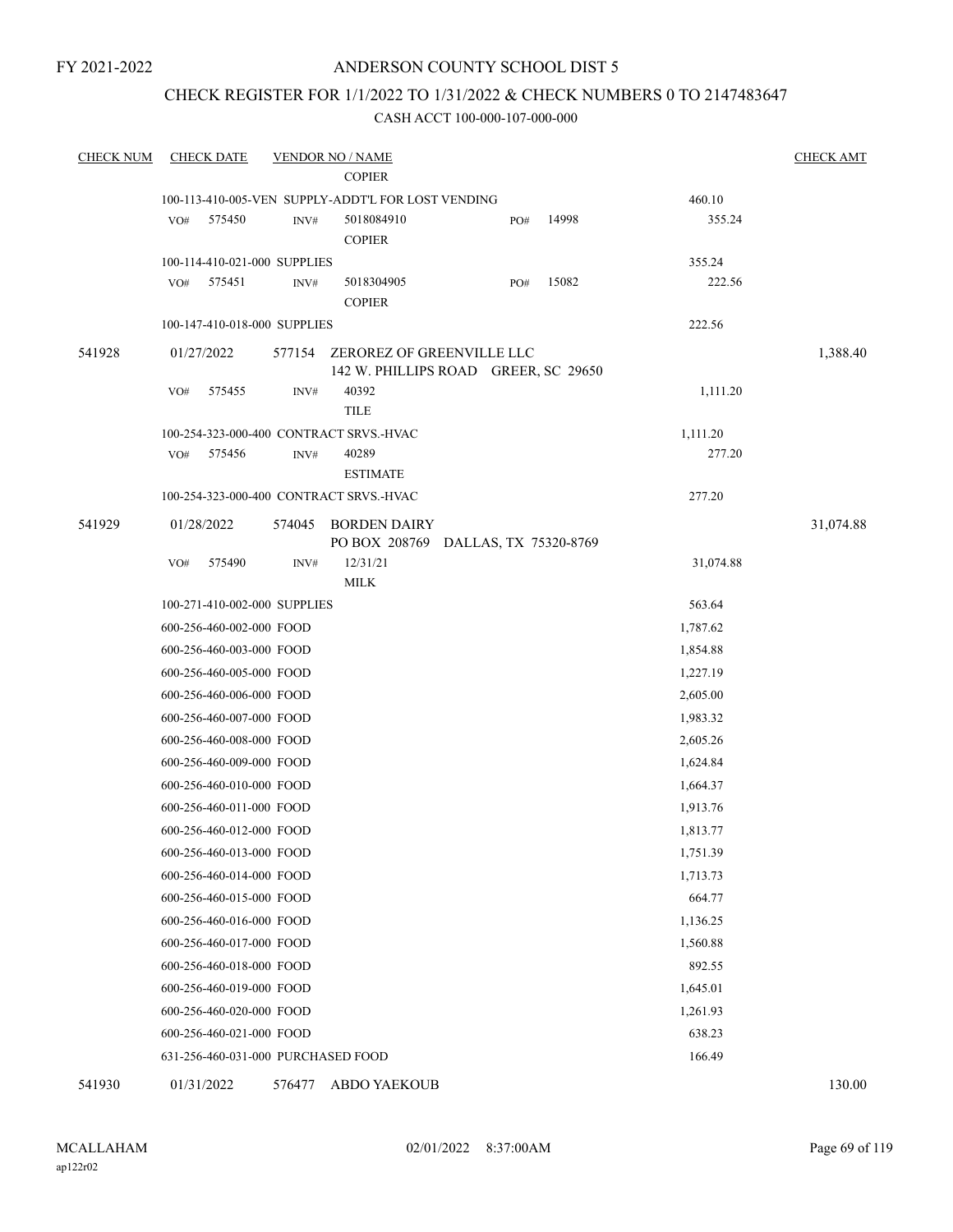### CHECK REGISTER FOR 1/1/2022 TO 1/31/2022 & CHECK NUMBERS 0 TO 2147483647

| <b>CHECK NUM</b> |     | <b>CHECK DATE</b> |                | <b>VENDOR NO / NAME</b>                              |        | <b>CHECK AMT</b> |
|------------------|-----|-------------------|----------------|------------------------------------------------------|--------|------------------|
|                  | VO# | 575597            | INV#           | <b>REFUND</b><br><b>FIELD TRIP</b>                   | 130.00 |                  |
|                  |     |                   |                | 717-190-660-017-355 FIELD TRIPS GRADE 5 EXPENSE      | 130.00 |                  |
| 541931           |     | 01/31/2022        |                | 576477 ABDUL KARKOUR                                 |        | 130.00           |
|                  | VO# | 575545            | INV#           | <b>REFUND</b><br><b>FIELD TRIP</b>                   | 130.00 |                  |
|                  |     |                   |                | 717-190-660-017-355 FIELD TRIPS GRADE 5 EXPENSE      | 130.00 |                  |
| 541932           |     | 01/31/2022        |                | 576477 ADAM BRIDGES                                  |        | 260.00           |
|                  | VO# | 575500            | INV#           | <b>REFUND</b><br><b>FIELD TRIP</b>                   | 260.00 |                  |
|                  |     |                   |                | 717-190-660-017-355 FIELD TRIPS GRADE 5 EXPENSE      | 260.00 |                  |
| 541933           |     | 01/31/2022        | 576477         | <b>ADAM LEWIS</b>                                    |        | 90.00            |
|                  | VO# | 575550            | INV#           | <b>REFUND</b><br><b>FIELD TRIP</b>                   | 90.00  |                  |
|                  |     |                   |                | 717-190-660-017-355 FIELD TRIPS GRADE 5 EXPENSE      | 90.00  |                  |
| 541934           |     | 01/31/2022        | 576477         | <b>ALICIA HARRIS</b>                                 |        | 260.00           |
|                  | VO# | 575498            | INV#           | <b>REFUND</b><br><b>FIELD TRIP</b>                   | 260.00 |                  |
|                  |     |                   |                | 717-190-660-017-355 FIELD TRIPS GRADE 5 EXPENSE      | 260.00 |                  |
| 541935           |     | 01/31/2022        | 576477         | <b>ALLISON FOWLER</b>                                |        | 260.00           |
|                  | VO# | 575530            | $\text{INV}\#$ | $\overline{ }$<br><b>REFUND</b><br><b>FIELD TRIP</b> | 260.00 |                  |
|                  |     |                   |                | 717-190-660-017-355 FIELD TRIPS GRADE 5 EXPENSE      | 260.00 |                  |
| 541936           |     | 01/31/2022        | 576477         | AMBER MOECKEL                                        |        | 130.00           |
|                  | VO# | 575557            | INV#           | $\,$<br><b>REFUND</b><br><b>FIELD TRIP</b>           | 130.00 |                  |
|                  |     |                   |                | 717-190-660-017-355 FIELD TRIPS GRADE 5 EXPENSE      | 130.00 |                  |
| 541937           |     | 01/31/2022        |                | 576477 ANDREW HORNICK                                |        | 260.00           |
|                  | VO# | 575544            | INV#           | <b>REFUND</b><br><b>FIELD TRIP</b>                   | 260.00 |                  |
|                  |     |                   |                | 717-190-660-017-355 FIELD TRIPS GRADE 5 EXPENSE      | 260.00 |                  |
| 541938           |     | 01/31/2022        | 576477         | <b>ASHLEY PACHECO</b>                                |        | 130.00           |
|                  | VO# | 575532            | INV#           | <b>REFUND</b><br><b>FIELD TRIP</b>                   | 130.00 |                  |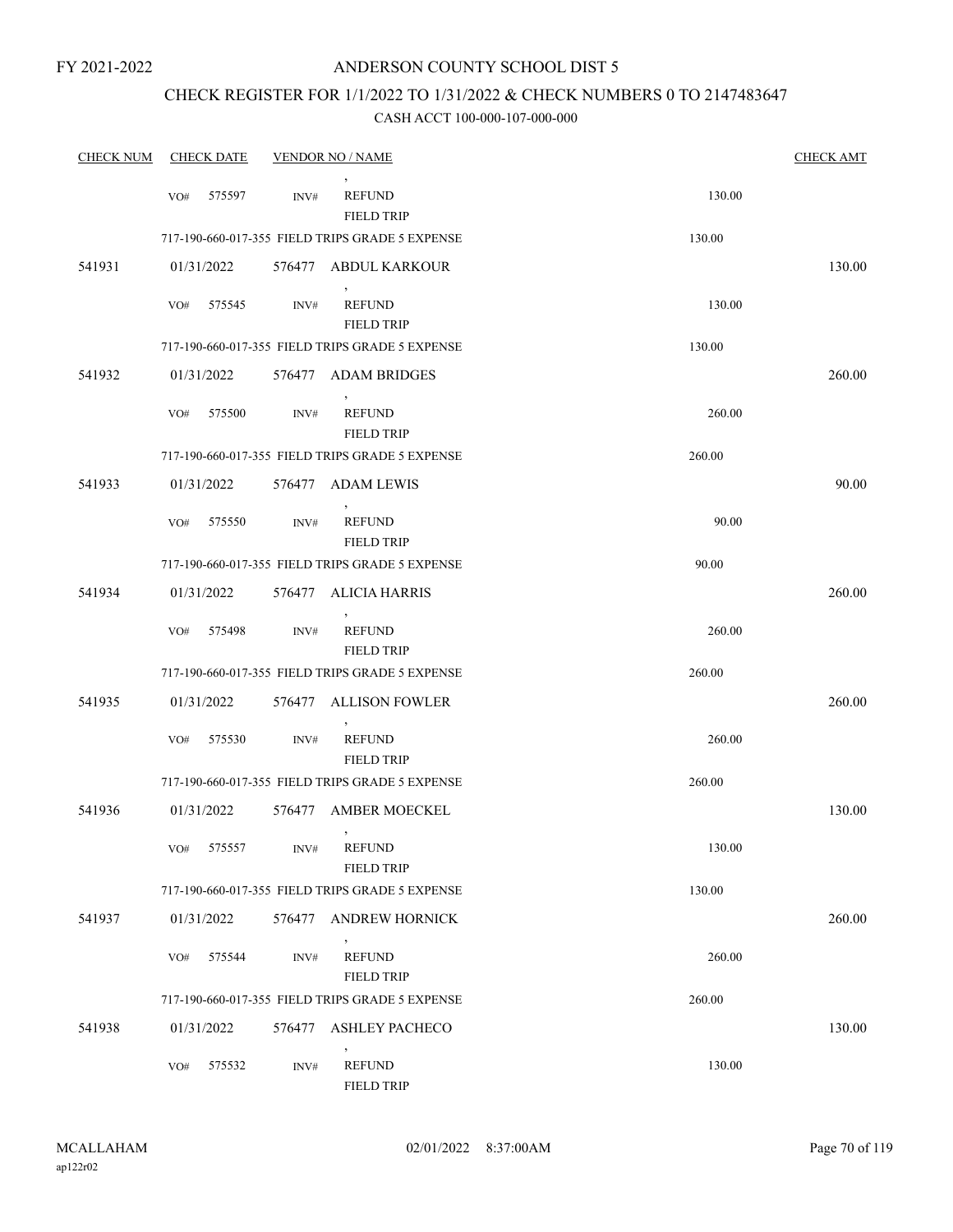## CHECK REGISTER FOR 1/1/2022 TO 1/31/2022 & CHECK NUMBERS 0 TO 2147483647

#### CASH ACCT 100-000-107-000-000

| <b>CHECK NUM</b> | <b>CHECK DATE</b> |        | <b>VENDOR NO / NAME</b>                         |        | <b>CHECK AMT</b> |
|------------------|-------------------|--------|-------------------------------------------------|--------|------------------|
|                  |                   |        | 717-190-660-017-355 FIELD TRIPS GRADE 5 EXPENSE | 130.00 |                  |
| 541939           | 01/31/2022        |        | 576477 BAILEY ADELL                             |        | 130.00           |
|                  | 575594<br>VO#     | INV#   | <b>REFUND</b><br><b>FIELD TRIP</b>              | 130.00 |                  |
|                  |                   |        | 717-190-660-017-355 FIELD TRIPS GRADE 5 EXPENSE | 130.00 |                  |
| 541940           | 01/31/2022        |        | 576477 BENJAMIN MCDERMOTT                       |        | 260.00           |
|                  | 575555<br>VO#     | INV#   | <b>REFUND</b><br><b>FIELD TRIP</b>              | 260.00 |                  |
|                  |                   |        | 717-190-660-017-355 FIELD TRIPS GRADE 5 EXPENSE | 260.00 |                  |
| 541941           | 01/31/2022        | 576477 | BETSY ROOSMANN                                  |        | 260.00           |
|                  | 575577<br>VO#     | INV#   | <b>REFUND</b><br><b>FIELD TRIP</b>              | 260.00 |                  |
|                  |                   |        | 717-190-660-017-355 FIELD TRIPS GRADE 5 EXPENSE | 260.00 |                  |
| 541942           | 01/31/2022        |        | 576477 BICH LIEN NGUYEN                         |        | 260.00           |
|                  | VO#<br>575563     | INV#   | <b>REFUND</b><br><b>FIELD TRIP</b>              | 260.00 |                  |
|                  |                   |        | 717-190-660-017-355 FIELD TRIPS GRADE 5 EXPENSE | 260.00 |                  |
| 541943           | 01/31/2022        |        | 576477 BILLIE OKEY                              |        | 390.00           |
|                  | 575564<br>VO#     | INV#   | <b>REFUND</b><br><b>FIELD TRIP</b>              | 390.00 |                  |
|                  |                   |        | 717-190-660-017-355 FIELD TRIPS GRADE 5 EXPENSE | 390.00 |                  |
| 541944           | 01/31/2022        | 576477 | <b>BILLY WAYNE EVANS</b>                        |        | 260.00           |
|                  | VO#<br>575559     | INV#   | <b>REFUND</b><br><b>FIELD TRIP</b>              | 260.00 |                  |
|                  |                   |        | 717-190-660-017-355 FIELD TRIPS GRADE 5 EXPENSE | 260.00 |                  |
| 541945           | 01/31/2022        |        | 576477 BRIAN ALLRED                             |        | 130.00           |
|                  | 575493<br>VO#     | INV#   | <b>REFUND</b><br><b>FIELD TRIP</b>              | 130.00 |                  |
|                  |                   |        | 717-190-660-017-355 FIELD TRIPS GRADE 5 EXPENSE | 130.00 |                  |
| 541946           | 01/31/2022        |        | 576477 BROOKE REED                              |        | 130.00           |
|                  | 575574<br>VO#     | INV#   | <b>REFUND</b><br><b>FIELD TRIP</b>              | 130.00 |                  |
|                  |                   |        | 717-190-660-017-355 FIELD TRIPS GRADE 5 EXPENSE | 130.00 |                  |
| 541947           | 01/31/2022        | 576477 | BRYAN EDMONDSON                                 |        | 140.00           |

,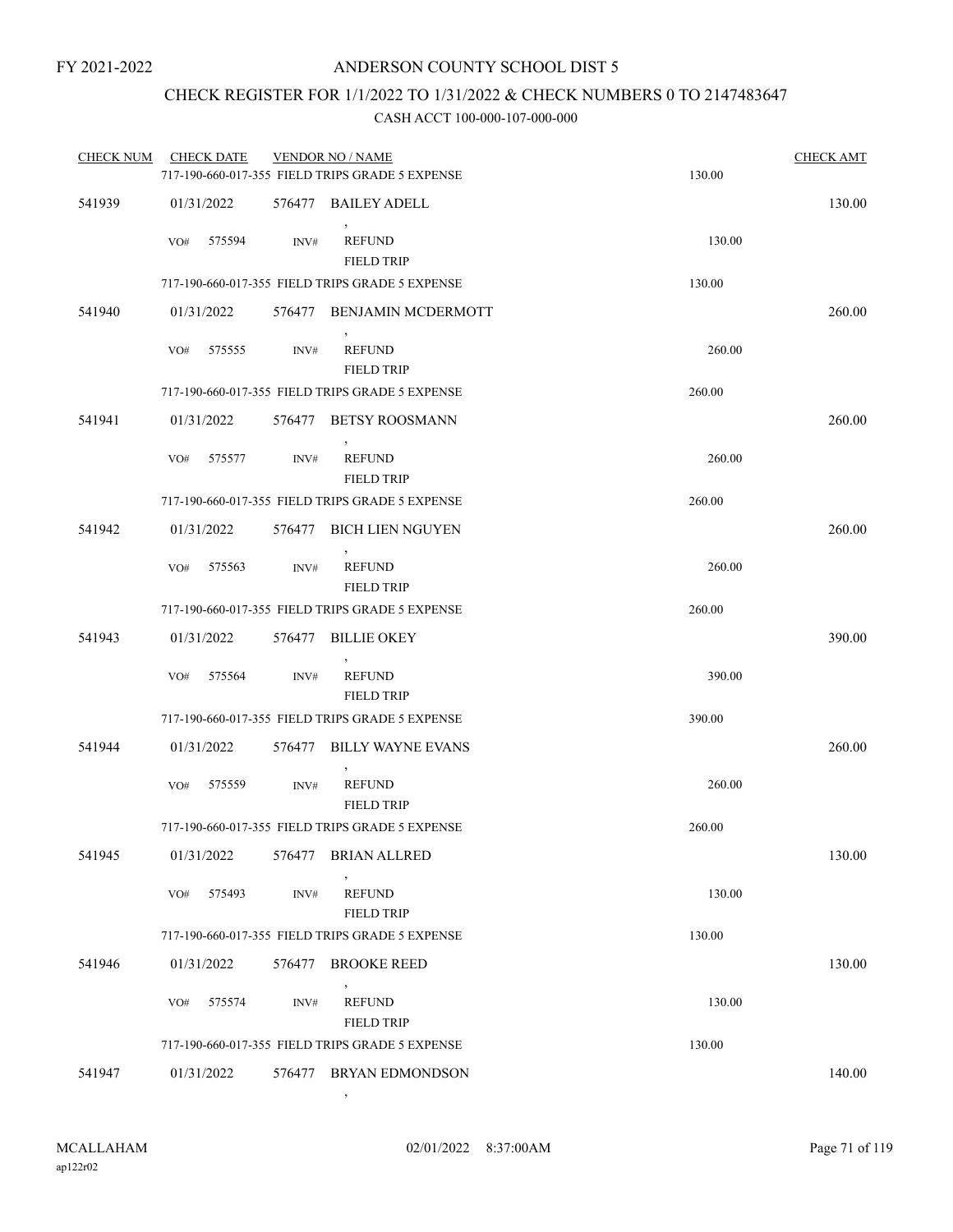## CHECK REGISTER FOR 1/1/2022 TO 1/31/2022 & CHECK NUMBERS 0 TO 2147483647

| <b>CHECK NUM</b> |     | <b>CHECK DATE</b> |        | <b>VENDOR NO / NAME</b>                         |        | <b>CHECK AMT</b> |
|------------------|-----|-------------------|--------|-------------------------------------------------|--------|------------------|
|                  | VO# | 575523            | INV#   | <b>REFUND</b><br><b>FIELD TRIP</b>              | 140.00 |                  |
|                  |     |                   |        | 717-190-660-017-355 FIELD TRIPS GRADE 5 EXPENSE | 140.00 |                  |
| 541948           |     | 01/31/2022        |        | 576477 CAILA HARPER                             |        | 260.00           |
|                  | VO# | 575502            | INV#   | <b>REFUND</b><br><b>FIELD TRIP</b>              | 260.00 |                  |
|                  |     |                   |        | 717-190-660-017-355 FIELD TRIPS GRADE 5 EXPENSE | 260.00 |                  |
| 541949           |     | 01/31/2022        |        | 576477 CHARLES BEN STUART                       |        | 260.00           |
|                  | VO# | 575585            | INV#   | <b>REFUND</b><br><b>FIELD TRIP</b>              | 260.00 |                  |
|                  |     |                   |        | 717-190-660-017-355 FIELD TRIPS GRADE 5 EXPENSE | 260.00 |                  |
| 541950           |     | 01/31/2022        | 576477 | <b>CHARLES EDSALL</b>                           |        | 130.00           |
|                  | VO# | 575524            | INV#   | $\,$<br><b>REFUND</b><br><b>FIELD TRIP</b>      | 130.00 |                  |
|                  |     |                   |        | 717-190-660-017-355 FIELD TRIPS GRADE 5 EXPENSE | 130.00 |                  |
| 541951           |     | 01/31/2022        | 576477 | <b>CHARLES WELLS</b>                            |        | 520.00           |
|                  | VO# | 575590            | INV#   | $^\circ$<br><b>REFUND</b><br><b>FIELD TRIP</b>  | 520.00 |                  |
|                  |     |                   |        | 717-190-660-017-355 FIELD TRIPS GRADE 5 EXPENSE | 520.00 |                  |
| 541952           |     | 01/31/2022        | 576477 | <b>CHARMAINE STAGGERS</b>                       |        | 130.00           |
|                  | VO# | 575531            | INV#   | <b>REFUND</b><br><b>FIELD TRIP</b>              | 130.00 |                  |
|                  |     |                   |        | 717-190-660-017-355 FIELD TRIPS GRADE 5 EXPENSE | 130.00 |                  |
| 541953           |     | 01/31/2022        |        | 576477 CHRIS LACK                               |        | 260.00           |
|                  | VO# | 575549            | INV#   | <b>REFUND</b><br><b>FIELD TRIP</b>              | 260.00 |                  |
|                  |     |                   |        | 717-190-660-017-355 FIELD TRIPS GRADE 5 EXPENSE | 260.00 |                  |
| 541954           |     | 01/31/2022        | 576477 | <b>CHRISTINE KORVER</b>                         |        | 130.00           |
|                  | VO# | 575548            | INV#   | <b>REFUND</b><br><b>FIELD TRIP</b>              | 130.00 |                  |
|                  |     |                   |        | 717-190-660-017-355 FIELD TRIPS GRADE 5 EXPENSE | 130.00 |                  |
| 541955           |     | 01/31/2022        | 576477 | CHRISTOPHER FAUNCE                              |        | 260.00           |
|                  | VO# | 575526            | INV#   | <b>REFUND</b><br><b>FIELD TRIP</b>              | 260.00 |                  |
|                  |     |                   |        | 717-190-660-017-355 FIELD TRIPS GRADE 5 EXPENSE | 260.00 |                  |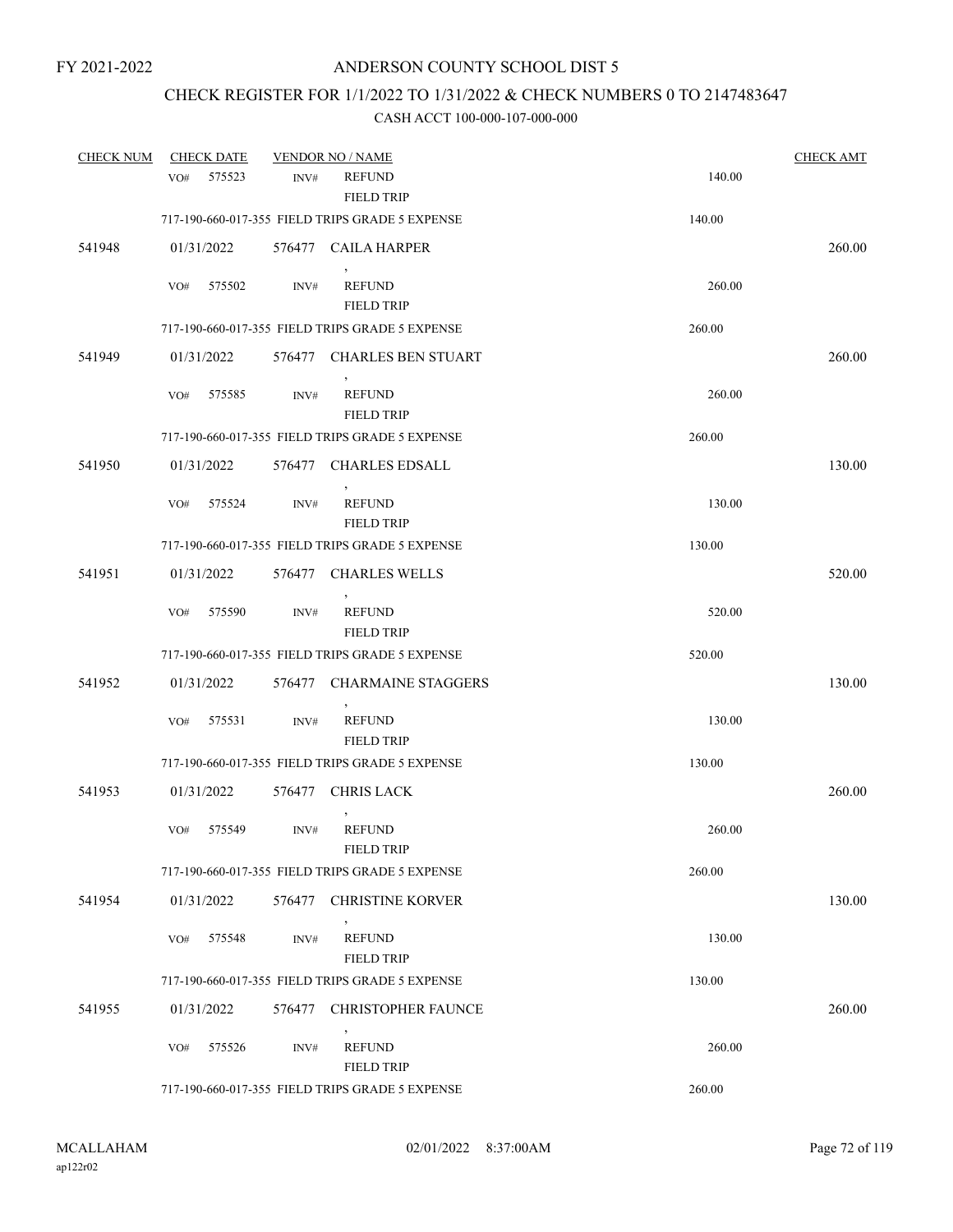### ANDERSON COUNTY SCHOOL DIST 5

# CHECK REGISTER FOR 1/1/2022 TO 1/31/2022 & CHECK NUMBERS 0 TO 2147483647

| <b>CHECK NUM</b> | <b>CHECK DATE</b> |        | <b>VENDOR NO / NAME</b>                         |        | <b>CHECK AMT</b> |
|------------------|-------------------|--------|-------------------------------------------------|--------|------------------|
| 541956           | 01/31/2022        |        | 576477 CHRISTOPHER PORTER                       |        | 260.00           |
|                  | 575570<br>VO#     | INV#   | $\,$<br><b>REFUND</b><br><b>FIELD TRIP</b>      | 260.00 |                  |
|                  |                   |        | 717-190-660-017-355 FIELD TRIPS GRADE 5 EXPENSE | 260.00 |                  |
| 541957           | 01/31/2022        |        | 576477 CHRISTOPHER WERNER                       |        | 130.00           |
|                  | 575591<br>VO#     | INV#   | $\,$<br><b>REFUND</b><br><b>FIELD TRIP</b>      | 130.00 |                  |
|                  |                   |        | 717-190-660-017-355 FIELD TRIPS GRADE 5 EXPENSE | 130.00 |                  |
| 541958           | 01/31/2022        |        | 576477 CHRISTOPHER WHEELER                      |        | 130.00           |
|                  | 575592<br>VO#     | INV#   | <b>REFUND</b><br><b>FIELD TRIP</b>              | 130.00 |                  |
|                  |                   |        | 717-190-660-017-355 FIELD TRIPS GRADE 5 EXPENSE | 130.00 |                  |
| 541959           | 01/31/2022        |        | 576477 CLARIESSA GANTT                          |        | 260.00           |
|                  | 575601<br>VO#     | INV#   | <b>REFUND</b><br><b>FIELD TRIP</b>              | 260.00 |                  |
|                  |                   |        | 717-190-660-017-355 FIELD TRIPS GRADE 5 EXPENSE | 260.00 |                  |
| 541960           | 01/31/2022        |        | 576477 CLAUDIA HERNANDEZ                        |        | 110.00           |
|                  | VO#<br>575566     | INV#   | <b>REFUND</b><br><b>FIELD TRIP</b>              | 110.00 |                  |
|                  |                   |        | 717-190-660-017-355 FIELD TRIPS GRADE 5 EXPENSE | 110.00 |                  |
| 541961           | 01/31/2022        |        | 576477 COREY GILREATH                           |        | 260.00           |
|                  | 575533<br>VO#     | INV#   | <b>REFUND</b><br><b>FIELD TRIP</b>              | 260.00 |                  |
|                  |                   |        | 717-190-660-017-355 FIELD TRIPS GRADE 5 EXPENSE | 260.00 |                  |
| 541962           | 01/31/2022        |        | 576477 CORY DRENNON                             |        | 260.00           |
|                  | 575519<br>VO#     | INV#   | $\,$<br><b>REFUND</b><br><b>FIELD TRIP</b>      | 260.00 |                  |
|                  |                   |        | 717-190-660-017-355 FIELD TRIPS GRADE 5 EXPENSE | 260.00 |                  |
| 541963           | 01/31/2022        | 576477 | <b>COURTNEY GRIMES</b>                          |        | 260.00           |
|                  | 575537<br>VO#     | INV#   | <b>REFUND</b><br><b>FIELD TRIP</b>              | 260.00 |                  |
|                  |                   |        | 717-190-660-017-355 FIELD TRIPS GRADE 5 EXPENSE | 260.00 |                  |
| 541964           | 01/31/2022        | 576477 | DANIA ZARROUF                                   |        | 260.00           |
|                  | 575600<br>VO#     | INV#   | <b>REFUND</b>                                   | 260.00 |                  |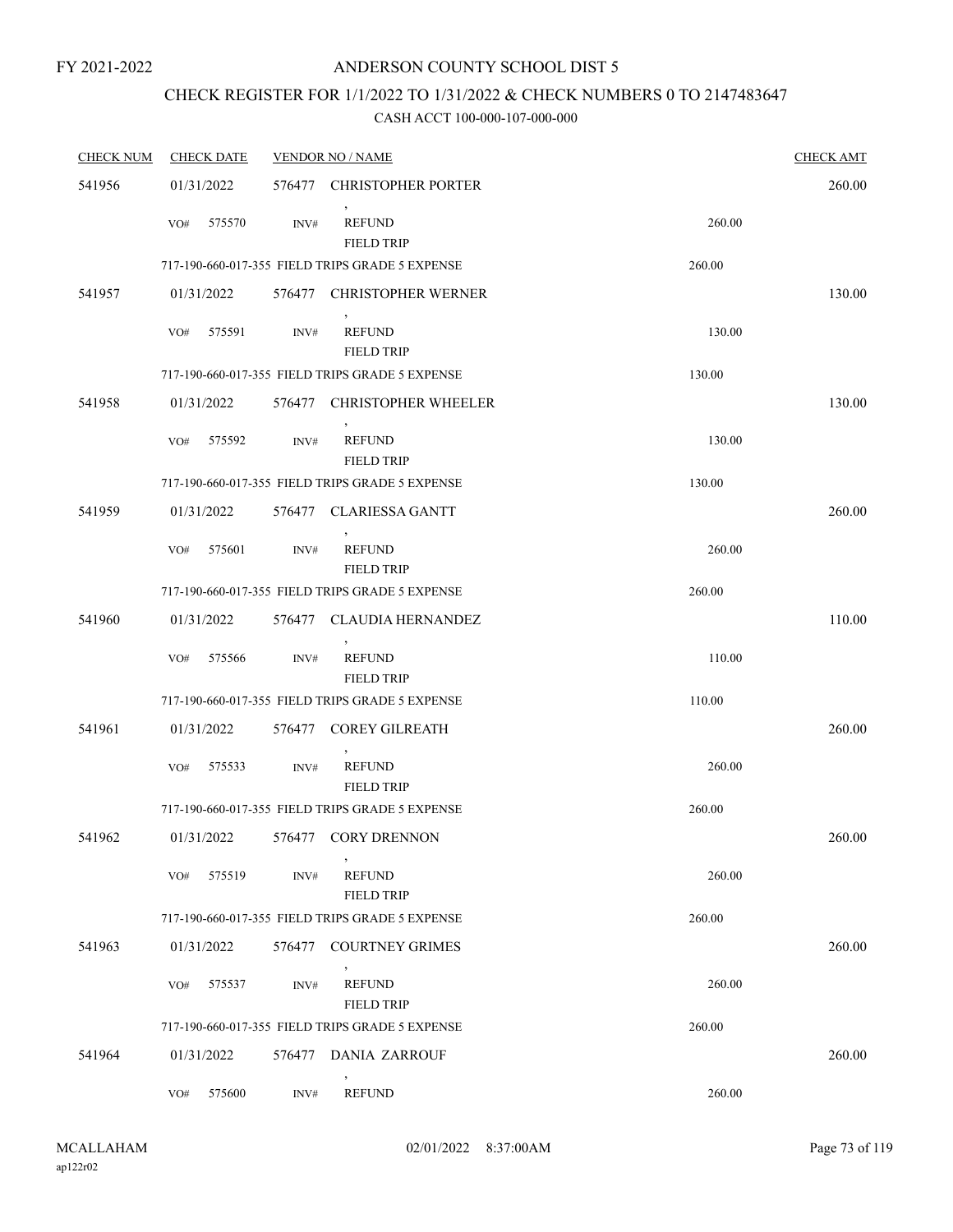### ANDERSON COUNTY SCHOOL DIST 5

### CHECK REGISTER FOR 1/1/2022 TO 1/31/2022 & CHECK NUMBERS 0 TO 2147483647

| <b>CHECK NUM</b> | <b>CHECK DATE</b> |        | <b>VENDOR NO / NAME</b>                                              |        | <b>CHECK AMT</b> |
|------------------|-------------------|--------|----------------------------------------------------------------------|--------|------------------|
|                  |                   |        | <b>FIELD TRIP</b><br>717-190-660-017-355 FIELD TRIPS GRADE 5 EXPENSE | 260.00 |                  |
|                  |                   |        |                                                                      |        |                  |
| 541965           | 01/31/2022        |        | 576477 DANIEL DRAISEN                                                |        | 130.00           |
|                  | 575518<br>VO#     | INV#   | <b>REFUND</b><br><b>FIELD TRIP</b>                                   | 130.00 |                  |
|                  |                   |        | 717-190-660-017-355 FIELD TRIPS GRADE 5 EXPENSE                      | 130.00 |                  |
| 541966           | 01/31/2022        |        | 576477 DAVID BINNARR                                                 |        | 260.00           |
|                  | 575496<br>VO#     | INV#   | <b>REFUND</b><br><b>FIELD TRIP</b>                                   | 260.00 |                  |
|                  |                   |        | 717-190-660-017-355 FIELD TRIPS GRADE 5 EXPENSE                      | 260.00 |                  |
| 541967           | 01/31/2022        | 576477 | <b>DERRICK BURTON</b>                                                |        | 260.00           |
|                  | 575504<br>VO#     | INV#   | $\,$<br><b>REFUND</b><br><b>FIELD TRIP</b>                           | 260.00 |                  |
|                  |                   |        | 717-190-660-017-355 FIELD TRIPS GRADE 5 EXPENSE                      | 260.00 |                  |
| 541968           | 01/31/2022        | 576477 | DWAYNE RAINEY                                                        |        | 260.00           |
|                  | 575573<br>VO#     | INV#   | $\overline{ }$<br><b>REFUND</b><br><b>FIELD TRIP</b>                 | 260.00 |                  |
|                  |                   |        | 717-190-660-017-355 FIELD TRIPS GRADE 5 EXPENSE                      | 260.00 |                  |
| 541969           | 01/31/2022        |        | 576477 ERIC NAYLOR                                                   |        | 130.00           |
|                  | 575562<br>VO#     | INV#   | <b>REFUND</b><br><b>FIELD TRIP</b>                                   | 130.00 |                  |
|                  |                   |        | 717-190-660-017-355 FIELD TRIPS GRADE 5 EXPENSE                      | 130.00 |                  |
| 541970           | 01/31/2022        | 576477 | ERIN VERBEL                                                          |        | 110.00           |
|                  | VO#<br>575581     | INV#   | $\,$<br><b>REFUND</b><br><b>FIELD TRIP</b>                           | 110.00 |                  |
|                  |                   |        | 717-190-660-017-355 FIELD TRIPS GRADE 5 EXPENSE                      | 110.00 |                  |
| 541971           | 01/31/2022        | 576477 | <b>EVAN DICKSON</b>                                                  |        | 260.00           |
|                  | 575516<br>VO#     | INV#   | <b>REFUND</b><br><b>FIELD TRIP</b>                                   | 260.00 |                  |
|                  |                   |        | 717-190-660-017-355 FIELD TRIPS GRADE 5 EXPENSE                      | 260.00 |                  |
| 541972           | 01/31/2022        | 576477 | <b>GREG BISHOP</b>                                                   |        | 260.00           |
|                  | 575497<br>VO#     | INV#   | <b>REFUND</b><br><b>FIELD TRIP</b>                                   | 260.00 |                  |
|                  |                   |        | 717-190-660-017-355 FIELD TRIPS GRADE 5 EXPENSE                      | 260.00 |                  |
| 541973           | 01/31/2022        |        | 576477 HEIKO ERLENKEUSER                                             |        | 130.00           |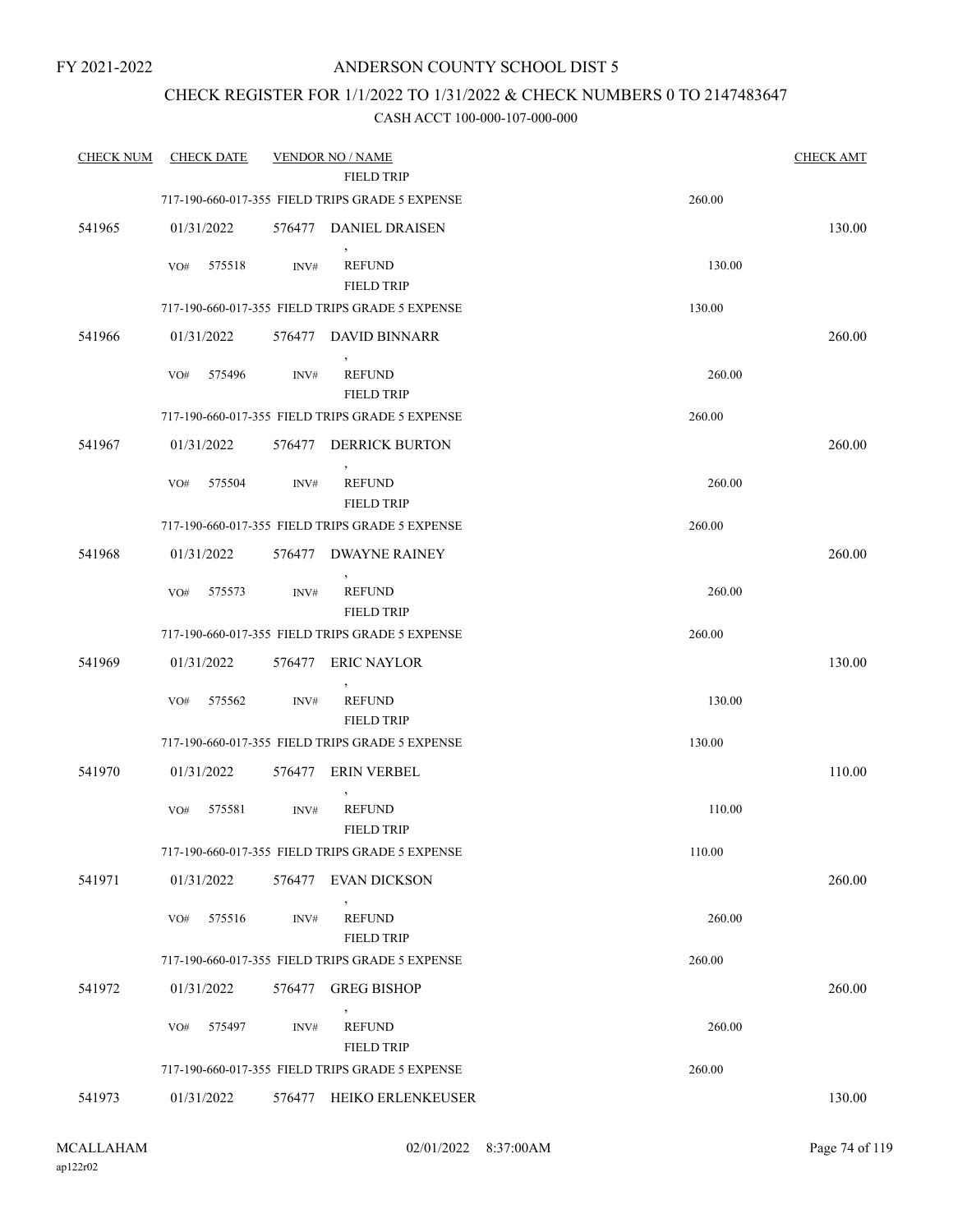### CHECK REGISTER FOR 1/1/2022 TO 1/31/2022 & CHECK NUMBERS 0 TO 2147483647

| <b>CHECK NUM</b> |     | <b>CHECK DATE</b> |        | <b>VENDOR NO / NAME</b>                                        |        | <b>CHECK AMT</b> |
|------------------|-----|-------------------|--------|----------------------------------------------------------------|--------|------------------|
|                  | VO# | 575525            | INV#   | <b>REFUND</b><br><b>FIELD TRIP</b>                             | 130.00 |                  |
|                  |     |                   |        | 717-190-660-017-355 FIELD TRIPS GRADE 5 EXPENSE                | 130.00 |                  |
| 541974           |     | 01/31/2022        |        | 576477 HUNTER FOSTER                                           |        | 130.00           |
|                  | VO# | 575529            | INV#   | <b>REFUND</b><br><b>FIELD TRIP</b>                             | 130.00 |                  |
|                  |     |                   |        | 717-190-660-017-355 FIELD TRIPS GRADE 5 EXPENSE                | 130.00 |                  |
| 541975           |     | 01/31/2022        |        | 576477 JACOB GROVE                                             |        | 130.00           |
|                  | VO# | 575538            | INV#   | <b>REFUND</b><br><b>FIELD TRIP</b>                             | 130.00 |                  |
|                  |     |                   |        | 717-190-660-017-355 FIELD TRIPS GRADE 5 EXPENSE                | 130.00 |                  |
| 541976           |     | 01/31/2022        | 576477 | JAKEIA STRIBLING                                               |        | 140.00           |
|                  | VO# | 575511            | INV#   | <b>REFUND</b><br><b>FIELD TRIP</b>                             | 140.00 |                  |
|                  |     |                   |        | 717-190-660-017-355 FIELD TRIPS GRADE 5 EXPENSE                | 140.00 |                  |
| 541977           |     | 01/31/2022        | 576477 | <b>JAMES DAVIS</b>                                             |        | 260.00           |
|                  | VO# | 575515            | INV#   | $\,$<br><b>REFUND</b><br><b>FIELD TRIP</b>                     | 260.00 |                  |
|                  |     |                   |        | 717-190-660-017-355 FIELD TRIPS GRADE 5 EXPENSE                | 260.00 |                  |
| 541978           |     | 01/31/2022        |        | 576477 JAMES PATTERSON                                         |        | 130.00           |
|                  | VO# | 575569            | INV#   | $\overline{\phantom{a}}$<br><b>REFUND</b><br><b>FIELD TRIP</b> | 130.00 |                  |
|                  |     |                   |        | 717-190-660-017-355 FIELD TRIPS GRADE 5 EXPENSE                | 130.00 |                  |
| 541979           |     | 01/31/2022        | 576477 | JANICE CHASTAIN                                                |        | 130.00           |
|                  | VO# | 575507            | INV#   | $\,$<br><b>REFUND</b><br><b>FIELD TRIP</b>                     | 130.00 |                  |
|                  |     |                   |        | 717-190-660-017-355 FIELD TRIPS GRADE 5 EXPENSE                | 130.00 |                  |
| 541980           |     | 01/31/2022        | 576477 | <b>JASON FISHER</b>                                            |        | 260.00           |
|                  | VO# | 575527            | INV#   | <b>REFUND</b><br><b>FIELD TRIP</b>                             | 260.00 |                  |
|                  |     |                   |        | 717-190-660-017-355 FIELD TRIPS GRADE 5 EXPENSE                | 260.00 |                  |
| 541981           |     | 01/31/2022        | 576477 | <b>JASON HAWKINS</b>                                           |        | 130.00           |
|                  | VO# | 575540            | INV#   | <b>REFUND</b><br><b>FIELD TRIP</b>                             | 130.00 |                  |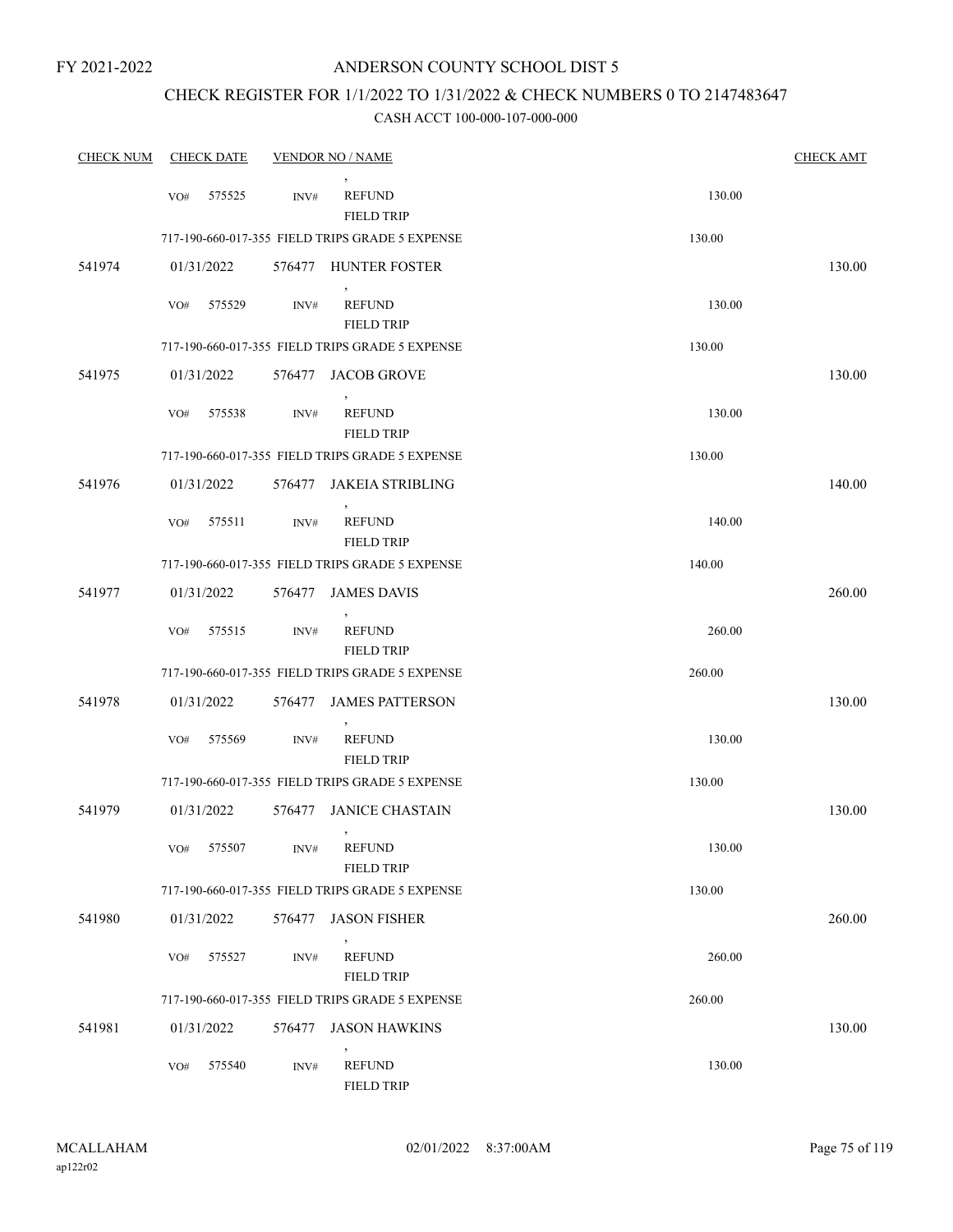## CHECK REGISTER FOR 1/1/2022 TO 1/31/2022 & CHECK NUMBERS 0 TO 2147483647

#### CASH ACCT 100-000-107-000-000

| <b>CHECK NUM</b> | <b>CHECK DATE</b> |        | <b>VENDOR NO / NAME</b>                         |        | <b>CHECK AMT</b> |
|------------------|-------------------|--------|-------------------------------------------------|--------|------------------|
|                  |                   |        | 717-190-660-017-355 FIELD TRIPS GRADE 5 EXPENSE | 130.00 |                  |
| 541982           | 01/31/2022        | 576477 | <b>JASON PATTERSON</b>                          |        | 130.00           |
|                  | VO#<br>575568     | INV#   | <b>REFUND</b><br><b>FIELD TRIP</b>              | 130.00 |                  |
|                  |                   |        | 717-190-660-017-355 FIELD TRIPS GRADE 5 EXPENSE | 130.00 |                  |
| 541983           | 01/31/2022        | 576477 | JEFFREY BROOKMAN                                |        | 130.00           |
|                  | 575501<br>VO#     | INV#   | <b>REFUND</b><br><b>FIELD TRIP</b>              | 130.00 |                  |
|                  |                   |        | 717-190-660-017-355 FIELD TRIPS GRADE 5 EXPENSE | 130.00 |                  |
| 541984           | 01/31/2022        | 576477 | JEFFREY SCHOFIELD                               |        | 520.00           |
|                  | 575580<br>VO#     | INV#   | <b>REFUND</b><br><b>FIELD TRIP</b>              | 520.00 |                  |
|                  |                   |        | 717-190-660-017-355 FIELD TRIPS GRADE 5 EXPENSE | 520.00 |                  |
| 541985           | 01/31/2022        | 576477 | <b>JENNIFER ARNETT</b>                          |        | 520.00           |
|                  | VO#<br>575495     | INV#   | <b>REFUND</b><br><b>FIELD TRIP</b>              | 520.00 |                  |
|                  |                   |        | 717-190-660-017-355 FIELD TRIPS GRADE 5 EXPENSE | 520.00 |                  |
| 541986           | 01/31/2022        |        | 576477 JENNIFER WILSON                          |        | 130.00           |
|                  | 575596<br>VO#     | INV#   | <b>REFUND</b><br><b>FIELD TRIP</b>              | 130.00 |                  |
|                  |                   |        | 717-190-660-017-355 FIELD TRIPS GRADE 5 EXPENSE | 130.00 |                  |
| 541987           | 01/31/2022        | 576477 | <b>JEREMY ROSE</b>                              |        | 260.00           |
|                  | VO#<br>575578     | INV#   | $\,$<br><b>REFUND</b><br><b>FIELD TRIP</b>      | 260.00 |                  |
|                  |                   |        | 717-190-660-017-355 FIELD TRIPS GRADE 5 EXPENSE | 260.00 |                  |
| 541988           | 01/31/2022        | 576477 | JESUS J VENEGAS AGUILAR                         |        | 130.00           |
|                  | 575588<br>VO#     | INV#   | <b>REFUND</b><br><b>FIELD TRIP</b>              | 130.00 |                  |
|                  |                   |        | 717-190-660-017-355 FIELD TRIPS GRADE 5 EXPENSE | 130.00 |                  |
| 541989           | 01/31/2022        | 576477 | <b>JOEL HARBIN</b>                              |        | 260.00           |
|                  | 575539<br>VO#     | INV#   | REFUND(2)<br><b>FIELD TRIP</b>                  | 260.00 |                  |
|                  |                   |        | 717-190-660-017-355 FIELD TRIPS GRADE 5 EXPENSE | 260.00 |                  |
| 541990           | 01/31/2022        | 576477 | <b>JOHN CLAMP</b>                               |        | 130.00           |

,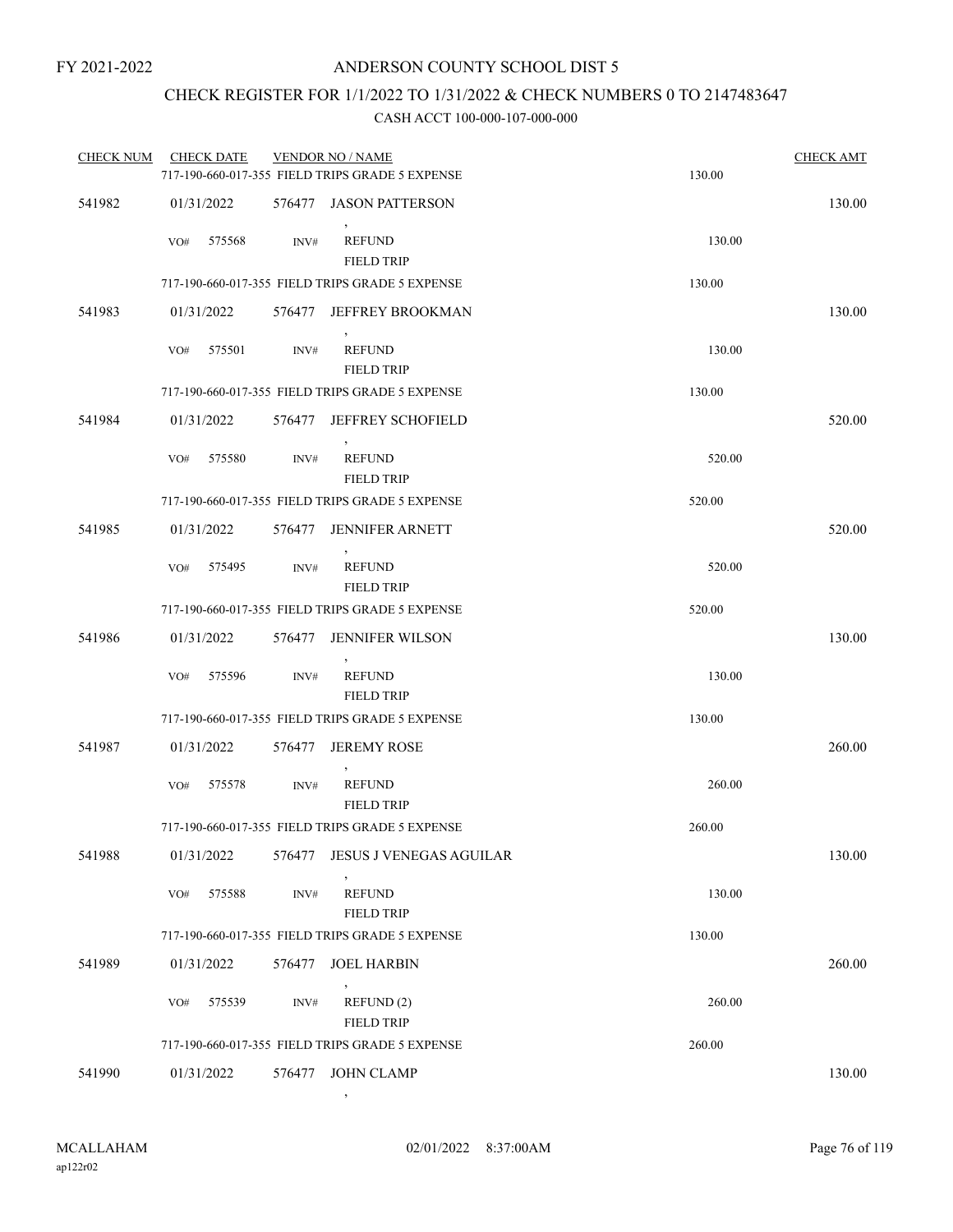## CHECK REGISTER FOR 1/1/2022 TO 1/31/2022 & CHECK NUMBERS 0 TO 2147483647

| <b>CHECK NUM</b> | <b>CHECK DATE</b>         |        | <b>VENDOR NO / NAME</b>                         |        | <b>CHECK AMT</b> |
|------------------|---------------------------|--------|-------------------------------------------------|--------|------------------|
|                  | 575508<br>VO <sub>#</sub> | INV#   | <b>REFUND</b><br><b>FIELD TRIP</b>              | 130.00 |                  |
|                  |                           |        | 717-190-660-017-355 FIELD TRIPS GRADE 5 EXPENSE | 130.00 |                  |
| 541991           | 01/31/2022                |        | 576477 JOHN COTTINGHAM                          |        | 130.00           |
|                  | 575512<br>VO#             | INV#   | <b>REFUND</b><br><b>FIELD TRIP</b>              | 130.00 |                  |
|                  |                           |        | 717-190-660-017-355 FIELD TRIPS GRADE 5 EXPENSE | 130.00 |                  |
| 541992           | 01/31/2022                |        | 576477 JONATHAN RAFFERTY                        |        | 260.00           |
|                  | VO#<br>575572             | INV#   | <b>REFUND</b><br><b>FIELD TRIP</b>              | 260.00 |                  |
|                  |                           |        | 717-190-660-017-355 FIELD TRIPS GRADE 5 EXPENSE | 260.00 |                  |
| 541993           | 01/31/2022                | 576477 | <b>JUSTIN COMPTON</b>                           |        | 130.00           |
|                  | 575510<br>VO#             | INV#   | $\,$<br><b>REFUND</b><br><b>FIELD TRIP</b>      | 130.00 |                  |
|                  |                           |        | 717-190-660-017-355 FIELD TRIPS GRADE 5 EXPENSE | 130.00 |                  |
| 541994           | 01/31/2022                | 576477 | <b>JUSTIN MOORE</b><br>$\,$                     |        | 520.00           |
|                  | VO#<br>575558             | INV#   | <b>REFUND</b><br><b>FIELD TRIP</b>              | 520.00 |                  |
|                  |                           |        | 717-190-660-017-355 FIELD TRIPS GRADE 5 EXPENSE | 520.00 |                  |
| 541995           | 01/31/2022                |        | 576477 JUSTIN PRICE                             |        | 264.00           |
|                  | 575571<br>VO#             | INV#   | <b>REFUND</b><br><b>FIELD TRIP</b>              | 264.00 |                  |
|                  |                           |        | 717-190-660-017-355 FIELD TRIPS GRADE 5 EXPENSE | 264.00 |                  |
| 541996           | 01/31/2022                |        | 576477 KAREN WAY                                |        | 260.00           |
|                  | 575589<br>VO#             | INV#   | <b>REFUND</b><br><b>FIELD TRIP</b>              | 260.00 |                  |
|                  |                           |        | 717-190-660-017-355 FIELD TRIPS GRADE 5 EXPENSE | 260.00 |                  |
| 541997           | 01/31/2022                |        | 576477 KARL BURNETT                             |        | 260.00           |
|                  | 575503<br>VO#             | INV#   | <b>REFUND</b><br><b>FIELD TRIP</b>              | 260.00 |                  |
|                  |                           |        | 717-190-660-017-355 FIELD TRIPS GRADE 5 EXPENSE | 260.00 |                  |
| 541998           | 01/31/2022                |        | 576477 KELBY DOBBS                              |        | 130.00           |
|                  | 575517<br>VO#             | INV#   | <b>REFUND</b><br><b>FIELD TRIP</b>              | 130.00 |                  |
|                  |                           |        | 717-190-660-017-355 FIELD TRIPS GRADE 5 EXPENSE | 130.00 |                  |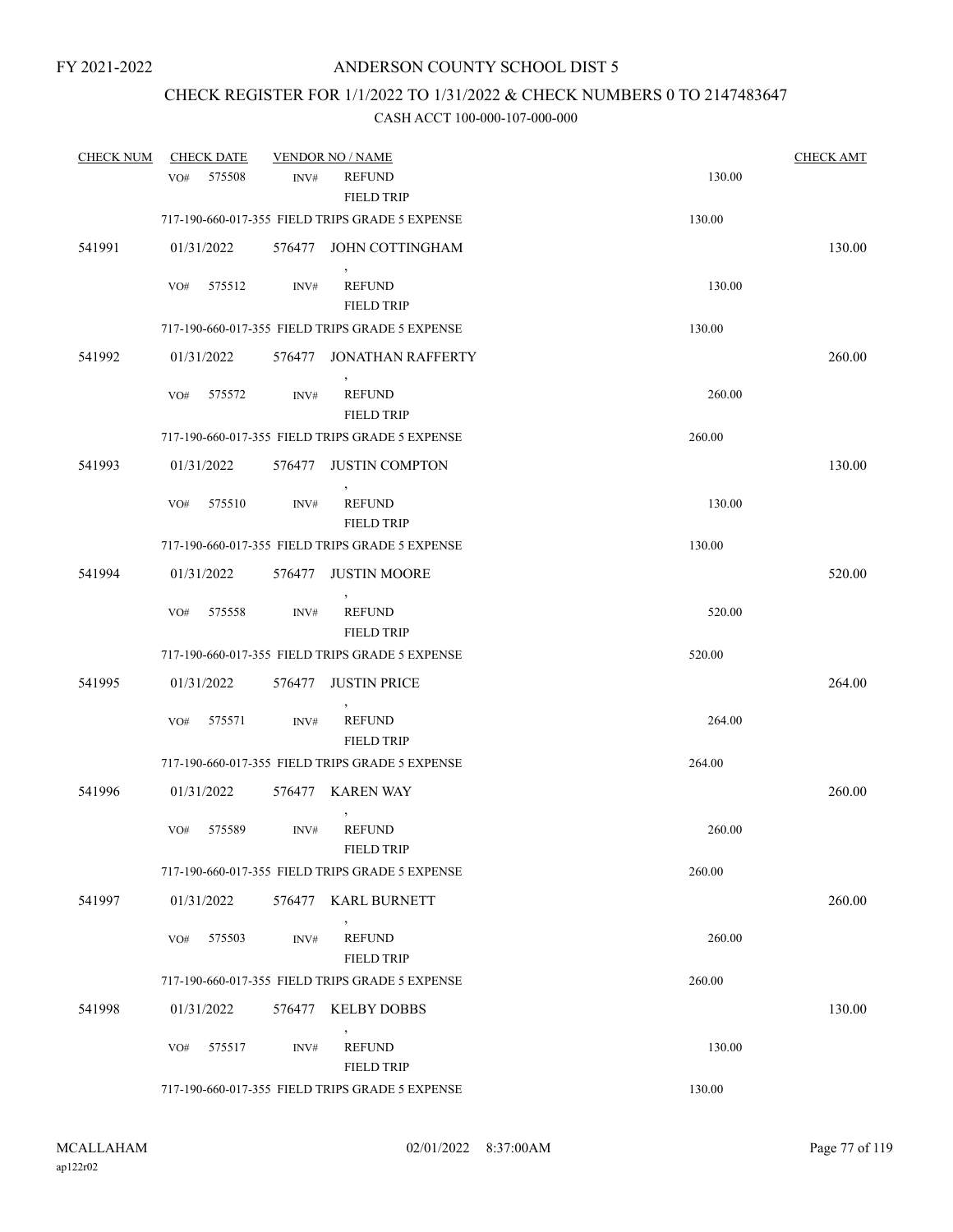### ANDERSON COUNTY SCHOOL DIST 5

# CHECK REGISTER FOR 1/1/2022 TO 1/31/2022 & CHECK NUMBERS 0 TO 2147483647

| <b>CHECK NUM</b> | <b>CHECK DATE</b> |        | <b>VENDOR NO / NAME</b>                         |        | <b>CHECK AMT</b> |
|------------------|-------------------|--------|-------------------------------------------------|--------|------------------|
| 541999           | 01/31/2022        | 576477 | KELLIE YOUNG                                    |        | 520.00           |
|                  | 575598<br>VO#     | INV#   | $\,$<br><b>REFUND</b><br><b>FIELD TRIP</b>      | 520.00 |                  |
|                  |                   |        | 717-190-660-017-355 FIELD TRIPS GRADE 5 EXPENSE | 520.00 |                  |
| 542000           | 01/31/2022        |        | 576477 KERA SNIPES<br>$\overline{ }$            |        | 260.00           |
|                  | 575583<br>VO#     | INV#   | <b>REFUND</b><br><b>FIELD TRIP</b>              | 260.00 |                  |
|                  |                   |        | 717-190-660-017-355 FIELD TRIPS GRADE 5 EXPENSE | 260.00 |                  |
| 542001           | 01/31/2022        |        | 576477 KURTIS HOLZSHU                           |        | 130.00           |
|                  | 575543<br>VO#     | INV#   | <b>REFUND</b><br><b>FIELD TRIP</b>              | 130.00 |                  |
|                  |                   |        | 717-190-660-017-355 FIELD TRIPS GRADE 5 EXPENSE | 130.00 |                  |
| 542002           | 01/31/2022        |        | 576477 KYLE CLEVELAND                           |        | 260.00           |
|                  | 575509<br>VO#     | INV#   | <b>REFUND</b><br><b>FIELD TRIP</b>              | 260.00 |                  |
|                  |                   |        | 717-190-660-017-355 FIELD TRIPS GRADE 5 EXPENSE | 260.00 |                  |
| 542003           | 01/31/2022        |        | 576477 KYLE WHITE                               |        | 390.00           |
|                  | VO#<br>575593     | INV#   | <b>REFUND</b><br><b>FIELD TRIP</b>              | 390.00 |                  |
|                  |                   |        | 717-190-660-017-355 FIELD TRIPS GRADE 5 EXPENSE | 390.00 |                  |
| 542004           | 01/31/2022        |        | 576477 LATOYA BENTLEY                           |        | 260.00           |
|                  | 575513<br>VO#     | INV#   | <b>REFUND</b><br><b>FIELD TRIP</b>              | 260.00 |                  |
|                  |                   |        | 717-190-660-017-355 FIELD TRIPS GRADE 5 EXPENSE | 260.00 |                  |
| 542005           | 01/31/2022        |        | 576477 LESLIE YOUNGBLOOD                        |        | 260.00           |
|                  | 575599<br>VO#     | INV#   | $\,$<br><b>REFUND</b><br><b>FIELD TRIP</b>      | 260.00 |                  |
|                  |                   |        | 717-190-660-017-355 FIELD TRIPS GRADE 5 EXPENSE | 260.00 |                  |
| 542006           | 01/31/2022        | 576477 | LIZETTE SAENZ                                   |        | 260.00           |
|                  | 575579<br>VO#     | INV#   | <b>REFUND</b><br><b>FIELD TRIP</b>              | 260.00 |                  |
|                  |                   |        | 717-190-660-017-355 FIELD TRIPS GRADE 5 EXPENSE | 260.00 |                  |
| 542007           | 01/31/2022        |        | 576477 LIZZIE ABRAHAM                           |        | 260.00           |
|                  | 575506<br>VO#     | INV#   | <b>REFUND</b>                                   | 260.00 |                  |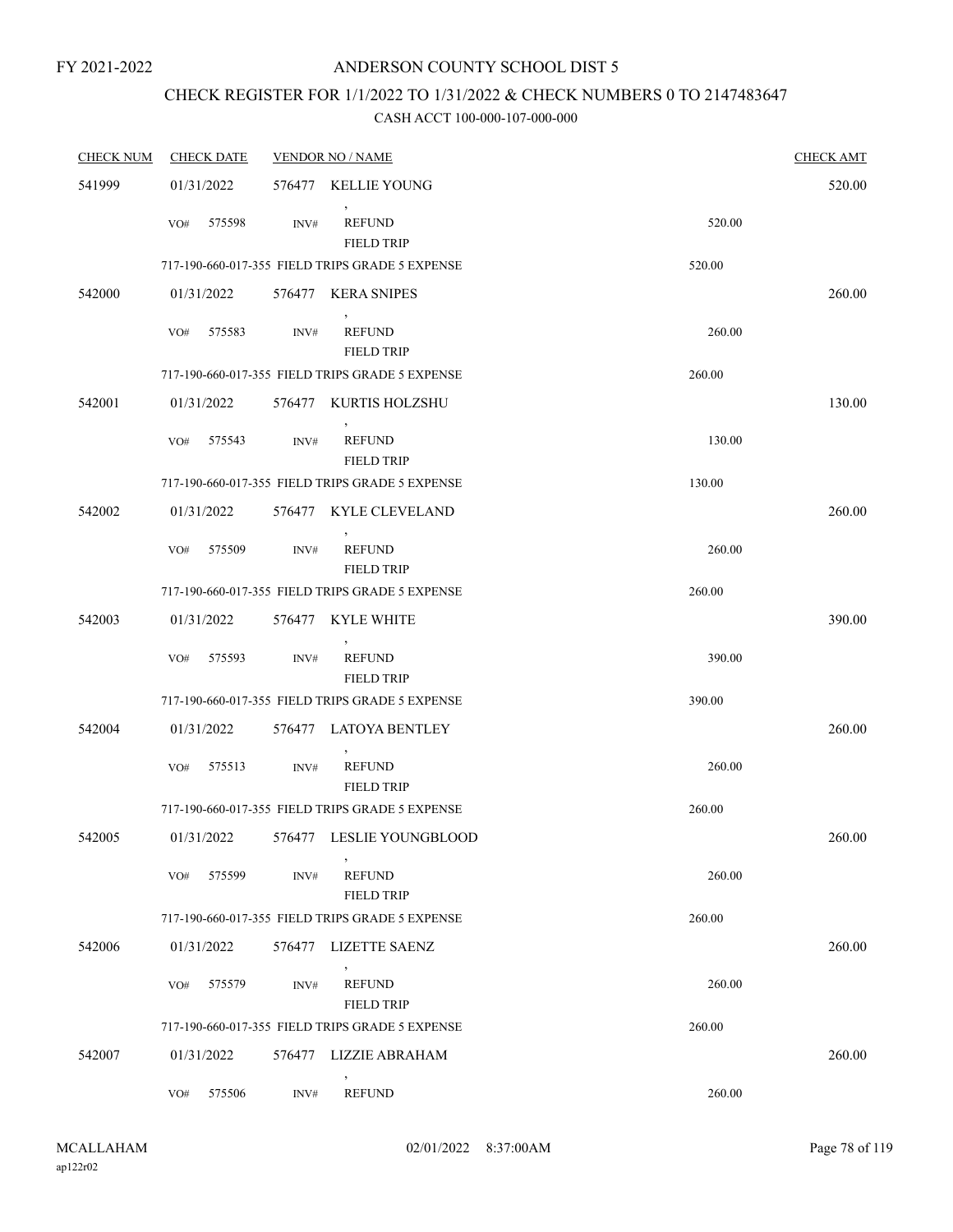### ANDERSON COUNTY SCHOOL DIST 5

### CHECK REGISTER FOR 1/1/2022 TO 1/31/2022 & CHECK NUMBERS 0 TO 2147483647

| <b>CHECK NUM</b> | <b>CHECK DATE</b> |        | <b>VENDOR NO / NAME</b>                                              |        | <b>CHECK AMT</b> |
|------------------|-------------------|--------|----------------------------------------------------------------------|--------|------------------|
|                  |                   |        | <b>FIELD TRIP</b><br>717-190-660-017-355 FIELD TRIPS GRADE 5 EXPENSE | 260.00 |                  |
| 542008           | 01/31/2022        |        | 576477 MALIK ROOPANI                                                 |        | 260.00           |
|                  | VO#<br>575576     | INV#   | <b>REFUND</b><br><b>FIELD TRIP</b>                                   | 260.00 |                  |
|                  |                   |        | 717-190-660-017-355 FIELD TRIPS GRADE 5 EXPENSE                      | 260.00 |                  |
| 542009           | 01/31/2022        |        | 576477 MARIE EDGAR                                                   |        | 260.00           |
|                  | 575522<br>VO#     | INV#   | <b>REFUND</b><br><b>FIELD TRIP</b>                                   | 260.00 |                  |
|                  |                   |        | 717-190-660-017-355 FIELD TRIPS GRADE 5 EXPENSE                      | 260.00 |                  |
| 542010           | 01/31/2022        | 576477 | MARISSA HIGGINS                                                      |        | 110.00           |
|                  | 575541<br>VO#     | INV#   | $\,$<br><b>REFUND</b><br><b>FIELD TRIP</b>                           | 110.00 |                  |
|                  |                   |        | 717-190-660-017-355 FIELD TRIPS GRADE 5 EXPENSE                      | 110.00 |                  |
| 542011           | 01/31/2022        | 576477 | <b>MISTY WILSON</b>                                                  |        | 260.00           |
|                  | 575595<br>VO#     | INV#   | $\overline{ }$<br><b>REFUND</b><br><b>FIELD TRIP</b>                 | 260.00 |                  |
|                  |                   |        | 717-190-660-017-355 FIELD TRIPS GRADE 5 EXPENSE                      | 260.00 |                  |
| 542012           | 01/31/2022        |        | 576477 NAEEM AKHTAR                                                  |        | 130.00           |
|                  | 575491<br>VO#     | INV#   | <b>REFUND</b><br><b>FIELD TRIP</b>                                   | 130.00 |                  |
|                  |                   |        | 717-190-660-017-355 FIELD TRIPS GRADE 5 EXPENSE                      | 130.00 |                  |
| 542013           | 01/31/2022        |        | 576477 NICHOLAS MCRAE                                                |        | 130.00           |
|                  | VO#<br>575556     | INV#   | <b>REFUND</b><br><b>FIELD TRIP</b>                                   | 130.00 |                  |
|                  |                   |        | 717-190-660-017-355 FIELD TRIPS GRADE 5 EXPENSE                      | 130.00 |                  |
| 542014           | 01/31/2022        | 576477 | OLGA SHAPOVALOVA                                                     |        | 260.00           |
|                  | 575586<br>VO#     | INV#   | <b>REFUND</b><br><b>FIELD TRIP</b>                                   | 260.00 |                  |
|                  |                   |        | 717-190-660-017-355 FIELD TRIPS GRADE 5 EXPENSE                      | 260.00 |                  |
| 542015           | 01/31/2022        | 576477 | ONEIDA BELL                                                          |        | 130.00           |
|                  | VO#<br>575505     | INV#   | <b>REFUND</b><br><b>FIELD TRIP</b>                                   | 130.00 |                  |
|                  |                   |        | 717-190-660-017-355 FIELD TRIPS GRADE 5 EXPENSE                      | 130.00 |                  |
| 542016           | 01/31/2022        |        | 576477 PETER GREER                                                   |        | 130.00           |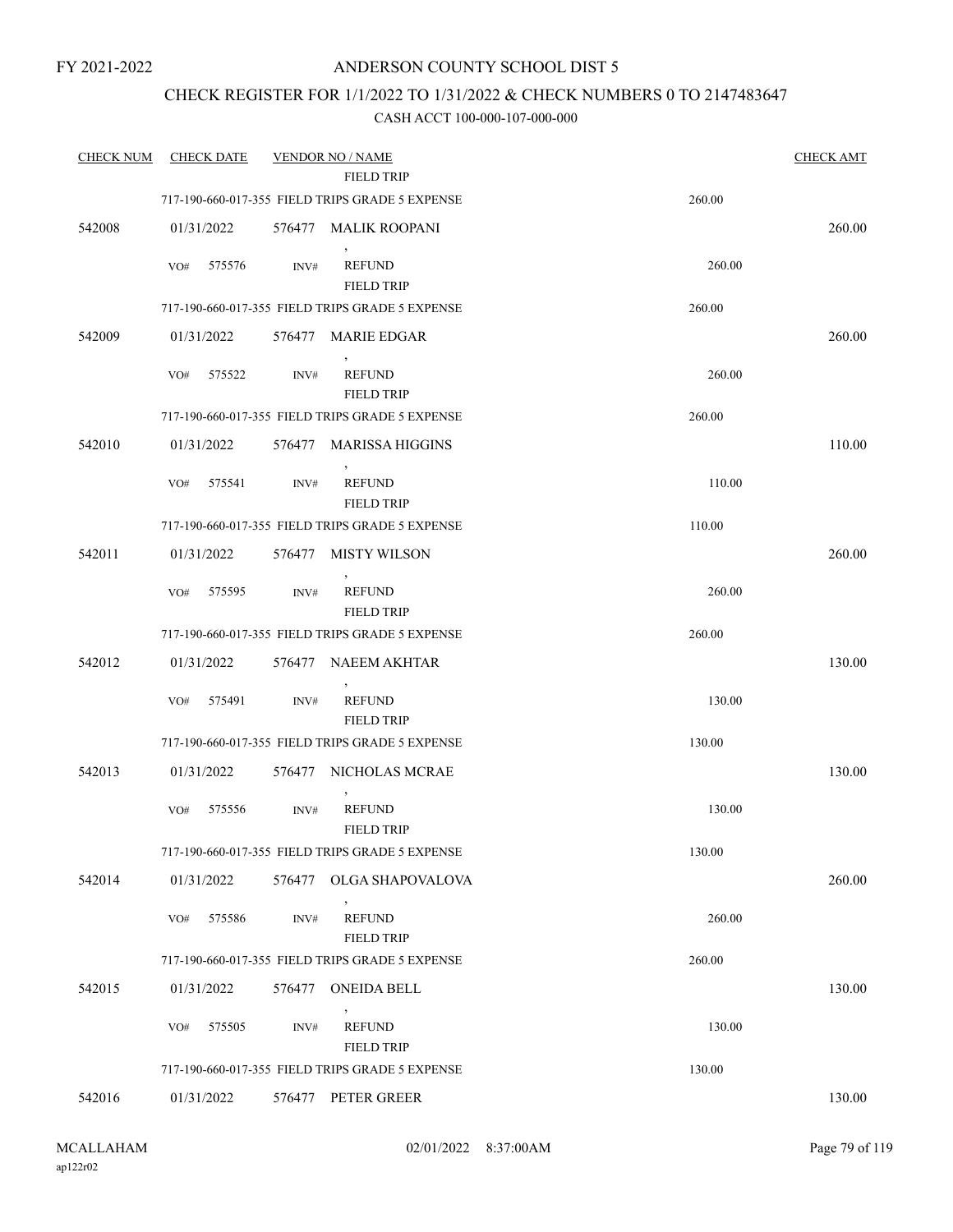### ANDERSON COUNTY SCHOOL DIST 5

### CHECK REGISTER FOR 1/1/2022 TO 1/31/2022 & CHECK NUMBERS 0 TO 2147483647

| <b>CHECK NUM</b> |     | <b>CHECK DATE</b> |                  | <b>VENDOR NO / NAME</b>                             |        | <b>CHECK AMT</b> |
|------------------|-----|-------------------|------------------|-----------------------------------------------------|--------|------------------|
|                  | VO# | 575536            | $\text{INV}\#$   | <b>REFUND</b><br><b>FIELD TRIP</b>                  | 130.00 |                  |
|                  |     |                   |                  | 717-190-660-017-355 FIELD TRIPS GRADE 5 EXPENSE     | 130.00 |                  |
| 542017           |     | 01/31/2022        |                  | 576477 PETER RICHARDSON                             |        | 130.00           |
|                  | VO# | 575575            | INV#             | <b>REFUND</b><br><b>FIELD TRIP</b>                  | 130.00 |                  |
|                  |     |                   |                  | 717-190-660-017-355 FIELD TRIPS GRADE 5 EXPENSE     | 130.00 |                  |
| 542018           |     | 01/31/2022        | 576477           | <b>QUANTAVIOUS KEELS</b>                            |        | 130.00           |
|                  | VO# | 575546            | INV#             | <b>REFUND</b><br><b>FIELD TRIP</b>                  | 130.00 |                  |
|                  |     |                   |                  | 717-190-660-017-355 FIELD TRIPS GRADE 5 EXPENSE     | 130.00 |                  |
| 542019           |     | 01/31/2022        | 576477           | <b>RAMSEY HILL</b>                                  |        | 130.00           |
|                  | VO# | 575542            | $\text{INV}\#$   | <b>REFUND</b><br><b>FIELD TRIP</b>                  | 130.00 |                  |
|                  |     |                   |                  | 717-190-660-017-355 FIELD TRIPS GRADE 5 EXPENSE     | 130.00 |                  |
| 542020           |     | 01/31/2022        | 576477           | RANDY MOTES, JR                                     |        | 130.00           |
|                  | VO# | 575560            | INV#             | <b>REFUND</b><br><b>FIELD TRIP</b>                  | 130.00 |                  |
|                  |     |                   |                  | 717-190-660-017-355 FIELD TRIPS GRADE 5 EXPENSE     | 130.00 |                  |
| 542021           |     | 01/31/2022        | 576477           | RASHANDA REID                                       |        | 140.00           |
|                  | VO# | 575551            | $\mathrm{INV}\#$ | $\mathcal{P}$<br><b>REFUND</b><br><b>FIELD TRIP</b> | 140.00 |                  |
|                  |     |                   |                  | 717-190-660-017-355 FIELD TRIPS GRADE 5 EXPENSE     | 140.00 |                  |
| 542022           |     | 01/31/2022        | 576477           | RICHARD MCCONNELL                                   |        | 110.00           |
|                  | VO# | 575553            | INV#             | $\,$<br><b>REFUND</b><br><b>FIELD TRIP</b>          | 110.00 |                  |
|                  |     |                   |                  | 717-190-660-017-355 FIELD TRIPS GRADE 5 EXPENSE     | 110.00 |                  |
| 542023           |     | 01/31/2022        |                  | 576477 RODNEY SOUTHERN                              |        | 780.00           |
|                  | VO# | 575584            | INV#             | <b>REFUND</b><br><b>FIELD TRIP</b>                  | 780.00 |                  |
|                  |     |                   |                  | 717-190-660-017-355 FIELD TRIPS GRADE 5 EXPENSE     | 780.00 |                  |
| 542024           |     | 01/31/2022        |                  | 576477 ROGER DALTON                                 |        | 260.00           |
|                  | VO# | 575514            | INV#             | <b>REFUND</b><br><b>FIELD TRIP</b>                  | 260.00 |                  |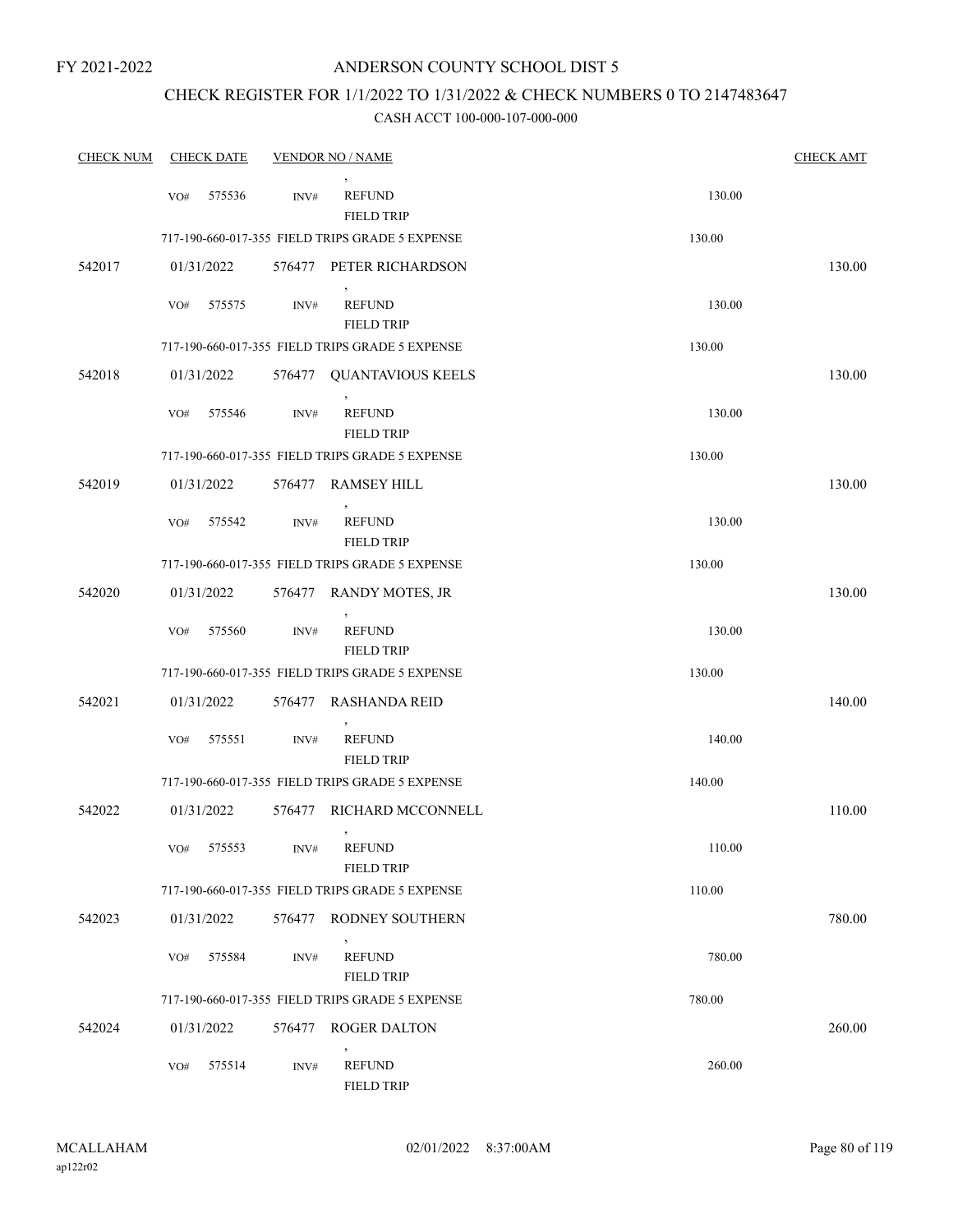## CHECK REGISTER FOR 1/1/2022 TO 1/31/2022 & CHECK NUMBERS 0 TO 2147483647

#### CASH ACCT 100-000-107-000-000

| <b>CHECK NUM</b> | <b>CHECK DATE</b> |        | <b>VENDOR NO / NAME</b><br>717-190-660-017-355 FIELD TRIPS GRADE 5 EXPENSE | 260.00 | <b>CHECK AMT</b> |
|------------------|-------------------|--------|----------------------------------------------------------------------------|--------|------------------|
| 542025           | 01/31/2022        |        | 576477 ROGER FLYNN                                                         |        | 260.00           |
|                  | VO#<br>575528     | INV#   | <b>REFUND</b><br><b>FIELD TRIP</b>                                         | 260.00 |                  |
|                  |                   |        | 717-190-660-017-355 FIELD TRIPS GRADE 5 EXPENSE                            | 260.00 |                  |
| 542026           | 01/31/2022        |        | 576477 RONALD SHORTRIDGE                                                   |        | 260.00           |
|                  | 575582<br>VO#     | INV#   | $\,$<br><b>REFUND</b><br><b>FIELD TRIP</b>                                 | 260.00 |                  |
|                  |                   |        | 717-190-660-017-355 FIELD TRIPS GRADE 5 EXPENSE                            | 260.00 |                  |
| 542027           | 01/31/2022        |        | 576477 RYAN ANZUR                                                          |        | 130.00           |
|                  | 575494<br>VO#     | INV#   | <b>REFUND</b><br><b>FIELD TRIP</b>                                         | 130.00 |                  |
|                  |                   |        | 717-190-660-017-355 FIELD TRIPS GRADE 5 EXPENSE                            | 130.00 |                  |
| 542028           | 01/31/2022        | 576477 | <b>SELMA OWENS</b>                                                         |        | 140.00           |
|                  | 575565<br>VO#     | INV#   | <b>REFUND</b><br><b>FIELD TRIP</b>                                         | 140.00 |                  |
|                  |                   |        | 717-190-660-017-355 FIELD TRIPS GRADE 5 EXPENSE                            | 140.00 |                  |
| 542029           | 01/31/2022        | 576477 | <b>SETH GREENE</b>                                                         |        | 260.00           |
|                  | 575535<br>VO#     | INV#   | <b>REFUND</b><br><b>FIELD TRIP</b>                                         | 260.00 |                  |
|                  |                   |        | 717-190-660-017-355 FIELD TRIPS GRADE 5 EXPENSE                            | 260.00 |                  |
| 542030           | 01/31/2022        | 576477 | <b>SHELBY HANNA</b>                                                        |        | 390.00           |
|                  | VO#<br>575547     | INV#   | <b>REFUND</b><br><b>FIELD TRIP</b>                                         | 390.00 |                  |
|                  |                   |        | 717-190-660-017-355 FIELD TRIPS GRADE 5 EXPENSE                            | 390.00 |                  |
| 542031           | 01/31/2022        | 576477 | <b>SONAL PATEL</b>                                                         |        | 240.00           |
|                  | 575567<br>VO#     | INV#   | <b>REFUND</b><br><b>FIELD TRIP</b>                                         | 240.00 |                  |
|                  |                   |        | 717-190-660-017-355 FIELD TRIPS GRADE 5 EXPENSE                            | 240.00 |                  |
| 542032           | 01/31/2022        | 576477 | <b>STACEY KIRK</b>                                                         |        | 260.00           |
|                  | 575520<br>VO#     | INV#   | <b>REFUND</b><br><b>FIELD TRIP</b>                                         | 260.00 |                  |
|                  |                   |        | 717-190-660-017-355 FIELD TRIPS GRADE 5 EXPENSE                            | 260.00 |                  |
| 542033           | 01/31/2022        | 576477 | STEPHANIE QUINN                                                            |        | 130.00           |

,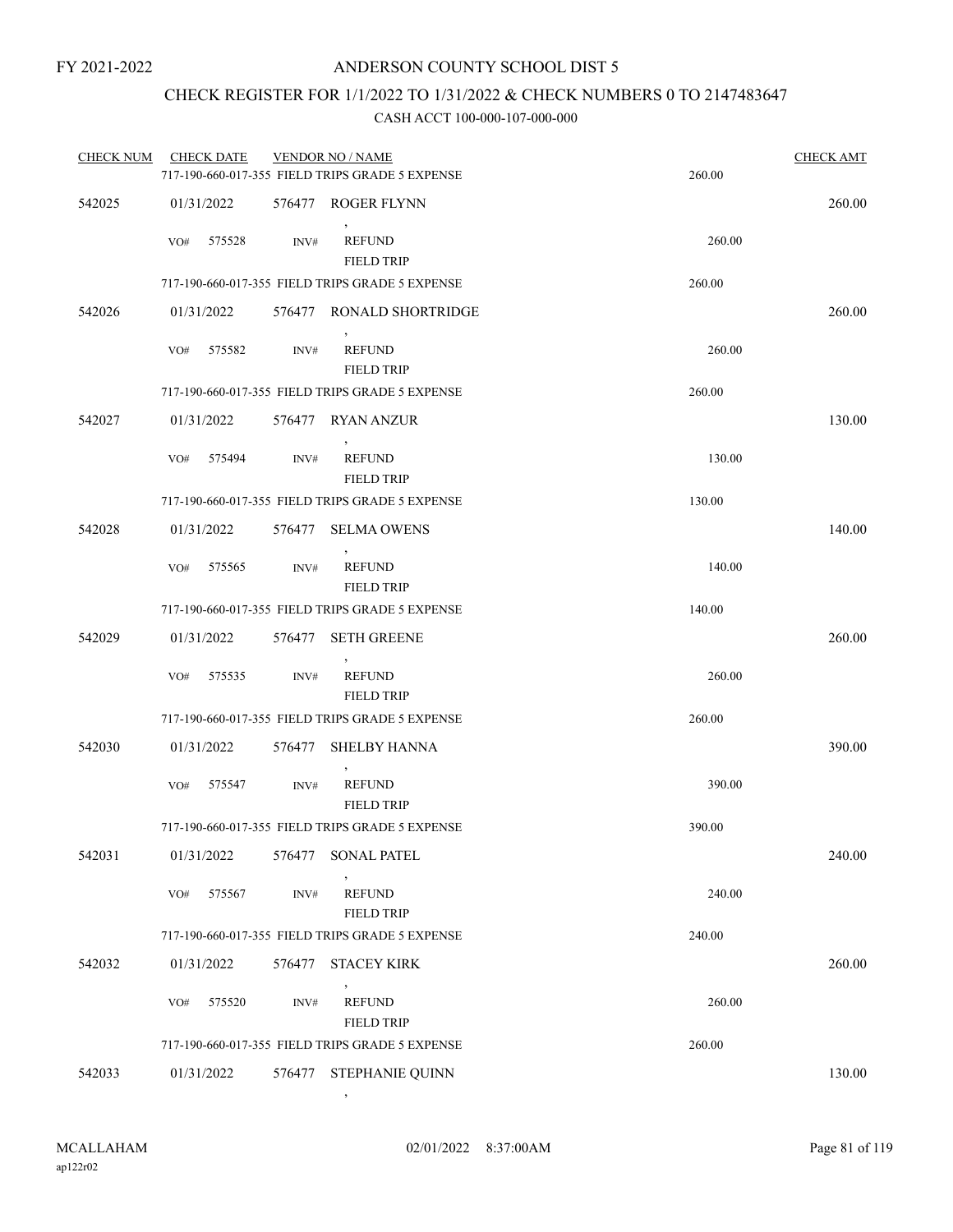### CHECK REGISTER FOR 1/1/2022 TO 1/31/2022 & CHECK NUMBERS 0 TO 2147483647

| <b>CHECK NUM</b> |     | <b>CHECK DATE</b> |        | <b>VENDOR NO / NAME</b>                                                                         |          | <b>CHECK AMT</b> |  |
|------------------|-----|-------------------|--------|-------------------------------------------------------------------------------------------------|----------|------------------|--|
|                  | VO# | 575552            | INV#   | <b>REFUND</b><br><b>FIELD TRIP</b>                                                              | 130.00   |                  |  |
|                  |     |                   |        | 717-190-660-017-355 FIELD TRIPS GRADE 5 EXPENSE                                                 | 130.00   |                  |  |
| 542034           |     | 01/31/2022        |        | 576477 TRAVIS MCCOY                                                                             |          | 260.00           |  |
|                  | VO# | 575554            | INV#   | <b>REFUND</b><br><b>FIELD TRIP</b>                                                              | 260.00   |                  |  |
|                  |     |                   |        | 717-190-660-017-355 FIELD TRIPS GRADE 5 EXPENSE                                                 | 260.00   |                  |  |
| 542035           |     | 01/31/2022        |        | 576477 TRAVIS MURPHY                                                                            |          | 520.00           |  |
|                  | VO# | 575561            | INV#   | <b>REFUND</b><br><b>FIELD TRIP</b>                                                              | 520.00   |                  |  |
|                  |     |                   |        | 717-190-660-017-355 FIELD TRIPS GRADE 5 EXPENSE                                                 | 520.00   |                  |  |
| 542036           |     | 01/31/2022        |        | 576477 VICTOR BLOCHER                                                                           |          | 260.00           |  |
|                  | VO# | 575499            | INV#   | <b>REFUND</b><br><b>FIELD TRIP</b>                                                              | 260.00   |                  |  |
|                  |     |                   |        | 717-190-660-017-355 FIELD TRIPS GRADE 5 EXPENSE                                                 | 260.00   |                  |  |
| 542037           |     | 01/31/2022        | 576477 | WILLIAM DUVALL                                                                                  |          | 520.00           |  |
|                  | VO# | 575521            | INV#   | $\,$<br><b>REFUND</b><br><b>FIELD TRIP</b>                                                      | 520.00   |                  |  |
|                  |     |                   |        | 717-190-660-017-355 FIELD TRIPS GRADE 5 EXPENSE                                                 | 520.00   |                  |  |
| 542038           |     | 01/31/2022        |        | 576477 WILLIAM KELLEY                                                                           |          | 130.00           |  |
|                  | VO# | 575492            | INV#   | $\overline{ }$<br><b>REFUND</b><br><b>FIELD TRIP</b>                                            | 130.00   |                  |  |
|                  |     |                   |        | 717-190-660-017-355 FIELD TRIPS GRADE 5 EXPENSE                                                 | 130.00   |                  |  |
| 542039           |     | 01/31/2022        | 576477 | WILLIAM THOMAS                                                                                  |          | 260.00           |  |
|                  | VO# | 575587            | INV#   | <b>REFUND</b><br><b>FIELD TRIP</b>                                                              | 260.00   |                  |  |
|                  |     |                   |        | 717-190-660-017-355 FIELD TRIPS GRADE 5 EXPENSE                                                 | 260.00   |                  |  |
| 542040           |     | 01/31/2022        | 576477 | ZAIRA MENDEZ                                                                                    |          | 240.00           |  |
|                  | VO# | 575534            | INV#   | <b>REFUND</b><br><b>FIELD TRIP</b>                                                              | 240.00   |                  |  |
|                  |     |                   |        | 717-190-660-017-355 FIELD TRIPS GRADE 5 EXPENSE                                                 | 240.00   |                  |  |
| $*$ 20753        |     | 01/03/2022        | 529000 | WEST ANDERSON WATER COMPANY<br>504 HWY 187 SOUTH ATT: ACCOUNTS RECEIVABLE<br>ANDERSON, SC 29626 |          | $6,072.00$ E     |  |
|                  | VO# | 574638            | INV#   | <b>UTILITIES</b><br><b>ROBERT ANDERSON</b>                                                      | 2,509.70 |                  |  |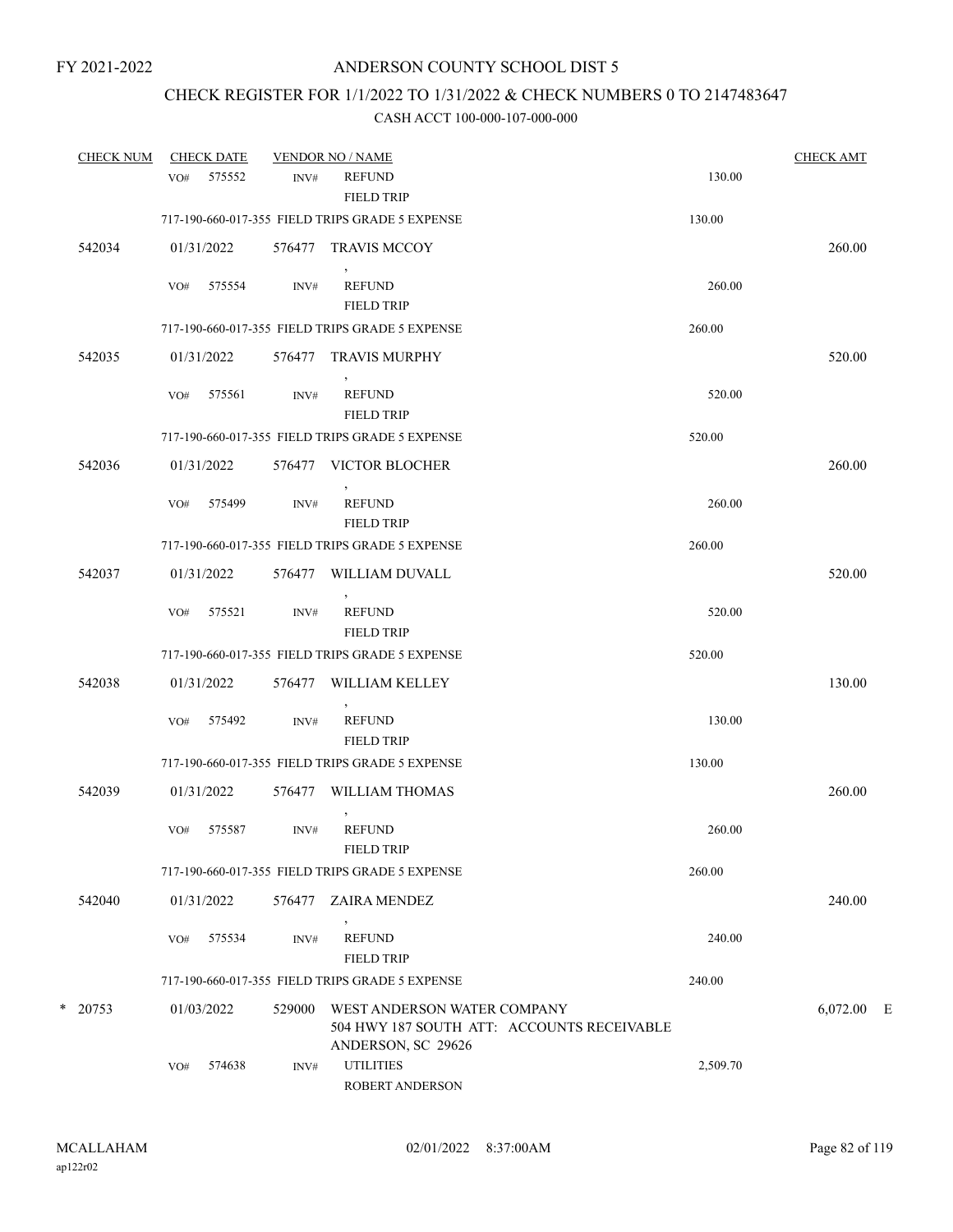# CHECK REGISTER FOR 1/1/2022 TO 1/31/2022 & CHECK NUMBERS 0 TO 2147483647

| <b>CHECK NUM</b> | <b>CHECK DATE</b>                      |                | <b>VENDOR NO / NAME</b><br>100-254-470-008-000 ENERGY-ELECTRICITY & WATER                           |              |          | <b>CHECK AMT</b> |  |
|------------------|----------------------------------------|----------------|-----------------------------------------------------------------------------------------------------|--------------|----------|------------------|--|
|                  |                                        |                |                                                                                                     |              | 2,509.70 |                  |  |
|                  | 574639<br>VO#                          | INV#           | <b>UTILITIES</b><br><b>NEW PROSPECT</b>                                                             |              | 3,562.30 |                  |  |
|                  |                                        |                | 100-254-470-010-000 ENERGY-ELECTRICITY & WATER                                                      |              | 3,562.30 |                  |  |
| 20754            | 01/04/2022                             | 111125         | <b>ANDERSON AWARDS</b><br>716 WHITEHALL ROAD ATT: ACCOUNTS<br>RECEIVABLE ANDERSON, SC 29625         |              |          | 127.33 E         |  |
|                  | 574678<br>VO#                          | INV#           | <b>GLENVIEW</b><br>VOLLEYBALL                                                                       |              | 127.33   |                  |  |
|                  |                                        |                | 720-271-660-020-682 VOLLEYBALL EXPENSE                                                              |              | 127.33   |                  |  |
| 20755            | 01/04/2022                             |                | 126675 ATTAWAY INC<br>POBOX 302 ATT: ACCOUNTS RECEIVABLE<br>ANDERSON, SC 29622                      |              |          | 2,587.91 E       |  |
|                  | VO#<br>574685                          | INV#           | 236697<br><b>SUPPLIES</b>                                                                           | 15567<br>PO# | 2,587.91 |                  |  |
|                  |                                        |                | 100-221-360-000-000 PRINTING AND BINDING                                                            |              | 2,587.91 |                  |  |
| 20756            | 01/04/2022                             | 201391         | <b>BLICK ART MATERIALS</b><br>6910 EAGLE WAY CHICAGO, IL 60670-1069                                 |              |          | 923.51 E         |  |
|                  | VO#<br>574686                          | INV#           | 7591896<br><b>MCCANTS</b>                                                                           |              | 923.51   |                  |  |
|                  | 100-113-410-005-ART ART SUPPLIES       |                |                                                                                                     |              | 521.32   |                  |  |
|                  | 705-271-660-005-600 ART CLUB EXPENSE   |                |                                                                                                     |              | 402.19   |                  |  |
| 20757            | 01/04/2022<br>VO#<br>574732            | 577136<br>INV# | <b>EMPLOYEE VENDOR</b><br><b>MEMBERSHIP</b><br>REIMBURSEMENT                                        |              | 35.00    | 35.00 E          |  |
|                  | 871-113-410-000-000 SUPPLIES           |                |                                                                                                     |              | 35.00    |                  |  |
| 20758            | 01/04/2022<br>574660<br>VO#            | 572926<br>INV# | <b>EMPLOYEE VENDOR</b><br><b>DEC 2021</b><br><b>MILEAGE</b>                                         |              | 21.50    | 21.50 E          |  |
|                  |                                        |                | 809-224-333-000-000 TRIPS AND CONFERENCES                                                           |              | 21.50    |                  |  |
| 20759            | 01/04/2022<br>574661<br>VO#            | INV#           | 574515 EMPLOYEE VENDOR<br><b>DEC 2021</b><br><b>MILEAGE</b>                                         |              | 70.73    | 70.73 E          |  |
|                  | 600-256-332-000-000 IN DISTRICT TRAVEL |                |                                                                                                     |              | 70.73    |                  |  |
| 20760            | 01/04/2022<br>574642<br>VO#            | 163200<br>INV# | <b>EMPLOYEE VENDOR</b><br><b>SKINS</b>                                                              |              | 228.33   | 228.33 E         |  |
|                  |                                        |                | REIMBURSEMENT<br>100-113-410-021-VEN SUPPLY-ADDT'L FOR LOST VENDING                                 |              | 228.33   |                  |  |
| 20761            | 01/04/2022                             | 202600         | <b>DILLARD'S SPORTS CENTER</b><br>708 WHITEHALL ROAD ATT: ACCOUNTS<br>RECEIVABLE ANDERSON, SC 29625 |              |          | 34.20 E          |  |
|                  | 574691<br>VO#                          | INV#           | 106724<br><b>GLENVIEW</b>                                                                           |              | 34.20    |                  |  |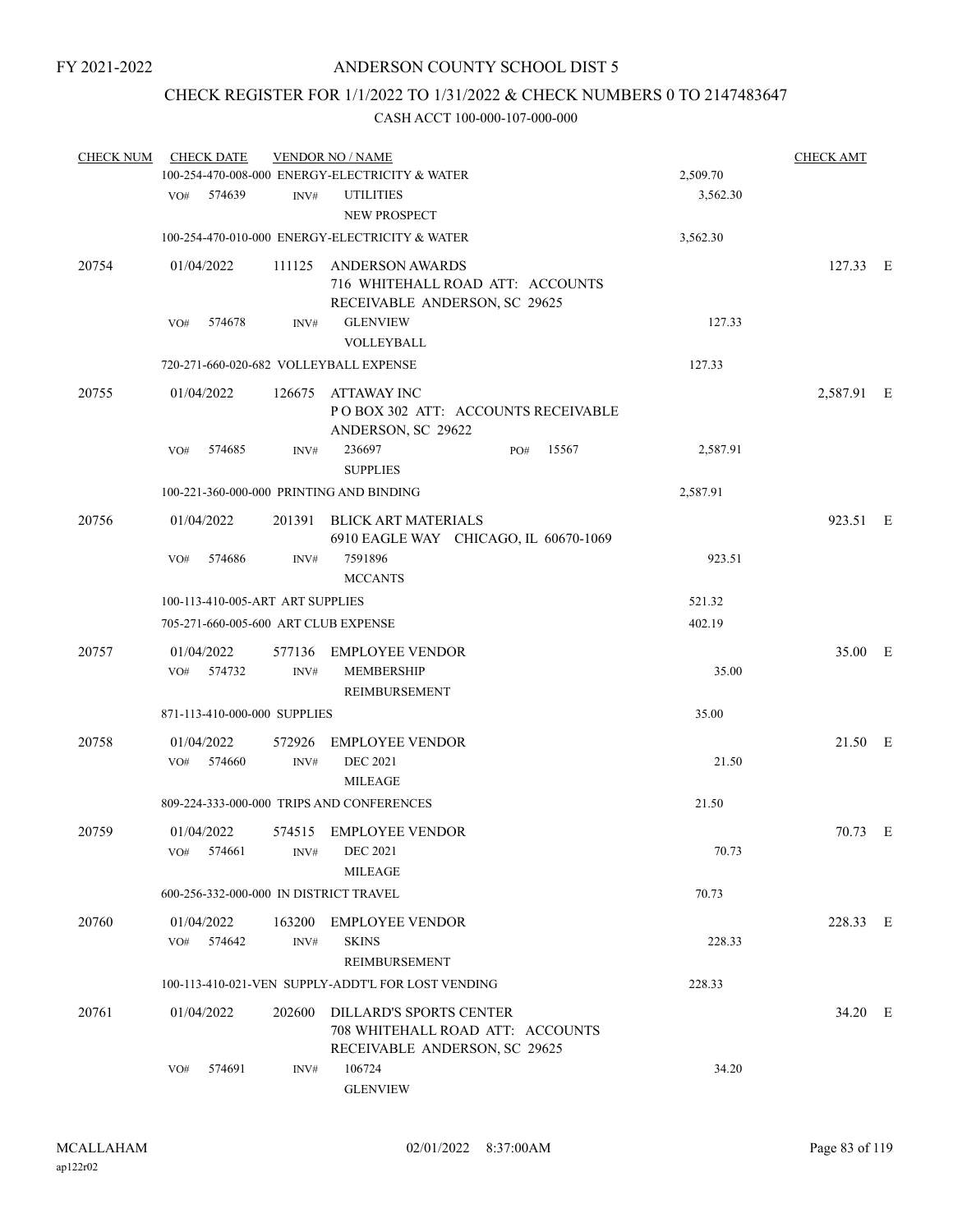### CHECK REGISTER FOR 1/1/2022 TO 1/31/2022 & CHECK NUMBERS 0 TO 2147483647

| <b>CHECK NUM</b> | <b>CHECK DATE</b>                      |                | <b>VENDOR NO / NAME</b><br>720-271-660-020-751 BASKETBALL BOYS EXPENSE                  | 34.20  | <b>CHECK AMT</b> |  |
|------------------|----------------------------------------|----------------|-----------------------------------------------------------------------------------------|--------|------------------|--|
| 20762            | 01/04/2022<br>VO#<br>574658            | 573361<br>INV# | <b>EMPLOYEE VENDOR</b><br><b>DEC 2021</b><br><b>MILEAGE</b>                             | 21.84  | 21.84 E          |  |
|                  | 100-266-332-000-000 IN-DISTRICT TRAVEL |                |                                                                                         | 21.84  |                  |  |
| 20763            | 01/04/2022<br>574652<br>VO#            | 226585<br>INV# | EMPLOYEE VENDOR<br><b>INGLES</b><br>REIMBURSEMENT                                       | 32.00  | 32.00 E          |  |
|                  | 705-271-660-005-429 FACULTY EXPENSE    |                |                                                                                         | 32.00  |                  |  |
| 20764            | 01/04/2022<br>574645<br>VO#            | 565398<br>INV# | EMPLOYEE VENDOR<br><b>EARLE ST</b><br>REIMBURSEMENT                                     | 30.90  | 30.90 E          |  |
|                  |                                        |                | 720-271-660-020-411 MISCELLANEOUS EXPENSE                                               | 30.90  |                  |  |
| 20765            | 01/04/2022<br>VO#<br>574649            | 575071<br>INV# | <b>EMPLOYEE VENDOR</b><br>MEMBERSHIP<br><b>REIMBURSEMENT</b>                            | 15.00  | 15.00 E          |  |
|                  | 871-113-410-000-000 SUPPLIES           |                |                                                                                         | 15.00  |                  |  |
| 20766            | 01/04/2022<br>574646<br>VO#            | INV#           | 575199 EMPLOYEE VENDOR<br><b>GIFTS</b><br>REIMBURSEMENT                                 | 42.80  | 42.80 E          |  |
|                  |                                        |                | 100-113-410-020-VEN SUPPLY-ADDT'L FOR LOST VENDING                                      | 42.80  |                  |  |
| 20767            | 01/04/2022<br>VO#<br>574654            | 576947<br>INV# | <b>EMPLOYEE VENDOR</b><br><b>NOV 19</b><br><b>MILEAGE</b>                               | 165.76 | 165.76 E         |  |
|                  |                                        |                | 207-224-333-031-004 TRIPS AND CONFERENCES                                               | 165.76 |                  |  |
| 20768            | 01/04/2022<br>574665<br>VO#            | 576375<br>INV# | <b>EMPLOYEE VENDOR</b><br><b>DEC 2021</b><br><b>MILEAGE</b>                             | 10.64  | 10.64 E          |  |
|                  | 600-256-332-017-000 IN DISTRICT TRAVEL |                |                                                                                         | 10.64  |                  |  |
| 20769            | 01/04/2022<br>574657<br>VO#            | INV#           | 572225 EMPLOYEE VENDOR<br>NOV-DEC<br><b>MILEAGE</b>                                     | 28.73  | 28.73 E          |  |
|                  | 100-266-332-000-000 IN-DISTRICT TRAVEL |                |                                                                                         | 28.73  |                  |  |
| 20770            | 01/04/2022<br>574666<br>VO#            | 574725<br>INV# | EMPLOYEE VENDOR<br>NOV-DEC<br>MILEAGE                                                   | 45.64  | 45.64 E          |  |
|                  |                                        |                | 809-224-333-000-000 TRIPS AND CONFERENCES                                               | 45.64  |                  |  |
| 20771            | 01/04/2022                             |                | 300176 JOSTENS INC<br>21336 NETWORK PLACE ATT: ACCOUNTS<br>RECEIVABLE CHICAGO, IL 60673 |        | 128.67 E         |  |
|                  | 574694<br>VO#                          | INV#           | 27413872<br><b>CHARTER SCHOOL</b>                                                       | 128.67 |                  |  |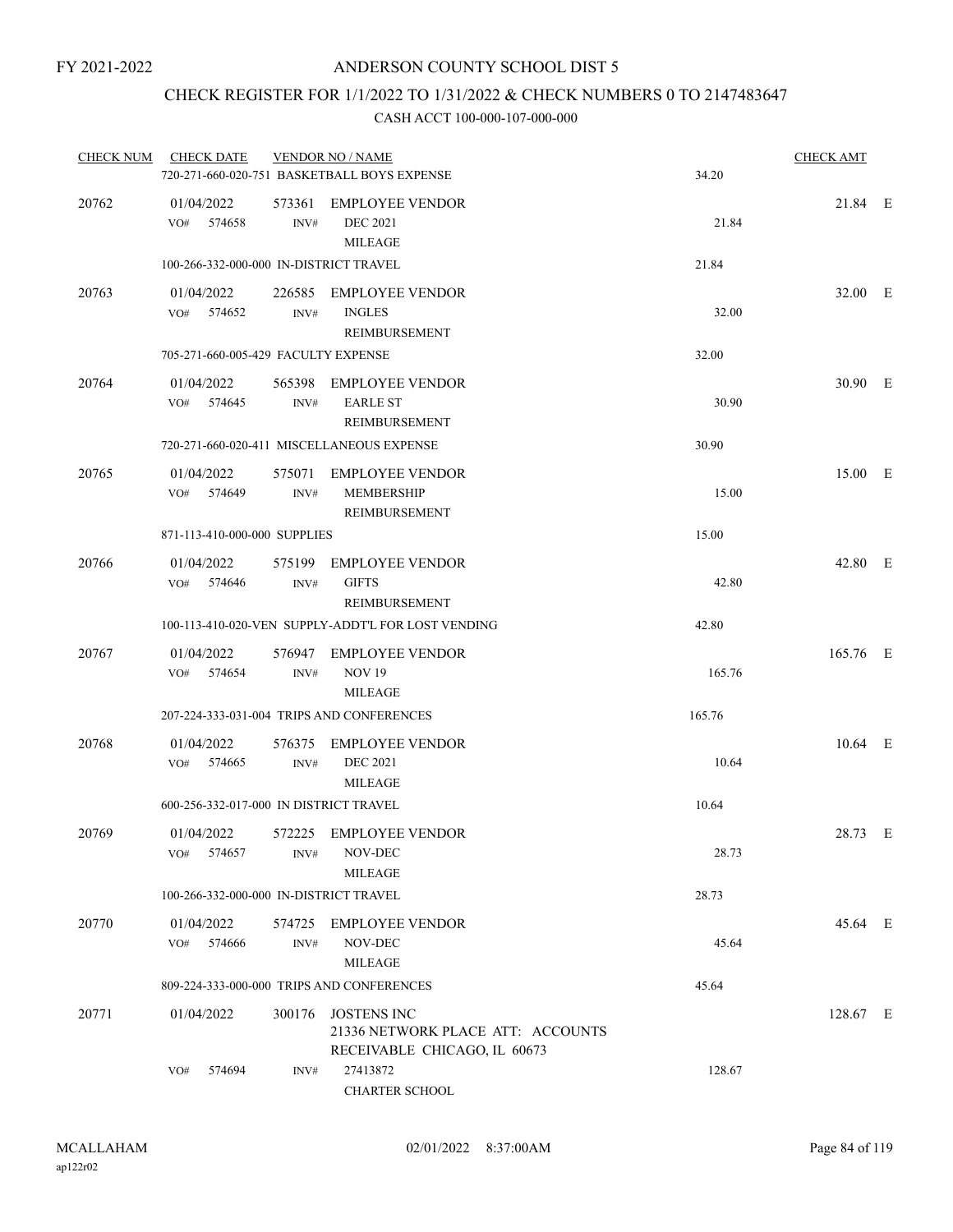# CHECK REGISTER FOR 1/1/2022 TO 1/31/2022 & CHECK NUMBERS 0 TO 2147483647

| <b>CHECK NUM</b> | <b>CHECK DATE</b><br>124-114-410-024-000 SUPPLIES |                | <b>VENDOR NO / NAME</b>                                                                                 | 128.67 | <b>CHECK AMT</b> |  |
|------------------|---------------------------------------------------|----------------|---------------------------------------------------------------------------------------------------------|--------|------------------|--|
| 20772            | 01/04/2022                                        |                | 563608 JW PEPPER & SON, INC<br>POBOX 642 ATT: ACCOUNTS RECEIVABLE EXTON,<br>PA 19341                    |        | 63.99 E          |  |
|                  | 574695<br>VO#                                     | INV#           | 363686255<br><b>GLENVIEW</b>                                                                            | 63.99  |                  |  |
|                  |                                                   |                | 100-113-410-020-VEN SUPPLY-ADDT'L FOR LOST VENDING                                                      | 63.99  |                  |  |
| 20773            | 01/04/2022<br>VO# 574648                          | INV#           | 574708 EMPLOYEE VENDOR<br><b>BRUNCH</b><br>REIMBURSEMENT                                                | 42.28  | 42.28 E          |  |
|                  | 883-223-410-000-000 SUPPLIES                      |                |                                                                                                         | 42.28  |                  |  |
| 20774            | 01/04/2022<br>VO#<br>574656                       | 572340<br>INV# | EMPLOYEE VENDOR<br>12/30 DEPOSIT<br><b>CORRECTION</b>                                                   | 50.00  | 50.00 E          |  |
|                  | 100-000-108-000-000 CASH - PAYROLL ACCT           |                |                                                                                                         | 50.00  |                  |  |
| 20775            | 01/04/2022<br>VO# 574651                          | 226700<br>INV# | <b>EMPLOYEE VENDOR</b><br><b>WALGREENS</b><br>REIMBURSEMENT                                             | 20.80  | 20.80 E          |  |
|                  |                                                   |                | 718-271-660-018-201 MISCELLANEOUS EXPENSE                                                               | 20.80  |                  |  |
| 20776            | 01/04/2022                                        |                | 349701 MED CENTRAL HEALTH RESOURCES<br>3424 CLEMSON BLVD ATT: ACCOUNTS RECEIVABLE<br>ANDERSON, SC 29621 |        | 85.00 E          |  |
|                  | 574704<br>VO#                                     | INV#           | 50212<br>GOSS                                                                                           | 65.00  |                  |  |
|                  | 100-255-323-000-000 CONTRACTED SERVICES           |                |                                                                                                         | 65.00  |                  |  |
|                  | 574705<br>VO#                                     | INV#           | 57466<br><b>HILL</b>                                                                                    | 20.00  |                  |  |
|                  | 100-255-323-000-000 CONTRACTED SERVICES           |                |                                                                                                         | 20.00  |                  |  |
| 20777            | 01/04/2022<br>574644<br>VO#                       | 572183<br>INV# | <b>EMPLOYEE VENDOR</b><br><b>LUNCH</b><br>REIMBURSEMENT                                                 | 107.80 | 107.80 E         |  |
|                  |                                                   |                | 724-271-660-024-410 GENERAL ADMINISTRATION EXPENSE                                                      | 107.80 |                  |  |
| 20778            | 01/04/2022                                        | 389900         | OFFICE DEPOT<br>POBOX 1413 CHARLOTTE, NC 28201-1413                                                     |        | 591.36 E         |  |
|                  | 574709<br>VO#                                     | INV#           | 210364551001<br><b>SUPPLIES</b>                                                                         | 54.98  |                  |  |
|                  | 100-114-410-002-SCI SCIENCE MATERIALS             |                |                                                                                                         | 54.98  |                  |  |
|                  | 574710<br>VO#                                     | INV#           | 210364553001<br><b>SUPPLIES</b>                                                                         | 18.26  |                  |  |
|                  | 100-114-410-002-SCI SCIENCE MATERIALS             |                |                                                                                                         | 18.26  |                  |  |
|                  | $VO#$ 574711                                      | INV#           | 210360233001<br><b>SUPPLIES</b>                                                                         | 82.03  |                  |  |
|                  | 100-114-410-002-SCI SCIENCE MATERIALS             |                |                                                                                                         | 82.03  |                  |  |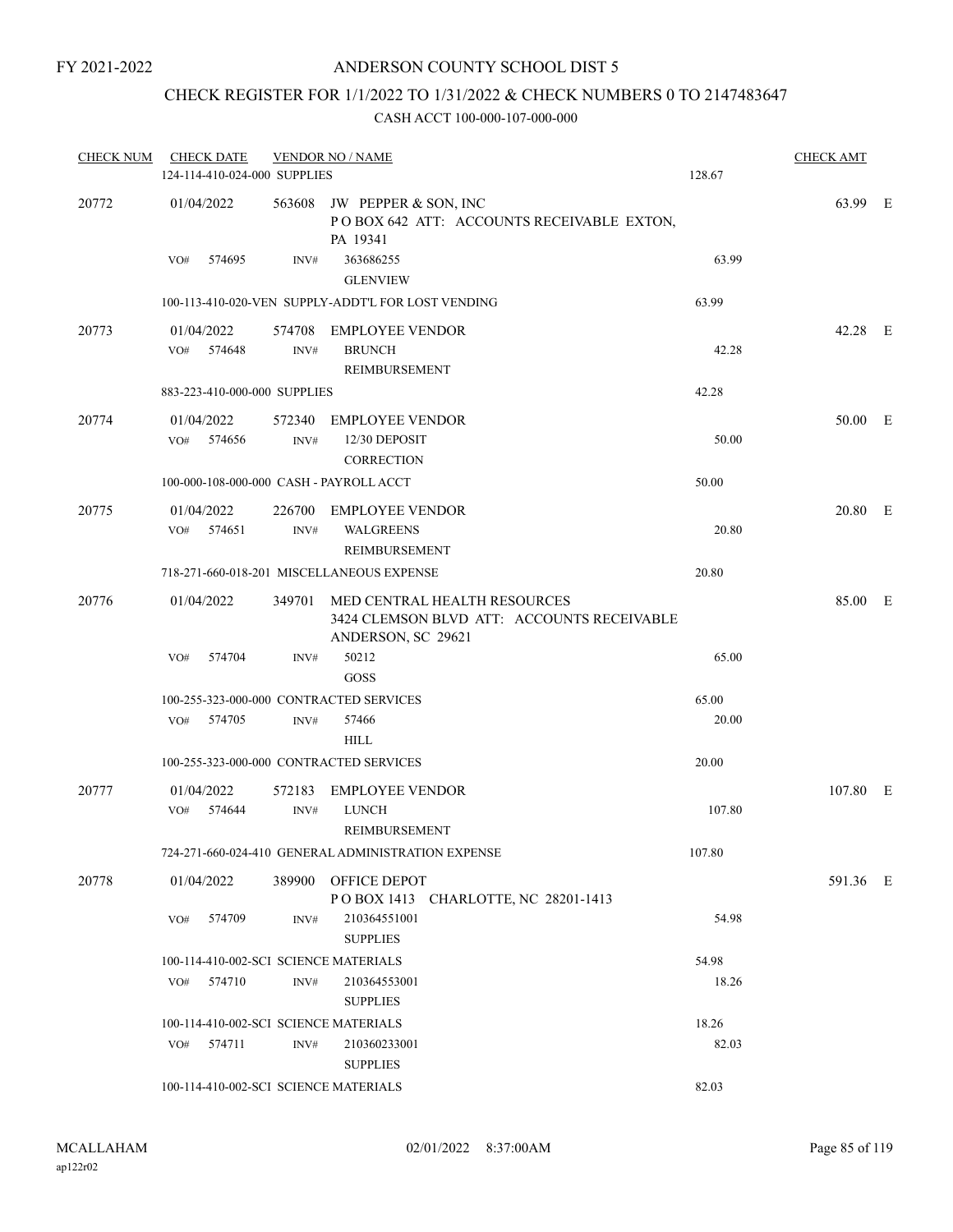### CHECK REGISTER FOR 1/1/2022 TO 1/31/2022 & CHECK NUMBERS 0 TO 2147483647

| <b>CHECK NUM</b> | <b>CHECK DATE</b>                      |        | <b>VENDOR NO / NAME</b>                                                        |        | <b>CHECK AMT</b> |  |
|------------------|----------------------------------------|--------|--------------------------------------------------------------------------------|--------|------------------|--|
|                  | 574712<br>VO#                          | INV#   | 210364549001<br><b>SUPPLIES</b>                                                | 29.51  |                  |  |
|                  | 100-114-410-002-SCI SCIENCE MATERIALS  |        |                                                                                | 29.51  |                  |  |
|                  | VO#<br>574713                          | INV#   | 213481615001<br><b>SUPPLIES</b>                                                | 406.58 |                  |  |
|                  |                                        |        | 124-114-445-024-000 TECHNOLOGY SUPPLIES                                        | 406.58 |                  |  |
| 20779            | 01/04/2022                             |        | 389900 OFFICE DEPOT<br>POBOX 1413 CHARLOTTE, NC 28201-1413                     |        | 258.89 E         |  |
|                  | 574714<br>VO#                          | INV#   | 214705830001<br><b>SUPPLIES</b>                                                | 106.95 |                  |  |
|                  |                                        |        | 723-190-660-023-911 MISCELLANEOUS- ADULT ED EXPENSE                            | 106.95 |                  |  |
|                  | 574715<br>VO#                          | INV#   | 210219428001<br><b>SUPPLIES</b>                                                | 151.94 |                  |  |
|                  |                                        |        | 723-190-660-023-911 MISCELLANEOUS- ADULT ED EXPENSE                            | 151.94 |                  |  |
| 20780            | 01/04/2022                             | 577035 | EMPLOYEE VENDOR                                                                |        | 14.22 E          |  |
|                  | VO#<br>574663                          | INV#   | NOV-DEC<br><b>MILEAGE</b>                                                      | 14.22  |                  |  |
|                  | 600-256-332-012-000 IN DISTRICT TRAVEL |        |                                                                                | 14.22  |                  |  |
| 20781            | 01/04/2022                             |        | 565666 EMPLOYEE VENDOR                                                         |        | 24.75 E          |  |
|                  | VO# 574662                             | INV#   | <b>DEC 2021</b><br><b>MILEAGE</b>                                              | 24.75  |                  |  |
|                  | 600-256-332-008-000 IN DISTRICT TRAVEL |        |                                                                                | 24.75  |                  |  |
| 20782            | 01/04/2022                             |        | 574513 EMPLOYEE VENDOR                                                         |        | 101.42 E         |  |
|                  | VO# 574659                             | INV#   | <b>DEC 2021</b><br><b>MILEAGE</b>                                              | 101.42 |                  |  |
|                  | 100-221-332-000-000 TRAVEL             |        |                                                                                | 101.42 |                  |  |
| 20783            | 01/04/2022                             | 570059 | <b>SHARP BUSINESS SYSTEMS</b><br>DEPT 1216 PO BOX 121216 DALLAS, TX 75312-1216 |        | 108.40 E         |  |
|                  | 574720<br>VO#                          | INV#   | 9003600980<br><b>SUPPLIES</b>                                                  | 97.69  |                  |  |
|                  | 100-113-410-021-000 SUPPLIES           |        |                                                                                | 97.69  |                  |  |
|                  | 574721<br>VO#                          | INV#   | 9003594830<br><b>COPIES</b>                                                    | 10.71  |                  |  |
|                  | 723-190-660-023-913 COPIER EXPENSE     |        |                                                                                | 10.71  |                  |  |
| 20784            | 01/04/2022                             |        | 574599 EMPLOYEE VENDOR                                                         |        | 151.91 E         |  |
|                  | VO#<br>574643                          | INV#   | <b>SPINX</b><br><b>REIMBURSEMENT</b>                                           | 151.91 |                  |  |
|                  |                                        |        | 100-113-410-021-VEN SUPPLY-ADDT'L FOR LOST VENDING                             | 151.91 |                  |  |
| 20785            | 01/04/2022                             |        | 574196 EMPLOYEE VENDOR                                                         |        | 20.38 E          |  |
|                  | 574647<br>VO#                          | INV#   | <b>COOKIES</b><br>REIMBURSEMENT                                                | 20.38  |                  |  |
|                  |                                        |        | 100-254-312-000-ERP EMPLOYEE RECOGNITION PROGRAM                               | 20.38  |                  |  |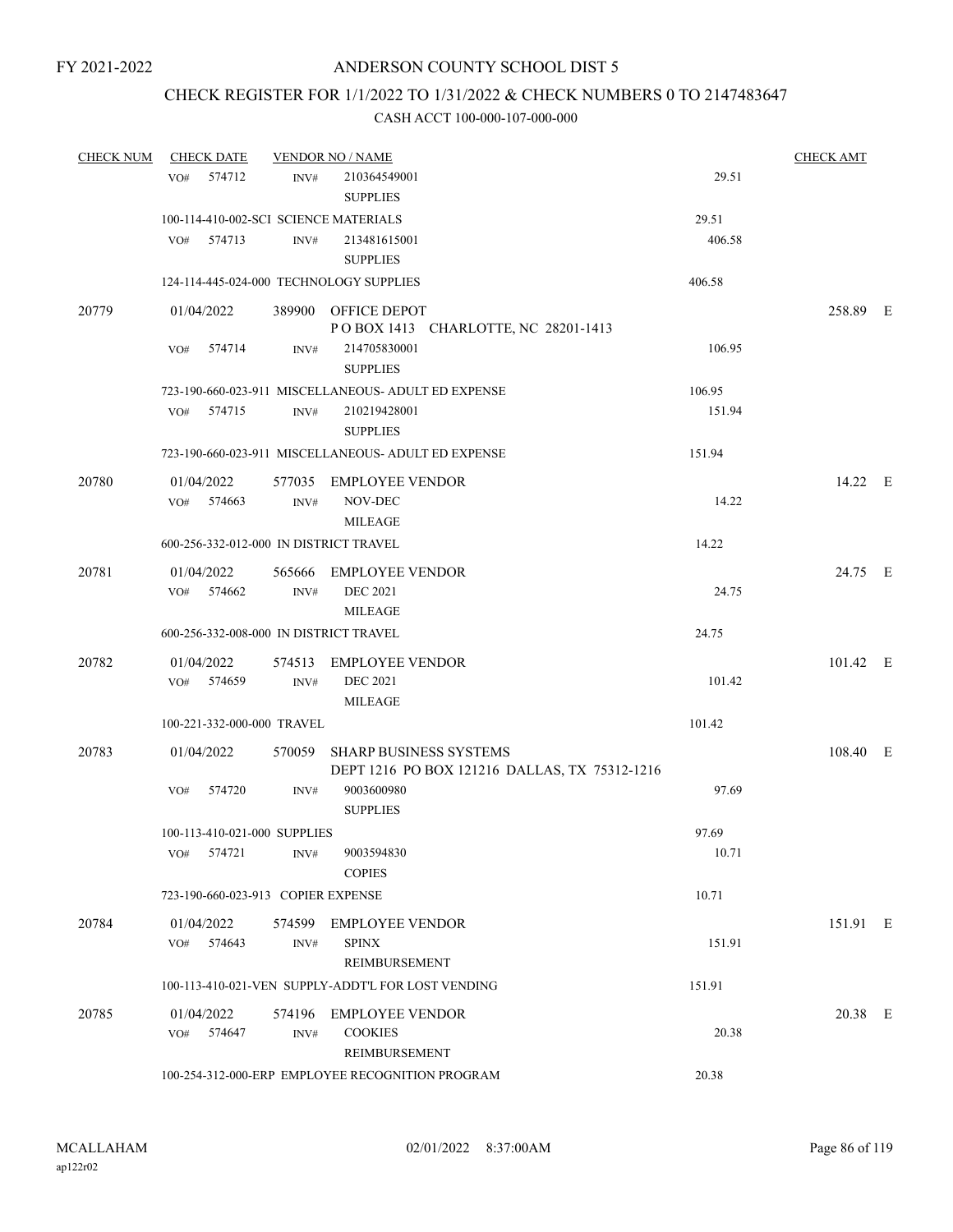### CHECK REGISTER FOR 1/1/2022 TO 1/31/2022 & CHECK NUMBERS 0 TO 2147483647

| <b>CHECK NUM</b> | <b>CHECK DATE</b>                      |                | <b>VENDOR NO / NAME</b>                                                              |          | <b>CHECK AMT</b> |  |
|------------------|----------------------------------------|----------------|--------------------------------------------------------------------------------------|----------|------------------|--|
| 20786            | 01/04/2022<br>574664<br>VO#            | 576642<br>INV# | EMPLOYEE VENDOR<br>NOV-DEC<br><b>MILEAGE</b>                                         | 32.48    | 32.48 E          |  |
|                  | 600-256-332-012-000 IN DISTRICT TRAVEL |                |                                                                                      | 32.48    |                  |  |
| 20787            | 01/04/2022<br>VO#<br>574653            | INV#           | 574556 EMPLOYEE VENDOR<br><b>CONTAINERS</b><br>REIMBURSEMENT                         | 112.36   | $112.36$ E       |  |
|                  | 720-271-660-020-602 BETA CLUB EXPENSE  |                |                                                                                      | 112.36   |                  |  |
| 20788            | 01/04/2022<br>574650<br>VO#            | INV#           | 574879 EMPLOYEE VENDOR<br><b>MEMBERSHIP</b><br>REIMBURSEMENT                         | 35.00    | 35.00 E          |  |
|                  | 871-113-410-000-000 SUPPLIES           |                |                                                                                      | 35.00    |                  |  |
| 20789            | 01/06/2022                             | 569031         | <b>AIRGAS USA</b><br>POBOX 532609 ATT: ACCOUNTS RECEIVABLE<br>ATLANTA, GA 30353-2609 |          | $1,062.99$ E     |  |
|                  | 574787<br>VO#                          | INV#           | 9984471226<br><b>RENTALS</b>                                                         | 1,062.99 |                  |  |
|                  |                                        |                | 329-115-410-031-000 SUPPLIES-STATE EQUIPMENT                                         | 1,062.99 |                  |  |
| 20790            | 01/06/2022<br>574748<br>VO#            | 576113<br>INV# | <b>EMPLOYEE VENDOR</b><br><b>DEC 2021</b><br><b>MILEAGE</b>                          | 71.85    | 71.85 E          |  |
|                  | 100-221-332-000-000 TRAVEL             |                |                                                                                      | 71.85    |                  |  |
| 20791            | 01/06/2022<br>574751<br>VO#            | 574512<br>INV# | <b>EMPLOYEE VENDOR</b><br><b>DIS LUNCH</b><br>REIMBURSEMENT                          | 156.15   | 156.15 E         |  |
|                  |                                        |                | 100-221-410-000-DIS DIGITAL INTEGRATION SUPPLIES                                     | 156.15   |                  |  |
| 20792            | 01/06/2022                             | 201391         | <b>BLICK ART MATERIALS</b><br>6910 EAGLE WAY CHICAGO, IL 60670-1069                  |          | 2,201.70 E       |  |
|                  | 574796<br>VO#                          | INV#           | 7660507<br><b>TL HANNA</b>                                                           | 2,201.70 |                  |  |
|                  | 100-114-410-002-ART ART SUPPLIES       |                |                                                                                      | 2,201.70 |                  |  |
| 20793            | 01/06/2022                             |                | 564176 BSN SPORTS, LLC<br>PO BOX 841393 DALLAS, TX 75284-1393                        |          | 1,348.56 E       |  |
|                  | 574739<br>VO#                          | INV#           | 914937490<br><b>GLENVIEW</b>                                                         | 473.08   |                  |  |
|                  |                                        |                | 720-271-660-020-752 BASKETBALL GIRLS EXPENSE                                         | 473.08   |                  |  |
|                  | 574740<br>VO#                          | INV#           | 915022013<br><b>GLENVIEW</b>                                                         | 565.66   |                  |  |
|                  |                                        |                | 720-271-660-020-752 BASKETBALL GIRLS EXPENSE                                         | 565.66   |                  |  |
|                  | VO#<br>574741                          | INV#           | 915280343<br><b>GLENVIEW</b>                                                         | 309.82   |                  |  |
|                  | 720-271-660-020-674 FOOTBALL EXPENSE   |                |                                                                                      | 309.82   |                  |  |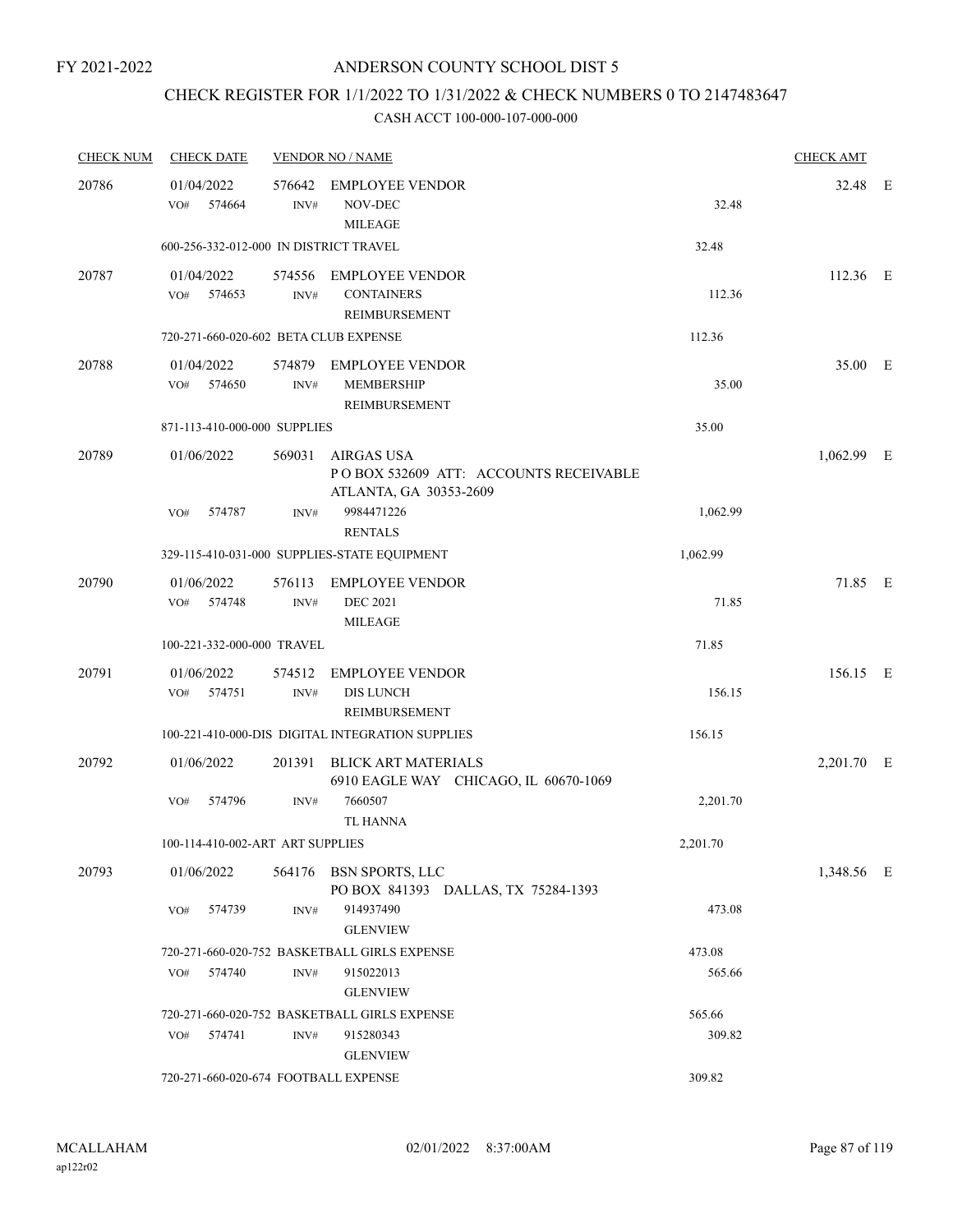## CHECK REGISTER FOR 1/1/2022 TO 1/31/2022 & CHECK NUMBERS 0 TO 2147483647

| <b>CHECK NUM</b> | <b>CHECK DATE</b>                      |                          | <b>VENDOR NO / NAME</b>                                                                                           |          | <b>CHECK AMT</b> |  |
|------------------|----------------------------------------|--------------------------|-------------------------------------------------------------------------------------------------------------------|----------|------------------|--|
| 20794            | 01/06/2022<br>574747<br>VO#            | 575543<br>INV#           | <b>EMPLOYEE VENDOR</b><br>NOV - DEC<br><b>MILEAGE</b>                                                             | 75.99    | 75.99 E          |  |
|                  |                                        |                          | 706-271-660-006-411 MISCELLANEOUS EXPENSE                                                                         | 75.99    |                  |  |
| 20795            | 01/06/2022<br>VO# 574734               | 573361<br>$\text{INV}\#$ | <b>EMPLOYEE VENDOR</b><br><b>WALGREENS</b><br>REIMBURSEMENT                                                       | 11.88    | 11.88 E          |  |
|                  |                                        |                          | 719-271-660-019-201 MISCELLANEOUS EXPENSE                                                                         | 11.88    |                  |  |
| 20796            | 01/06/2022                             |                          | 566171 EMPLOYMENT SCREENING, INC<br>PO BOX 410442 ATT: ACCOUNTS RECEIVABLE<br>CHARLOTTE, NC 28241<br>ANDER5010422 | 47.00    | 47.00 E          |  |
|                  | VO#<br>574812                          | INV#                     | <b>DEC SERVICE</b>                                                                                                |          |                  |  |
|                  | 100-264-312-000-000 PURCHASED SERVICES |                          |                                                                                                                   | 47.00    |                  |  |
| 20797            | 01/06/2022<br>574746<br>VO#            | INV#                     | 576159 EMPLOYEE VENDOR<br><b>DEC 2021</b><br><b>MILEAGE</b>                                                       | 9.97     | 9.97 E           |  |
|                  | 100-266-332-000-000 IN-DISTRICT TRAVEL |                          |                                                                                                                   | 9.97     |                  |  |
| 20798            | 01/06/2022                             |                          | 571463 GAMETIME<br>PO BOX 680121 FORT PAYNE, AL 35968                                                             |          | 554.49 E         |  |
|                  | 574813<br>VO#                          | INV#                     | PJI 0175077<br><b>SOUTH FANT ELEM</b>                                                                             | 554.49   |                  |  |
|                  |                                        |                          | 715-271-660-015-280 REGISTRATION/WKLY FEES EXPENSE                                                                | 554.49   |                  |  |
| 20799            | 01/06/2022                             | 251600                   | <b>GOPHER SPORT</b><br>POBOX 1450 NW5634 ATT: ACCOUNTS<br>RECEIVABLE MINNEAPOLIS, MN 55485-5634                   |          | 1,449.43 E       |  |
|                  | 574814<br>VO#                          | INV#                     | IN117691<br><b>CENTERVILLE</b>                                                                                    | 1,449.43 |                  |  |
|                  | 937-113-410-007-000 SUPPLIES           |                          |                                                                                                                   | 1,449.43 |                  |  |
| 20800            | 01/06/2022                             | 575140                   | <b>EMPLOYEE VENDOR</b>                                                                                            |          | 100.00 E         |  |
|                  | 574864<br>VO#                          | INV#                     | <b>REGISTRATION</b><br>REIMBURSEMENT                                                                              | 100.00   |                  |  |
|                  | 309-113-410-021-000 SUPPLIES           |                          |                                                                                                                   | 100.00   |                  |  |
| 20801            | 01/06/2022<br>574733<br>VO#            | 575199<br>INV#           | <b>EMPLOYEE VENDOR</b><br><b>TICKETS</b><br>REIMBURSEMENT                                                         | 17.98    | 17.98 E          |  |
|                  |                                        |                          | 720-271-660-020-663 ATHLETIC GENERAL EXPENSE                                                                      | 17.98    |                  |  |
| 20802            | 01/06/2022<br>574749<br>VO#            | 573954<br>INV#           | EMPLOYEE VENDOR<br><b>DEC 2021</b><br><b>MILEAGE</b>                                                              | 20.10    | 109.81 E         |  |
|                  |                                        |                          | 203-223-332-000-000 IN-DISTRICT TRAVEL- ADMIN                                                                     | 20.10    |                  |  |
|                  | 574750<br>VO#                          | INV#                     | <b>FOOD LION</b><br>REIMBURSEMENT                                                                                 | 15.62    |                  |  |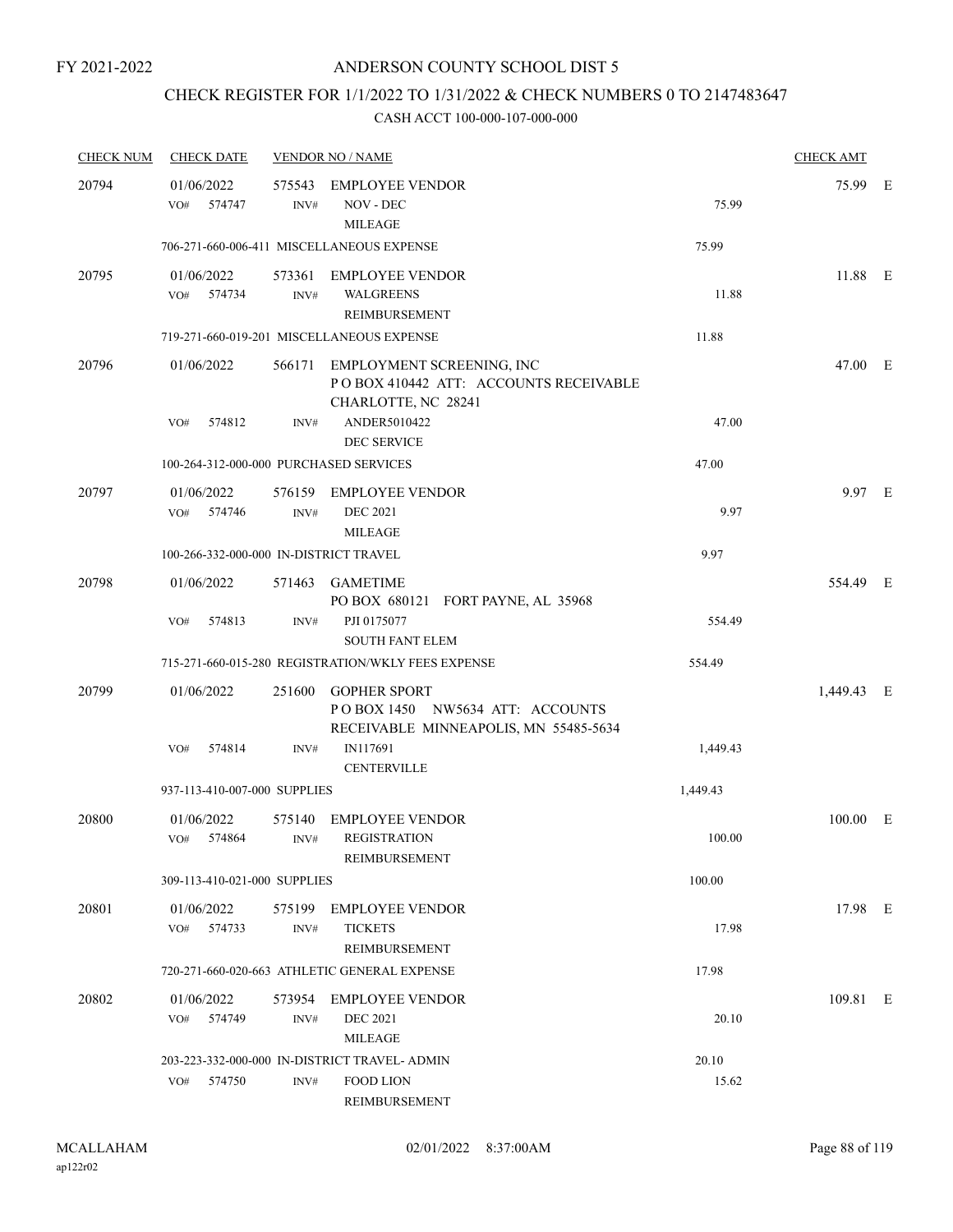# CHECK REGISTER FOR 1/1/2022 TO 1/31/2022 & CHECK NUMBERS 0 TO 2147483647

| <b>CHECK NUM</b> | <b>CHECK DATE</b> |        |                              | <b>VENDOR NO / NAME</b>                                                                                 |        | <b>CHECK AMT</b> |  |
|------------------|-------------------|--------|------------------------------|---------------------------------------------------------------------------------------------------------|--------|------------------|--|
|                  |                   |        | 883-223-410-000-000 SUPPLIES |                                                                                                         | 15.62  |                  |  |
|                  | VO# 574763        |        | INV#                         | <b>PUBLIX</b><br>REIMBURSEMENT                                                                          | 74.09  |                  |  |
|                  |                   |        | 883-223-410-000-000 SUPPLIES |                                                                                                         | 74.09  |                  |  |
|                  |                   |        |                              |                                                                                                         |        |                  |  |
| 20803            | 01/06/2022        |        |                              | 573279 HERSHEY CREAMERY COMPANY<br>710 CORPORATE CIRCLE SALISBURY, NC 28145                             |        | 322.02 E         |  |
|                  | VO#               | 574815 | INV#                         | 0017349072<br><b>NEVITT FOREST</b>                                                                      | 322.02 |                  |  |
|                  |                   |        |                              | 712-271-660-012-391 ICE CREAM SALES EXPENSE                                                             | 322.02 |                  |  |
| 20804            | 01/06/2022        |        |                              | 272800 HOUSE OF TROPHIES<br>616 NORTH MURRAY AVENUE ATT: ACCOUNTS<br>RECEIVABLE ANDERSON, SC 29625-4311 |        | 34.78 E          |  |
|                  | VO#               | 574743 | INV#                         | 33096<br><b>WHITEHALL</b>                                                                               | 34.78  |                  |  |
|                  |                   |        |                              | 719-271-660-019-201 MISCELLANEOUS EXPENSE                                                               | 34.78  |                  |  |
| 20805            | 01/06/2022        |        |                              | 576698 EMPLOYEE VENDOR                                                                                  |        | 422.47 E         |  |
|                  | VO# 574755        |        | INV#                         | <b>GROUCHOS</b><br><b>REIMBURSEMENT</b>                                                                 | 43.49  |                  |  |
|                  |                   |        | 100-114-410-001-ALT SUPPLIES |                                                                                                         | 43.49  |                  |  |
|                  | VO#               | 574756 | INV#                         | <b>MCDONALDS</b><br>REIMBURSEMENT                                                                       | 83.43  |                  |  |
|                  |                   |        | 100-114-410-001-ALT SUPPLIES |                                                                                                         | 83.43  |                  |  |
|                  | VO# 574757        |        | INV#                         | <b>BOJANGLES</b>                                                                                        | 81.74  |                  |  |
|                  |                   |        |                              | REIMBURSEMENT                                                                                           |        |                  |  |
|                  |                   |        | 100-114-410-001-ALT SUPPLIES |                                                                                                         | 81.74  |                  |  |
|                  | VO# 574758        |        | INV#                         | <b>LIL CAESARS</b><br>REIMBURSEMENT                                                                     | 42.51  |                  |  |
|                  |                   |        | 100-114-410-001-ALT SUPPLIES |                                                                                                         | 42.51  |                  |  |
|                  | VO# 574759        |        | INV#                         | <b>GEORGES</b><br>REIMBURSEMENT                                                                         | 118.98 |                  |  |
|                  |                   |        | 100-114-410-001-ALT SUPPLIES |                                                                                                         | 118.98 |                  |  |
|                  | VO# 574760        |        | INV#                         | <b>SUBWAY</b><br>REIMBURSEMENT                                                                          | 52.32  |                  |  |
|                  |                   |        | 100-114-410-001-ALT SUPPLIES |                                                                                                         | 52.32  |                  |  |
| 20806            | 01/06/2022        |        |                              | 576574 LOC-DOC SECURITY<br>PO BOX 78987 CHARLOTTE, NC 28271                                             |        | 158.36 E         |  |
|                  | VO#               | 574818 | INV#                         | C205461<br><b>GATE KEYS</b>                                                                             | 158.36 |                  |  |
|                  |                   |        |                              | 100-255-323-000-000 CONTRACTED SERVICES                                                                 | 158.36 |                  |  |
|                  |                   |        |                              |                                                                                                         |        |                  |  |
| 20807            | 01/06/2022<br>VO# | 574786 | 577140<br>INV#               | EMPLOYEE VENDOR<br><b>MEMBERSHIP</b><br>REIMBURSEMENT                                                   | 15.00  | 15.00 E          |  |
|                  |                   |        | 871-113-410-000-000 SUPPLIES |                                                                                                         | 15.00  |                  |  |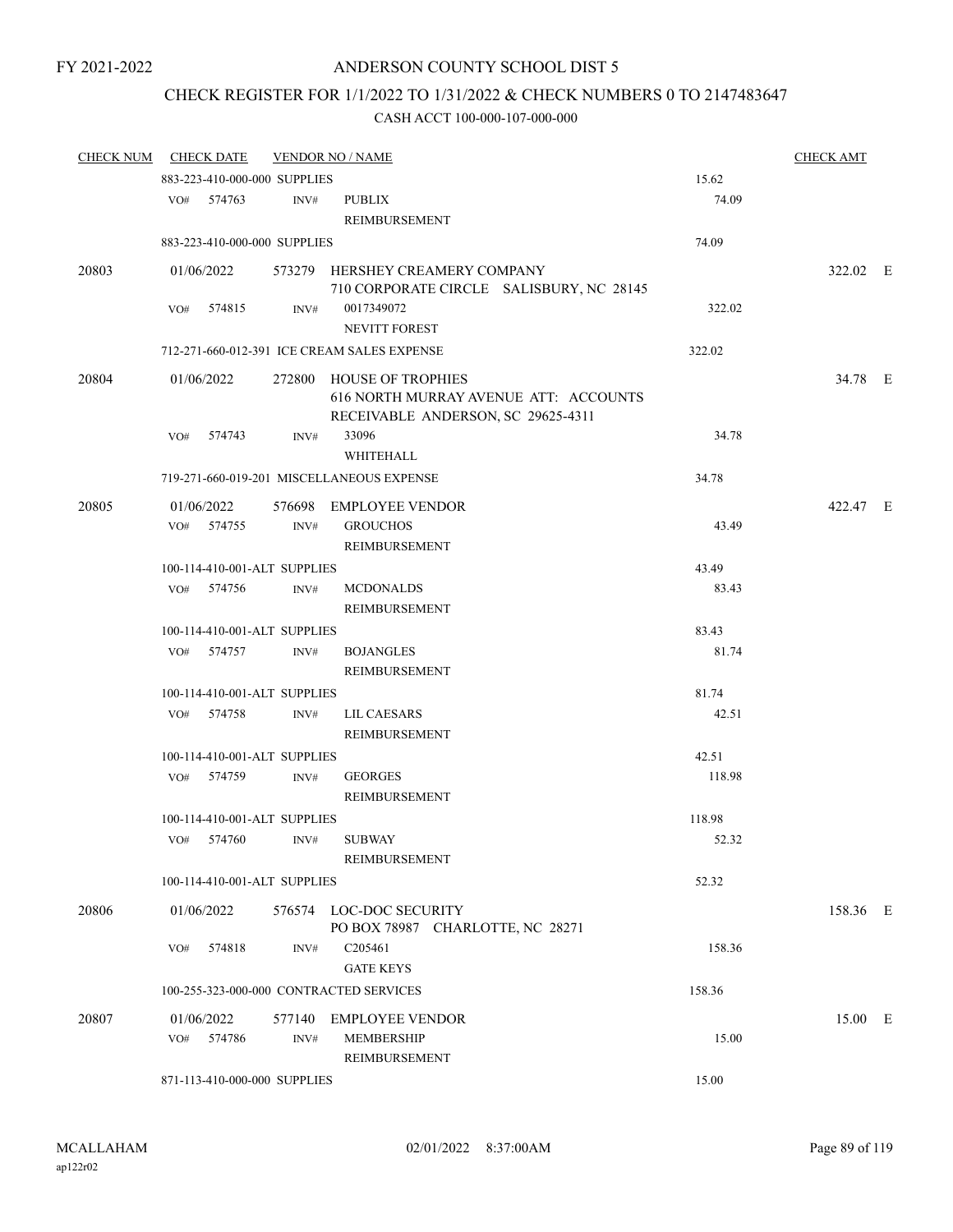# CHECK REGISTER FOR 1/1/2022 TO 1/31/2022 & CHECK NUMBERS 0 TO 2147483647

| <b>CHECK NUM</b> | <b>CHECK DATE</b>                                            |        | <b>VENDOR NO / NAME</b>                                                                                      |                    | <b>CHECK AMT</b> |  |
|------------------|--------------------------------------------------------------|--------|--------------------------------------------------------------------------------------------------------------|--------------------|------------------|--|
| 20808            | 01/06/2022                                                   |        | 574388 NAPA AUTO PARTS<br>508 SOUTH MAIN ST ANDERSON, SC 29624                                               |                    | 213.98 E         |  |
|                  | 574820<br>VO#                                                | INV#   | 836370<br><b>SUPPLIES</b>                                                                                    | 213.98             |                  |  |
|                  |                                                              |        | 100-254-412-000-001 TRUCK SERVICE - MAINTENANCE                                                              | 213.98             |                  |  |
| 20809            | 01/06/2022                                                   |        | 570395 NETWORK CONTROLS & ELECTRIC, INC<br>136 JOHNS ROAD ATT: ACCOUNTS RECEIVABLE<br><b>GREER, SC 29650</b> |                    | 247.50 E         |  |
|                  | 574821<br>VO#                                                | INV#   | 26735<br><b>WESTSIDE</b>                                                                                     | 247.50             |                  |  |
|                  | 100-266-314-003-000 REPAIRS TO EQUIPMENT                     |        |                                                                                                              | 247.50             |                  |  |
| 20810            | 01/06/2022                                                   |        | 391100 OLD STONE TRACTOR CO, INC<br>PO BOX 13565 ATT: ACCOUNTS RECEIVABLE<br>ANDERSON, SC 29624              |                    | 1,518.06 E       |  |
|                  | VO#<br>574822                                                | INV#   | WO40820<br><b>REPAIR</b>                                                                                     | 1,518.06           |                  |  |
|                  | 100-254-410-000-100 SMALL EQUIPMENT                          |        |                                                                                                              | 1,518.06           |                  |  |
| 20811            | 01/06/2022                                                   |        | 440950 ROCHESTER 100 INC<br>PO BOX 92801 ATT: ACCOUNTS RECEIVABLE<br>ROCHESTER, NY 14692                     |                    | 459.00 E         |  |
|                  | 574867<br>VO#                                                | INV#   | 96230<br>15009<br>PO#<br><b>NEW PROSPECT</b>                                                                 | 459.00             |                  |  |
|                  | 100-112-410-010-000 SUPPLIES                                 |        |                                                                                                              | 459.00             |                  |  |
| 20812            | 01/06/2022                                                   |        | 462725 SCHOLASTIC BOOK CLUBS, INC<br>POBOX 3745 ATT: ACCOUNTS RECEIVABLE<br>JEFFERSON CITY, MO 65102-3720    |                    | 3,407.34 E       |  |
|                  | 574830<br>VO#                                                | INV#   | 35352738<br>15615<br>PO#<br>NEVITT FOREST                                                                    | 3,407.34           |                  |  |
|                  | 338-112-410-012-EAR SUPPLIES<br>338-112-410-012-EAR SUPPLIES |        |                                                                                                              | 3,126.00<br>281.34 |                  |  |
| 20813            | 01/06/2022                                                   | 570059 | SHARP BUSINESS SYSTEMS<br>DEPT 1216 PO BOX 121216 DALLAS, TX 75312-1216                                      |                    | 349.76 E         |  |
|                  | 574744<br>VO#                                                | INV#   | 9003581561<br><b>COPIES</b>                                                                                  | 20.22              |                  |  |
|                  | 100-114-410-002-000 SUPPLIES                                 |        |                                                                                                              | 20.22              |                  |  |
|                  | 574832<br>VO#                                                | INV#   | 900605922<br><b>COPIES</b>                                                                                   | 125.71             |                  |  |
|                  | 124-114-445-024-000 TECHNOLOGY SUPPLIES                      |        |                                                                                                              | 125.71             |                  |  |
|                  | 574833<br>VO#                                                | INV#   | 9003605109<br><b>COPIES</b>                                                                                  | 19.26              |                  |  |
|                  | 100-112-410-007-000 SUPPLIES                                 |        |                                                                                                              | 19.26              |                  |  |
|                  | 574834<br>VO#                                                | INV#   | 9003611645<br><b>COPIES</b>                                                                                  | 163.22             |                  |  |
|                  | 100-112-410-007-000 SUPPLIES                                 |        |                                                                                                              | 163.22             |                  |  |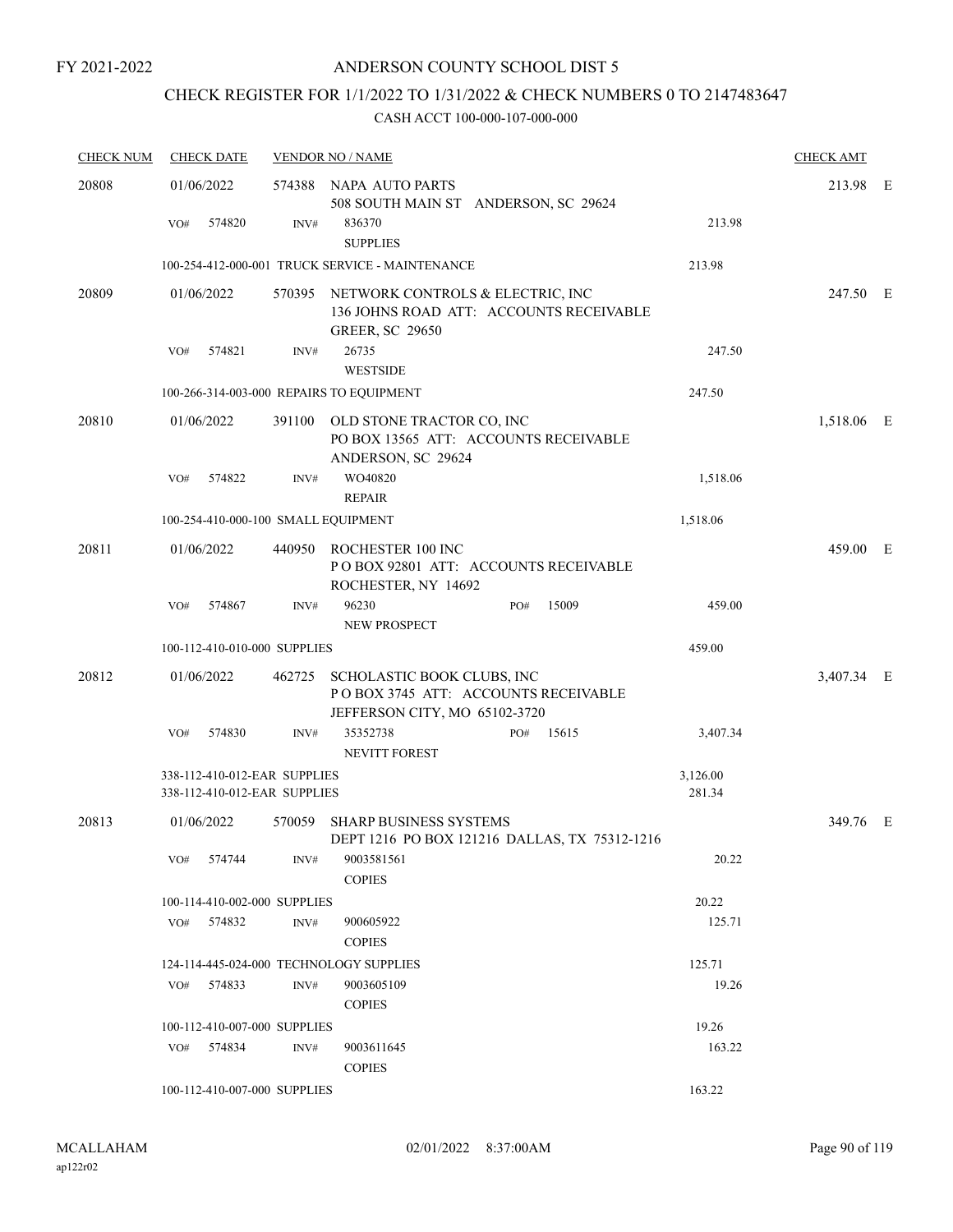## CHECK REGISTER FOR 1/1/2022 TO 1/31/2022 & CHECK NUMBERS 0 TO 2147483647

| <b>CHECK NUM</b> | <b>CHECK DATE</b>                        |        | <b>VENDOR NO / NAME</b>                                             |     |       |        | <b>CHECK AMT</b> |  |
|------------------|------------------------------------------|--------|---------------------------------------------------------------------|-----|-------|--------|------------------|--|
|                  | 574835<br>VO#                            | INV#   | 9003605926                                                          |     |       | 21.35  |                  |  |
|                  |                                          |        | <b>COPIES</b>                                                       |     |       |        |                  |  |
|                  | 100-147-410-018-000 SUPPLIES             |        |                                                                     |     |       | 21.35  |                  |  |
| 20814            | 01/06/2022                               |        | 574599 EMPLOYEE VENDOR                                              |     |       |        | 512.67 E         |  |
|                  | 574762<br>VO#                            | INV#   | LOWES                                                               |     |       | 512.67 |                  |  |
|                  |                                          |        | REIMBURSEMENT                                                       |     |       |        |                  |  |
|                  |                                          |        | 100-113-410-021-VEN SUPPLY-ADDT'L FOR LOST VENDING                  |     |       | 512.67 |                  |  |
| 20815            | 01/06/2022                               |        | 571751 EMPLOYEE VENDOR                                              |     |       |        | 15.00 E          |  |
|                  | VO# 574752                               | INV#   | <b>MEMBERSHIP</b>                                                   |     |       | 15.00  |                  |  |
|                  |                                          |        | REIMBURSEMENT                                                       |     |       |        |                  |  |
|                  | 871-113-410-000-000 SUPPLIES             |        |                                                                     |     |       | 15.00  |                  |  |
| 20816            | 01/06/2022                               | 565348 | EMPLOYEE VENDOR                                                     |     |       |        | 59.44 E          |  |
|                  | VO#<br>574754                            | INV#   | WALMART                                                             |     |       | 59.44  |                  |  |
|                  |                                          |        | <b>REIMBURSEMENT</b>                                                |     |       |        |                  |  |
|                  |                                          |        | 100-113-410-020-VEN SUPPLY-ADDT'L FOR LOST VENDING                  |     |       | 59.44  |                  |  |
| 20817            | 01/06/2022                               |        | 568718 THE READING WAREHOUSE                                        |     |       |        | 116.44 E         |  |
|                  |                                          |        | PO BOX 41328 ATT: ACCOUNTS RECEIVABLE NORTH<br>CHARLESTON, SC 29423 |     |       |        |                  |  |
|                  | 574745<br>VO#                            | INV#   | 214075                                                              | PO# | 15498 | 116.44 |                  |  |
|                  |                                          |        | WHITEHALL ELEM                                                      |     |       |        |                  |  |
|                  | 100-112-410-019-000 SUPPLIES             |        |                                                                     |     |       | 116.44 |                  |  |
| 20818            | 01/06/2022                               |        | 570855 ULINE - ATLANTA                                              |     |       |        | 1,076.84 E       |  |
|                  |                                          |        | P.O. BOX 88741 ATT: ACCOUNTS RECEIVABLE                             |     |       |        |                  |  |
|                  |                                          |        | CHICAGO, IL 60680-1741                                              |     |       |        |                  |  |
|                  | 574851<br>VO#                            | INV#   | 142480246                                                           |     |       | 105.13 |                  |  |
|                  |                                          |        | <b>SUPPLIES</b>                                                     |     |       |        |                  |  |
|                  | 100-266-410-000-000 SUPPLIES             |        |                                                                     |     |       | 105.13 |                  |  |
|                  | 574852<br>VO#                            | INV#   | 142130728                                                           |     |       | 971.71 |                  |  |
|                  |                                          |        | <b>SUPPLIES</b>                                                     |     |       | 971.71 |                  |  |
|                  | 100-266-314-000-000 REPAIRS TO EQUIPMENT |        |                                                                     |     |       |        |                  |  |
| 20819            | 01/06/2022                               |        | 569789 UNIFIRST CORPORATION                                         |     |       |        | 373.46 E         |  |
|                  | 574859<br>VO#                            | INV#   | PO BOX 650481 DALLAS, TX 75265-0481<br>1578913                      | PO# | 14870 | 373.46 |                  |  |
|                  |                                          |        | DEC MOP SERVICE                                                     |     |       |        |                  |  |
|                  |                                          |        | 100-254-410-001-001 SUPPLIES - MAINTENANCE                          |     |       | 8.91   |                  |  |
|                  |                                          |        | 100-254-410-002-001 SUPPLIES - MAINTENANCE                          |     |       | 27.08  |                  |  |
|                  |                                          |        | 100-254-410-003-001 SUPPLIES - MAINTENANCE                          |     |       | 29.86  |                  |  |
|                  |                                          |        | 100-254-410-005-001 SUPPLIES - MAINTENANCE                          |     |       | 20.89  |                  |  |
|                  |                                          |        | 100-254-410-006-001 SUPPLIES - MAINTENANCE                          |     |       | 28.19  |                  |  |
|                  |                                          |        | 100-254-410-007-001 SUPPLIES - MAINTENANCE                          |     |       | 11.22  |                  |  |
|                  |                                          |        | 100-254-410-008-001 SUPPLIES - MAINTENANCE                          |     |       | 20.70  |                  |  |
|                  |                                          |        | 100-254-410-009-001 SUPPLIES - MAINTENANCE                          |     |       | 15.71  |                  |  |
|                  |                                          |        | 100-254-410-010-001 SUPPLIES - MAINTENANCE                          |     |       | 9.21   |                  |  |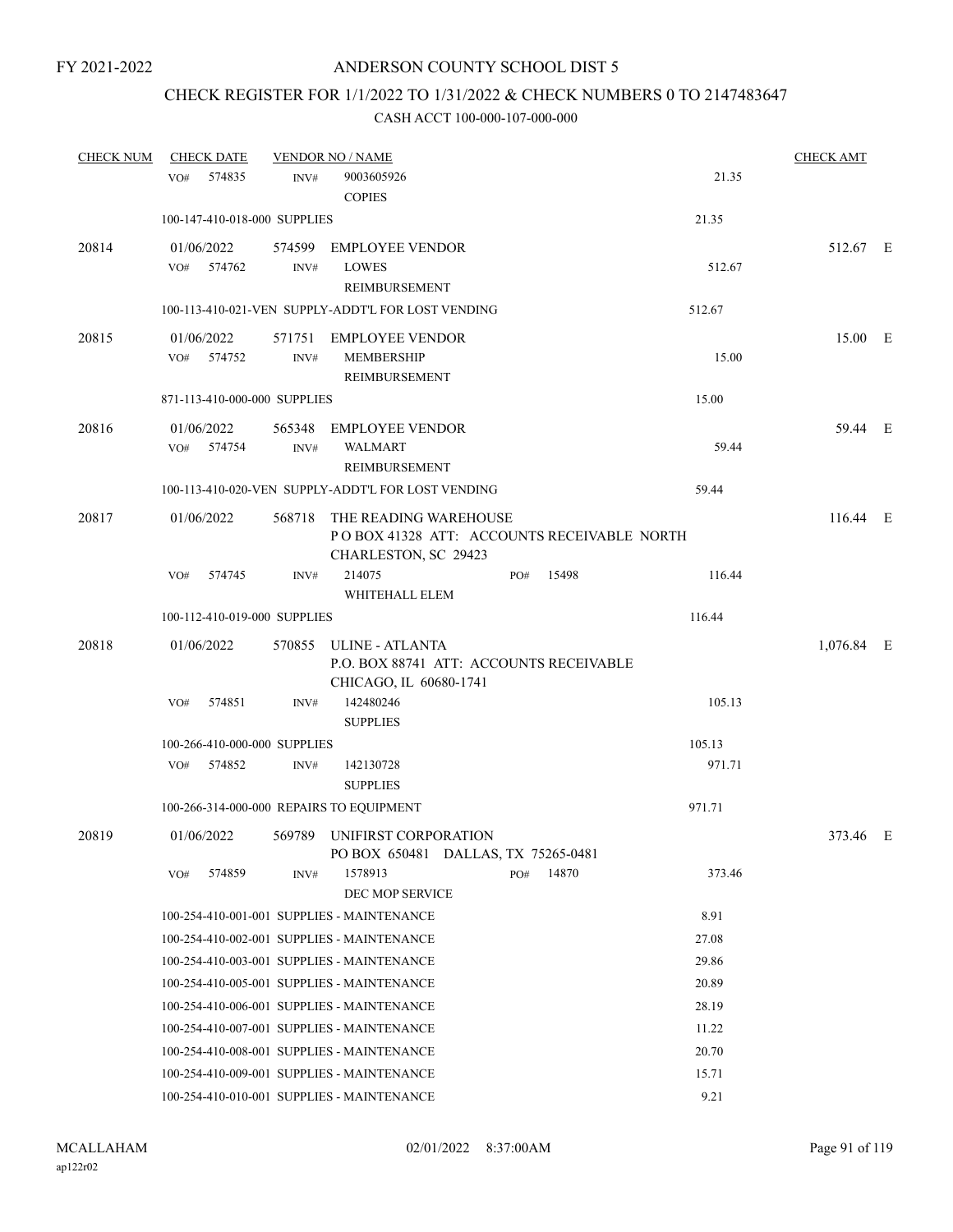### CHECK REGISTER FOR 1/1/2022 TO 1/31/2022 & CHECK NUMBERS 0 TO 2147483647

| <b>CHECK NUM</b> | <b>CHECK DATE</b>                          |                | <b>VENDOR NO / NAME</b>                                                               |          | <b>CHECK AMT</b> |  |
|------------------|--------------------------------------------|----------------|---------------------------------------------------------------------------------------|----------|------------------|--|
|                  | 100-254-410-011-001 SUPPLIES - MAINTENANCE |                |                                                                                       | 9.75     |                  |  |
|                  | 100-254-410-012-001 SUPPLIES - MAINTENANCE |                |                                                                                       | 9.38     |                  |  |
|                  | 100-254-410-013-001 SUPPLIES - MAINTENANCE |                |                                                                                       | 15.46    |                  |  |
|                  | 100-254-410-014-001 SUPPLIES - MAINTENANCE |                |                                                                                       | 14.21    |                  |  |
|                  | 100-254-410-015-001 SUPPLIES - MAINTENANCE |                |                                                                                       | 11.71    |                  |  |
|                  | 100-254-410-016-001 SUPPLIES - MAINTENANCE |                |                                                                                       | 11.71    |                  |  |
|                  | 100-254-410-017-001 SUPPLIES - MANTENANCE  |                |                                                                                       | 27.38    |                  |  |
|                  | 100-254-410-018-001 SUPPLIES - MAINTENANCE |                |                                                                                       | 14.61    |                  |  |
|                  | 100-254-410-019-001 SUPPLIES - MAINTENANCE |                |                                                                                       | 18.75    |                  |  |
|                  | 100-254-410-020-001 SUPPLIES - MAINTENANCE |                |                                                                                       | 16.96    |                  |  |
|                  | 100-254-410-021-001 SUPPLIES - MAINTENANCE |                |                                                                                       | 23.95    |                  |  |
|                  | 100-254-410-023-001 SUPPLIES-MAINTENANCE   |                |                                                                                       | 7.59     |                  |  |
|                  | 131-254-410-031-001 SUPPLIES - MAINTENANCE |                |                                                                                       | 20.23    |                  |  |
| 20820            | 01/06/2022<br>VO#<br>574753                | 574556<br>INV# | <b>EMPLOYEE VENDOR</b><br><b>DONUTS</b><br><b>REIMBURSEMENT</b>                       | 80.04    | 80.04 E          |  |
|                  |                                            |                | 100-113-410-020-VEN SUPPLY-ADDT'L FOR LOST VENDING                                    | 80.04    |                  |  |
| 20821            | 01/06/2022                                 | 526475         | <b>EMPLOYEE VENDOR</b>                                                                |          | 66.98 E          |  |
|                  | 574764<br>VO#                              | INV#           | <b>WALGREENS</b><br>REIMBURSEMENT                                                     | 66.98    |                  |  |
|                  |                                            |                | 715-271-660-015-279 CHRISTMAS STORE EXPENSE                                           | 66.98    |                  |  |
| 20822            | 01/06/2022                                 | 536250         | <b>EMPLOYEE VENDOR</b>                                                                |          | 36.29 E          |  |
|                  | 574761<br>VO#                              | INV#           | <b>MATERIALS</b><br><b>REIMBURSEMENT</b>                                              | 36.29    |                  |  |
|                  | 326-112-410-000-000 SCIENCE KITS SUPPLIES  |                |                                                                                       | 36.29    |                  |  |
| 20823            | 01/11/2022                                 | 102640         | <b>ACTION AUTO</b><br>529 FAIR STREET ATT: ACCOUNTS RECEIVABLE<br>ANDERSON, SC 29625  |          | 71.57 E          |  |
|                  | 574988<br>VO#                              | INV#           | 95914<br><b>REPAIR</b>                                                                | 71.57    |                  |  |
|                  |                                            |                | 100-254-412-000-001 TRUCK SERVICE - MAINTENANCE                                       | 71.57    |                  |  |
| 20824            | 01/11/2022                                 |                | 569031 AIRGAS USA<br>PO BOX 532609 ATT: ACCOUNTS RECEIVABLE<br>ATLANTA, GA 30353-2609 |          | 262.77 E         |  |
|                  | 574877<br>VO#                              | INV#           | 9120516332<br><b>SUPPLIES</b>                                                         | 262.77   |                  |  |
|                  |                                            |                | 329-115-410-031-000 SUPPLIES-STATE EQUIPMENT                                          | 262.77   |                  |  |
| 20825            | 01/11/2022                                 |                | 573966 ALCO SOAP AND SUPPLY<br>PO BOX 1086 MOORESVILLE, NC 28115                      |          | 2,934.79 E       |  |
|                  | 574923<br>VO#                              | INV#           | NOV & DEC<br><b>SUPPLIES</b>                                                          | 2,934.79 |                  |  |
|                  | 600-256-410-003-CHE CHEMICAL SUPPLIES      |                |                                                                                       | 367.94   |                  |  |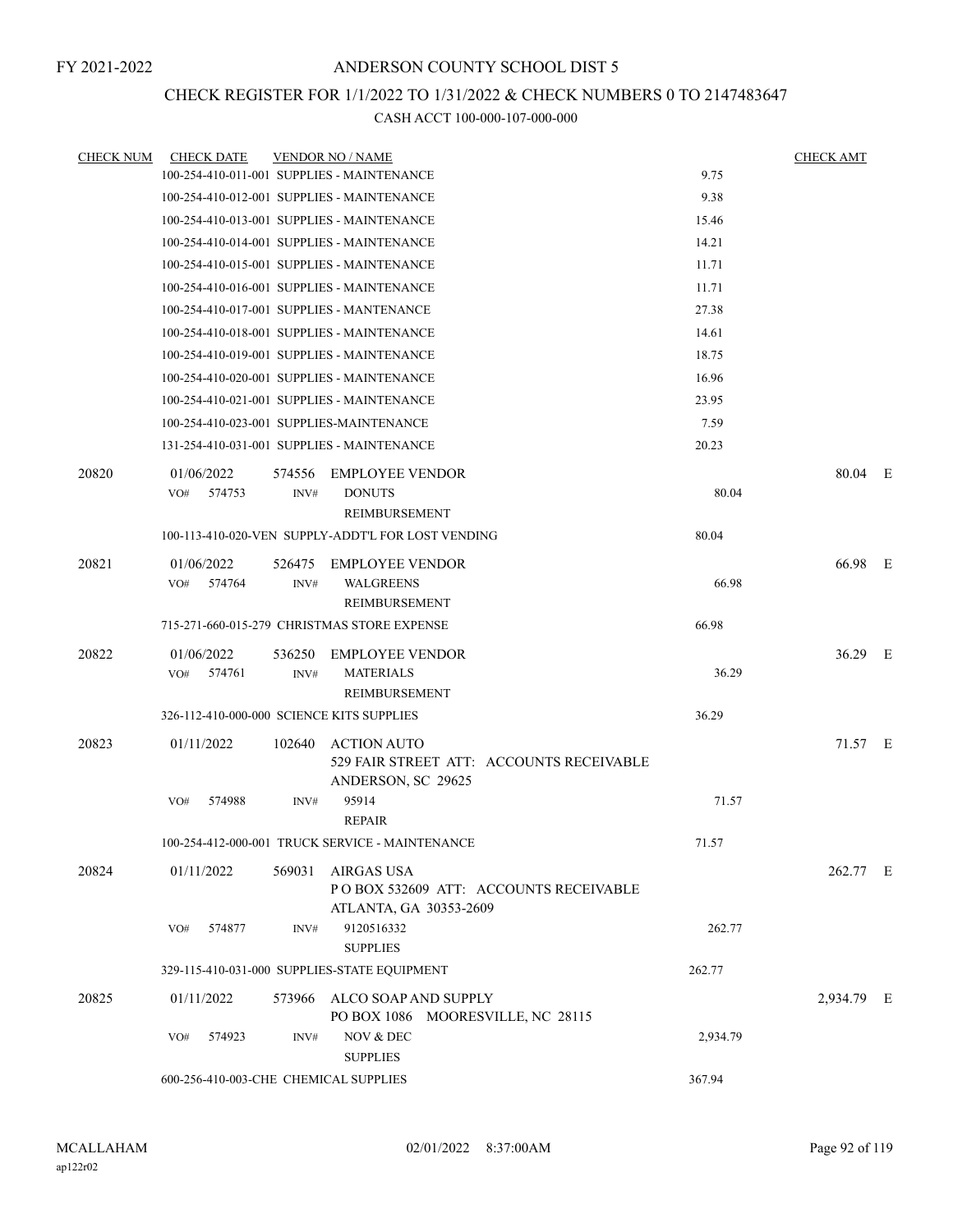# CHECK REGISTER FOR 1/1/2022 TO 1/31/2022 & CHECK NUMBERS 0 TO 2147483647

| <b>CHECK NUM</b> | <b>CHECK DATE</b>                      |                | <b>VENDOR NO / NAME</b>                                                                         |        | <b>CHECK AMT</b> |  |
|------------------|----------------------------------------|----------------|-------------------------------------------------------------------------------------------------|--------|------------------|--|
|                  | 600-256-410-005-CHE CHEMICAL SUPPLIES  |                |                                                                                                 | 152.19 |                  |  |
|                  | 600-256-410-007-CHE CHEMICAL SUPPLIES  |                |                                                                                                 | 66.57  |                  |  |
|                  | 600-256-410-008-CHE CHEMICAL SUPPLIES  |                |                                                                                                 | 199.53 |                  |  |
|                  | 600-256-410-010-CHE CHEMICAL SUPPLIES  |                |                                                                                                 | 428.78 |                  |  |
|                  | 600-256-410-011-CHE CHEMICAL SUPPLIES  |                |                                                                                                 | 277.86 |                  |  |
|                  | 600-256-410-012-CHE CHEMICAL SUPPLIES  |                |                                                                                                 | 229.97 |                  |  |
|                  | 600-256-410-014-CHE CHEMICAL SUPPLIES  |                |                                                                                                 | 263.67 |                  |  |
|                  | 600-256-410-015-CHE CHEMICAL SUPPLIES  |                |                                                                                                 | 172.20 |                  |  |
|                  | 600-256-410-017-CHE CHEMICAL SUPPLIES  |                |                                                                                                 | 300.49 |                  |  |
|                  | 600-256-410-018-CHE CHEMICAL SUPPLIES  |                |                                                                                                 | 64.15  |                  |  |
|                  | 600-256-410-021-CHE CHEMICAL SUPPLIES  |                |                                                                                                 | 411.44 |                  |  |
| 20826            | 01/11/2022                             | 113600         | ANDERSON FIRE & SAFETY<br>POBOX 1265 ATT: ACCOUNTS RECEIVABLE<br>ANDERSON, SC 29622             |        | $460.00$ E       |  |
|                  | 574990<br>VO#                          | INV#           | 13345<br><b>INSPECTIONS</b>                                                                     | 460.00 |                  |  |
|                  |                                        |                | 131-254-323-031-600 MAINTENANCE SERVICES                                                        | 460.00 |                  |  |
| 20827            | 01/11/2022<br>VO# 574871               | 576987<br>INV# | <b>EMPLOYEE VENDOR</b><br><b>DEC 2021</b><br><b>MILEAGE</b>                                     | 109.99 | 109.99 E         |  |
|                  | 283-223-333-000-000 TRIPS/MILEAGE      |                |                                                                                                 | 109.99 |                  |  |
| 20828            | 01/11/2022                             | 576427         | BLUE RIDGE EQUIPMENT SERVICES LLC<br>DAVID L PARKER 102 WELPINE RIDGE RD<br>PENDLETON, SC 29670 |        | 589.01 E         |  |
|                  | 574883<br>VO#                          | INV#           | 1534<br><b>REPAIR</b>                                                                           | 589.01 |                  |  |
|                  | 100-254-410-000-100 SMALL EQUIPMENT    |                |                                                                                                 | 589.01 |                  |  |
| 20829            | 01/11/2022                             | 147195         | <b>EMPLOYEE VENDOR</b>                                                                          |        | 389.00 E         |  |
|                  | VO#<br>574915                          | INV#           | <b>SUBSCRIPTION</b><br><b>REIMBURSEMENT</b>                                                     | 389.00 |                  |  |
|                  | 100-114-410-001-ALT SUPPLIES           |                |                                                                                                 | 389.00 |                  |  |
| 20830            | 01/11/2022<br>574909<br>VO#            | INV#           | 574515 EMPLOYEE VENDOR<br>DEC 17 - JAN 6<br><b>MILEAGE</b>                                      | 81.42  | 81.42 E          |  |
|                  | 600-256-332-000-000 IN DISTRICT TRAVEL |                |                                                                                                 | 81.42  |                  |  |
| 20831            | 01/11/2022                             |                | 568574 CCP CROWE'S CORPORATE PROMOTIONS<br>PO BOX 2647 ANDERSON, SC 29622                       |        | 874.60 E         |  |
|                  | VO#<br>574940                          | INV#           | 17927<br><b>EAR BUDS</b>                                                                        | 874.60 |                  |  |
|                  |                                        |                | 802-264-410-000-000 SUPPLIES - RECRUITMENT FAIRS                                                | 874.60 |                  |  |
| 20832            | 01/11/2022<br>VO#<br>574873            | INV#           | 186050 EMPLOYEE VENDOR<br><b>ART SUPPLIES</b><br>REIMBURSEMENT                                  | 38.29  | 38.29 E          |  |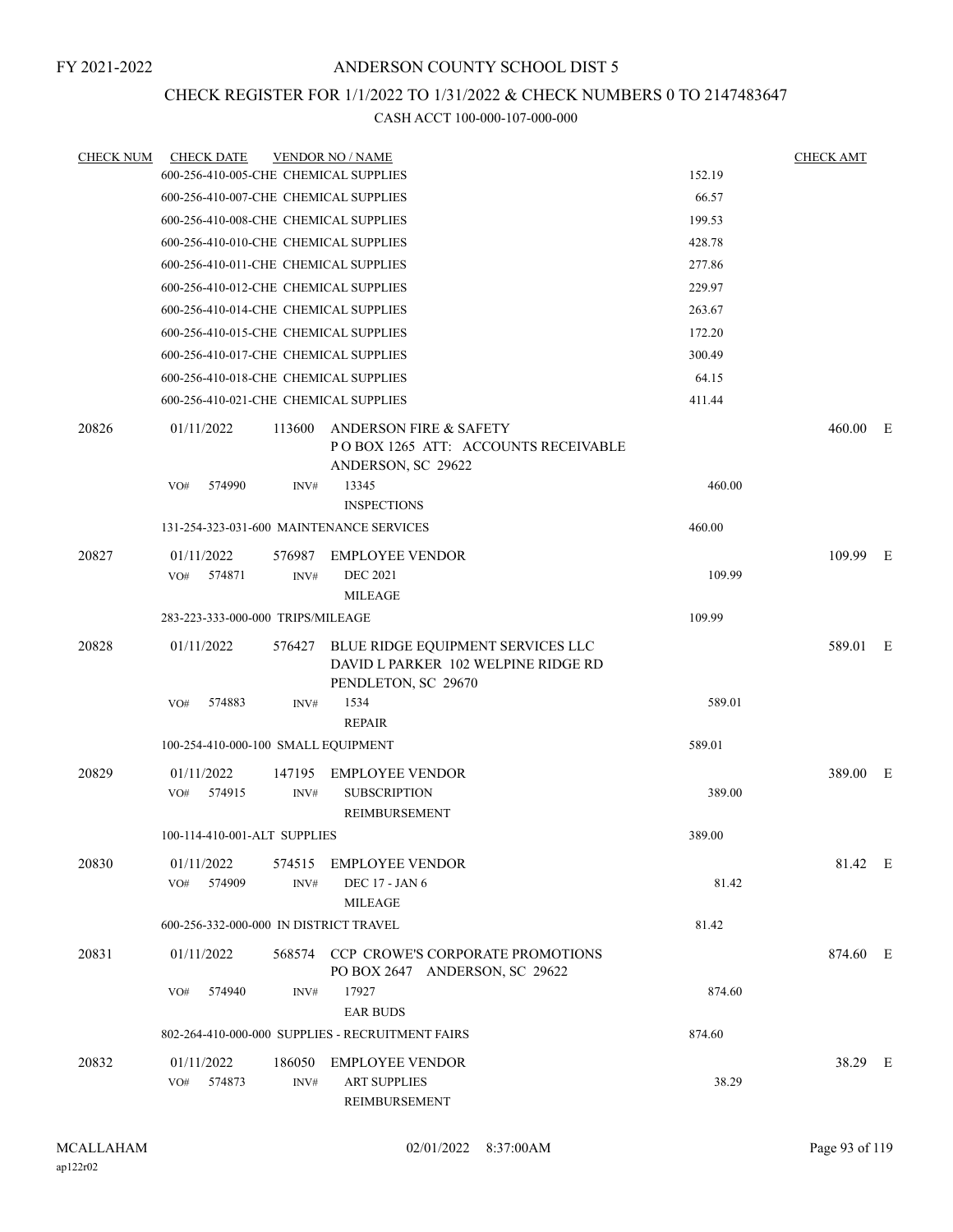## CHECK REGISTER FOR 1/1/2022 TO 1/31/2022 & CHECK NUMBERS 0 TO 2147483647

| <b>CHECK DATE</b><br><b>CHECK NUM</b> |                                          |        | <b>VENDOR NO / NAME</b>                                                                                           |          | <b>CHECK AMT</b> |  |
|---------------------------------------|------------------------------------------|--------|-------------------------------------------------------------------------------------------------------------------|----------|------------------|--|
|                                       | 817-112-410-014-000 SUPPLIES             |        |                                                                                                                   | 38.29    |                  |  |
| 20833                                 | 01/11/2022                               |        | 187300 CRESCENT SUPPLY CO, INC<br>POBOX 8798 ATT: ACCOUNTS RECEIVABLE<br>GREENVILLE, SC 29604                     |          | 3,217.73 E       |  |
|                                       | VO#<br>574995                            | INV#   | 392516<br><b>SUPPLIES</b>                                                                                         | 138.03   |                  |  |
|                                       |                                          |        | 100-254-410-014-001 SUPPLIES - MAINTENANCE                                                                        | 138.03   |                  |  |
|                                       | 574996<br>VO#                            | INV#   | 392407<br><b>SUPPLIES</b>                                                                                         | 10.75    |                  |  |
|                                       |                                          |        | 100-254-410-009-001 SUPPLIES - MAINTENANCE                                                                        | 10.75    |                  |  |
|                                       | 574997<br>VO#                            | INV#   | 392262<br><b>SUPPLIES</b>                                                                                         | 128.40   |                  |  |
|                                       |                                          |        | 100-254-410-005-001 SUPPLIES - MAINTENANCE                                                                        | 128.40   |                  |  |
|                                       | 574998<br>VO#                            | INV#   | 392315<br><b>SUPPLIES</b>                                                                                         | 92.93    |                  |  |
|                                       |                                          |        | 100-254-410-012-001 SUPPLIES - MAINTENANCE                                                                        | 92.93    |                  |  |
|                                       | 574999<br>VO#                            | INV#   | 392314<br><b>SUPPLIES</b>                                                                                         | 1,685.25 |                  |  |
|                                       |                                          |        | 100-254-410-021-001 SUPPLIES - MAINTENANCE                                                                        | 1,685.25 |                  |  |
|                                       | 575000<br>VO#                            | INV#   | 392317<br><b>SUPPLIES</b>                                                                                         | 646.09   |                  |  |
|                                       |                                          |        | 100-254-410-019-001 SUPPLIES - MAINTENANCE                                                                        | 646.09   |                  |  |
|                                       | VO# 575001                               | INV#   | 392515<br><b>SUPPLIES</b>                                                                                         | 315.65   |                  |  |
|                                       |                                          |        | 100-254-410-002-001 SUPPLIES - MAINTENANCE                                                                        | 315.65   |                  |  |
|                                       | 575002<br>VO#                            | INV#   | 392376<br><b>SUPPLIES</b>                                                                                         | 88.28    |                  |  |
|                                       |                                          |        | 100-254-410-002-001 SUPPLIES - MAINTENANCE                                                                        | 88.28    |                  |  |
|                                       | 575003<br>VO#                            | INV#   | 392261<br><b>SUPPLIES</b>                                                                                         | 112.35   |                  |  |
|                                       |                                          |        | 100-254-410-000-001 MAINT. SUPPLIES-STRUCTURES                                                                    | 22.47    |                  |  |
|                                       |                                          |        | 100-254-410-001-001 SUPPLIES - MAINTENANCE                                                                        | 22.47    |                  |  |
|                                       |                                          |        | 100-254-410-002-001 SUPPLIES - MAINTENANCE                                                                        | 22.47    |                  |  |
|                                       |                                          |        | 100-254-410-003-001 SUPPLIES - MAINTENANCE                                                                        | 22.47    |                  |  |
|                                       | 100-254-410-023-001 SUPPLIES-MAINTENANCE |        |                                                                                                                   | 22.47    |                  |  |
| 20834                                 | 01/11/2022                               |        | 199000 DEMCO, INC<br>POBOX 8048 MADISON, WI 53708-8048                                                            |          | 281.31 E         |  |
|                                       | 574886<br>VO#                            | INV#   | 7061321<br><b>CONCORD ELEM</b>                                                                                    | 281.31   |                  |  |
|                                       | 100-222-410-009-000 SUPPLIES             |        |                                                                                                                   | 281.31   |                  |  |
| 20835                                 | 01/11/2022                               | 569871 | FOLLETT SCHOOL SOLUTIONS, INC<br>91826 COLLECTION CENTER DRIVE ATT: ACCOUNTS<br>RECEIVABLE CHICAGO, IL 60693-0918 |          | 90.49 E          |  |
|                                       | 574887<br>VO#                            | INV#   | 393175                                                                                                            | 90.49    |                  |  |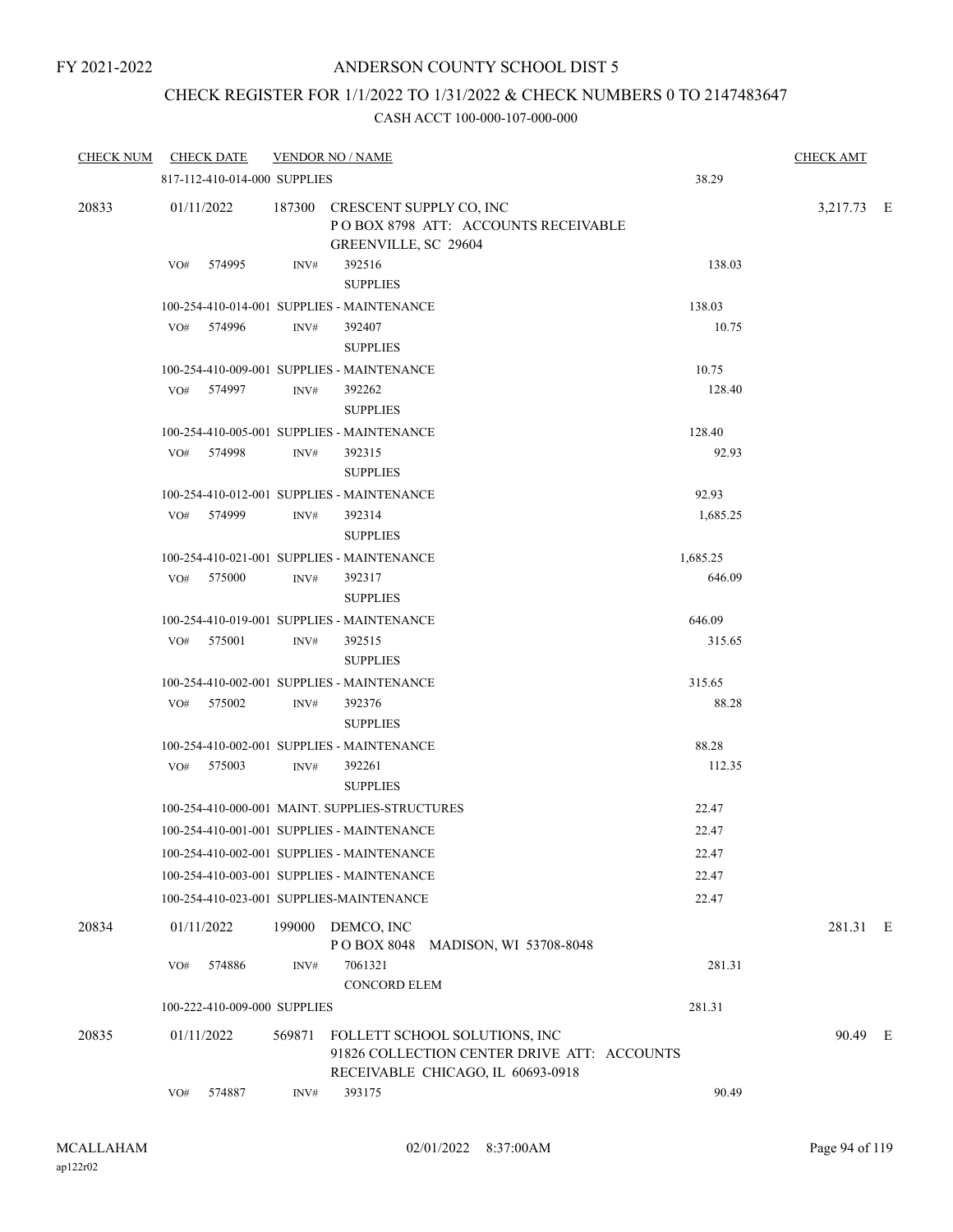### CHECK REGISTER FOR 1/1/2022 TO 1/31/2022 & CHECK NUMBERS 0 TO 2147483647

| <b>CHECK NUM</b> | <b>CHECK DATE</b>                         |        | <b>VENDOR NO / NAME</b>                                                                |                 | <b>CHECK AMT</b> |  |
|------------------|-------------------------------------------|--------|----------------------------------------------------------------------------------------|-----------------|------------------|--|
|                  |                                           |        | <b>CONCORD ELEM</b>                                                                    |                 |                  |  |
|                  | 100-222-410-009-000 SUPPLIES              |        |                                                                                        | 90.49           |                  |  |
| 20836            | 01/11/2022                                | 577036 | <b>EMPLOYEE VENDOR</b>                                                                 |                 | 32.54 E          |  |
|                  | VO#<br>574986                             | INV#   | <b>DEC 2021</b>                                                                        | 32.54           |                  |  |
|                  |                                           |        | <b>MILEAGE</b>                                                                         |                 |                  |  |
|                  | 600-256-117-018-000 FOOD SERVICE SALARIES |        |                                                                                        | 32.54           |                  |  |
| 20837            | 01/11/2022                                |        | 237555 FORMS & SUPPLY<br>PO BOX 563953 ATT: ACCOUNTS RECEIVABLE<br>CHARLOTTE, NC 28256 |                 | 136.66 E         |  |
|                  | 574946<br>VO#                             | INV#   | 5990380                                                                                | 21.57           |                  |  |
|                  |                                           |        | <b>SUPPLIES</b>                                                                        |                 |                  |  |
|                  |                                           |        | 719-271-660-019-201 MISCELLANEOUS EXPENSE                                              | 21.57           |                  |  |
|                  | 574947<br>VO#                             | INV#   | 5984573<br><b>SUPPLIES</b>                                                             | 21.61           |                  |  |
|                  |                                           |        | 719-271-660-019-201 MISCELLANEOUS EXPENSE                                              | 21.61           |                  |  |
|                  | 574948<br>VO#                             | INV#   | 5984573                                                                                | 75.04           |                  |  |
|                  |                                           |        | <b>SUPPLIES</b>                                                                        |                 |                  |  |
|                  |                                           |        | 719-271-660-019-201 MISCELLANEOUS EXPENSE                                              | 75.04           |                  |  |
|                  | 575005<br>VO#                             | INV#   | 5831415                                                                                | 18.44           |                  |  |
|                  |                                           |        | <b>SUPPLIES</b>                                                                        |                 |                  |  |
|                  | 131-115-410-031-000 SUPPLIES              |        |                                                                                        | 18.44           |                  |  |
| 20838            | 01/11/2022                                |        | 570843 GATEWAY SUPPLY CO<br>CORPORATE OFFICES P.O. BOX 2826 COLUMBIA, SC<br>29202      |                 | 572.22 E         |  |
|                  | 574888<br>VO#                             | INV#   | S5355153<br><b>SUPPLIES</b>                                                            | 248.35          |                  |  |
|                  |                                           |        | 100-254-410-003-001 SUPPLIES - MAINTENANCE                                             | 84.75           |                  |  |
|                  |                                           |        | 100-254-410-005-001 SUPPLIES - MAINTENANCE                                             | 25.23           |                  |  |
|                  |                                           |        | 100-254-410-010-001 SUPPLIES - MAINTENANCE                                             | 70.38           |                  |  |
|                  |                                           |        | 100-254-410-012-001 SUPPLIES - MAINTENANCE                                             | 25.23           |                  |  |
|                  |                                           |        | 100-254-410-019-001 SUPPLIES - MAINTENANCE                                             | 8.57            |                  |  |
|                  |                                           |        |                                                                                        |                 |                  |  |
|                  | 574889<br>VO#                             | INV#   | 100-254-410-021-001 SUPPLIES - MAINTENANCE<br>S5376702<br><b>SUPPLIES</b>              | 34.19<br>323.87 |                  |  |
|                  |                                           |        | 100-254-410-000-001 MAINT. SUPPLIES-STRUCTURES                                         | 6.29            |                  |  |
|                  |                                           |        | 100-254-410-002-001 SUPPLIES - MAINTENANCE                                             | 30.43           |                  |  |
|                  |                                           |        | 100-254-410-003-001 SUPPLIES - MAINTENANCE                                             | 8.02            |                  |  |
|                  |                                           |        | 100-254-410-006-001 SUPPLIES - MAINTENANCE                                             | 29.04           |                  |  |
|                  |                                           |        | 100-254-410-008-001 SUPPLIES - MAINTENANCE                                             | 127.46          |                  |  |
|                  |                                           |        | 100-254-410-009-001 SUPPLIES - MAINTENANCE                                             | 37.80           |                  |  |
|                  |                                           |        | 100-254-410-010-001 SUPPLIES - MAINTENANCE                                             | 29.78           |                  |  |
|                  |                                           |        | 100-254-410-016-001 SUPPLIES - MAINTENANCE                                             | 23.35           |                  |  |
|                  |                                           |        | 100-254-410-020-001 SUPPLIES - MAINTENANCE                                             | 8.35            |                  |  |
|                  |                                           |        |                                                                                        |                 |                  |  |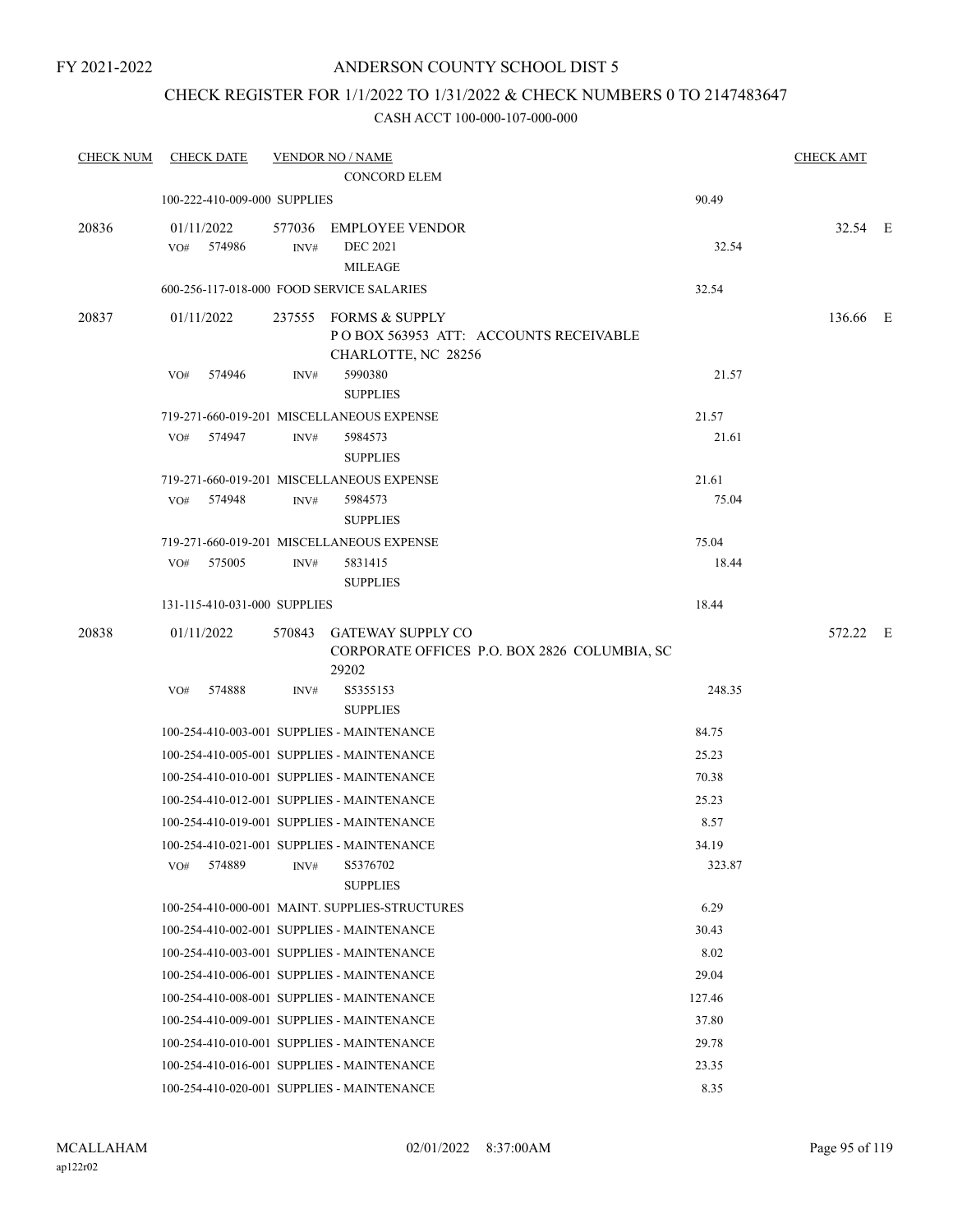## CHECK REGISTER FOR 1/1/2022 TO 1/31/2022 & CHECK NUMBERS 0 TO 2147483647

| <b>CHECK NUM</b> | <b>CHECK DATE</b>                        |                | <b>VENDOR NO / NAME</b><br>100-254-410-021-001 SUPPLIES - MAINTENANCE                                                                                                                        |     |       | 23.35                                     | <b>CHECK AMT</b> |  |
|------------------|------------------------------------------|----------------|----------------------------------------------------------------------------------------------------------------------------------------------------------------------------------------------|-----|-------|-------------------------------------------|------------------|--|
| 20839            | 01/11/2022<br>574985<br>VO#              | 564815<br>INV# | <b>EMPLOYEE VENDOR</b><br><b>GCDF FEES</b><br>REIMBURSEMENT                                                                                                                                  |     |       | 40.00                                     | 40.00 E          |  |
|                  | 100-212-410-021-000 SUPPLIES             |                |                                                                                                                                                                                              |     |       | 40.00                                     |                  |  |
| 20840            | 01/11/2022                               | 252650         | <b>GRAINGER</b><br>DEPT 867098550 ATT: ACCOUNTS RECEIVABLE<br>PALATINE, IL 60038-0001                                                                                                        |     |       |                                           | $1,032.54$ E     |  |
|                  | 575007<br>VO#                            | INV#           | 9165809550<br><b>BATTERIES</b>                                                                                                                                                               |     |       | 97.80                                     |                  |  |
|                  |                                          |                | 100-254-410-000-001 MAINT. SUPPLIES-STRUCTURES                                                                                                                                               |     |       | 97.80                                     |                  |  |
|                  | VO#<br>575008                            | INV#           | 3022420556<br><b>CREDIT</b>                                                                                                                                                                  |     |       | $-97.80$                                  |                  |  |
|                  |                                          |                | 100-254-410-000-001 MAINT, SUPPLIES-STRUCTURES                                                                                                                                               |     |       | $-97.80$                                  |                  |  |
|                  | 575009<br>VO#                            | INV#           | 9146454468<br><b>AIR DRYER</b>                                                                                                                                                               |     |       | 1,032.54                                  |                  |  |
|                  |                                          |                | 100-254-410-003-001 SUPPLIES - MAINTENANCE                                                                                                                                                   |     |       | 1,032.54                                  |                  |  |
| 20841            | 01/11/2022                               |                | 573185 GRIMCO, INC.<br>29538 NETWORK PLACE CHICAGO, IL 60673-1295                                                                                                                            |     |       |                                           | 1,146.35 E       |  |
|                  | 574890<br>VO#                            | INV#           | CUST# 9649021<br><b>POSTER PAPER</b>                                                                                                                                                         | PO# | 15568 | 1,146.35                                  |                  |  |
|                  |                                          |                | 329-115-410-031-000 SUPPLIES-STATE EQUIPMENT<br>329-115-410-031-000 SUPPLIES-STATE EQUIPMENT<br>329-115-410-031-000 SUPPLIES-STATE EQUIPMENT<br>329-115-410-031-000 SUPPLIES-STATE EQUIPMENT |     |       | 1,018.68<br>190.83<br>127.67<br>$-190.83$ |                  |  |
| 20842            | 01/11/2022<br>574911<br>VO#              | 573256<br>INV# | <b>EMPLOYEE VENDOR</b><br>12 DAYS<br>REIMBURSEMENT                                                                                                                                           |     |       | 100.00                                    | 100.00 E         |  |
|                  | 802-113-410-006-000 SUPPLIES - RETENTION |                |                                                                                                                                                                                              |     |       | 100.00                                    |                  |  |
| 20843            | 01/11/2022                               | 572275         | <b>HAPPY CHEF UNIFORMS</b><br>22 PARK PLACE BUTLER, NJ 07405                                                                                                                                 |     |       |                                           | 534.40 E         |  |
|                  | 574950<br>VO#                            | INV#           | 1740544A<br>CUST #357038                                                                                                                                                                     | PO# | 15587 | 346.00                                    |                  |  |
|                  | 600-256-410-000-000 SUPPLIES             |                |                                                                                                                                                                                              |     |       | 346.00                                    |                  |  |
|                  | VO# 574951                               | INV#           | 1737538A<br>CUST #357038                                                                                                                                                                     | PO# | 15493 | 188.40                                    |                  |  |
|                  | 600-256-410-000-000 SUPPLIES             |                |                                                                                                                                                                                              |     |       | 188.40                                    |                  |  |
| 20844            | 01/11/2022                               |                | 573279 HERSHEY CREAMERY COMPANY<br>710 CORPORATE CIRCLE SALISBURY, NC 28145                                                                                                                  |     |       |                                           | 605.88 E         |  |
|                  | 574953<br>VO#                            | INV#           | 17242325<br>CONCORD                                                                                                                                                                          |     |       | 349.68                                    |                  |  |
|                  | 600-256-460-009-000 FOOD                 |                |                                                                                                                                                                                              |     |       | 349.68                                    |                  |  |
|                  | 574954<br>VO#                            | INV#           | 17247371<br>SOUTHWOOD                                                                                                                                                                        |     |       | 133.80                                    |                  |  |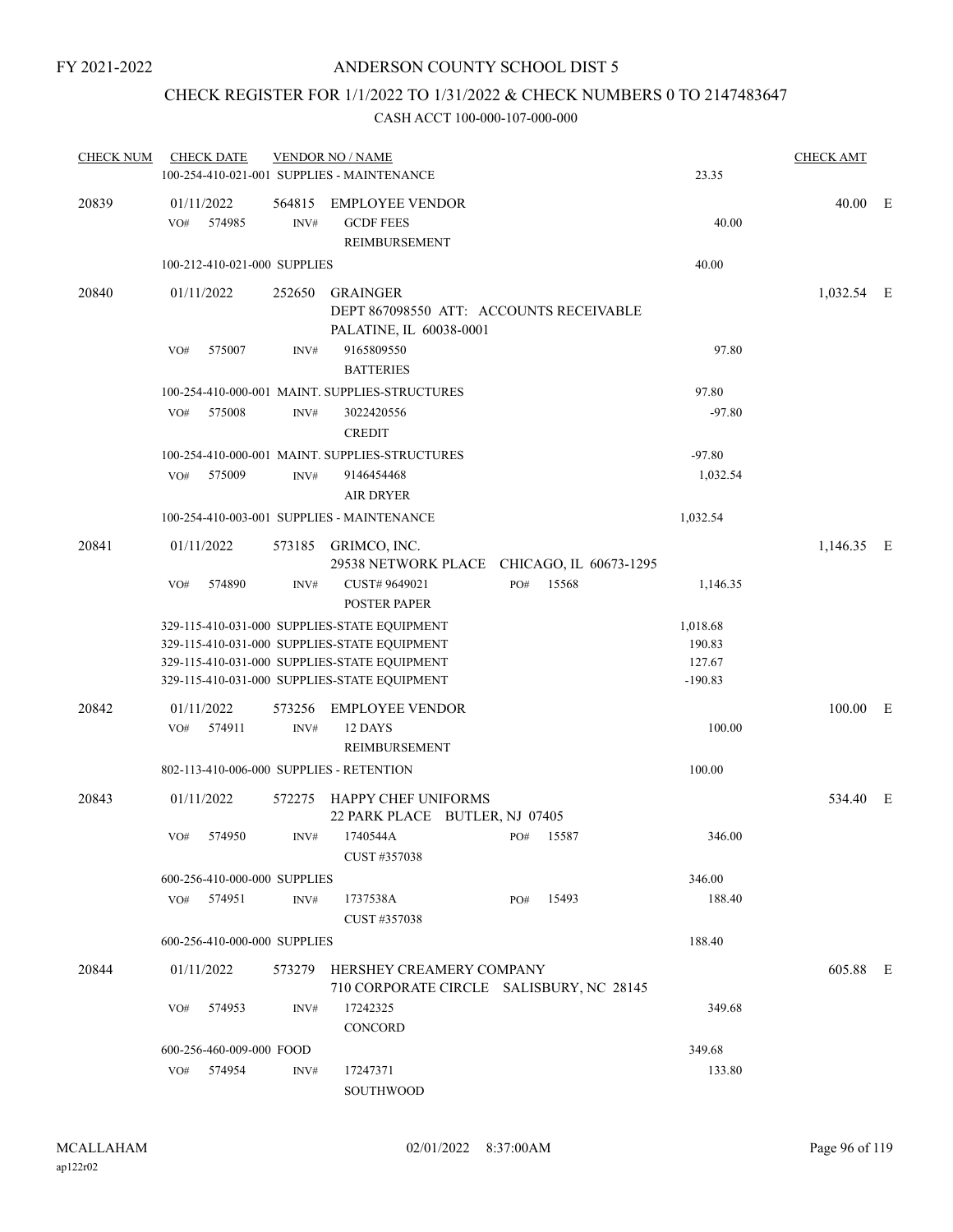## CHECK REGISTER FOR 1/1/2022 TO 1/31/2022 & CHECK NUMBERS 0 TO 2147483647

| <b>CHECK NUM</b> | <b>CHECK DATE</b>        |                          |                              | <b>VENDOR NO / NAME</b>                                                              |        | <b>CHECK AMT</b> |  |
|------------------|--------------------------|--------------------------|------------------------------|--------------------------------------------------------------------------------------|--------|------------------|--|
|                  |                          | 600-256-460-021-000 FOOD |                              |                                                                                      | 133.80 |                  |  |
|                  | VO#                      | 574955                   | INV#                         | 17350883<br>WHITEHALL                                                                | 122.40 |                  |  |
|                  |                          |                          |                              | 719-271-660-019-391 ICE CREAM SALES EXPENSE                                          | 122.40 |                  |  |
| 20845            | 01/11/2022               |                          |                              | 563608 JW PEPPER & SON, INC<br>POBOX 642 ATT: ACCOUNTS RECEIVABLE EXTON,<br>PA 19341 |        | 155.99 E         |  |
|                  | VO#                      | 574892                   | INV#                         | 363899324<br>SOUTHWOOD                                                               | 155.99 |                  |  |
|                  |                          |                          | 100-114-410-021-COB SUPPLIES |                                                                                      | 155.99 |                  |  |
| 20846            | 01/11/2022               |                          |                              | 576034 EMPLOYEE VENDOR                                                               |        | 3.70 E           |  |
|                  | VO#                      | 574910                   | INV#                         | DEC <sub>7</sub><br><b>MILEAGE</b>                                                   | 3.70   |                  |  |
|                  |                          |                          |                              | 600-256-117-018-000 FOOD SERVICE SALARIES                                            | 3.70   |                  |  |
| 20847            | 01/11/2022               |                          |                              | 576574 LOC-DOC SECURITY<br>PO BOX 78987 CHARLOTTE, NC 28271                          |        | 72.38 E          |  |
|                  | VO#                      | 575012                   | INV#                         | C205969<br><b>KEYS</b>                                                               | 72.38  |                  |  |
|                  |                          |                          |                              | 100-254-410-003-001 SUPPLIES - MAINTENANCE                                           | 72.38  |                  |  |
| 20848            | 01/11/2022<br>VO# 574913 |                          | 565441<br>INV#               | <b>EMPLOYEE VENDOR</b><br><b>PROJECTS</b><br>REIMBURSEMENT                           | 110.28 | 110.28 E         |  |
|                  |                          |                          |                              | 731-271-660-031-833 ENGINEERING - AEROSPACE EXPENSE                                  | 110.28 |                  |  |
| 20849            | 01/11/2022<br>VO# 574872 |                          | INV#                         | 574462 EMPLOYEE VENDOR<br>1/6 LUNCH<br>REIMBURSEMENT                                 | 75.62  | 75.62 E          |  |
|                  |                          |                          | 852-252-410-000-000 SUPPLIES |                                                                                      | 75.62  |                  |  |
| 20850            | 01/11/2022<br>VO#        | 574917                   | 355225<br>INV#               | EMPLOYEE VENDOR<br>12 DAYS<br>REIMBURSEMENT                                          | 19.77  | 19.77 E          |  |
|                  |                          |                          |                              | 802-113-410-006-000 SUPPLIES - RETENTION                                             | 19.77  |                  |  |
| 20851            | 01/11/2022<br>VO# 574874 |                          | INV#                         | 575139 EMPLOYEE VENDOR<br>MEMBERSHIP<br>REIMBURSEMENT                                | 15.00  | 15.00 E          |  |
|                  |                          |                          | 871-113-410-000-000 SUPPLIES |                                                                                      | 15.00  |                  |  |
| 20852            | 01/11/2022               |                          |                              | 574388 NAPA AUTO PARTS<br>508 SOUTH MAIN ST ANDERSON, SC 29624                       |        | 123.99 E         |  |
|                  | VO#                      | 574960                   | INV#                         | <b>ACCT 15229</b><br><b>SUPPLIES</b>                                                 | 123.99 |                  |  |
|                  |                          |                          |                              | 731-271-660-031-862 AUTO MECHANICS 1 EXPENSE                                         | 123.99 |                  |  |
| 20853            | 01/11/2022<br>VO#        | 574916                   | INV#                         | 572025 EMPLOYEE VENDOR<br><b>CHAMBER</b><br>REIMBURSEMENT                            | 15.00  | 15.00 E          |  |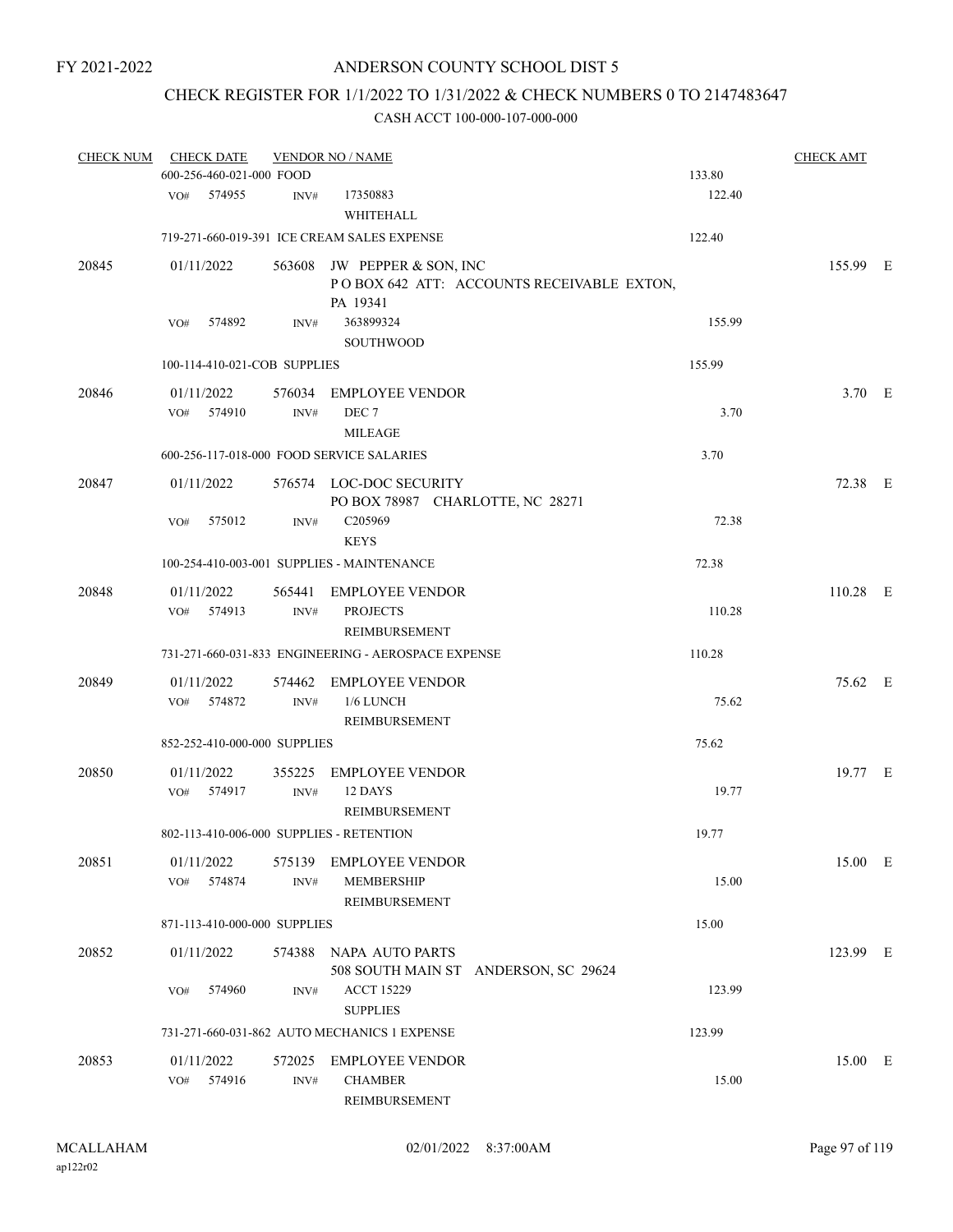### CHECK REGISTER FOR 1/1/2022 TO 1/31/2022 & CHECK NUMBERS 0 TO 2147483647

| CHECK NUM | <b>CHECK DATE</b>                      |                | <b>VENDOR NO / NAME</b>                                                                      |     |       |          | <b>CHECK AMT</b> |  |
|-----------|----------------------------------------|----------------|----------------------------------------------------------------------------------------------|-----|-------|----------|------------------|--|
|           | 100-263-640-000-000 DUES AND FEES      |                |                                                                                              |     |       | 15.00    |                  |  |
| 20854     | 01/11/2022<br>VO# 574984               | INV#           | 572183 EMPLOYEE VENDOR<br><b>EXPENSES</b><br>REIMBURSEMENT                                   |     |       | 125.97   | 125.97 E         |  |
|           |                                        |                | 100-233-410-001-SNA SNACKS FOR MEETINGS                                                      |     |       | 125.97   |                  |  |
| 20855     | 01/11/2022                             |                | 389900 OFFICE DEPOT<br>POBOX 1413 CHARLOTTE, NC 28201-1413                                   |     |       |          | 356.78 E         |  |
|           | 574895<br>VO#                          | INV#           | 2542753185<br><b>SUPPLIES</b>                                                                |     |       | 330.68   |                  |  |
|           |                                        |                | 100-254-410-000-055 OFFICE SUPPLIES & FURNITURE                                              |     |       | 330.68   |                  |  |
|           | VO# 574896                             | INV#           | 215015354003<br><b>SUPPLIES</b>                                                              |     |       | 26.10    |                  |  |
|           | 100-114-410-002-ART ART SUPPLIES       |                |                                                                                              |     |       | 26.10    |                  |  |
| 20856     | 01/11/2022<br>VO# 574876               | INV#           | 572133 EMPLOYEE VENDOR<br><b>MEMBERSHIP</b><br>REIMBURSEMENT                                 |     |       | 15.00    | 15.00 E          |  |
|           | 871-113-410-000-000 SUPPLIES           |                |                                                                                              |     |       | 15.00    |                  |  |
| 20857     | 01/11/2022                             |                | 405100 PERMA-BOUND                                                                           |     |       |          | 48.66 E          |  |
|           | VO#<br>574961                          | INV#           | 617 EAST VANDALIA ROAD ATT: ACCOUNTS<br>RECEIVABLE JACKSONVILLE, IL 62650-3599<br>1903549-01 | PO# | 15249 | 48.66    |                  |  |
|           |                                        |                | <b>MCCANTS</b>                                                                               |     |       |          |                  |  |
|           | 100-222-410-005-000 SUPPLIES           |                |                                                                                              |     |       | 48.66    |                  |  |
| 20858     | 01/11/2022<br>VO# 574907               | 416375<br>INV# | EMPLOYEE VENDOR<br><b>DEC 2021</b><br><b>MILEAGE</b>                                         |     |       | 3.36     | $3.36$ E         |  |
|           | 600-256-332-009-000 IN DISTRICT TRAVEL |                |                                                                                              |     |       | 3.36     |                  |  |
| 20859     | 01/11/2022                             |                | 574687 PRIORITY ONE SECURITY<br>PO BOX 36 MAULDIN, SC 29662                                  |     |       |          | 1,282.00 E       |  |
|           | 574899<br>VO#                          | INV#           | 2195468<br><b>JAN SERVICES</b>                                                               | PO# | 14898 | 1,282.00 |                  |  |
|           |                                        |                | 100-254-323-000-400 CONTRACT SRVS.-HVAC                                                      |     |       | 92.00    |                  |  |
|           |                                        |                | 100-254-323-001-400 CONTR SERV-HVAC/ELECT/PLUMBING                                           |     |       | 46.00    |                  |  |
|           |                                        |                | 100-254-323-002-400 CONTR SERV-HVAC/ELECT/PLUMBING                                           |     |       | 168.00   |                  |  |
|           |                                        |                | 100-254-323-003-400 CONTR SERV-HVAC/ELECT/PLUMBING                                           |     |       | 102.00   |                  |  |
|           |                                        |                | 100-254-323-005-400 CONTR SERV-HVAC/ELECT/PLUMBING                                           |     |       | 46.00    |                  |  |
|           |                                        |                | 100-254-323-006-400 CONTR SERV-HVAC/ELECT/PLUMBING                                           |     |       | 69.00    |                  |  |
|           |                                        |                | 100-254-323-007-400 CONTR SERV-HVAC/ELECT/PLUMBING                                           |     |       | 46.00    |                  |  |
|           |                                        |                | 100-254-323-008-400 CONTR SERV-HVAC/ELECT/PLUMBING                                           |     |       | 46.00    |                  |  |
|           |                                        |                | 100-254-323-009-400 CONTR SERV-HVAC/ELECT/PLUMBING                                           |     |       | 46.00    |                  |  |
|           |                                        |                | 100-254-323-010-400 CONTR SERV-HVAC/ELECT/PLUMBING                                           |     |       | 46.00    |                  |  |
|           |                                        |                | 100-254-323-011-400 CONTR SERV-HVAC/ELECT/PLUMBING                                           |     |       | 46.00    |                  |  |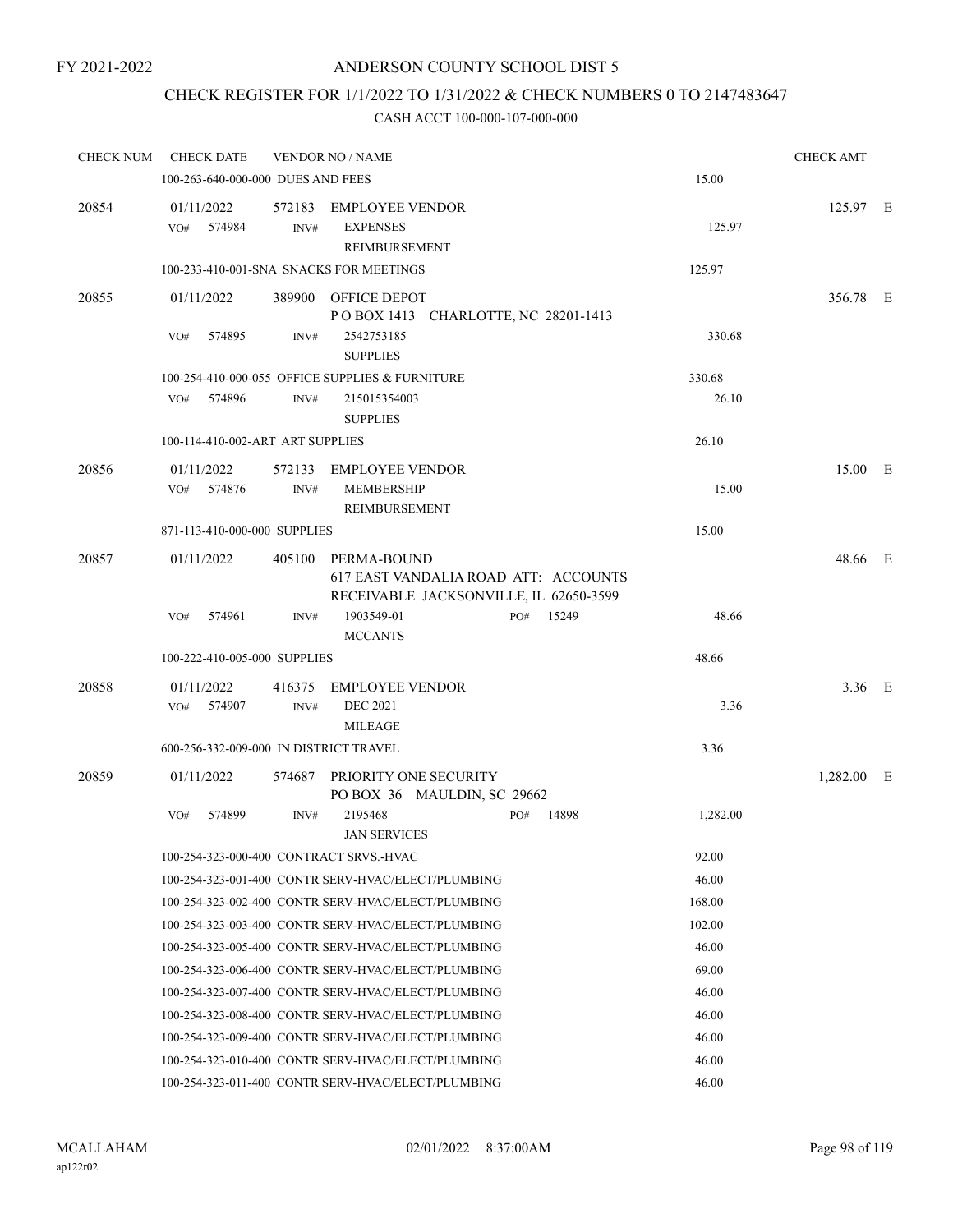### CHECK REGISTER FOR 1/1/2022 TO 1/31/2022 & CHECK NUMBERS 0 TO 2147483647

| <b>CHECK NUM</b> | <b>CHECK DATE</b>                  |        | <b>VENDOR NO / NAME</b>                                                                           |        | <b>CHECK AMT</b> |  |
|------------------|------------------------------------|--------|---------------------------------------------------------------------------------------------------|--------|------------------|--|
|                  |                                    |        | 100-254-323-012-400 CONTR SERV-HVAC/ELECT/PLUMBING                                                | 46.00  |                  |  |
|                  |                                    |        | 100-254-323-013-400 CONTR SERV-HVAC/ELECT/PLUMBING                                                | 46.00  |                  |  |
|                  |                                    |        | 100-254-323-014-400 CONTR SERV-HVAC/ELECT/PLUMBING                                                | 46.00  |                  |  |
|                  |                                    |        | 100-254-323-015-400 CONTR SERV-HVAC/ELECT/PLUMBING                                                | 46.00  |                  |  |
|                  |                                    |        | 100-254-323-016-400 CONTR SERV-HVAC/ELECT/PLUMBING                                                | 46.00  |                  |  |
|                  |                                    |        | 100-254-323-017-400 CONTR SERV-HVAC/ELECT/PLUMBING                                                | 46.00  |                  |  |
|                  |                                    |        | 100-254-323-018-400 CONTR SERV-HVAC/ELECT/PLUMBING                                                | 46.00  |                  |  |
|                  |                                    |        | 100-254-323-019-400 CONTR SERV-HVAC/ELECT/PLUMBING                                                | 46.00  |                  |  |
|                  |                                    |        | 100-254-323-020-400 CONTR SERV-HVAC/ELECT/PLUMBING                                                | 46.00  |                  |  |
|                  |                                    |        | 100-254-323-021-400 CONTR SERV-HVAC/ELECT/PLUMBING                                                | 46.00  |                  |  |
|                  |                                    |        | 100-254-323-023-400 CONTR SERV.-HVAC/ELECT/PLUMBING                                               | 69.00  |                  |  |
| 20860            | 01/11/2022                         | 576689 | <b>EMPLOYEE VENDOR</b>                                                                            |        | 15.00 E          |  |
|                  | 574875<br>VO#                      | INV#   | <b>MEMBERSHIP</b>                                                                                 | 15.00  |                  |  |
|                  |                                    |        | REIMBURSEMENT                                                                                     |        |                  |  |
|                  | 871-113-410-000-000 SUPPLIES       |        |                                                                                                   | 15.00  |                  |  |
| 20861            | 01/11/2022                         | 570059 | <b>SHARP BUSINESS SYSTEMS</b><br>DEPT 1216 PO BOX 121216 DALLAS, TX 75312-1216                    |        | 249.75 E         |  |
|                  | 574966<br>VO#                      | INV#   | 9003601960<br><b>COPIES</b>                                                                       | 78.74  |                  |  |
|                  | 201-112-490-019-000 COPIER COST    |        |                                                                                                   | 78.74  |                  |  |
|                  | 574967<br>VO#                      | INV#   | 9003599398<br><b>COPIES</b>                                                                       | 151.75 |                  |  |
|                  | 708-271-660-008-362 COPIER EXPENSE |        |                                                                                                   | 151.75 |                  |  |
|                  | VO#<br>575018                      | INV#   | 9003605114<br><b>COPIES</b>                                                                       | 19.26  |                  |  |
|                  | 201-112-490-014-000 COPIER COST    |        |                                                                                                   | 19.26  |                  |  |
| 20862            | 01/11/2022                         | 472700 | <b>SHERWIN WILLIAMS</b><br>613 NORTH MURRAY AVENUE ATT: ACCOUNTS<br>RECEIVABLE ANDERSON, SC 29625 |        | 171.70 E         |  |
|                  | 575019<br>VO#                      | INV#   | 3170-8<br><b>SUPPLIES</b>                                                                         | 116.06 |                  |  |
|                  |                                    |        | 100-254-410-002-001 SUPPLIES - MAINTENANCE                                                        | 116.06 |                  |  |
|                  | VO# 575020                         | INV#   | 0090-2<br><b>SUPPLIES</b>                                                                         | 55.64  |                  |  |
|                  |                                    |        | 100-254-410-007-001 SUPPLIES - MAINTENANCE                                                        | 55.64  |                  |  |
| 20863            | 01/11/2022                         |        | 574734 EMPLOYEE VENDOR                                                                            |        | 115.31 E         |  |
|                  | VO#<br>574870                      | INV#   | <b>DEC 2021</b><br><b>MILEAGE</b>                                                                 | 115.31 |                  |  |
|                  | 283-223-333-000-000 TRIPS/MILEAGE  |        |                                                                                                   | 115.31 |                  |  |
| 20864            | 01/11/2022                         |        | 575507 EMPLOYEE VENDOR                                                                            |        | 49.72 E          |  |
|                  | 574914<br>VO#                      | INV#   | <b>INGLES</b><br>REIMBURSEMENT                                                                    | 49.72  |                  |  |
|                  |                                    |        | 712-271-660-012-324 POSTIVE BEHAVIOR I.S. EXPENSE                                                 | 49.72  |                  |  |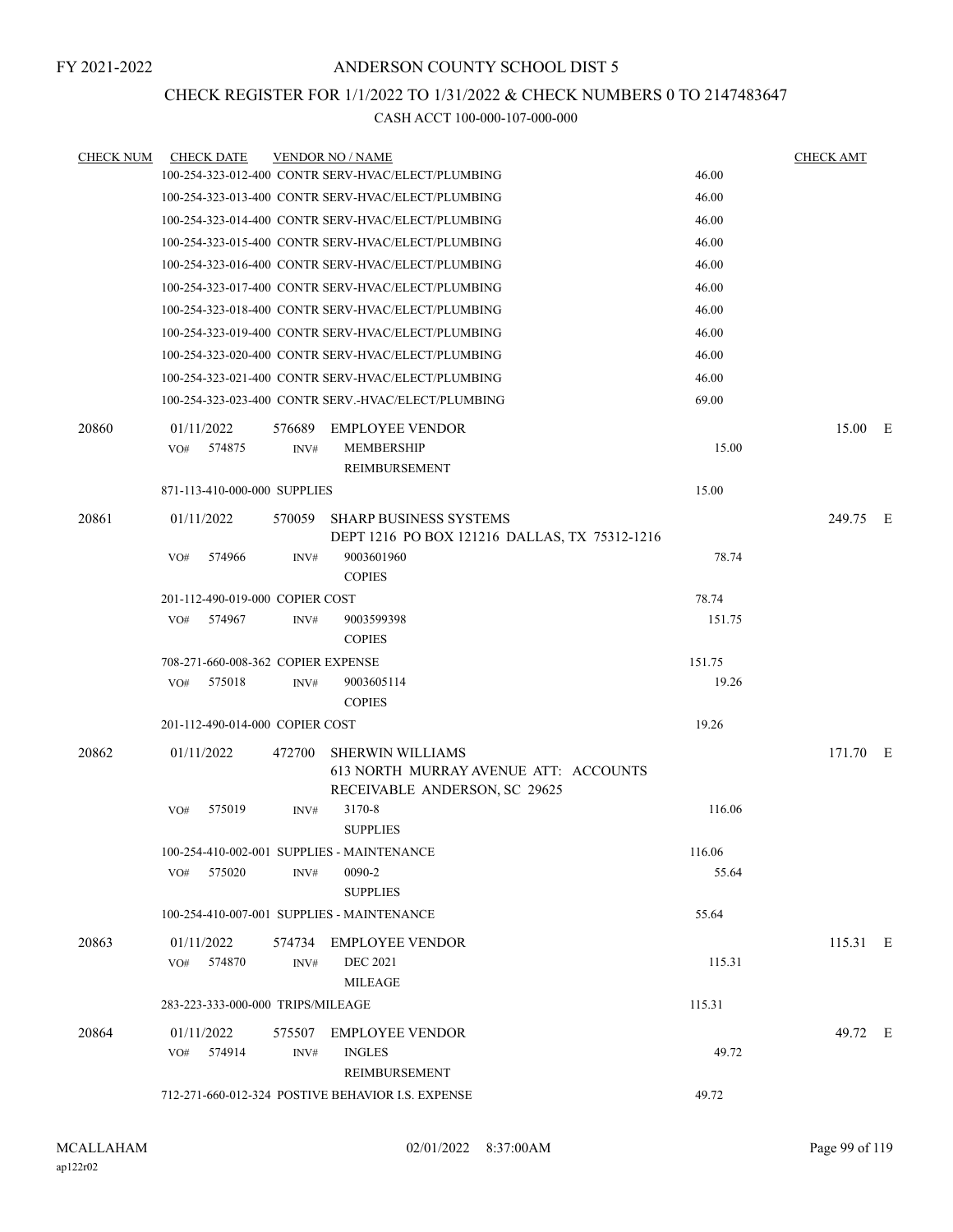### ANDERSON COUNTY SCHOOL DIST 5

# CHECK REGISTER FOR 1/1/2022 TO 1/31/2022 & CHECK NUMBERS 0 TO 2147483647

| <b>CHECK NUM</b> | <b>CHECK DATE</b>                      |                | <b>VENDOR NO / NAME</b>                                                                       |       |          | <b>CHECK AMT</b> |  |
|------------------|----------------------------------------|----------------|-----------------------------------------------------------------------------------------------|-------|----------|------------------|--|
| 20865            | 01/13/2022                             | 111125         | <b>ANDERSON AWARDS</b><br>716 WHITEHALL ROAD ATT: ACCOUNTS<br>RECEIVABLE ANDERSON, SC 29625   |       |          | 81.32 E          |  |
|                  | 575044<br>VO#                          | INV#           | <b>HAYES</b><br><b>AWARD</b>                                                                  |       | 64.20    |                  |  |
|                  | 100-231-334-000-000 TRUSTEE EXPENSE    |                |                                                                                               |       | 64.20    |                  |  |
|                  | 575124<br>VO#                          | INV#           | <b>BADGES</b><br><b>CF REAMES</b>                                                             |       | 17.12    |                  |  |
|                  | 100-211-410-001-000 SUPPLIES           |                |                                                                                               |       | 17.12    |                  |  |
| 20866            | 01/13/2022<br>575029<br>VO#            | 575601<br>INV# | <b>EMPLOYEE VENDOR</b><br><b>DEC 2021</b><br><b>MILEAGE</b>                                   |       | 35.62    | 35.62 E          |  |
|                  |                                        |                | 809-224-333-000-000 TRIPS AND CONFERENCES                                                     |       | 35.62    |                  |  |
| 20867            | 01/13/2022                             |                | 126675 ATTAWAY INC<br>POBOX 302 ATT: ACCOUNTS RECEIVABLE<br>ANDERSON, SC 29622                |       |          | 117.70 E         |  |
|                  | 575125<br>VO#                          | INV#           | 236748<br>PO#<br><b>SUPPLIES</b>                                                              | 15727 | 117.70   |                  |  |
|                  | 100-221-410-000-MHC MHC SUPPLIES       |                |                                                                                               |       | 117.70   |                  |  |
| 20868            | 01/13/2022                             |                | 569895 BROADWAY TECHNOLOGIES, INC<br>203 N. HAMILTON STREET WILLIAMSTON, SC 29697             |       |          | 1,612.65 E       |  |
|                  | VO#<br>575050                          | INV#           | 9730<br><b>GLENVIEW</b>                                                                       |       | 1,612.65 |                  |  |
|                  |                                        |                | 100-113-410-020-VEN SUPPLY-ADDT'L FOR LOST VENDING                                            |       | 1,612.65 |                  |  |
| 20869            | 01/13/2022<br>575112<br>VO#            | INV#           | 576982 EMPLOYEE VENDOR<br>JAN 8                                                               |       | 153.60   | 153.60 E         |  |
|                  |                                        |                | <b>IRMO HIGH SCHOOL</b>                                                                       |       |          |                  |  |
|                  | 100-114-410-021-STR STRING SUPPLIES    |                |                                                                                               |       | 153.60   |                  |  |
| 20870            | 01/13/2022                             |                | 187300 CRESCENT SUPPLY CO, INC<br>POBOX 8798 ATT: ACCOUNTS RECEIVABLE<br>GREENVILLE, SC 29604 |       |          | 425.43 E         |  |
|                  | VO# 575054                             |                | INV# 392263<br><b>SUPPLIES</b>                                                                |       | 26.17    |                  |  |
|                  |                                        |                | 100-254-410-007-001 SUPPLIES - MAINTENANCE                                                    |       | 26.17    |                  |  |
|                  | VO#<br>575055                          | INV#           | 392290<br><b>SUPPLIES</b>                                                                     |       | 399.26   |                  |  |
|                  |                                        |                | 100-254-410-019-001 SUPPLIES - MAINTENANCE                                                    |       | 399.26   |                  |  |
| 20871            | 01/13/2022<br>VO#<br>575031            | 576999<br>INV# | <b>EMPLOYEE VENDOR</b><br>NOV-DEC<br><b>MILEAGE</b>                                           |       | 10.30    | 10.30 E          |  |
|                  | 100-266-332-000-000 IN-DISTRICT TRAVEL |                |                                                                                               |       | 10.30    |                  |  |
| 20872            | 01/13/2022                             |                | 572679 DEFENDER SERVICES, INC.<br>PO BOX 1775 COLUMBIA, SC 29202                              |       |          | 1,849.60 E       |  |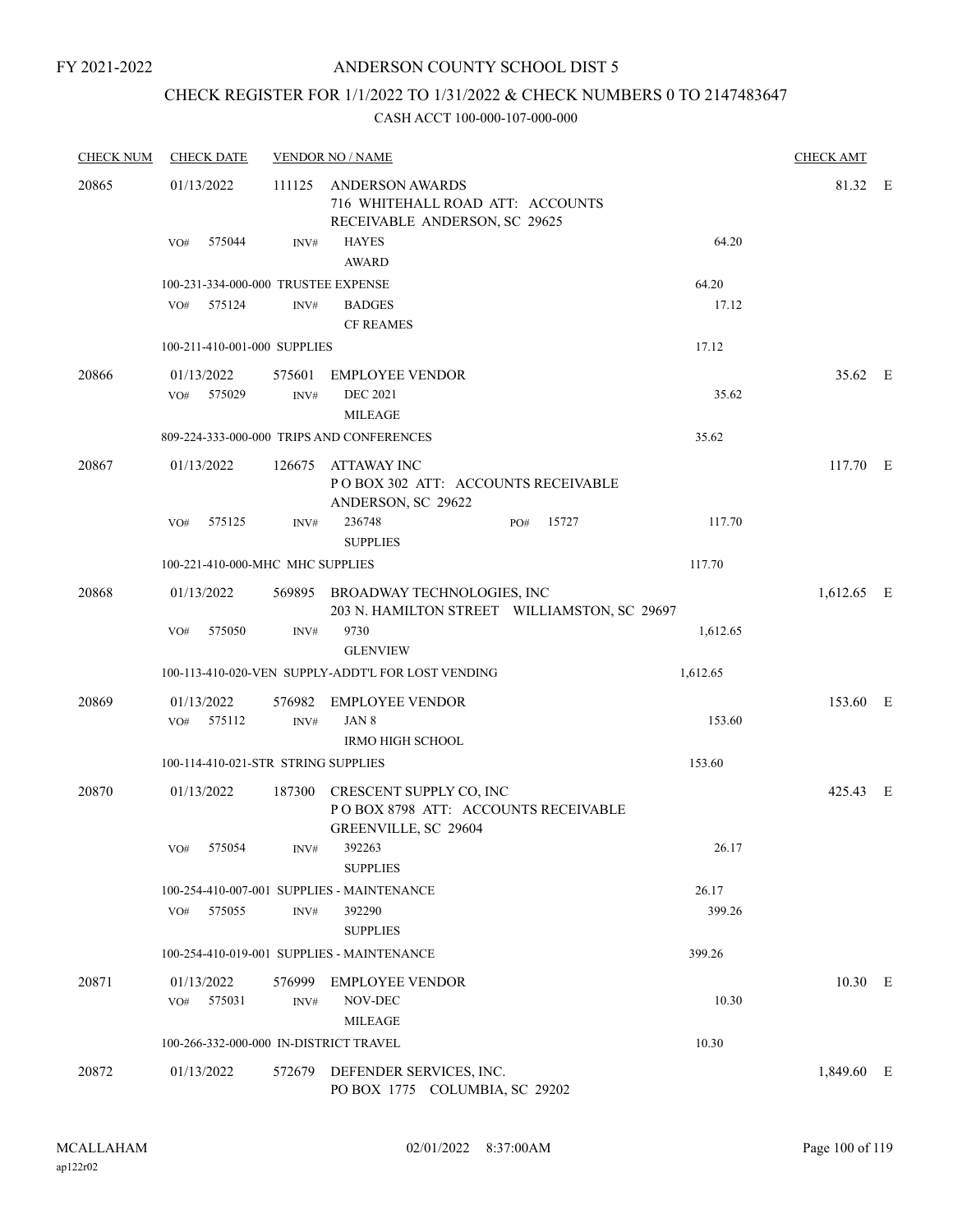### CHECK REGISTER FOR 1/1/2022 TO 1/31/2022 & CHECK NUMBERS 0 TO 2147483647

| <b>CHECK NUM</b> | <b>CHECK DATE</b>                        |                | <b>VENDOR NO / NAME</b>                                                                                                                                                                                             |     |       |                                                    | <b>CHECK AMT</b> |  |
|------------------|------------------------------------------|----------------|---------------------------------------------------------------------------------------------------------------------------------------------------------------------------------------------------------------------|-----|-------|----------------------------------------------------|------------------|--|
|                  | 575130<br>VO#                            | INV#           | 1011053<br><b>ADULT ED</b>                                                                                                                                                                                          | PO# | 15244 | 924.80                                             |                  |  |
|                  | 100-181-312-023-000 PURCHASED SERVICES   |                |                                                                                                                                                                                                                     |     |       | 924.80                                             |                  |  |
|                  | VO#<br>575148                            | INV#           | 1010832<br><b>ADULT ED</b>                                                                                                                                                                                          | PO# | 15244 | 924.80                                             |                  |  |
|                  | 100-181-312-023-000 PURCHASED SERVICES   |                |                                                                                                                                                                                                                     |     |       | 924.80                                             |                  |  |
| 20873            | 01/13/2022                               | 577143         | <b>EMPLOYEE VENDOR</b>                                                                                                                                                                                              |     |       |                                                    | 265.98 E         |  |
|                  | VO#<br>575025                            | INV#           | 2021-2022<br><b>TEACHER SUPPLY</b>                                                                                                                                                                                  |     |       | 265.98                                             |                  |  |
|                  | 377-114-410-002-000 TEACHER SUPPLY - TLH |                |                                                                                                                                                                                                                     |     |       | 265.98                                             |                  |  |
| 20874            | 01/13/2022                               |                | 237555 FORMS & SUPPLY<br>POBOX 563953 ATT: ACCOUNTS RECEIVABLE                                                                                                                                                      |     |       |                                                    | 25,916.31 E      |  |
|                  | 575058<br>VO#                            | INV#           | CHARLOTTE, NC 28256<br>PO 15548                                                                                                                                                                                     | PO# | 15548 | 5,703.10                                           |                  |  |
|                  |                                          |                | <b>SUPPLIES</b><br>100-000-170-000-000 WAREHOUSE INVENTORY<br>100-000-170-000-000 WAREHOUSE INVENTORY<br>100-000-170-000-000 WAREHOUSE INVENTORY<br>100-000-170-000-000 WAREHOUSE INVENTORY                         |     |       | 2,480.85<br>3,222.25<br>285.16<br>$-285.16$        |                  |  |
|                  | VO#<br>575059                            | INV#           | PO 15611<br><b>SUPPLIES</b>                                                                                                                                                                                         | PO# | 15611 | 18,356.33                                          |                  |  |
|                  |                                          |                | 100-000-170-000-000 WAREHOUSE INVENTORY<br>100-000-170-000-000 WAREHOUSE INVENTORY<br>100-000-170-000-000 WAREHOUSE INVENTORY<br>100-000-170-000-000 WAREHOUSE INVENTORY<br>100-000-170-000-000 WAREHOUSE INVENTORY |     |       | 513.28<br>4,050.49<br>427.73<br>17.11<br>13,347.72 |                  |  |
|                  | 575060<br>VO#                            | INV#           | 5975756<br><b>WHSE SUPPLIES</b>                                                                                                                                                                                     | PO# | 15626 | 1,571.62                                           |                  |  |
|                  |                                          |                | 100-000-170-000-000 WAREHOUSE INVENTORY                                                                                                                                                                             |     |       | 1,571.62                                           |                  |  |
|                  | 575061<br>VO#                            | INV#           | 6000196<br><b>CALHOUN ELEM</b>                                                                                                                                                                                      |     |       | 269.77                                             |                  |  |
|                  | 817-112-410-014-000 SUPPLIES             |                |                                                                                                                                                                                                                     |     |       | 269.77                                             |                  |  |
|                  | 575062<br>VO#                            | INV#           | 5984339<br><b>SUPPLIES</b>                                                                                                                                                                                          | PO# | 15672 | 15.49                                              |                  |  |
|                  | 100-257-410-000-000 SUPPLIES             |                |                                                                                                                                                                                                                     |     |       | 15.49                                              |                  |  |
| 20875            | 01/13/2022<br>575027<br>VO#              | 565398<br>INV# | <b>EMPLOYEE VENDOR</b><br><b>COFFEE TRUCK</b><br><b>REIMBURSEMENT</b>                                                                                                                                               |     |       | 464.53                                             | 464.53 E         |  |
|                  |                                          |                | 100-113-410-020-VEN SUPPLY-ADDT'L FOR LOST VENDING                                                                                                                                                                  |     |       | 464.53                                             |                  |  |
| 20876            | 01/13/2022                               | 251600         | <b>GOPHER SPORT</b><br>POBOX 1450 NW5634 ATT: ACCOUNTS<br>RECEIVABLE MINNEAPOLIS, MN 55485-5634                                                                                                                     |     |       |                                                    | 166.57 E         |  |
|                  | VO#<br>575131                            | INV#           | 122577<br>NORTH POINTE                                                                                                                                                                                              |     |       | 166.57                                             |                  |  |
|                  | 937-113-410-013-000 SUPPLIES             |                |                                                                                                                                                                                                                     |     |       | 166.57                                             |                  |  |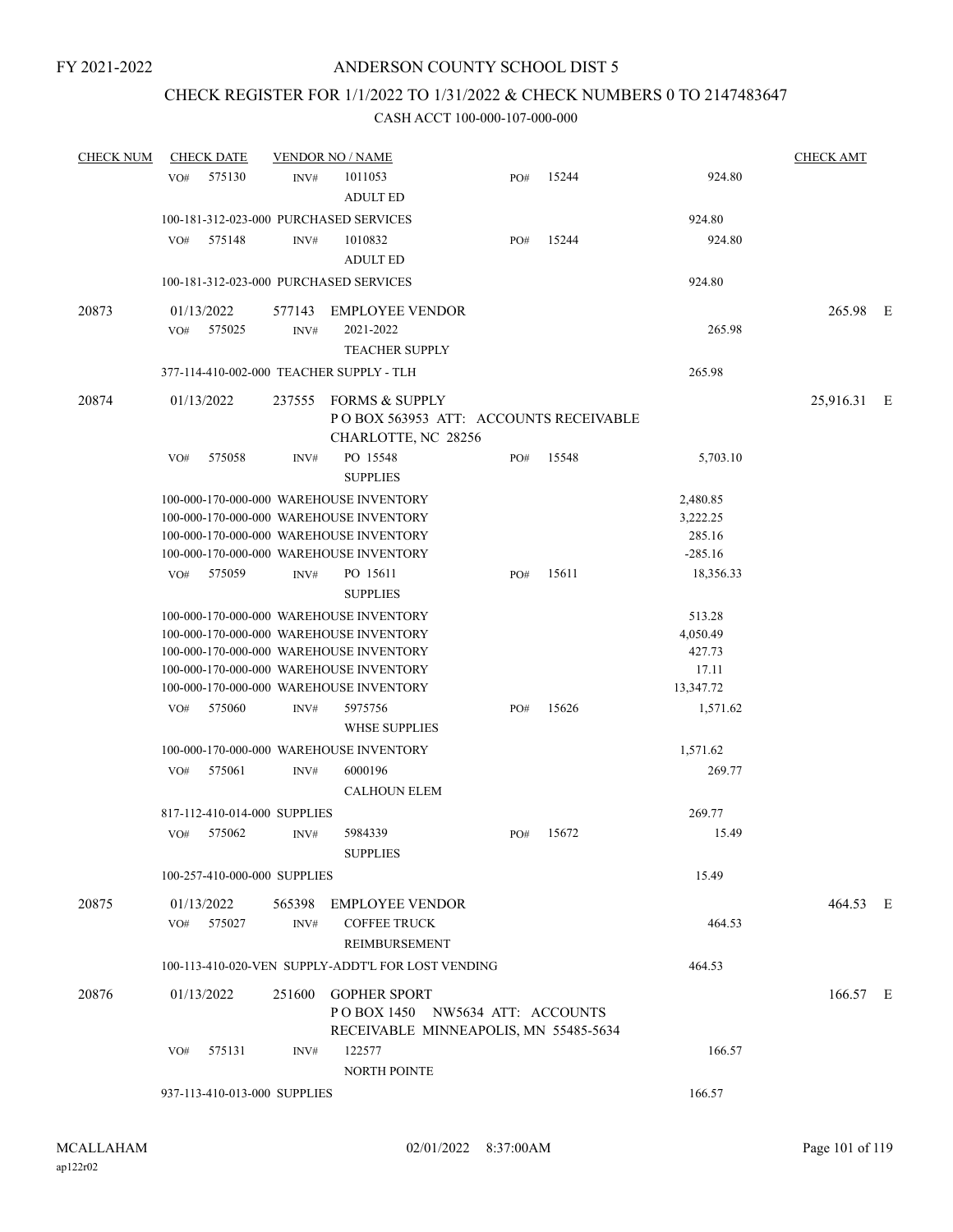# CHECK REGISTER FOR 1/1/2022 TO 1/31/2022 & CHECK NUMBERS 0 TO 2147483647

| <b>CHECK NUM</b> | <b>CHECK DATE</b>                       |                | <b>VENDOR NO / NAME</b>                                               |        | <b>CHECK AMT</b> |  |
|------------------|-----------------------------------------|----------------|-----------------------------------------------------------------------|--------|------------------|--|
| 20877            | 01/13/2022<br>575115<br>VO#             | INV#           | 576968 EMPLOYEE VENDOR<br><b>DEC 2021</b><br><b>MILEAGE</b>           | 32.03  | 32.03 E          |  |
|                  | 100-221-332-000-000 TRAVEL              |                |                                                                       | 32.03  |                  |  |
| 20878            | 01/13/2022<br>VO# 575024                | INV#           | 573799 EMPLOYEE VENDOR<br><b>DECORATIONS</b><br>REIMBURSEMENT         | 70.17  | 70.17 E          |  |
|                  | 852-252-410-000-000 SUPPLIES            |                |                                                                       | 70.17  |                  |  |
| 20879            | 01/13/2022<br>VO# 575116                | INV#           | 261745 EMPLOYEE VENDOR<br><b>DEC 2021</b><br><b>MILEAGE</b>           | 40.99  | 40.99 E          |  |
|                  | 100-221-332-000-000 TRAVEL              |                |                                                                       | 40.99  |                  |  |
| 20880            | 01/13/2022                              |                | 113700 INDEPENDENT MAIL<br>PO BOX 1411 CHARLOTTE, NC 28201-1411       |        | 72.50 E          |  |
|                  | 575133<br>VO#                           | INV#           | 4271132<br>PO# 15747<br><b>ADVERTISING</b>                            | 72.50  |                  |  |
|                  | 100-257-350-000-000 ADVERTISING         |                |                                                                       | 72.50  |                  |  |
| 20881            | 01/13/2022<br>VO# 575117                | INV#           | 576152 EMPLOYEE VENDOR<br><b>DEC 2021</b><br><b>MILEAGE</b>           | 5.60   | 5.60 E           |  |
|                  | 100-221-332-000-000 TRAVEL              |                |                                                                       | 5.60   |                  |  |
| 20882            | 01/13/2022                              |                | 576574 LOC-DOC SECURITY<br>PO BOX 78987 CHARLOTTE, NC 28271           |        | 30.67 E          |  |
|                  | 575067<br>VO#                           | INV#           | C205919<br><b>KEYS</b>                                                | 30.67  |                  |  |
|                  |                                         |                | 100-254-410-002-001 SUPPLIES - MAINTENANCE                            | 30.67  |                  |  |
| 20883            | 01/13/2022<br>VO#<br>575110             | INV#           | 565441 EMPLOYEE VENDOR<br><b>REGISTRATION</b><br><b>REIMBURSEMENT</b> | 100.00 | 127.36 E         |  |
|                  |                                         |                | 900-115-410-031-048 FIRST QUALITY - VEX ROBOTICS KITS                 | 100.00 |                  |  |
|                  |                                         |                | REIMBURSEMENT                                                         | 27.36  |                  |  |
|                  |                                         |                | 900-115-410-031-048 FIRST QUALITY - VEX ROBOTICS KITS                 | 27.36  |                  |  |
| 20884            | 01/13/2022<br>575108<br>VO#             | INV#           | 564683 EMPLOYEE VENDOR<br><b>AMAZON</b><br>REIMBURSEMENT              | 79.16  | 79.16 E          |  |
|                  |                                         |                | 721-190-660-021-411 MISCELLANEOUS EXPENSE                             | 79.16  |                  |  |
| 20885            | 01/13/2022<br>575158<br>VO#             | 406561<br>INV# | <b>EMPLOYEE VENDOR</b><br><b>JAN 10</b><br><b>PIANO</b>               | 100.00 | $100.00$ E       |  |
|                  | 705-271-660-005-604 CHORUS CLUB EXPENSE |                |                                                                       | 100.00 |                  |  |
| 20886            | 01/13/2022                              |                | 349701 MED CENTRAL HEALTH RESOURCES                                   |        | 170.00 E         |  |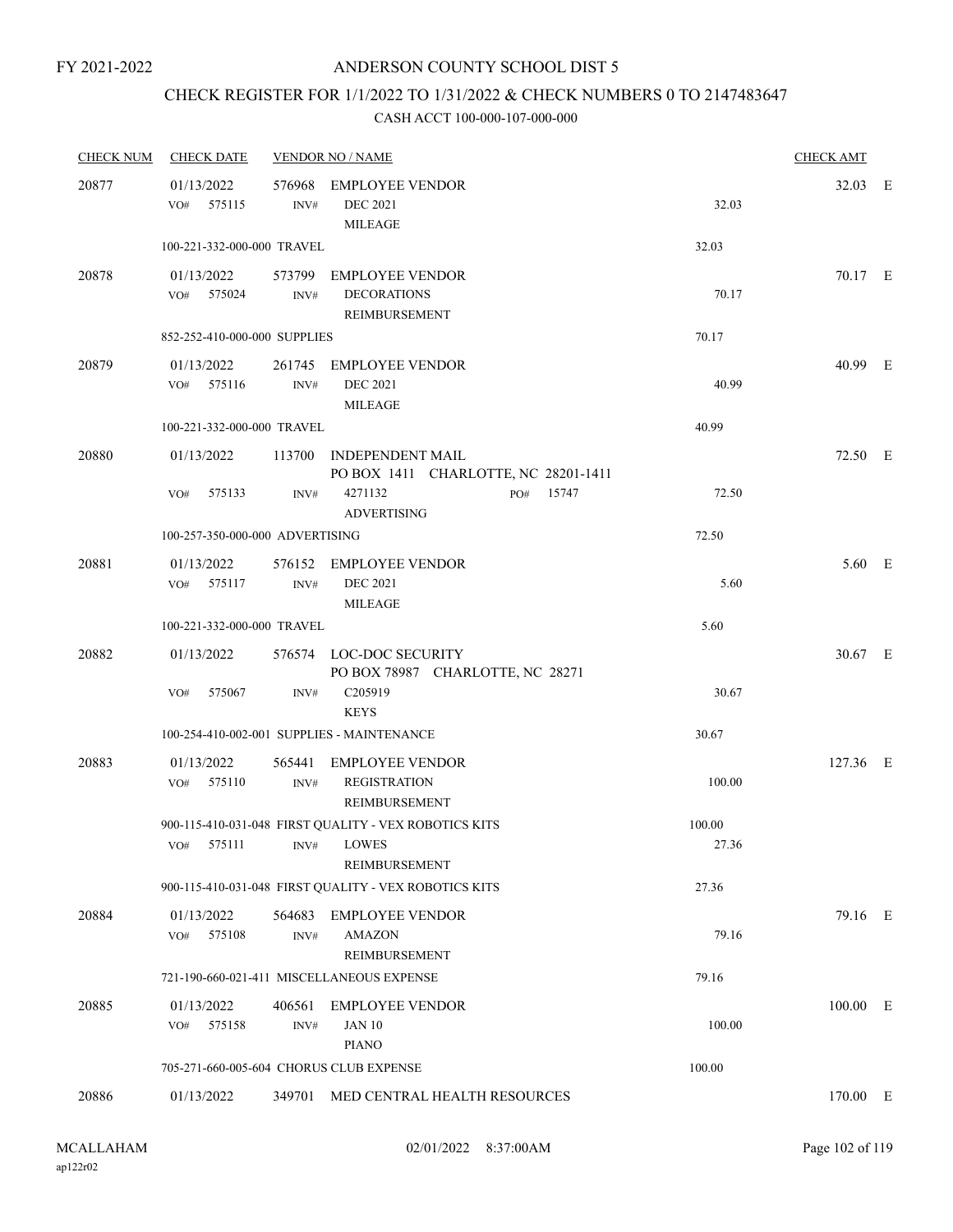### ANDERSON COUNTY SCHOOL DIST 5

### CHECK REGISTER FOR 1/1/2022 TO 1/31/2022 & CHECK NUMBERS 0 TO 2147483647

| <b>CHECK NUM</b> | <b>CHECK DATE</b>                   |        | <b>VENDOR NO / NAME</b>                                          | <b>CHECK AMT</b> |          |  |  |  |
|------------------|-------------------------------------|--------|------------------------------------------------------------------|------------------|----------|--|--|--|
|                  |                                     |        | 3424 CLEMSON BLVD ATT: ACCOUNTS RECEIVABLE<br>ANDERSON, SC 29621 |                  |          |  |  |  |
|                  | 575068<br>VO#                       | INV#   | 57489<br><b>RIVERA</b>                                           | 20.00            |          |  |  |  |
|                  |                                     |        | 100-255-323-000-000 CONTRACTED SERVICES                          | 20.00            |          |  |  |  |
|                  | VO# 575069                          | INV#   | 41428<br><b>CLEVELAND</b>                                        | 65.00            |          |  |  |  |
|                  |                                     |        | 100-255-323-000-000 CONTRACTED SERVICES                          | 65.00            |          |  |  |  |
|                  | 575070<br>VO#                       | INV#   | 57489<br><b>RIVERA</b>                                           | 85.00            |          |  |  |  |
|                  |                                     |        | 100-255-323-000-000 CONTRACTED SERVICES                          | 85.00            |          |  |  |  |
| 20887            | 01/13/2022                          |        | 127350 EMPLOYEE VENDOR                                           |                  | 47.38 E  |  |  |  |
|                  | VO# 575113                          | INV#   | <b>DEC 2021</b><br><b>MILEAGE</b>                                | 47.38            |          |  |  |  |
|                  | 100-221-332-000-000 TRAVEL          |        |                                                                  | 47.38            |          |  |  |  |
| 20888            | 01/13/2022                          | 389900 | OFFICE DEPOT<br>POBOX 1413 CHARLOTTE, NC 28201-1413              |                  | 337.07 E |  |  |  |
|                  | 575072<br>VO#                       | INV#   | 213424830001<br><b>SUPPLIES</b>                                  | 78.73            |          |  |  |  |
|                  | 713-271-660-013-305 LIBRARY EXPENSE |        |                                                                  | 78.73            |          |  |  |  |
|                  | 575073<br>VO#                       | INV#   | 216636169001<br><b>SUPPLIES</b>                                  | 15.69            |          |  |  |  |
|                  | 100-264-410-000-000 SUPPLIES        |        |                                                                  | 15.69            |          |  |  |  |
|                  | 575074<br>VO#                       | INV#   | 216635632001<br><b>SUPPLIES</b>                                  | 43.81            |          |  |  |  |
|                  | 100-264-410-000-000 SUPPLIES        |        |                                                                  | 43.81            |          |  |  |  |
|                  | VO#<br>575075                       | INV#   | 214798956001<br><b>SUPPLIES</b>                                  | 29.25            |          |  |  |  |
|                  | 100-264-410-000-000 SUPPLIES        |        |                                                                  | 29.25            |          |  |  |  |
|                  | VO# 575076                          | INV#   | 214798942001<br><b>SUPPLIES</b>                                  | 19.11            |          |  |  |  |
|                  | 100-264-410-000-000 SUPPLIES        |        |                                                                  | 19.11            |          |  |  |  |
|                  | VO# 575077                          | INV#   | 214794084001<br><b>SUPPLIES</b>                                  | 150.48           |          |  |  |  |
|                  | 100-264-410-000-000 SUPPLIES        |        |                                                                  | 150.48           |          |  |  |  |
| 20889            | 01/13/2022                          |        | 576154 EMPLOYEE VENDOR                                           |                  | 31.92 E  |  |  |  |
|                  | VO# 575114                          | INV#   | OCT - DEC<br>MILEAGE                                             | 31.92            |          |  |  |  |
|                  | 100-221-332-000-000 TRAVEL          |        |                                                                  | 31.92            |          |  |  |  |
| 20890            | 01/13/2022<br>VO# 575109            | INV#   | 574722 EMPLOYEE VENDOR<br><b>HOBBY LOBBY</b>                     | 83.40            | 83.40 E  |  |  |  |
|                  |                                     |        | REIMBURSEMENT                                                    |                  |          |  |  |  |
|                  | 309-113-410-021-000 SUPPLIES        |        |                                                                  | 83.40            |          |  |  |  |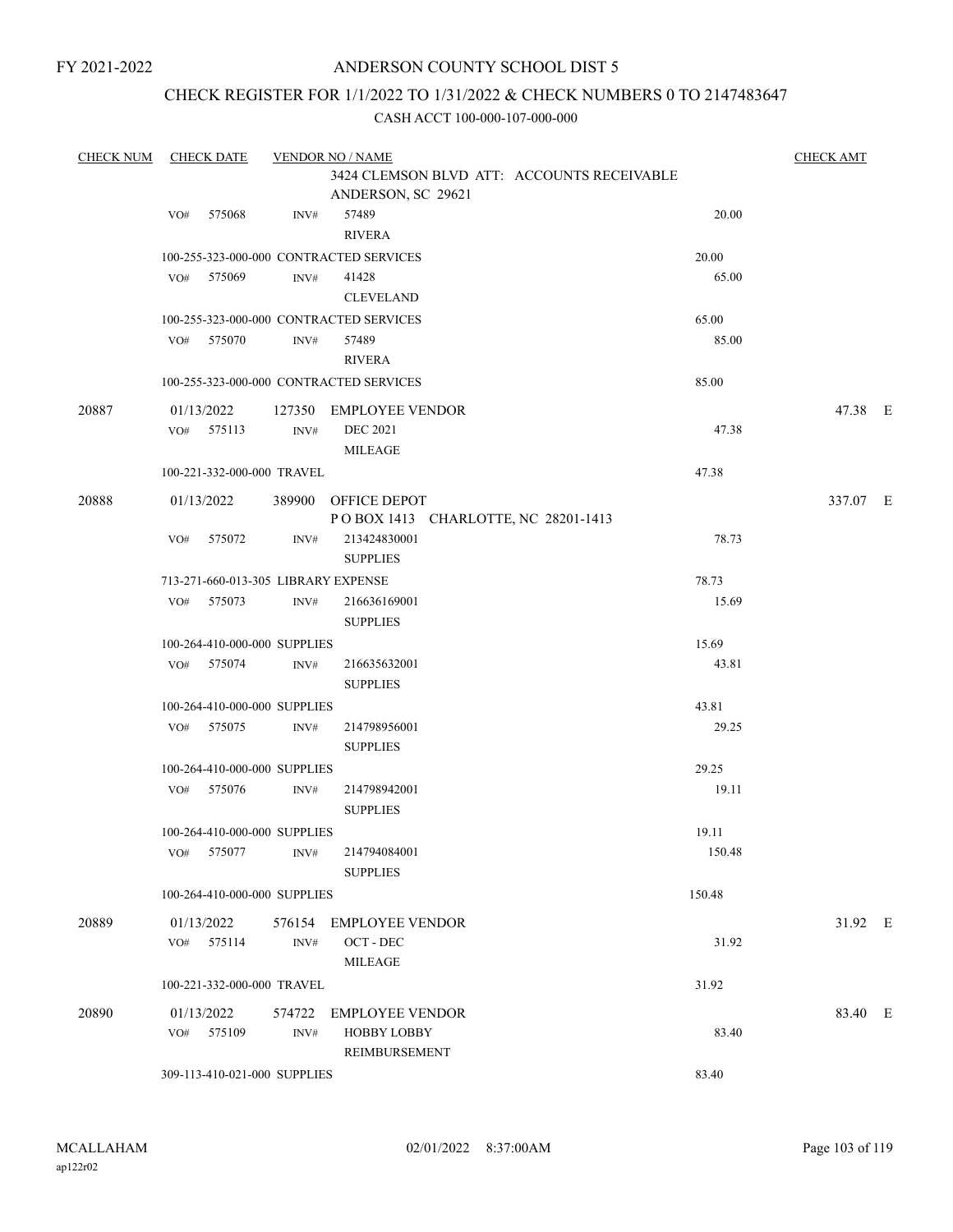## CHECK REGISTER FOR 1/1/2022 TO 1/31/2022 & CHECK NUMBERS 0 TO 2147483647

| <b>CHECK NUM</b> | <b>CHECK DATE</b>                      |                | <b>VENDOR NO / NAME</b>                                        |                                                                        |       |          | <b>CHECK AMT</b> |  |
|------------------|----------------------------------------|----------------|----------------------------------------------------------------|------------------------------------------------------------------------|-------|----------|------------------|--|
| 20891            | 01/13/2022<br>VO#<br>575023            | 573462<br>INV# | <b>EMPLOYEE VENDOR</b><br>JAN 12 LUNCH<br>REIMBURSEMENT        |                                                                        |       | 226.38   | 226.38 E         |  |
|                  | 852-252-410-000-000 SUPPLIES           |                |                                                                |                                                                        |       | 226.38   |                  |  |
| 20892            | 01/13/2022<br>575026<br>VO#            | 574821<br>INV# | <b>EMPLOYEE VENDOR</b><br>2021-2022<br><b>TEACHER SUPPLY</b>   |                                                                        |       | 275.00   | 275.00 E         |  |
|                  |                                        |                | 377-113-410-005-000 TEACHER SUPPLY - MCCANTS                   |                                                                        |       | 275.00   |                  |  |
| 20893            | 01/13/2022                             | 472700         | <b>SHERWIN WILLIAMS</b>                                        | 613 NORTH MURRAY AVENUE ATT: ACCOUNTS<br>RECEIVABLE ANDERSON, SC 29625 |       |          | 51.46 E          |  |
|                  | VO#<br>575087                          | INV#           | 3480-1<br><b>SUPPLIES</b>                                      |                                                                        |       | 51.46    |                  |  |
|                  |                                        |                | 100-254-410-003-001 SUPPLIES - MAINTENANCE                     |                                                                        |       | 51.46    |                  |  |
| 20894            | 01/13/2022<br>575030<br>VO#            | INV#           | 574596 EMPLOYEE VENDOR<br><b>DEC 2021</b><br><b>MILEAGE</b>    |                                                                        |       | 14.34    | 14.34 E          |  |
|                  | 600-256-332-003-000 IN DISTRICT TRAVEL |                |                                                                |                                                                        |       | 14.34    |                  |  |
| 20895            | 01/13/2022                             | 476700         | <b>SMITH &amp; JONES JANITORIAL</b><br>WEST COLUMBIA, SC 29170 | 1 BILOXI SQUARE ATT: ACCOUNTS RECEIVABLE                               |       |          | 2,568.00 E       |  |
|                  | 575093<br>VO#                          | INV#           | 214672<br><b>SUPPLIES</b>                                      | PO#                                                                    | 15608 | 2,568.00 |                  |  |
|                  |                                        |                | 100-000-170-000-000 WAREHOUSE INVENTORY                        |                                                                        |       | 2,568.00 |                  |  |
| 20896            | 01/13/2022                             | 504870         | <b>TK ELEVATOR</b>                                             | PO BOX 3796 CAROL STREAM, IL 60132-3796                                |       |          | 3,144.63 E       |  |
|                  | 575098<br>VO#                          | INV#           | 3006338933<br><b>WESTSIDE</b>                                  | PO#                                                                    | 14871 | 676.88   |                  |  |
|                  |                                        |                | 100-254-323-003-400 CONTR SERV-HVAC/ELECT/PLUMBING             |                                                                        |       | 676.88   |                  |  |
|                  | 575099<br>VO#                          | INV#           | 3006338126<br><b>WESTSIDE</b>                                  | PO#                                                                    | 14872 | 561.96   |                  |  |
|                  |                                        |                | 100-254-323-003-400 CONTR SERV-HVAC/ELECT/PLUMBING             |                                                                        |       | 561.96   |                  |  |
|                  | 575100<br>VO#                          | INV#           | 3006338927<br><b>WESTSIDE</b>                                  | PO#                                                                    | 14873 | 676.89   |                  |  |
|                  |                                        |                | 100-254-323-003-400 CONTR SERV-HVAC/ELECT/PLUMBING             |                                                                        |       | 676.89   |                  |  |
|                  | 575101<br>VO#                          | INV#           | 3006339806<br>TL HANNA                                         | PO#                                                                    | 14874 | 1,228.90 |                  |  |
|                  |                                        |                | 100-254-323-002-400 CONTR SERV-HVAC/ELECT/PLUMBING             |                                                                        |       | 1,228.90 |                  |  |
| 20897            | 01/13/2022                             |                | 529275 WESTAR TIRE<br>P O BOX 400                              | 715 NORTH MURRAY ATT:<br>ACCOUNTS RECEIVABLE ANDERSON, SC 29622        |       |          | 312.90 E         |  |
|                  | 575105<br>VO#                          | INV#           | 169043<br><b>REPAIR</b>                                        | PO#                                                                    | 15590 | 20.00    |                  |  |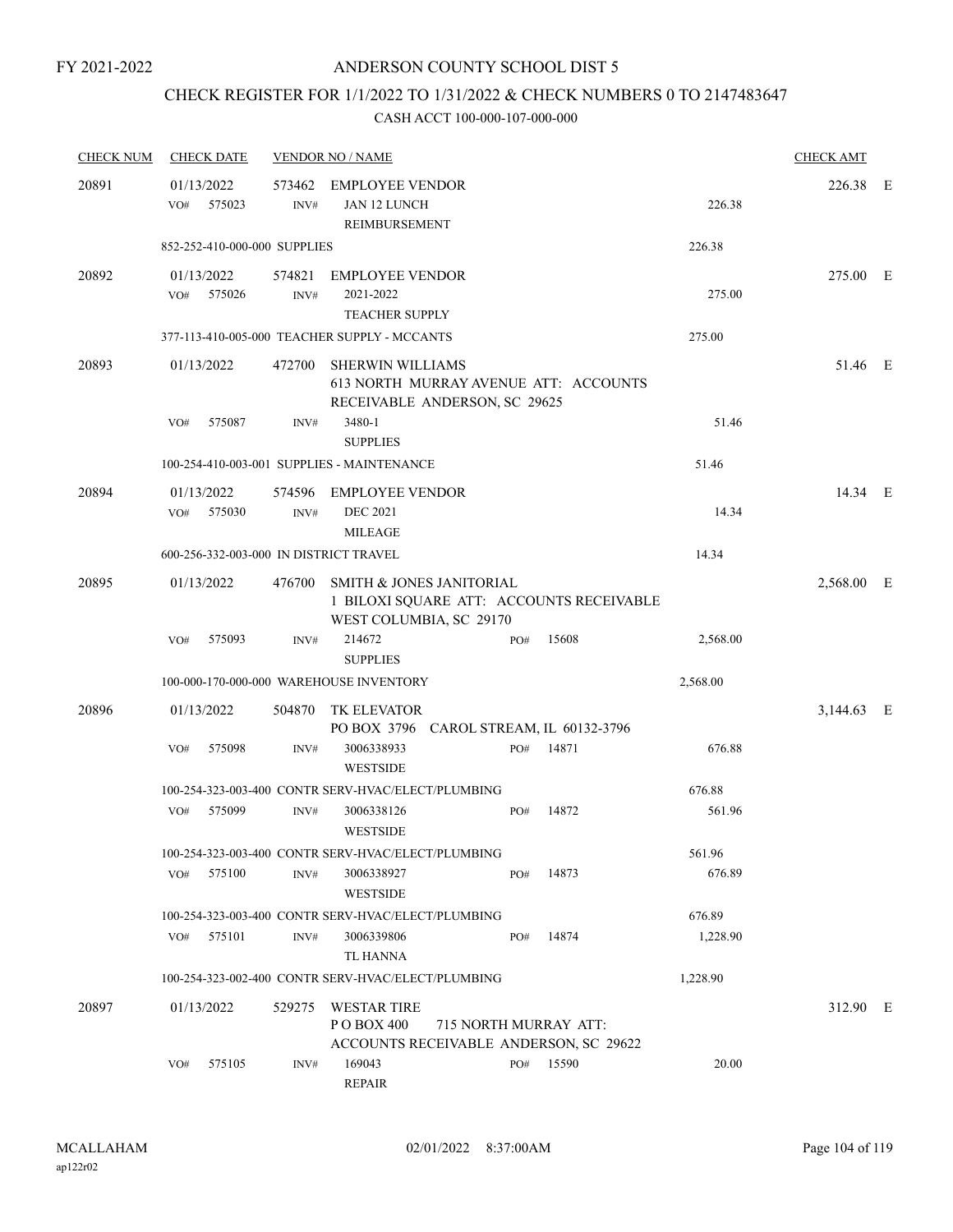### CHECK REGISTER FOR 1/1/2022 TO 1/31/2022 & CHECK NUMBERS 0 TO 2147483647

| <b>CHECK NUM</b> |     | <b>CHECK DATE</b>                 |        | <b>VENDOR NO / NAME</b>                                                                                          |        | <b>CHECK AMT</b> |  |
|------------------|-----|-----------------------------------|--------|------------------------------------------------------------------------------------------------------------------|--------|------------------|--|
|                  |     | 100-257-412-000-000 TRUCK SERVICE |        |                                                                                                                  | 20.00  |                  |  |
|                  | VO# | 575106                            | INV#   | 169544<br><b>TIRES</b>                                                                                           | 292.90 |                  |  |
|                  |     |                                   |        | 100-254-410-000-100 SMALL EQUIPMENT                                                                              | 292.90 |                  |  |
| 20898            |     | 01/13/2022                        |        | 573443 EMPLOYEE VENDOR                                                                                           |        | 50.00 E          |  |
|                  | VO# | 575028                            | INV#   | <b>WORK BOOTS</b>                                                                                                | 50.00  |                  |  |
|                  |     |                                   |        | <b>REIMBURSEMENT</b>                                                                                             |        |                  |  |
|                  |     |                                   |        | 100-254-410-000-075 UNIFORM PURCHASES                                                                            | 50.00  |                  |  |
| 20899            |     | 01/20/2022                        | 102640 | <b>ACTION AUTO</b><br>529 FAIR STREET ATT: ACCOUNTS RECEIVABLE<br>ANDERSON, SC 29625                             |        | 196.92 E         |  |
|                  | VO# | 575176                            | INV#   | 95976                                                                                                            | 196.92 |                  |  |
|                  |     |                                   |        | <b>REPAIR</b>                                                                                                    |        |                  |  |
|                  |     |                                   |        | 100-254-412-000-001 TRUCK SERVICE - MAINTENANCE                                                                  | 196.92 |                  |  |
| 20900            |     | 01/20/2022                        | 569031 | <b>AIRGAS USA</b><br>PO BOX 532609 ATT: ACCOUNTS RECEIVABLE<br>ATLANTA, GA 30353-2609                            |        | 96.25 E          |  |
|                  | VO# | 575177                            | INV#   | 9120987839<br><b>SUPPLIES</b>                                                                                    | 96.25  |                  |  |
|                  |     |                                   |        | 329-115-410-031-0CO SUPPLIES-STATE (C/O)                                                                         | 96.25  |                  |  |
| 20901            |     | 01/20/2022                        | 574902 | <b>EMPLOYEE VENDOR</b>                                                                                           |        | 35.28 E          |  |
|                  | VO# | 575166                            | INV#   | <b>OCT-NOV</b><br><b>MILEAGE</b>                                                                                 | 35.28  |                  |  |
|                  |     | 283-223-333-000-000 TRIPS/MILEAGE |        |                                                                                                                  | 35.28  |                  |  |
|                  |     |                                   |        |                                                                                                                  |        |                  |  |
| 20902            |     | 01/20/2022                        |        | 566562 ANDERSON OUTDOOR POWER EQUIPMENT<br>110 MIRACLE MILE DRIVE ATT: ACCOUNTS<br>RECEIVABLE ANDERSON, SC 29621 |        | 598.75 E         |  |
|                  | VO# | 575180                            | INV#   | 42241<br><b>REPAIRS</b>                                                                                          | 598.75 |                  |  |
|                  |     |                                   |        | 100-254-410-000-100 SMALL EQUIPMENT                                                                              | 598.75 |                  |  |
| 20903            |     | 01/20/2022                        |        | 576307 EMPLOYEE VENDOR                                                                                           |        | 24.16 E          |  |
|                  | VO# | 575161                            | INV#   | <b>SAMS CLUB</b><br>REIMBURSEMENT                                                                                | 24.16  |                  |  |
|                  |     | 100-114-410-001-ALT SUPPLIES      |        |                                                                                                                  | 24.16  |                  |  |
| 20904            |     | 01/20/2022                        |        | 569307 CAROLINA PCO SUPPLY CO. INC<br>POBOX 3517 ATT: ACCOUNTS RECEIVABLE CAYCE,<br>SC 29171                     |        | 517.88 E         |  |
|                  | VO# | 575187                            | INV#   | 151114<br><b>SUPPLIES</b>                                                                                        | 517.88 |                  |  |
|                  |     |                                   |        | 100-254-410-000-000 CUSTODIAL SUPPLIES                                                                           | 517.88 |                  |  |
| 20905            |     | 01/20/2022                        |        | 187300 CRESCENT SUPPLY CO, INC<br>POBOX 8798 ATT: ACCOUNTS RECEIVABLE<br>GREENVILLE, SC 29604                    |        | 136.91 E         |  |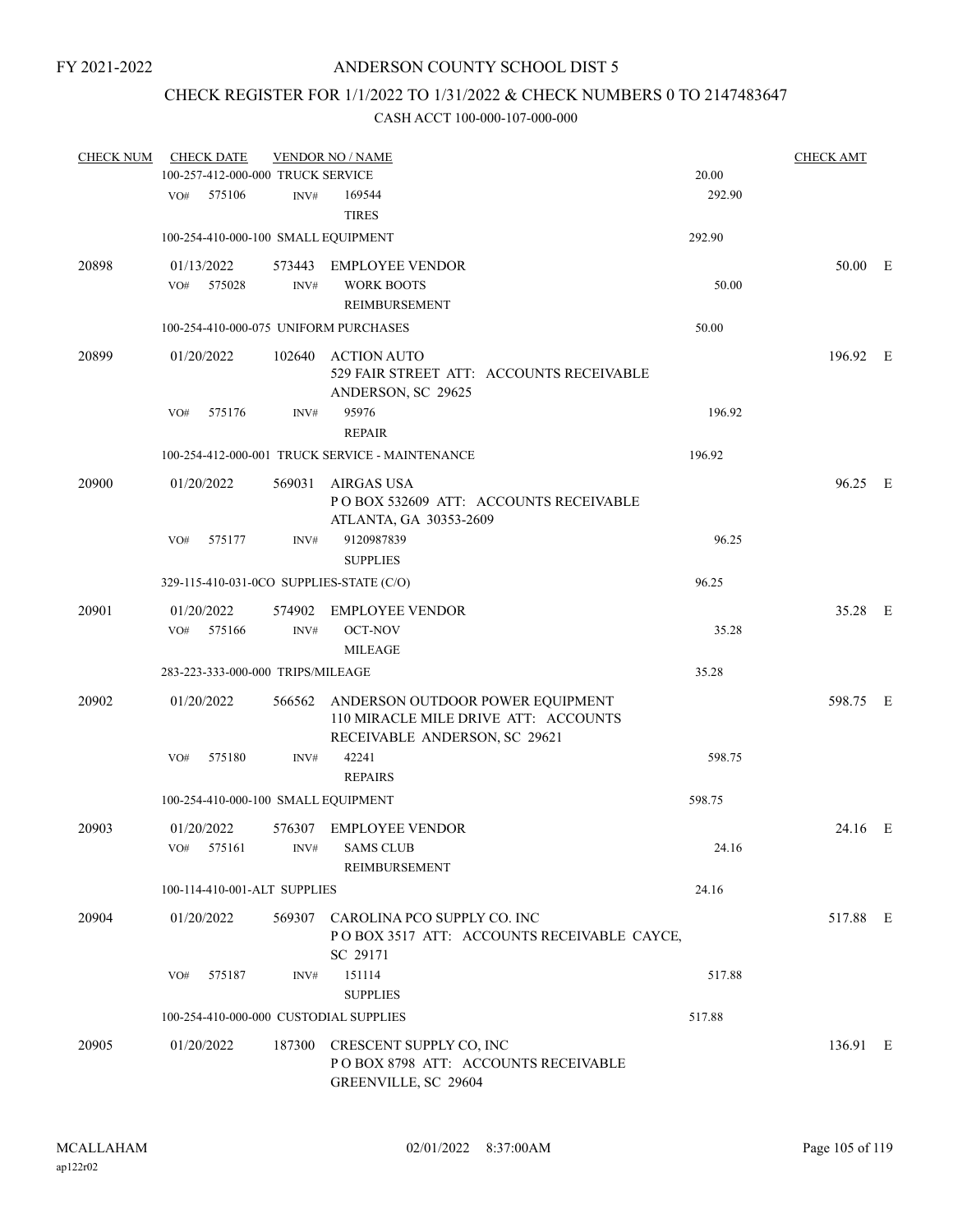#### CHECK REGISTER FOR 1/1/2022 TO 1/31/2022 & CHECK NUMBERS 0 TO 2147483647

| <b>CHECK NUM</b> | <b>CHECK DATE</b>                   |        | <b>VENDOR NO / NAME</b>                                                               |        | <b>CHECK AMT</b> |  |
|------------------|-------------------------------------|--------|---------------------------------------------------------------------------------------|--------|------------------|--|
|                  | 575189<br>VO#                       | INV#   | 392782                                                                                | 112.35 |                  |  |
|                  |                                     |        | <b>SUPPLIES</b>                                                                       |        |                  |  |
|                  |                                     |        | 100-254-410-005-001 SUPPLIES - MAINTENANCE                                            | 22.47  |                  |  |
|                  |                                     |        | 100-254-410-006-001 SUPPLIES - MAINTENANCE                                            | 22.47  |                  |  |
|                  |                                     |        | 100-254-410-007-001 SUPPLIES - MAINTENANCE                                            | 22.47  |                  |  |
|                  |                                     |        | 100-254-410-008-001 SUPPLIES - MAINTENANCE                                            | 22.47  |                  |  |
|                  |                                     |        | 100-254-410-009-001 SUPPLIES - MAINTENANCE                                            | 22.47  |                  |  |
|                  | VO# 575190                          | INV#   | 392781<br><b>SUPPLIES</b>                                                             | 24.56  |                  |  |
|                  |                                     |        | 131-254-410-031-001 SUPPLIES - MAINTENANCE                                            | 24.56  |                  |  |
| 20906            | 01/20/2022                          |        | 199000 DEMCO, INC<br>POBOX 8048 MADISON, WI 53708-8048                                |        | 211.41 E         |  |
|                  | 575249<br>VO#                       | INV#   | 7022885<br>PO# 15377<br><b>HOMELAND PARK</b>                                          | 211.41 |                  |  |
|                  | 100-222-410-011-000 SUPPLIES        |        |                                                                                       | 211.41 |                  |  |
| 20907            | 01/20/2022                          |        | 237555 FORMS & SUPPLY<br>POBOX 563953 ATT: ACCOUNTS RECEIVABLE<br>CHARLOTTE, NC 28256 |        | 107.48 E         |  |
|                  | 575192<br>VO#                       | INV#   | 6003119<br><b>SUPPLIES</b>                                                            | 8.54   |                  |  |
|                  | 817-112-410-014-000 SUPPLIES        |        |                                                                                       | 8.54   |                  |  |
|                  | VO#<br>575193                       | INV#   | 6000196-1<br><b>SUPPLIES</b>                                                          | 78.75  |                  |  |
|                  | 817-112-410-014-000 SUPPLIES        |        |                                                                                       | 78.75  |                  |  |
|                  | 575194<br>VO#                       | INV#   | 5998350                                                                               | 20.19  |                  |  |
|                  |                                     |        | <b>SUPPLIES</b>                                                                       |        |                  |  |
|                  | 100-252-410-000-000 SUPPLIES        |        |                                                                                       | 20.19  |                  |  |
| 20908            | 01/20/2022                          | 575088 | <b>EMPLOYEE VENDOR</b>                                                                |        | 13.44 E          |  |
|                  | 575167<br>VO#                       | INV#   | <b>DEC 2021</b><br><b>MILEAGE</b>                                                     | 13.44  |                  |  |
|                  | 283-223-333-000-000 TRIPS/MILEAGE   |        |                                                                                       | 13.44  |                  |  |
| 20909            | 01/20/2022                          |        | 252650 GRAINGER<br>DEPT 867098550 ATT: ACCOUNTS RECEIVABLE<br>PALATINE, IL 60038-0001 |        | 114.72 E         |  |
|                  | 575196<br>VO#                       | INV#   | 9171374003<br><b>SUPPLIES</b>                                                         | 114.72 |                  |  |
|                  |                                     |        | 100-254-410-000-001 MAINT. SUPPLIES-STRUCTURES                                        | 114.72 |                  |  |
| 20910            | 01/20/2022                          | 563608 | JW PEPPER & SON, INC<br>POBOX 642 ATT: ACCOUNTS RECEIVABLE EXTON,<br>PA 19341         |        | 138.99 E         |  |
|                  | 575199<br>VO#                       | INV#   | 363918627<br>SOUTHWOOD                                                                | 89.00  |                  |  |
|                  | 100-114-410-021-CHR CHORUS SUPPLIES |        |                                                                                       | 89.00  |                  |  |
|                  | VO#<br>575200                       | INV#   | 363914016                                                                             | 49.99  |                  |  |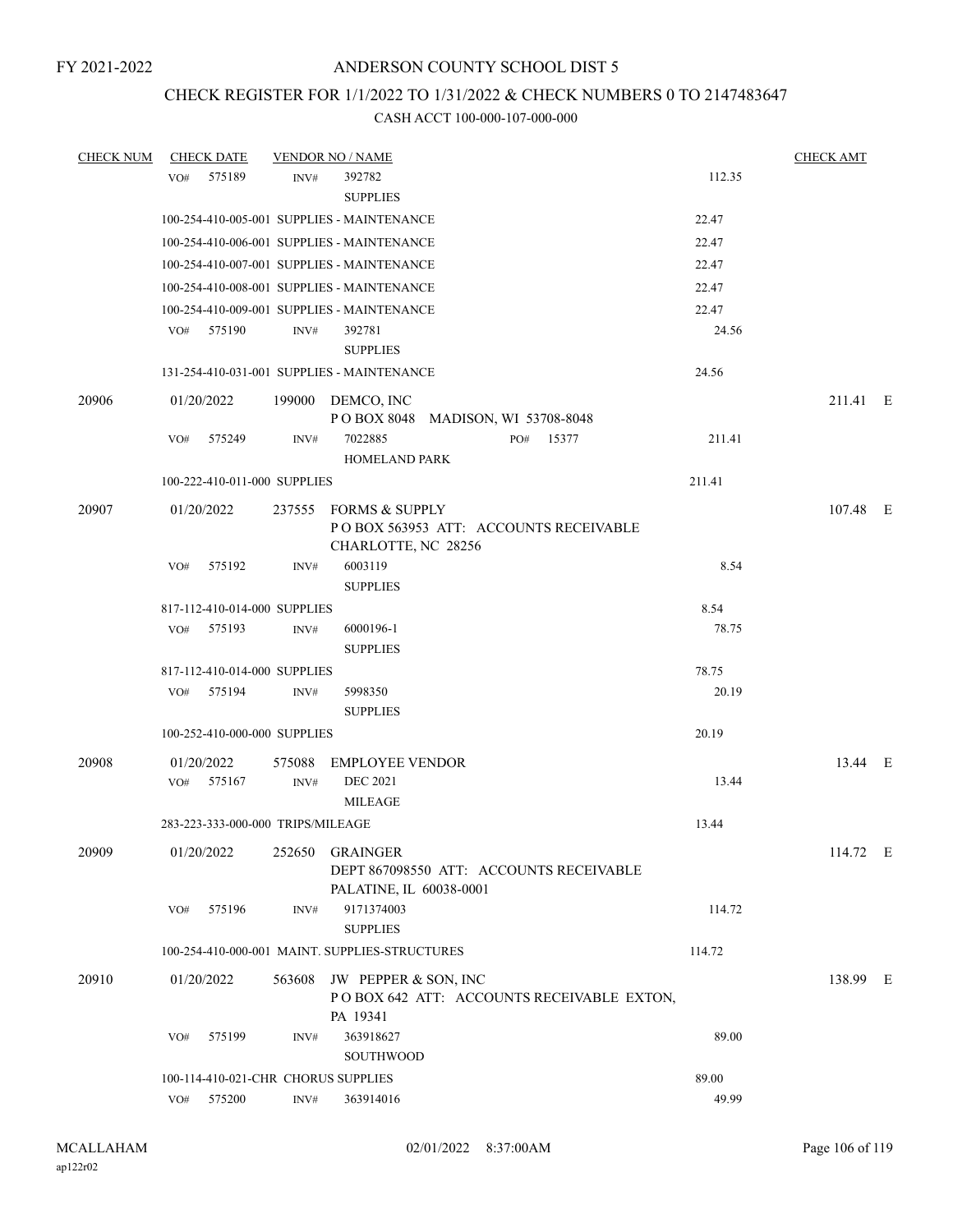### CHECK REGISTER FOR 1/1/2022 TO 1/31/2022 & CHECK NUMBERS 0 TO 2147483647

| <b>CHECK NUM</b> | <b>CHECK DATE</b>                    |        | <b>VENDOR NO / NAME</b>                                                     |     |       |            | <b>CHECK AMT</b> |  |
|------------------|--------------------------------------|--------|-----------------------------------------------------------------------------|-----|-------|------------|------------------|--|
|                  |                                      |        | <b>MCCANTS</b><br>705-271-660-005-604 CHORUS CLUB EXPENSE                   |     |       | 49.99      |                  |  |
|                  |                                      |        |                                                                             |     |       |            |                  |  |
| 20911            | 01/20/2022                           |        | 574388 NAPA AUTO PARTS<br>508 SOUTH MAIN ST ANDERSON, SC 29624              |     |       |            | 23.47 E          |  |
|                  | VO#<br>575202                        | INV#   | 838967                                                                      |     |       | 23.47      |                  |  |
|                  |                                      |        | <b>SUPPLIES</b>                                                             |     |       |            |                  |  |
|                  |                                      |        | 100-254-410-000-001 MAINT. SUPPLIES-STRUCTURES                              |     |       | 23.47      |                  |  |
| 20912            | 01/20/2022                           | 572183 | <b>EMPLOYEE VENDOR</b>                                                      |     |       |            | 51.17 E          |  |
|                  | 575162<br>VO#                        | INV#   | <b>WALMART</b>                                                              |     |       | 51.17      |                  |  |
|                  |                                      |        | REIMBURSEMENT                                                               |     |       |            |                  |  |
|                  |                                      |        | 100-233-410-001-SNA SNACKS FOR MEETINGS                                     |     |       | 51.17      |                  |  |
| 20913            | 01/20/2022                           | 389900 | OFFICE DEPOT                                                                |     |       |            | 96.65 E          |  |
|                  |                                      |        | POBOX 1413 CHARLOTTE, NC 28201-1413                                         |     |       |            |                  |  |
|                  | VO#<br>575203                        | INV#   | 213139066001                                                                |     |       | 8.83       |                  |  |
|                  |                                      |        | <b>SUPPLIES</b>                                                             |     |       |            |                  |  |
|                  | 100-112-410-007-000 SUPPLIES         |        |                                                                             |     |       | 8.83       |                  |  |
|                  | 575204<br>VO#                        | INV#   | 213139807001<br><b>SUPPLIES</b>                                             |     |       | 51.95      |                  |  |
|                  | 100-112-410-007-000 SUPPLIES         |        |                                                                             |     |       | 51.95      |                  |  |
|                  | VO#<br>575245                        | INV#   | 210350832001<br><b>SUPPLIES</b>                                             | PO# | 15562 | 62.60      |                  |  |
|                  | 100-221-410-000-TST SUPPLIES-TESTING |        |                                                                             |     |       | 62.60      |                  |  |
|                  | 575246<br>VO#                        | INV#   | 213746446001                                                                | PO# | 15562 | $-62.60$   |                  |  |
|                  |                                      |        | <b>CREDIT</b>                                                               |     |       |            |                  |  |
|                  | 100-221-410-000-TST SUPPLIES-TESTING |        |                                                                             |     |       | $-62.60$   |                  |  |
|                  | 575247<br>VO#                        | INV#   | 210351188001                                                                | PO# | 15562 | 35.87      |                  |  |
|                  |                                      |        | <b>SUPPLIES</b>                                                             |     |       |            |                  |  |
|                  | 100-221-410-000-TST SUPPLIES-TESTING |        |                                                                             |     |       | 35.87      |                  |  |
| 20914            | 01/20/2022                           | 394675 | PIP PRINTING                                                                |     |       |            | 101.95 E         |  |
|                  |                                      |        | 1005 NORTH FANT STREET ATT: ACCOUNTS<br>RECEIVABLE ANDERSON, SC 29621       |     |       |            |                  |  |
|                  | VO# 575205                           |        | $INV#$ 102665                                                               |     |       | 101.95     |                  |  |
|                  |                                      |        | <b>AIT CARDS</b>                                                            |     |       |            |                  |  |
|                  | 131-115-410-031-000 SUPPLIES         |        |                                                                             |     |       | 101.95     |                  |  |
| 20915            | 01/20/2022                           |        | 574722 EMPLOYEE VENDOR                                                      |     |       |            | 482.22 E         |  |
|                  | VO# 575165                           | INV#   | <b>LOWES</b>                                                                |     |       | 482.22     |                  |  |
|                  |                                      |        | REIMBURSEMENT                                                               |     |       |            |                  |  |
|                  |                                      |        | 721-190-660-021-647 DRAMA HIGH EXPENSE                                      |     |       | 482.22     |                  |  |
| 20916            | 01/20/2022                           | 463575 | <b>SCHOOL HEALTH CORPORATION</b><br>6764 EAGLE WAY ATT: ACCOUNTS RECEIVABLE |     |       |            | 101,473.45 E     |  |
|                  | 575210<br>VO#                        | INV#   | CHICAGO, IL 60678-1067<br>3986831                                           | PO# | 15475 | 101,473.45 |                  |  |
|                  |                                      |        | <b>SPOT VISION</b>                                                          |     |       |            |                  |  |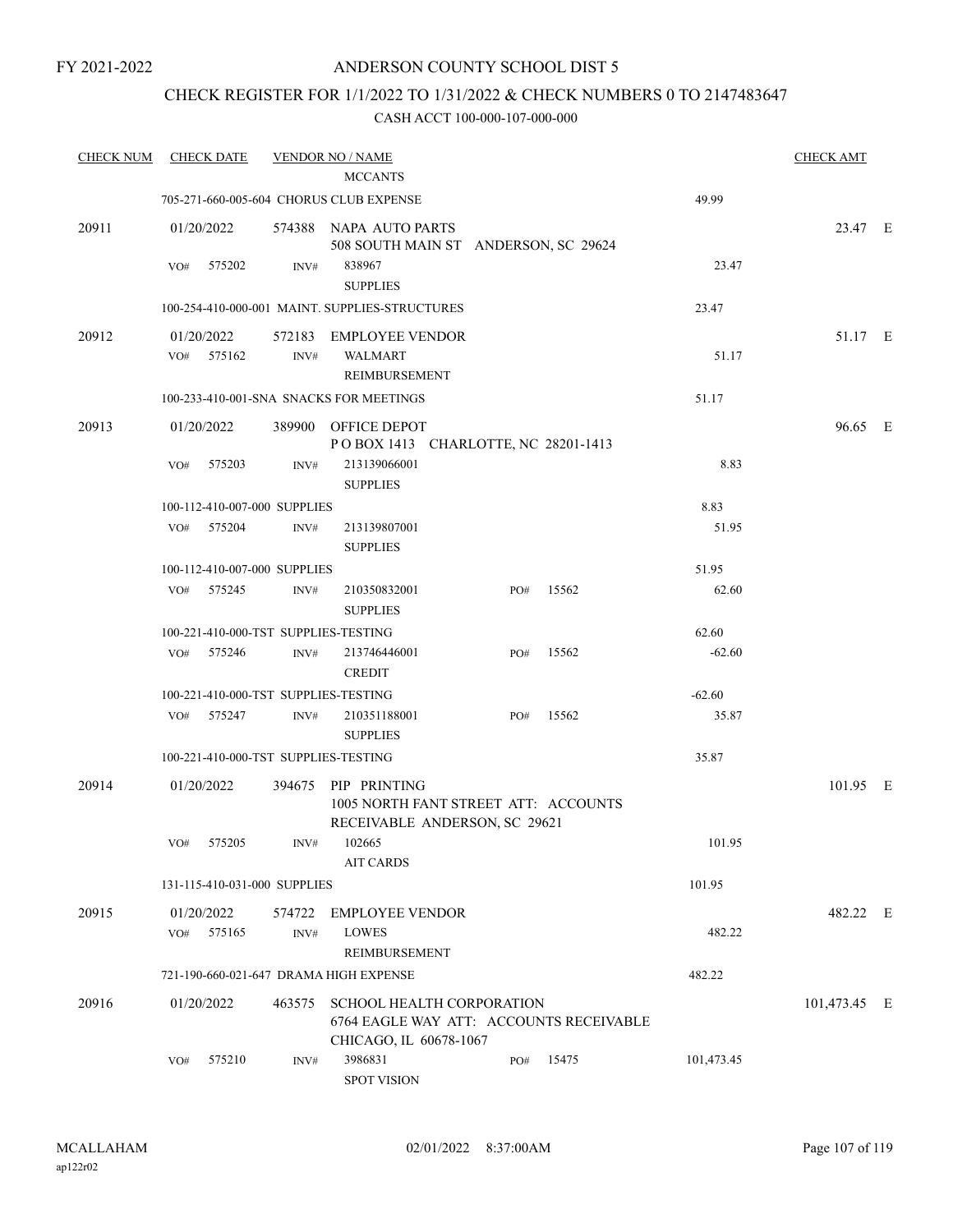### CHECK REGISTER FOR 1/1/2022 TO 1/31/2022 & CHECK NUMBERS 0 TO 2147483647

| <b>CHECK NUM</b> | <b>CHECK DATE</b>                                    |        | <b>VENDOR NO / NAME</b>                                                                        |     |       |          | <b>CHECK AMT</b> |  |
|------------------|------------------------------------------------------|--------|------------------------------------------------------------------------------------------------|-----|-------|----------|------------------|--|
|                  | 218-213-410-007-015 VISION SCREENERS                 |        |                                                                                                |     |       | 7,805.65 |                  |  |
|                  | 218-213-410-008-015 VISION SCREENERS                 |        |                                                                                                |     |       | 7,805.65 |                  |  |
|                  | 218-213-410-009-015 VISION SCREENERS                 |        |                                                                                                |     |       | 7,805.65 |                  |  |
|                  | 218-213-410-010-015 VISION SCREENERS                 |        |                                                                                                |     |       | 7,805.65 |                  |  |
|                  | 218-213-410-011-015 VISION SCREENERS                 |        |                                                                                                |     |       | 7,805.65 |                  |  |
|                  | 218-213-410-012-015 VISION SCREENERS                 |        |                                                                                                |     |       | 7,805.65 |                  |  |
|                  | 218-213-410-013-015 VISION SCREENERS                 |        |                                                                                                |     |       | 7,805.65 |                  |  |
|                  | 218-213-410-014-015 VISION SCREENERS                 |        |                                                                                                |     |       | 7,805.65 |                  |  |
|                  | 218-213-410-015-015 VISION SCREENERS                 |        |                                                                                                |     |       | 7,805.65 |                  |  |
|                  | 218-213-410-016-015 VISION SCREENERS                 |        |                                                                                                |     |       | 7,805.65 |                  |  |
|                  | 218-213-410-017-015 VISION SCREENERS                 |        |                                                                                                |     |       | 7,805.65 |                  |  |
|                  | 218-213-410-018-015 VISION SCREENERS                 |        |                                                                                                |     |       | 7,805.65 |                  |  |
|                  | 218-213-410-019-015 VISION SCREENERS                 |        |                                                                                                |     |       | 7,805.65 |                  |  |
| 20917            | 01/20/2022                                           |        | 576092 SECURITY CENTRAL<br>PO BOX 602371 CHARLOTTE, NC 28260-2371                              |     |       |          | 425.04 E         |  |
|                  | 575218<br>VO#                                        | INV#   | SI002679261<br><b>SOUTHWOOD</b>                                                                |     |       | 425.04   |                  |  |
|                  | 100-254-323-021-400 CONTR SERV-HVAC/ELECT/PLUMBING   |        |                                                                                                |     |       | 425.04   |                  |  |
| 20918            | 01/20/2022                                           | 564764 | <b>SPEED STACKS</b><br>11 INVERNESS WAY SOUTH ATT: ACCOUNTS<br>RECEIVABLE ENGLEWOOD, CO 80112  |     |       |          | $2,010.00$ E     |  |
|                  | 575222<br>VO#                                        | INV#   | 609758                                                                                         |     |       | 420.00   |                  |  |
|                  |                                                      |        | <b>CENTERVILLE ELEM</b>                                                                        |     |       |          |                  |  |
|                  | 707-190-660-007-287 STACKING CUPS FUNDRAISER EXPENSE |        |                                                                                                |     |       | 420.00   |                  |  |
|                  | 575223<br>VO#                                        | INV#   | 609757<br><b>CENTERVILLE ELEM</b>                                                              |     |       | 995.00   |                  |  |
|                  | 707-190-660-007-287 STACKING CUPS FUNDRAISER EXPENSE |        |                                                                                                |     |       | 995.00   |                  |  |
|                  | 575224<br>VO#                                        | INV#   | 609756<br><b>CENTERVILLE ELEM</b>                                                              |     |       | 595.00   |                  |  |
|                  | 707-190-660-007-287 STACKING CUPS FUNDRAISER EXPENSE |        |                                                                                                |     |       | 595.00   |                  |  |
| 20919            | 01/20/2022                                           | 569789 | UNIFIRST CORPORATION<br>PO BOX 650481 DALLAS, TX 75265-0481                                    |     |       |          | 493.40 E         |  |
|                  | 575228<br>VO#                                        | INV#   | PO 15302<br><b>UNIFORMS</b>                                                                    | PO# | 15302 | 493.40   |                  |  |
|                  | 100-254-410-000-075 UNIFORM PURCHASES                |        |                                                                                                |     |       | 271.31   |                  |  |
|                  | 100-254-410-002-075 UNIFORM PURCHASES                |        |                                                                                                |     |       | 63.35    |                  |  |
|                  | 100-254-410-008-075 UNIFORM PURCHASES                |        |                                                                                                |     |       | 158.74   |                  |  |
| 20920            | 01/20/2022                                           |        | 532300 WHITE JONES ACE HARDWARE<br>PO BOX 13012 ATT: ACCOUNTS RECEIVABLE<br>ANDERSON, SC 29624 |     |       |          | 269.25 E         |  |
|                  | 575231<br>VO#                                        | INV#   | 412445<br><b>SUPPLIES</b>                                                                      | PO# | 15756 | 259.82   |                  |  |
|                  | 100-255-323-000-000 CONTRACTED SERVICES              |        |                                                                                                |     |       | 259.82   |                  |  |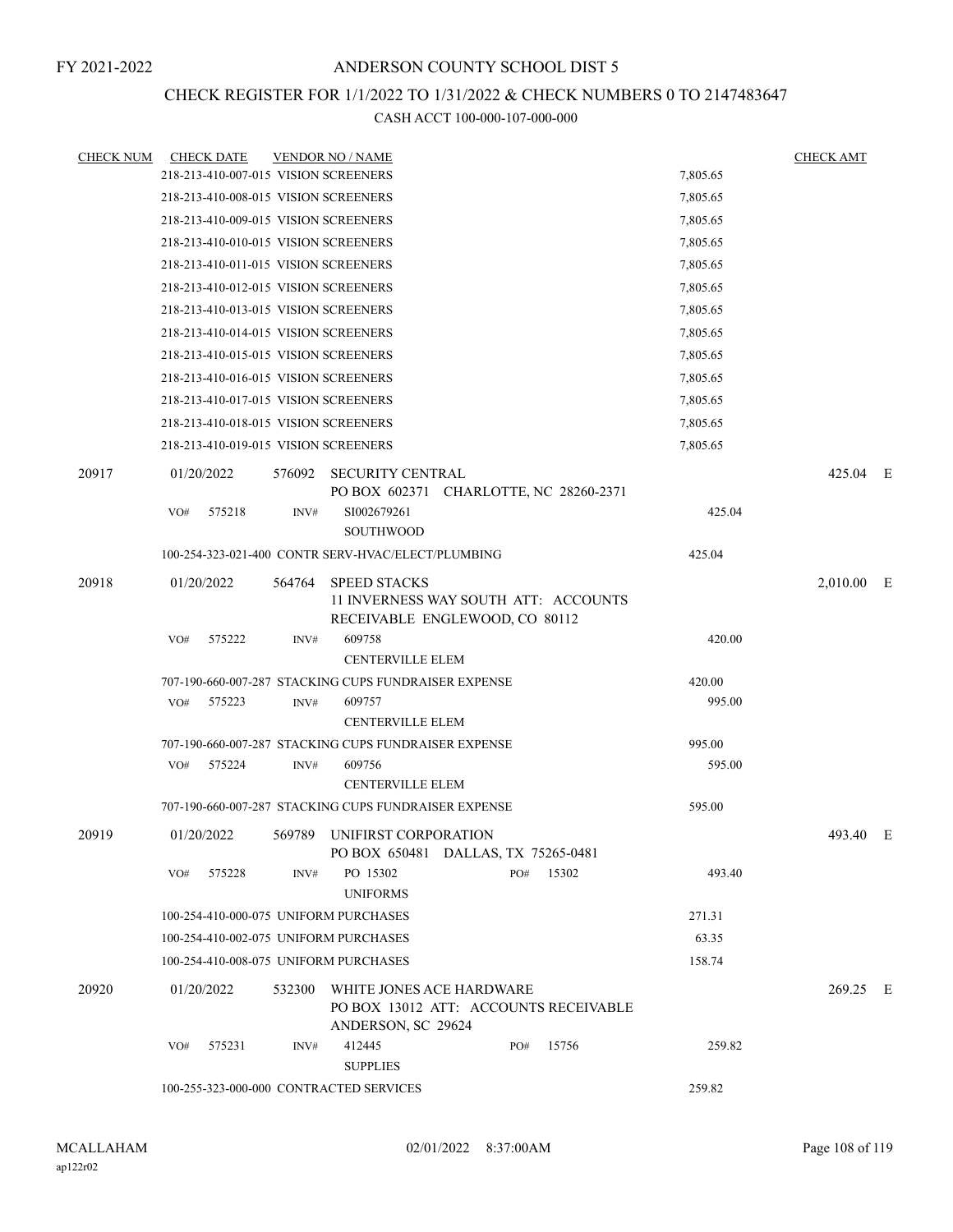## CHECK REGISTER FOR 1/1/2022 TO 1/31/2022 & CHECK NUMBERS 0 TO 2147483647

| <b>CHECK NUM</b> | <b>CHECK DATE</b>                    |        | <b>VENDOR NO / NAME</b>                                                                                        |                 | <b>CHECK AMT</b> |  |
|------------------|--------------------------------------|--------|----------------------------------------------------------------------------------------------------------------|-----------------|------------------|--|
|                  | 575232<br>VO <sub>#</sub>            | INV#   | 412326<br><b>SUPPLIES</b>                                                                                      | 9.43            |                  |  |
|                  |                                      |        | 100-254-410-000-001 MAINT. SUPPLIES-STRUCTURES                                                                 | 9.43            |                  |  |
| 20921            | 01/20/2022<br>575163<br>VO#          | INV#   | 575460 EMPLOYEE VENDOR<br>PD SUPPLIES<br>REIMBURSEMENT                                                         | 23.12           | 23.12 E          |  |
|                  | 131-115-410-031-000 SUPPLIES         |        |                                                                                                                | 23.12           |                  |  |
| 20922            | 01/25/2022                           | 102640 | <b>ACTION AUTO</b><br>529 FAIR STREET ATT: ACCOUNTS RECEIVABLE<br>ANDERSON, SC 29625                           |                 | 666.14 E         |  |
|                  | 575308<br>VO#                        | INV#   | 96062,95723<br><b>REPAIRS</b>                                                                                  | 666.14          |                  |  |
|                  |                                      |        | 100-255-323-000-000 CONTRACTED SERVICES<br>100-255-323-000-000 CONTRACTED SERVICES                             | 626.14<br>40.00 |                  |  |
| 20923            | 01/25/2022                           | 111125 | <b>ANDERSON AWARDS</b><br>716 WHITEHALL ROAD ATT: ACCOUNTS<br>RECEIVABLE ANDERSON, SC 29625                    |                 | 25.68 E          |  |
|                  | 575312<br>VO#                        | INV#   | <b>RODGERS</b><br><b>BADGES</b>                                                                                | 25.68           |                  |  |
|                  | 100-213-410-000-000 SUPPLIES         |        |                                                                                                                | 25.68           |                  |  |
| 20924            | 01/25/2022                           | 564791 | ANDERSON INTERFAITH MINISTRIES<br>POBOX 1136 ANDERSON, SC 29622                                                |                 | $2,000.00$ E     |  |
|                  | 575330<br>VO#                        | INV#   | 52368045<br><b>EMPOWERMENT</b>                                                                                 | 2,000.00        |                  |  |
|                  |                                      |        | 100-390-410-000-000 SUPPLIES AND MATERIALS                                                                     | 2,000.00        |                  |  |
| 20925            | 01/25/2022                           |        | 114225 ANDERSON RESTAURANT EQUIPMENT<br>112 EAST MAULDIN STREET ATT: ACCOUNTS<br>RECEIVABLE ANDERSON, SC 29621 |                 | 414.57 E         |  |
|                  | VO#<br>575317                        | INV#   | 12501<br><b>SUPPLIES</b>                                                                                       | 414.57          |                  |  |
|                  | 600-256-410-000-000 SUPPLIES         |        |                                                                                                                | 414.57          |                  |  |
| 20926            | 01/25/2022<br>575332<br>VO#          | INV#   | 574534 EMPLOYEE VENDOR<br><b>DRINKS</b><br>REIMBURSEMENT                                                       | 38.04           | 38.04 E          |  |
|                  | 802-221-410-000-005 MEETING SUPPLIES |        |                                                                                                                | 38.04           |                  |  |
| 20927            | 01/25/2022                           | 126675 | ATTAWAY INC<br>PO BOX 302 ATT: ACCOUNTS RECEIVABLE<br>ANDERSON, SC 29622                                       |                 | 1,599.65 E       |  |
|                  | VO#<br>575261                        | INV#   | 237055<br>15432<br>PO#<br><b>FINANCIAL BOOKS</b>                                                               | 1,599.65        |                  |  |
|                  | 100-252-410-000-000 SUPPLIES         |        |                                                                                                                | 1,599.65        |                  |  |
| 20928            | 01/25/2022<br>VO#<br>575352          | INV#   | 577147 EMPLOYEE VENDOR<br><b>CHRISTMAS</b>                                                                     | 36.30           | 36.30 E          |  |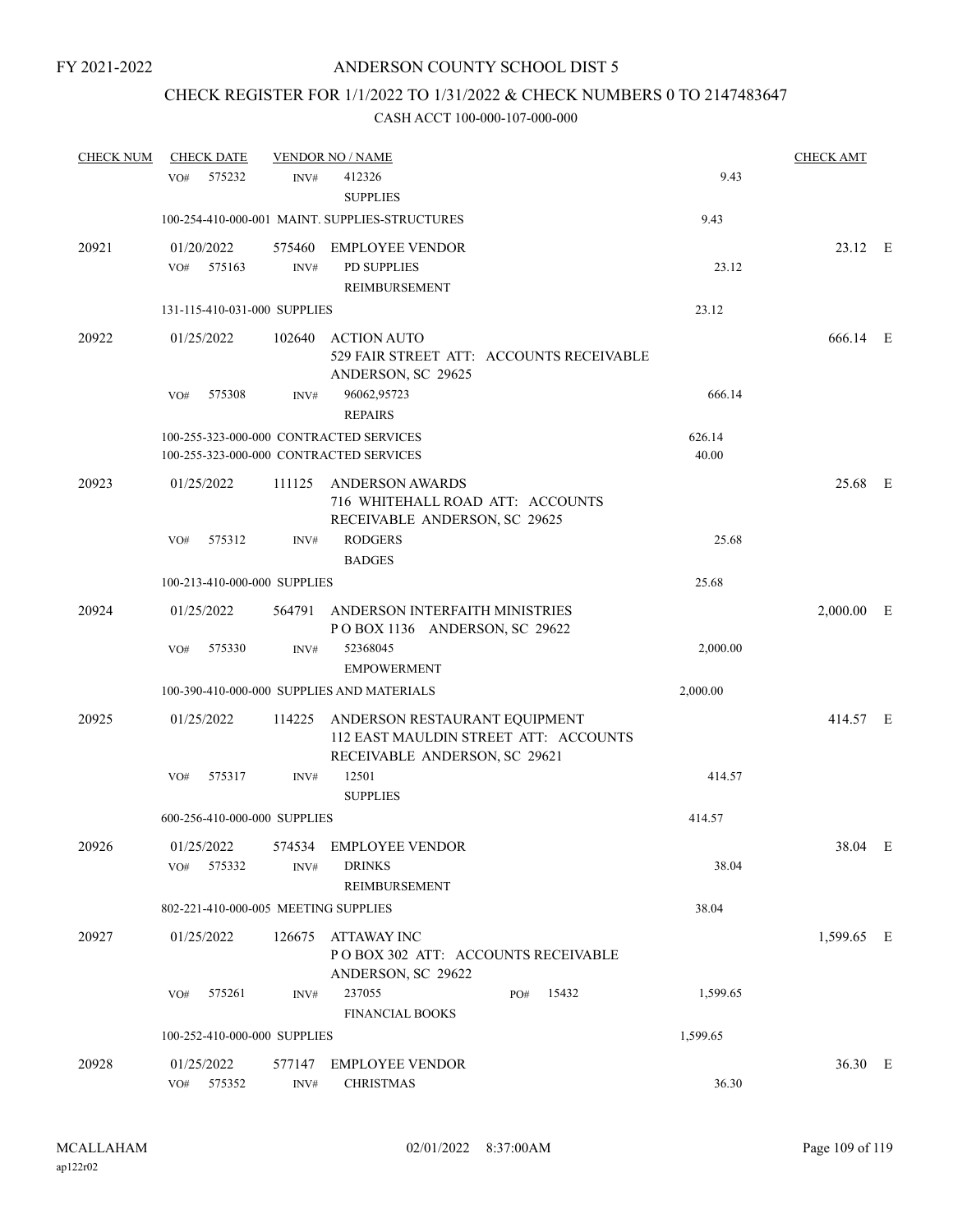FY 2021-2022

## ANDERSON COUNTY SCHOOL DIST 5

## CHECK REGISTER FOR 1/1/2022 TO 1/31/2022 & CHECK NUMBERS 0 TO 2147483647

| <b>CHECK NUM</b> | <b>CHECK DATE</b>                      |                | <b>VENDOR NO / NAME</b>                                                           |     |       |          | <b>CHECK AMT</b> |  |
|------------------|----------------------------------------|----------------|-----------------------------------------------------------------------------------|-----|-------|----------|------------------|--|
|                  |                                        |                | <b>REIMBURSEMENT</b>                                                              |     |       |          |                  |  |
|                  |                                        |                | 720-271-660-020-411 MISCELLANEOUS EXPENSE                                         |     |       | 36.30    |                  |  |
| 20929            | 01/25/2022                             |                | 569895 BROADWAY TECHNOLOGIES, INC<br>203 N. HAMILTON STREET WILLIAMSTON, SC 29697 |     |       |          | 957.40 E         |  |
|                  | VO#<br>575265                          | INV#           | 9760                                                                              |     |       | 957.40   |                  |  |
|                  |                                        |                | TL HANNA                                                                          |     |       |          |                  |  |
|                  | 100-271-410-002-000 SUPPLIES           |                |                                                                                   |     |       | 957.40   |                  |  |
| 20930            | 01/25/2022                             |                | 564954 EMPLOYEE VENDOR                                                            |     |       |          | 74.20 E          |  |
|                  | VO#<br>575253                          | INV#           | NOV 3-JAN 20                                                                      |     |       | 74.20    |                  |  |
|                  |                                        |                | <b>MILEAGE</b>                                                                    |     |       |          |                  |  |
|                  |                                        |                | 900-188-333-000-006 TRIPS/ IN-DISTRICT TRAVEL                                     |     |       | 74.20    |                  |  |
| 20931            | 01/25/2022                             |                | 574515 EMPLOYEE VENDOR                                                            |     |       |          | 59.86 E          |  |
|                  | VO# 575307                             | INV#           | JAN 10-24                                                                         |     |       | 59.86    |                  |  |
|                  |                                        |                | <b>MILEAGE</b>                                                                    |     |       |          |                  |  |
|                  | 600-256-332-000-000 IN DISTRICT TRAVEL |                |                                                                                   |     |       | 59.86    |                  |  |
| 20932            | 01/25/2022                             |                | 572787 CC&I SERVICES LLC<br>4795 S CHURCH ST EXT SUITE 2 ROEBUCK, SC 29376        |     |       |          | 6,994.05 E       |  |
|                  | 575319<br>VO#                          | INV#           | 7590<br><b>BUS FACILITY</b>                                                       | PO# | 14596 | 6,720.05 |                  |  |
|                  |                                        |                | 505-253-540-000-BLD TRANSPORTATION RENOVATIONS                                    |     |       | 6,720.05 |                  |  |
|                  | 575320<br>VO#                          | INV#           | 7591                                                                              | PO# | 14494 | 274.00   |                  |  |
|                  |                                        |                | <b>DISTRICT OFFICE</b>                                                            |     |       |          |                  |  |
|                  |                                        |                | 515-253-520-000-HQ1 DOWNTOWN PROJECT BLDG 1                                       |     |       | 274.00   |                  |  |
| 20933            | 01/25/2022                             |                | 187300 CRESCENT SUPPLY CO, INC<br>POBOX 8798 ATT: ACCOUNTS RECEIVABLE             |     |       |          | 150.49 E         |  |
|                  | VO#<br>575302                          | INV#           | GREENVILLE, SC 29604<br>392338                                                    |     |       | 88.28    |                  |  |
|                  |                                        |                | <b>SUPPLIES</b>                                                                   |     |       |          |                  |  |
|                  |                                        |                | 100-254-410-005-001 SUPPLIES - MAINTENANCE                                        |     |       | 88.28    |                  |  |
|                  | 575315<br>VO#                          | INV#           | 392749                                                                            |     |       | 62.21    |                  |  |
|                  |                                        |                | <b>SUPPLIES</b>                                                                   |     |       |          |                  |  |
|                  |                                        |                | 600-256-323-011-000 REPAIRS TO EQUIPMENT                                          |     |       | 62.21    |                  |  |
| 20934            | 01/25/2022                             |                | 237555 FORMS & SUPPLY<br>POBOX 563953 ATT: ACCOUNTS RECEIVABLE                    |     |       |          | 132.42 E         |  |
|                  |                                        |                | CHARLOTTE, NC 28256                                                               |     |       |          |                  |  |
|                  | 575273<br>VO#                          | INV#           | 6009528                                                                           |     |       | 59.32    |                  |  |
|                  |                                        |                | <b>SUPPLIES</b>                                                                   |     |       |          |                  |  |
|                  | 100-252-410-000-000 SUPPLIES           |                |                                                                                   |     |       | 59.32    |                  |  |
|                  | 575274<br>VO#                          | INV#           | 6009528-1                                                                         |     |       | 73.10    |                  |  |
|                  |                                        |                | <b>SUPPLIES</b>                                                                   |     |       |          |                  |  |
|                  | 100-252-410-000-000 SUPPLIES           |                |                                                                                   |     |       | 73.10    |                  |  |
| 20935            | 01/25/2022                             | 565398         | <b>EMPLOYEE VENDOR</b>                                                            |     |       |          | 323.73 E         |  |
|                  | 575336<br>VO#                          | $\text{INV}\#$ | POUND CAKES                                                                       |     |       | 323.73   |                  |  |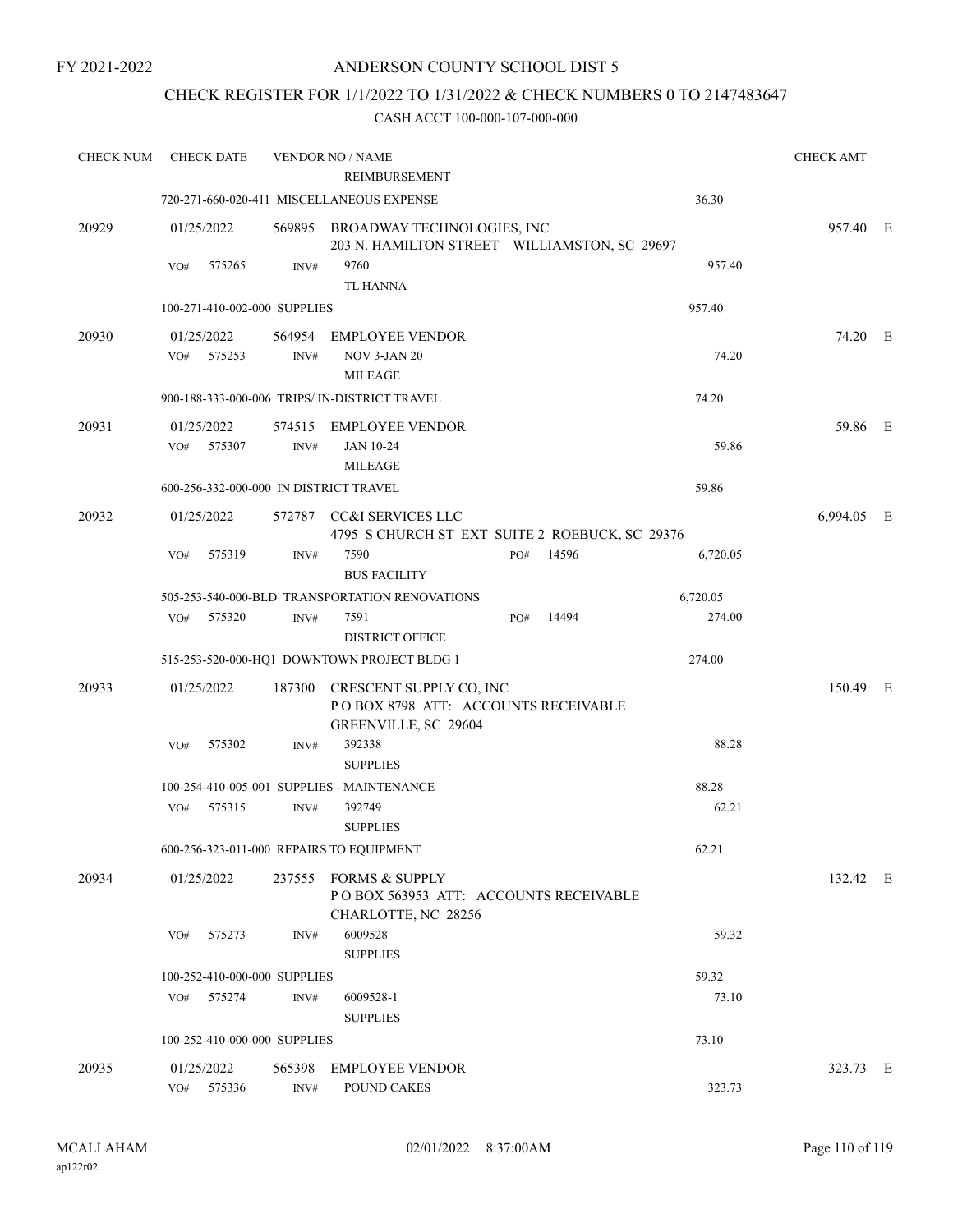## CHECK REGISTER FOR 1/1/2022 TO 1/31/2022 & CHECK NUMBERS 0 TO 2147483647

| <b>CHECK NUM</b> | <b>CHECK DATE</b>                                            |                | <b>VENDOR NO / NAME</b>                                                                            |     |       |                    | <b>CHECK AMT</b> |  |
|------------------|--------------------------------------------------------------|----------------|----------------------------------------------------------------------------------------------------|-----|-------|--------------------|------------------|--|
|                  |                                                              |                | <b>REIMBURSEMENT</b>                                                                               |     |       |                    |                  |  |
|                  |                                                              |                | 720-271-660-020-411 MISCELLANEOUS EXPENSE                                                          |     |       | 323.73             |                  |  |
| 20936            | 01/25/2022<br>575258<br>VO#                                  | INV#           | 575774 EMPLOYEE VENDOR<br>OFFICE DEPOT<br>REIMBURSEMENT                                            |     |       | 25.67              | 25.67 E          |  |
|                  |                                                              |                | 708-271-660-008-201 MISCELLANEOUS EXPENSE                                                          |     |       | 25.67              |                  |  |
| 20937            | 01/25/2022<br>VO#<br>575334                                  | INV#           | 574701 EMPLOYEE VENDOR<br><b>TREAT CART</b><br>REIMBURSEMENT                                       |     |       | 118.53             | 118.53 E         |  |
|                  | 709-271-660-009-375 FACULTY EXPENSE                          |                |                                                                                                    |     |       | 118.53             |                  |  |
| 20938            | 01/25/2022<br>575337<br>VO#                                  | 575199<br>INV# | <b>EMPLOYEE VENDOR</b><br>NOV-JAN                                                                  |     |       | 67.20              | 67.20 E          |  |
|                  |                                                              |                | <b>MILEAGE</b><br>720-271-660-020-411 MISCELLANEOUS EXPENSE                                        |     |       | 67.20              |                  |  |
| 20939            | 01/25/2022                                                   | 264114         | HEINEMANN                                                                                          |     |       |                    | 2,805.66 E       |  |
|                  |                                                              |                | 15963 COLLECTIONS CENTER DRIVE CHICAGO, IL<br>60693                                                |     |       |                    |                  |  |
|                  | 575275<br>VO#                                                | INV#           | 7404938<br><b>NORTH POINTE</b>                                                                     | PO# | 15677 | 2,805.66           |                  |  |
|                  | 397-112-410-013-000 SUPPLIES<br>397-112-410-013-000 SUPPLIES |                |                                                                                                    |     |       | 2,574.00<br>231.66 |                  |  |
| 20940            | 01/25/2022                                                   | 570161         | IXL LEARNING<br>777 MARINERS ISLAND BLVD SUITE 600 ATT:<br>ACCOUNTS RECEIVABLE SAN MATEO, CA 94404 |     |       |                    | 1,319.00 E       |  |
|                  | 575276<br>VO#                                                | INV#           | S427962<br>WHITEHALL ELEM                                                                          | PO# | 15761 | 1,319.00           |                  |  |
|                  | 201-112-445-019-000 TECHNOLOGY SUPPLIES                      |                |                                                                                                    |     |       | 1,319.00           |                  |  |
| 20941            | 01/25/2022                                                   | 300176         | <b>JOSTENS INC</b><br>21336 NETWORK PLACE ATT: ACCOUNTS<br>RECEIVABLE CHICAGO, IL 60673            |     |       |                    | 170.34 E         |  |
|                  | 575278<br>VO#                                                | INV#           | 27491058<br>AND 5 CHARTER                                                                          |     |       | 170.34             |                  |  |
|                  | 124-114-410-024-000 SUPPLIES                                 |                |                                                                                                    |     |       | 170.34             |                  |  |
| 20942            | 01/25/2022<br>VO# 575348                                     | 576960<br>INV# | EMPLOYEE VENDOR<br><b>CHRISTMAS</b><br>REIMBURSEMENT                                               |     |       | 86.98              | 86.98 E          |  |
|                  |                                                              |                | 720-271-660-020-411 MISCELLANEOUS EXPENSE                                                          |     |       | 86.98              |                  |  |
| 20943            | 01/25/2022<br>VO# 575255                                     | 576698<br>INV# | EMPLOYEE VENDOR<br><b>MCDONALDS</b><br>REIMBURSEMENT                                               |     |       | 65.78              | 99.95 E          |  |
|                  | 100-114-410-001-ALT SUPPLIES                                 |                |                                                                                                    |     |       | 65.78              |                  |  |
|                  | 575257<br>VO#                                                | INV#           | <b>UPTWON</b><br>REIMBURSEMENT                                                                     |     |       | 34.17              |                  |  |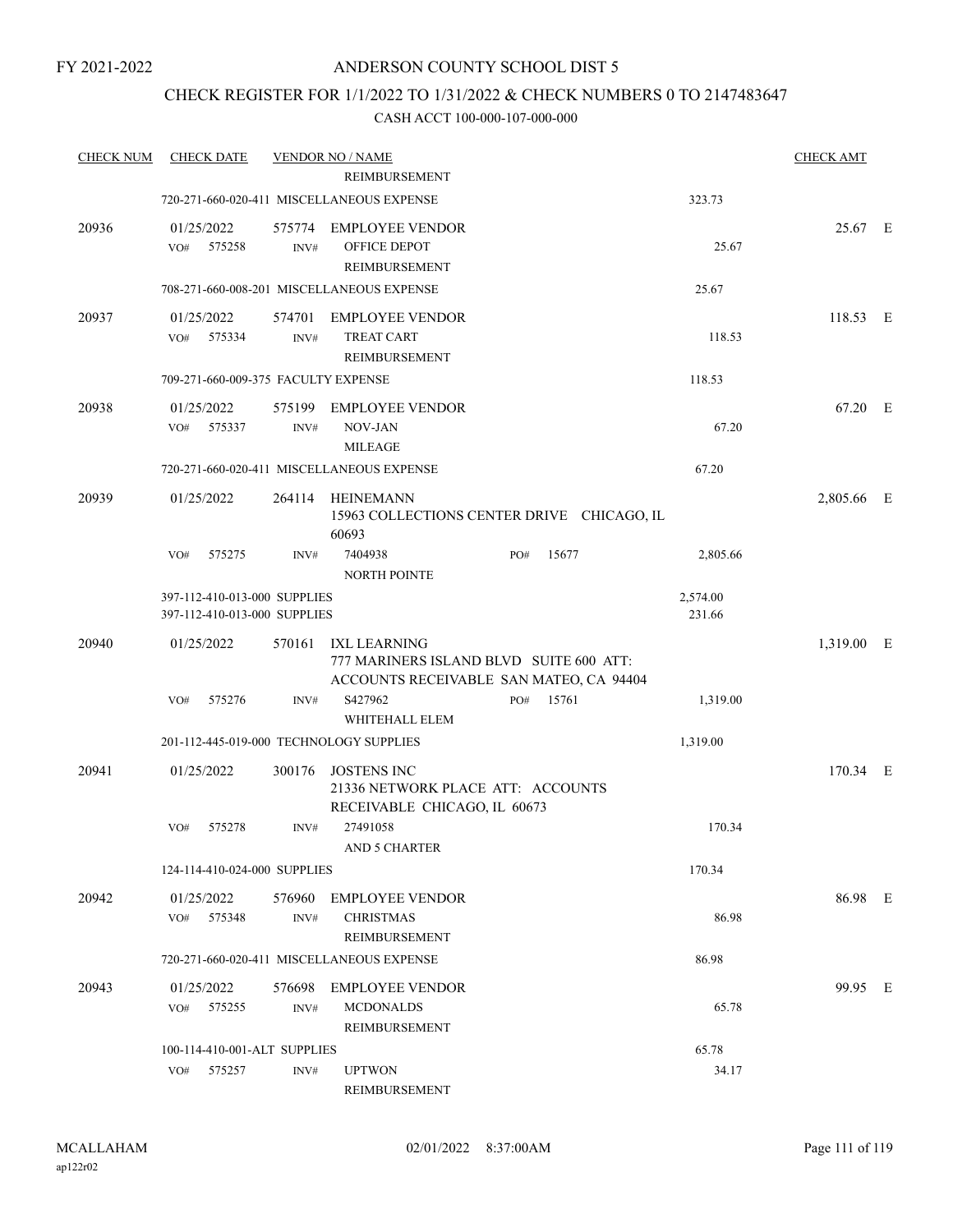## CHECK REGISTER FOR 1/1/2022 TO 1/31/2022 & CHECK NUMBERS 0 TO 2147483647

| <b>CHECK NUM</b> | <b>CHECK DATE</b><br>100-114-410-001-ALT SUPPLIES |                | <b>VENDOR NO / NAME</b>                                                                                      |     |           | 34.17           | <b>CHECK AMT</b> |  |
|------------------|---------------------------------------------------|----------------|--------------------------------------------------------------------------------------------------------------|-----|-----------|-----------------|------------------|--|
| 20944            | 01/25/2022<br>575353<br>VO#                       | 577146<br>INV# | <b>EMPLOYEE VENDOR</b><br><b>SPOT LIGHTS</b><br><b>REIMBURSEMENT</b>                                         |     |           | 314.54          | 314.54 E         |  |
|                  | 731-271-660-031-871 MEDIA FILM EXPENSE            |                |                                                                                                              |     |           | 314.54          |                  |  |
| 20945            | 01/25/2022<br>VO#<br>575259                       | INV#           | 576757 EMPLOYEE VENDOR<br>DEC 14-17<br><b>CHICAGO</b>                                                        |     |           | 1,137.44        | 1,137.44 E       |  |
|                  |                                                   |                | 817-112-333-014-000 TRIPS AND CONFERENCES                                                                    |     |           | 1,137.44        |                  |  |
| 20946            | 01/25/2022                                        |                | 574388 NAPA AUTO PARTS<br>508 SOUTH MAIN ST ANDERSON, SC 29624                                               |     |           |                 | 240.68 E         |  |
|                  | 575309<br>VO#                                     | INV#           | 836970,832529<br><b>SUPPLIES</b>                                                                             |     |           | 240.68          |                  |  |
|                  |                                                   |                | 100-255-323-000-ACT ACTIVITY BUS CONTRACTED SERVICES<br>100-255-323-000-ACT ACTIVITY BUS CONTRACTED SERVICES |     |           | 210.38<br>30.30 |                  |  |
| 20947            | 01/25/2022<br>575329<br>VO#                       | INV#           | 572025 EMPLOYEE VENDOR<br><b>REGISTRATION</b><br>REIMBURSEMENT                                               |     |           | 775.00          | 775.00 E         |  |
|                  |                                                   |                | 100-263-333-000-000 TRIPS AND CONFERENCES                                                                    |     |           | 775.00          |                  |  |
| 20948            | 01/25/2022<br>575254<br>VO#                       | 572183<br>INV# | <b>EMPLOYEE VENDOR</b><br><b>CLOTHES</b><br>REIMBURSEMENT                                                    |     |           | 69.09           | 191.25 E         |  |
|                  | 900-188-410-000-006 HOMELESS SUPPLIES             |                |                                                                                                              |     |           | 69.09           |                  |  |
|                  | 575256<br>VO#                                     | INV#           | COFFEE, CANDY<br>REIMBURSEMENT                                                                               |     |           | 122.16          |                  |  |
|                  |                                                   |                | 100-233-410-001-SNA SNACKS FOR MEETINGS                                                                      |     |           | 122.16          |                  |  |
| 20949            | 01/25/2022                                        |                | 389900 OFFICE DEPOT<br>POBOX 1413 CHARLOTTE, NC 28201-1413                                                   |     |           |                 | 229.72 E         |  |
|                  | VO#<br>575281                                     | INV#           | 219242300001<br><b>SUPPLIES</b>                                                                              | PO# | 15712     | 108.16          |                  |  |
|                  | 100-221-410-000-000 SUPPLIES                      |                |                                                                                                              |     |           | 108.16          |                  |  |
|                  | VO# 575282                                        | INV#           | 219247098001<br><b>SUPPLIES</b>                                                                              |     | PO# 15712 | 48.81           |                  |  |
|                  | 100-221-410-000-000 SUPPLIES                      |                |                                                                                                              |     |           | 48.81           |                  |  |
|                  | 575283<br>VO#                                     | INV#           | 219247121001<br><b>SUPPLIES</b>                                                                              | PO# | 15712     | 72.75           |                  |  |
|                  | 100-221-410-000-000 SUPPLIES                      |                |                                                                                                              |     |           | 72.75           |                  |  |
| 20950            | 01/25/2022                                        |                | 571574 PALMETTO DIGITAL, LLC<br>179 SINGER ROAD ANDERSON, SC 29625                                           |     |           |                 | 677.80 E         |  |
|                  | 575284<br>VO#                                     | INV#           | 005112<br><b>DECALS</b>                                                                                      |     | PO# 15673 | 677.80          |                  |  |
|                  | 131-115-410-031-000 SUPPLIES                      |                |                                                                                                              |     |           | 677.80          |                  |  |
| 20951            | 01/25/2022                                        |                | 576835 EMPLOYEE VENDOR                                                                                       |     |           |                 | 19.12 E          |  |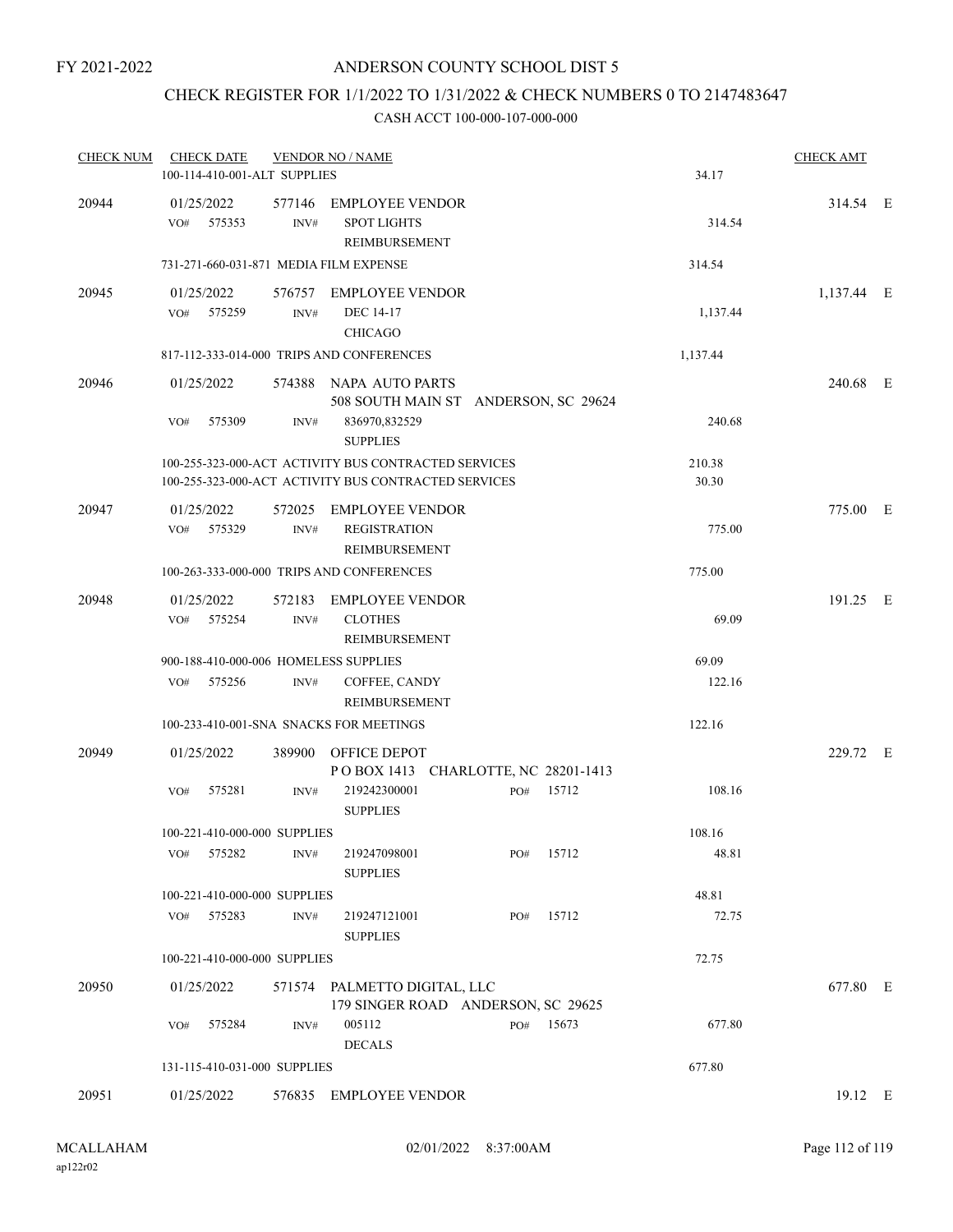# CHECK REGISTER FOR 1/1/2022 TO 1/31/2022 & CHECK NUMBERS 0 TO 2147483647

| <b>CHECK NUM</b> | <b>CHECK DATE</b>                     |      | <b>VENDOR NO / NAME</b>                                                                                   |          | <b>CHECK AMT</b> |  |
|------------------|---------------------------------------|------|-----------------------------------------------------------------------------------------------------------|----------|------------------|--|
|                  | 575335<br>VO#                         | INV# | <b>DINNER</b><br>REIMBURSEMENT                                                                            | 19.12    |                  |  |
|                  |                                       |      | 720-271-660-020-663 ATHLETIC GENERAL EXPENSE                                                              | 19.12    |                  |  |
| 20952            | 01/25/2022                            |      | 462725 SCHOLASTIC BOOK CLUBS, INC<br>POBOX 3745 ATT: ACCOUNTS RECEIVABLE<br>JEFFERSON CITY, MO 65102-3720 |          | 136.29 E         |  |
|                  | 575291<br>VO#                         | INV# | 35397344<br><b>NORTH POINTE</b>                                                                           | 136.29   |                  |  |
|                  | 338-112-410-013-EAR SUPPLIES          |      |                                                                                                           | 136.29   |                  |  |
| 20953            | 01/25/2022                            |      | 570099 SCHOOL SPECIALTY, LLC<br>PO BOX 825640 PHILADELPHIA, PA 19182-5640                                 |          | 104.80 E         |  |
|                  | 575292<br>VO#                         | INV# | 208129233337<br><b>NORTH POINTE</b>                                                                       | 104.80   |                  |  |
|                  | 397-112-410-013-000 SUPPLIES          |      |                                                                                                           | 104.80   |                  |  |
| 20954            | 01/25/2022                            |      | 570059 SHARP BUSINESS SYSTEMS<br>DEPT 1216 PO BOX 121216 DALLAS, TX 75312-1216                            |          | 763.08 E         |  |
|                  | 575293<br>VO#                         | INV# | 9003639361<br><b>COPIES</b>                                                                               | 763.08   |                  |  |
|                  | 201-112-490-014-000 COPIER COST       |      |                                                                                                           | 763.08   |                  |  |
| 20955            | 01/25/2022<br>VO# 575333              | INV# | 574838 EMPLOYEE VENDOR<br><b>PIZZA</b>                                                                    | 130.80   | 130.80 E         |  |
|                  |                                       |      | REIMBURSEMENT                                                                                             |          |                  |  |
|                  | 720-271-660-020-601 BAND CLUB EXPENSE |      |                                                                                                           | 130.80   |                  |  |
| 20956            | 01/27/2022                            |      | 563865 ANDERSON WINNELSON CO<br>POBOX 1446 ATT: ACCOUNTS RECEIVABLE<br>ANDERSON, SC 29622                 |          | 44.22 E          |  |
|                  | 575381<br>VO#                         | INV# | 283464 01<br><b>SUPPLIES</b>                                                                              | 44.22    |                  |  |
|                  |                                       |      | 100-254-410-021-001 SUPPLIES - MAINTENANCE                                                                | 44.22    |                  |  |
| 20957            | 01/27/2022                            |      | 201391 BLICK ART MATERIALS<br>6910 EAGLE WAY CHICAGO, IL 60670-1069                                       |          | 541.49 E         |  |
|                  | VO# 575383                            | INV# | 7852233<br>PO# 15715<br>WHITEHALL ELEM                                                                    | 541.49   |                  |  |
|                  | 100-112-410-019-0RE RELATED ARTS      |      |                                                                                                           | 451.77   |                  |  |
|                  | 100-113-410-019-000 SUPPLIES          |      |                                                                                                           | 89.72    |                  |  |
| 20958            | 01/27/2022<br>VO#<br>575366           | INV# | 475759 EMPLOYEE VENDOR<br><b>COMMUNICATION</b><br><b>REIMBURSEMENT</b>                                    | 29.99    | 29.99 E          |  |
|                  |                                       |      | 713-271-660-013-201 MISCELLANEOUS EXPENSE                                                                 | 29.99    |                  |  |
| 20959            | 01/27/2022                            |      | 569895 BROADWAY TECHNOLOGIES, INC<br>203 N. HAMILTON STREET WILLIAMSTON, SC 29697                         |          | 3,183.45 E       |  |
|                  | VO#<br>575384                         | INV# | 9761<br>CONCORD ELEM                                                                                      | 2,498.45 |                  |  |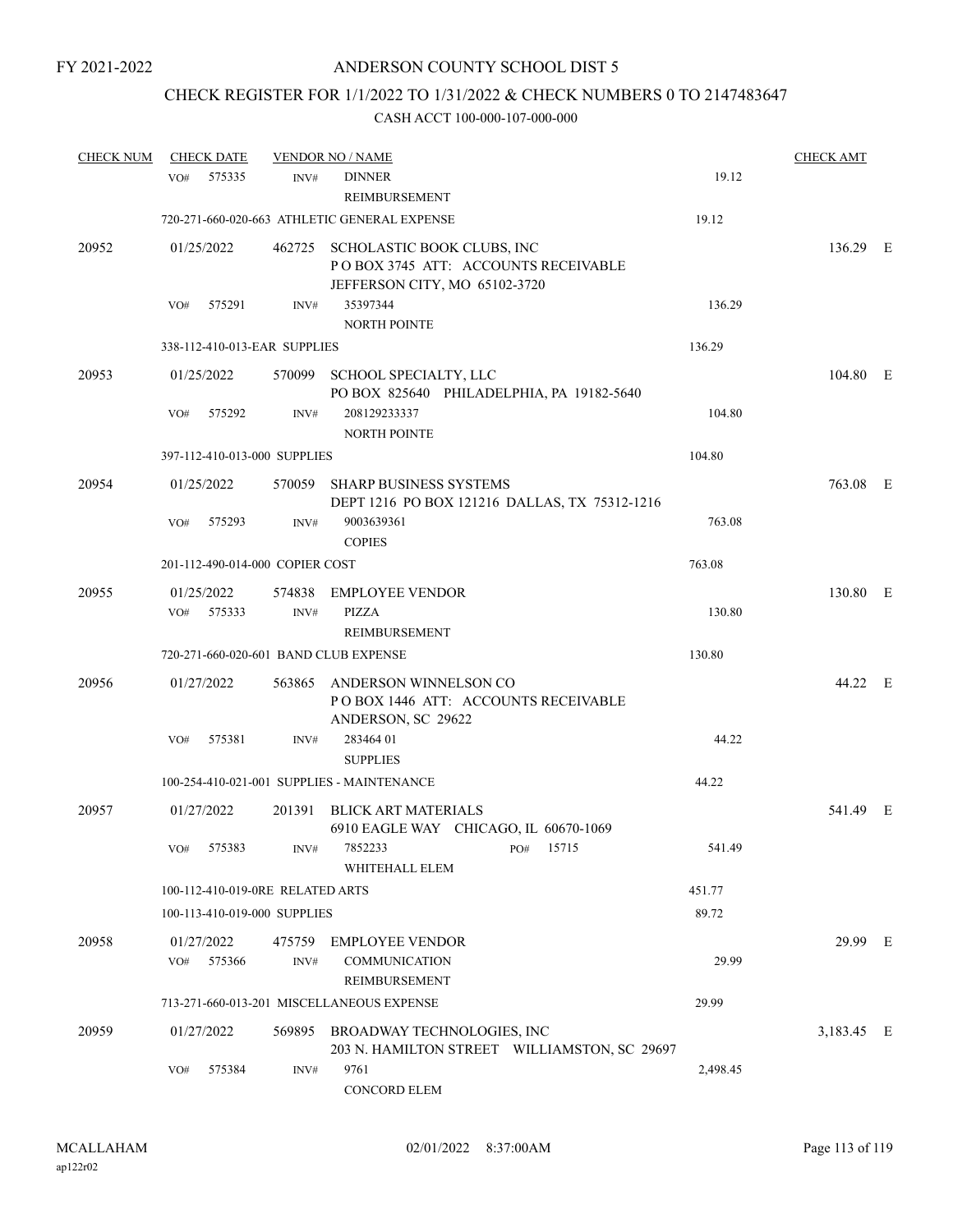# CHECK REGISTER FOR 1/1/2022 TO 1/31/2022 & CHECK NUMBERS 0 TO 2147483647

| <b>CHECK NUM</b> |     | <b>CHECK DATE</b>                    |        | <b>VENDOR NO / NAME</b>                     |                    | <b>CHECK AMT</b> |  |
|------------------|-----|--------------------------------------|--------|---------------------------------------------|--------------------|------------------|--|
|                  | VO# | 100-233-410-009-RAD RADIOS<br>575385 | INV#   | 9780                                        | 2,498.45<br>685.00 |                  |  |
|                  |     |                                      |        | <b>GLENVIEW LICENSE</b>                     |                    |                  |  |
|                  |     | 100-233-410-020-RAD RADIOS           |        |                                             | 685.00             |                  |  |
| 20960            |     | 01/27/2022                           |        | 147625 EMPLOYEE VENDOR                      |                    | $106.15$ E       |  |
|                  | VO# | 575459                               | INV#   | <b>SNACK CART</b>                           | 106.15             |                  |  |
|                  |     |                                      |        | REIMBURSEMENT                               |                    |                  |  |
|                  |     |                                      |        | 802-112-410-007-000 SUPPLIES - RETENTION    | 106.15             |                  |  |
| 20961            |     | 01/27/2022                           |        | 574566 EMPLOYEE VENDOR                      |                    | 62.92 E          |  |
|                  | VO# | 575368                               | INV#   | 1/14 LUNCH                                  | 62.92              |                  |  |
|                  |     |                                      |        | REIMBURSEMENT                               |                    |                  |  |
|                  |     | 852-252-410-000-000 SUPPLIES         |        |                                             | 62.92              |                  |  |
| 20962            |     | 01/27/2022                           |        | 187300 CRESCENT SUPPLY CO, INC              |                    | 191.96 E         |  |
|                  |     |                                      |        | POBOX 8798 ATT: ACCOUNTS RECEIVABLE         |                    |                  |  |
|                  |     |                                      |        | GREENVILLE, SC 29604                        |                    |                  |  |
|                  | VO# | 575391                               | INV#   | 392218                                      | 191.96             |                  |  |
|                  |     |                                      |        | <b>SUPPLIES</b>                             |                    |                  |  |
|                  |     |                                      |        | 100-254-410-017-001 SUPPLIES - MANTENANCE   | 191.96             |                  |  |
| 20963            |     | 01/27/2022                           |        | 202600 DILLARD'S SPORTS CENTER              |                    | 1,319.84 E       |  |
|                  |     |                                      |        | 708 WHITEHALL ROAD ATT: ACCOUNTS            |                    |                  |  |
|                  |     |                                      |        | RECEIVABLE ANDERSON, SC 29625               |                    |                  |  |
|                  | VO# | 575395                               | INV#   | 105566                                      | 1,178.92           |                  |  |
|                  |     |                                      |        | <b>CENTERVILLE ELEM</b>                     |                    |                  |  |
|                  |     |                                      |        | 802-112-410-007-000 SUPPLIES - RETENTION    | 1,178.92           |                  |  |
|                  | VO# | 575396                               | INV#   | 105651                                      | 140.92             |                  |  |
|                  |     |                                      |        | <b>CENTERVILLE ELEM</b>                     |                    |                  |  |
|                  |     |                                      |        | 707-190-660-007-201 MISCELLANEOUS EXPENSE   | 140.92             |                  |  |
| 20964            |     | 01/27/2022                           | 569871 | FOLLETT SCHOOL SOLUTIONS, INC               |                    | 47.07 E          |  |
|                  |     |                                      |        | 91826 COLLECTION CENTER DRIVE ATT: ACCOUNTS |                    |                  |  |
|                  |     | 575401                               |        | RECEIVABLE CHICAGO, IL 60693-0918<br>415537 | 47.07              |                  |  |
|                  | VO# |                                      | INV#   | <b>GLENVIEW</b>                             |                    |                  |  |
|                  |     | 720-271-660-020-519 LIBRARY EXPENSE  |        |                                             | 47.07              |                  |  |
| 20965            |     | 01/27/2022                           |        | 237555 FORMS & SUPPLY                       |                    | 1,284.13 E       |  |
|                  |     |                                      |        | POBOX 563953 ATT: ACCOUNTS RECEIVABLE       |                    |                  |  |
|                  |     |                                      |        | CHARLOTTE, NC 28256                         |                    |                  |  |
|                  | VO# | 575402                               | INV#   | 6006889                                     | 14.45              |                  |  |
|                  |     |                                      |        | <b>SUPPLIES</b>                             |                    |                  |  |
|                  |     | 100-111-410-012-000 SUPPLIES         |        |                                             | 14.45              |                  |  |
|                  | VO# | 575403                               | INV#   | 6013270                                     | 3.66               |                  |  |
|                  |     |                                      |        | <b>SUPPLIES</b>                             |                    |                  |  |
|                  |     | 100-111-410-012-000 SUPPLIES         |        |                                             | 3.66               |                  |  |
|                  | VO# | 575404                               | INV#   | 5998536                                     | 1,266.02           |                  |  |
|                  |     |                                      |        | <b>SUPPLIES</b>                             |                    |                  |  |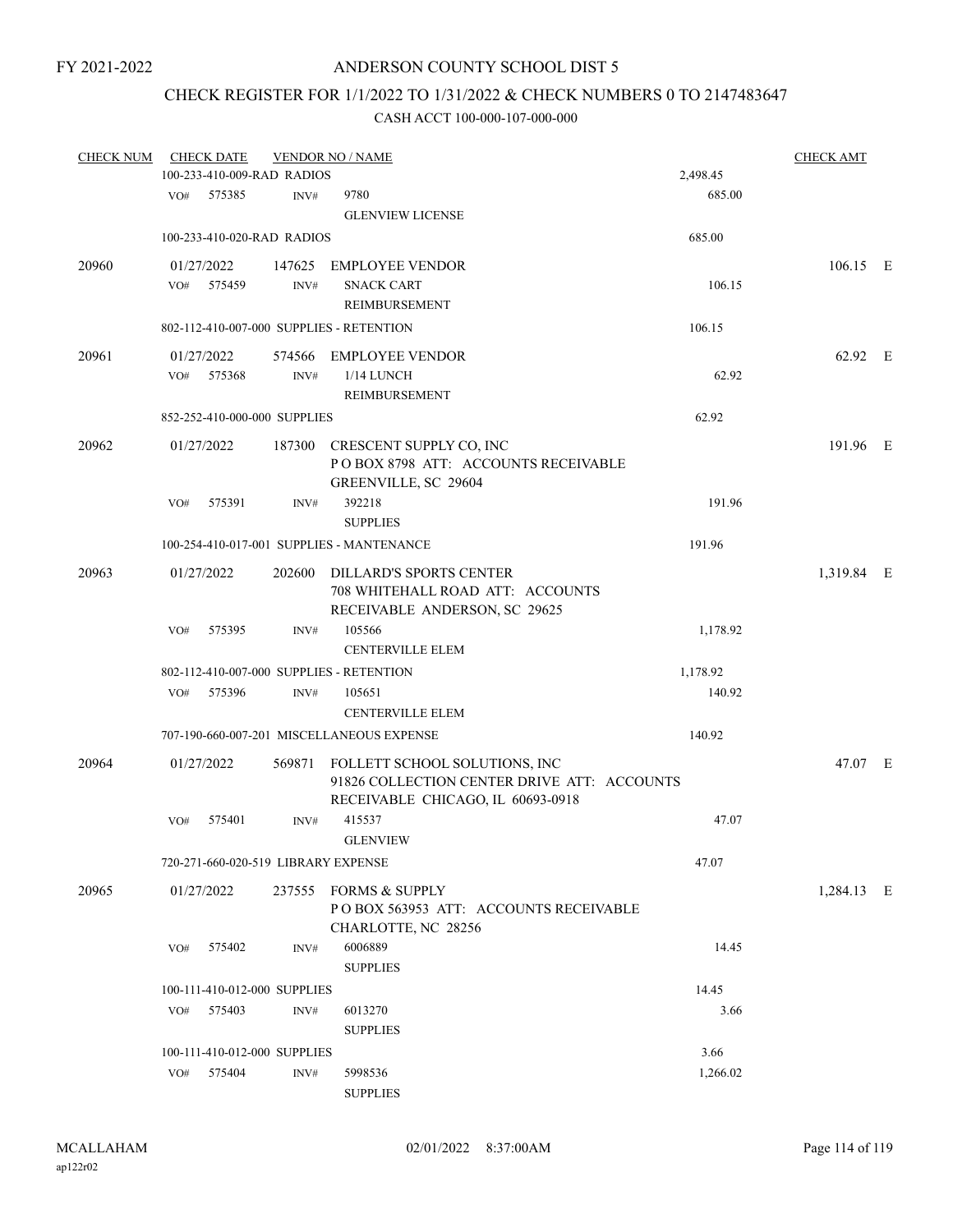# CHECK REGISTER FOR 1/1/2022 TO 1/31/2022 & CHECK NUMBERS 0 TO 2147483647

| <b>CHECK NUM</b> | <b>CHECK DATE</b><br>100-111-410-008-000 SUPPLIES |      | <b>VENDOR NO / NAME</b>                                                                                 |     |       | 620.00   | <b>CHECK AMT</b> |  |
|------------------|---------------------------------------------------|------|---------------------------------------------------------------------------------------------------------|-----|-------|----------|------------------|--|
|                  | 100-113-410-008-000 SUPPLIES                      |      |                                                                                                         |     |       | 646.02   |                  |  |
| 20966            | 01/27/2022                                        |      | 563608 JW PEPPER & SON, INC<br>POBOX 642 ATT: ACCOUNTS RECEIVABLE EXTON,                                |     |       |          | 42.00 E          |  |
|                  | 575409<br>VO#                                     | INV# | PA 19341<br>363938860<br><b>SOUTHWOOD</b>                                                               |     |       | 42.00    |                  |  |
|                  | 100-114-410-021-CHR CHORUS SUPPLIES               |      |                                                                                                         |     |       | 42.00    |                  |  |
| 20967            | 01/27/2022<br>VO#<br>575367                       | INV# | 564683 EMPLOYEE VENDOR<br><b>HOBBY LOBBY</b><br>REIMBURSEMENT                                           |     |       | 24.55    | 24.55 E          |  |
|                  | 100-114-410-021-ART SUPPLIES                      |      |                                                                                                         |     |       | 24.55    |                  |  |
| 20968            | 01/27/2022<br>VO#<br>575364                       | INV# | 574462 EMPLOYEE VENDOR<br>1/21 LUNCH                                                                    |     |       | 72.49    | 72.49 E          |  |
|                  |                                                   |      | <b>REIMBURSEMENT</b>                                                                                    |     |       |          |                  |  |
|                  | 852-252-410-000-000 SUPPLIES                      |      |                                                                                                         |     |       | 72.49    |                  |  |
| 20969            | 01/27/2022                                        |      | 349701 MED CENTRAL HEALTH RESOURCES<br>3424 CLEMSON BLVD ATT: ACCOUNTS RECEIVABLE<br>ANDERSON, SC 29621 |     |       |          | 150.00 E         |  |
|                  | VO#<br>575412                                     | INV# | 56631<br><b>MARTINEZ</b>                                                                                |     |       | 65.00    |                  |  |
|                  | 100-255-323-000-000 CONTRACTED SERVICES           |      |                                                                                                         |     |       | 65.00    |                  |  |
|                  | 575413<br>VO#                                     | INV# | 3827<br><b>BLANDING</b>                                                                                 |     |       | 85.00    |                  |  |
|                  | 100-255-323-000-000 CONTRACTED SERVICES           |      |                                                                                                         |     |       | 85.00    |                  |  |
| 20970            | 01/27/2022                                        |      | 569461 METROGROUP, INC<br>50-23 TWENTY-THIRD STREET LONG ISLAND CITY,<br>NY 11101                       |     |       |          | 2,343.01 E       |  |
|                  | 575438<br>VO#                                     | INV# | PI 789884<br><b>HVAC SERVICE</b>                                                                        | PO# | 15287 | 2,343.01 |                  |  |
|                  | 100-254-323-000-400 CONTRACT SRVS.-HVAC           |      |                                                                                                         |     |       | 25.35    |                  |  |
|                  |                                                   |      | 100-254-323-001-400 CONTR SERV-HVAC/ELECT/PLUMBING                                                      |     |       | 52.43    |                  |  |
|                  |                                                   |      | 100-254-323-002-400 CONTR SERV-HVAC/ELECT/PLUMBING                                                      |     |       | 471.91   |                  |  |
|                  |                                                   |      | 100-254-323-003-400 CONTR SERV-HVAC/ELECT/PLUMBING                                                      |     |       | 407.45   |                  |  |
|                  |                                                   |      | 100-254-323-005-400 CONTR SERV-HVAC/ELECT/PLUMBING                                                      |     |       | 8.05     |                  |  |
|                  |                                                   |      | 100-254-323-007-400 CONTR SERV-HVAC/ELECT/PLUMBING                                                      |     |       | 25.35    |                  |  |
|                  |                                                   |      | 100-254-323-008-400 CONTR SERV-HVAC/ELECT/PLUMBING                                                      |     |       | 25.35    |                  |  |
|                  |                                                   |      | 100-254-323-010-400 CONTR SERV-HVAC/ELECT/PLUMBING                                                      |     |       | 135.24   |                  |  |
|                  |                                                   |      | 100-254-323-011-400 CONTR SERV-HVAC/ELECT/PLUMBING                                                      |     |       | 25.35    |                  |  |
|                  |                                                   |      | 100-254-323-012-400 CONTR SERV-HVAC/ELECT/PLUMBING                                                      |     |       | 110.15   |                  |  |
|                  |                                                   |      | 100-254-323-014-400 CONTR SERV-HVAC/ELECT/PLUMBING                                                      |     |       | 346.62   |                  |  |
|                  |                                                   |      | 100-254-323-015-400 CONTR SERV-HVAC/ELECT/PLUMBING                                                      |     |       | 25.35    |                  |  |
|                  |                                                   |      | 100-254-323-016-400 CONTR SERV-HVAC/ELECT/PLUMBING                                                      |     |       | 332.17   |                  |  |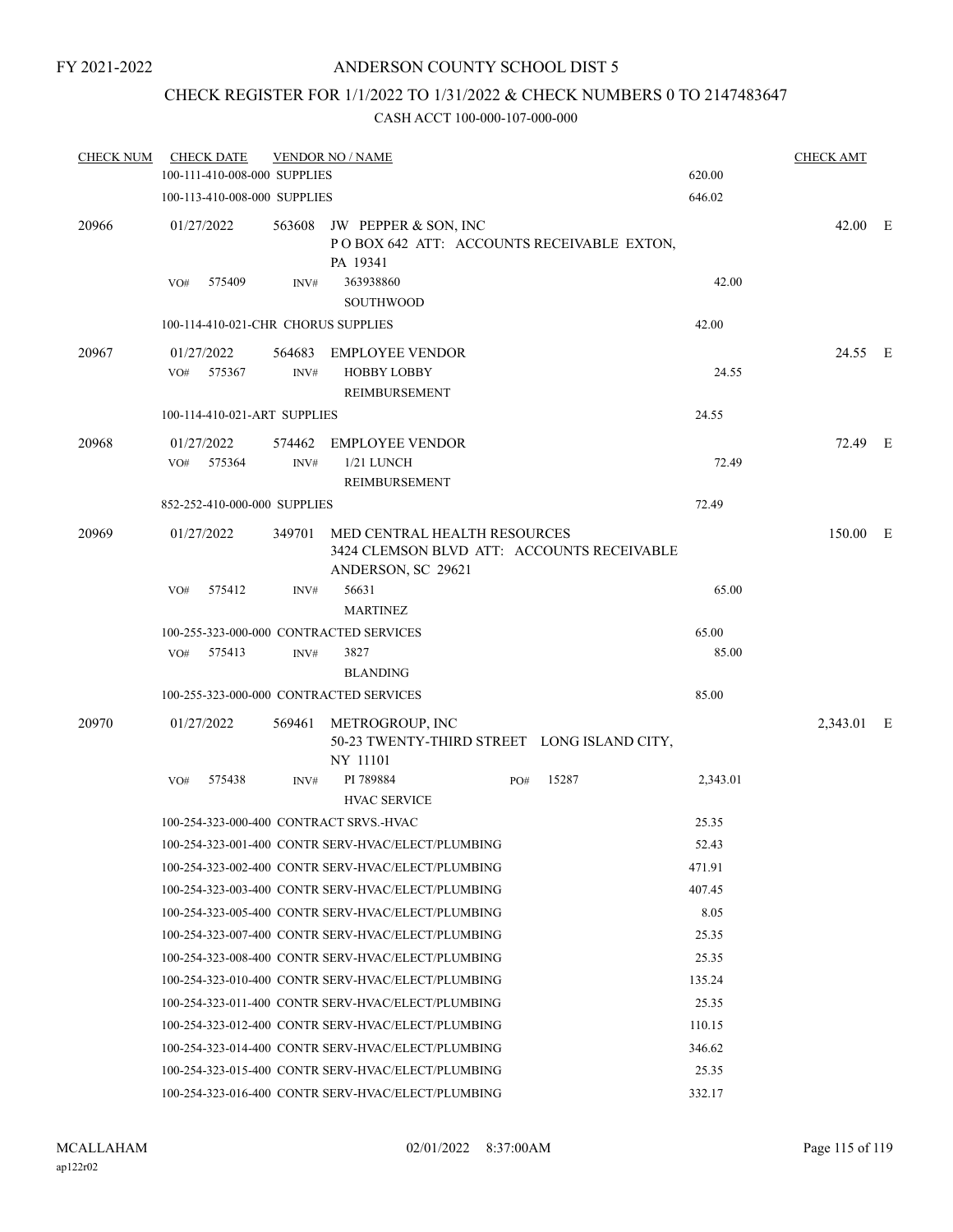# CHECK REGISTER FOR 1/1/2022 TO 1/31/2022 & CHECK NUMBERS 0 TO 2147483647

| <b>CHECK NUM</b> | <b>CHECK DATE</b>                        |                | <b>VENDOR NO / NAME</b>                                                               |     |       |          | <b>CHECK AMT</b> |  |
|------------------|------------------------------------------|----------------|---------------------------------------------------------------------------------------|-----|-------|----------|------------------|--|
|                  |                                          |                | 100-254-323-017-400 CONTR SERV-HVAC/ELECT/PLUMBING                                    |     |       | 25.35    |                  |  |
|                  |                                          |                | 100-254-323-019-400 CONTR SERV-HVAC/ELECT/PLUMBING                                    |     |       | 170.71   |                  |  |
|                  |                                          |                | 100-254-323-021-400 CONTR SERV-HVAC/ELECT/PLUMBING                                    |     |       | 156.18   |                  |  |
| 20971            | 01/27/2022                               | 394675         | PIP PRINTING<br>1005 NORTH FANT STREET ATT: ACCOUNTS<br>RECEIVABLE ANDERSON, SC 29621 |     |       |          | 235.42 E         |  |
|                  | 575477<br>VO#                            | INV#           | 102765<br><b>SOUTHWOOD</b>                                                            |     |       | 235.42   |                  |  |
|                  | 721-190-660-021-514 PRODUCTIONS EXPENSE  |                |                                                                                       |     |       | 235.42   |                  |  |
| 20972            | 01/27/2022                               |                | 574372 PLAYGROUND GUARDIAN<br>PO BOX 240981 CHARLOTTE, NC 28224                       |     |       |          | 6,500.00 E       |  |
|                  | 575418<br>VO#                            | INV#           | 12744<br><b>INSPECTIONS</b>                                                           | PO# | 14867 | 6,500.00 |                  |  |
|                  |                                          |                | 100-254-323-007-400 CONTR SERV-HVAC/ELECT/PLUMBING                                    |     |       | 500.00   |                  |  |
|                  |                                          |                | 100-254-323-008-400 CONTR SERV-HVAC/ELECT/PLUMBING                                    |     |       | 500.00   |                  |  |
|                  |                                          |                | 100-254-323-009-400 CONTR SERV-HVAC/ELECT/PLUMBING                                    |     |       | 500.00   |                  |  |
|                  |                                          |                | 100-254-323-010-400 CONTR SERV-HVAC/ELECT/PLUMBING                                    |     |       | 500.00   |                  |  |
|                  |                                          |                | 100-254-323-011-400 CONTR SERV-HVAC/ELECT/PLUMBING                                    |     |       | 500.00   |                  |  |
|                  |                                          |                | 100-254-323-012-400 CONTR SERV-HVAC/ELECT/PLUMBING                                    |     |       | 500.00   |                  |  |
|                  |                                          |                | 100-254-323-013-400 CONTR SERV-HVAC/ELECT/PLUMBING                                    |     |       | 500.00   |                  |  |
|                  |                                          |                | 100-254-323-014-400 CONTR SERV-HVAC/ELECT/PLUMBING                                    |     |       | 500.00   |                  |  |
|                  |                                          |                | 100-254-323-015-400 CONTR SERV-HVAC/ELECT/PLUMBING                                    |     |       | 500.00   |                  |  |
|                  |                                          |                | 100-254-323-016-400 CONTR SERV-HVAC/ELECT/PLUMBING                                    |     |       | 500.00   |                  |  |
|                  |                                          |                | 100-254-323-017-400 CONTR SERV-HVAC/ELECT/PLUMBING                                    |     |       | 500.00   |                  |  |
|                  |                                          |                | 100-254-323-018-400 CONTR SERV-HVAC/ELECT/PLUMBING                                    |     |       | 500.00   |                  |  |
|                  |                                          |                | 100-254-323-019-400 CONTR SERV-HVAC/ELECT/PLUMBING                                    |     |       | 500.00   |                  |  |
| 20973            | 01/27/2022<br>VO#<br>575365              | 468850<br>INV# | <b>EMPLOYEE VENDOR</b><br><b>SAMS CLUB</b><br><b>REIMBURSEMENT</b>                    |     |       | 39.57    | 379.09 E         |  |
|                  |                                          |                | 714-271-660-014-201 MISCELLANEOUS EXPENSE                                             |     |       | 39.57    |                  |  |
|                  | 575369<br>VO#                            | INV#           | <b>STAFF LUNCH</b><br><b>REIMBURSEMENT</b>                                            |     |       | 304.66   |                  |  |
|                  | 802-112-410-014-000 SUPPLIES - RETENTION |                |                                                                                       |     |       | 304.66   |                  |  |
|                  | VO#<br>575371                            | INV#           | <b>CHICK FIL A</b><br>REIMBURSEMENT                                                   |     |       | 34.86    |                  |  |
|                  |                                          |                | 714-271-660-014-201 MISCELLANEOUS EXPENSE                                             |     |       | 34.86    |                  |  |
| 20974            | 01/27/2022                               | 570059         | <b>SHARP BUSINESS SYSTEMS</b>                                                         |     |       |          | 4,552.43 E       |  |
|                  | 575421<br>VO#                            | INV#           | DEPT 1216 PO BOX 121216 DALLAS, TX 75312-1216<br>9003645702<br><b>COPIES</b>          |     |       | 34.23    |                  |  |
|                  | 124-114-445-024-000 TECHNOLOGY SUPPLIES  |                |                                                                                       |     |       | 34.23    |                  |  |
|                  | 575422<br>VO#                            | INV#           | 9003645045<br><b>COPIES</b>                                                           |     |       | 19.26    |                  |  |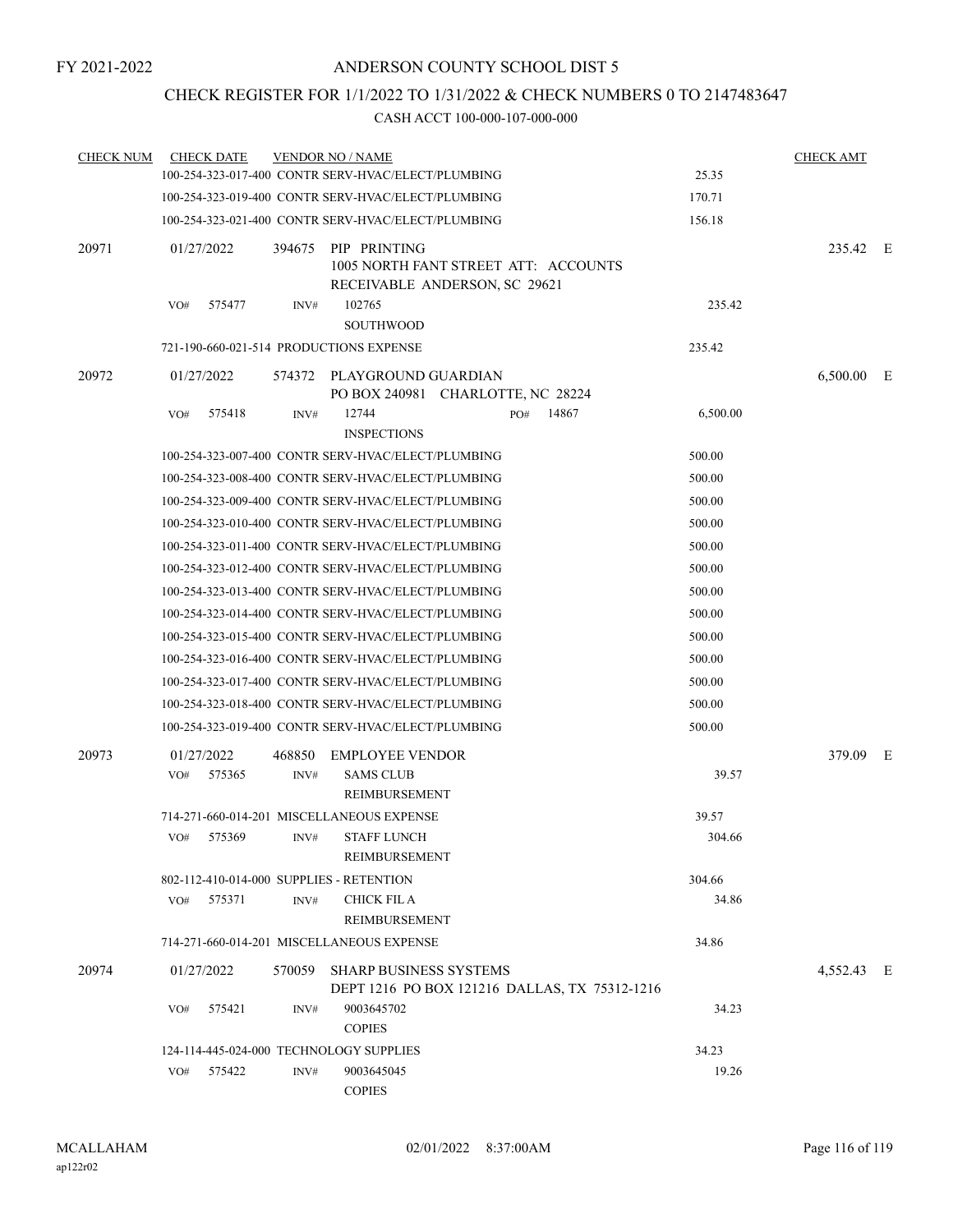# CHECK REGISTER FOR 1/1/2022 TO 1/31/2022 & CHECK NUMBERS 0 TO 2147483647

| CHECK NUM |                   | <b>CHECK DATE</b>                  |                | <b>VENDOR NO / NAME</b>                                     |     |       |          | <b>CHECK AMT</b> |  |
|-----------|-------------------|------------------------------------|----------------|-------------------------------------------------------------|-----|-------|----------|------------------|--|
|           |                   | 100-112-410-007-000 SUPPLIES       |                |                                                             |     |       | 19.26    |                  |  |
|           |                   | VO# 575423                         | INV#           | 9003648718                                                  |     |       | 124.88   |                  |  |
|           |                   |                                    |                | $\mbox{COPIES}$                                             |     |       |          |                  |  |
|           |                   | 100-112-410-007-000 SUPPLIES       |                |                                                             |     |       | 124.88   |                  |  |
|           |                   | $VO#$ 575424                       | INV#           | 9003645748                                                  |     |       | 246.67   |                  |  |
|           |                   |                                    |                | <b>COPIES</b>                                               |     |       |          |                  |  |
|           |                   | 100-113-410-021-000 SUPPLIES       |                |                                                             |     |       | 246.67   |                  |  |
|           |                   | VO# 575425                         | INV#           | 9003645704<br><b>COPIES</b>                                 |     |       | 55.57    |                  |  |
|           |                   | 723-190-660-023-913 COPIER EXPENSE |                |                                                             |     |       | 55.57    |                  |  |
|           |                   | VO# 575426                         | INV#           | 9003645738<br><b>COPIES</b>                                 |     |       | 54.24    |                  |  |
|           |                   | 723-190-660-023-913 COPIER EXPENSE |                |                                                             |     |       | 54.24    |                  |  |
|           |                   | VO# 575427                         | INV#           | 9003647534<br><b>COPIES</b>                                 |     |       | 244.32   |                  |  |
|           |                   |                                    |                | 100-252-360-000-000 PRINTING AND BINDING                    |     |       | 244.32   |                  |  |
|           |                   | VO# 575428                         | INV#           | 9003611658                                                  |     |       | 308.73   |                  |  |
|           |                   |                                    |                | <b>COPIES</b>                                               |     |       |          |                  |  |
|           |                   |                                    |                | 100-252-360-000-000 PRINTING AND BINDING                    |     |       | 308.73   |                  |  |
|           |                   | VO# 575429                         | $\text{INV}\#$ | 9003607009                                                  |     |       | 232.69   |                  |  |
|           |                   |                                    |                | <b>COPIES</b>                                               |     |       |          |                  |  |
|           |                   |                                    |                | 100-252-360-000-000 PRINTING AND BINDING                    |     |       | 232.69   |                  |  |
|           |                   | VO# 575430                         | INV#           | 9003624034<br><b>COPIER</b>                                 | PO# | 14996 | 20.22    |                  |  |
|           |                   | 100-114-410-002-000 SUPPLIES       |                |                                                             |     |       | 20.22    |                  |  |
|           |                   | VO# 575431                         | INV#           | 9003610551<br><b>COPIES</b>                                 | PO# | 14996 | 1,824.55 |                  |  |
|           |                   | 100-114-410-002-000 SUPPLIES       |                |                                                             |     |       | 1,824.55 |                  |  |
|           |                   | VO# 575432                         | INV#           | 9003651338<br><b>COPIES</b>                                 | PO# | 14996 | 1,387.07 |                  |  |
|           |                   | 100-114-410-002-000 SUPPLIES       |                |                                                             |     |       | 1,387.07 |                  |  |
| 20975     | 01/27/2022<br>VO# | 575363                             | INV#           | 565317 EMPLOYEE VENDOR<br>$12/3 - 1/12$<br><b>MILEAGE</b>   |     |       | 40.66    | 40.66 E          |  |
|           |                   |                                    |                | 100-252-333-000-000 TRIPS AND CONFERENCES                   |     |       | 40.66    |                  |  |
| 20976     | 01/27/2022<br>VO# | 575370                             | 572418<br>INV# | <b>EMPLOYEE VENDOR</b><br><b>ASHA DUES</b><br>REIMBURSEMENT |     |       | 253.00   | 253.00 E         |  |
|           |                   |                                    |                | 714-271-660-014-201 MISCELLANEOUS EXPENSE                   |     |       | 253.00   |                  |  |
| 20977     | 01/27/2022        | VO# 575461                         | 576863<br>INV# | <b>EMPLOYEE VENDOR</b><br>WRESTLING<br>REIMBURSEMENT        |     |       | 160.00   | 160.00 E         |  |
|           |                   |                                    |                | 706-271-660-006-696 WRESTLING EXPENSE                       |     |       | 160.00   |                  |  |
| 20978     | 01/27/2022        |                                    | 507850         | TRANE                                                       |     |       |          | 1,505.00 E       |  |
|           |                   |                                    |                |                                                             |     |       |          |                  |  |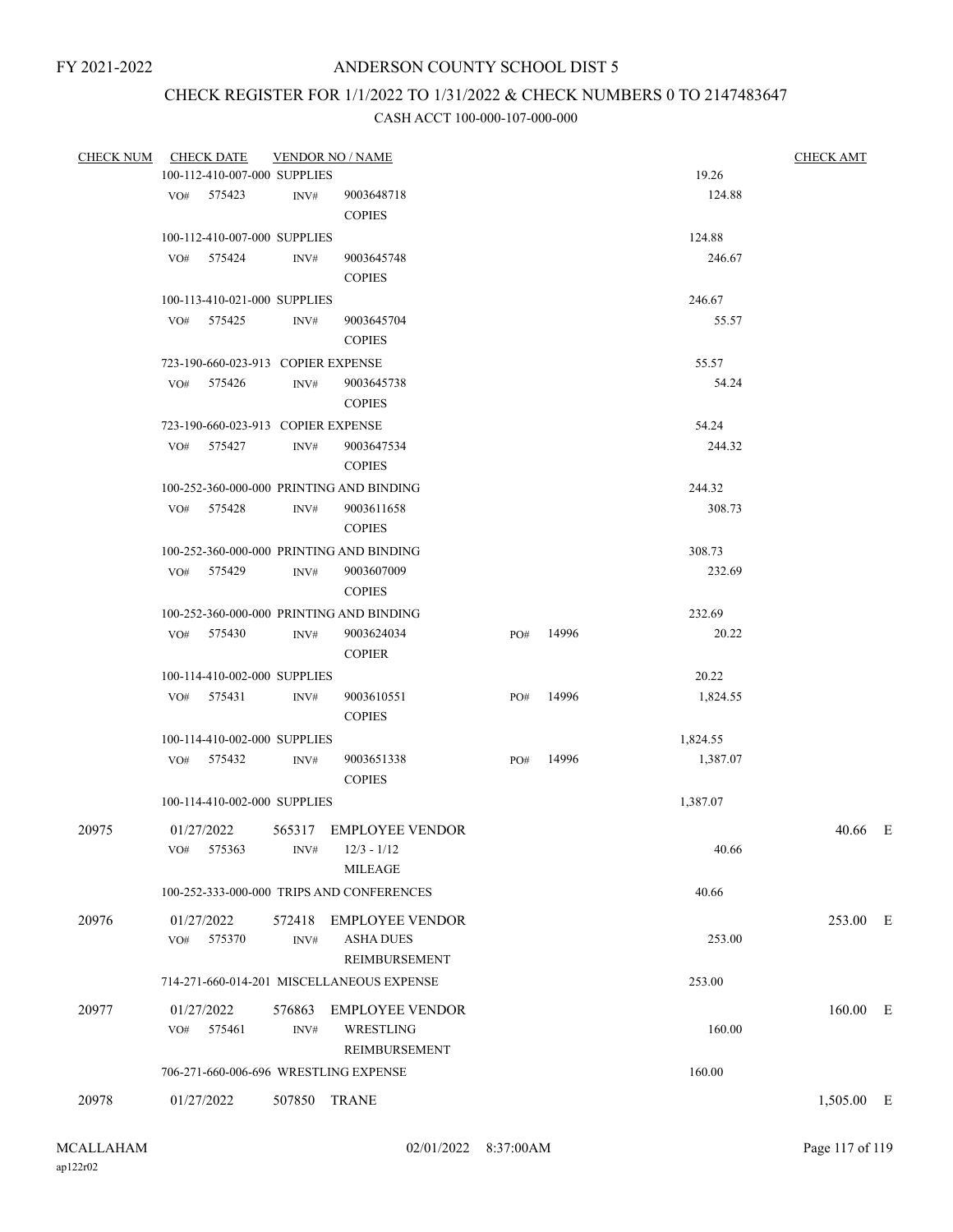FY 2021-2022

## ANDERSON COUNTY SCHOOL DIST 5

## CHECK REGISTER FOR 1/1/2022 TO 1/31/2022 & CHECK NUMBERS 0 TO 2147483647

| <b>CHECK NUM</b> | <b>CHECK DATE</b>                      |        | <b>VENDOR NO / NAME</b>                                                                              |              | <b>CHECK AMT</b> |  |
|------------------|----------------------------------------|--------|------------------------------------------------------------------------------------------------------|--------------|------------------|--|
|                  |                                        |        | PO BOX 406469 ATT: ACCOUNTS RECEIVABLE                                                               |              |                  |  |
|                  |                                        |        | ATLANTA, GA 30384-6469                                                                               |              |                  |  |
|                  | 575439<br>VO#                          | INV#   | 312303236<br>14907<br>PO#<br><b>AIT CONTRACT</b>                                                     | 1,505.00     |                  |  |
|                  |                                        |        | 131-254-323-031-400 CONTR SERV-HVAC/ELECT/PLUMBING                                                   | 1,505.00     |                  |  |
|                  |                                        |        |                                                                                                      |              |                  |  |
| 20979            | 01/27/2022                             | 508675 | TRI-COUNTY BATTERY SALES<br>1413 WHITEHALL ROAD ATT: ACCOUNTS<br>RECEIVABLE ANDERSON, SC 29625       |              | 89.87 E          |  |
|                  | VO#<br>575440                          | INV#   | 73899<br><b>SUPPLIES</b>                                                                             | 89.87        |                  |  |
|                  |                                        |        | 100-254-410-017-001 SUPPLIES - MANTENANCE                                                            | 89.87        |                  |  |
| 20980            | 01/27/2022                             | 577104 | EMPLOYEE VENDOR                                                                                      |              | 25.96 E          |  |
|                  | 575460<br>VO#                          | INV#   | <b>INGLES</b><br>REIMBURSEMENT                                                                       | 25.96        |                  |  |
|                  |                                        |        | 706-271-660-006-411 MISCELLANEOUS EXPENSE                                                            | 25.96        |                  |  |
| 20981            | 01/27/2022                             |        | 529275 WESTAR TIRE<br>P O BOX 400<br>715 NORTH MURRAY ATT:<br>ACCOUNTS RECEIVABLE ANDERSON, SC 29622 |              | 552.52 E         |  |
|                  | 575452<br>VO#                          | INV#   | 169177<br><b>TIRES</b>                                                                               | 552.52       |                  |  |
|                  |                                        |        | 100-254-412-000-001 TRUCK SERVICE - MAINTENANCE                                                      | 552.52       |                  |  |
| 20982            | 01/27/2022                             |        | 532300 WHITE JONES ACE HARDWARE<br>PO BOX 13012 ATT: ACCOUNTS RECEIVABLE<br>ANDERSON, SC 29624       |              | 76.82 E          |  |
|                  | VO#<br>575453                          | INV#   | 412575<br><b>SUPPLIES</b>                                                                            | 15.74        |                  |  |
|                  |                                        |        | 100-254-410-001-001 SUPPLIES - MAINTENANCE                                                           | 15.74        |                  |  |
|                  | 575454<br>VO#                          | INV#   | 902801                                                                                               | 61.08        |                  |  |
|                  |                                        |        | <b>SUPPLIES</b>                                                                                      |              |                  |  |
|                  | 100-254-410-000-000 CUSTODIAL SUPPLIES |        |                                                                                                      | 39.43        |                  |  |
|                  |                                        |        | 100-254-410-021-001 SUPPLIES - MAINTENANCE                                                           | 21.65        |                  |  |
|                  |                                        |        | TOTAL NUMBER OF CHECKS:                                                                              | 482          | 2,537,359.24     |  |
|                  |                                        |        | TOTAL NUMBER OF EPAYMENTS:                                                                           | 230          | 239,086.20       |  |
|                  |                                        |        | TOTAL NUMBER OF UPDATE-ONLYS:                                                                        | $\mathbf{0}$ | 0.00             |  |
|                  | ** OUT OF SEQUENCE CHECKS ON REPORT ** |        |                                                                                                      |              | 2,776,445.44     |  |